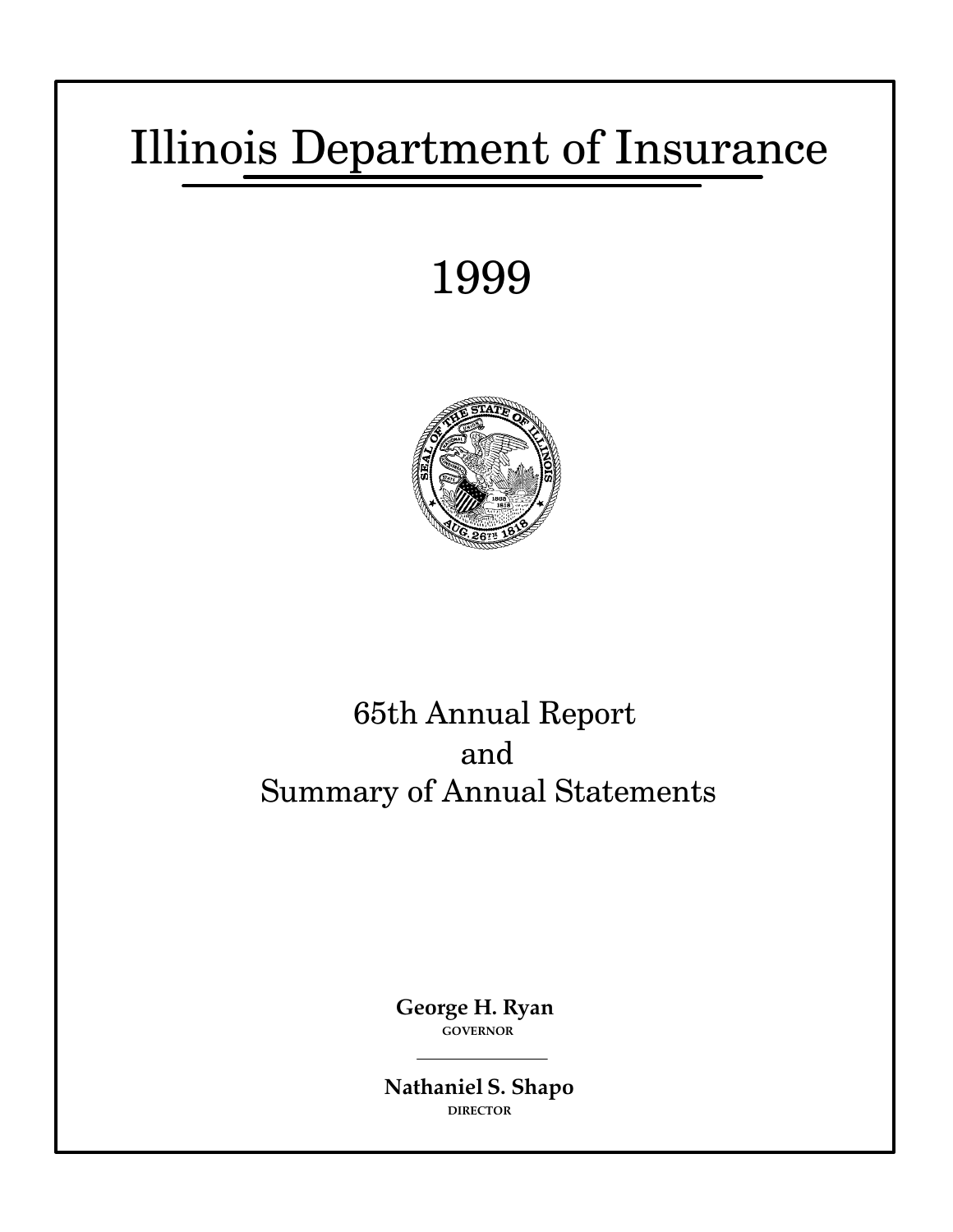

**STATE OF ILLINOIS** DEPARTMENT OF INSURANCE 320 WEST WASHINGTON STREET SPRINGFIELD, ILLINOIS 62767-0001

**GEORGE H. RYAN GOVERNOR** 

NATHANIEL S. SHAPO **DIRECTOR** 

Honorable George H. Ryan Governor State of Illinois Springfield, Illinois

Dear Governor Ryan:

I am pleased to submit this Annual Report summarizing the activities and fiscal operations of the Department of Insurance in 1999. As the final chronicle of our agency in the 20th Century, this year's report also takes a look back at important events in state insurance regulation over the past several decades.

Several new laws enacted in 1999 will strengthen the Department's regulatory oversight and consumer protection programs. The Managed Care Reform and Patient Rights Act tightens requirements on health maintenance organizations, insurance companies, doctors, and other health care providers thereby giving Illinois insurance consumers greater control of their health care. Other health insurance initiatives include new requirements that health care plans make timely payments to health care providers and the application of risk based capital standards to HMOs.

Another new law, the Protected Cell Company Act, authorizes insurance companies to offer debt securities directly to the capital markets thereby facilitating Illinois' ability to compete in the global insurance market.

With the enactment of the Gramm-Leach-Bliley (Financial Services Modernization) Act in November, state insurance regulation faces significant change and unprecedented challenges. The new federal law establishes a framework for the entry of banks and other financial institutions into the insurance marketplace. Illinois has been a leader in the National Association of Insurance Commissioners' efforts to protect the rights of consumers and preserve the states' functional regulation of the insurance industry.

The Department's regulatory initiatives and a summary of the 1999 financial statements of all licensed insurance companies are outlined in the report that follows.

Respectfully submitted,

Nathaniel S. Shapo **Director** 

http://www.state.il.us/ins/ Printed on recycled paper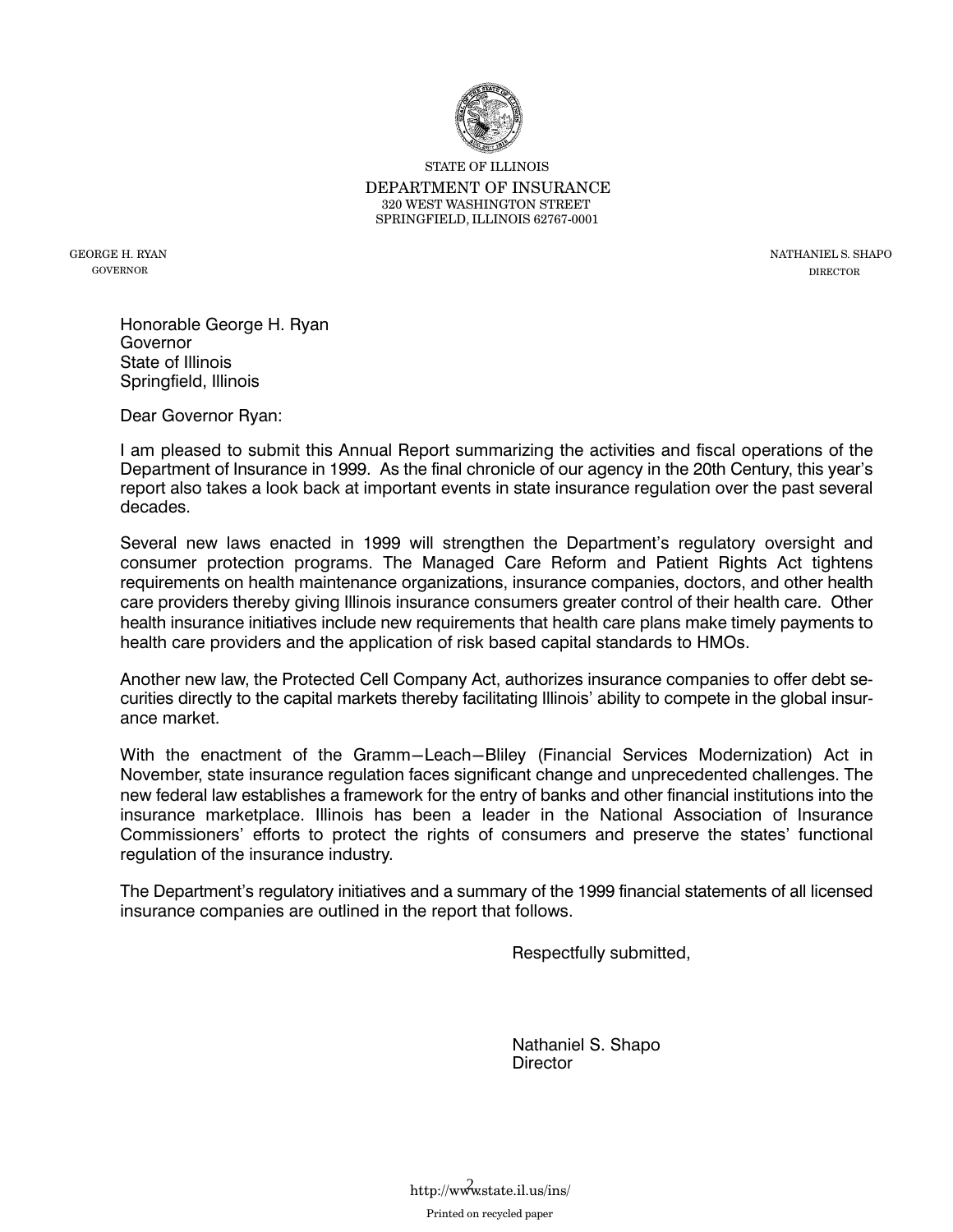## **Table of Contents**

| 58 |  |
|----|--|
|    |  |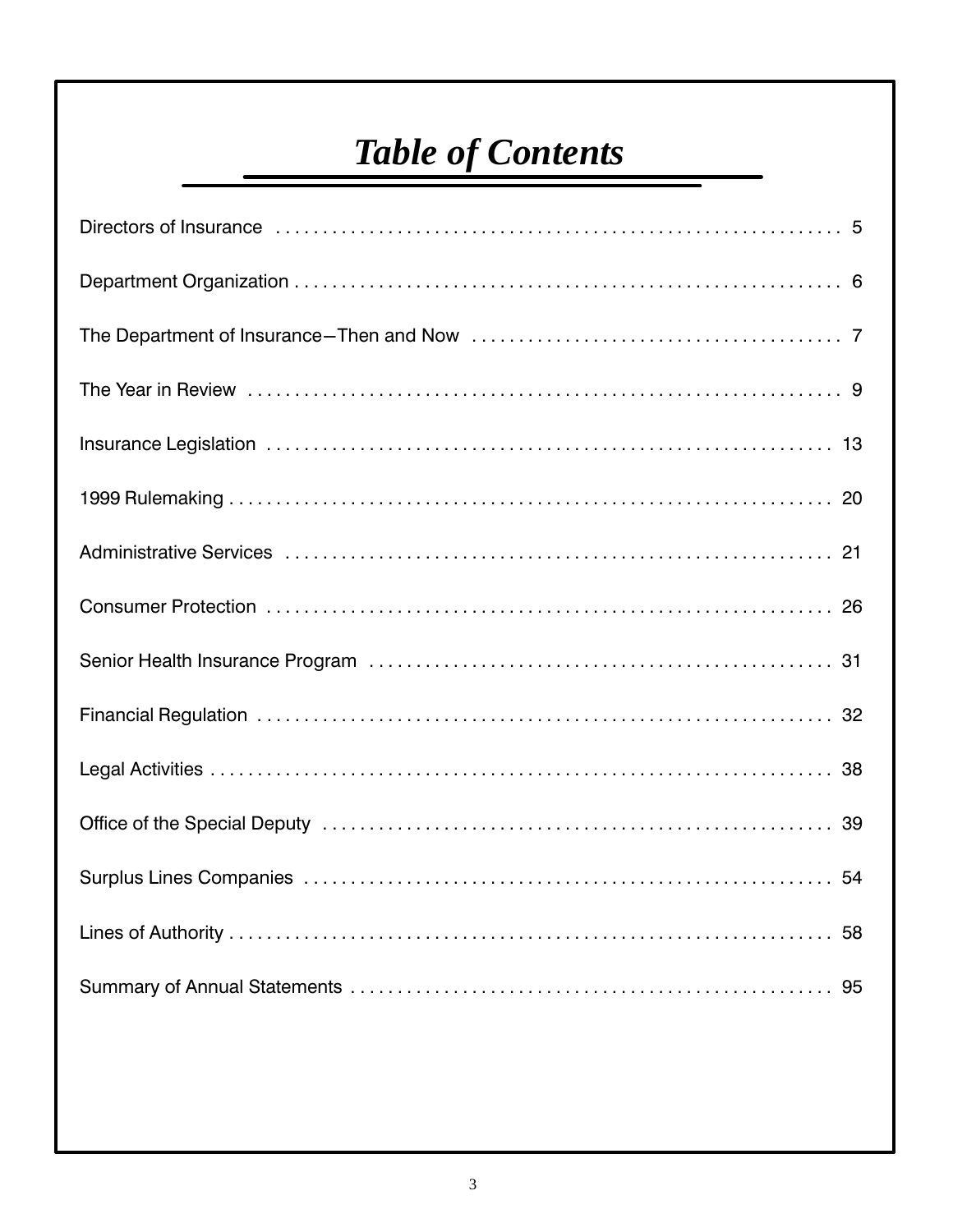

**Nathaniel S. Shapo**<br>Director



**Madelynne Brown<br>Assistant Director** 



**Arnold Dutcher**<br>Chief Deputy Director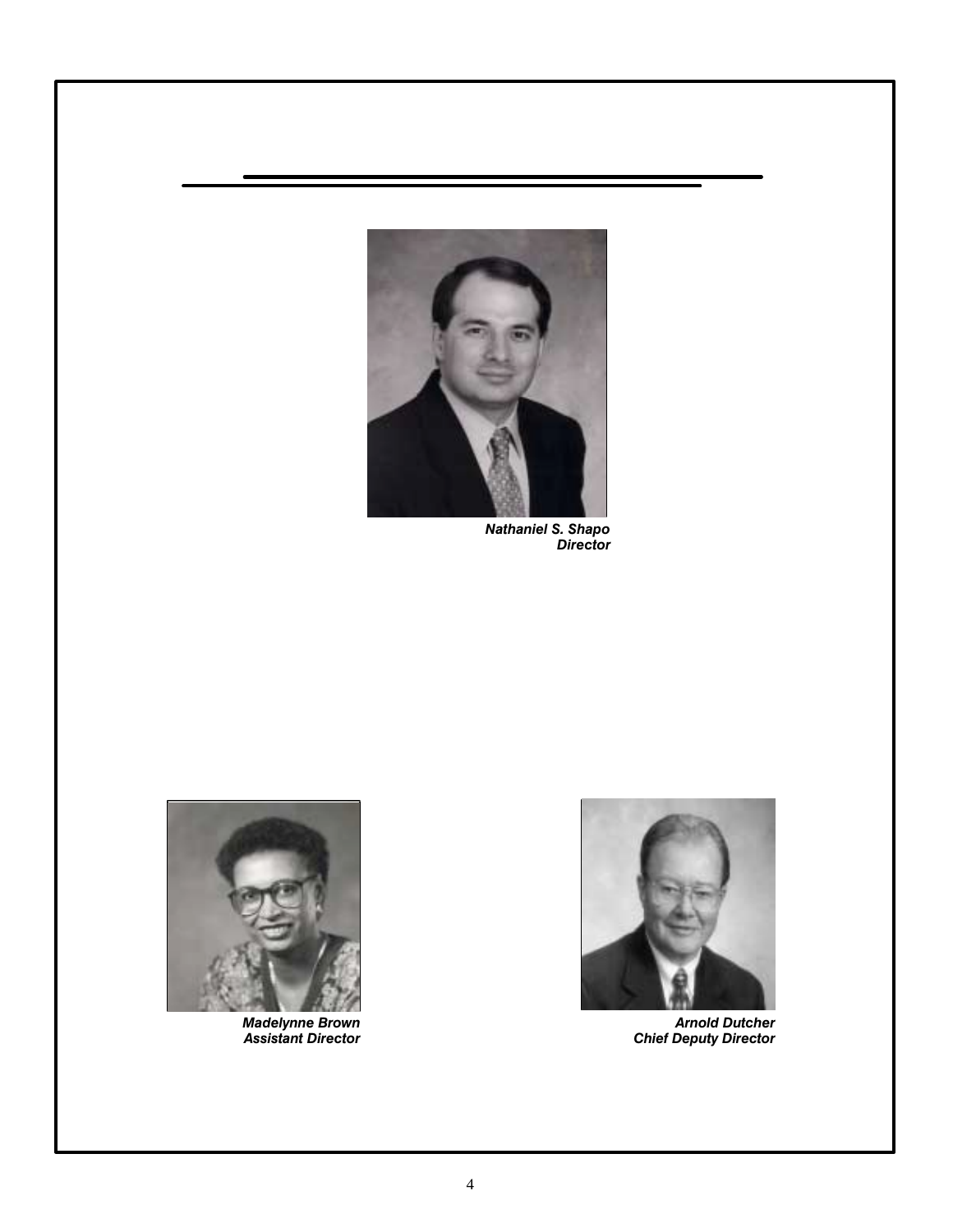## **Directors of Insurance**

Nathaniel S. Shapo Arnold Dutcher (Acting) Mark Boozell James W. Schacht (Acting) Stephen F. Selcke James W. Schacht (Acting) Zack Stamp John E. Washburn James W. Schacht (Acting) Philip R. O'Connor Richard L. Mathias Michael P. Duncan Dennis W. Toivonen (Acting) Robert B. Wilcox Fred A. Mauck James Baylor John E. Bolton, Jr. Richard G. Hershey Joseph S. Gerber Justin T. McCarthy

1999-present 1998-1999 1995-1998 1994-1995 1991-1994 1991 1989-1991 1983-1989 1982-1983 1979-1982 1977-1979 1976-1977 1976 1974-1976 1973-1974 1969-1973 1965-1969 1963-1965 1957-1963 1954-1957

| Laddie T. Pelnar (Acting) | 1954      |
|---------------------------|-----------|
| Robert E. Barrett         | 1953-1954 |
| J. Edward Day             | 1950-1953 |
| Harry B. Hershey          | 1949-1950 |
| N. P. Parkinson           | 1944-1949 |
| Paul F. Jones             | 1941-1944 |
| S. Hayden Davis           | 1940-1941 |
| <b>Ernest Palmer</b>      | 1933-1940 |
| Harry Hanson              | 1930-1933 |
| George Huskinson          | 1927-1930 |
| Alex Johnson              | 1923-1927 |
| Thomas J. Houston         | 1921-1923 |
| Fred W. Potter            | 1917-1921 |
| <b>Rufus Potts</b>        | 1913-1917 |
| Fred W. Potter            | 1907-1913 |
| William R. Vredenburgh    | 1903-1907 |
| <b>Henry Yates</b>        | 1901-1903 |
| James R. Van Cleave       | 1897-1901 |
| <b>Bradford Durfee</b>    | 1893–1897 |



Former Directors of the Department of Insurance include (front row I-r): Joseph Gerber, Fred Mauck, Michael Duncan, James Baylor, Philip O'Connor. Back row (I-r): Stephen Selcke, Richard Mathias, John Washburn, James Schacht, Dennis Toivonen, Zack Stamp, Robert Wilcox.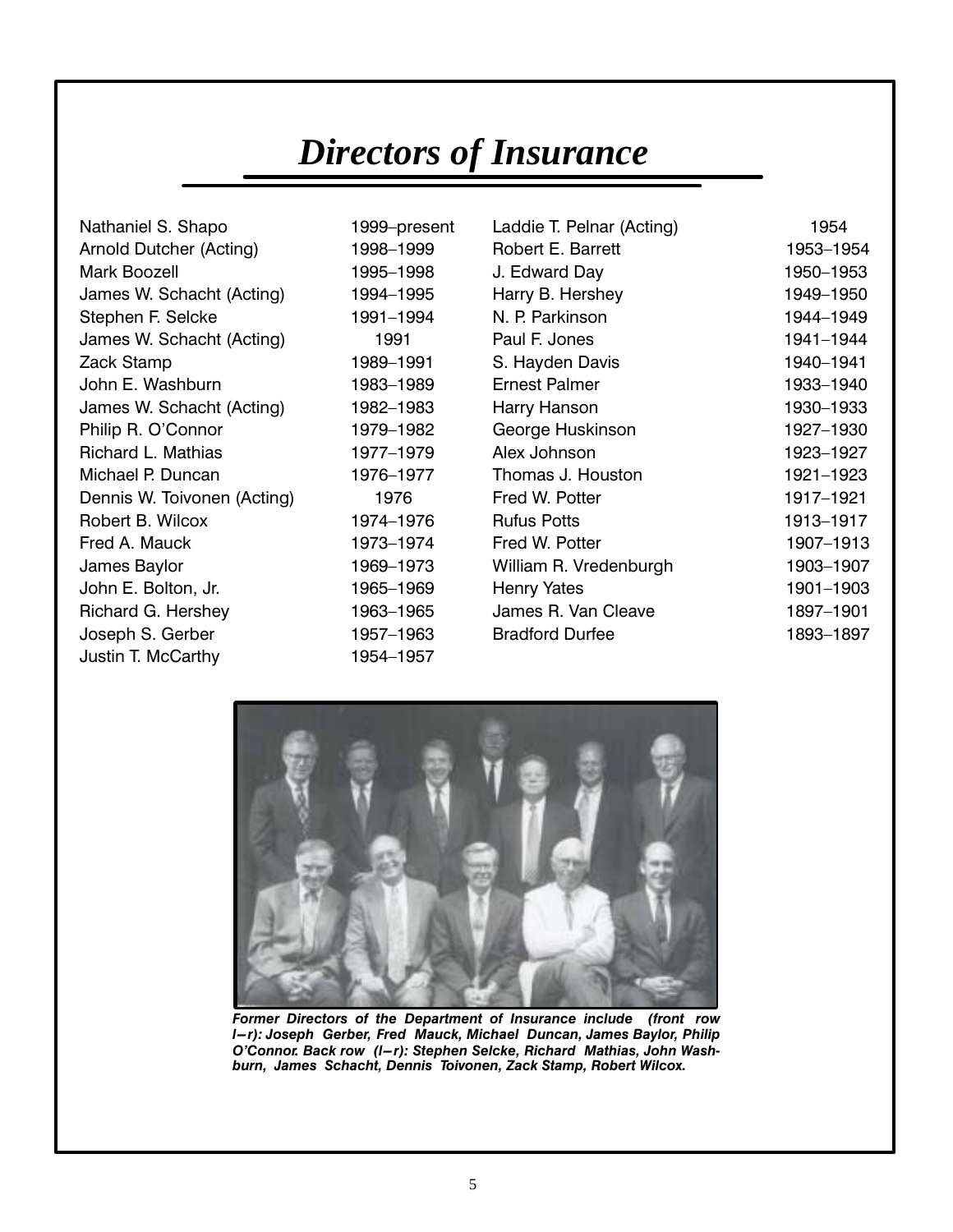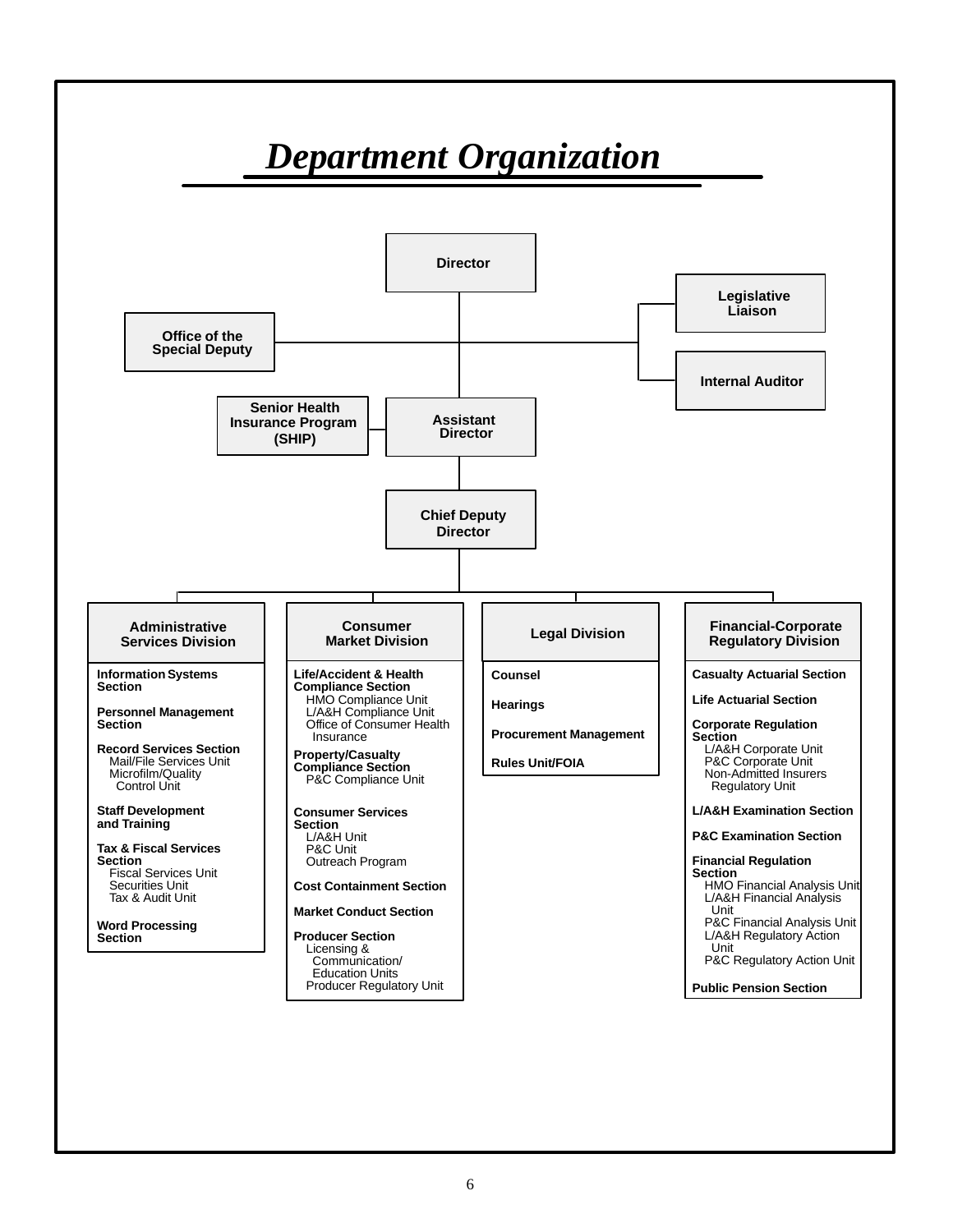## The Department of Insurance–Then and Now

As the last chronicle of events of the 20th Century. the 1999 Annual Report provides an excellent opportunity to look back on the Department's history over the past several decades. Interspersed with the summary of important activities during 1999, are interesting facts and figures taken from our archives.

#### **Statutory History**

Insurance regulation in Illinois began even before the 20th Century. From 1835 to 1869, three statutes relating to agencies of foreign companies and two relating to taxation were enacted and 279 insurance companies were incorporated by Special Acts of the Legislature. Two of those companies-German Mutual Fire Insurance Company of North Chicago (incorporated February 19, 1867) and Randolph Mutual Insurance Company (incorporated March 26, 1869) are still operating today.

In 1869, the first permanent insurance statutes were enacted to "incorporate and govern fire, marine and inland navigation insurance companies doing business in the State of Illinois." In the years that followed, another 87 laws and 169 amendments were passed, culminating in the adoption of the Illinois Insurance Code on July 1, 1937. The Code repealed the general acts previously passed, but did not affect the charters of companies that had been specially granted.

Prior to codification, insurance laws presented a maze of inconsistency and ambiguity that resulted in interpretation problems and challenges to the Department's regulatory authority.

#### **Agency History**

The first Department of Insurance was created in 1893 and continued as such until the enactment of the Civil Administrative Code in 1917 when the agency became a Division of the Department of Trade and Commerce. A separate Department of Insurance was reestablished in 1933 and given the following charges:

- To see that Illinois insurance companies of every kind are sound and honestly managed and that no company of another state or government, which does not meet the same requirements, shall be permitted to sell insurance to our people;
- To see that every policy contract which is sold to the citizens of this state is fair and reasonable: and
- To see that everyone selling or seeking to sell insurance to the people of this state is honest, competent, well qualified and licensed by the state.

Over the years, that mission has remained largely unchanged. Today, the Illinois Department of Insurance continues to protect the rights of Illinois citizens in their insurance transactions and to monitor the financial solvency of all regulated entities through effective administration and enforcement of the Illinois Insurance Code (215) ILCS 5/1 to 5/1312), the Illinois Pension Code (40 ILCS  $5/1-101$  to  $5/24-109$ ) and related laws and regulations (Title 50, Illinois Administrative Code.)

#### **DOI** Archives

"The real purpose of any properly managed state insurance department is to administer laws and conduct a program designed for the benefit and protection of the insurance buying public."

> -Ernest Palmer, Director 1936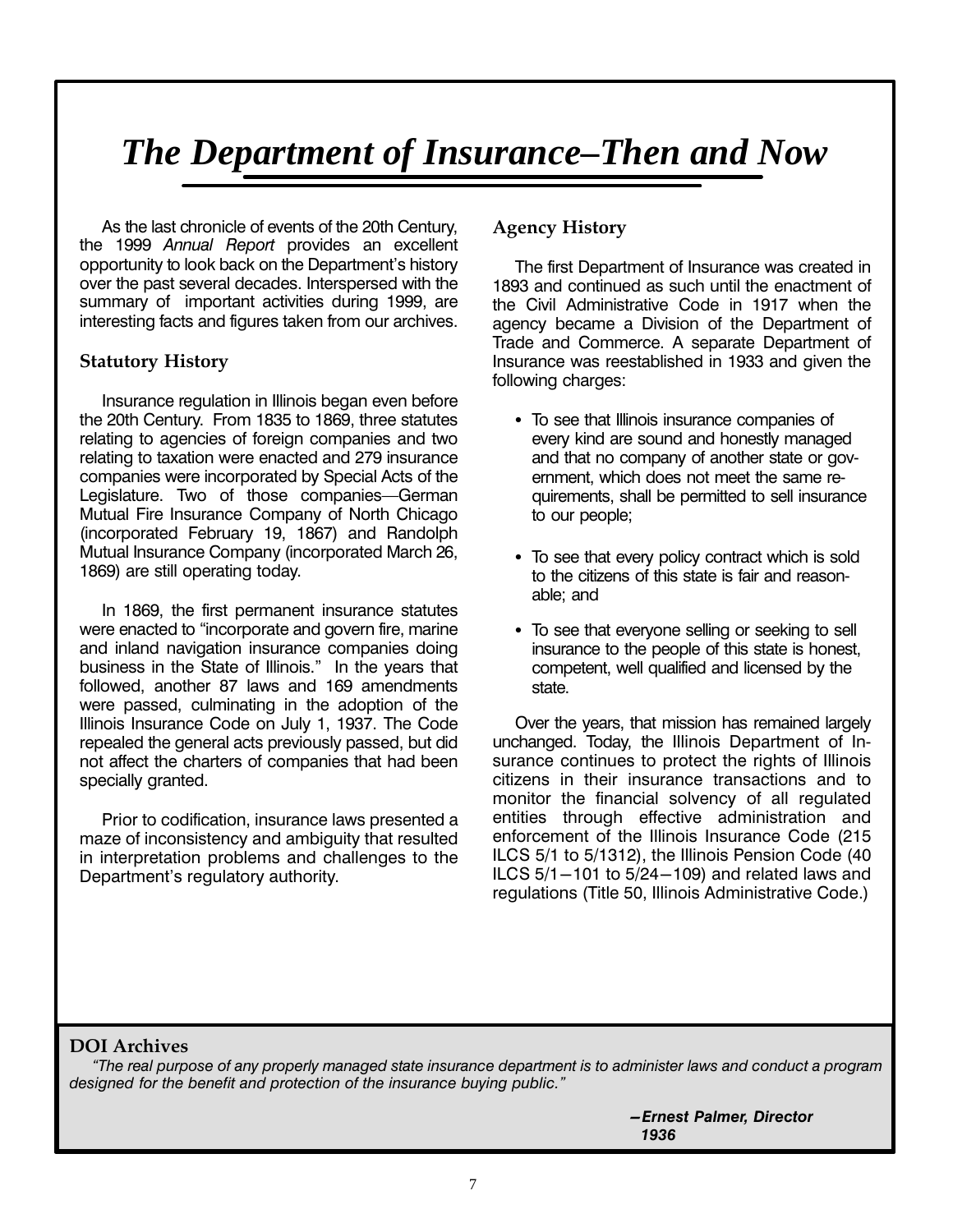Our formal mission statement is as follows:

To protect consumers by providing assistance and information, by efficiently regulating the insurance industry's market behavior and financial solvency, and by fostering a competitive insurance marketplace.

#### **Agency Organization**

Since 1927 (the first year that detailed orinformation is ganizational available), the Department has undergone numerous structural changes ranging from the days when virtually every function was a separate "branch" to several variations on the current structure. In addition to our four major Divisions-Administrative Services, Consumer-Market, Financial-Corporate Regulatory, and Legal-the Department sponsors the Senior Health Insurance Program and the Director oversees the operations of the Office of the Special Deputy which handles the affairs of insurance companies placed in rehabilitation, conservation or liquida-tion.

In 1951 (the first year that head count information was published in an annual report), the Department was staffed by 175 people. Today, we employ 358.



The main offices of the Illinois Department of Insurance in the late 1930s or early 1940s.

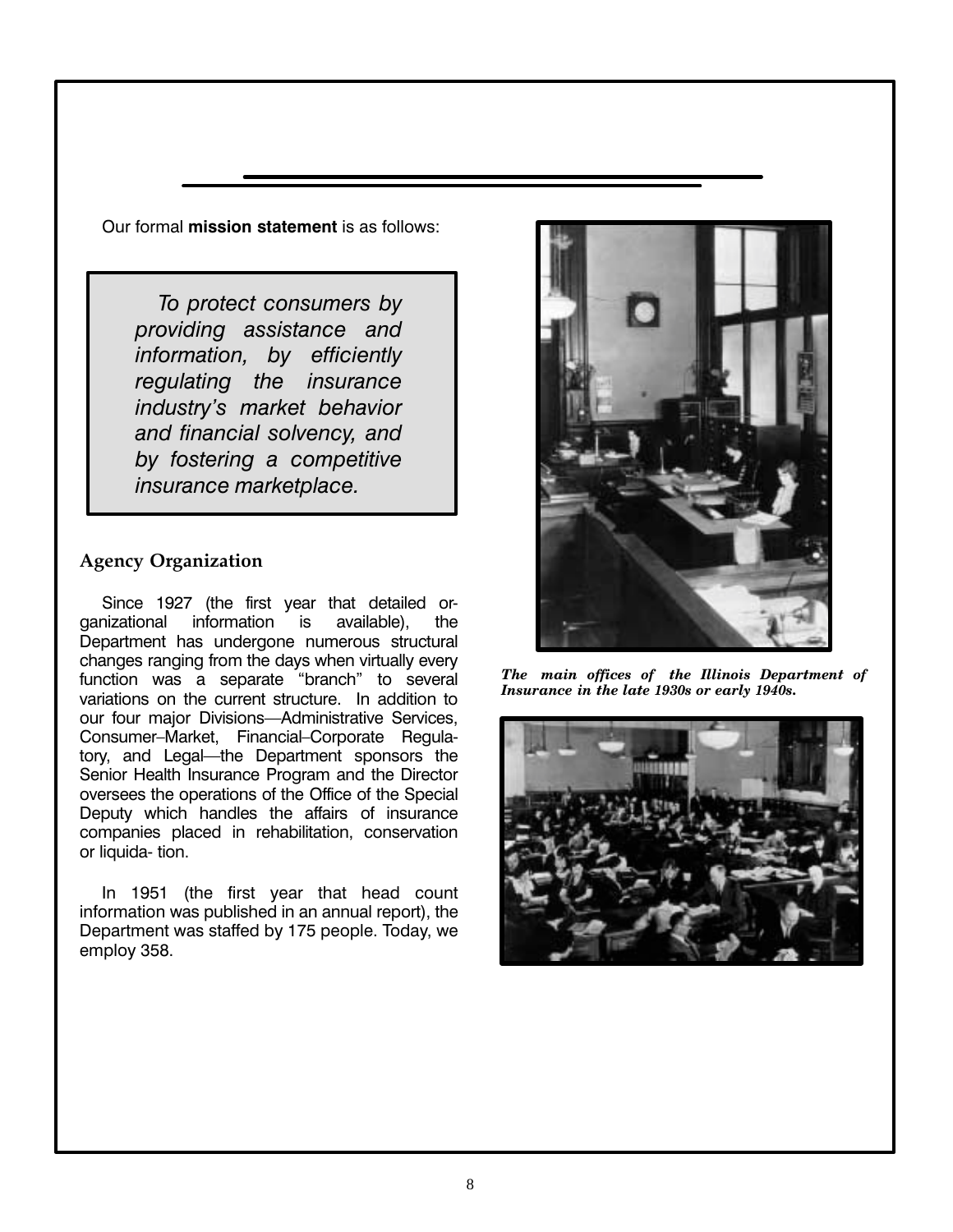**The Year in Review** 

#### **Key Issues**

With the enactment of the Gramm-Leach-Bliley Financial Services Modernization Act in November. state insurance regulation was presented with one of its most serious challenges. The new federal law establishes a framework for the entry of banks and other financial institutions into the insurance marketplace and was greeted with cautious optimism by the National Association of Insurance Commissioners. Public statements issued by the NAIC pointed to the complexities and potential for legal challenges inherent in S. 900, while noting that state authority to regulate the insurance activities of all providers- including banks-is fully preserved as long as states do not discriminate against banks.

Throughout the year, Illinois Director of Insurance Nat Shapo worked diligently with NAIC leadership to lobby for important consumer protection provisions and a series of amendments designed to address deficiencies in the House version of the proposal, H.R. 10. The final bill, S. 900, incorporated several provisions that bode well for state insurance regulation. First and foremost, it affirms the McCarran-Ferguson Act, which recognizes the primacy and legal authority of the states to regulate all insurance activities; secondly, it mandates that anyone who engages in the business of insurance be properly licensed as required by state law; and finally, it provides for the functional regulation of insurance activities by state insurance regulators.

Recognizing the changing nature of the financial services industry, state regulators are committed to working with federal regulators to improve communications, knowledge and understanding of our respective regulatory responsibilities to ensure that insurance consumers are protected. To that end, a number of state insurance departments, including Illinois, have signed separate information sharing agreements with the Office of the Comptroller of the Currency on handling consumer complaints. These agreements are part of the ongoing effort to strengthen the relationship between two jurisdictions in the new world of financial services modernization. Under these agreements, when a consumer has a complaint about an insurance product sold by a national bank, the OCC will forward that complaint to the appropriate state insurance department. And the state insurance department will forward any complaint it receives about a national bank to the OCC.

In the months ahead, the NAIC will develop a blueprint for state regulation that meets the requirements of S. 900 and preserves functional regulation of the insurance industry.

In mid August, Governor Ryan signed new legislation (PA 91-522) to establish an Insurance Fraud Task Force to look at insurance fraud in Illinois. Chaired by Director Shapo, the task force will:

#### **DOI** Archives

In 1932, the Illinois Attorney General ruled that state banks cannot do an insurance agency business. In 1997, legislation was enacted to allow state financial institutions to sell insurance in Illinois.

The Department's 1982 Annual Report notes that, "The carefully defined lines that used to distinguish the various types of financial services are beginning to blur, and while this growing trend can be a healthy one, regulators of financial solvency must keep pace. As the banking, insurance and investment industries become more integrated, consumer education will be essential. And as financial power becomes more concentrated, regulators will be required to consider anti-trust and economic questions in making regulatory decisions. . . . Although it is not immediately clear what direction insurance regulators will take, it is certain that cooperation between various agencies of state and federal government that heretofore has not been necessary will be required."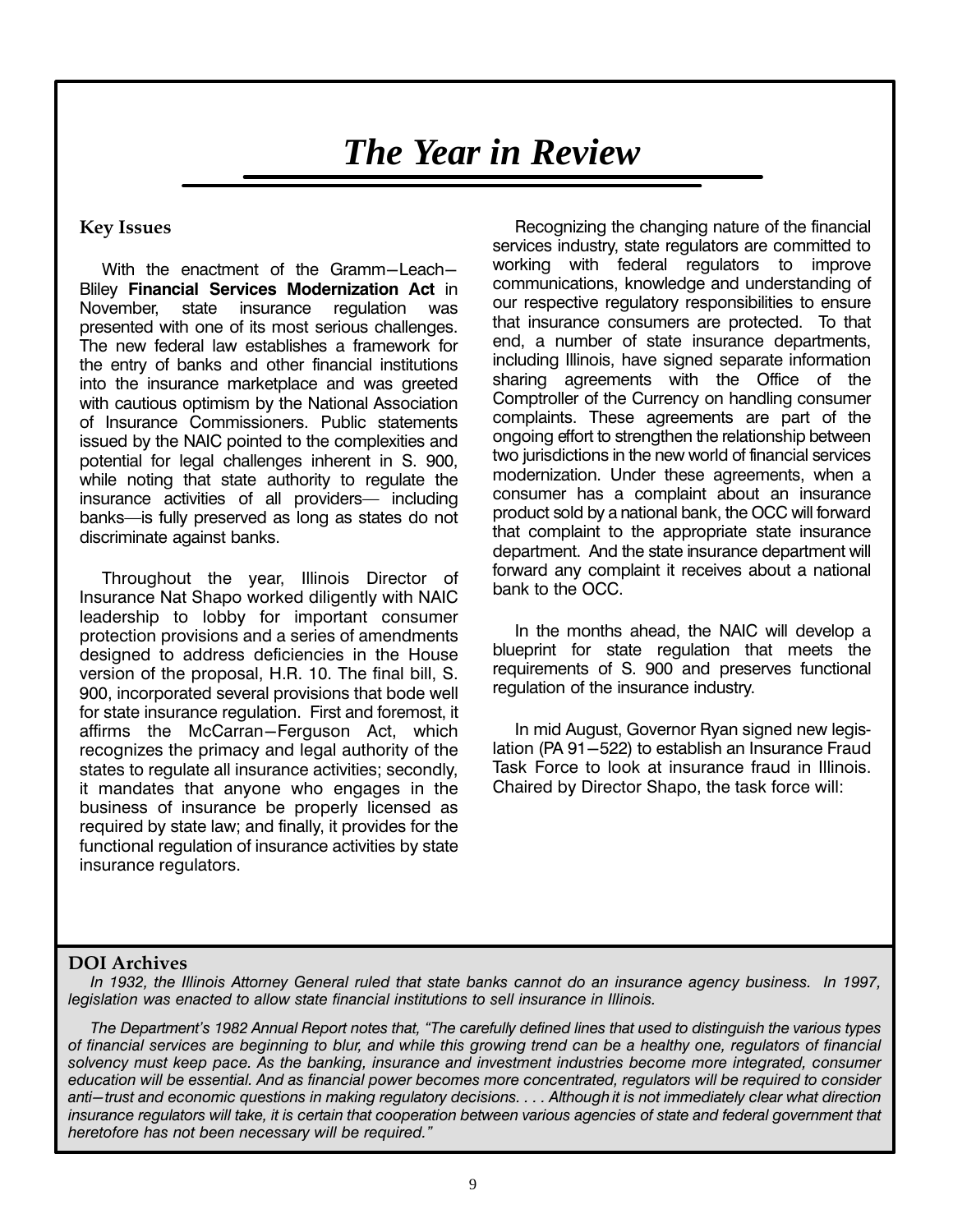- investigate the issue of organized insurance fraud and methods to combat it:
- examine ways to unite the resources of the insurance industry and federal and state criminal justice systems to identify, investigate and prosecute organized insurance fraud schemes: and
- explore the need for creating and funding a private agency to assist in combating organized insurance fraud.

The task force will report its findings and recommendations to the Governor and General Assembly in the year 2000.

One of the Illinois Department's most important regulatory initiatives in 1999 was the securitization of insurance risks to increase capacity for financing catastrophic risks and to spread those risks across broader markets.

In July, Illinois became one of the first states in the nation to enact a law, the Protected Cell Company Act (PA 91-278), authorizing insurers to offer debt securities directly to the capital markets through protected cell arrangements that allow investors to finance specified insurance risks. The protected cell legislation facilitates Illinois' ability to compete in the global insurance market, while offering an additional safety net to U.S. companies, including our own property and casualty companies which have a significant catastrophic exposure along the New Madrid fault and other catastrophic prone areas of the United States.

Similarly, Illinois' INEX Insurance Exchange marked another "first" by completing the nation's first onshore insurance-linked securities offering. That transaction was also the first securitization with sole exposure to Midwest earthquakes.

The Illinois Department of Insurance chaired an NAIC working group that developed guidelines and standards for U.S. based insurance securitization

transactions. Illinois has also been instrumental in developing protected cell model legislation and accounting guidance for protected cell accounts at the NAIC level.

Tax legislation (PA 91-643) enacted during the year alleviated the retaliatory tax burden imposed on Illinois-domiciled insurance companies as a result of the Illinois income tax. This tax burden made Illinois potentially unattractive as a state of domicile for some insurers and could ultimately have had a serious economic impact on the state. To resolve those problems, the new law provides for a reduction to income taxation of foreign insurance companies which:

- 1. are domiciled in states that impose a lower income tax rate than Illinois; and
- 2. can show to the satisfaction of the Director of Revenue that their home state retaliates against Illinois insurers on the basis of Illinois income tax.

The law limits the reduction by formula, such that a qualifying non-domestic company's Illinois tax burden for income and other premium taxes may not be reduced below 1.25% of Illinois taxable premium. As a result, the potential retaliation exposure of Illinois insurers is lowered because the Illinois tax rate will not exceed 1.25% of taxable premium in another state.

The law has a built-in sunset of two years. During that time, the Department of Insurance and the insurance industry will closely examine the entire taxing structure to ensure that insurance companies are taxed fairly and that the revenue stream to the state is protected. Several on-going issues remain to be addressed in the coming year, such as protest payments and other potential law suits.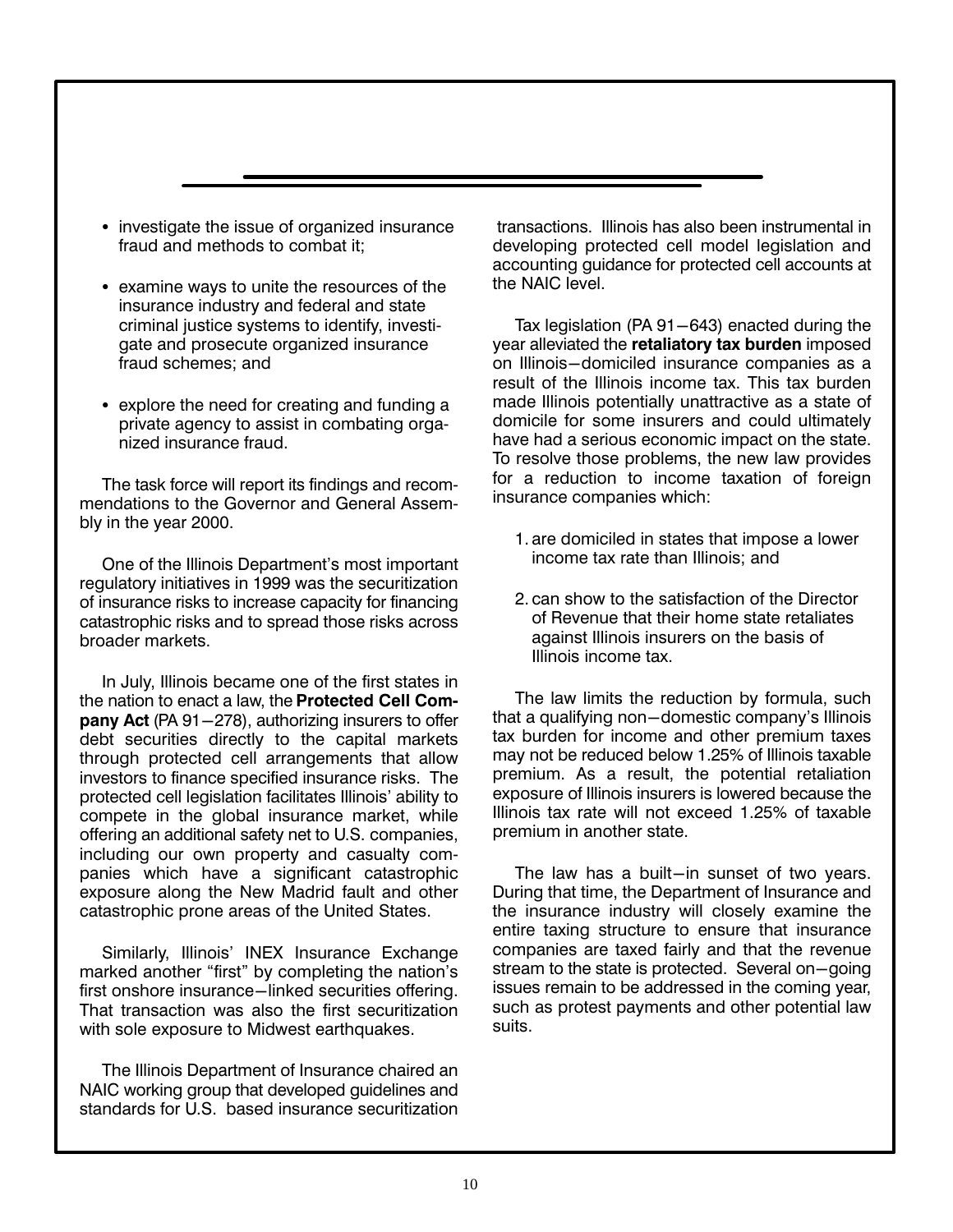After months of negotiation, managed care reform and patient rights legislation became a reality in August. The new law (PA 91-0617) gives Illinois insurance consumers more control of their health care through tighter requirements on health maintenance organizations (HMOs), insurance companies, doctors, and other health care providers. The law generally applies to state regulated managed care plans, including all state regulated HMOs, although some provisions also apply to other insurers.

Among the new patient rights are: the right to receive detailed information from an HMO about all aspects of coverage; the right to receive coverage for emergency services when a "prudent person" would reasonably believe that a condition is serious enough to require emergency medical attention; the right to apply for a standing referral from one's primary care physician when a health condition requires ongoing care from a specialist; and the right to appeal decisions made by an HMO.

#### 1999 at a Glance

| Jan. 6         | Former Governor Jim Edgar signs the Mutual Holding Company bill (P.A. 90–810) into<br>law.                                                                                                             |
|----------------|--------------------------------------------------------------------------------------------------------------------------------------------------------------------------------------------------------|
| <b>Jan. 12</b> | Governor Ryan appoints Nathaniel S. Shapo Director of Insurance.                                                                                                                                       |
| Feb. 9         | AAI Syndicate #1 Ltd., a member of the INEX Insurance Exchange, is placed under an<br>Agreed Order of Liquidation.                                                                                     |
| <b>March</b>   | The Department's web site begins offering on-line access to a variety of producer<br>licensing forms and information.                                                                                  |
| March 26       | The INEX Insurance Exchange announces the completion of the nation's first onshore<br>insurance-linked securities offering and the first securitization with sole exposure to<br>Midwest earthquakes.  |
| April 15       | The Department's Annual Report on Insurance Cost Containment underscores the<br>success of the state's competitive insurance market.                                                                   |
| May            | The Illinois Comprehensive Health Insurance Plan marks its 10th anniversary of providing<br>health insurance coverage to uninsurable Illinois residents.                                               |
| May            | The Illinois KidCare program enlists the aid of licensed producers in increasing<br>enrollment in the state health care program for uninsured children.                                                |
| <b>May 25</b>  | Director Shapo and nineteen other insurance regulators visit 120 members of Congress<br>to point out the anti-consumer impact of financial services legislation (H.R. 10) and<br>lobby for amendments. |
| June 3         | Illinois is one of only eight states to receive an "A" rating from the Consumer Federation<br>of American for the complaint information made available to the public.                                  |
| June 7-11      | Governor Ryan proclaims SHIP Week in Illinois to honor the more than 800 volunteers<br>who provide free health insurance counseling to Medicare beneficiaries and their<br>caregivers.                 |
| July 9         | Illinois Insurance Company, Oakbrook, Illinois, is placed under an Agreed Order of<br>Liquidation.                                                                                                     |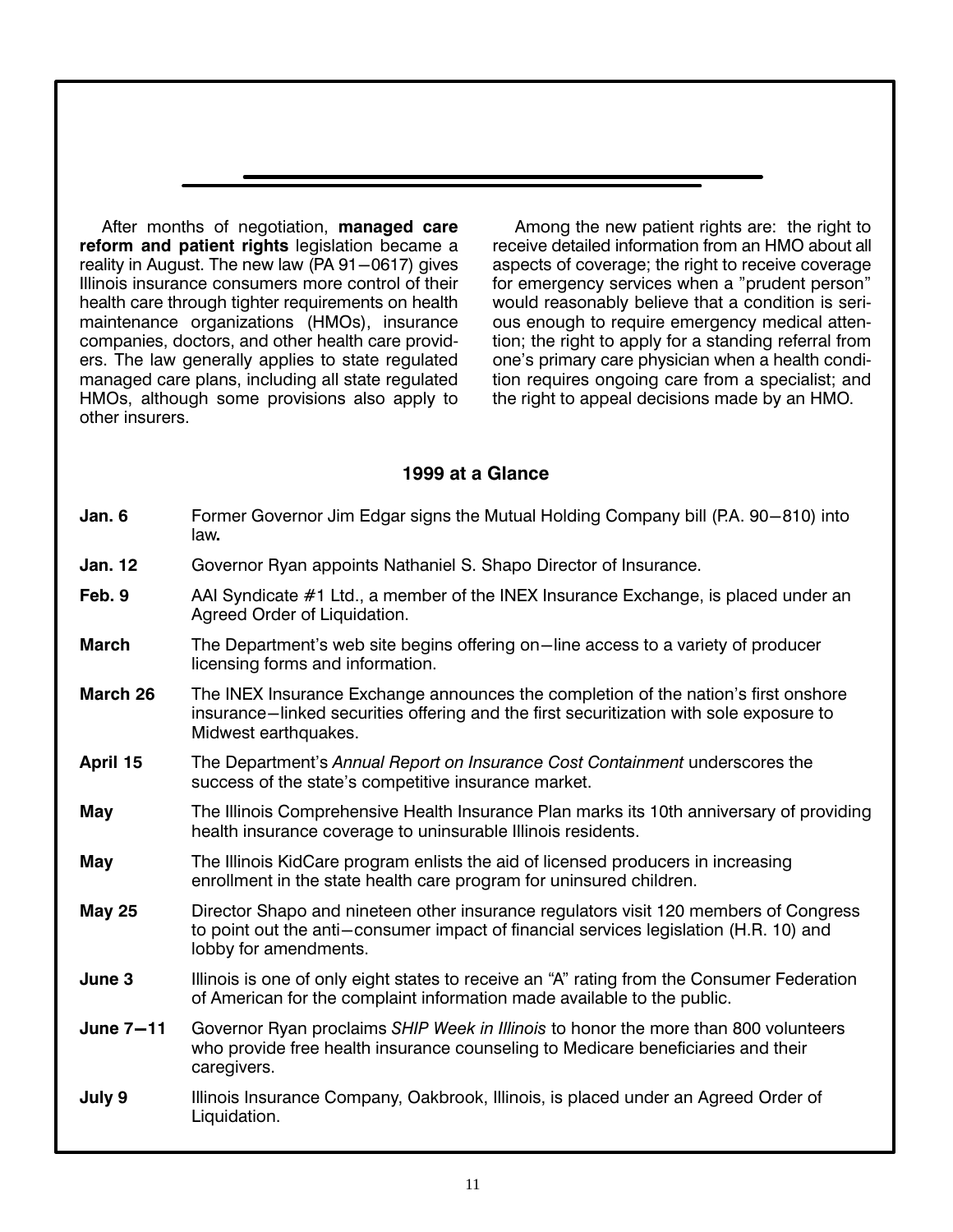| July 13          | The Department releases its 1998 consumer complaint ratios and announces a decrease<br>in complaints from 14,081 to 13,812.                                                                                                                                                                                                                                                            |
|------------------|----------------------------------------------------------------------------------------------------------------------------------------------------------------------------------------------------------------------------------------------------------------------------------------------------------------------------------------------------------------------------------------|
| <b>August</b>    | Governor Ryan signs several important insurance bills, including legislation to extend<br>risk-based capital requirements to HMOs and various health service organizations;<br>create the Small Employer Health Insurance Rating Act; create the Managed Care<br>Reform and Patient Rights Act; create the Protected Cell Company Act; and establish an<br>Insurance Fraud Task Force. |
| <b>August 19</b> | Illinois Earth Care Workers Compensation Trust, Inc. Is placed under an Agreed Order of<br>Liquidation.                                                                                                                                                                                                                                                                                |
| <b>Sept. 27</b>  | Emergency rule to implement new managed care reforms becomes effective for 150<br>days.                                                                                                                                                                                                                                                                                                |
| <b>Nov. 12</b>   | S. 900, the federal Financial Services Modernization Act is signed into law.                                                                                                                                                                                                                                                                                                           |
| <b>Nov. 22</b>   | Governor Ryan and Director Shapo announce the members of the Insurance Fraud<br>Task Force.                                                                                                                                                                                                                                                                                            |
| <b>December</b>  | Director Nat Shapo is elected Chair of the National Association of Insurance<br>Commissioners Midwest Zone.                                                                                                                                                                                                                                                                            |
| <b>Dec. 20</b>   | Two Illinois group workers compensation self—insurance pools, The Back of the Yards<br>Neighborhood Council Risk Management Association, Inc. and Illinois Electrical<br>Employers Workers Compensation Association, Inc., are placed under Agreed Orders of<br>Rehabilitation.                                                                                                        |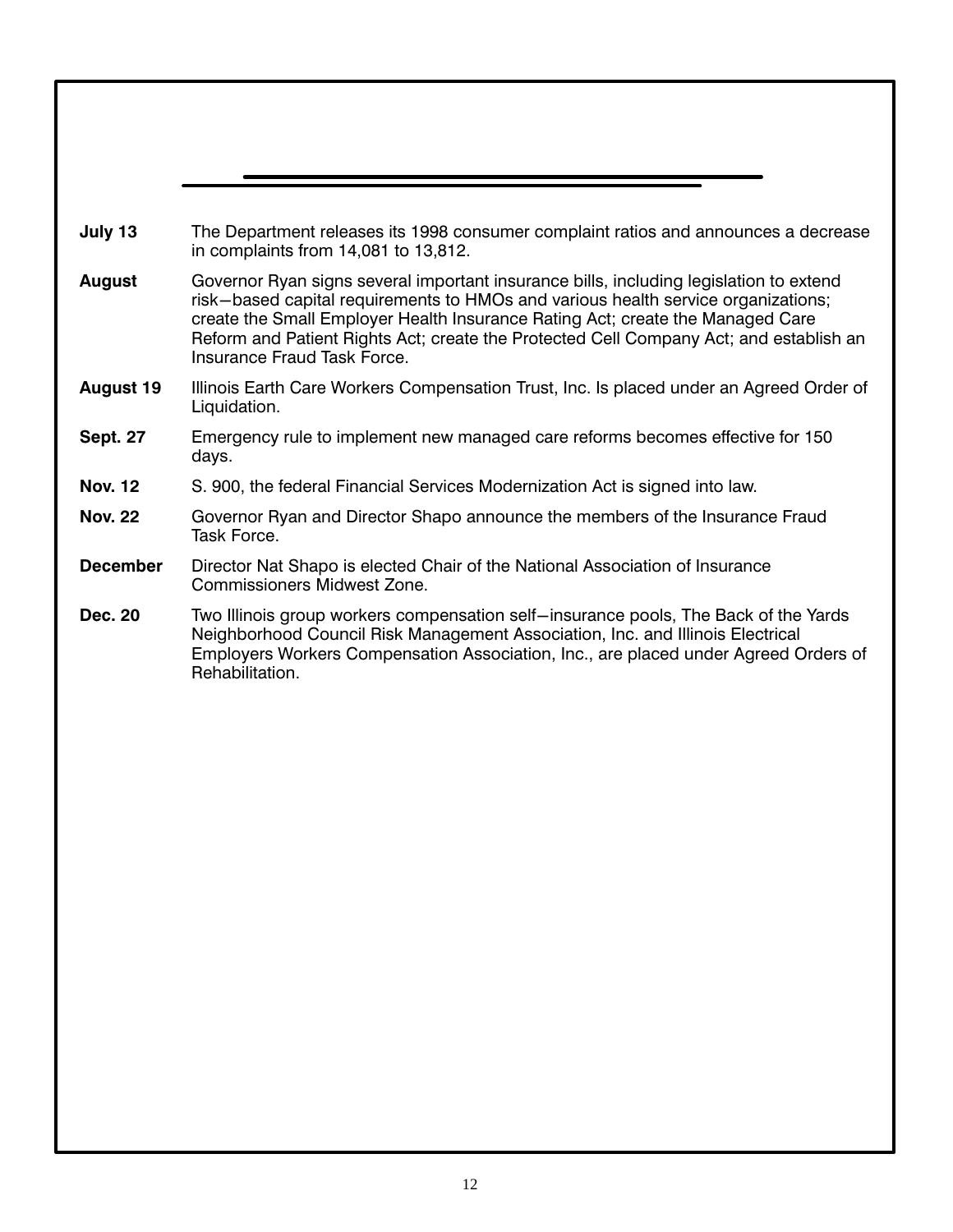### **Insurance Legislation**

Although Senate Bill 1901 was passed by the Illinois General Assembly in 1998, it was not signed into law until January 6, 1999. As a result, a synopsis of this legislation was not included in the Department's 1998 Annual Report.

SB 1901 (P.A. 90-810) authorizes a mutual insurance company to reorganize its corporate structure to form a mutual holding company system. Upon conversion, the former mutual insurance company becomes a stock insurance company subsidiary of the mutual holding company (MHC). Policyholders' interests in the mutual company is split: their policy related interests remain as contractual obligations of the converted stock insurance company, while their membership interests become membership interests in the MHC. The legislation establishes a statutory framework for MHC conversion and for the Director's and policyholders' approval.

The spring 1999 session of the Illinois General Assembly produced a near record number of legislative measures (729 bills), including a number of important changes to the Illinois Insurance Code and related laws. Foremost among them were the Managed Care Reform and Patient Rights Act, the Protected Cell Company Act, and a bill to establish an Insurance Fraud Task Force. Following is a synopsis of each insurance-related bill. Complete texts can be found at www.legis.state.il.us.

#### **House Bills**

**HB 812** (PA 91-292, effective 7/29/99)-Amends the Illinois Insurance Code (215 ILCS 5/123B-4) to provide that an out-of-state risk retention group that selects Illinois law to govern its policies may provide coverage for punitive damages and the multiplied portion of multiple damages if those coverages are permitted by law in the state where the risk retention group is organized.

HB 1177 (PA 91-0230, effective 1/1/00)-Creates the Home Repair and Remodeling Act to provide that, before initiating home repair or remodeling work for over \$1,000, a person engaged in the business of home repair or remodeling shall furnish to the customer a written contract or work order with specified information. Requires any person engaged in the business of home repair and remodeling to obtain and maintain in full force and effect during the operation of the business public liability and property damage insurance in the amount of \$100,000 per person and \$300,000 per occurrence of bodily injury, \$50,000 per occurrence for property damage, and \$10,000 per occurrence for improper home repair or remodeling not in conformance with applicable state, county, or municipal building codes, unless the person has a net worth of not less than \$1,000,000 as determined on the basis of the person's most recent financial statement, prepared within 13 months

Makes it unlawful for any person engaged in the business of home repairs and remodeling to remodel or make repairs or charge for remodeling or repair work before obtaining a signed contract or work order over \$1,000. Provides that the Attorney General or the State's Attorney of any county in this state may enforce the Act. Amends the Consumer Fraud and Deceptive Business Practices Act to include the Home Repair and Remodeling Act in the list of Acts for which a violation is also a violation of the Consumer Fraud and Deceptive Business Practices Act.

HB 1252 (PA 91-430, effective 1/1/00)-Amends the Service Contract Act (215 ILCS 152/10) to exclude a person who sells or leases motorcycles.

**HB 1305** (PA 91-232, effective 1/1/00)-Amends the Illinois Criminal Code (720 ILCS 5/46-1,  $5/46 - 1.1$ ,  $5/46 - 2$  and  $5/46 - 5$ ) and adds Section 5/46-6 to expand insurance fraud offenses to include making a false claim and causing a false claim to be made. It also defines aggravated fraud as causing three or more false claims to be made.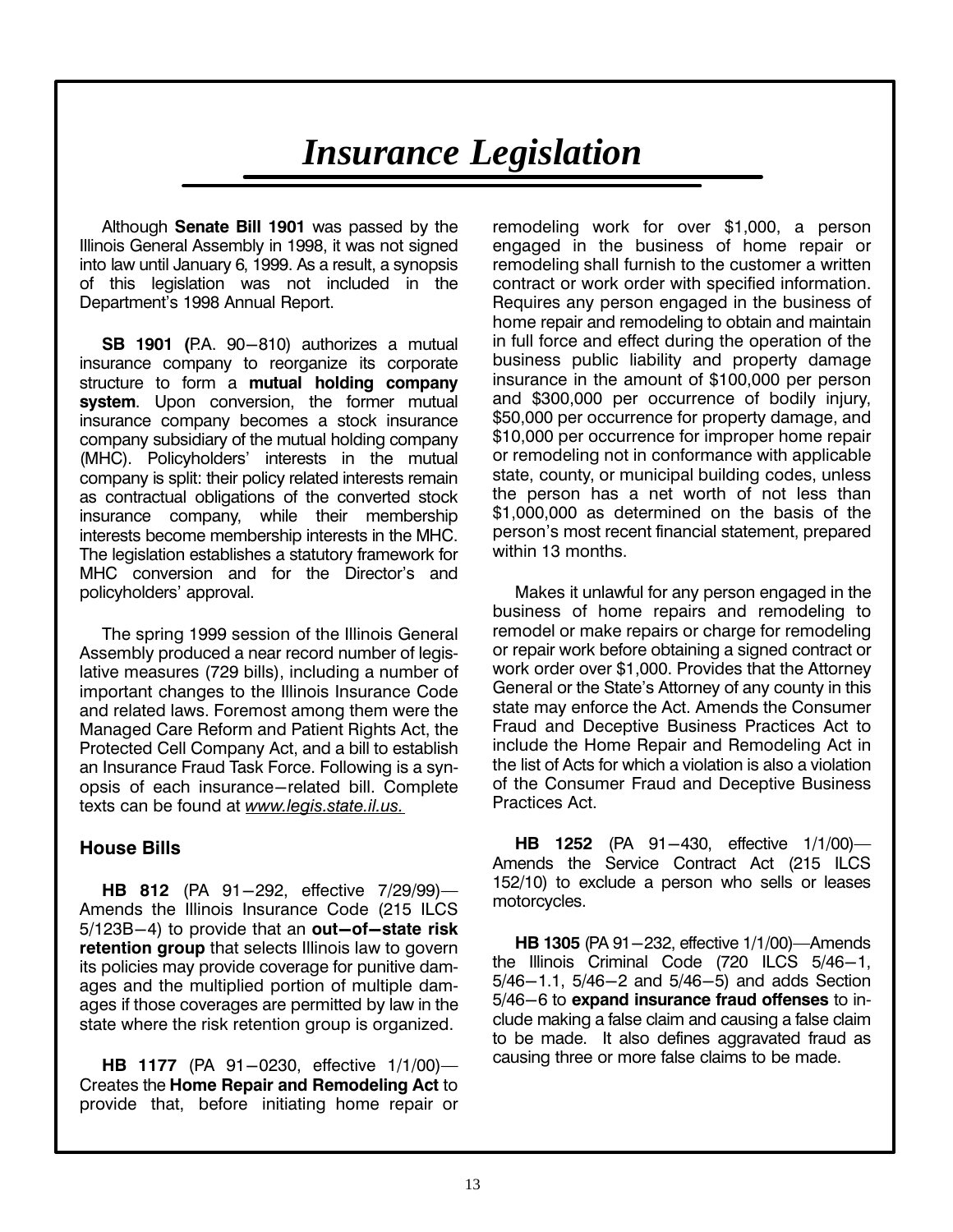HB 1348 (PA 91-549, effective 8/14/99)-Makes a number of changes to the Illinois Insurance Code. First, the bill amends the Risk Based **Capital Article** (Section 5/35A) to apply risk based capital standards to dental service plans, health maintenance organizations, limited health service organizations, and voluntary health services organizations. The law requires companies to calculate their risk based capital needs and authorizes the Department to take regulatory action based on the level of capital deficiency a company may demonstrate under the risk based capital calculations.

Second, the bill brings numerous sections of the Illinois Insurance Code and HMO Act into compliance with the Illinois Health Insurance Portability and Accounting Act (HIPAA), while also increasing the allowable compensation payable to insurance company officers without board approval from \$100,000 to \$200,000.

Lastly, the bill virtually eliminates all of Section 5/3.1 and Section 125/1-3 of the Insurance Code and replaces them with the National Association of Insurance Commissioners (NAIC) Accounting Practices and Procedures (based upon Health and Property and Casualty Codification).

HB 1355 (PA 91-77, effective 7/9/99)-Amends Sections 5/107.15a and 5/107.29 of the Illinois Insurance Code to shorten references to the phrase "Illinois Insurance Exchange" to the word "Exchange," which is predominately used in the rest of the statute.

HB 1388 (PA 91-0661, effective 12/22/99)-Amends the Illinois Vehicle Code (625 ILCS 5/7) to provide that all state employees who are assigned a state-owned vehicle shall annually certify that they are licensed to drive and have liability insurance covering them while driving a state vehicle for purposes other than official state business. Provides that if, for any reason, a state employee no longer has a driver's license or liability insurance, he or she shall not have authority to operate a state owned vehicle. Exempts peace officers from the provisions of the legislation.

**HB 1587** (PA 91-375, effective 1/1/00)-Amends the Workers Compensation Act (820 ILCS 305/4) and the Occupational Diseases Act (820 ILCS 310/4) to include general contractors and their subcontractors among employers who must insure their payment of compensation.

**HB 1622** (PA 91 $-406$ , effective  $1/1/00$ )—Amends the Civil Administration Code (20 ILCS 1405/56.3), IIlinois Insurance Code (5/356y), Health Maintenance Organization Act (215 ILCS 125/5-3), and Voluntary Health Services Plans Act (215 ILCS 165/10) to require that insurance companies, HMOs and VHSOs offer to the policyholder or applicant the option of coverage for investigational cancer treatments, including routine care in connection with those trials. Such coverages may have an annual benefit limit of \$10,000. The bill also requires the Department of Insurance to conduct a study of the costs and benefits of the establishment of coverage for investigational cancer treatments.

The coverage requirement will sunset on January 1, 2003, and the Department will be required to submit the results of its study to the Governor and General Assembly on or before March 1, 2003.

HB 1697 (PA 91-552, effective 8/14/99)-Amends Sections 5/143.3(a) and 5/143.3(e) of the Insurance Code to void **automobile insurance** policies, binders, or applications paid for by a check or credit card that is dishonored for payment. Applies to both commercial and personal lines insurance.

HB 1771 (PA 91-380, effective 7/30/99)-Amends the Wrongful Death Act (740 ILCS 180/2) to reduce damages in the case of contributory fault on the part of the decedent or a beneficiary. Requires the trier of fact to determine the decedent's contributory fault in accordance with the Code of Civil Procedure, and provides for barred or diminished damages accordingly. Provides for diminished damages for a beneficiary whose contributory fault is not more than 50% of the proximate cause of the wrongful death, and bars damages for a beneficiary whose contributory fault is more than 50% of the proximate cause of the wrongful death. Applies to actions pending on or filed after the effective date of this amendatory Act.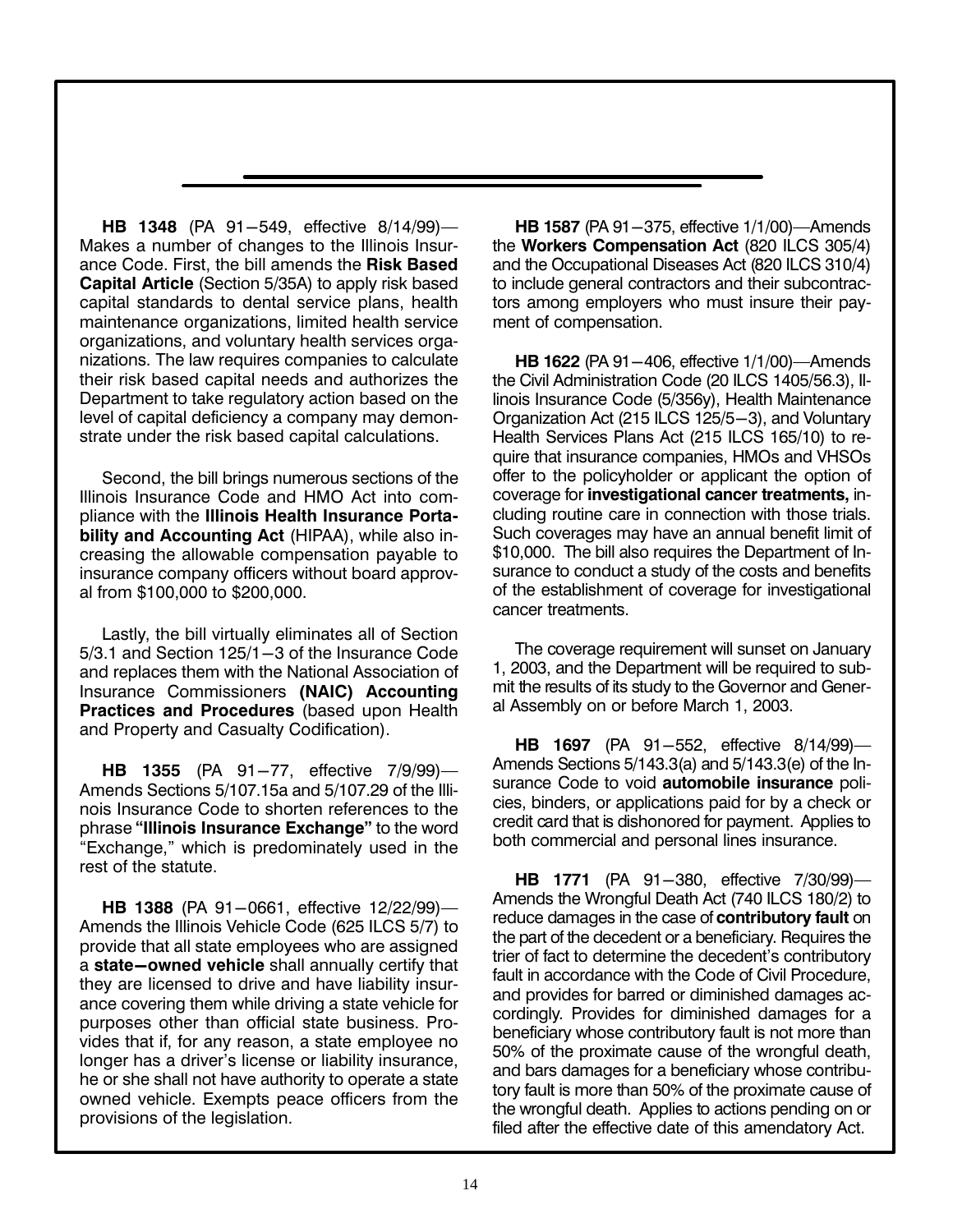HB 2166 (PA 91-639, effective 8/20/99)-Changes the Comprehensive Health Insurance Plan (CHIP) Act as follows: Amends Section 105/7 to make any person whose prior health coverage was terminated due to fraud within the previous five years ineligible for CHIP coverage.

Amends Section 105/8 to expand the list of covered services to include: physician services for physicals and immunizations for covered children under the age of 16 and "mental health parity" for inpatient hospitalizations for traditional CHIP participants only (those in Plans  $1-3$ ); and to limit CHIP benefits for services provided by a hospital that is located more than 75 miles outside the State of Illinois to a maximum of 45 days in a calendar vear.

Amends Section 105/8 to allow the CHIP Board to set separate deductibles and co-payments and place other restrictions and limitations on the coverage of prescription drugs, including the use of a prescription drug card program or other program or both. This provision also restricts and reduces the list of oral surgical procedures which CHIP can cover to those in relation to injuries of natural teeth or a fractured jaw due to an accident, removes and repeals existing language which allowed CHIP to cover other types of oral surgery and procedures, and clarifies language concerning certain maternal and child health services.

The bill also repeals Section 105/8.5 which mandated that CHIP follow the requirements outlined in 215 ILCS 5/356r in regards to a woman's principal health care provider.

HB 2271 (PA 91-510, effective 1/1/00)-Amends Section 97/5 and adds Sections 97/26, 97/27 and 97/28 to the Illinois Health Insurance Portability and Accountability Act (IHIPAA) to create the Small Employer Health Insurance Rating Act. The bill establishes rating classes (bands) for small group plans (defined in IHIPAA as those with between 2 and 50 employees) based on expected claims experience. Limits the number of bands for any one insurance carrier to four. The bill further

establishes parameters for premium increases within those classes and requires carriers to maintain records, available for review by the Director, justifying the actuarial basis for their rating practices.

HB 2713 (PA 91-605, effective 12/14/99)-Amends the State Employees Group Insurance Act (5 ILCS 375/6-12), Sections 5/357.9 and 5/370a of the Insurance Code, Section 125/5-3 of the Health Maintenance Organization Act, Section 130/4003 of the Limited Health Service Organization Act, and Section 165/10 of the Voluntary Health Service Organization Act and adds Section 5/356y to the Insurance Code to provide for timely payment of periodic payments from payors to providers. Payors are defined as insurers, HMOs, managed care plans, health care plans, preferred provider organizations (PPOs), third party administrators (TPAs), independent practice associations (IPAs), and physicianhospital organizations (PHOs).

The bill requires that for insurers, HMOs, managed care plans, health care plans, PPOs and TPAs, payments are to be made within 60 working days of an individual's enrollment in a plan or policy that requires the designation of a health care professional or facility. After December 31, 2000, those payments are to be made on a monthly basis. Failure to make periodic payments within the stated time results in the application of 9% annual interest on late payments.

Payments other than periodic payments are to be made within 30 days of written due proof of loss. Failure to make payments within the stated time results in the application of 9% annual interest on late payments. For IPAs and PHOs, payments are to be paid within 60 days of written due proof of loss prior to January 1, 2001 and 30 days thereafter.

Furthermore, the bill requires that notice be given to insureds or their assignees for failure to provide sufficient documentation for due proof of loss within 30 business days of receipt of claim or indemnity and grants the Department authority to take corrective action against IPAs and PHOs and to adopt rules to enforce compliance.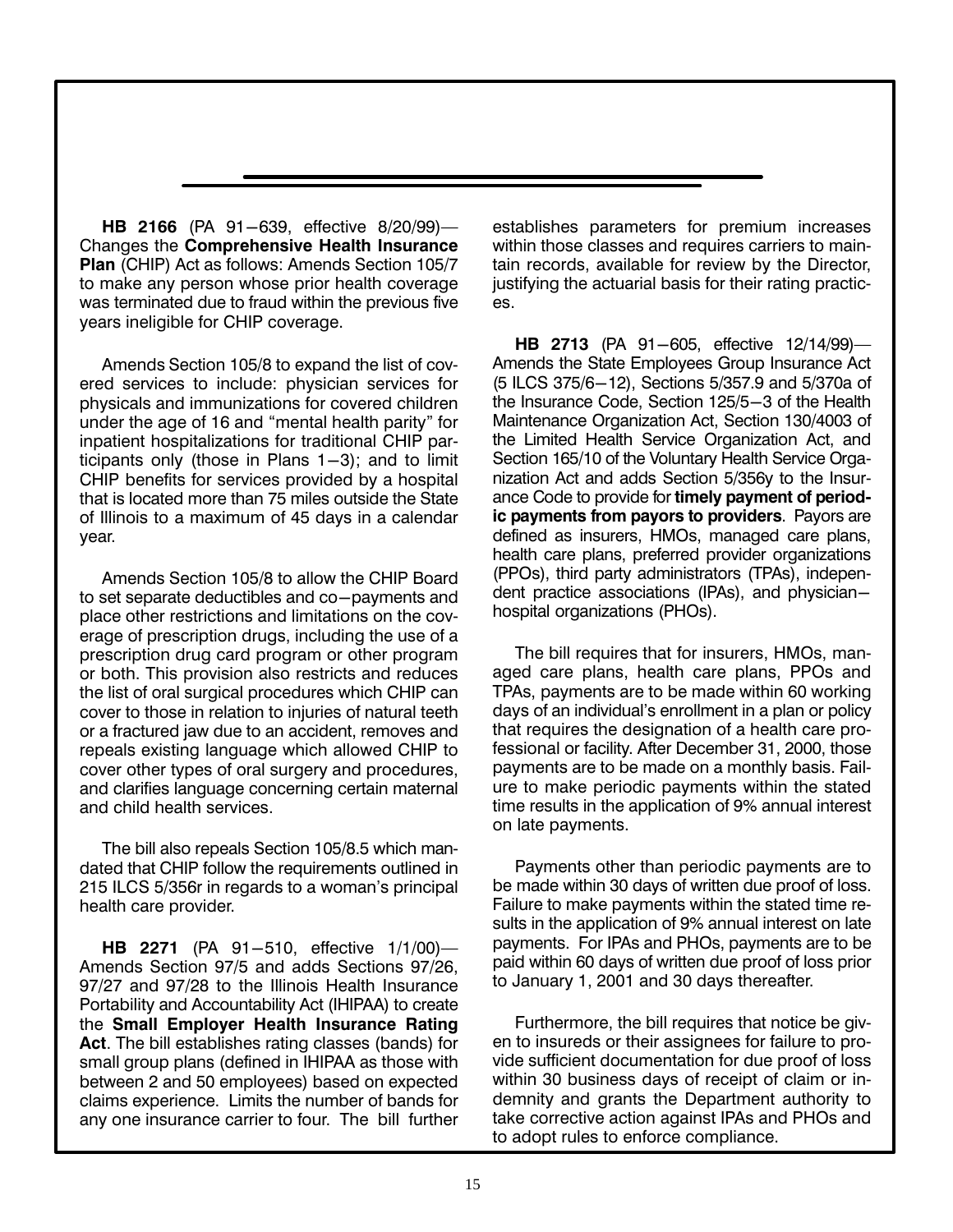HB 2720 (PA 91-390, effective 7/30/99)-Makes technical changes to the State Employees Group Insurance Act in a number of areas, including benefit choice options, enrollment and effective dates of coverage, benefits in regards to Medicare eligibility and definitions. The amendments will bring the Act into compliance with the Insurance Code and with provisions of the federal Health Insurance Portability and Accountability Act (HIPAA). Changes are also being made in accordance with recent union negotiations and the start of the new College Insurance Program on July 1, 1999.

#### **Senate Bills**

**SB 251** (PA 91-617, Sections 200 and 299 effective 8/19/99; Sections 25 and 85 effective 7/1/00; remaining sections effective 1/1/00)—Creates the **Managed Care Reform and Patient Rights Act** (MCRPR Act) to redefine the way managed care organizations treat consumers. The bill amends the State Employees Group Insurance Act (5 ILCS 375/3, 375/6.12, 375/10), the Counties Code (55 ILCS 5/5-1069.8), the Illinois Municipal Code (65 ILCS 5/10-4-2.8), the Illinois Insurance Code (215 ILCS 5/155.36, 215 ILCS 5/370g, 5/370s), the Health Care Reimbursement Reform Act (Article XX 1/2, 215 ILCS 5.370f, also known as the Preferred Provider Administration or PPA Act), Article XXXI1/4 dealing with third party administrators (215 ILCS 5/511.118), the Comprehensive Health Insurance Plan Act (215 ILCS 105/8.6), the Health Maintenance Organization Act (215 ILCS 125/2-2, 125/5-3.6, 125/6-7), the Limited Health Service Organization Act (215 ILCS 130/4002.6), the Voluntary Health Services Plan Act (215 ILCS 165/15.30), and the Public Aid Code (305 ILCS 5/5-16.12) to bring those acts into full or partial compliance with the MCRPR Act.

The bill also adds a provision to the State Mandates Act (30 ILCS 805.23) that the MCRPR Act is an exempt mandate under that Act, and amends the Health Care Purchasing Group Act (215 ILCS 123/15 and 123/20) to raise the limits on the number of employees allowed in a group and to raise the limit of covered individuals allowed to be sponsored by one sponsor.

Note: the following analysis addresses only the managed care reform provisions and does not include changes to the State Employees Group Insurance Act of 1971.

The MCRPR Act, more specifically, is divided into 20 substantive sections as follows:

Sec. 5. List of patients' rights: taken in large part directly from the Medical Patient Rights Act (410 ILCS 50/0.01 et seq.).

Sec. 10. Definitions: includes definitions of "clinical peer," "emergency medical condition" (based upon the prudent lay person standard), and "health care plan" (excluding indemnity insurers, dental and vision only plans, PPOs, self-insured plans, workers comp coverage, and not-for-profit voluntary health service union plans).

Sec. 15. Provision of information: outlines what a plan must disclose to enrollees and prospective enrollees including terms of coverage, financial relationships and provider information.

Sec. 20. Notice of nonrenewal or termination: provides for 60 days notice (except in the case of discipline by a state licensing board) to the provider and enrollees of a provider's termination.

Sec. 25. Transition of services: ensures continuity of care for enrollees through a 90 day continuation in cases involving ongoing care, post partum care for women in the third trimester, and similar allowances for new enrollees. Such continuation is predicated on physicians agreeing to the plan's contractual parameters.

Sec. 30. Prohibitions: prohibits gag clauses and the dispensing of non-prescribed drugs.

Sec. 35. Medically appropriate health care **protection:** prohibits the termination of providers for advocating for medically appropriate health care, while reserving the current rights of provider licensing entities to take disciplinary action.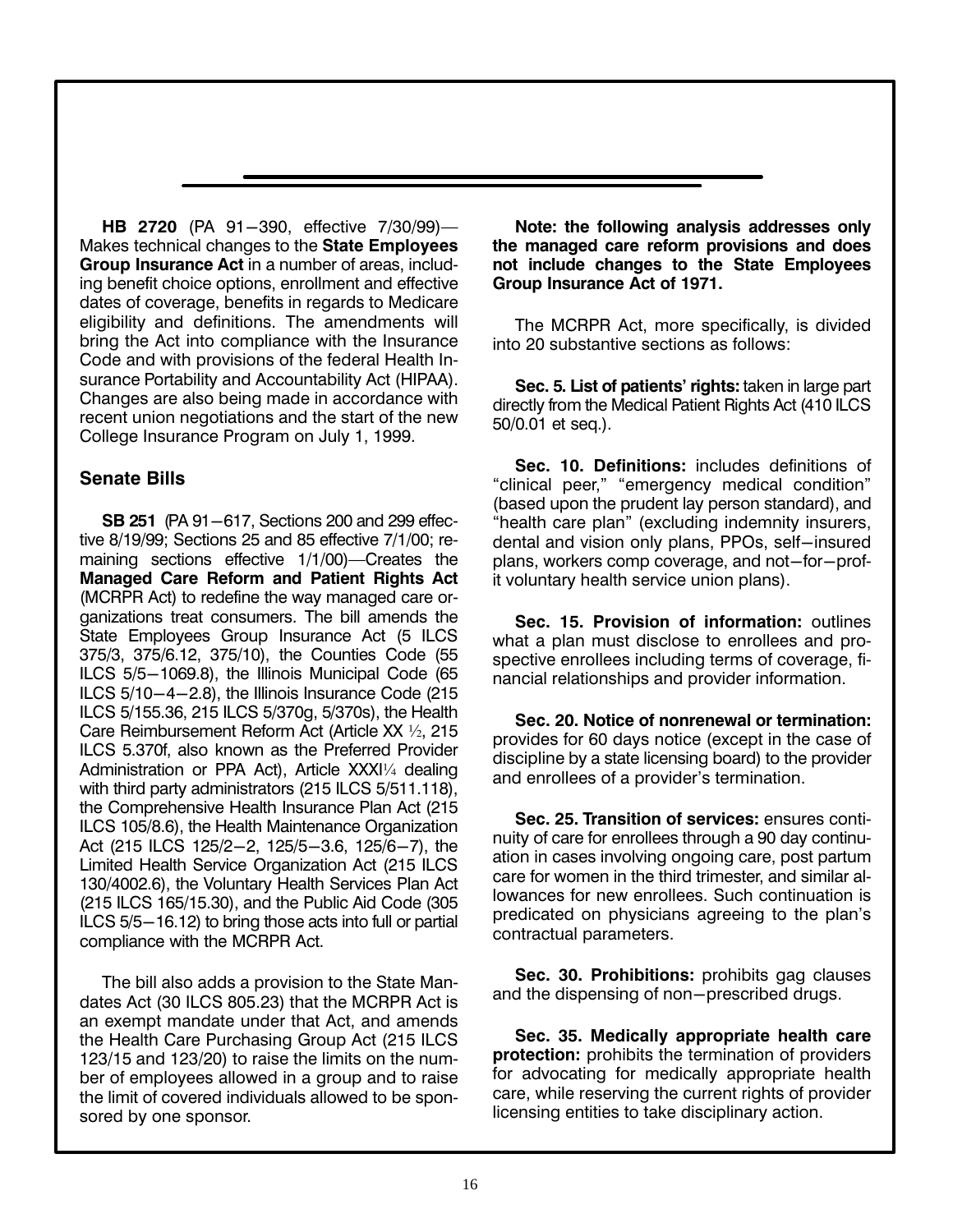Sec. 40. Access to Specialists: allows enrollees who have conditions requiring ongoing specialty care to receive a standing referral for such care when referred by their primary care physician.

Sec. 45. Health care services appeals, complaints and external independent reviews: establishes a basis of three business days (24 hours in the case of significant increase to the health risk of the patient) for the internal resolution of appeals relating to treatment decisions when possible. For unresolvable cases, the bill establishes the right of an enrollee to pursue an independent external appeal through a reviewer mutually agreeable to the enrollee and the plan and requires plans to develop a mechanism for the selection of this reviewer.

Sec. 50. Administrative complaints and Departmental review: establishes that complaints falling outside the purview of Sec. 45 may be filed with the Department of Insurance and sets time frames and informational requirements on the Department's responses.

Sec. 55. Record of complaints: requires companies to file complaint information with the Department on an annual basis in a manner to be determined by the Department. Further directs the Department on how complaints will be recorded, categorized, and reported including a summarization to be included on the World Wide Web.

Sec. 60. Choosing a physician: allows plans to offer open access to contracted physicians and allows for rulemaking to ensure network adequacy.

Sec. 65. Emergency services prior to stabilization: establishes parameters for the coverage of emergency services performed by non network providers without prior authorization based on the prudent lay person standard.

Sec. 70. Post-stabilization medical services: establishes parameters to be followed by providers in attempting to secure plan authorization and direction after an enrollee admitted to an emergency room has been stabilized. Such parameters deal with good faith efforts of contacting the plan, recording of contact verification information, and the reasonable attempt to continue to make contact when immediate contact has not been accomplished.

Sec. 72. Pharmacy providers: prohibits plans from discriminating between pharmacy providers through contract variations and establishes the groundwork for the application of coinsurance, co-payments and deductibles applicable to prescriptions.

Sec. 75. Consumer advisory committee: requires plans to establish committees made up of enrollees to review consumer concerns and make advisory recommendations.

Sec. 80. Quality assessment program: requires plans to establish internal strategies for assuring accessibility, continuity, and quality of care within plans. Such strategies shall provide for improvement strategies and oversight by an internal committee with required reporting deadlines. Such programs are to be based on URAC, NCQA or JCA-HO guidelines and overseen by the Department of Public Health acting in conjunction with the Department of Insurance.

Sec. 85. Utilization review (U.R.) program registration: establishes registration requirements within the Department for entities conducting U.R. Such registration may be by URAC accreditation or alternative accreditation to be established by the Department of Insurance in conjunction with the Department of Public Health. Exempts entities that provide U.R. only to the federal government, self-insured plans, and hospital and medical groups performing U.R. for internal purposes. Allows the Department of Insurance to establish by rule a registration fee for U.R. firms.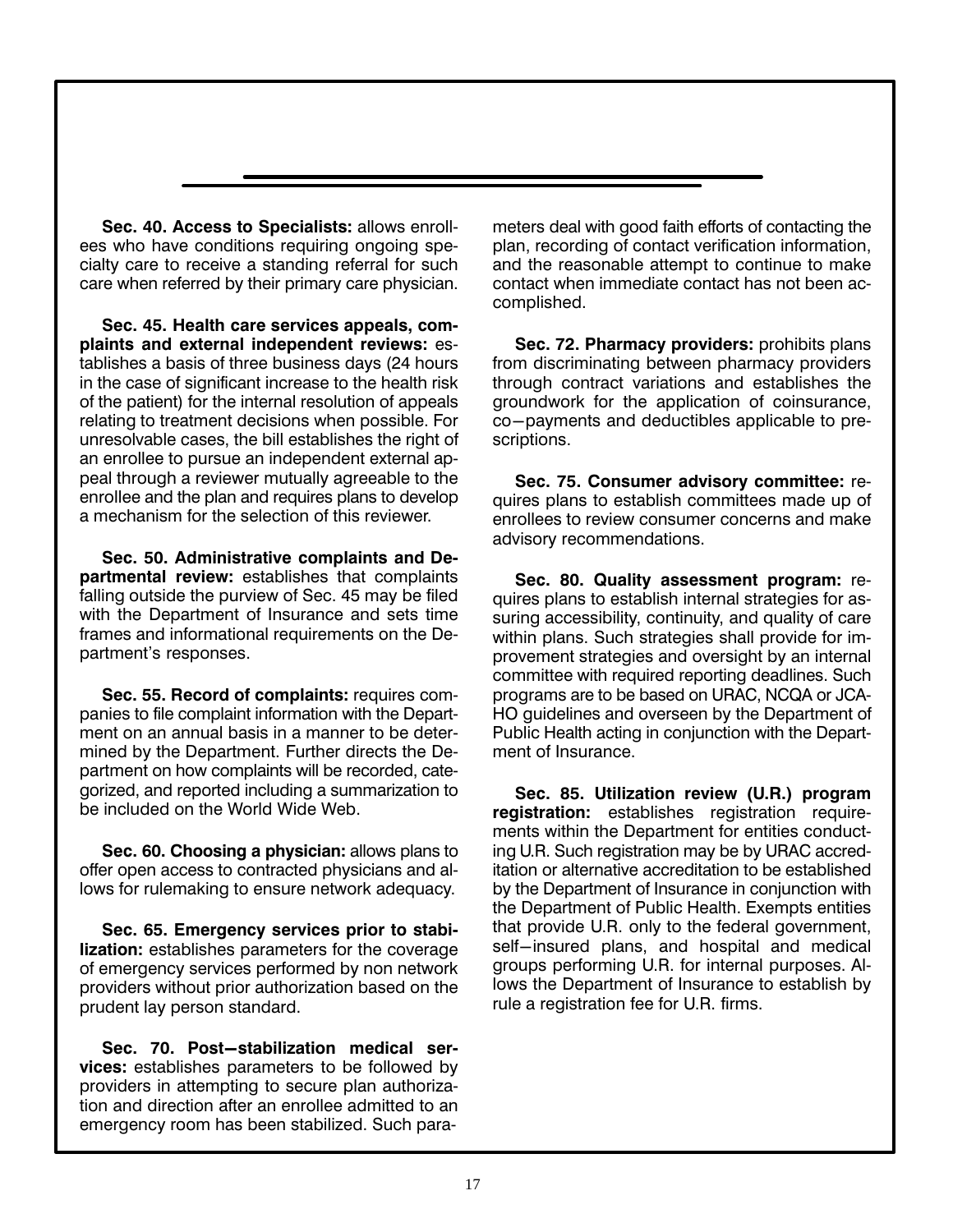Sec. 90. Office of Consumer Health Insurance: establishes such an office within the Department of Insurance to assist consumers by educating them about their rights, assisting with complaint and appeal processes, establishing an "800" number consumer complaint line, providing information in languages other than English, assessing all health care laws, making recommendations for legislation to the Governor, and filing annual reports.

Sec. 95. Prohibited Activity: prohibits the transfer through indemnification and other means of certain liabilities.

These requirements are generally, but not solely, applicable to managed care entities. It is necessary to note that Section 85 (U.R.) and the definition of "emergency medical condition" based upon the prudent lay person standard in Section 10 are generally applicable to all insurers. Furthermore, Section 55 (record of complaints) is applicable to Third Party Administrators (TPAs) and Preferred Provider Organizations (PPOs) as well as managed care entities.

SB 338 (PA 91-643, effective 8/20/99)-Amends the State Finance Act (30 ILCS 105/5.490) to create the Insurance Premium Tax Refund Fund. The bill also amends Section 5/412 of the Insurance Code to establish the procedure for mandatory cash refunds of overpayment of premium taxes paid by insurance companies unless certain conditions are present and provides language for an appropriation mechanism. Interest will not be assessed.

The bill further amends the Illinois Income Tax Act to provide that in the case of a foreign insurer, the sum of the rates of the corporate income tax and the personal property tax replacement income tax shall be reduced to the rate of tax imposed on and measured by net income by the state or country in which the insurer is domiciled. Provides that the reduction may not reduce the corporate income tax and personal property tax replacement income tax to an amount that causes the total amount of taxes due from a foreign insurer for any taxable year to be less than 1.25% of the net taxable premiums written in Illinois.

Those taxes are the sum of taxes collected for: the income and property replacement taxes (Section 201 of the Income Tax Act); privilege taxes (Section 409 of the Insurance Code); fire insurance company tax (Section 12 of the Fire Investigation Act); and the fire department tax (Section 11-10-1 of the Municipal Code), to be less than 1.25% of the net taxable premiums written. In the case of an insurer taking a reduction, the corporate income tax will be reduced first, with only the excess reduction, if any, reducing the personal property replacement tax. This provision sunsets on January 1, 2001.

**SB 359** (PA 91-522, effective 8/13/99)-Amends the Civil Administrative Code (20 ILCS 1405/56.3) to establish an **Insurance Fraud Task** Force composed of: the Director of Insurance (or designee), the Director of State Police (or designee), the Attorney General (or designee), nine representatives appointed by the Governor, and seven members representing insurers and an HMO appointed by the Director of Insurance.

The bill requires that the Task Force investigate the issue of insurance fraud and methods to combat organized insurance fraud, while also examining ways to unite the resources of the insurance industry and the criminal justice system to recognize and prosecute organized insurance fraud, and requires them to consider the creation of an agency to investigate those matters, as well as devise possible funding methods. The Task Force is to report its findings to the Governor and the General Assembly.

**SB 363** (PA 91-234, effective 1/1/00)-Amends a number of sections of Article XXXI of the Illinois Insurance Code and adds Section 5/495.2. Provides for the payment of **insurance producer** licensing fees on a two year rather than annual cycle; requires producers to obtain their required bond, but eliminates the requirement to file it with the Department; requires that producers disclose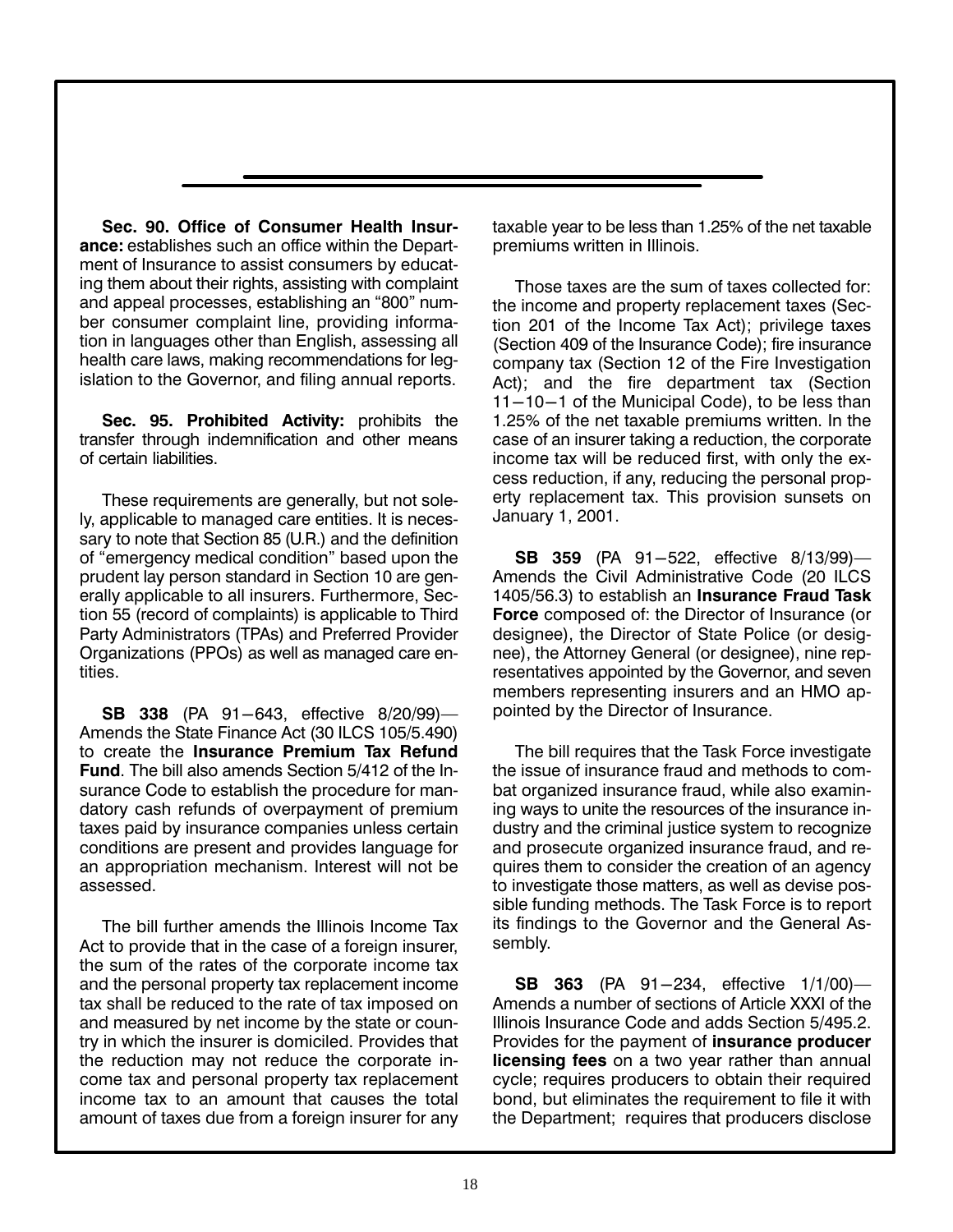their bonding company and bond number to any consumer who requests that information; and creates a limited license for insurance sold by car rental firms.

SB 667 (PA 91-591, effective 8/14/99)-Amends the Workers Compensation Act (820 ILCS 305/3) to provide that the corporate officers of a domestic or foreign corporation (rather than a small business) who are employed by the corporation may elect to withdraw as individuals from the operation of the Act. Provides that the Act does not apply to a member of a limited liability company (LLC) who elects not to provide and pay for his or her accidental injuries.

SB 721 (PA 91-355, effective 1/1/00)-Creates the Dental Care Patient Protection Act and grants regulatory authority to the Department of Insurance for the regulation of managed care dental plans. Currently, the Dental Service Plan Act, Limited Health Service Organization Act, and Voluntary Health Service Plans Act establish standards for the licensure and regulation of Dental Service Plans. Authority is also granted under the Health Maintenance Organization Act and Insurance Code.

The bill contains stipulations regarding: the establishment of an advisory committee to provide the Department advice and counsel regarding managed care issues; the provision of information upon request about a plan's operations; credentialing of dentists, utilization review procedures and provider input into plan operations; continuity of care; a prohibition on gag clauses; the establishment of grievance procedures; coverage for emergency dental care without prior authorization; the requirement on the plan to offer a point-of-service option when an employer has more than 25 employees and provides at least 25% of the cost for the dental benefit; a limitation on the extension of liability based on the act; and a complaint review, investigation and record keeping process to be coordinated between the Departments of Insurance and Public Health.

**SB 778** (PA 91-593, effective 8/14/99)-Amends Section 5/86 of the Illinois Insurance Code, the Business Corporation Act (805 ILCS 5/13.05 and 5/14.05), the Limited Liability Company Act (805 ILCS 180/45-5) and the Revised Uniform Limited Partnership Act (805 ILCS 210/105 and 210/902) to abolish specific registration requirements that certain Lloyds must obtain from the Secretary of State to transact business in Illinois. The bill also contains language to eliminate a double taxation, and language initiated by the Department to make the Limited Liability Company Act consistent with the Insurance Code in regards to syndicates and limited syndicates operating under an insurance exchange.

**SB 856** (PA 91-466, effective 8/6/99)- Amends the Illinois Pension Code (40 ILCS  $5/4 - 108$ ,  $4 - 109$ , 4-109.1, 4-109.2, 4-110, 4-110.1, 4-114, and 4-118.1) to make a number of changes to the **Downstate Firefighter Article and adds Section** 5/3-113.1 to make a change in relation to the Downstate Police Article. The bill also amends the State Mandates Act (30 ILCS 805/8.23) to specify that no reimbursement by the state is required for the implementation of any mandate created by this bill.

**SB 1024** (PA 91-597, effective  $1/1/00$ )-Amends Sections 5/143.13 and 5/143.17 of the Illinois Insurance Code to specify that a company may renew a policy of insurance containing minor policy changes. Any changes in deductibles or coverage must be mailed to the insured at least 60 days prior the renewal or anniversary date.

SB 1115 (PA 91-278, effective 7/23/99)-Creates the Protected Cell Company Act within the Illinois Insurance Code to securitize insurance risks against catastrophic losses (such as natural disasters) by creating protected cells and issuing securities to sophisticated investors. Securitization of insurance liabilities increases the sources and availability of capital and the stability of underwriting results of domestic companies.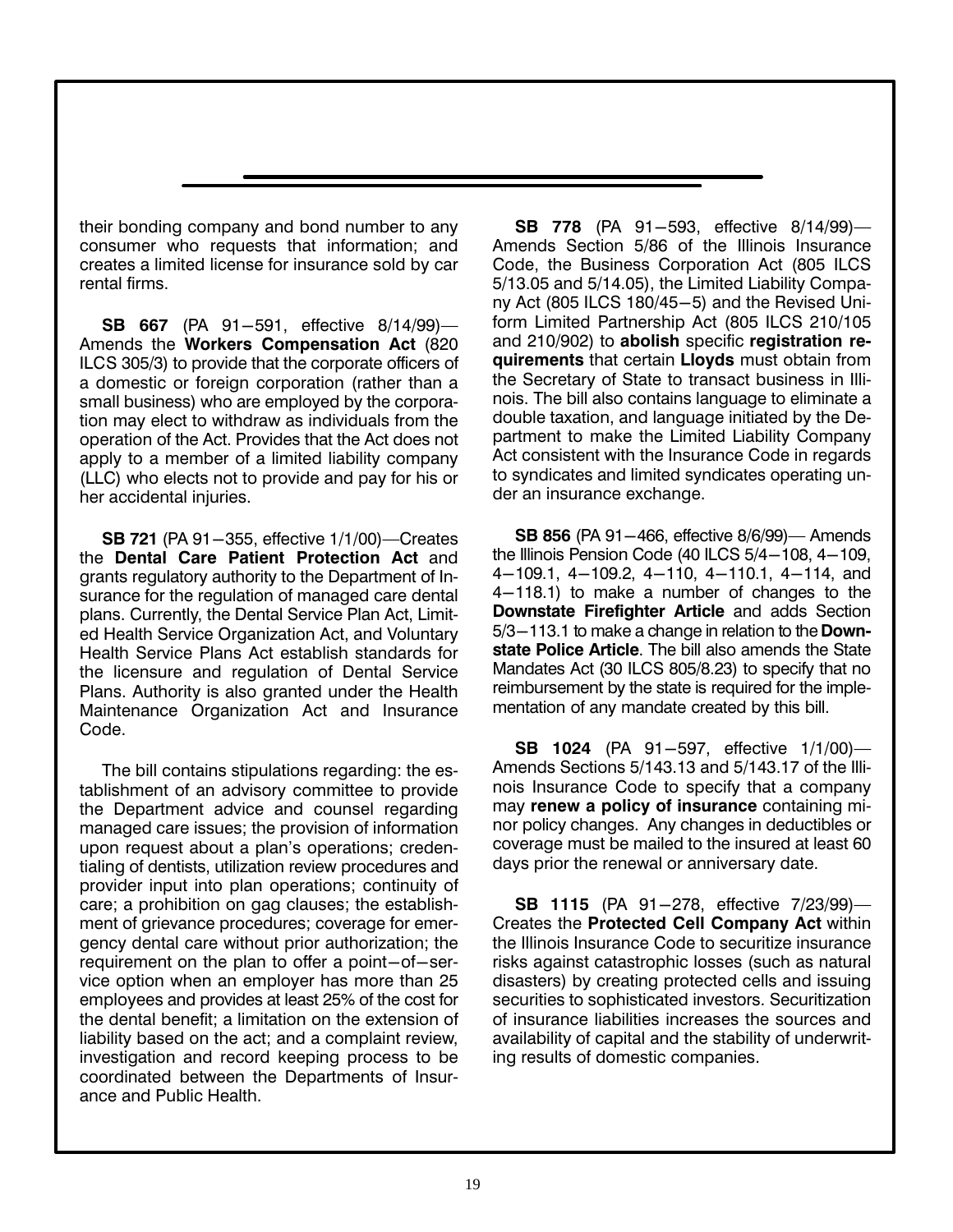## **1999 Rulemaking**

**Rule 201** (Subordinated Indebtedness) was amended March 10, 1999, to provide consistency with NAIC codification of statutory accounting principles and other state practices. The amendment deletes language in Section 201.20 that allowed an artificial floor for repayment of subordinated indebtedness. With the advent of risk-based capital, that language is no longer needed. New language in the section provides an additional safequard for prepayment without the Director's approval. Section 201.50 was amended to clarify the accounting for accrued interest; Section 201.60(b) has been deleted.

**Rule 301** (Accumulation of Guaranty Fund or Guaranty Capital-Reporting and Accounting of Such Indebtedness) was amended March 10, 1999, to delete language allowing artificial payment floors, add new language providing an additional safequard for prepayment without the Director's approval, and clarify the accounting for accrued interest.

**Rule 2008** (Minimum Standards for Individual and Group Medicare Supplement Insurance) was amended March 10, 1999, to make our regulatory standards consistent with federal law and the latest NAIC model regulation on Medicare Supplement insurance.

Rule 926 (Insurance Department Consumer Complaints) was amended May 3, 1999, to prohibit the release of consumer complaint files under subpoena pursuant to Section 404(1)(a) of the Illinois Insurance Code. Language is being added to Section 926.40 to also prohibit the release to third parties of consumer complaints files and all documents submitted with the consumer complaint or in response to the consumer complaint.

**Rule 5421** (Health Maintenance Organization) was amended May 3, 1999, to provide consistency both with NAIC codification of statutory accounting principles and other state practices. With the advent of risk-based capital, language in Section 5421.70 allowing an artificial floor for repayment of subordinated indebtedness is no longer needed and has been deleted.

Rule 5420 (Managed Care Reform and Patient Rights) was adopted on an emergency basis for 150 days beginning September 27, 1999, to implement Public Act 91-617 (the Managed Care Reform and Patient Rights Act), to assure the proper provision of information to enrollees by health care plans; the proper treatment of enrollees by health care plans; the proper treatment of health care providers by health care plans; and the proper oversight of health care plans by the Department of Insurance.

1407 **Rule** (Accelerated Benefit/Terminal Illness/Qualified Conditions) was amended effective December 14, 1999, to revise the definition of "Qualified Covered Condition" and to increase the accelerated benefit for those conditions from 25% to 75% of the face amount of the policy. The amendment also makes the definition of "Terminal Illness" consistent with that in the US Internal Revenue Code [26 USCS  $101(q)(4)$ ] and adds a section on actuarial standards consistent with the current NAIC model rule on accelerated benefits.

**Rule 2501** (Fees for Examination) was repealed December 27, 1999, because it has been replaced by 50 III. Adm. Code 2505.90, Financial Examination Expenses and Fees.

#### **DOI** Archives

State agencies were first required to file all rules and regulations with the Secretary of State in 1951. In 1983, insurance regulations were codified under Title 50 of the Illinois Administrative Code.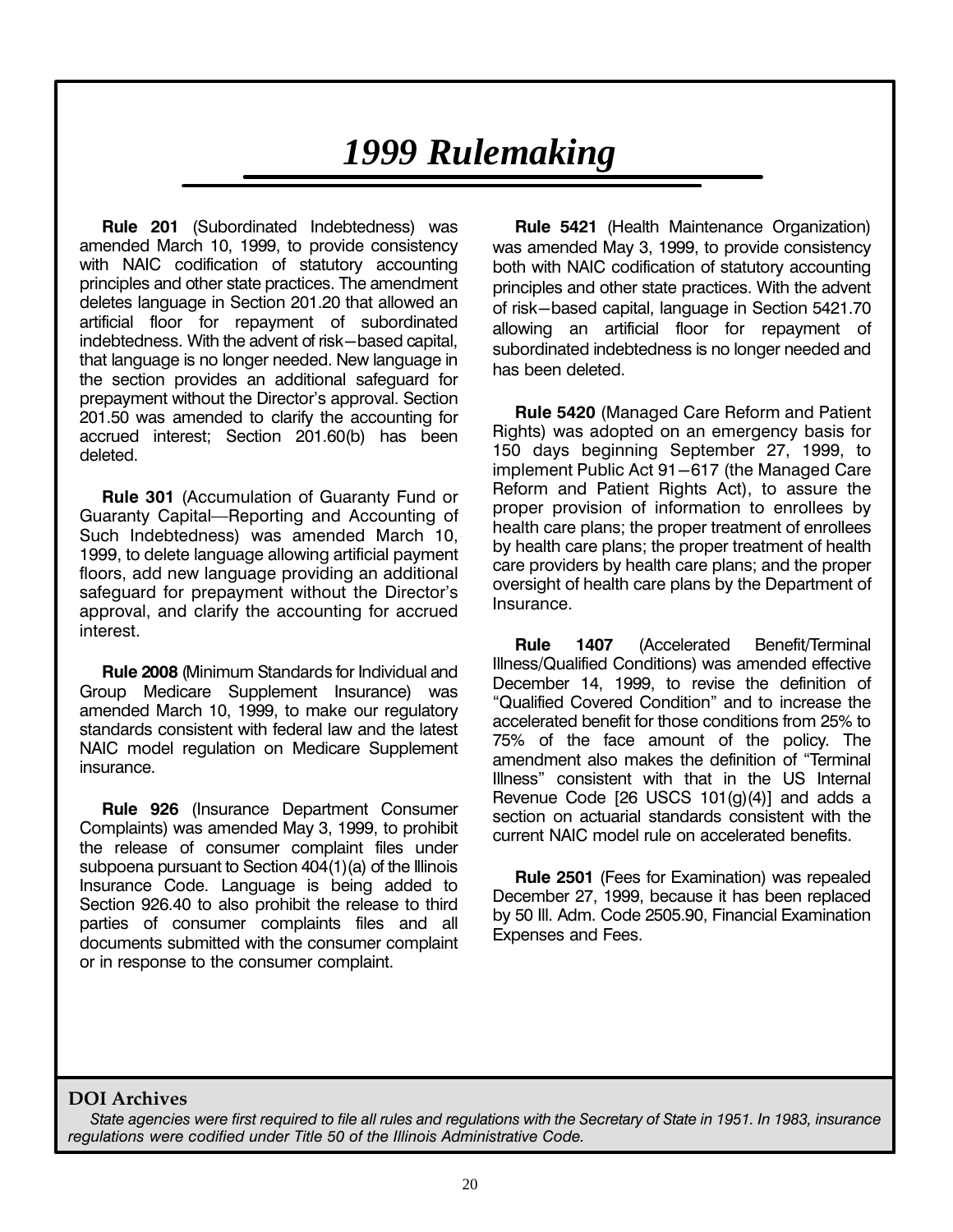## *Administrative Services*

The Administrative Services Division provides staff support for information technology, personnel management, record and mail services, word processing, and all fiscal operations, including development and administration of the agency's budget. The Department is funded from three sources. More than 98% of our appropriation comes from the Insurance Financial Regulation Fund and the Insurance Producer Administration Fund which are funded by various taxes and fees collected from insurance companies and producers. The balance of our appropriation comes from the General Revenue Fund (GRF). In addition, our Senior Health Insurance Program (SHIP) receives funding from a federal grant.

For FY 99, the Department's appropriation was \$25.9 million. Of that total, only \$409,000 was allocated from the GRF, while federal funds for SHIP contributed \$500,000.

The audited and adjusted revenue collections for the year totaled \$244.858.706, \$205.750.813 of which were deposited into the GRF. As of June 30, 1999, the Department had \$8,932,000 in net accounts receivable on the books from 1,590 accounts. Of those, 62 were privilege tax litigation cases totaling over \$3,333,000 in accounts receivable.

The Department sends a past due letter on accounts receivable over 30 days. After 60 days, the originator of the accounts receivable is requested to assist in the collection. After 75 days, a request is made to initiate regulatory action against the insurance company or individual licensee. If an account is outstanding after 90 days, the account is submitted to the Comptroller's Offset System. After 180 days, the account is reported to the Debt Collection Board and submitted to a collection agency.

For all of 1999, several year 2000 conversion projects were in progress and successfully implemented prior to the Y2K deadline date. The Department experienced no disruption in data processing services during this critical time period. and is aware of no negative or lasting affects from Y2K among regulated entities.



Key punch cards for data and program code storage were "state of the art" in the 1970s.

#### **Department Staff**

| Administrative      | 37  |
|---------------------|-----|
| Consumer            | 128 |
| Financial/Corporate | 129 |
| Pension             | 13  |
| <b>Staff</b>        | 28  |
| FDP                 | 23  |
|                     | 358 |

#### **DOI** Archives

In 1926, the Department operated with an appropriation of \$1.68 million, an amount that was trimmed to \$516,829 during the midst of the Great Depression.

Quarterly payments of the privilege tax were first established in 1968.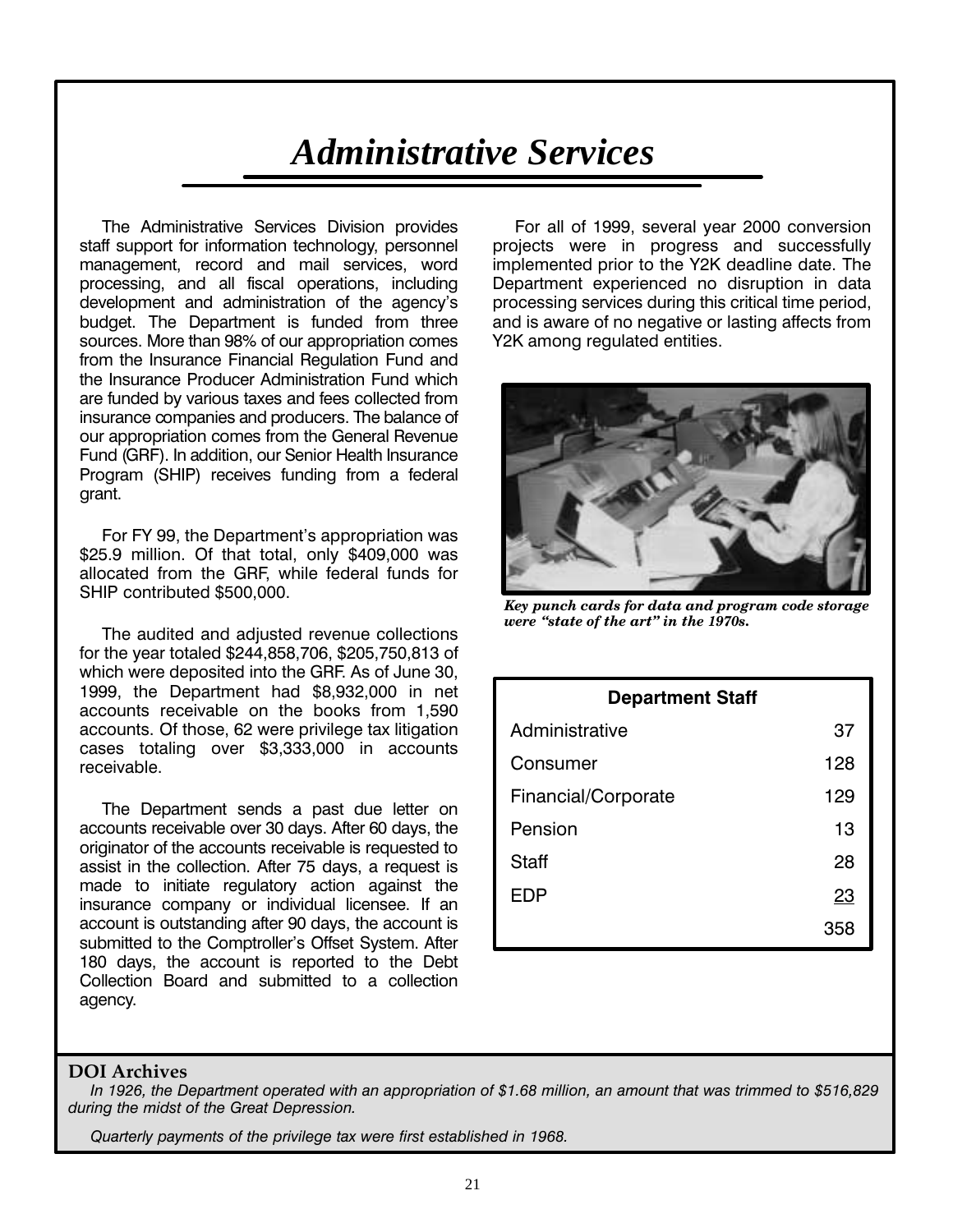# **Comparative Statement of Taxes and Fees Collected<br>Period Ending June 30, 1999**

| <b>Taxes Fees</b>                                                                                                                                                                                                                                                                                                                        | <b>FY 99</b>                                                                                                                                                   | <b>FY 98</b>                                                                                                                                         |
|------------------------------------------------------------------------------------------------------------------------------------------------------------------------------------------------------------------------------------------------------------------------------------------------------------------------------------------|----------------------------------------------------------------------------------------------------------------------------------------------------------------|------------------------------------------------------------------------------------------------------------------------------------------------------|
| 1st Quarter Privilege Tax<br>2nd Quarter Privilege Tax<br>3rd Quarter Privilege Tax<br>4th Quarter Privilege Tax<br>1st Quarter Retaliatory Tax<br>2nd Quarter Retaliatory Tax<br>3rd Quarter Retaliatory Tax                                                                                                                            | \$<br>17,266,605.49<br>18,687,533.28<br>19,938,430.16<br>24,842,321.31<br>11,132,745.46<br>31,494,885.08<br>19,866,062.44                                      | \$<br>21,695,191.38<br>16,958,887.57<br>26,989,038.14<br>29,318,331.23                                                                               |
| 4th Quarter Retaliatory Tax<br>Final Privilege Tax<br><b>Final Retaliatory Tax</b><br>Surplus Line Tax<br><b>Risk Group Tax</b><br>Valuation of Reserve Fee<br><b>Pension Annual Statement</b><br><b>Fines &amp; Penalties</b><br>Interest<br>Miscellaneous<br><b>Subtotal for General Revenue Fund</b>                                  | 22,715,941.44<br>24,808,209.86<br>12,130,735.04<br>7,411,588.42<br>189,131.70<br>0.00<br>509,211.18<br>1,274,662.15<br>22,055.33<br>4,254.73<br>212,294,373.07 | 713,405.61<br>31,091,084.76<br>8,194,612.25<br>1,033,182.46<br>30,171,949.41<br>0.00<br>1,564,916.41<br>89,970.67<br>8,041.36<br>167,828,611.25      |
| <b>Producer Licenses</b><br><b>Producer Reinstatement Fee</b><br><b>Producer Appointment Fee</b><br><b>Producer Provider Education</b><br><b>Producer Market Conduct Exams</b><br><b>Producer Fines Penalty</b><br><b>Producer Market Conduct Travel</b><br><b>Producer Miscellaneous</b><br><b>Subtotal for Insurance Producer Fund</b> | 8,308,549.49<br>474,960.00<br>485,275.00<br>264,375.00<br>690,010.75<br>700.00<br>211,925.93<br>25,862.13<br>10,461,658.30                                     | 7,896,904.69<br>438,765.00<br>388,683.73<br>259,335.00<br>545,974.00<br>113,960.82<br>20,713.66<br>9,664,336.90                                      |
| Fire Marshal Tax (Company)<br>Fire Marshal Tax (Surplus Lines)<br><b>Subtotal for Fire Prevention Fund</b>                                                                                                                                                                                                                               | 11,075,771.31<br>310,258.94<br>11,386,030.25                                                                                                                   | 10,459,851.11<br>304,972.91<br>10,764,824.02                                                                                                         |
| LAH:<br><b>Annual Statement Filing</b><br><b>Corporate Documents</b><br><b>Certificate Fees</b><br>Policy Form Filings<br>Miscellaneous<br>Domestic Financial Regulation Fee<br>Foreign Financial Regulation Fee                                                                                                                         | 78,475.00<br>91,256.00<br>146,540.00<br>324,500.00<br>36,019.46<br>1,321,570.00<br>2,229,500.00                                                                | 79,625.00<br>87,860.00<br>141,436.00<br>349,670.00<br>39,120.02<br>1,554,840.00<br>3,948,900.00                                                      |
| PC:<br><b>Cost Containment</b><br><b>Annual Statement Filing</b><br>Surplus Lines Licenses<br><b>Corporate Documents</b><br><b>Certificate Fees</b><br>Policy Form Filings<br>RCPT, etc.<br>Miscellaneous<br>Domestic Financial Regulation Fee<br>Foreign Financial Regulation Fee<br><b>Financial Exam Travel</b>                       | 0.00<br>104,375.00<br>93,060.00<br>195,625.00<br>219,549.00<br>785,175.00<br>125,858.00<br>31,605.20<br>1,773,530.00<br>2,037,200.00<br>476,144.69             | 288.00<br>100,750.00<br>101,550.00<br>189,654.00<br>160,212.00<br>714,840.00<br>16,194.50<br>71,601.94<br>2,426,560.00<br>4,154,800.00<br>439,985.36 |
| Subtotal for Insurance Financial Regulation Fund<br><b>Total for All Funds</b>                                                                                                                                                                                                                                                           | 10,069,982.35                                                                                                                                                  | 14,577,886.82                                                                                                                                        |
|                                                                                                                                                                                                                                                                                                                                          | <u>\$244,212,043.97</u>                                                                                                                                        | <u>\$202,835,658.99</u>                                                                                                                              |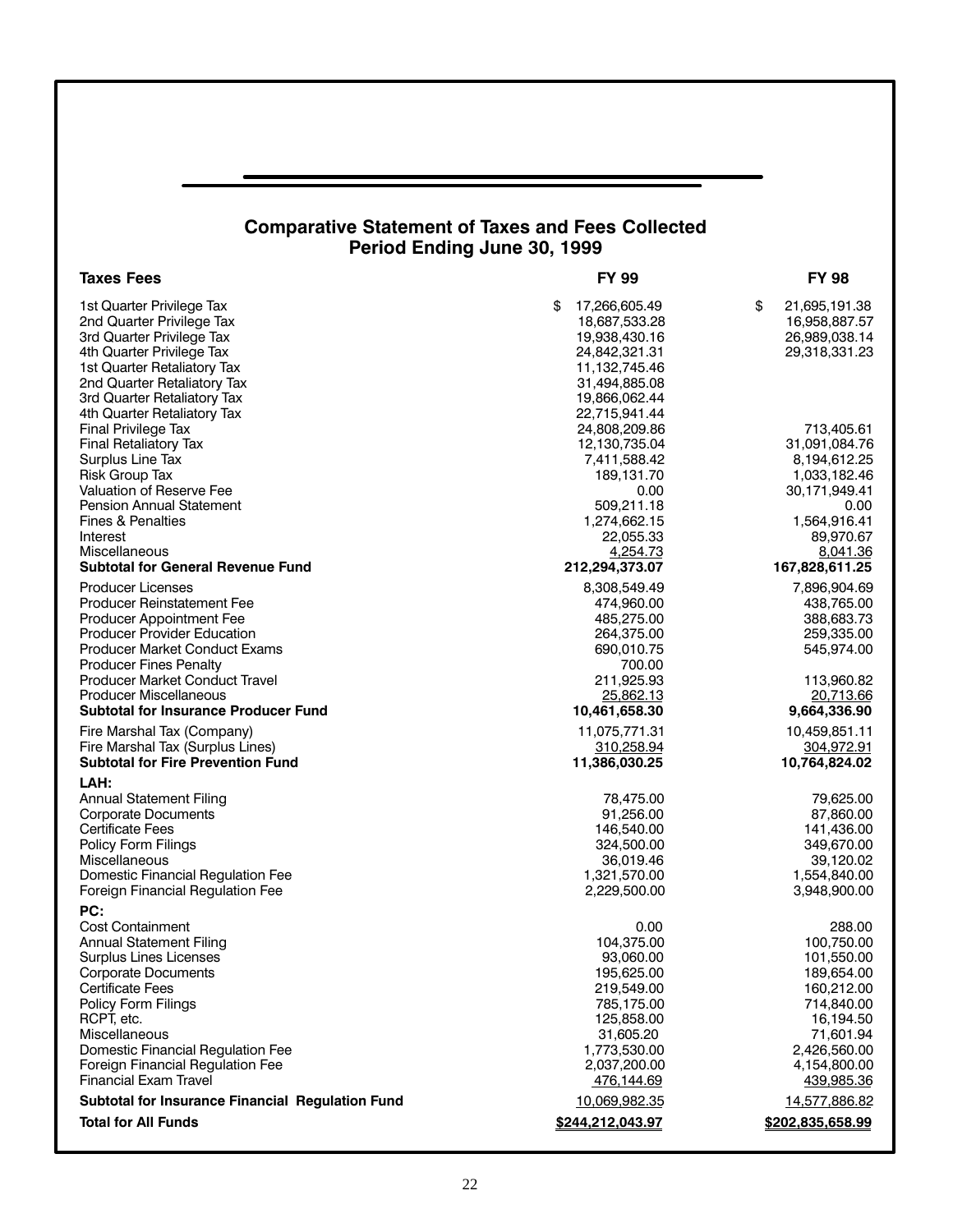### Securities Deposited by Insurance Companies for FY 99

| Total on Deposit June 30, 1999          | 439            | 1,218,380,690.00 |
|-----------------------------------------|----------------|------------------|
| <b>Service Contract Providers</b>       | 13             | 420,000.00       |
| Foreign Alien                           | 25             | 38,565,000.00    |
| Foreign Workers Compensation            | 43             | 537,544,000.00   |
| Total:                                  | 358            | 641,851,690.00   |
| Limited Health Service Organizations    | 9              | 807,000.00       |
| <b>Health Maintenance Organizations</b> | 33             | 11,938,000.00    |
| <b>Mutual Benefit Association</b>       |                | 75,000.00        |
| <b>Bond Certificates</b>                | 24             | 1,009,514.00     |
| <b>Burials</b>                          | $\overline{2}$ | 16,000.00        |
| <b>INEX Insurance Exchange</b>          |                | 2,500,000.00     |
| Domestic Inter-Insurance Exchange       | 4              | 6,950,000.00     |
| Domestic Mutual Property Casualty       | 15             | 39,457,000.00    |
| Domestic Stock Property Casualty        | 173            | 365,615,176.00   |
| Domestic Assessment Life                | 2              | 430,000.00       |
| (Special Policy Fund)                   |                | 70,000.00        |
| Domestic Mutual Life                    | 8              | 14,930,000.00    |
| (Special Policy Fund)                   | 3              | 910,000.00       |
| Domestic Stock Life                     | 82             | \$197,144,000.00 |

**DOI** Archives

In FY 1927, securities on deposit with the Department totalled \$37.2 million. In FY 1999, for the first time in the Department's history, securities have exceeded the billion dollar mark.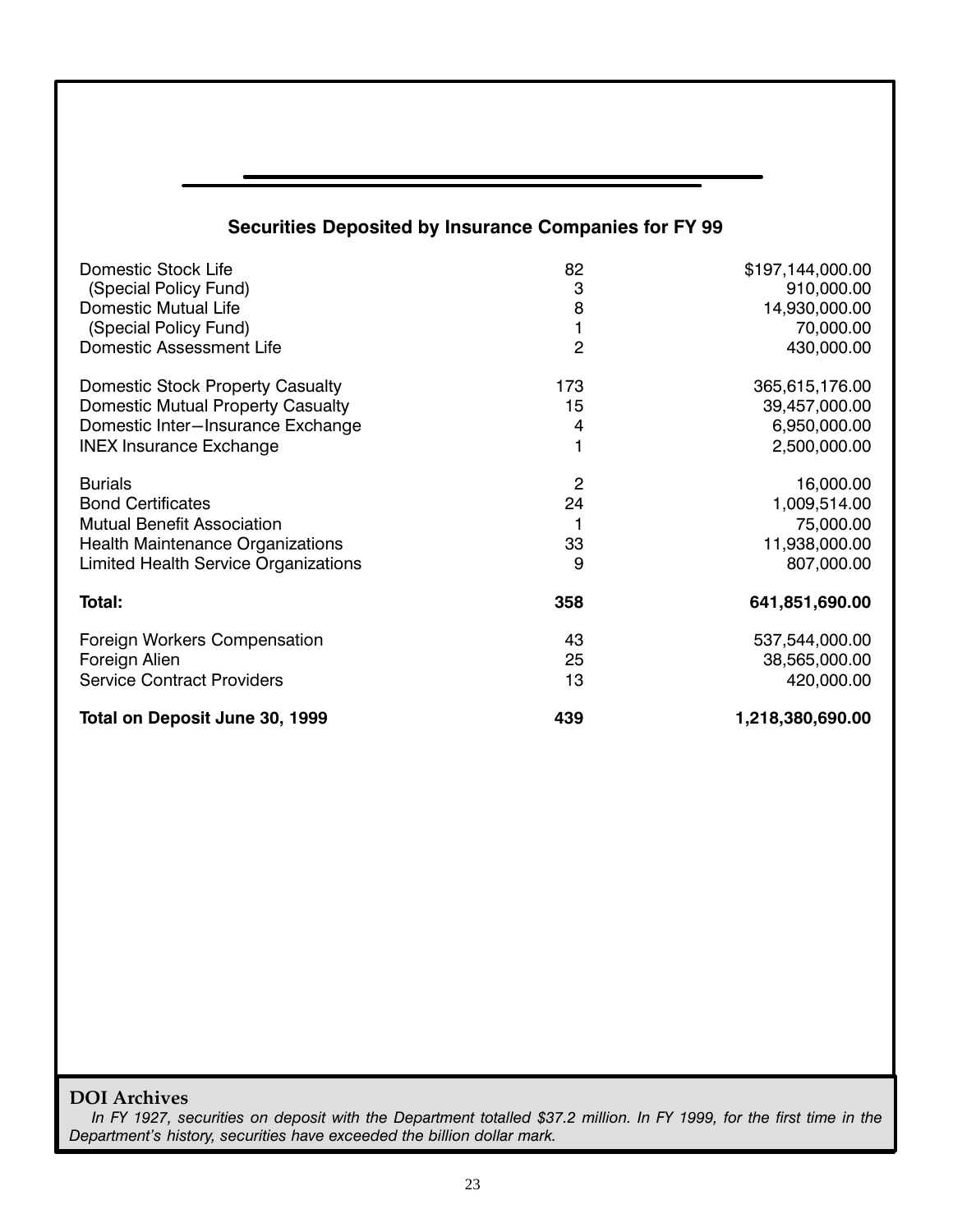# FY 99 Appropriations and Disbursements<br>July 1, 1998-June 30, 1999

#### **General Revenue Fund**

| <b>Standard Accounts:</b> | <b>Appropriations</b> | <b>Reserve</b> | <b>Disbursements</b> | <b>Unexpended</b><br><b>Appropriations</b> |
|---------------------------|-----------------------|----------------|----------------------|--------------------------------------------|
| <b>Personal Services</b>  | \$296,300.00          | \$0.00         | \$284,528.50         | \$11,771.50                                |
| Retirement-Employee       | 11,900.00             | 0.00           | 11,396.71            | 503.29                                     |
| Retirement                | 28,500.00             | 0.00           | 27,146.66            | 1,353.34                                   |
| <b>Social Security</b>    | 22,600.00             | 0.00           | 21,232.00            | 1,368.00                                   |
| Travel                    | \$31,200.00           | 0.00           | 20,790.52            | 10,409.48                                  |
| Printing                  | \$10,500.00           | 0.00           | 4,273.00             | 6,227.00                                   |
| Telecommunications        | 8,000.00              | 0.00           | 7,195.21             | 804.79                                     |
| <b>Total</b>              | \$409,000.00          | \$0.00         | \$376,562.60         | \$32,437.40                                |

#### **Insurance Producers Fund**

| <b>Standard Accounts:</b>   | <b>Appropriations</b> | <b>Reserve</b> | <b>Disbursements</b> | <b>Unexpended</b><br><b>Appropriations</b> |
|-----------------------------|-----------------------|----------------|----------------------|--------------------------------------------|
| <b>Personal Services</b>    | \$6,248,300.00        | \$0.00         | \$6,034,478.41       | \$213,821.59                               |
| Retirement-Employee         | 250,000.00            | 0.00           | 237,434.16           | 12,565.84                                  |
| Retirement                  | 599,800.00            | 0.00           | 575,709.62           | 24,090.38                                  |
| <b>Social Security</b>      | 467,700.00            | 0.00           | 440,801.67           | 26,898.33                                  |
| Group Insurance             | 910,100.00            | 0.00           | 826,183.27           | 83,916.73                                  |
| <b>Contractual Services</b> | 1,032,600.00          | 0.00           | 881,358.91           | 151,241.09                                 |
| Travel                      | \$335,000.00          | 0.00           | 332,351.74           | 2,648.26                                   |
| Commodities                 | \$56,000.00           | 0.00           | 51,483.10            | 4,516.90                                   |
| Printing                    | \$52,000.00           | 0.00           | 46,928.92            | 5,071.08                                   |
| Equipment                   | \$247,300.00          | 0.00           | 229,182.00           | 18,118.00                                  |
| Telecommunications          | 177,000.00            | 0.00           | 159,656.11           | 17,343.89                                  |
| <b>Automotive Equipment</b> | 10,600.00             | 0.00           | 8,816.55             | 1,783.45                                   |
| Lump Sum                    | 323,500.00            | 0.00           | 0.00                 | 323,500.00                                 |
| Refund                      | 50,000.00             | 0.00           | 49,150.00            | 850.00                                     |
| <b>Total</b>                | \$10,759,900.00       | \$0.00         | \$9,873,534.46       | \$886,365.54                               |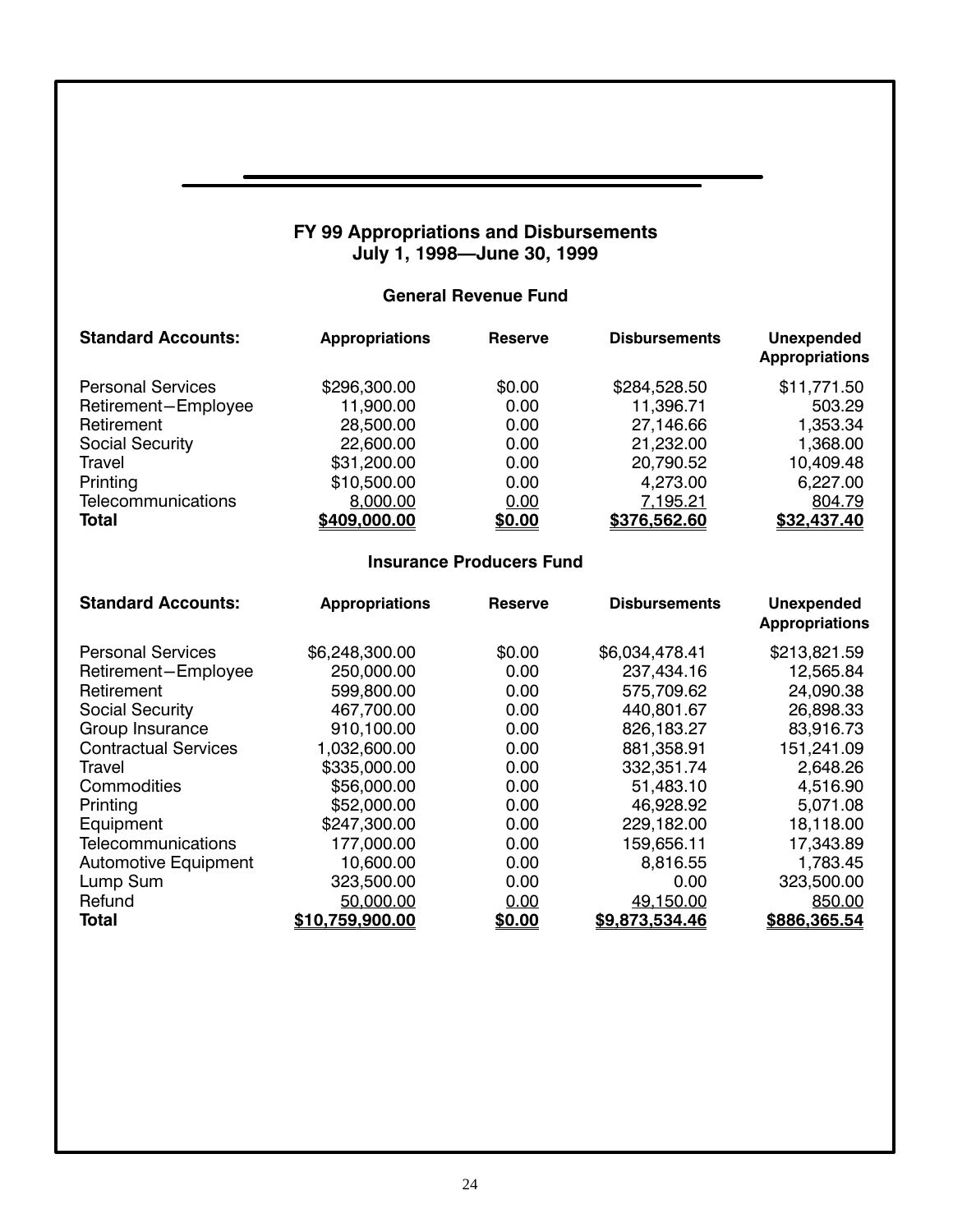### **Insurance Financial Regulation Fund**

▃

| <b>Standard Accounts:</b>   | <b>Appropriations</b> | <b>Reserve</b>               | <b>Disbursements</b> | <b>Unexpended</b><br><b>Appropriations</b> |
|-----------------------------|-----------------------|------------------------------|----------------------|--------------------------------------------|
| <b>Personal Services</b>    | \$8,545,000.00        | \$0.00                       | \$8,226,991.85       | \$318,008.15                               |
| Retirement-Employee         | 341,800.00            | 0.00                         | 323,990.06           | 17,809.94                                  |
| Retirement                  | 820,300.00            | 0.00                         | 784,722.75           | 35,577.25                                  |
| <b>Social Security</b>      | 645,100.00            | 0.00                         | 588,118.01           | 56,981.99                                  |
| Group Insurance             | 1,095,900.00          | 0.00                         | 1,020,500.59         | 75,399.41                                  |
| <b>Contractual Services</b> | 1,237,200.00          | 0.00                         | 1,111,575.65         | 125,624.35                                 |
| Travel                      | 625,000.00            | 0.00                         | 605,325.26           | 19,674.74                                  |
| Commodities                 | 68,000.00             | 0.00                         | 56,311.70            | 11,688.30                                  |
| Printing                    | 50,000.00             | 0.00                         | 44,084.33            | 5,915.67                                   |
| Equipment                   | 204,100.00            | 0.00                         | 147,380.74           | 56,719.26                                  |
| Telecommunications          | 150,000.00            | 0.00                         | 135,247.50           | 14,752.50                                  |
| <b>Automotive Equipment</b> | 7,100.00              | 0.00                         | 3,910.54             | 3,189.46                                   |
| Refunds                     | 100,000.00            | 0.00                         | 1,755.55             | 98,244.45                                  |
| <b>Total</b>                | \$13,889,500.00       | \$0.00                       | \$13,049,914.53      | \$839,585.47                               |
|                             |                       | Senior Health Insurance Plan |                      |                                            |

#### Senior Health Insurance Plan

| <b>Standard Accounts:</b> | <b>Appropriations</b> | <b>Disbursements</b> |
|---------------------------|-----------------------|----------------------|
| Lump Sum                  | \$500,000.00          | <u>\$339,043.00</u>  |
| Total                     | \$500,000.00          | \$339,043.00         |

#### **Combined Funds**

| <b>Standard Accounts:</b>   | <b>Appropriations</b> | <b>Reserve</b> | <b>Disbursements</b> | <b>Unexpended</b><br><b>Appropriations</b> |
|-----------------------------|-----------------------|----------------|----------------------|--------------------------------------------|
| <b>Personal Services</b>    | \$15,309,800.00       | \$0.00         | \$14,750,728.55      | \$559,071.45                               |
| Retirement-Employee         | 612,500.00            | 0.00           | 580,871.25           | 31,628.75                                  |
| Retirement                  | 1,469,700.00          | 0.00           | 1,407,098.47         | 62,601.53                                  |
| <b>Social Security</b>      | 1,152,200.00          | 0.00           | 1,065,469.95         | 86,730.05                                  |
| Group Insurance             | 2,039,400.00          | 0.00           | 1,872,795.34         | 166,604.66                                 |
| <b>Contractual Services</b> | 2,269,800.00          | 0.00           | 1,992,934.56         | 276,865.44                                 |
| Travel                      | 1,006,900.00          | 0.00           | 971,206.51           | 35,693.49                                  |
| Commodities                 | 124,000.00            | 0.00           | 107,794.80           | 16,205.20                                  |
| Printing                    | 112,500.00            | 0.00           | 95,286.25            | 17,213.75                                  |
| Equipment                   | 457,400.00            | 0.00           | 377,569.12           | 79,830.88                                  |
| Telecommunications          | 336,000.00            | 0.00           | 302,897.40           | 33,102.60                                  |
| <b>Automotive Equipment</b> | 17,700.00             | 0.00           | 12,727.09            | 4,972.91                                   |
| Lump Sum                    | 823,500.00            | 0.00           | 339,042.67           | 484,457.33                                 |
| Refunds                     | 150,000.00            | 0.00           | 50,905.55            | 99,094.45                                  |
| Total                       | \$25,881,400.00       | <u>\$0.00</u>  | \$23,927,327.51      | \$1,954,072.49                             |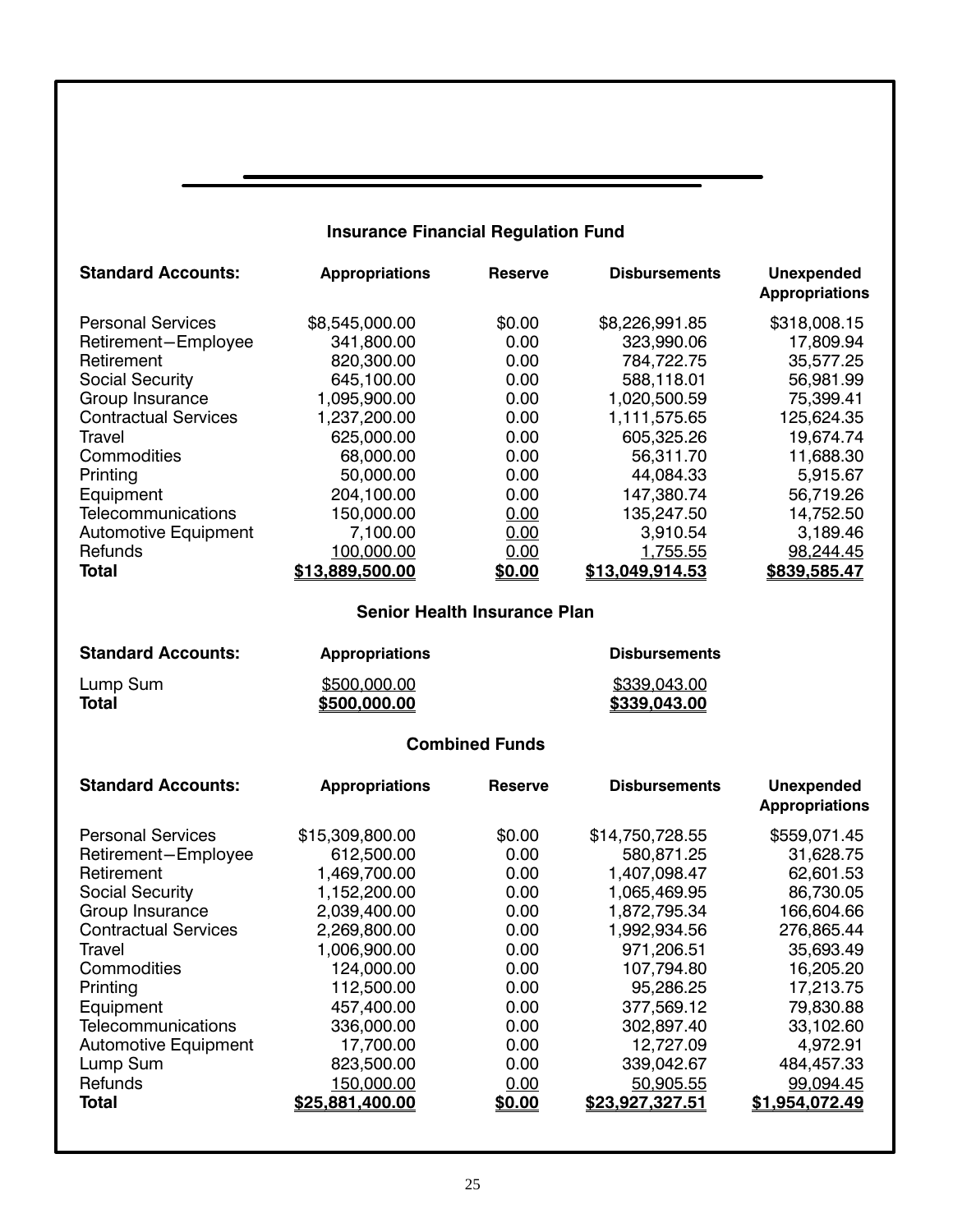### **Consumer Protection**

The Consumer Market Division oversees the Department's consumer protection and education programs, licenses and regulates the activities of insurance producers, and monitors the marketplace operations of insurance companies through policy analysis, complaint investigation and periodic on-site examinations.

During 1999, the Producer Licensing Unit geared up to implement new legislation (PA 91-234) allowing **producer licenses** to be issued for two vears rather than for one year, beginning January 1, 2000. The Unit also made progress on two technology-driven initiatives: a program to allow the public and producers to access the licensing data base through the Internet and a project to enable **education providers** to submit their rosters of students who completed courses to the Department through the Internet.

On-line access to licensing information will provide a convenient way for interested parties to determine a producer's current licensing status, while on-line submission of student rosters will save education providers time and money and allow the Department to receive the data more quickly.

The Managed Care Reform and Patient Rights Act (PA 91-0617) enacted in 1999 and effective January 1, 2000, brings many changes to the managed care market. The Act includes several provisions dealing with consumers' ability to access health care services, including: disclosure



Electronic testing for producers was introduced in October 1984 with the "KEYWAY" answer pad.

of information; transitional services; external independent review of complaints; reporting of complaints to the Department of Insurance; referral procedures; and emergency services.

The Act also requires the Department of Insurance to establish the Office of Consumer **Health Insurance to provide consumers information** and assistance about their health insurance coverage. Consumers will be able to call the Office toll free beginning January 1, 2000.

#### **DOI** Archives

In 1932, the Department raised licensing fees for agents and brokers from \$.50 to \$2. The only "qualification" for obtaining a license was filing an application and paying the fee.

In 1957, the Director was given authority to suspend an agent or broker license and to assess a cash penalty for regulatory infractions. In 1963, the Department began field investigations of possible Insurance Code violations by companies, agents or brokers.

In 1975, Illinois became the first state to use an independent testing service to administer licensing examinations.

Agent and broker licenses were replaced with "producer" licenses in 1983. That same year, the Department established continuing education requirements.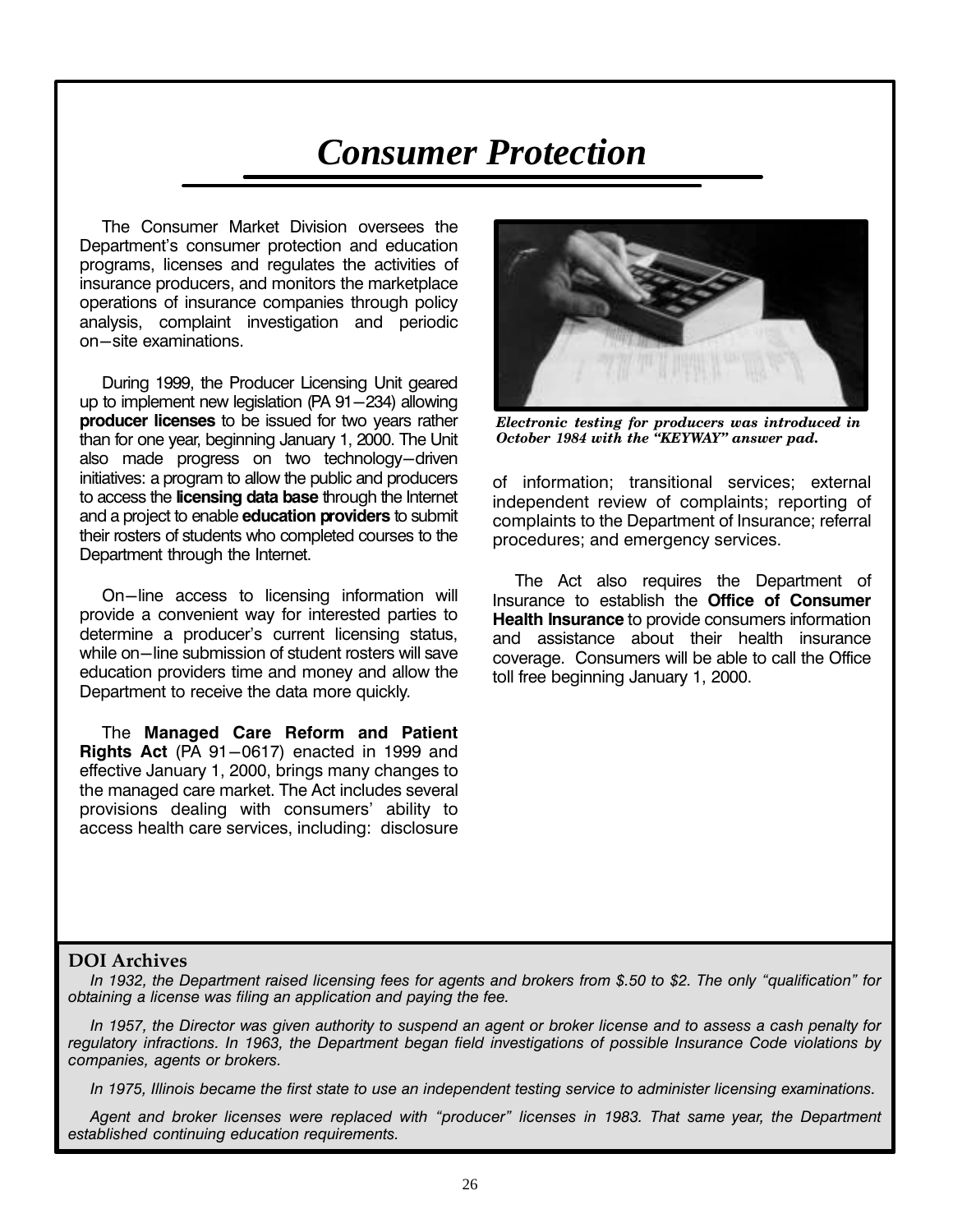Other important health insurance measures enacted during the year include the **Small Employer** Health Insurance Rating Act (PA 91-510) and prompt pay standards for accident and health insurance claims (PA 91-605). The former provides fairness in the small group marketplace by reducing the amount of premium increases charged to a small employer group when employees develop costly medical conditions and restricting the amount a small group carrier can increase rates for a group due to its claim experience. The latter provides incentives for insurance companies to pay claims promptly after receipt of due proof of loss.

A consumer issue of national concern in 1999 was a class action lawsuit against State Farm Insurance Company over the use of **non-oem** (original equipment manufacturer) parts in auto repairs. The insurance company is filing an appeal of the lower court's decision. This legal activity has prompted many insurance companies to cease the use of non-oem parts until a decision is rendered by the Illinois Supreme Court, and could ultimately impact Illinois insurance regulations.

During 1999, the Department responded to thousands of general inquiries about insurance companies and products and investigated and closed 14,867 complaints. Consumers again took advantage of filing complaints on-line and those numbers continue to increase each year. In addition, the Department is moving forward with a plan to utilize e-mail in corresponding with insurance companies to provide more efficient service to consumers. Consumers who file complaints on-line will also be given an option to receive an e-mail response from the Department to expedite the handling of their complaint.



Consumer complaint analysts in the 1970s.

#### **DOI** Archives

The Department first began monitoring health care cost containment in 1977.

The Illinois Automobile Assigned Risk Plan was created in 1940 to provide coverage for persons unable to obtain automobile bodily injury liability insurance. In 1971, participation by all companies authorized to write that line of insurance became mandatory.

In 1968, the Department, in conjunction with the U.S. Department of Housing and Urban Development and the insurance industry, developed a plan (the Illinois Property Insurance Placement Facility) to provide coverage for property owners in urban areas where the voluntary market was unwilling or unable to provide adequate insurance protection. The Facility was reorganized in 1971 and the name was changed to the Illinois FAIR Plan Association.

Following a 1977 special investigation into allegations of homeowners insurance redlining in urban areas, legislation was enacted in 1978 to prohibit geographic discrimination in the sale of homeowners insurance and to require insurers to report cancellations and non–renewals by zip code. In 1993, the Department headed an Urban Insurance Issues Task Force to examine the availability of homeowners insurance. That effort resulted in enhancements to FAIR Plan coverage in 1994 and development of a comprehensive homeowners insurance counseling program in 1995.

The Department began investigating policyholder complaints in 1928; however, lacking any statutory authority to settle claims, the goal was to bring about an understanding between insurance companies and individuals. When a company disputed a claim, the policyholder's only recourse was to file suit.

In 1972, Illinois became the first state to adopt the NAIC's Uniform Complaint Handling program.

Complaint ratios for auto insurance were first released in 1977; for life, accident and health companies in 1981; and for HMOs in 1991.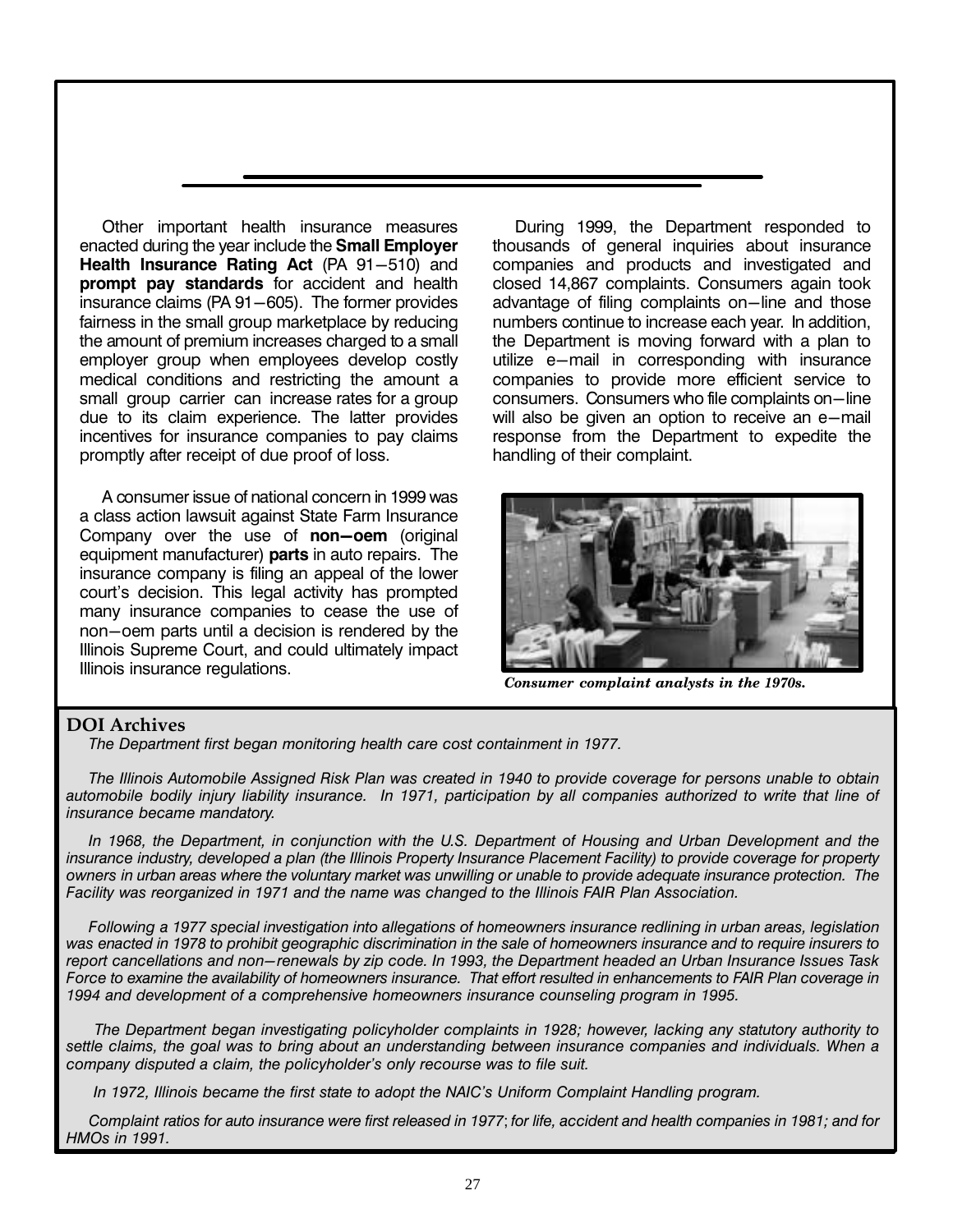In establishing its schedule of examinations, the Market Conduct Section evaluates information gleaned from insurer market conduct annual statements on automobile claims, homeowners coverages, and zip code tracking of company producers by business address. These claim statements allow us to prioritize personal lines carriers for target examinations and respond more quickly to the changing marketplace, as evidenced by the fact that 75% of the exams conducted in 1999 were targeted.

During 1999, the alternative dispute resolution (ADR) process developed to settle marketing abuse claims against Prudential Insurance Company of America entered the final scoring phase to determine the amount of relief available to Prudential's policyholders. Two Illinois market conduct experts have participated on the state regulator oversight panel to monitor the claims of the 90,422 Illinois policyholders participating in the settlement. Of that total, 60,581 chose the alternative dispute resolution process and 20,841 chose basic claim relief. The claims process will continue through 2000, with most refunds concluded by mid-year.

The Market Conduct Section appointed a task force to review the way examination reports are written. Currently, reports are written by exception which presents company operations in a negative light. The goal of the task force is to provide a more positive overview of the examination results.

Company compliance with Illinois insurance statutes and regulations, as well as with their own internal procedures, improved greatly in 1999. Market conduct examinations noted dramatic decreases in rating overcharges and claim underpayments, resulting in the assessment of fewer civil forfeitures against companies. Examination priorities continued to center around the Chicago non-standard auto market and the managed care market.



The "Rating Division" was the precursor to today's **Market Conduct operations.** 

#### **DOI** Archives

In 1937, the Department established a Rating Branch to ensure rates charged by fire and motor vehicle insurers were just, reasonable, nondiscriminatory and non-preferential. in 1947, the Department was given statutory authority to regulate rates for fire and allied lines; and in 1970, the Open Competition Rating Law was enacted for all property and casualty lines except workers compensation and the Assigned Risk Plan. A workers compensation open competition rating law became effective in 1983.

In 1967, the Director was authorized to suspend a company's certificate of authority for 30 days upon a determination that the company engaged in improper claims practices of unreasonable delay or refusal to pay or settle claims.

Rate examinations were introduced to investigate indications of consumer mistreatment, market availability problems and unfair claims settlement practices in 1970. The following year, the Improper Claim Practices Rule (Rule 9.19) was promulgated.

Auto insurers were first required to file market conduct annual statements in 1990. The mandate was extended to homeowners insurers in 1993.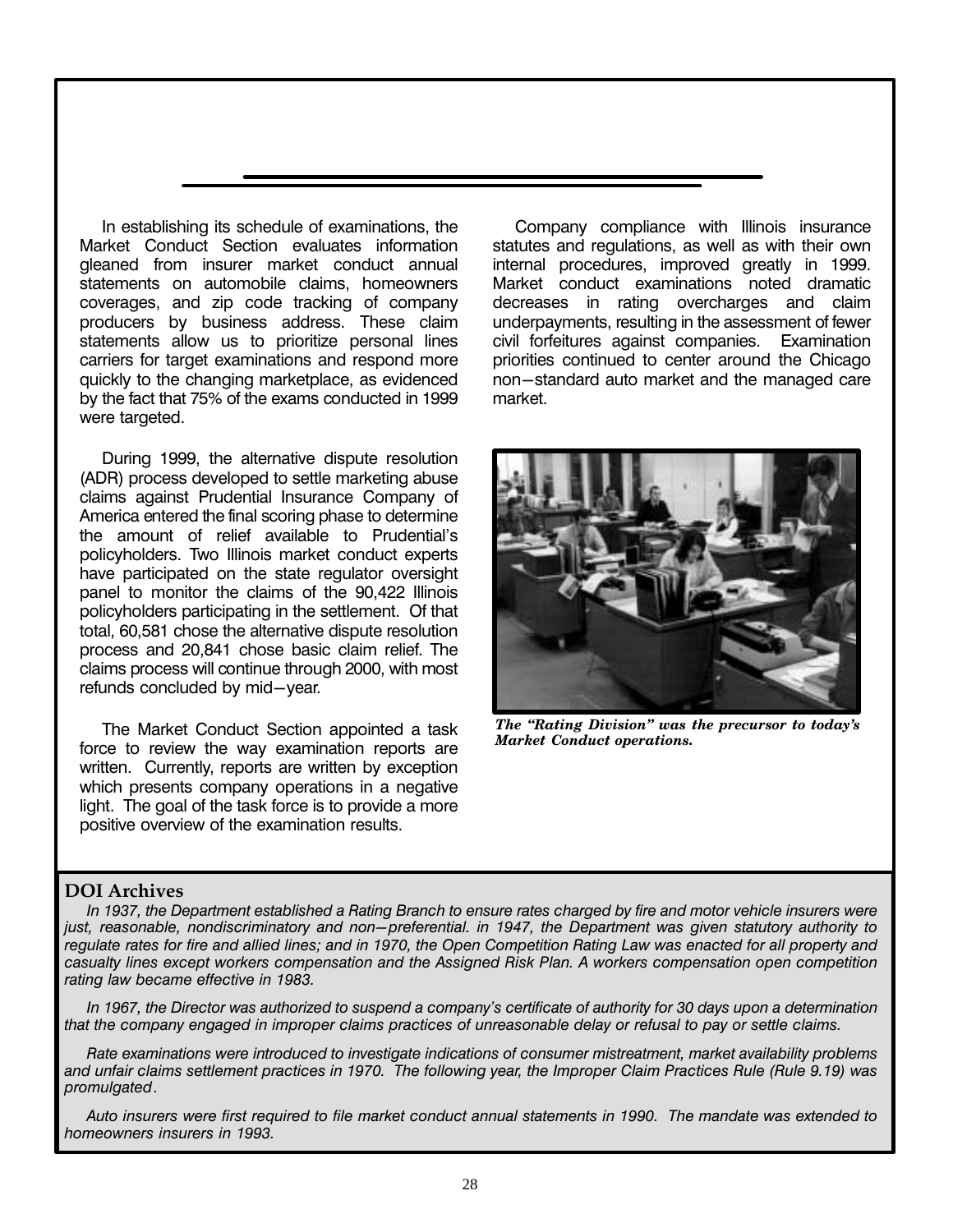Among the regulatory issues facing the Consumer Division in the coming year are new federal requirements for reciprocity and uniformity in the licensing of non-resident insurance producers; the expansion of the viatical settlement market to senior citizens and other healthy individuals; the insurance industry's increasing use of the Internet to advertise and sell insurance products; and the impact of federal laws and regulations on the Illinois health insurance market. Of specific concern are the possible passage of a Patients Rights Law to regulate managed care plans (including enrollees' rights to sue such plans) and the Department of Health and Human Services' anticipated regulation relating to the privacy of patient information.

#### **Consumer Division Statistics**

#### **Consumer Complaints by Line of Coverage**

| Auto                        | 3,601  | (24%)  |
|-----------------------------|--------|--------|
| Group A&H                   | 2,806  | (19%)  |
| <b>HMOs</b>                 | 1,629  | (11%)  |
| <b>Individual A&amp;H</b>   | 1,139  | (8%)   |
| Homeowners                  | 851    | (5%)   |
| Individual Life             | 986    | (6%)   |
| <b>Group Credit A&amp;H</b> | 111    | (1%)   |
| <b>Individual Annuity</b>   | 122    | (1%)   |
| All Other Coverages         | 555    | (4%)   |
| Not Categorized             | 3,067  | (21%)  |
| <b>Total</b>                | 14,867 | (100%) |

#### **Consumer Complaints by Reason**

|                             | <b>Insurance</b><br><b>Companies</b> | <b>HMOs</b> |
|-----------------------------|--------------------------------------|-------------|
| Underwriting                | 1,433                                | 43          |
| <b>Marketing and Sales</b>  | 390                                  | 3           |
| Claim Handling              | 7,059                                | 1,544       |
| <b>Policyholder Service</b> | 1,290                                | 38          |
| <b>Total</b>                | 10,172                               | 1,628       |

#### **Consumer Outreach Presentations**

#### At high schools

86 schools; 1600 students

#### For community groups

355 with 12,000 consumers

#### Radio shows

178 with an audience of 1.2 million



Consumer Outreach targets auto insurance education for high school students.

#### **DOI** Archives

In 1981, Illinois became the first state to enact a privacy law to protect the confidentiality of insurance transactions. The Department began regulating viatical settlement companies in 1996.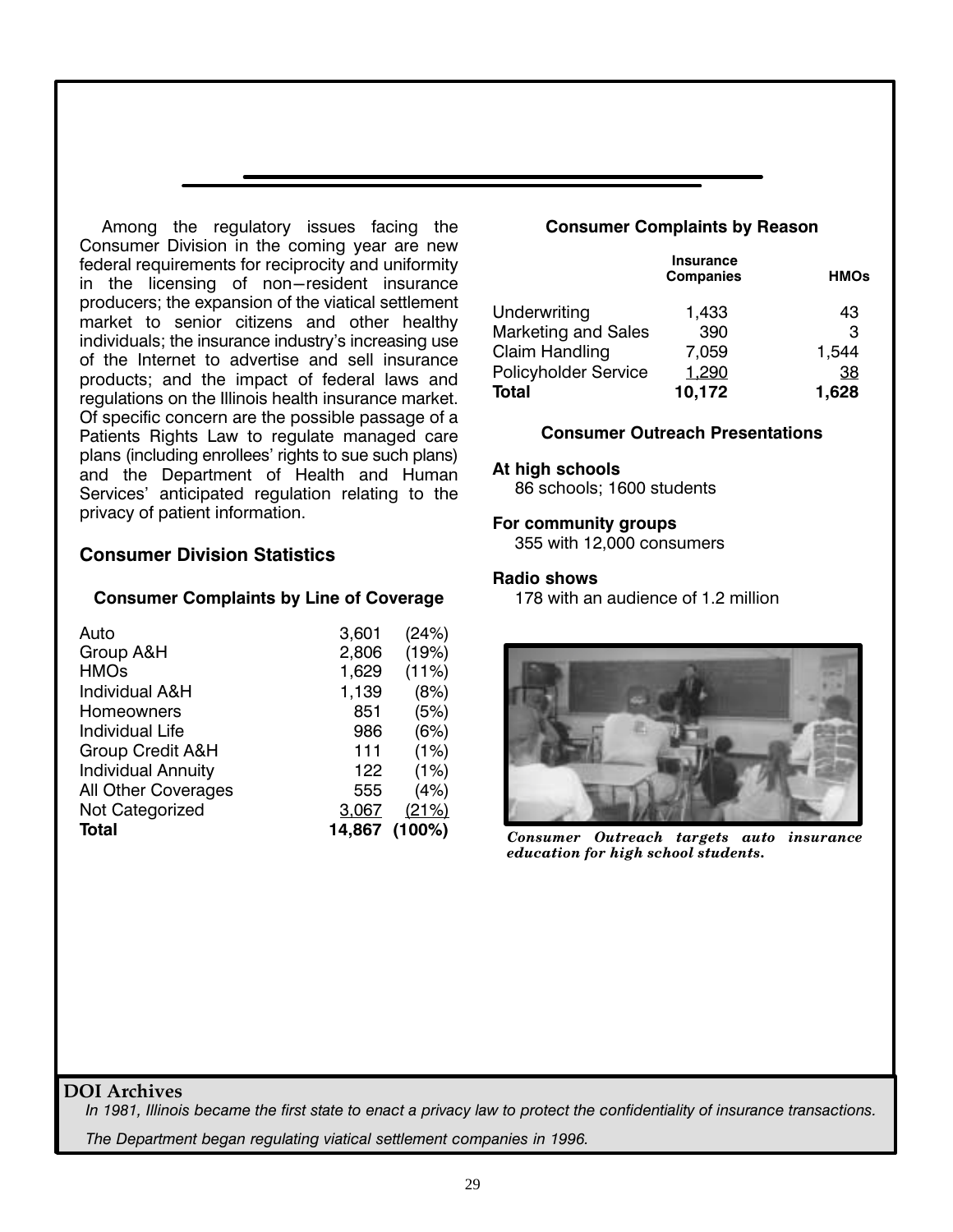### **Producer Licensing**

### **Market Conduct Examinations**

| Producer licenses new<br>Renewal<br><b>Total</b>                                                          | 23,026<br>82,427<br>105,453 | Examinations<br>Premium overcharges returned to<br>Illinois policyholders                            | 36<br>\$13,920               |
|-----------------------------------------------------------------------------------------------------------|-----------------------------|------------------------------------------------------------------------------------------------------|------------------------------|
| Firm registrations new<br>Renewal<br><b>Total</b>                                                         | 1,831<br>8,770<br>10,601    | Additional claim payments made<br>Civil forfeitures levied (17 insurers)<br>Corrective orders issued | \$117,903<br>\$282,500<br>19 |
| Examinations<br>Temporary licenses                                                                        | 19,816<br>709               | <b>Product Filings</b>                                                                               |                              |
| Limited representations<br>Premium finance licenses                                                       | 8,550<br>305                | PC form filings<br>PC rate filings                                                                   | 44,689<br>2,451              |
| Public adjusters<br>Third party administrators<br>Certifications/clearances<br><b>Education providers</b> | 190<br>435<br>79,760<br>413 | L/AH forms approved<br>L/AH informational forms<br>L/AH rate filings                                 | 18,403<br>2,685<br>756       |
| Courses                                                                                                   | 5,280                       | HMO forms approved<br>HMO informational forms                                                        | 950<br>152                   |
| <b>Producer Regulation</b>                                                                                |                             | PPA applications approved/renewed                                                                    | 115                          |
| Financial examinations<br>Investigations<br>Total                                                         | 147<br>306<br>453           |                                                                                                      |                              |
| <b>Results:</b><br>Revocations/surrenders<br>Stipulation consent orders<br>Civil forfeitures              | 53<br>64<br>\$132,000       |                                                                                                      |                              |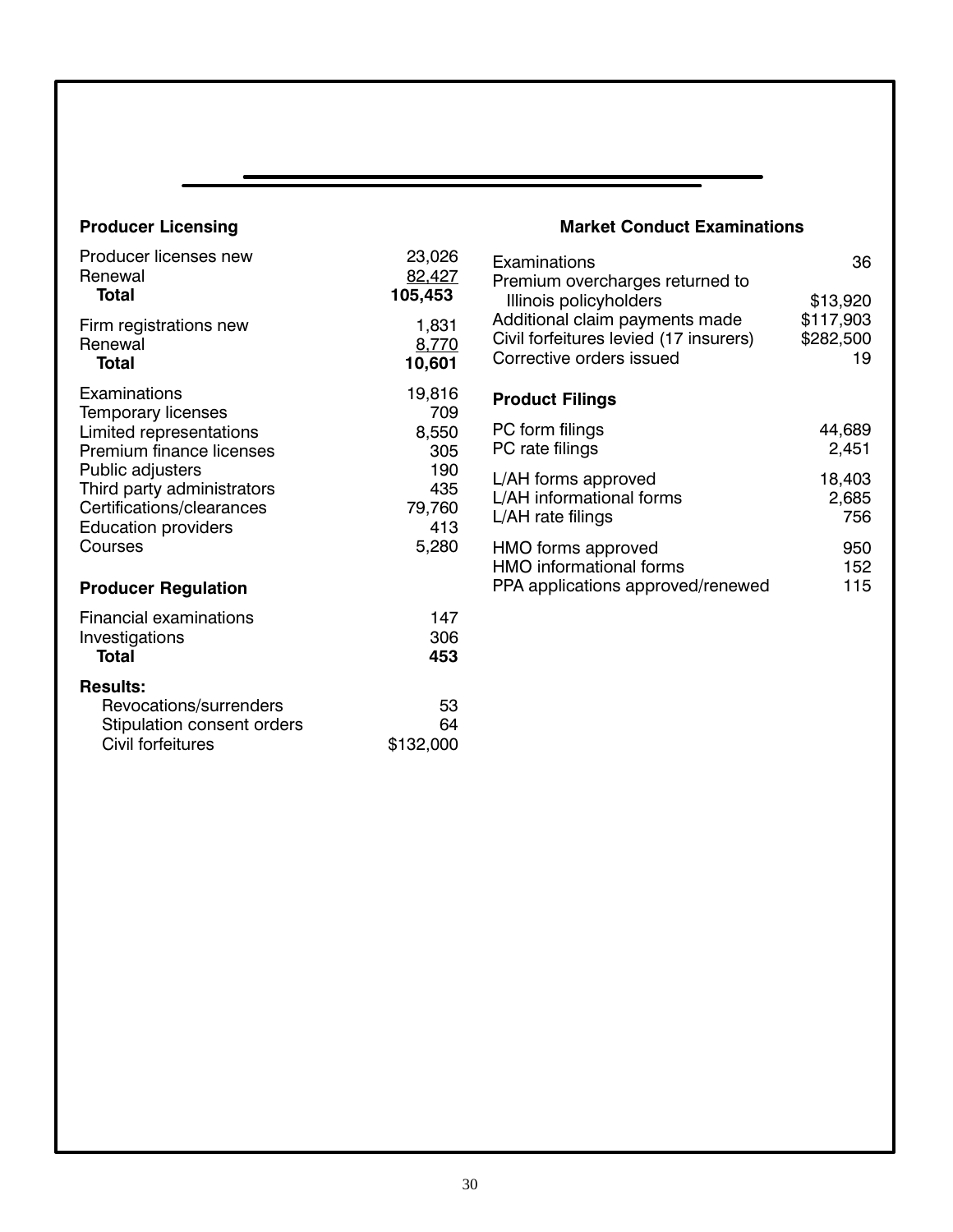## **Senior Health Insurance Program**

The Senior Health Insurance Program (SHIP) is a free counseling program for Medicare beneficiaries across the state who have questions or problems about insurance issues facing seniors-Medicare, Medicare supplement insurance and long term care insurance.

SHIP staff and counselors Durina 1999. continued to focus on educating Medicare beneficiaries and senior service providers about the changes to Medicare and Medicare supplement insurance made by the Balanced Budget Act of 1997. SHIP staff and counselors also counseled thousands of Medicare beneficiaries affected by the Medicare HMO pullouts in Illinois.

SHIP partnered with the State Employees Retirement System to teach retirees about SHIP and Medicare in 26 workshops across Illinois. Finally, SHIP provided education on the changes to Medicare to underserved populations, including ethnic, disabled, and low literacy beneficiaries. Consumer demand for more information prompted SHIP to expand its "Senior Health Insurance Information" page on the Department's website.



Emeraina *issues* impacting Medicare consumers include two new high deductible Medicare supplement plans F and J, prescription drug coverage for Medicare beneficiaries, and the Medicare cost-sharing program. SHIP staff<br>continue to outreach to beneficiaries and their caregivers on these important healthcare issues.

#### **SHIP Statistics**

- Volunteer hours 20,300
- One-on-one counseling sessions 20,000
- People reached through community, educational and media presentations 200.000 • 800 line calls per month 3.000
- Savings to Medicare beneficiaries

\$1,267,000



SHIP services are available to anyone of any age who needs assistance with Medicare or related insurance for themselves or a family member.

#### **DOI** Archives

The Senior Health Insurance Program was established in 1988.

Illinois SHIP was awarded its first federal grant from the Health Care Financing Administration in December 1992.

In 1997, SHIP received HCFA's Medicare Beneficiary Services' Certificate of Merit for "sustained achievement and excellence in providing insurance counseling and assistance to the citizens of Illinois."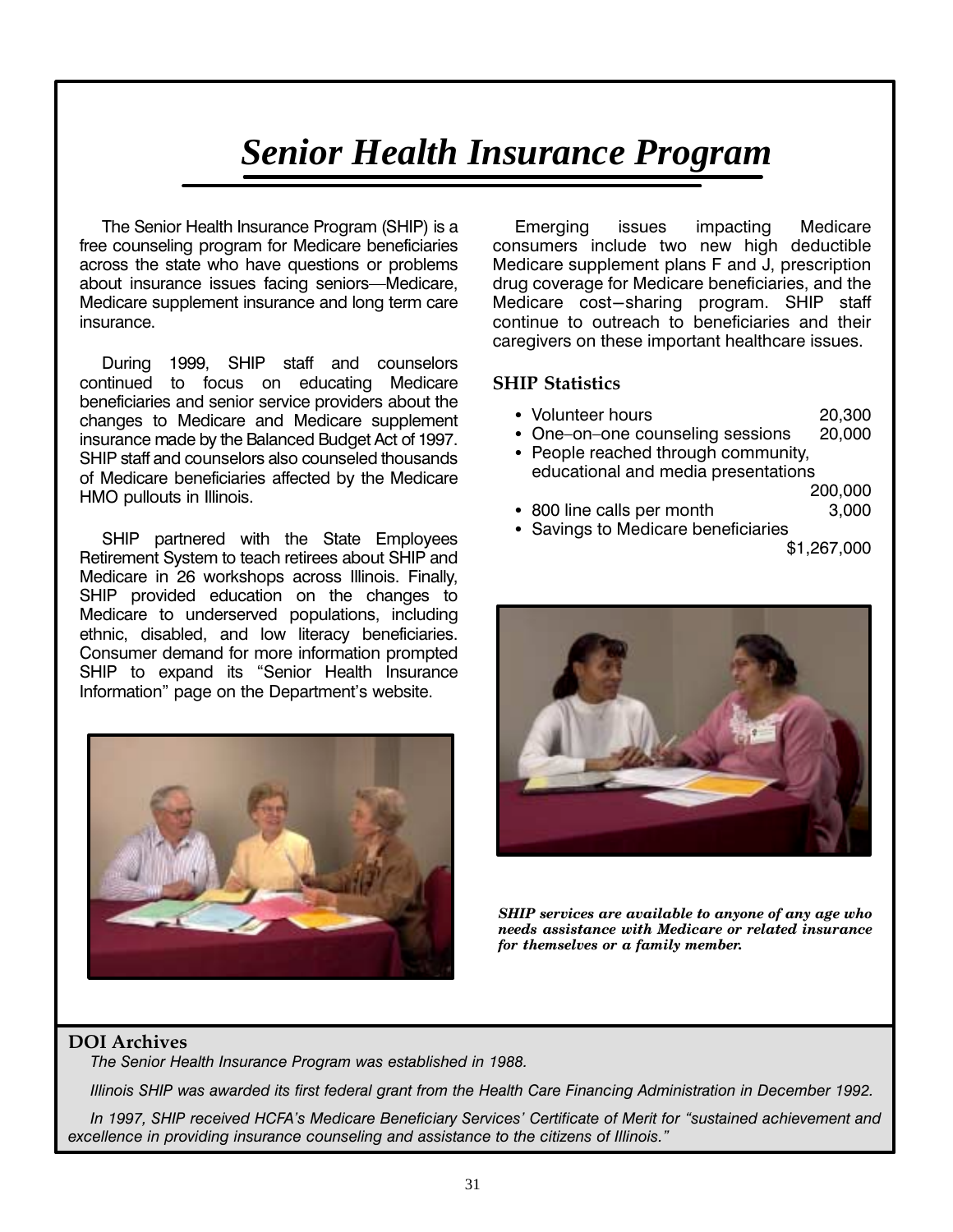## **Financial Regulation**

The Financial-Corporate Regulatory Division is responsible for analyzing and monitoring the financial condition of insurance companies, health maintenance organizations, and all other regulated insurance risk bearing entities, conducting on-site financial examinations, and intervening when developing problems are identified. The Division licenses authorized insurers in the state, and investigates and takes action against unauthorized companies illegally conducting the business of insurance.

The Division is intricately involved in oversight of the management operations of Illinois insurers because by law many corporate transactions, such entering reinsurance agreements, paying as dividends, and transacting business with affiliates, require the prior approval of the Department.

A major Division endeavor during 1999 was assuring that the computer systems of Illinois domestic insurers were properly prepared for potential Year 2000 or Y2K problems. The Financial Analysis staff prepared and mailed "mini-exams" on Y2K preparedness and followed-up in writing or by

telephone interviews with nearly all companies, except for some very small insurers that had little reliance on computer systems. Department financial examiners conducted further on-site compliance examinations and interviews and reviewed documentation and evaluation information. This work had a positive influence on the preparation activities of a number of companies. As a result of both the Department's efforts and that of the insurance industry, there were no known significant disruptions to insurance consumers due to Y2K.

Key financial regulatory legislative measures enacted in 1999 included PA 91-549 and PA 90-810. The first law applies risk based capital standards to dental service plans, health maintenance organizations, limited health service organizations, and voluntary health services organizations, effective August 14, and applies recently revised accounting practices and procedures to Illinois insurers, effective January 1, 2001. The revised accounting guidance is the product of many years of work by insurance regulators from across the U.S., along with concerted efforts from the industry itself and numerous interested parties.

#### **DOI** Archives

In 1927, the Department took a first step toward "automation" by establishing an index card system to capture corporate information and licensing status of all companies operating in Illinois. That system still exists as a "fail-safe" backup to today's sophisticated data bases.

The Uniform Unauthorized Insurance Bill was enacted in 1949 to control the operations of mail order companies trying to escape Illinois insurance requlations.

In 1964, statutory provisions for emergency by-laws and continuation of company management were set forth "in preparedness for nuclear attack."

The first comprehensive revision to the Investment Article in nearly 50 years was signed into law in 1983, allowing the Director to order a domestic company, after hearing, to modify investment practices that endanger the solvency of the company.

The Department's 1985 legislative solvency package included an increase in minimum capital and surplus requirements, authority to issue corrective orders and establishment of the Insurance Financial Regulation Fund.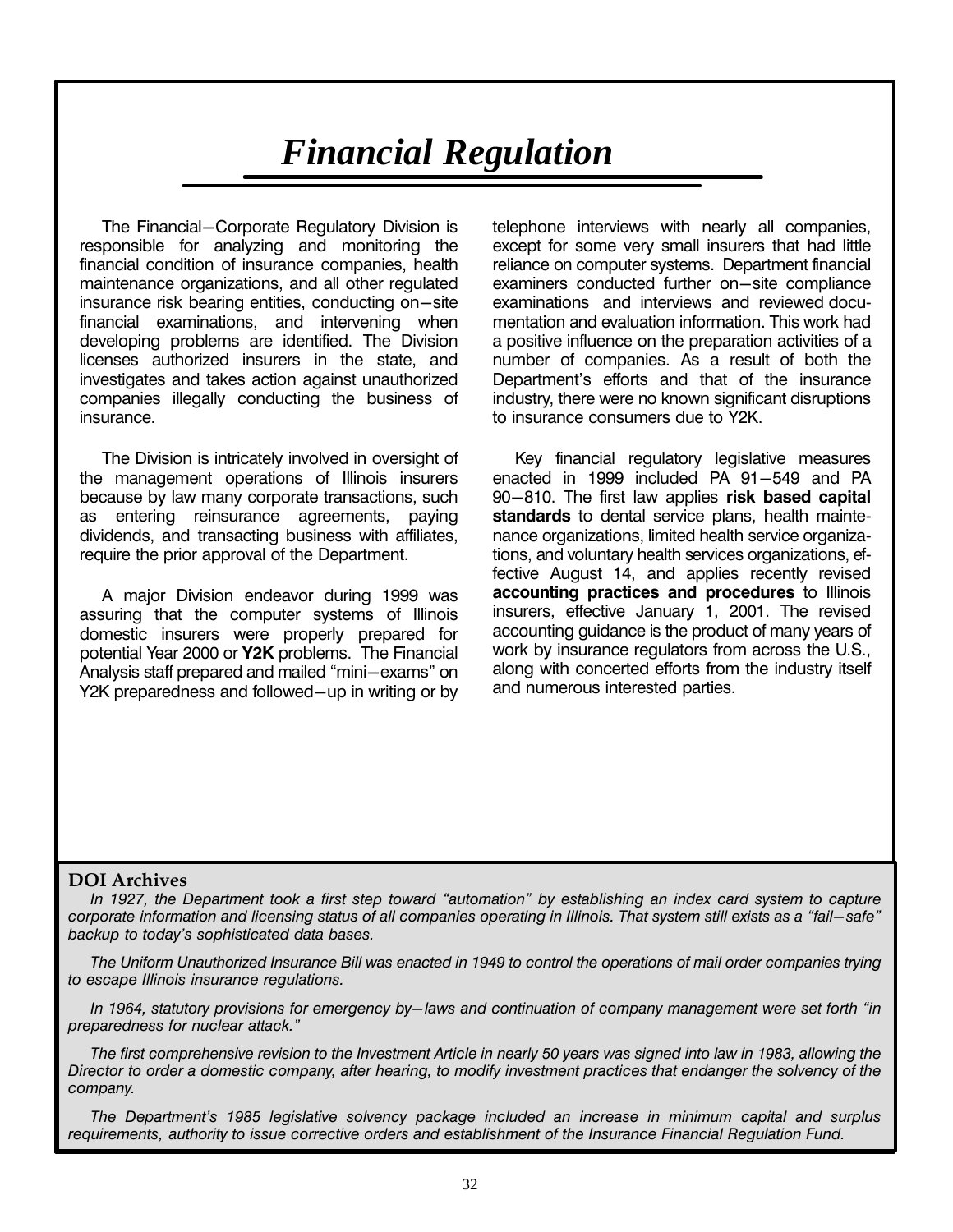

Analysis of annual financial statements is critical to solvency monitoring.

Effective January 6, 1999, PA 90-810 provides for the conversion of a mutual insurer to a stock insurer through the formation of a mutual holding company which retains ownership control of the stock insurer. Two such conversions occurred during the year in the first application of the new law which is expected to provide a more flexible organizational structure for the companies and greater ability to compete in the marketplace.

Beginning late in 1999, the Casualty Actuarial Section began traveling to selected domestic companies' financial examination sites and performing on-site reviews to supplement loss and loss adjustment expense reserve analyses performed in the Springfield office. Although monitoring the reserve levels of domestic companies from the Springfield office has been successful, on-site analysis adds to our understanding of the dynamics within the companies. The on-site review includes conversations with various management personnel as well as discussions regarding the availability, accuracy, and structure of the data. The findings and conclusions from the on-site reviews are integrated with analyses performed in the Springfield office to form a complete view of the adequacy of loss and loss adjustment expense reserves.

On the life insurance side, the Life Actuarial Section contributes to the Department's overall responsibility of maintaining a solvent insurance industry by reviewing actuarial opinions dealing with the adequacy of reserves and reviewing, on a sample basis, actuarial memorandums that document the work behind the actuarial opinion. The Section also reviews compliance with certain sections of the Investment Article, most notably the requirement that the Board of Directors of each domestic insurance company adopt written investment quidelines and a formal program for the use of derivative instruments for hedging purposes.

#### **DOI** Archives

The Standard Non-Forfeiture and Valuation Law became mandatory in 1948.

In 1971, the Department implemented "Regulation for Solidity," a series of 15 equations designed to provide early warning of company financial problems and avert insolvencies.

In 1975, Illinois became the first state to require that the annual financial statements of domestic insurers be audited by an independent CPA. That same year, we published the "Inventory of Statutory Accounting Practices."

In 1991, Illinois became one of the first four states to receive NAIC Accreditation for meeting financial regulation standards.

Risk based capital requirements were established for life, accident and health companies in 1993 and for property and casualty companies in 1995.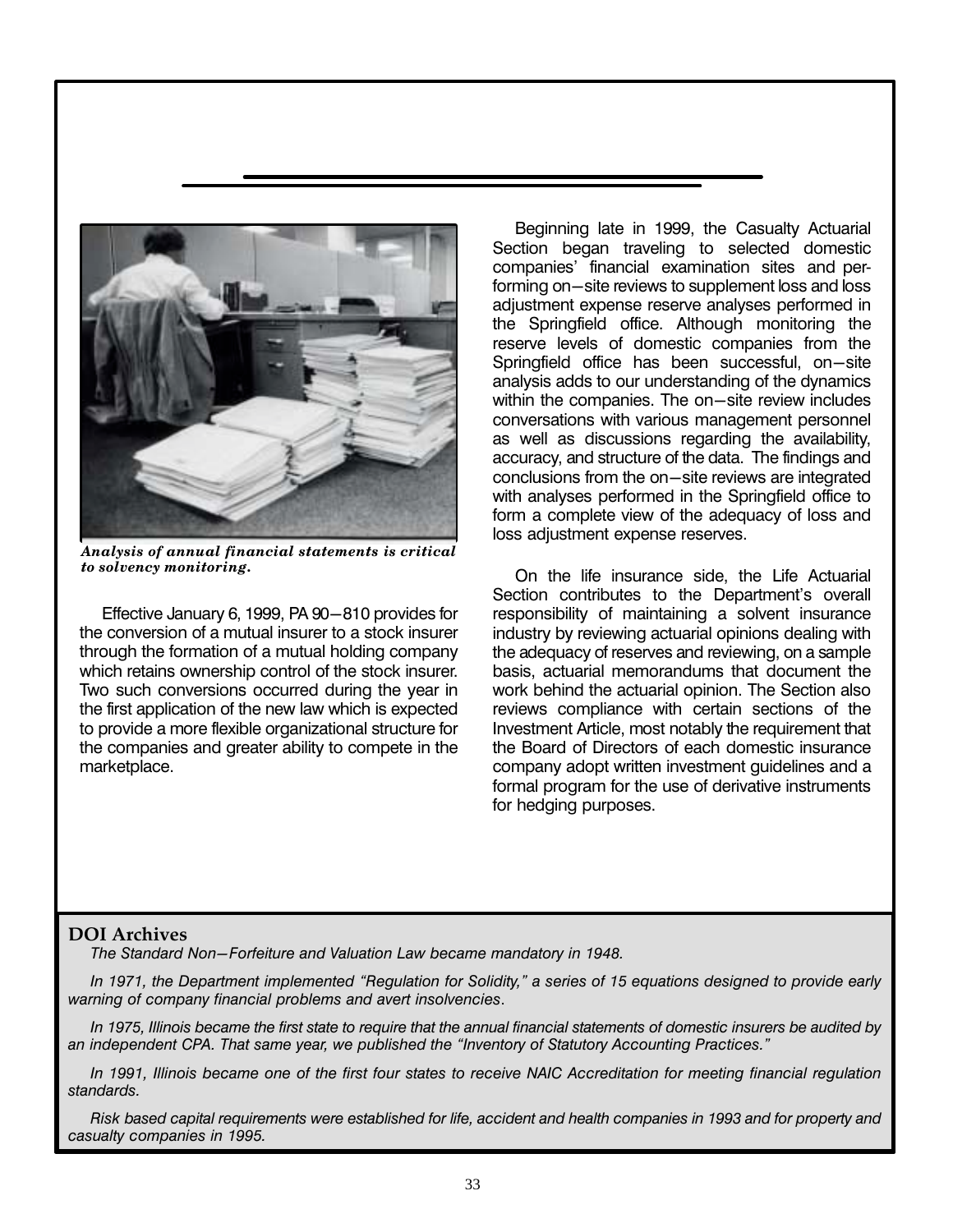Starting in 1998 but with increased emphasis during 1999, the Life Actuarial staff assisted the Life Financial Analysis Unit in preparing narrative reports on selected domestic life insurers that provide an evaluation of the insurer from an actuarial perspective. This work product is also integrated into the work of the Life Financial Examination Section.

Life Actuarial staff also assist other areas of the Department. For example, the Section reviews innovative and complex policy forms, including equity indexed products, and rate filings for Medicare supplement, long-term care and credit life insurance submitted to the Life/Accident and Health Compliance Section; provide actuarial analysis of public pension funds for the Pension Division; and provide advice to the Consumer Services Section on complaints filed by consumers.

Illinois law requires the Department to examine the financial condition of insurance companies licensed to do business in Illinois, not less than once every five vears. On-site financial examinations determine a company's financial solvency, compliance with insurance laws and regulations, and reliability of financial statements filed with the Department and develop the information needed for timely, appropriate regulatory action.



Financial examiners perform on-site analysis of a company's financial condition.

Staff training is important to ensure that examiners keep pace with new technological developments that will enhance our examination process. During the past year, written procedures were developed to quide field examiners in remote access to the State of Illinois Data Center from their personal computers as well as in uploading electronic files they acquire from insurance companies directly into mainframe computers located at the state's Data Center. In addition, a number of educational seminars were conducted throughout the year, enabling examiners to earn the continuing education credits necessary to maintain professional designations such as CFE, AFE or CPA.

Special projects during 1999 included completion of the conversion to electronic mail for examination questionnaires, general logistical instructions and data processing requirements transmitted directly to companies, and formation of a committee to prepare a statistical sampling guide and syllabus for statistical sampling training integrated with ACL applications. The procedures will be implemented into the examination process during the year 2000.

#### **Financial Division Statistics**

#### **Financial Examinations Conducted**

| <b>Property and Casualty</b> |    | <b>Life, Accident and Health</b> |    |  |
|------------------------------|----|----------------------------------|----|--|
| Comprehensive                | 73 | Comprehensive                    | 18 |  |
| Compliance                   | 8  | Compliance, target and           |    |  |
|                              |    | Special                          | 8  |  |
| Target                       | 4  | <b>Actuarial Examination</b>     | 12 |  |
| <b>Y2K Compliance</b>        | 71 | <b>Actuarial Valuation</b>       | 13 |  |
|                              |    | Y2K Compliance                   | 37 |  |

#### **DOI** Archives

NAIC company examinations were introduced in 1938 to eliminate the possibility of companies undergoing separate audits by each state in which they sell insurance.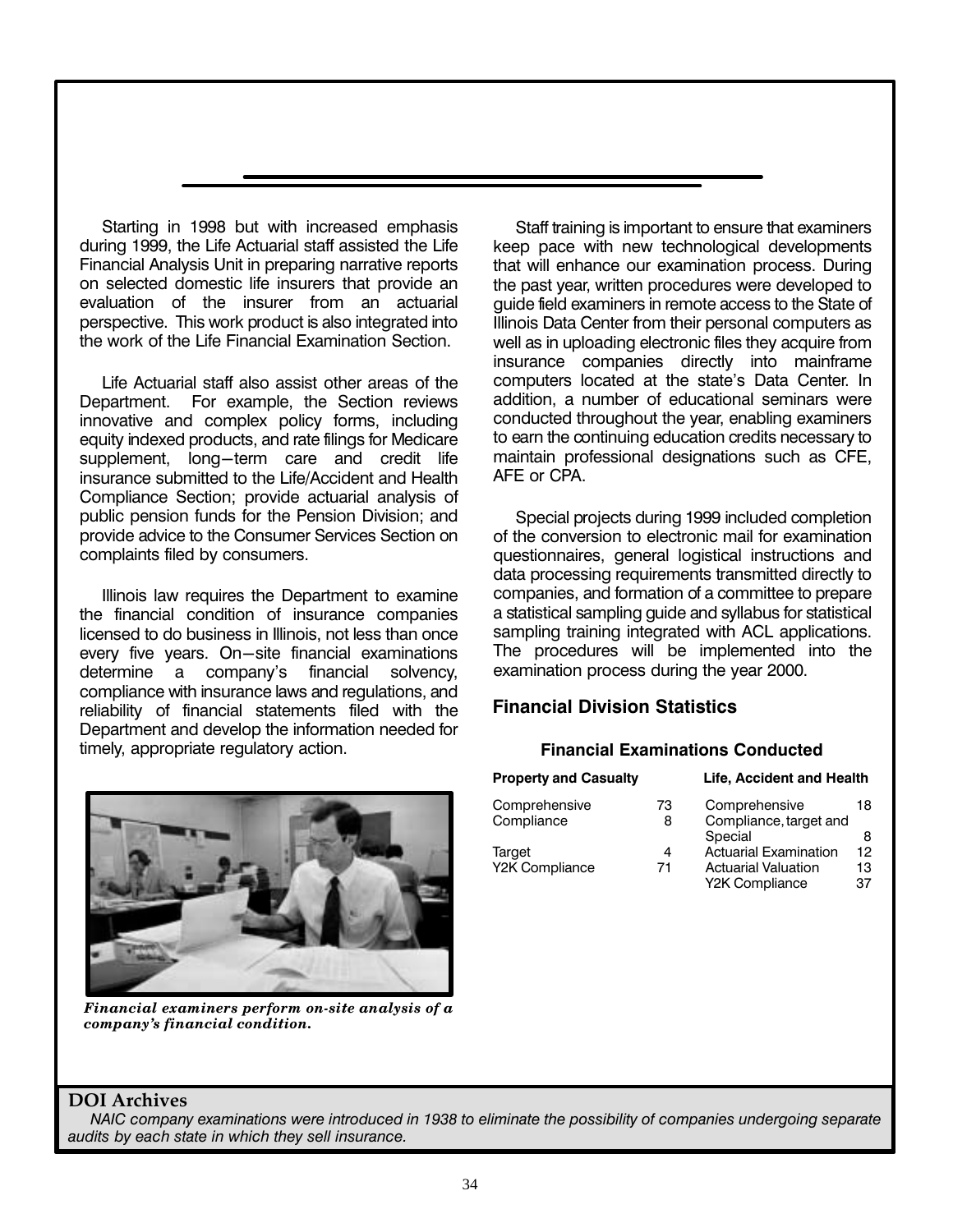#### **Licensed Property and Casualty Insurance Companies**

|                                    | <b>Domestic</b> | Foreign    | <b>Alien</b> | <b>Total</b> |
|------------------------------------|-----------------|------------|--------------|--------------|
| <b>Stock</b>                       | 173             | 705        | 10           | 888          |
| <b>Stock Captive</b>               |                 |            |              |              |
| Pure                               | 3               |            |              | 3            |
| Association                        |                 |            |              |              |
| Industrial Insured                 |                 |            |              |              |
| <b>Stock Risk Retention Group</b>  |                 |            |              |              |
| <b>Stock Surplus Line</b>          | 3               |            |              | 3            |
| Mutual                             | 15              | 75         |              | 90           |
| <b>Mutual Risk Retention Group</b> |                 |            |              |              |
| Reciprocal                         |                 | 18         |              | 22           |
| <b>INEX Insurance Exchange</b>     |                 |            |              |              |
| Syndicates                         | 10              |            |              | 10           |
| <b>Limited Syndicates</b>          |                 | 0          |              | 0            |
| Lloyd's                            |                 |            |              |              |
| <b>Farm Mutuals</b>                | 112             |            |              | 112          |
| <b>Accredited Reinsurers</b>       | <u>0</u>        | <u> 14</u> | <u>9</u>     | <u>23</u>    |
| Total                              | 325             | <u>812</u> | <u> 20</u>   | 1,157        |

#### Licensed Life, Accident and Health Insurance Companies

|                                             | <b>Domestic</b> | Foreign | <b>Alien</b> | Total |
|---------------------------------------------|-----------------|---------|--------------|-------|
| Stock Legal Reserve Life                    | 80              | 516     |              | 601   |
| Mutual Legal Reserve Life                   |                 | 51      |              | 59    |
| Assessment Legal Reserve Life               |                 |         |              |       |
| <b>Mutual Benefit Association</b>           |                 |         |              |       |
| <b>Burial Societies</b>                     |                 |         |              |       |
| <b>Fraternal Benefit Societies</b>          | 20              | 59      |              | 80    |
| <b>Voluntary Health Service Plans</b>       |                 |         |              |       |
| <b>Vision Service Plan</b>                  |                 |         |              |       |
| Dental Service Plan                         |                 |         |              |       |
| Health Maintenance Organizations*           | 14              |         |              | 28    |
| <b>Limited Health Service Organizations</b> |                 |         |              |       |
| <b>Accredited Reinsurer</b>                 |                 |         |              |       |
| <b>Mutual Holding Company</b>               |                 |         |              |       |
| Total                                       | l 47            | 644     |              | 798   |

\*Includes 3 general not-for-profit corporations, 24 for-profit corporations, and 1 voluntary health service plan corporation. Twelve (12) legal reserve life companies also offer an HMO plan as a line of business; however, no company is counted more than once in the above classifications.

#### **DOI** Archives

The Voluntary Health Services Corporation Act was adopted in 1951 to permit organization of companies to provide complete health coverage, including hospital, medical, dental, nursing, and other services. The new law marked the birth of managed care in Illinois.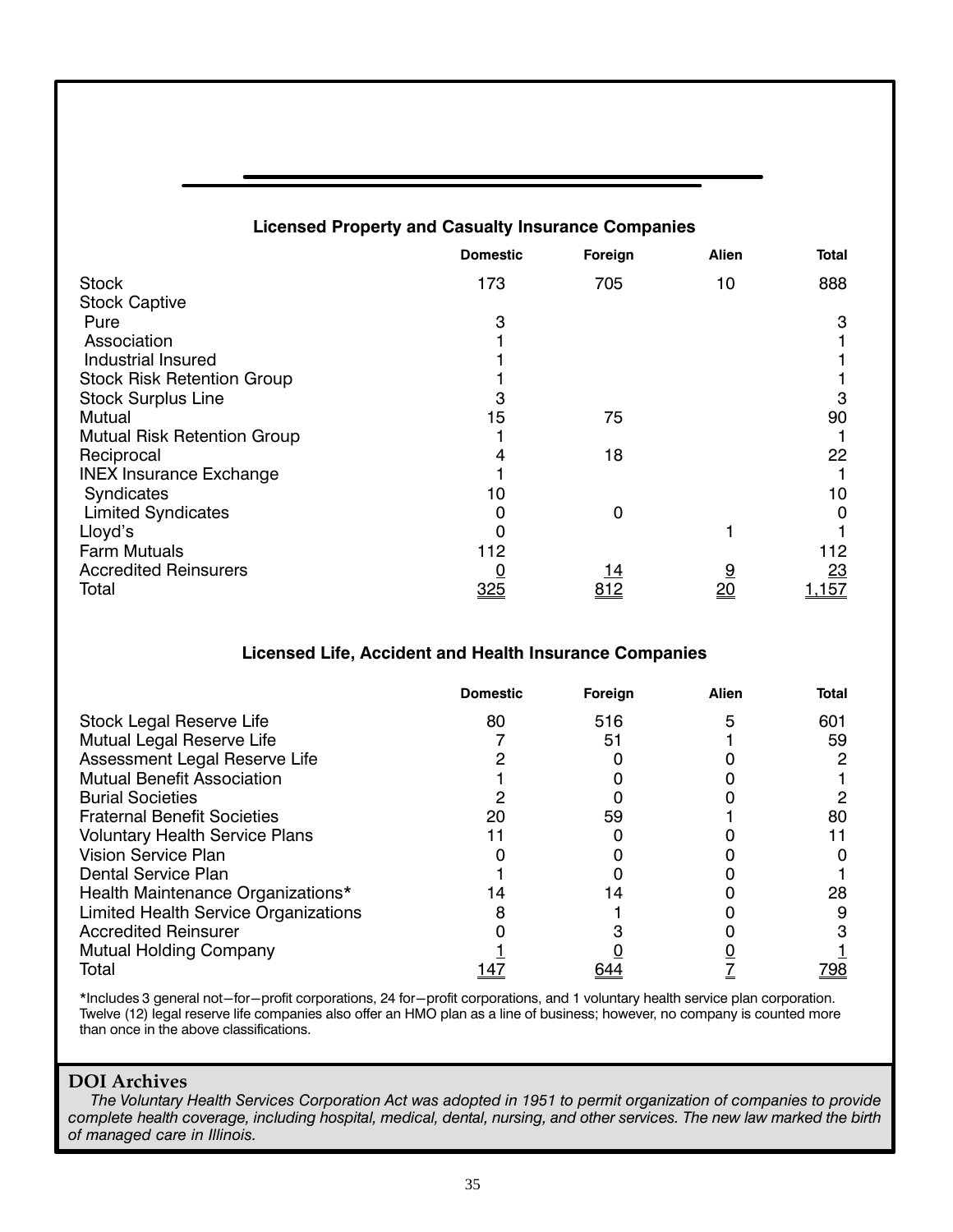| <b>Other Licensed Entities</b>                                                                                                                                                                                                                                                                                                                                   |                                                                                                                        |  |  |  |
|------------------------------------------------------------------------------------------------------------------------------------------------------------------------------------------------------------------------------------------------------------------------------------------------------------------------------------------------------------------|------------------------------------------------------------------------------------------------------------------------|--|--|--|
| Reinsurance intermediaries<br>Religious and charitable risk pooling trusts<br>Group workers compensation self-insured pools<br>Service companies for group workers compensation pools<br>Self-insured auto fleets<br>Resident surplus lines producers                                                                                                            | 49<br>11<br>26<br>32<br>44<br>479                                                                                      |  |  |  |
| <b>Registered Entities</b>                                                                                                                                                                                                                                                                                                                                       |                                                                                                                        |  |  |  |
| Purchasing groups<br>(organized to purchase commercial liability insurance for the members)<br>Foreign registered risk retention groups<br>(insurance companies organized to write only commercial liability<br>Insurance on behalf of their owner-members)                                                                                                      | 445<br>49                                                                                                              |  |  |  |
| <b>Life Actuarial Reviews</b>                                                                                                                                                                                                                                                                                                                                    |                                                                                                                        |  |  |  |
| Actuarial opinions<br>Actuarial memorandums<br>Narrative reports (annual and quarterly)<br>Actuarial balance sheets and tax levies<br>for public pension plans<br>Cost estimates for benefit transfers under<br>the police portability legislation<br>Medicare supplement, long term care<br>and credit life rate filings<br>A&H claim reserve adequacy analysis | 105<br>approximately 15<br>100<br>27<br>approximately 14<br>approximately 175<br>54                                    |  |  |  |
| <b>Casualty Actuarial Reviews</b>                                                                                                                                                                                                                                                                                                                                |                                                                                                                        |  |  |  |
| Domestic actuarial opinions<br>Foreign actuarial opinions<br>Risk-based capital reports<br>First level loss reserve analyses-<br>domestic companies<br>Tabular discounting-domestic<br>companies<br>Salvage subrogation amounts-<br>domestic companies                                                                                                           | approximately 185<br>approximately 825<br>approximately 5<br>approximately 150<br>approximately 30<br>approximately 90 |  |  |  |
|                                                                                                                                                                                                                                                                                                                                                                  |                                                                                                                        |  |  |  |

#### **DOI** Archives

Legislation allowing the formation of alternative mechanisms such as risk retention and purchasing groups and<br>captive insurance companies was enacted in 1987.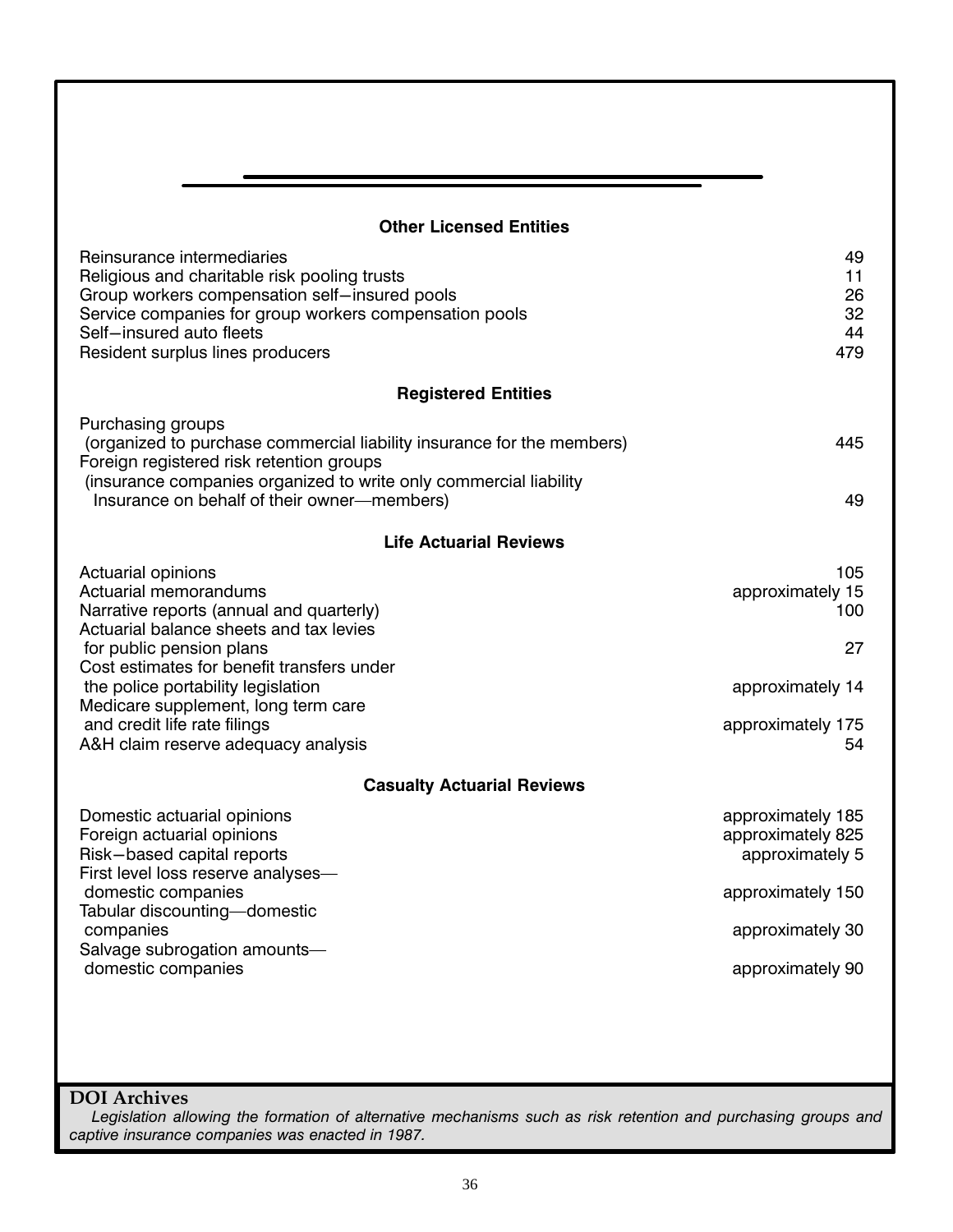# **Public Pensions**

The Public Pension Division regulates the suburban and downstate police and firefighter pension systems and collects vital information from those funds, as well as from the large state, Cook County and Chicago pension systems, including the Illinois Municipal Retirement System. The Division's field examinations of pension fund documents and desk audits of annual statements are the principal processes under which the state is able to protect the accrued pension benefits of active and retired public emplovees. The Division also ensures that the investments of Illinois' public pension systems are in compliance with the law.

The Pension Division's Advisory Service Committee provides feedback and communications concerning pension issues facing pension boards. Membership includes all fire, police, municipal organizations and individual trustees who do not represent any organization. Through the Advisory Service Program, the Division participates in workshops, seminars and conferences of various organizations that represent trustees and participants to clarify pension issues; prepares the trustee handbook; maintains a toll-free number exclusively for use by trustees; provides updates on legislation, annual statement issues and other information through mass mailings; and provides suggested tax levies for most downstate police and fire pension funds.

The Division also conducts examinations of public pension funds and, in consultation with the pension fund being examined, may retain attorneys, independent actuaries, independent certified public accounts, and other professionals and specialists as examiners. For the coming fiscal year, the Division plans to identify a Chicago or Cook County pension fund to coordinate compliance items to be filed as part of their annual financial audit.

# **Public Pensions Statistics**

| Suburban and downstate police funds  | 320            |
|--------------------------------------|----------------|
| Suburban and downstate fire funds    | 264            |
| <b>Trustees</b>                      | 3,712          |
| Aggregate net assets                 | \$5.55 billion |
| Large pension funds (state financed, |                |
| Cook County, Chicago and IMRF)       | 15             |
| Aggregate net assets                 | \$75.8 billion |



**Public Pension Division staff in the 1970s.** 

# **DOI** Archives

The Department was first empowered to examine, audit and report on public pension funds in 1927. The Public Employee Pension Fund Division was formally created in 1949.

In 1961, 25 municipalities established police and fire pension funds due to increased populations reported in the 1960 Federal Census.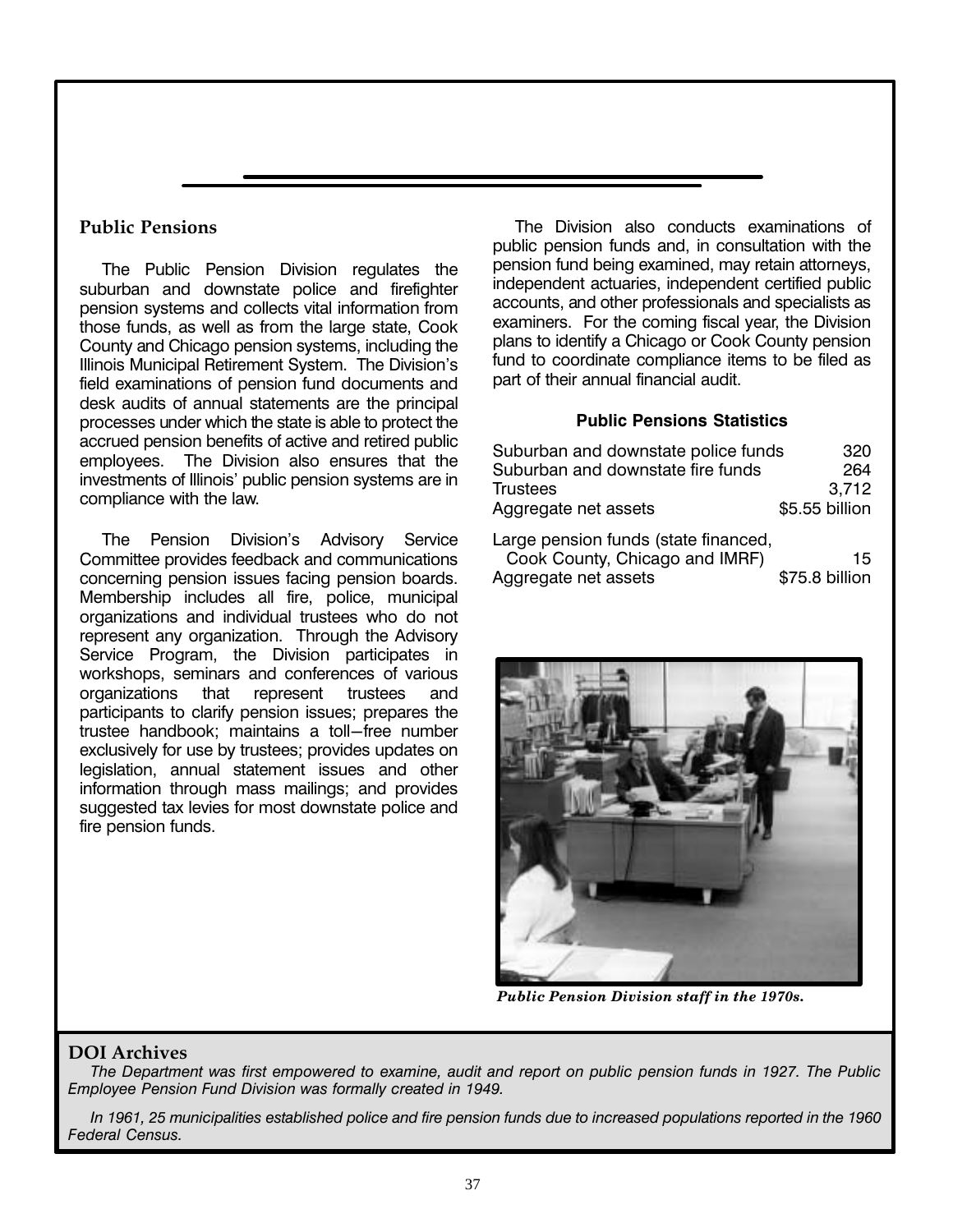# **Legal Activities**

The Legal Division provides a variety of legal services to the regulatory units of the Department, arranges and conducts formal hearings, conducts the rulemaking process, drafts contracts, and advises other areas of the Department on legal issues which arise in the course of their work.

The Legal Division staff normally do not represent the agency in matters before the courts, but act as liaisons with the Attorney General's staff and outside counsel on litigation in which the Department has an interest. The Legal Division responds to external inquiries from the Office of the Special Deputy Receiver, other agencies of government and the general public as needed.

# **NAIC Activity**

Legal staff participation at the NAIC level increased over the past year including providing assistance to the Insurance Securitization Working Group, the International Commission on Holocaust Era Insurance Claims and chairing a working group amending model laws pertaining to the sharing of confidential information among regulators. Additionally, legal staff assisted the Director and the NAIC in drafting and lobbying for amendments to HR 10, the U.S. House version of the Financial Services Modernization Act.

On June 15, 1999, a Circuit Court decision was issued finding that the state retaliatory tax was unconstitutional. The Department has requested a reconsideration of that decision but several companies filed actions seeking refunds of retaliatory taxes previously paid. Those suits are currently pending.

# **Legal Statistics**

| Administrative Hearings Scheduled         | 60  |
|-------------------------------------------|-----|
| Freedom of Information Requests Processed | 270 |
| Illinois Life Health Guaranty Association |     |
| <b>Assessment Appeals</b>                 |     |
| Legislative Files (Amendments) Reviewed   | 657 |
| Opinions Issued                           | 73  |
| <b>Regulatory Files Reviewed</b>          | 296 |
| <b>Rules Assigned</b>                     | 39  |
| Rules Promulgated/Adopted                 | 16  |
| Subpoenas Processed                       | 34  |

#### **DOI** Archives

Following the U.S. Supreme Court's 1944 decision that Congress has the power to regulate insurance (The U.S. v. South-Eastern Underwriters Association), several foreign insurers paid their taxes and fees under protest.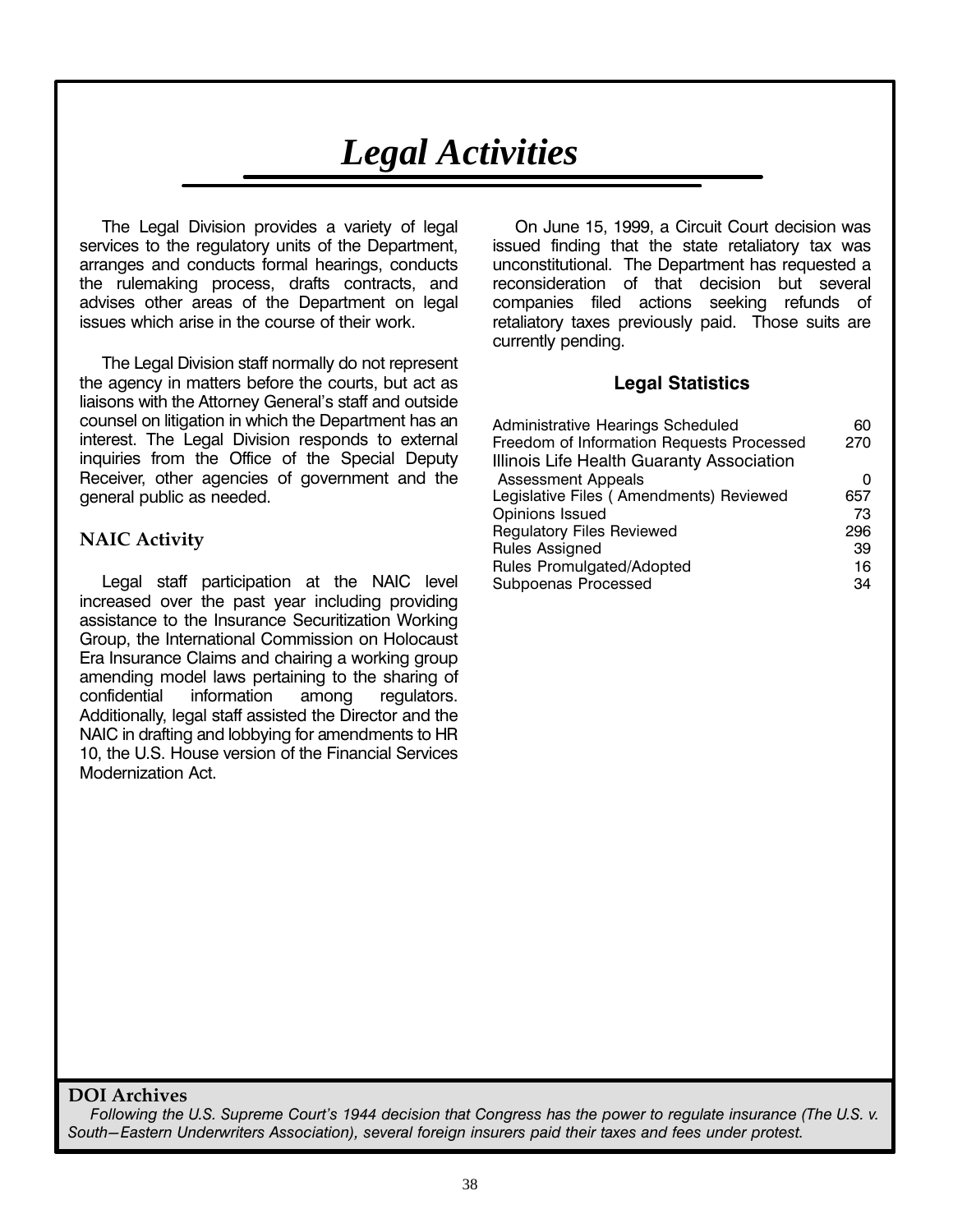# **Office of the Special Deputy**

The Director of Insurance as statutory Conservator, Rehabilitator, or Liquidator of companies subject to provisions of Articles XIII and XIII  $\frac{1}{2}$  of the Illinois Insurance Code, has appointed, pursuant to the authority in Article XIII, a Special Deputy as his agent to direct the affairs of such companies in receivership. Through the Special Deputy, the Director takes the following alternative courses of action, depending on the type of court order that is issued against a company:

1. Pursuant to an Order of Conservation, the Director takes possession of the property, business and affairs of a company to protect the interests of policyholders and other creditors, and proceeds, if possible, to take corrective action to eliminate the condition that required the conservation.

2. Pursuant to an Order of Rehabilitation, the Director is vested with title to all property, contracts and rights of action of the company. He proceeds to conduct the business of the company and to take appropriate steps, if possible, to remove the causes and conditions which made rehabilitation necessary.

3. Pursuant to an Order of Liquidation, the Director is also vested with title to all property, contracts and rights of action of the company. Upon entry of the court order, he proceeds immediately to liquidate the property, business and affairs of the company, to marshal assets, and to evaluate the claims asserted against the company in order to make a pro rata distribution of assets as soon as possible to policyholders, claimants, and other creditors.

For Illinois domiciled or licensed insurers placed into liquidation, the Illinois Property and Casualty Guaranty Fund, the Illinois Life, Accident and Health Guaranty Association, and the Illinois Health Maintenance Organization Guaranty Association are mandated by statute to respond to the covered claims up to certain statutory caps. Similar funds and associations exist in most other states for similar purposes. The claims of policyholders of unauthorized, illegal or unlicensed insurers are not generally afforded this protection.

Following is a brief report of each active company as of December 31, 1999, as well as a combined statement of cash receipts and disbursements for each company.

#### AAI Syndicate #1, Ltd.

An Order of Conservation with a Finding of Insolvency was obtained against AAI Syndicate #1, Ltd. on February 2, 1999. An Agreed Order of Liquidation was entered on February 9, 1999. A member of the Illinois Insurance Exchange (a/k/a INEX), AAI is a wholly owned subsidiary of AAI Holdings Ltd. which in turn is principally owned by **CMA Holdings.** 

The claims filing deadline is February 9, 2000, with a contingent claim date of February 9, 2001. A total of 10,597 proofs of claim were mailed to potential claimants and 1.028 have been filed.

The outcome of the litigation referenced in the "Geneva Assurance Syndicate" section of this report will be an important factor in determining the amount of funds available for distribution to AAI claimants.

#### **DOI** Archives

The Department issued the first manual of procedures for liquidating insurance companies in 1964.

In 1969, legislation was enacted to void the contingent liability provision in insurance policies of companies placed in liquidation, thereby repealing the levy of assessments on policyholders.

Guaranty funds were established in Illinois in 1971 for property and casualty companies; in 1980 for life and health insurers; and in 1987 for HMOs.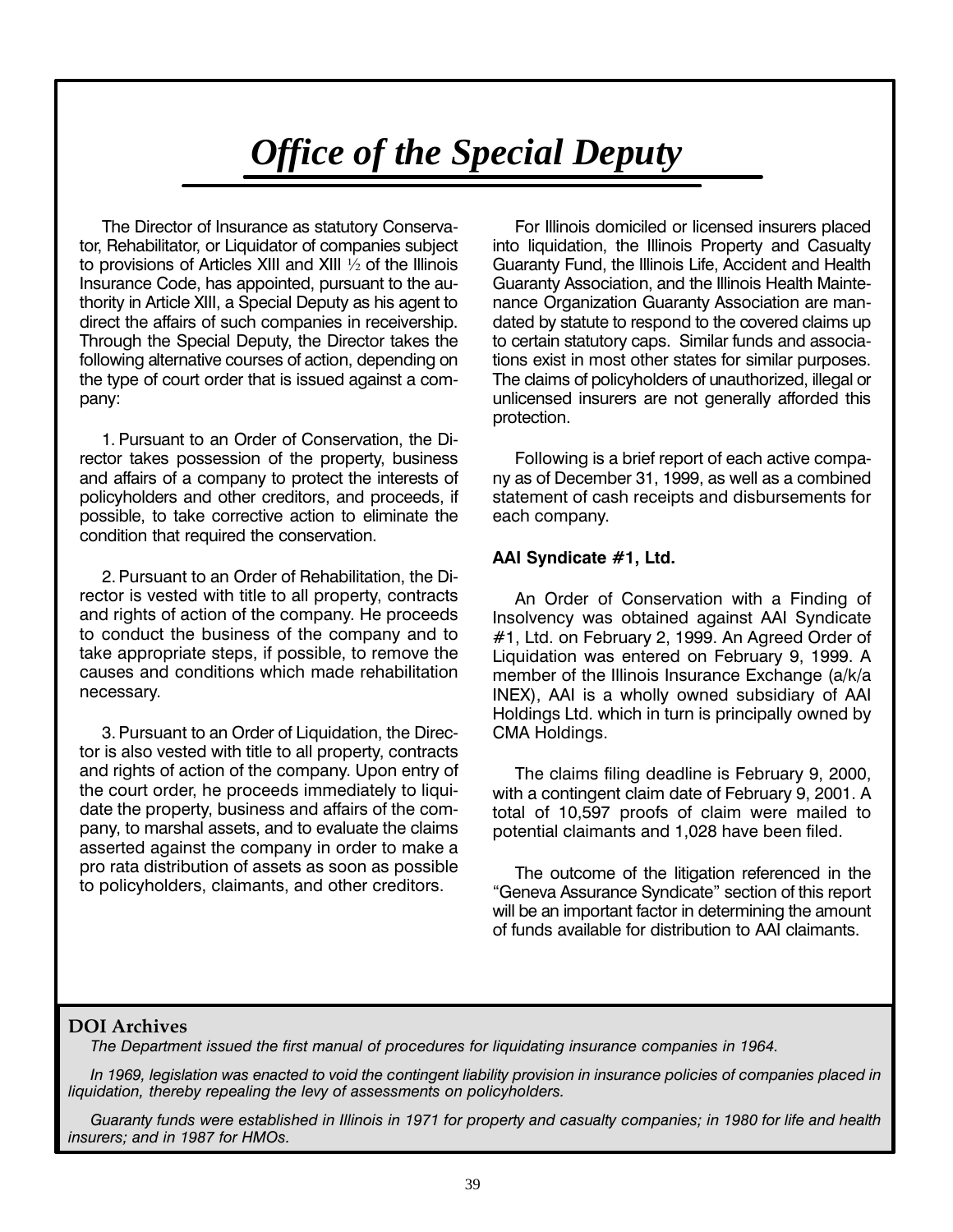# **Alpine Insurance Company**

On January 8, 1999, Alpine Insurance Company, a domestic property and casualty company, was placed under an Agreed Order of Conservation. The company's direct parent is Transco Syndicate #1, Ltd., while the ultimate parent is Exstar Financial Corporation. Transco, a former member of the Illinois Insurance Exchange (a/k/a INEX), was placed in conservation on March 18, 1999.

This receivership is now adversarial. The conservator has filed a Complaint for Liquidation, while the company has contested liquidation and is arguing for a Plan of Rehabilitation. A trial to address these matters will begin in June, 2000.

### **Amalgamated Labor Life Insurance Company**

This domestic life, accident and health company was placed under an Order of Conservation by the Circuit Court of Cook County, Illinois, on May 1, 1989. An Agreed Order of Liquidation was entered against Amalgamated Labor Life Insurance Company on July 5, 1989. Amalgamated is a wholly-owned subsidiary of Missouri National Life Insurance Company which in turn is owned by MoNat Capital Corporation. Missouri National was placed into liquidation on June 29, 1989 in the State of Missouri.

A 100% level A distribution was made to the quaranty associations in the amount of \$927,528. A 22.29% distribution was made at level D in the amount of \$2,854,219. The estate closed on December 29, 1999.

# **American Mutual Reinsurance Company**

American Mutual Reinsurance Company, a domestic mutual insurance company, consented to an Order of Rehabilitation issued by the Circuit Court of Cook County, Illinois, on February 22, 1988. The company operated exclusively as a professional reinsurer of risks written primarily by other mutual insurance companies since its inception in 1941. The company is owned by its reinsured treaty

holders, many of which are also retrocessionaires in the company's reinsurance pool. The company has no direct policyholders.

The Rehabilitator's supervising court entered an order on September 6, 1988, approving the amended Plan of Rehabilitation for American Mutual The amended plan Reinsurance Company. contemplates the payment, in cash, of a fixed percentage of all outstanding claims presented in the ordinary course of business and payment of the remainder by interest bearing surplus drafts. The amended plan provides for progressive periodic increases to the cash portion of the payment formula and a corresponding redemption of the surplus drafts so that, ultimately, obligations may be paid 100% in cash.

The first payment under this amended plan was made in February 15, 1989. In 1999 American Mutual Reinsurance Company made an additional four (4) distributions, bringing the total number of distributions under the amended plan to forty-four (44). The payment formulas for distributions made under the amended plan are 37.50% cash and 62.50% surplus draft for 1989 and 1990 payments; 41.25% cash and 58.75% surplus draft for 1991 through 1993; 46.25% cash and 53.75% surplus draft for 1994 through 1996; and 49.25% cash and 50.75% surplus draft for 1997 through 1999 payments. The increased payment formula in 1991, 1994 and 1997 resulted in partial redemptions of the outstanding surplus drafts totaling \$15,055,322. Through 1999, American Mutual Reinsurance Company has settled over \$353 million of paid claim obligations pursuant to the Plan of Rehabilitation-\$216.4 million in cash and cash offsets and the remaining \$137.4 million in surplus drafts.

#### **Associated Life Insurance Company**

Associated Life Insurance Company was placed under an Order of Conservation on July 29, 1988, by the Circuit Court of Cook County, Illinois. This domestic life, accident and health company was owned by United Diversified Corporation, an insurance holding company (now liquidated) which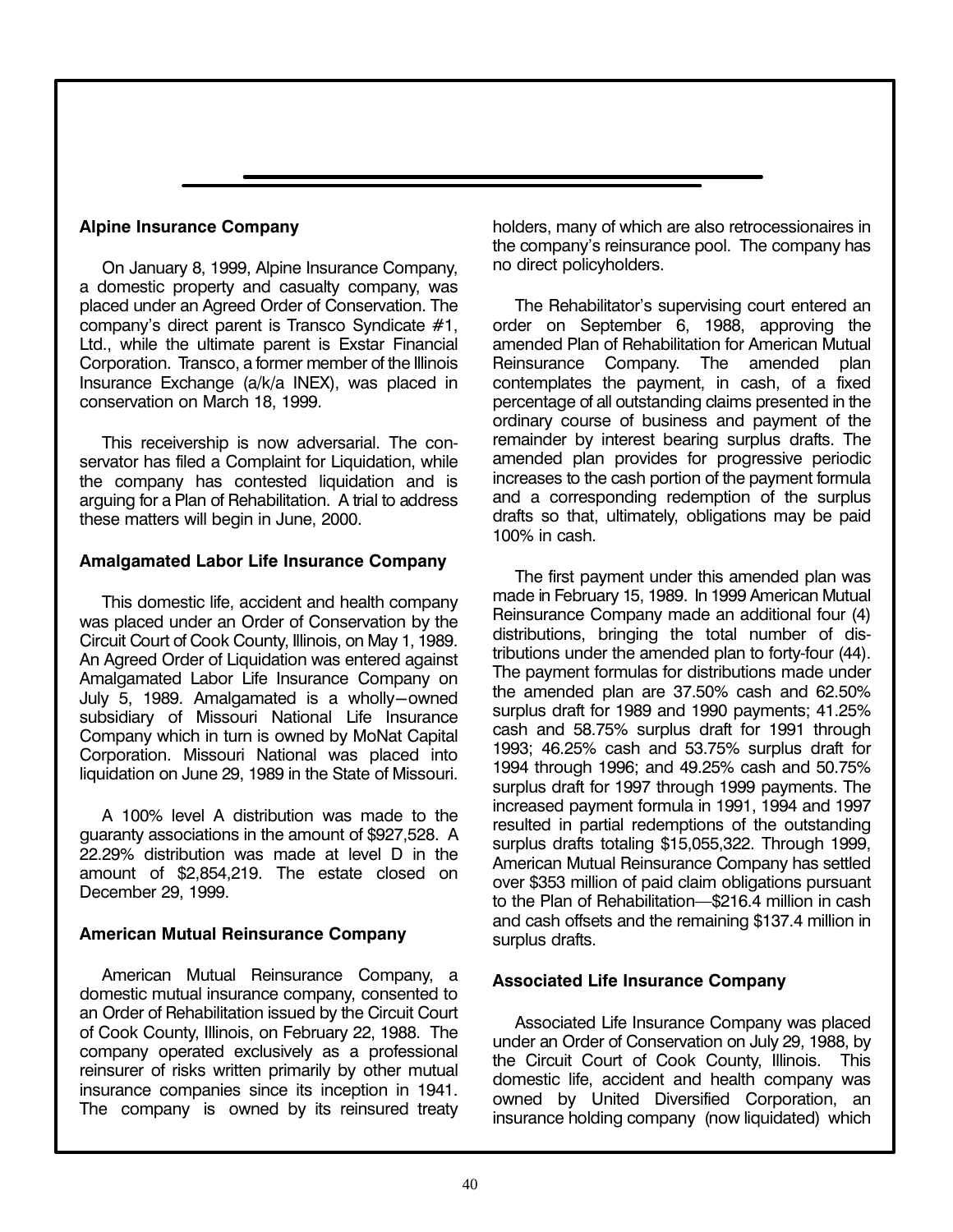was controlled by Towers Diversified Corporation of New York City. The Director determined that the company was insolvent and on September 1, 1988, filed his Complaint for Liquidation with a Finding of Insolvency against Associated Life Insurance Company. After extended hearings, adversarial in nature, an Agreed Order of Liquidation with a Finding of Insolvency was issued on March 3, 1989.

The claims filing date was March 3, 1990. Approximately 29,528 proof of claim forms were mailed, of which approximately 2,651 were filed with the Liquidator. To date, early access distributions of \$268,840 have been made to various guaranty associations, for both administrative expenses and claim benefits.

In 1992, a settlement in favor of Associated Life was reached in a suit in federal court against certain former officers and directors of the company. The suit included allegations of violations of the Racketeer Influenced and Corrupt Organization Act and dissipation of company funds. The former controlling person of these companies, as well as Towers, has since been incarcerated in federal prison, in part as a result of this insolvency. Additional indictments were issued.

A decision regarding the feasibility of a policyholder distribution will be made following an assessment of potential IRS tax liability, the amount of the quaranty association administrative expenses and claims incurred to date.

### **Back of the Yards Risk Management Association, Inc.**

The Association was organized in 1993, pursuant to the Illinois Workers Compensation Act and Section 305 of the Illinois Insurance Code, for the purpose of administering a program of group self-insurance for workers compensation loss exposures for selected members of the Back of the Yards Neighborhood Council, Inc. The Association was placed in conservation by a court order entered April 21, 1999. An Agreed Order of Rehabilitation was entered on December 20, 1999.

The Rehabilitator directed the Association's assessment of its 1,000 pool members on June 22, 1999, in order to cure the deficiencies in its financial condition. Collection efforts are ongoing, as the Rehabilitator continues to monitor the Association's financial viability. The only claim payments currently being made are for losses due to temporary total disability and temporary partial disability.

### **Centaur Insurance Company**

Centaur Insurance Company, a domestic property and casualty insurance company, consented to an Agreed Order of Rehabilitation issued by the Circuit Court of Cook County, Illinois, on September 4, 1987. The Rehabilitator's Revised Plan of Rehabilitation was entered by the supervising court on May 13, 1988, and subsequently approved by order dated November 19, 1990. The company is a wholly-owned subsidiary of Borg-Warner Securities Corporation. From inception to date, the Rehabilitator has paid \$51,271,555 in direct claims and related loss adjustment expenses.

The Rehabilitator has engaged in negotiations with numerous reinsurers, both domestic and international, resulting in commutations which were approved by the supervising court. Claims of reinsureds are undergoing extensive review in an effort to fix the liabilities of Centaur's general creditors.

#### **Coronet Insurance Company**

On December 10, 1996, an Order of Conservation was obtained against Coronet Insurance Company, as well as two of its subsidiaries, Crown Casualty Company and National Assurance Indemnity Company. On December 24, 1996, Coronet was declared insolvent and an Agreed Order of Liquidation was entered. Coronet, a domestic property and casualty company, is a wholly owned subsidiary of Normandy Insurance Agency, Inc. of Chicago.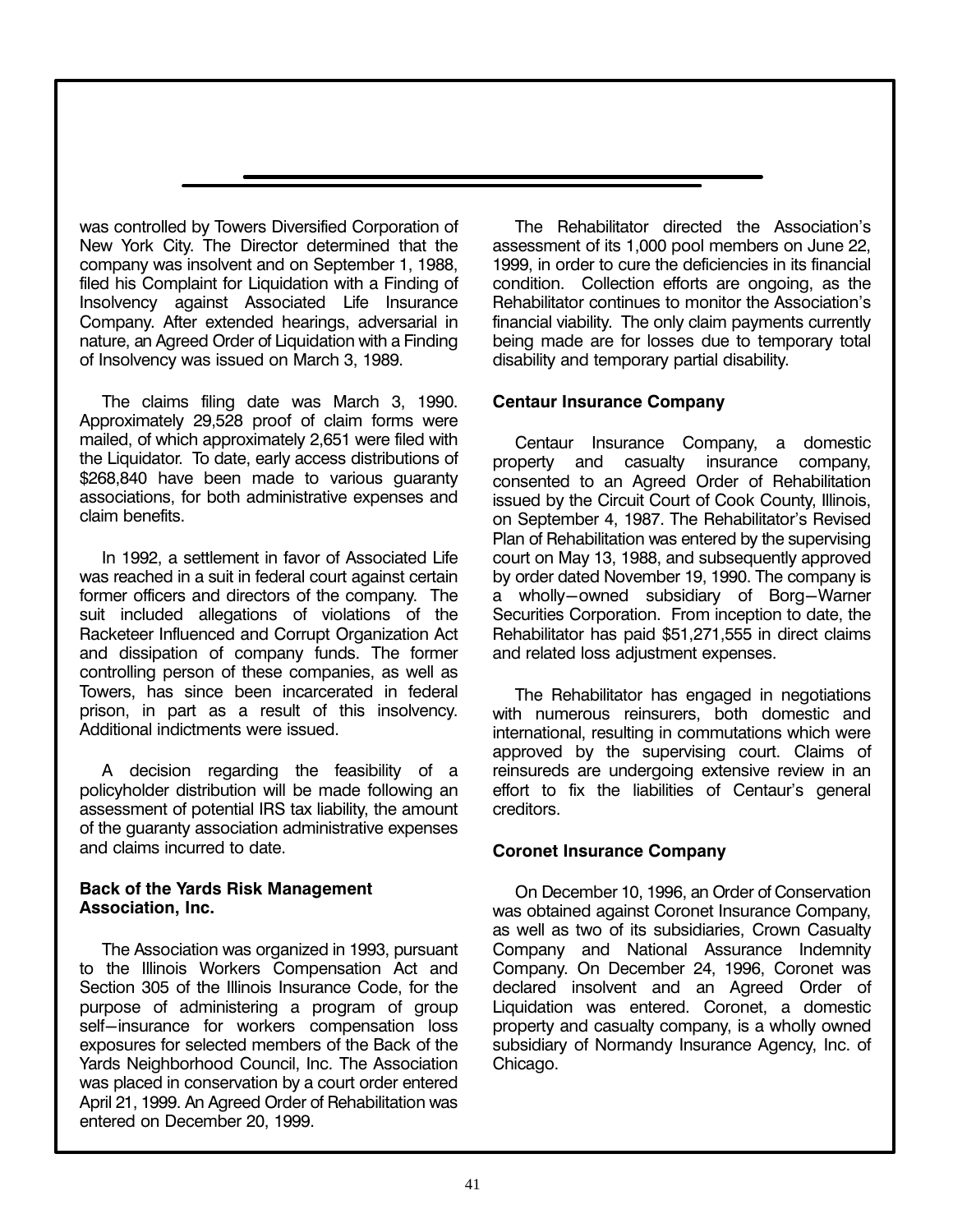The claim filing deadline was December 24, 1997, with a contingent claim date of December 24, 1998. A total of 104,836 proof of claim forms were mailed, of which 18,548 were filed with the Liquidator. To date, early access distributions of \$136,882 have been made to various guaranty funds, for both administrative expenses and claim benefits.

On December 8, 1998, the Liquidator filed a federal RICO complaint in the U.S.D.C. Northern District of Illinois, against certain former offices and directors of Coronet. Settlement agreements totaling \$5 million have been reached with five defendants and two additional parties.

# **Crown Casualty Company**

Crown Casualty, a domestic property and casualty company, and a member of the Coronet Insurance Group, was ordered into conservation on December 10, 1996. On January 31, 1997, an Order of Liquidation was entered. The order was a non-contested default. Crown is a wholly owned subsidiary of National Assurance Indemnity Company, which in turn is owned by Coronet Insurance Company. National Assurance and Coronet were also placed in conservation on December 10, 1996. Coronet was placed in liquidation on December 24, 1996, while NAIC's liquidation date was January 3, 1997.

The claim filing deadline was February 2, 1998, with a contingent claim filing date of January 31, 1999. A total of 8,379 proof of claim forms were mailed, of which 1,005 were filed with the Liquidator. Early access distributions of \$56,242 have been made to the Illinois Guaranty Fund for administrative expenses.

# **Edison Insurance Company**

Edison Insurance Company, a domestic property and casualty company, was placed under an Order of Conservation on November 14, 1990. An Agreed Order of Liquidation with a Finding of Insolvency was subsequently issued on February 20, 1991. Edison is a wholly-owned subsidiary of Quantex Financial Corporation, a New Jersey financial holding corporation.

Approximately 32,274 proofs of claim were mailed and 5,755 have been filed. The claims filing deadline was February 20, 1992. The deadline for contingent claims was February 22, 1993. To date, early access distributions of \$2,618,391 have been made to various guaranty funds, for both administrative expenses and claim benefits.

Ongoing reinsurance recoveries for amounts in excess of \$2 million represent the primary asset marshaling activity for this company.

# **Equity General Insurance Company**

Equity General Insurance Company, a domestic fire and casualty company, was placed under an Order of Conservation by the Circuit Court of Cook County, Illinois, on November 3, 1989. The company is a wholly owned subsidiary of Vincent Nuccio Holding Company. On November 20, 1989, an Order of Liquidation with a Finding of Insolvency was entered against the company. This order was a non-contested default.

The claims filing date was November 20, 1990. The contingent claims date was November 20, 1991. Approximately 12,621 proof of claims forms were mailed. Of those, 1,978 have been filed. To date, early access distributions of \$8,216,522 have been made to various quaranty funds, for both administrative expenses and claim benefits.

# **First Oak Brook Corporation Syndicate**

First Oak Brook Corporation Syndicate was placed in conservation on September 20, 1996, at the request of the Board of Trustees of the Illinois Insurance Exchange (a/k/a INEX) and First Oak Brook. On November 12, 1996, the Cook County Circuit Court granted the Liquidator's petition for liquidation of this company, which is a member of INEX. The order was a non-contested default. The Syndicate is a wholly owned subsidiary of United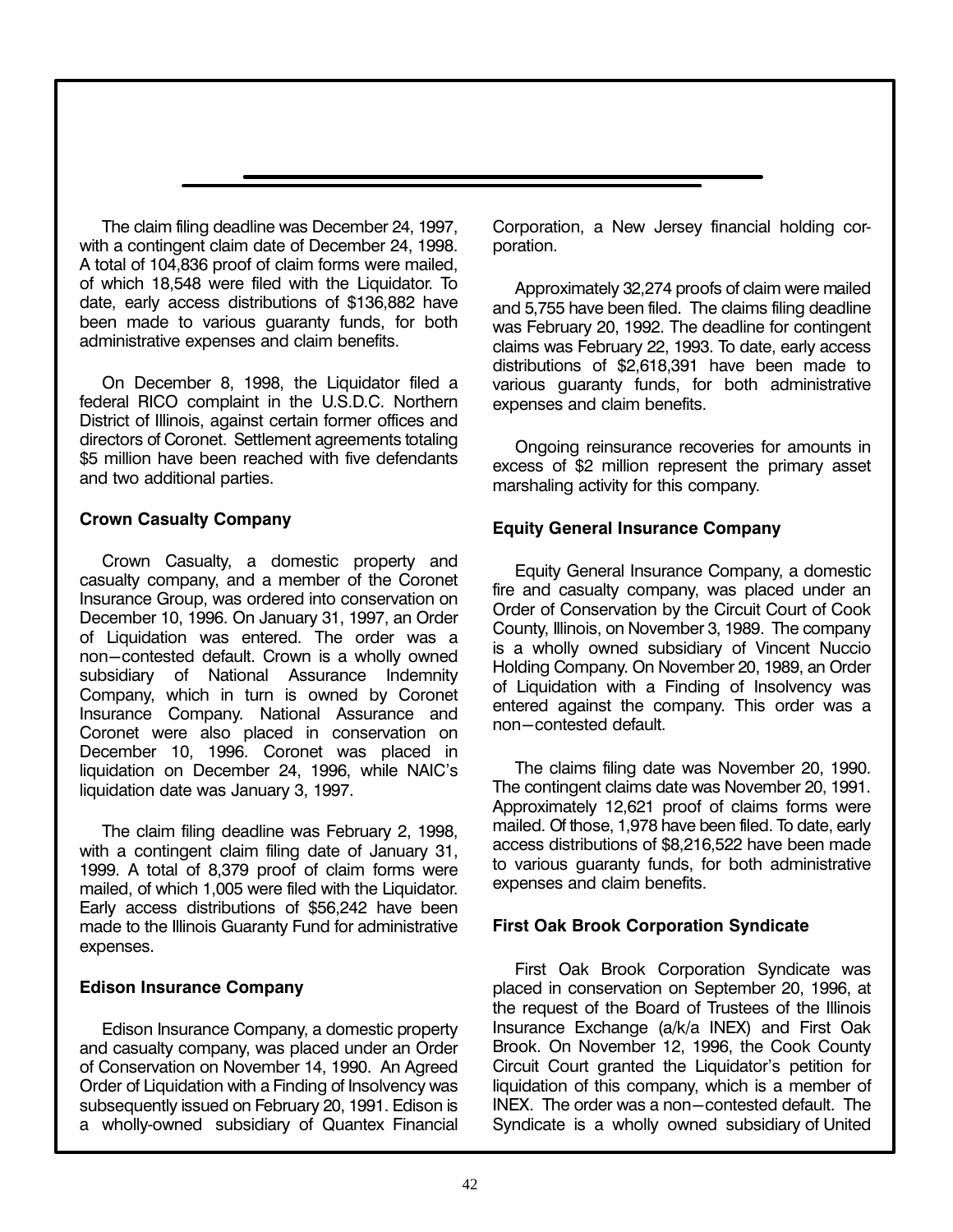Financial Holdings, Inc., an Illinois holding company, which in turn is owned by United Financial Group, Inc. of Illinois.

The claims filing deadline was November 12, 1997, with a contingent claim date of November 12, 1998. A total of 39,794 proof of claim forms were mailed, of which 11,401 were filed with the Liquidator.

The outcome of the litigation referenced in the "Geneva Assurance Syndicate" section of this report will be an important factor in determining the amount of funds available for distribution to First Oak Brook claimants.

#### **Geneva Assurance Syndicate, Incorporated**

An Order of Conservation was obtained against the Geneva Assurance Syndicate, Inc. on May 17, 1996. A member of the Illinois Insurance Exchange (a/k/a INEX), Geneva was placed into liquidation on July 11, 1996, by an Agreed Order of Liquidation. Geneva is a wholly owned subsidiary of the United Southern Assurance Company (Melbourne, FL), currently in liquidation, and JBW and Company, Inc. (Concord, CA).

The claim filing deadline was July 11, 1997, with a contingent claim date of July 13, 1998. A total of 4,584 proof of claim forms were mailed, of which 1,737 were filed with the Liquidator. A civil RICO complaint was filed against certain former directors, offices and affiliated companies. Settlements have been reached with almost all defendants.

The Liquidator is also involved in litigation with INEX which will determine the amount of funds available for distribution to the claimants of not only Geneva, but also the other syndicates in liquidation.

#### **Heritage Insurance Company**

Heritage Insurance Company of America, a domestic property and casualty insurance company, was placed under an Agreed Order of Rehabilitation by a court order entered on September 16, 1985.

With its principal offices in Chicago, Illinois, it was a wholly owned subsidiary of Greater Heritage Corporation. Following unsuccessful efforts to rehabilitate the company, the Circuit Court of Cook County, Illinois, issued an Agreed Order of Liquidation with a Finding of Insolvency on February 25, 1986.

The claims filing deadline was February 26, 1987, with a contingent claim date of February 26, 1988. A total of \$3.4 million was distributed, almost all of which was for guaranty fund administrative expenses. The estate will be closed in March of 2000.

#### **Illinois Earth Care Workers Compensation Trust**

The Trust was organized in December 1992, pursuant to the Illinois Workers Compensation Act and Section 305 of the Illinois Insurance Code, for the purpose of administering a program of group self-insurance for workers compensation loss exposures for selected members of the Land Improvement Contractors of America. The Trust was placed in conservation by a court order entered on August 19, 1999. By an agreed court order entered on October 21, 1999, the Trust was placed in rehabilitation

The Rehabilitator directed the Trust's assessment of its 3000 pool members on September 23, 1999, in order to cure the deficiencies in its financial condition. Collection efforts are ongoing, as the Rehabilitator continues to monitor the Trust's financial viability. The only claim payments currently being made are for losses due to temporary total disability and temporary partial disability.

#### **Illinois Electrical Employers Workers Compensation Association, Inc.**

The Association was organized in 1995, pursuant to the Illinois Workers Compensation Act and Section 305 of the Illinois Insurance Code for the purpose of administering a program of group self-insurance for workers compensation loss exposures for selected members of the Professional Electrical Contractors Association of Chicago. The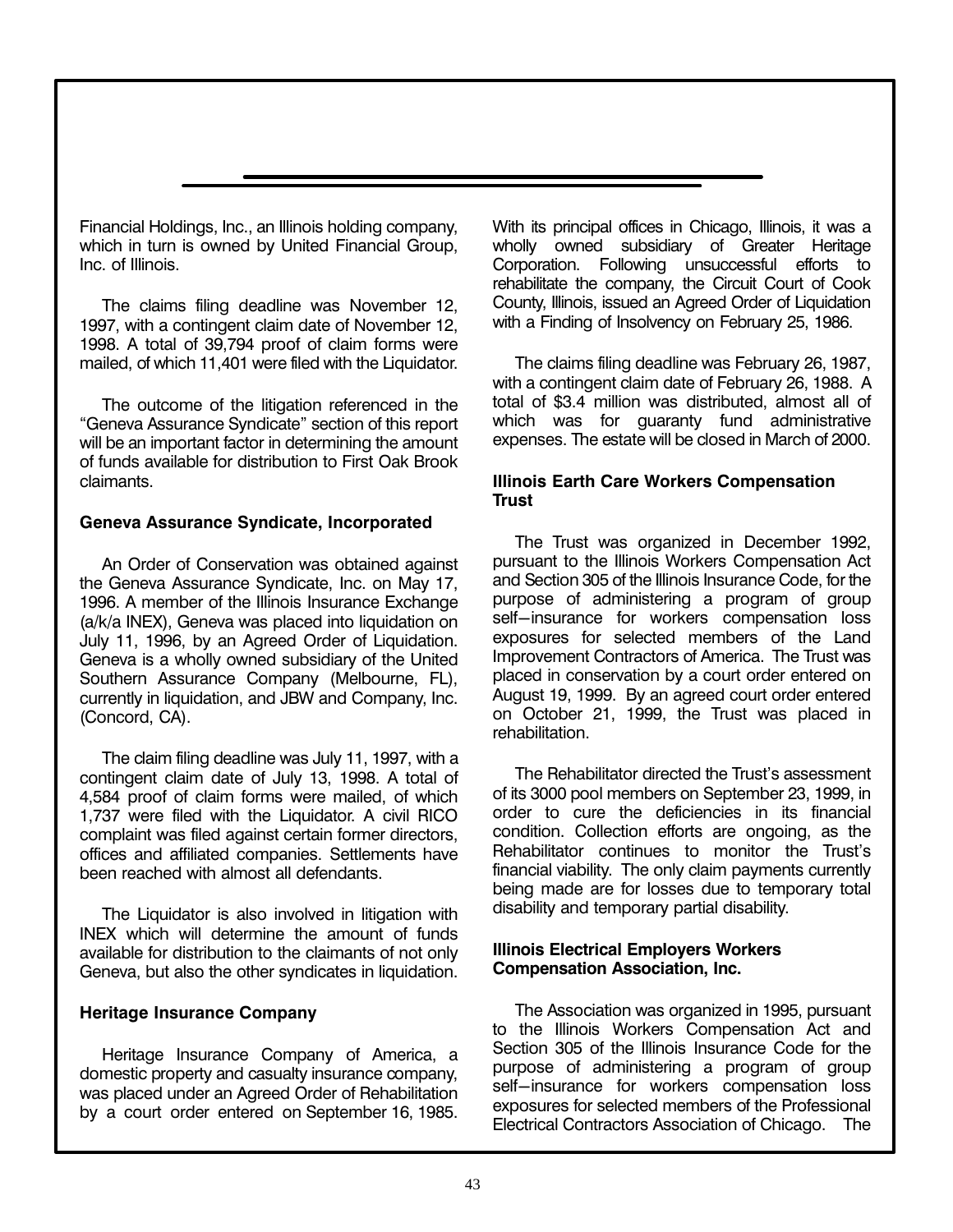Association was placed in rehabilitation by an agreed court order entered on December 20, 1999.

The Rehabilitator directed the Association's assessment of its 18 pool members, in order to cure the deficiencies in its financial condition. Collection efforts are ongoing, as the Rehabilitator continues to monitor the Trust's financial viability. The only payments currently being made are for losses due to temporary total disability and temporary partial disability.

#### **Illinois Insurance Company**

An Agreed Order of Liquidation with Finding of Insolvency was obtained against Illinois Insurance Company on July 9, 1999. The company, a domestic property and casualty company, is owned by North American Holdings, Inc., which acquired the company from North American Warranty Services in 1994. They, in turn, had acquired the company as essentially a shell from the estate of Millers National Insurance Company, in Liquidation in 1993.

The claims filing deadline is July 10, 2000, with a contingent claim date of July 10, 2001. A total of 12,559 proofs of claim were mailed to potential claimants and 269 have been filed.

#### **Inland American Insurance Company**

On September 11, 1997, Inland American Insurance Company, a domestic property and casualty company, was placed under a Sequestered Order of Conservation. On September 19, 1997, an Agreed Order of Liquidation with a Finding of Insolvency was entered against the company in the Circuit Court of Cook County, Illinois. All outstanding shares of common stock are owned by Inland Investors, L.P., a limited partnership domiciled in Illinois.

The claims filing deadline was September 21, 1998, with a contingent claim date of September 19, 1999. A total of 4,473 proofs of claim were mailed to potential claimants and 970 were filed. Early access distributions of \$430,163 have been made to the Illinois Guaranty Fund for administrative expenses.

# Inter-American Insurance Company of Illinois

On December 23, 1991, an Agreed Order of Liquidation with a Finding of Insolvency was entered in the Circuit Court of Cook County against Inter-American Insurance Company of Illinois. The company is a wholly-owned subsidiary of the Beaven/Inter-American Companies, Inc., a Delaware holding company. Inter-American was a domestic life and accident health insurer and had been under the control of the Illinois Director of Insurance since an Order of Conservation was entered on October 25. 1991

The claims filing date was December 23, 1992. Approximately 38,221 proof of claim forms were mailed. To date, 10,785 have been filed. Early access distributions of \$27,790,291 have been made to various quaranty associations for both administrative expenses and claim benefits.

The Liquidator is working with the IRS to resolve the open tax issues in this estate. In addition, the Liquidator is pursuing arbitration and litigation against reinsurers over millions of dollars in potential recoveries.

# **Intercontinental Insurance Company**

On December 12. 1989. Intercontinental Insurance Company, a domestic property and casualty company, was placed under an Order of Conservation. On January 12, 1990, an Agreed Order of Liquidation with a Finding of Insolvency was entered against the company in the Circuit Court of Cook County, Illinois. Intercontinental Insurance Company is a wholly-owned subsidiary of Intercontinental Financial Group of North America.

The claims filing date was July 12, 1991, with a contingent claim date of July 13, 1994. Approximate-Iv 70.136 proof of claim forms were mailed. To date, 23,334 have been filed. Early access distributions of \$13,846,755 have been made to various guaranty funds for both administrative expenses and claim benefits.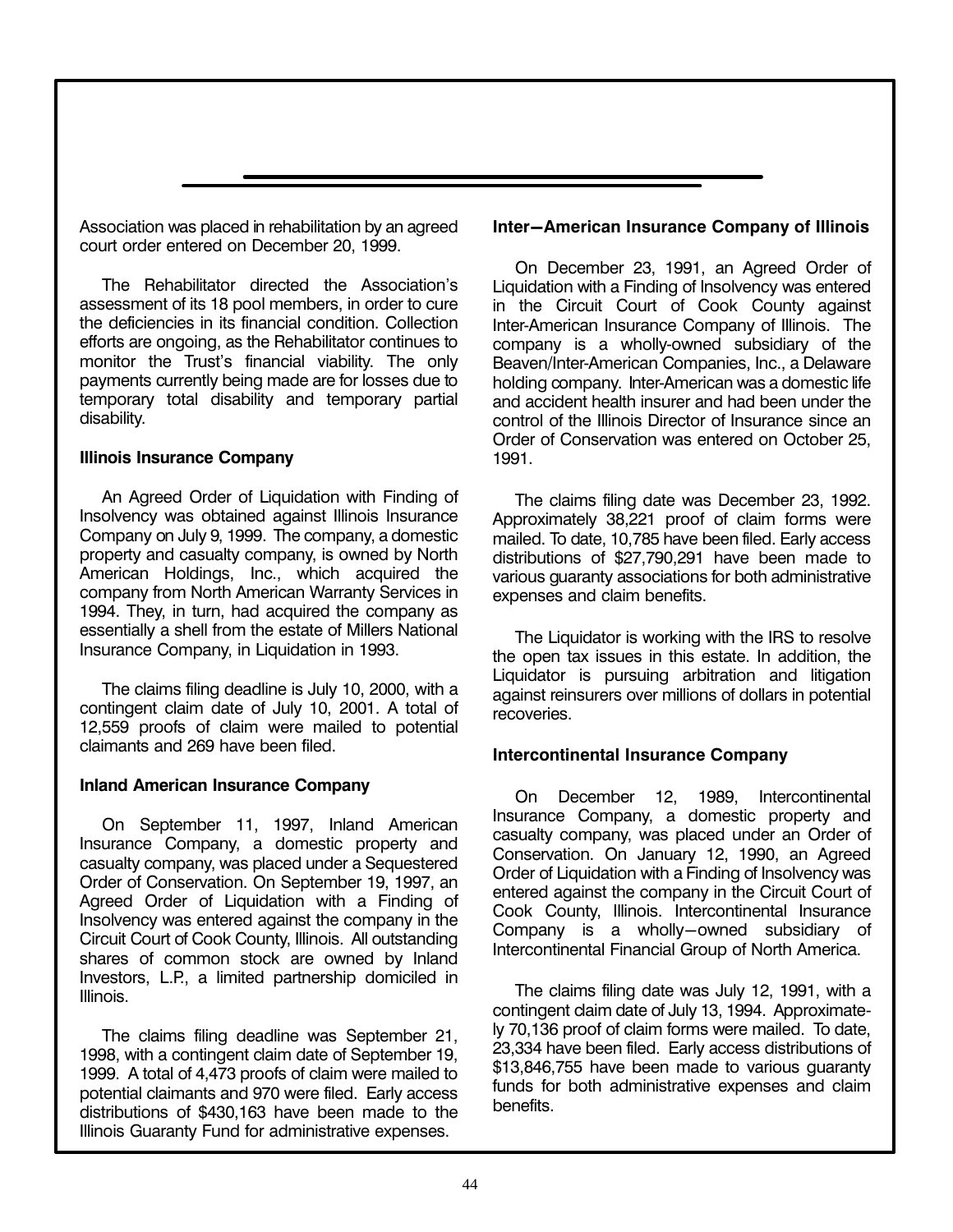### **Kenilworth Insurance Company**

Kenilworth Insurance Company was placed under an Agreed Order of Liquidation with a Finding of Insolvency in the Circuit Court of Cook County, Illinois on April 20, 1982.

Approximately 106,047 proof of claim forms were mailed, of which 34,972 were filed with the Liquidator. The final date for filing proof of claims with the Liquidator was April 30, 1983, with the requirement that contingent claims be liquidated by April 30, 1984. Early access distributions of \$3,250,542 have been made to various guaranty funds for administrative expenses.

### **Medcare HMO, Inc.**

An Order of Conservation was entered against Medcare HMO, Inc. on December 22, 1992, in the Circuit Court of Cook County, Illinois. Medcare was incorporated on November 16, 1984, and certified as a health maintenance organization (HMO) on October 1, 1985.

On June 3, 1992, Medcare filed a voluntary petition for bankruptcy in the federal courts. The Illinois Director of Insurance moved to dismiss the bankruptcy action, but his motion was rejected. However, an appeal by the Director was upheld and on December 3, 1992, the bankruptcy action was dismissed. The Director then petitioned the state court to seize control of Medcare, resulting in the Order of Conservation. Simultaneously, the Director petitioned the court for liquidation of Medcare. An Order of Liquidation was issued on January 4, 1993. The order was a non-contested default.

Approximately 49,905 claim forms were mailed, of which 2,064 were filed with the Liquidator. The claims filings deadline was January 4, 1994. Early access distributions of \$7,162,415 have been made to the Illinois HMO Guaranty Association for both administrative expenses and claim benefits.

# **Merit Casualty Company**

Merit Casualty Company, a domestic property and casualty insurer, was placed under an Agreed Order of Rehabilitation on December 19, 1994.

The Plan of Rehabilitation contemplated running off existing business of Merit Casualty over a six year period. To that end, a new Merit Insurance Company was formed and the profits were used to pay the claims of Merit Casualty Company.

On December 14, 1996, the court approved the Rehabilitator's Amended Plan of Rehabilitation. The Amended Plan contemplated, among other things, Merit Casualty's sale of all the issued and outstanding common shares of Merit Insurance Company to Pembridge Insurance Services Corporation.

Based upon a subsequent examination of the claim liabilities of the company, the Rehabilitator determined that a successful rehabilitation of Merit Casualty was no longer feasible and that conditions existed that would justify a court order for the liquidation of Merit Casualty. An Agreed Order of Liquidation with a Finding of Insolvency was entered on April 1, 1997.

The claim filing deadline was April 1, 1998, with a contingent claim date of April 1, 1999. A total of 10,858 proofs of claim were mailed, of which 1,494 were filed with the Liquidator. Early access distributions of \$1,586,306 have been made to various quaranty funds, for both administrative expenses and claim benefits.

# **Millers National Insurance Company**

An Order of Conservation was entered against Millers National Insurance Company on May 17, 1990. An Agreed Order of Rehabilitation was entered against Millers, a domestic fire, property and casualty company, on February 4, 1992. Subsequently, a petition for an Order of Liquidation was filed February 17, 1993. An Agreed Order of Liquidation with a Finding of Insolvency was issued on May 11, 1993.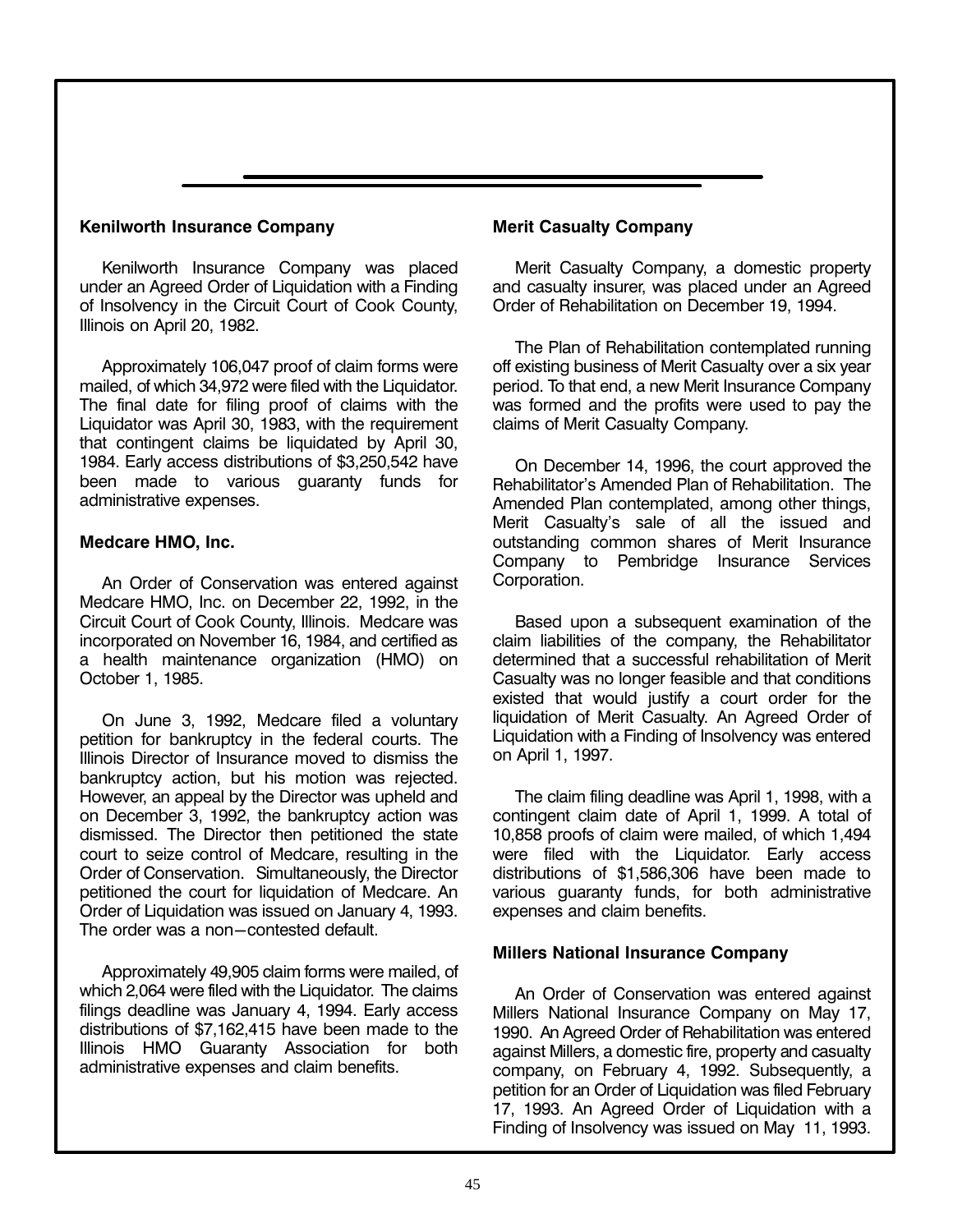Millers is owned by Forum Holdings, U.S.A., Inc., an insurance holding company which in turn is owned by The Group, Inc., of Concord, Massachusetts.

Both Forum Holdings, U.S.A., Inc., and The Group filed petitions under Chapter 11 of the U.S. Bankruptcy Code on June 15, 1990. Two companies affiliated with Millers through common ownership were placed into liquidation. They were Oil and Gas Insurance Company (Ohio) and Petrosurance Casualty Company (Oklahoma). Subsequently, Petrosurance was sold to outside parties and taken out of liquidation. Furthermore, Millers' wholly-owned subsidiary, Illinois Insurance Company, was placed into conservation simultaneously with Millers, and subsequently sold.

The claim filing deadline was set for May 11, 1994. Approximately 5,930 proofs of claim were mailed and 826 have been filed with the Liquidator. The contingent claims filing deadline was May 11, 1995. Early access distributions of \$8,351,948 have been made to various quaranty funds, for both administrative expenses and claim benefits. In addition, partial policyholder level distribution  $\sigma$ f a \$2,130,310.74 was made on September 22, 1999.

#### **National Assurance Indemnity Company**

National Assurance Indemnity Company, a domestic property and casualty company and a member of the Coronet Insurance Group, was ordered into conservation on December 10, 1996. National Assurance is a wholly owned subsidiary of Coronet Insurance Company, which was placed in liquidation on December 24, 1996. National Assurance's subsidiary, Crown Casualty, was also placed in conservation on December 10. On January 3 and January 31, 1997, respectively, National Assurance and Crown were placed in liquidation. The liquidation orders were not agreed, but rather non-contested defaults.

The claim filing deadline was January 5, 1998, with a contingent claim date of January 5, 1999. A total of 8,504 proofs of claim were mailed, of which 442 were filed with the Liquidator. Early access distributions of \$14,989 have been made to the Illinois Guaranty Fund for administrative expenses.

# **Optimum Insurance Company**

Optimum Insurance Company of Illinois, a domestic property and casualty insurance company, was placed into conservation by court order on December 28, 1984. Optimum was an affiliate of Ideal Mutual Insurance Company, an insurance corporation domiciled in the State of New York. Ideal Mutual Insurance Company was placed in rehabilitation by court order entered in the State of New York on December 26, 1984, and into liquidation by court order entered on February 7, 1985.

On January 3, 1985, Optimum Insurance Company of Illinois was placed in rehabilitation by court order. Following unsuccessful efforts to rehabilitate the company, the Circuit Court of Cook County, Illinois, issued a final Agreed Order of Liquidation with a Finding of Insolvency on May 5. 1986.

Approximately 12,524 proof of claim forms were mailed, of which 3,983 were filed with the Liquidator. The final date for filing proof of claim forms with the Liquidator was May 4, 1987, with the requirement that contingent claims be liquidated by December 29, 1989. Early access distributions of \$2,747,424 have been made to the Illinois Guaranty Fund for administrative expenses.

# **Pine Top Insurance Company**

Pine Top Insurance Company, a domestic property and casualty insurance company, its sole stockholder being Greyhound Corporation (Dial Corp.), was placed in conservation by a court order entered on June 18, 1986. On June 23, 1986, Pine Top Insurance Company was placed in rehabilitation by court order. Following unsuccessful efforts to rehabilitate the company, the Circuit Court of Cook County, Illinois, issued a final Agreed Order of Liquidation with a Finding of Insolvency on January 16, 1987.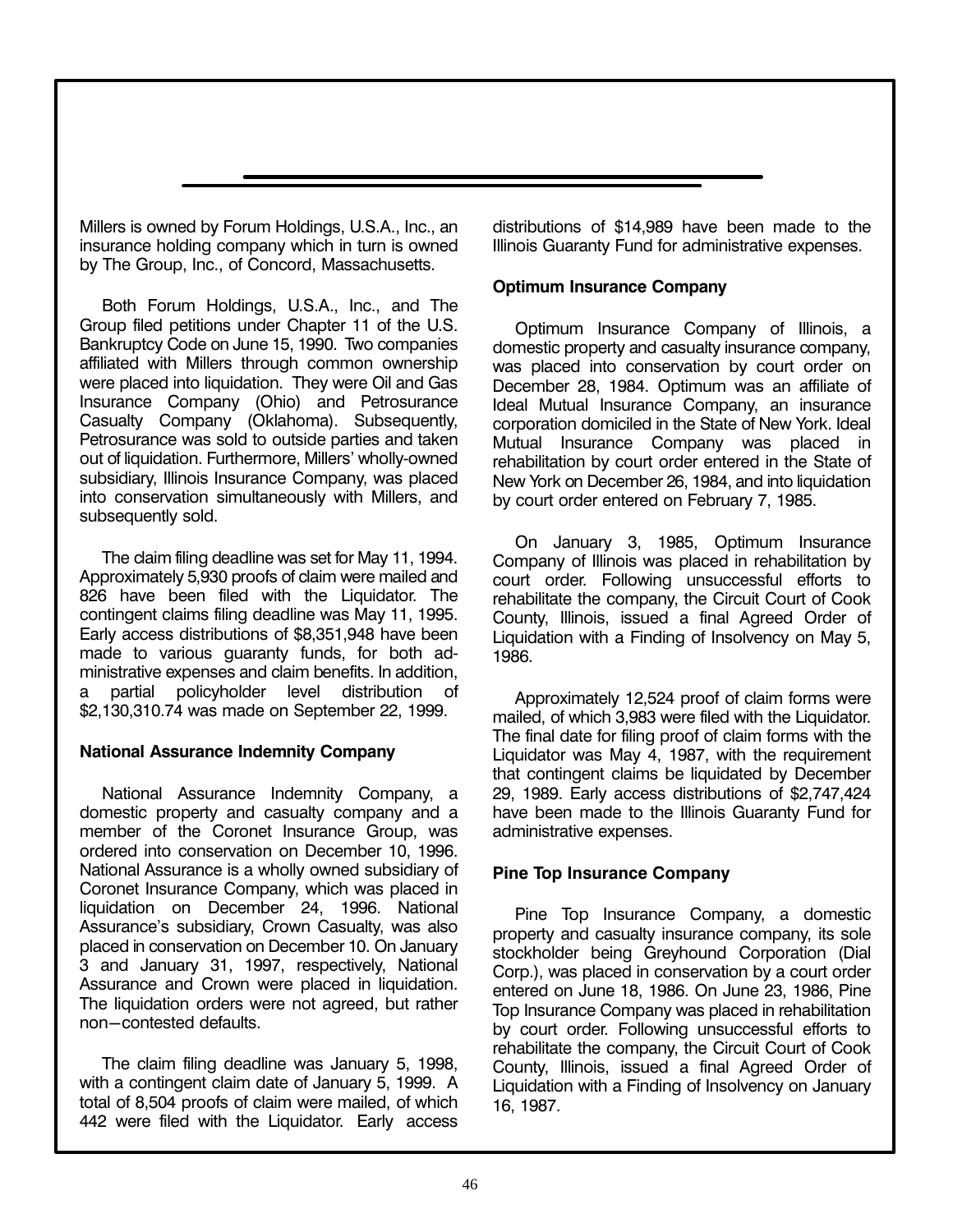Approximately 105,080 proof of claim forms were mailed, of which 21,703 have been filed with the Liquidator. The final date for filing proof of claims with the Liquidator was January 17, 1989. The contingent claims liquidation date was extended to January 17, 1992. Early access distributions of \$3,186,724 have been made to various guaranty funds for administrative expenses and claim benefits.

Beginning in 1996 a 50% partial policyholder distribution of approximately \$13 million was made. A second 50% distribution was made on December 30, 1999, in the amount of \$13,415,677.55.

# **Prestige Casualty Company**

An Order of Liquidation with a Finding of Insolvency was entered against Prestige Casualty Company on July 26, 1994, in the Circuit Court of Cook County, Illinois. Prestige had previously been under a Sequestered Order of Conservation since April 18, 1994. The liquidation proceedings were adversarial. Prestige, a domestic property and casualty company, is a wholly-owned subsidiary of Comet Motor Club, Inc., which in turn is a wholly-owned subsidiary of the Hallmark Holding Group.

A total of 51,027 proof of claim forms were mailed and 10,527 have been filed with the Liquidator. The claims filing deadline was July 26, 1995, and the contingent claim filing deadline was July 26, 1996. Early access distributions of \$7,230,525 have been made to various guaranty funds for administrative expenses.

#### Resure, Inc.

Resure Inc., was placed in conservation on February 18, 1997. On February 27, 1997, the Cook County Circuit Court issued an Agreed Order of Liquidation with a Finding of Insolvency for this company, which is a member of the Illinois Insurance Exchange (a/k/a INEX). Resure is owned by Talon Re Holdings, Inc., which acquired its ownership on December 31, 1993, through a merger with the former owner, Talon Re, Inc.

The claims filing deadline was February 27, 1998, with a contingent claim date of March 1, 1999. A total of 22,120 proof of claim forms were mailed, of which 4,791 were filed with the Liquidator.

The outcome of the litigation referenced in the "Geneva Assurance Syndicate" section of this report will be an important factor in determining the amount of funds available for distribution to Resure claimants. The settlement of recently concluded litigation will result in approximately \$3.9 million coming into the company.

### **River Forest Insurance Company**

An Order of Conservation was issued against River Forest Insurance Company on December 16, 1993, by the Circuit Court of Cook County, Illinois. Subsequently, an Agreed Order of Liquidation with a Finding of Insolvency was issued on March 18, 1994. River Forest, a domestic property and casualty company, is a wholly owned subsidiary of NISA Corporation.

The claims filing deadline was March 20, 1995. The contingent claims deadline was March 20, 1996. Thus far, 31,627 proofs of claim were mailed and 4,252 have been filed with the Liquidator.

# **Security Casualty Company**

Security Casualty Company, a domestic property and casualty insurance company was placed under an Order of Rehabilitation by court order entered on August 17, 1981. Extensive efforts were made to rehabilitate Security Casualty through the transfer of the company's various books of business to new carriers and through the investments of new assets. The company's in-force business in Florida was sold to Wausau Underwriters of St. Louis in November 1981. The company's Canadian book of business was also sold.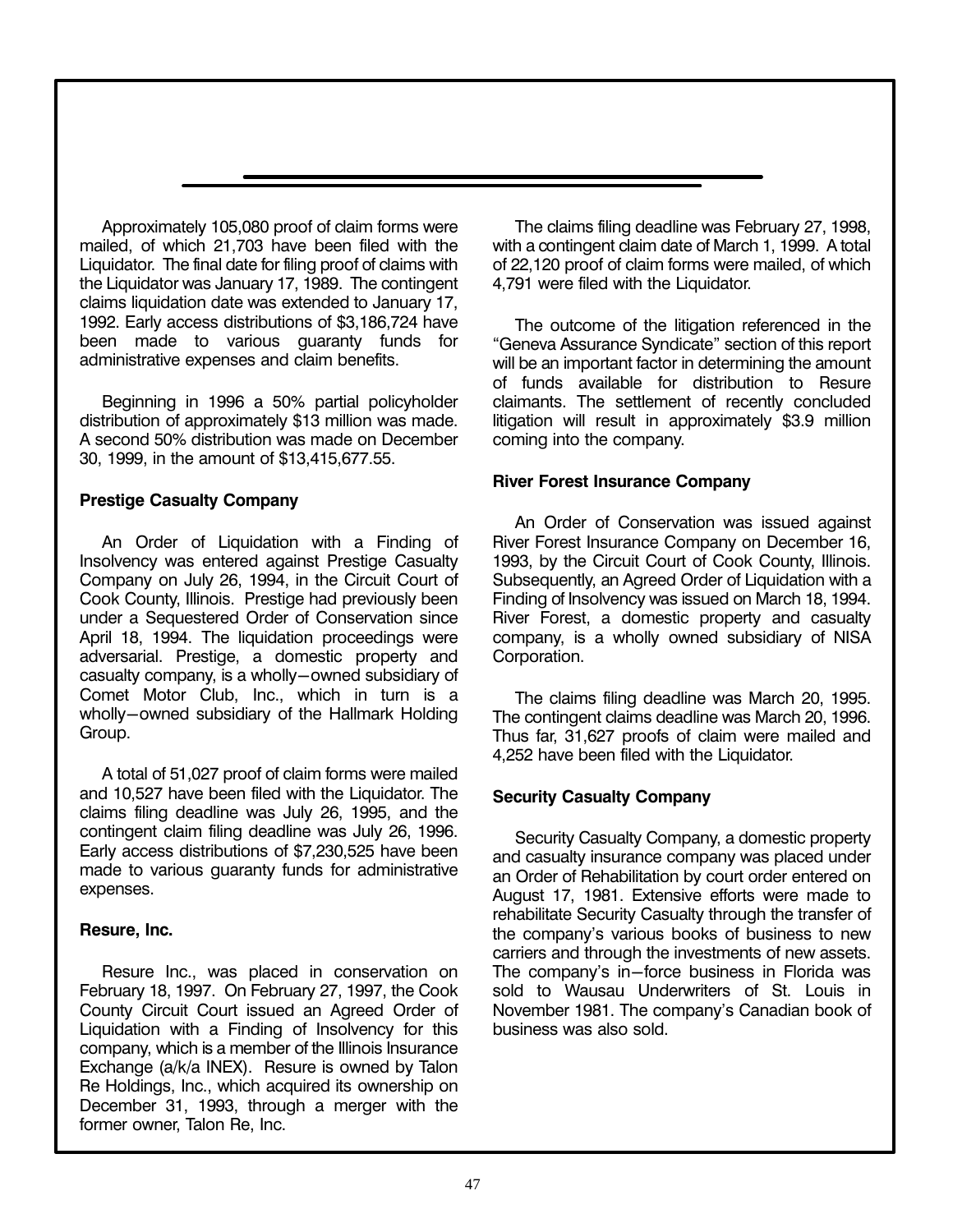On December 4, 1981, the Circuit Court of Cook County, Illinois, issued an Order of Liquidation with a Finding of Insolvency. The Illinois Appellate Court affirmed the order in December 1982. At the conclusion of this adversarial proceeding, a petition filed with the Illinois Supreme Court for leave to appeal the liquidation order was denied on May 31, 1982, and a mandate was issued on June 21, 1983.

Approximately 122,000 proof of claim forms were mailed, of which 13,506 were filed with the Liquidator. The final date for filing proof of claims with the Liquidator was July 31, 1982, with the requirement that contingent claims be liquidated by July 31, 1988.

Upon a petition by the Liquidator filed on September 22, 1986, the Court ruled that claims of ceding insurers against their insolvent reinsurer are not to be provided the same level of priority as claims made by policyholders. This matter was appealed to the Illinois Supreme Court which ruled in favor of the Liquidator. This was a significant event, as it allowed more assets to be available to policyholders.

On February 3, 1988, the trial judge issued a decision in favor of the stockholders of Securitv Casualty Company granting their claim for a constructive trust to be imposed upon the assets of the estate. The Liquidator appealed this decision to the Illinois Supreme Court. On March 29, 1989, the Illinois Supreme Court overturned the decision on appeal, thereby maintaining the appropriate creditor levels of stockholders, owners and investors. This ruling allowed more assets to be available to policyholders and creditors.

On November 8, 1996, a 100% policyholder level distribution was made in the amount of \$14,030,750.30. An additional \$5,086,809 was paid at the Class A level to the Guaranty funds.

### **State Security Insurance Company**

On April 29, 1993, a sequestered Order of Conservation was entered in the Circuit Court of Cook County, Illinois, against State Security Insurance Company, a domestic property and casualty company. State Security is a wholly-owned subsidiary of W.F. Financial Corporation, an Illinois insurance holding company. On June 16, 1993, an Agreed Order of Liquidation with a Finding of Insolvency was entered against State Security.

The claims filing date was July 16, 1994, and the contingent claim filing deadline was July 16, 1995. A total of 47,120 proofs of claim were mailed and 5,176 have been filed with the Liquidator.

# **Supreme Life Insurance Company**

Supreme Life Insurance Company, a domestic life and accident health insurance company, was placed under an Agreed Order of Liquidation with a Finding of Insolvency by Order of the Circuit Court of Cook County, Illinois, on July 12, 1995. In 1991, the company bulk reinsured the large majority of its life business with United Life Insurance Company and terminated its group health business. Therefore, at the time of liquidation there were not many active policies.

The claim filing deadline was July 12, 1996. A total of 1,083 proofs of claim were mailed and 399 were filed with the Liquidator. Early access distributions of \$14,940 have been made to various guaranty associations for administrative expenses and claim benefits.

# Transco Syndicate #1, Ltd.

On March 18, 1999, Transco Syndicate #1, Ltd. was placed under an Agreed Order of Conservation. Transco's subsidiary, Alpine Insurance Company, had been placed in conservation on January 8, 1999. The ultimate parent of both entities is Exstar Financial Corporation.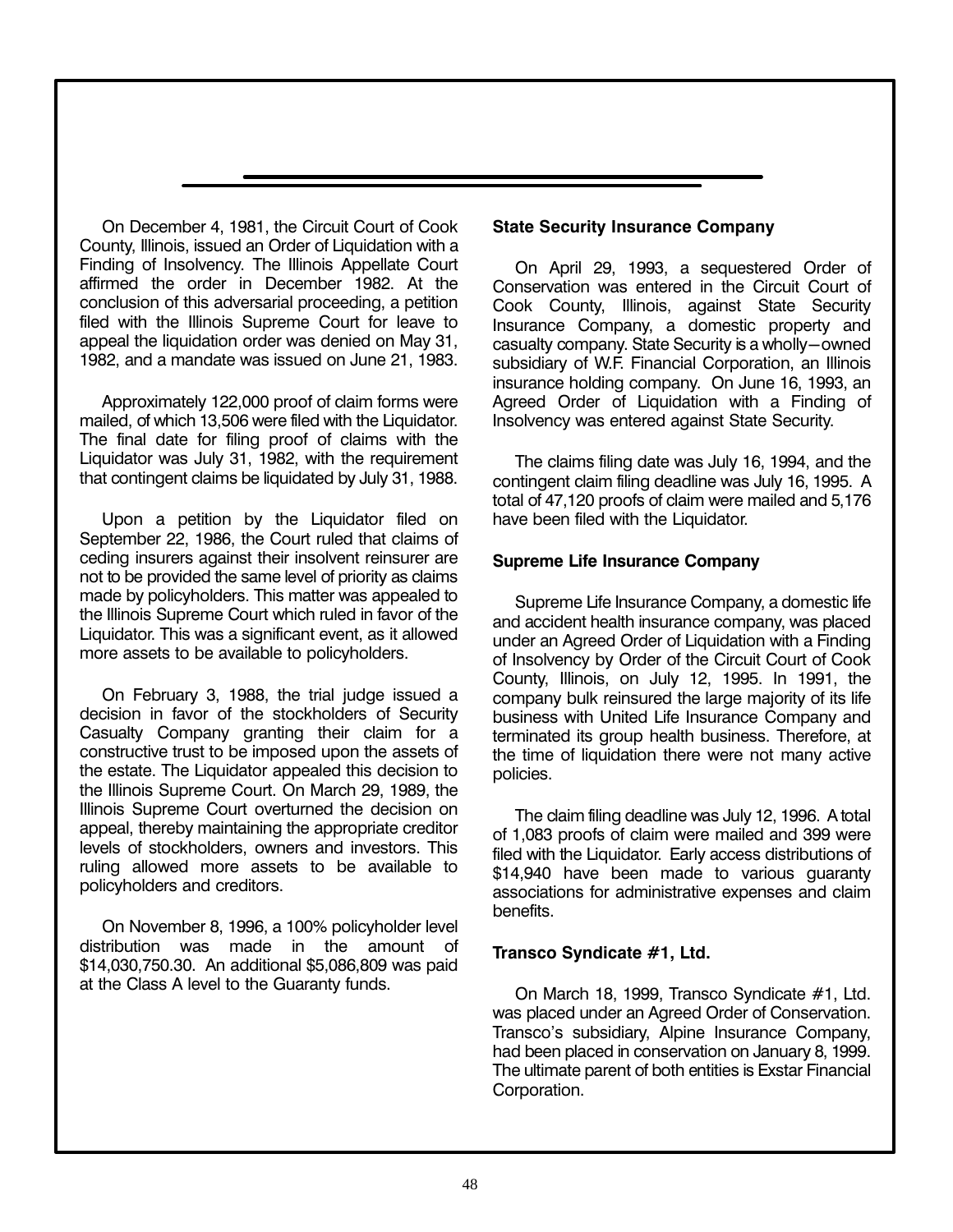Transco was a member of the Illinois Insurance Exchange (a/k/a INEX), but on December 31, 1996, Transco withdrew from the Exchange and its assets and liabilities were transferred to Alpine Insurance Company. Transco was placed into conservation to have a court order in place which would expressly stay direct actions which named Transco as a party defendant and to obtain the protection of Section 209 (8) of the Illinois Insurance Code with respect to any judgments which may be taken against insureds under policies issued by Transco.

### United Equitable Life Insurance Company

United Equitable Life Insurance Company was placed under an Order of Rehabilitation entered on August 8, 1990. Following an adversarial liquidation proceeding, the company was placed in liquidation on December 20, 1991, by an order of the Circuit Court of Cook County, Illinois. United Equitable Life, a domestic life and accident health company, is owned by United Equitable Corporation Stockholders Liquidating Trust (successor to United Equitable Corporation, a Delaware corporation which was dissolved in 1986).

The claims filing date was set for December 21, 1992. A total of 47,262 proof of claims were mailed to potential claimants of which 1,901 have been filed with the Liquidator. Early access distributions of \$2,533,316 have been made to various quaranty associations for administrative expenses and claim benefits.

#### **United Fire Insurance Company**

United Fire Insurance Company, a domestic property and casualty and accident and health insurer, was placed in conservation on July 29, 1988, by order of the Circuit Court of Cook County, Illinois. It was owned by United Diversified Corporation, an insurance holding company which was controlled by Towers Diversified Corporation of New York City. The Director determined that the company was insolvent and on September 1, 1988, filed a Complaint for Liquidation with a Finding of Insolvency. After extended hearings, a liquidation order was issued on March 3, 1989, for both United Fire and its parent, Associated Life Insurance Company.

The claims filing date was extended to December 30, 1990. The contingent claims date for the property and casualty business was December 21, 1991. Approximately 41,752 proof of claim forms were mailed, of which approximately 5,824 were filed with the Liquidator. Early access distributions of \$5,810,345 have been made to various guaranty funds and associations for administrative expenses and claim benefits.

In 1992, a settlement was reached in favor of United Fire in a suit against certain former officers and directors of the company including allegations of violations of the Racketeer Influenced and Corrupt Organization Act and dissipation of company funds. The former controlling person of these companies, as well as Towers, has since been incarcerated in federal prison, in part as a result of this insolvency.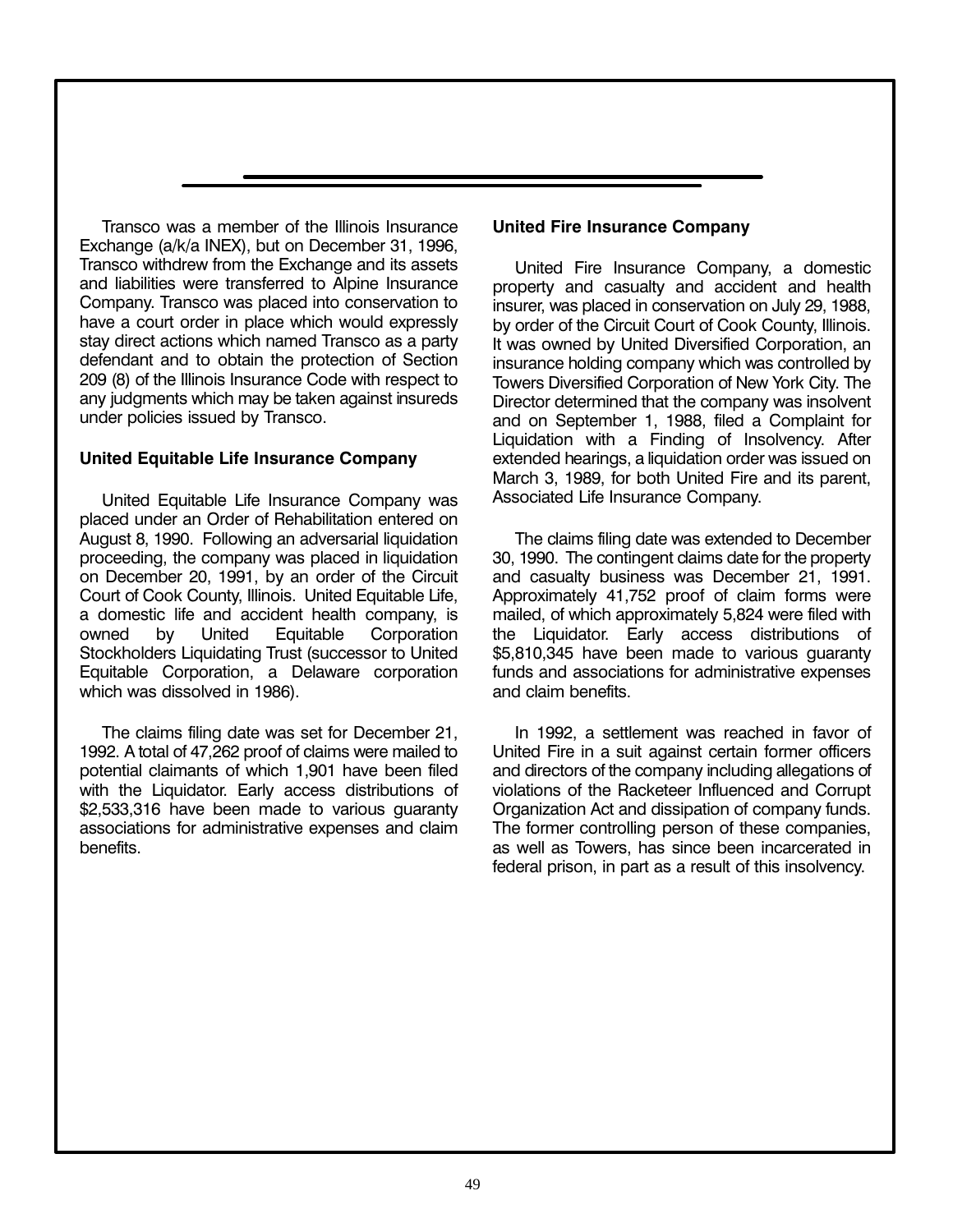# **Closed Companies:**

|                                                                | Conservation (C)<br>Liquidation (L)<br><b>Ancillary Receivership (A)</b> | <b>Dismissal Date</b> | <b>Destruction of</b><br><b>Records Date</b> |
|----------------------------------------------------------------|--------------------------------------------------------------------------|-----------------------|----------------------------------------------|
| Amalgamated Labor Life<br><b>Insurance Company</b>             | 07/05/89 (L)                                                             | 12/29/99              | Dec., 2002                                   |
| American Association of<br><b>Trauma Specialists</b>           | 12/01/80 (L)                                                             | 10/27/86              | Feb., 1995                                   |
| <b>American Mutual Liability</b><br><b>Insurance Company</b>   | 03/09/89 (A)                                                             | 05/18/93              | No Company<br>Records                        |
| <b>American United Casualty</b><br>Company, Inc.               | 12/09/94 (L)                                                             | 12/09/93              | (N/A)                                        |
| Cadillac Insurance Company                                     | 01/02/90 (A)                                                             | 10/29/96              | No Company<br>Records                        |
| Chicago Care, Inc.                                             | 04/08/87 (L)                                                             | 12/27/89              | Nov., 1995                                   |
| Complete Health Care Corp.                                     | 11/05/90 (L)                                                             | 11/15/97              | June, 1999                                   |
| <b>Continental Fire/First</b><br>Chicago Group                 | 10/26/94 (L)                                                             | 03/14/95              | Oct., 1999                                   |
| Cooperative Health Plan                                        | 03/29/89 (L)                                                             | 08/24/94              | June, 1999                                   |
| Equity Funding Life Ins. Co.                                   | 10/10/74 (L)                                                             | 10/12/87              | No Company<br>Records                        |
| Fidelity General Ins. Co.                                      | 12/04/70 (L)                                                             | 12/14/89              | Feb., 1995                                   |
| Georgetown Life Insurance Co.                                  | 11/05/90 (L)                                                             | 11/15/97              | June, 1999                                   |
| Globe Indemnity                                                | 01/27/95 (L)                                                             | 12/09/97              | Dec., 2000                                   |
| <b>Health Plan of Central Illinois</b>                         | 03/22/91 (L)                                                             | 08/06/98              | Aug., 2001                                   |
| <b>Heartland Casualty Company</b>                              | 01/24/91 (L)                                                             | 03/30/95              | May, 1999                                    |
| Homeowners Insurance Co.                                       | 04/07/71 (L)                                                             | 04/24/89              | Feb., 1995                                   |
| Ideal Mutual Insurance Co.                                     | 02/07/85 (A)                                                             | 11/24/93              | No Company<br>Records                        |
| Industrial Fire & Casualty Co.                                 | 03/06/91 (L)                                                             | 12/03/97              | Dec., 2000                                   |
| <b>Inex Insurance Services</b>                                 | 02/08/94 (L)                                                             | 08/02/95              | Aug., 1998                                   |
| <b>Iowa State Travelers Mutual</b><br><b>Assurance Company</b> | 02/23/83 (A)                                                             | 05/21/91              | No Company<br>Records                        |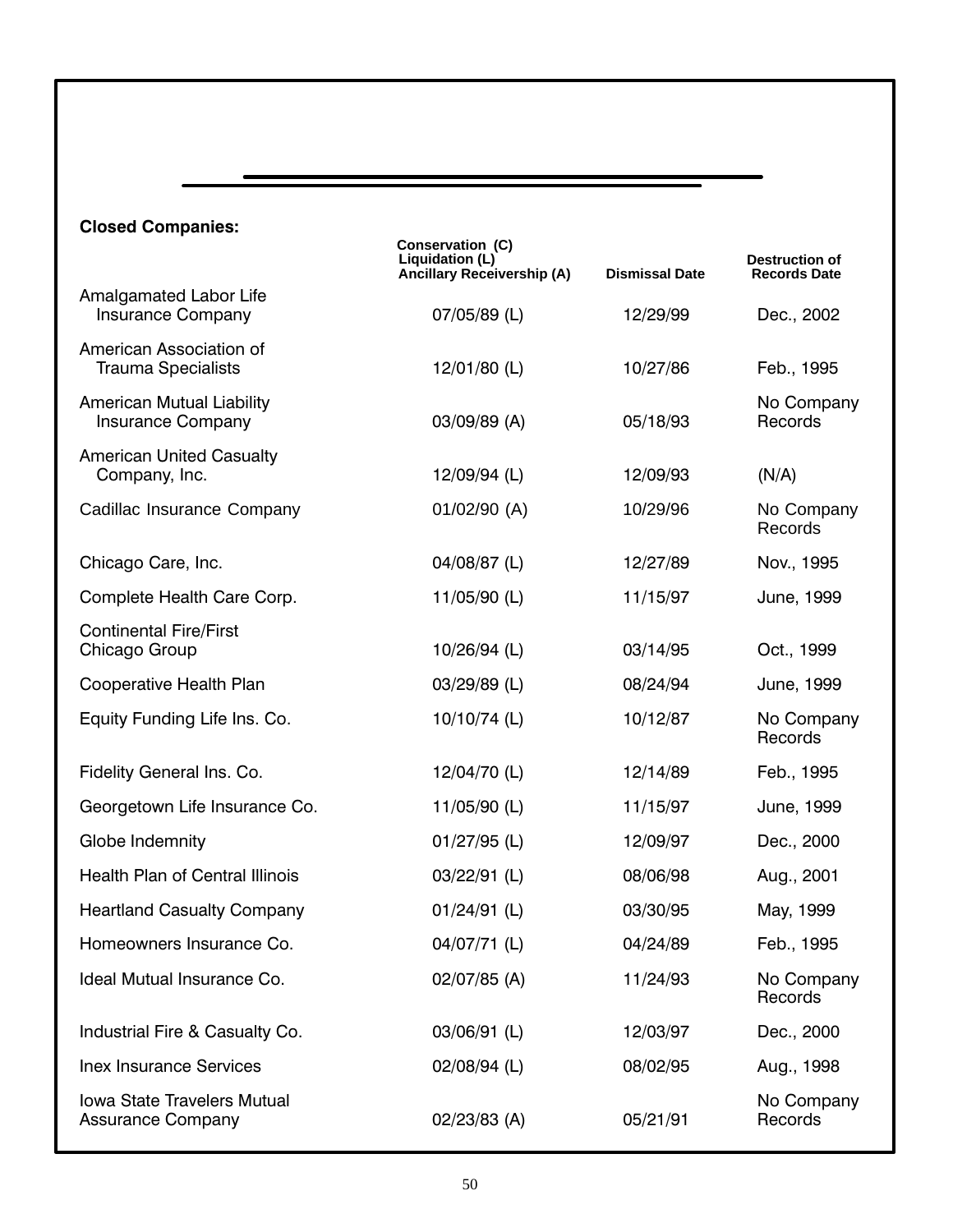# **Closed Companies:**

|                                                            | Conservation (C)<br>Liquidation (L)<br><b>Ancillary Receivership (A)</b> | <b>Dismissal Date</b> | <b>Destruction of</b><br><b>Records Date</b> |
|------------------------------------------------------------|--------------------------------------------------------------------------|-----------------------|----------------------------------------------|
| LaSalle Natl. Ins. Co.                                     | 04/08/71 (L)                                                             | 10/12/90              | Feb., 1995                                   |
| Life Assurance Company<br>of Pennsylvania                  | 05/09/91 (A)                                                             | 07/06/95              | No Company<br>Records                        |
| Main Insurance Company                                     | 06/22/82 (L)                                                             | 12/30/86              | Dec., 1994                                   |
| Market Insurance Company                                   | 12/16/80 (L)                                                             | 06/06/95              | Oct., 1999                                   |
| Mid-American Insurance Co.                                 | 02/29/96 (L)                                                             | 06/01/97              | Dec., 2000                                   |
| Mile Square Health Plan of IL                              | $01/25/89$ (L)                                                           | 09/01/93              | Nov., 1996                                   |
| Missouri General Insurance Co.                             | 09/12/75 (L)                                                             | 02/25/82              | March, 1995                                  |
| Modern Life Insurance                                      | 08/03/83 (L)                                                             | 12/31/86              | Nov., 1995                                   |
| <b>Multicare HMO</b>                                       | 06/19/91 (L)                                                             | 06/10/96              | Jan., 2000                                   |
| Multi-State Insurance Exchange                             | 09/11/64 (L)                                                             | 12/17/81              | March, 1995                                  |
| <b>National Health Care Trust</b>                          | 02/09/82 (L)                                                             | 09/02/93              | Nov., 1996                                   |
| <b>National Investors Life</b><br><b>Insurance Company</b> | 09/28/83 (A)                                                             | 02/27/90              | No Company<br>Records                        |
| North American/<br><b>Commercial Inland</b>                | 09/23/93 (L)                                                             | 05/19/97              | May, 2000                                    |
| Patriot Life Insurance Company                             | 08/23/89 (L)                                                             | 06/19/95              | June, 1999                                   |
| Penta-Plan/Share                                           | 02/03/88 (L)                                                             | 02/11/92              | June, 1999                                   |
| Progressive General Insurance Co.                          | 03/20/68 (L)                                                             | 03/26/81              | March, 1995                                  |
| <b>Provident Insurance Company</b>                         | 01/09/91 (L)                                                             | 12/28/94              | June, 1999                                   |
| <b>Prudence Mutual Casualty Company</b>                    | 02/07/70 (L)                                                             | 5/21/91               | Feb., 1995                                   |
| Reserve Insurance Company                                  | 05/29/79 (L)                                                             | 10/20/98              | Mar., 2000                                   |
| <b>Standard Burial Insurance Assoc.</b>                    | 06/10/87 (L)                                                             | 11/11/91              | (N/A)                                        |
| Total Health Care, Inc.                                    | 06/06/88 (L)                                                             | 09/14/93              | Nov., 1996                                   |
| Trans-Pacific Insurance Co.<br><b>Commercial Inland</b>    | $10/13/94$ (A)                                                           | 02/27/97              | No Company<br>Records                        |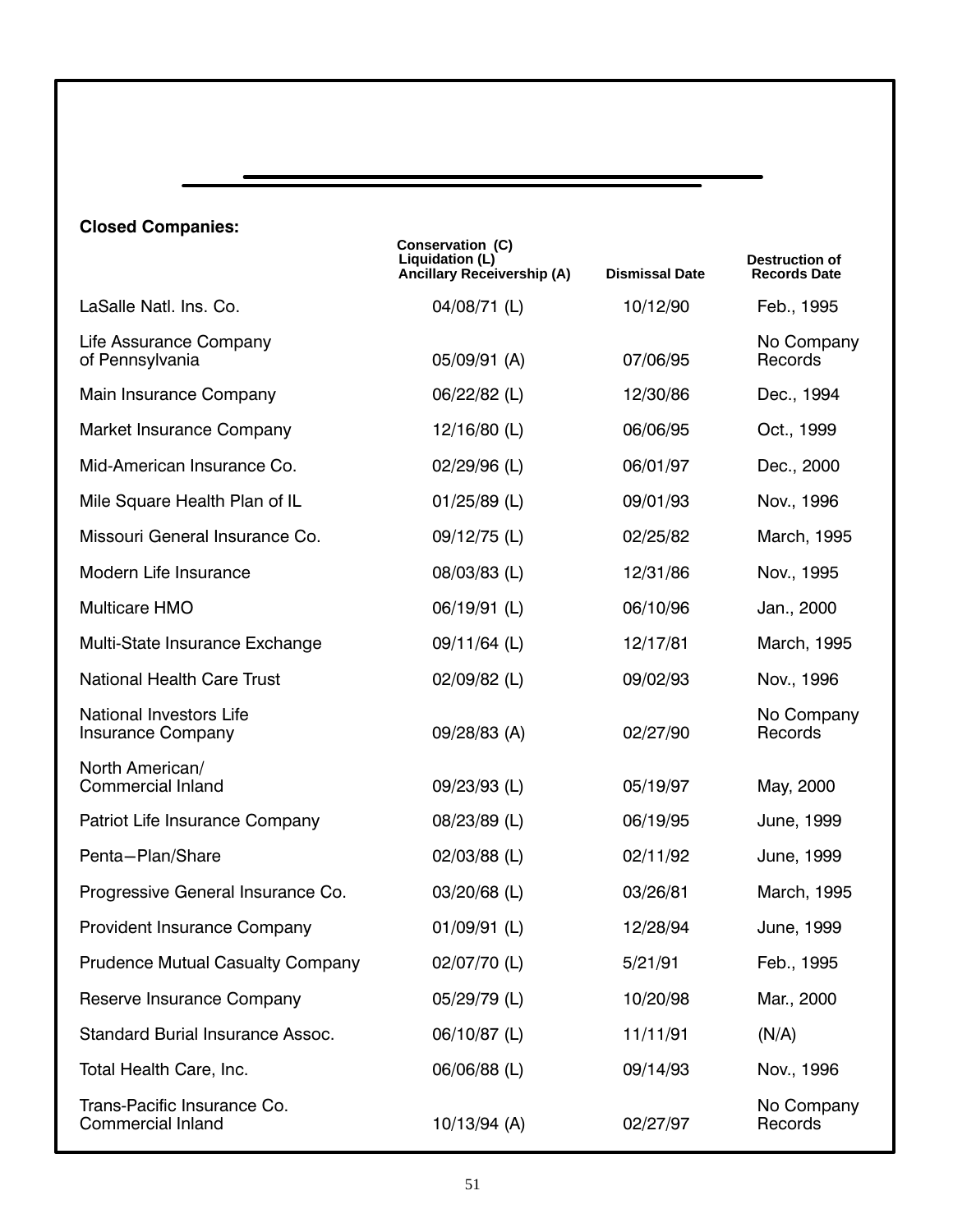# **Closed Companies:**

|                                   | Conservation (C)<br>Liquidation (L)<br><b>Ancillary Receivership (A)</b> | <b>Dismissal Date</b> | <b>Destruction of</b><br><b>Records Date</b> |
|-----------------------------------|--------------------------------------------------------------------------|-----------------------|----------------------------------------------|
| United Diversified Corporation    | 06/08/92 (L)                                                             | 08/10/98              | Aug., 2001                                   |
| United Savings Life Ins. Co.      | 08/27/86 (L)                                                             | 12/28/88              | Nov., 1995                                   |
| Unity HMO                         | 10/04/91 (L)                                                             | 12/20/94              | Feb., 1999                                   |
| University Life Insurance Company | 09/23/83 (L)                                                             | 08/23/89              | No Company<br><b>Records</b>                 |
| <b>Yorktown Indemnity Company</b> | 02/07/89 (L)                                                             | 09/29/95              | June, 1999                                   |

The transactions Summary of Cash and Invested Assets represent cash and invested assets of companies in receivership during the calendar year ending December 31, 1999. These tabular listings are presented in accordance with the methods of accounting employed by the Office of the Special Deputy Receiver and are not in accordance with Generally Accepted Accounting Principals (GAAP). Special reports, audited in accordance with Generally Accepted Audited Standards (GAAS), are issued separately annually, as provided by Article XIII of the Illinois Insurance Code.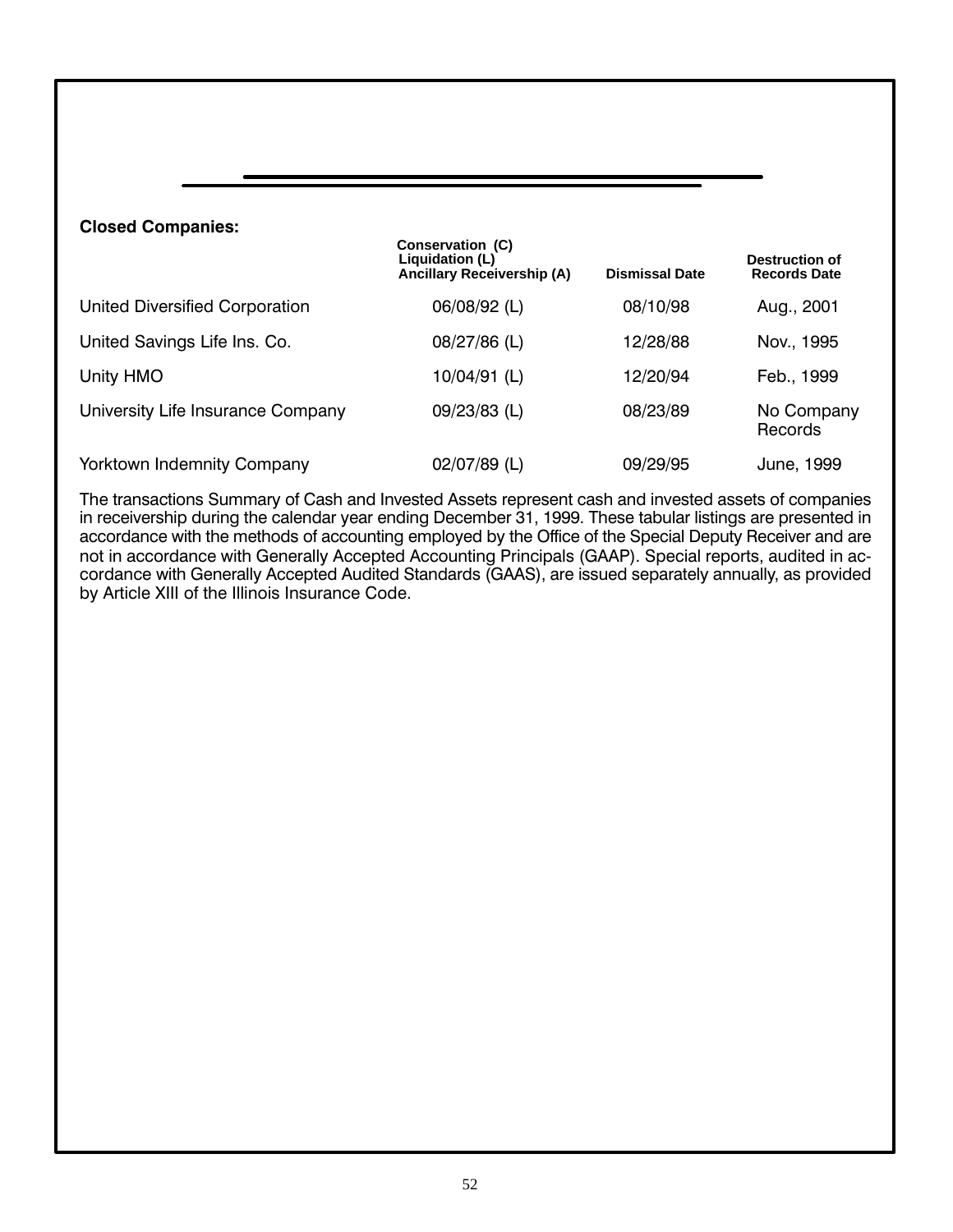Blank Page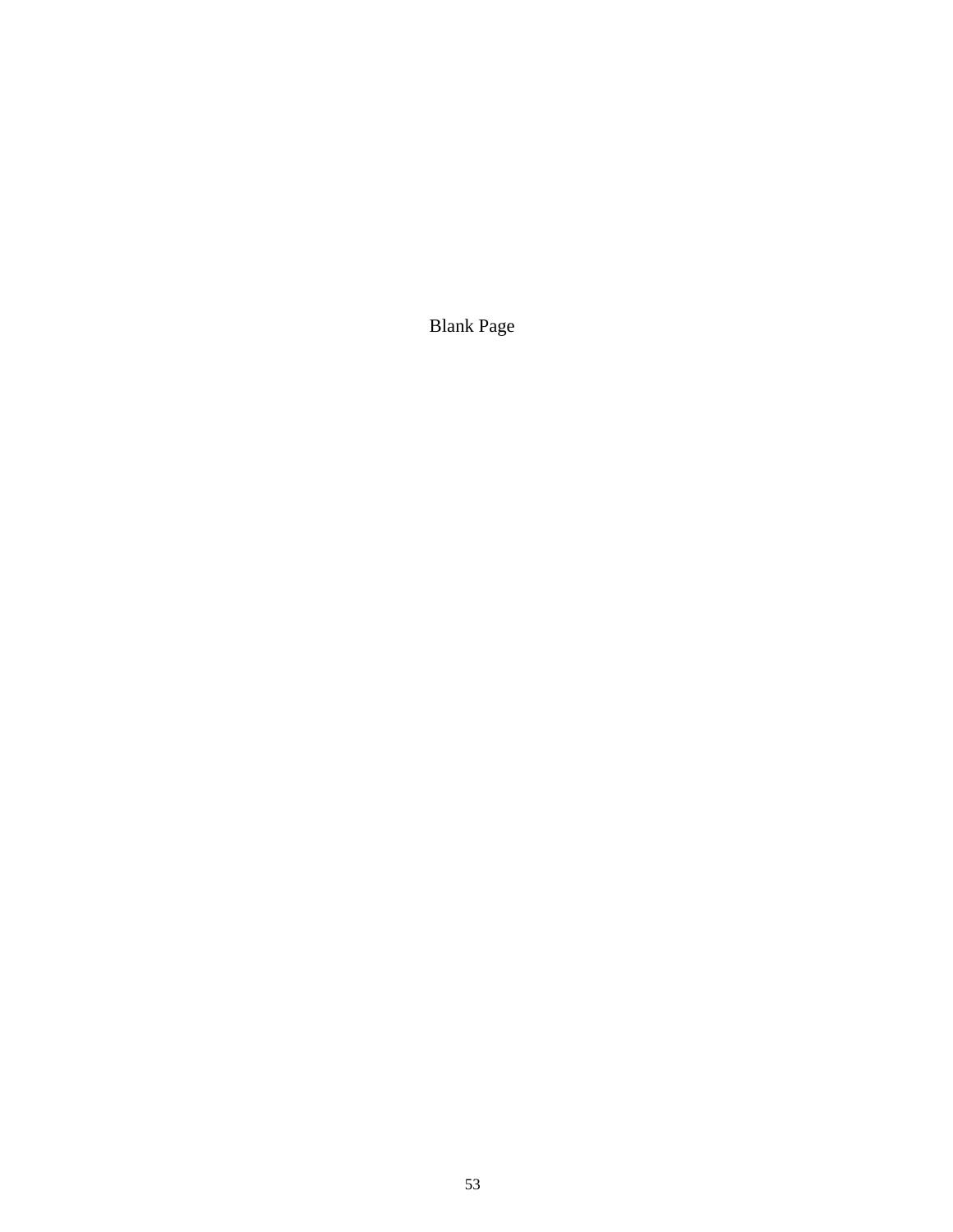# **Surplus Lines Companies**

The Surplus Line Association of Illinois receives, countersigns and records all surplus line insurance contracts which are procured by its member surplus line producers. Following is a list of the unauthorized insurers from whom licensed surplus line producers procured insurance and the total amount of premium for each company for calendar year 1999:

| A.C.E. Insurance Company Ltd.                            | \$<br>118,219 |
|----------------------------------------------------------|---------------|
| Acceptance Indemnity Insurance Company                   | 3,348,323     |
| <b>Admiral Insurance Company</b>                         | 4,648,936     |
| <b>Adriatic Insurance Company</b>                        | 47,806        |
| Agricultural Excess & Surplus Insurance Company          | 3,468,267     |
| Allianz Underwriters Insurance Company                   | 2,140,786     |
| American Dynasty Surplus Lines Insurance Company         | 207,395       |
| American Empire Surplus Lines Insurance Company          | 479,237       |
| American Equity Insurance Company                        | 1,747,644     |
| American Insurance & Indemnity Company                   | 375           |
| American International Specialty Lines Insurance Company | 21,903,284    |
| American Liberty Insurance Company                       | 34,943        |
| American Safety Insurance Company                        | 52,500        |
| American Specialty Insurance Company                     | U             |
| Ancon Insurance Company UK Ltd.                          | 0             |
| Andrew Weir Insurance Company Ltd.                       | 573           |
| Assicurazioni Generali                                   | 48,805        |
| Associated International Insurance Company               | 1,324,720     |
| Assurances Generales De France (AGF)                     | 8,744         |
| Axa Global Risks (UK) Ltd.                               | 8,274         |
| British Aviation Insurance Company Ltd.                  | 461,789       |
| Bryanston Insurance Company Ltd.                         | 270           |
| <b>Burlington Insurance Company</b>                      | 395,848       |
| C E Heath Compensation & Liability Insurance Company     | 0             |
| <b>Caliber One Indemnity Company</b>                     | 554,181       |
| California Insurance Company                             | 561,572       |
| <b>Canal Indemnity Company</b>                           | 6,762         |
| Century American Insurance Company                       | 34,795        |
| <b>Century Surety Company</b>                            | 298,972       |
| Chubb Atlantic Indemity Ltd.                             | 60,000        |
| Chubb Custom Insurance Company                           | 5,706,082     |
| Clarendon America Insurance Company                      | 2,237,032     |
| <b>CNA Casualty of California</b>                        | 5,242,449     |
| CNA Reinsurance Company Ltd.                             | 1,029,680     |
| Colonia Insurance Company UK Ltd.                        | 80            |
| Colony Insurance Company                                 | 657,016       |
| Colorado Western Insurance Company                       | 85,317        |
| Commercial Casualty Insurance Company of Georgia         | 346,526       |
| <b>Commercial Underwriters Insurance Company</b>         | 966,320       |
|                                                          |               |

**DOI** Archives

In 1951, the Department promulgated rules setting forth the method and manner in which surplus lines business can be written.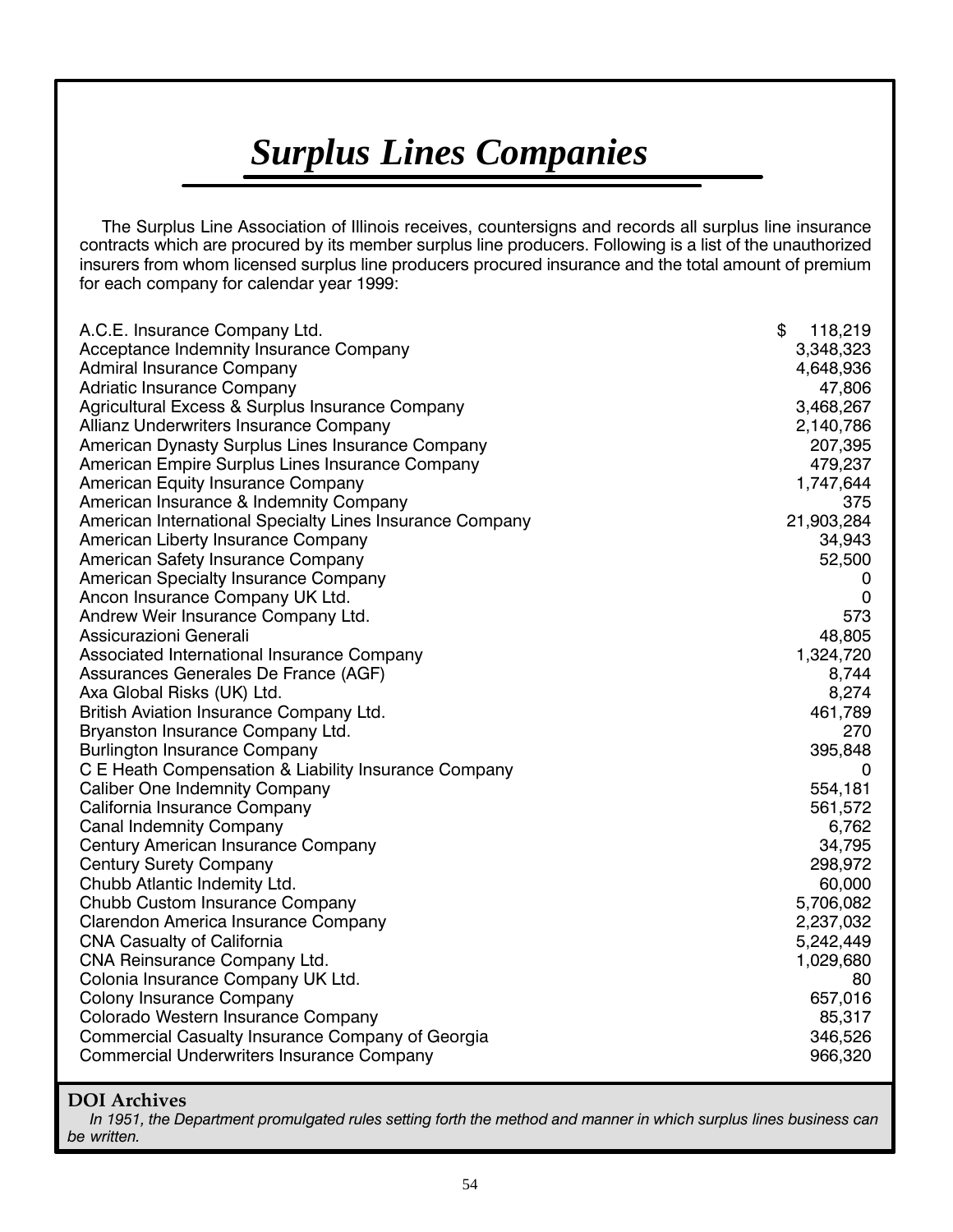| <b>Commercial Union Assurance Company PLC</b>               | 245,500    |
|-------------------------------------------------------------|------------|
| Commonwealth Insurance Company                              | 719,560    |
| <b>Connecticut Specialty Insurance Company</b>              | 469,524    |
| Copenhagen Reinsurance Company UK Ltd.                      | 59,494     |
| Dakota Fire Insurance Company                               | 149,273    |
|                                                             |            |
| Eden Park Insurance Company                                 | 76,352     |
| <b>Empire Indemnity Insurance Company</b>                   | 504,991    |
| <b>Essex Insurance Company</b>                              | 2,886,783  |
| <b>Executive Risk Specialty Insurance Company</b>           | 3,842,436  |
| <b>Federal Insurance Company</b>                            | 200        |
| Fireman's Fund Insurance Company of Ohio                    | 266,263    |
| <b>First Specialty Insurance Corporation</b>                | 2,720,536  |
| <b>First State Insurance Company</b>                        | $-195$     |
| Frontier Pacific Insurance Company                          | 893,002    |
| <b>Fulcrum Insurance Company</b>                            | 341,146    |
| Gemini Insurance Company                                    | 186,800    |
| General Agents Insurance Company of America Inc. (GAINSCO)  | 434,508    |
| <b>General Star Indemnity Company</b>                       | 7,716,138  |
|                                                             |            |
| Genesis Indemnity Insurance Company                         | 568,916    |
| Gerling-Konzern Allgemeine Versicherungs-Aktiengesellschaft | 1,436,525  |
| Gerling-Konzern Globale Ruckversicherungs A.G.              | 3,861      |
| Glacier General Assurance Company                           | 1,000      |
| Global Indemnity Assurance Company                          | 706,287    |
| <b>Great Lakes Reinsurance UK</b>                           | 830,452    |
| Great Lakes UK Insurance Company                            | 280,943    |
| Great Southwest Surplus Lines Insurance Company             | 18,000     |
| GTE Reinsurance Company Ltd.                                | $-3,094$   |
| Guardian Insurance Company                                  | 580        |
| Gulf Insurance Company UK Limited                           | 231,989    |
| <b>Gulf Underwriters Insurance Company</b>                  | 1,888,766  |
| Hemar Insurance Corporation of America                      | 74,891     |
|                                                             | 146,126    |
| Hermitage Insurance Company                                 |            |
| Homestead Insurance Company                                 | 18,243     |
| <b>Houston Casualty Company</b>                             | 329,040    |
| ICI Mutual Insurance Company                                | 8,490      |
| IMBI Ltd.                                                   | $-96$      |
| <b>INA Surplus Insurance Company</b>                        | 397,472    |
| Indemnity Marine Assurance Company Ltd.                     | 1,244      |
| Indian Harbor Insurance Company                             | 893,702    |
| International Insurance Corporation of Hannover             | 4,986      |
| <b>Investors Insurance Company of America</b>               | 924,433    |
| Kemper Indemnity Insurance Company                          | 287,800    |
| La Concorde Compagnie D'Assurance                           | 1,450      |
| La Reunion Francaise                                        | 53,207     |
| Landmark American Insurance Company                         | 350,119    |
| Landmark Insurance Company                                  | 110,338    |
|                                                             |            |
| Lexington Insurance Company                                 | 18,723,026 |
| Liberty Mutual Insurance Company (UK) Ltd.                  | 243,229    |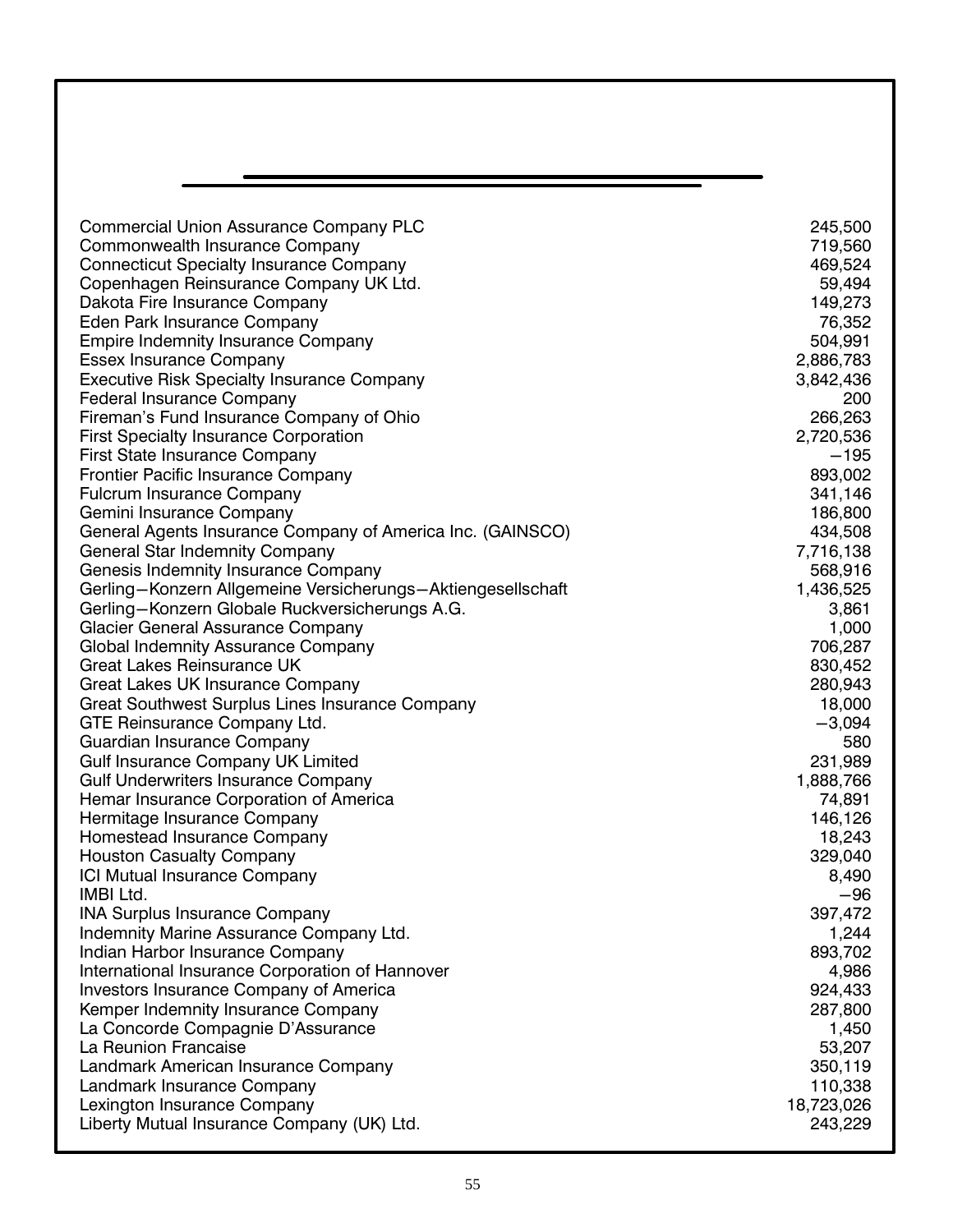Marine Insurance Company Ltd. 286.437 Modern Service Insurance Company 110 Monticello Insurance Company 876.108 Mount Hawley Insurance Company 1,716,546 Mount Vernon Fire Insurance Company 1.245.414 Namic Insurance Company Inc. 472,967 National Fire & Marine Insurance Company 183.804 National Guaranty Insurance Company of Vermont 401,401 Nautilus Insurance Company 2,980,462 North American Capacity Insurance Company 1,215,721 North Rock Insurance Company, Ltd. 264,000 Northamerican Sureties Ltd. 44,979 Northfield Insurance Company 3,496,418 Nutmeg Insurance Company 961,186 Odyssey Re (London) Ltd. 337,351 Pacific Insurance Company 183,317 Pacific Insurance Company Ltd. 4,177,498 Paradigm Insurance Company 15.221 Penn America Insurance Company  $-113$ Philadelphia Insurance Company 17,500 Professional Underwriters Liability Insurance Company 154.308 Qatar General Insurance & Reinsurance Company (SAQ) 5.219 QBE International Insurance Company Ltd. 348,147 Regency Insurance Company Ltd. 192 **Regis Insurance Company** 8,658 Reliance National Insurance Company of New York 108,311 Reliance Universal Insurance Company 5.742.738 Republic-Vanguard Insurance Company (Arizona) 7,675 516,742 Royal Insurance PLC Royal Surplus Lines Insurance Company 3,622,177 RVI Guaranty Company Ltd. 220 Safeco Surplus Lines Insurance Company 1.663.881 Saint Paul Reinsurance Company Ltd. 1,947,291 Saint Paul Surplus Lines Insurance Company 3,600,248 Scottish Lion Insurance Company Ltd. 325 Scottsdale Insurance Company 12,557,379 Seguros Del Centro S.A. 4,429 Seguros La Commercial S.A. 827.374 Seguros Tepevac S.A. 341,821 Skandia International Insurance Corp. 2.959 **Specialty Risk Insurance Company** 316,089 Starr Excess Liability Insurance Company Ltd. 75,000 Steadfast Insurance Company 6,052,680 Terra Nova Insurance Company Ltd. 32.911 The Insurance Company 56,122 TIG Insurance Company of Michigan 472,306 **TIG Specialty Insurance Company** 259,428 **TOPA Insurance Company** 116,996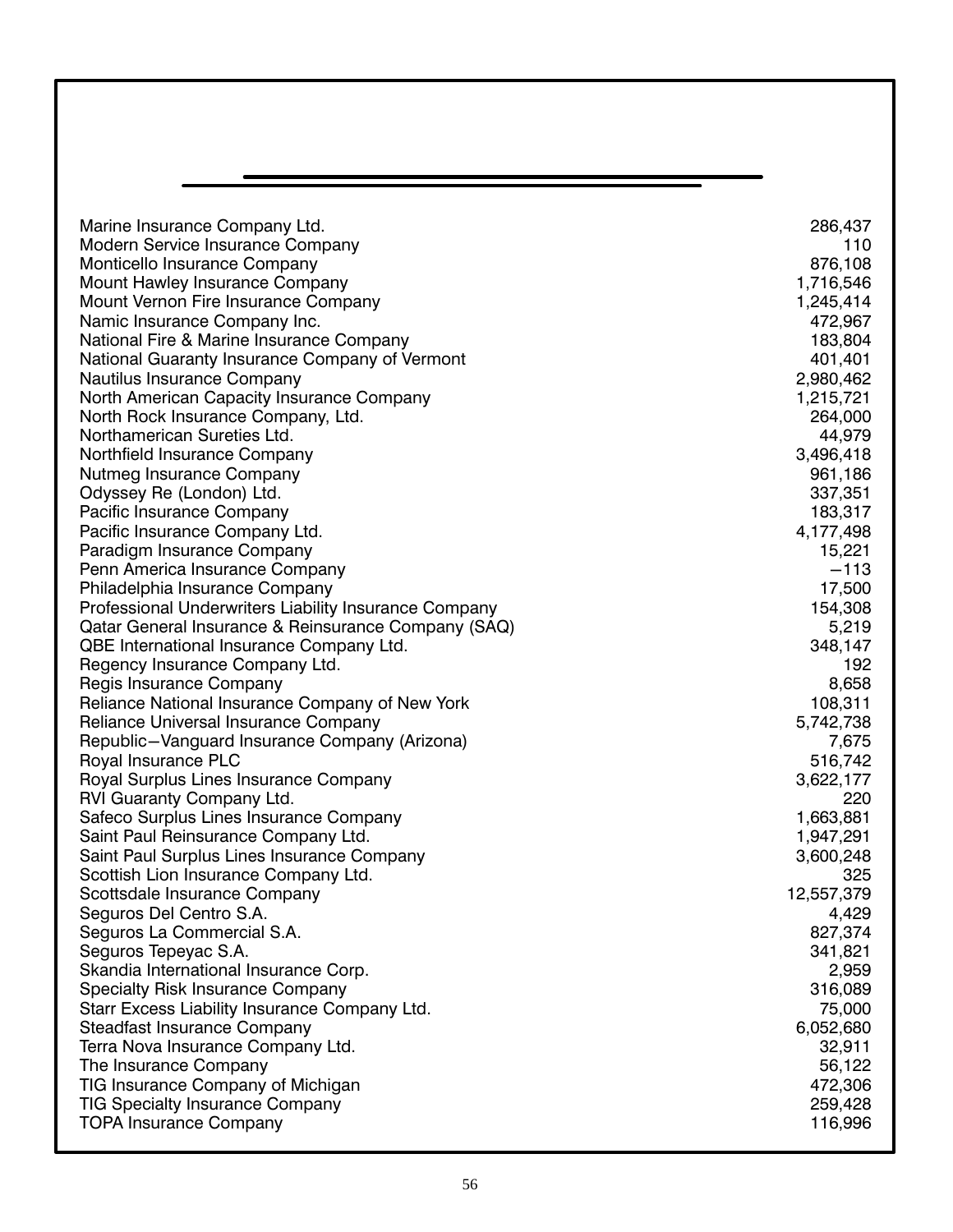**Transnational Insurance Company** 15.685 Travelers Insurance Group Inc., The  $\Omega$ **Tudor Insurance Company** 407,864 U.S. Underwriters Insurance Company 880 **Ulico Indemnity Company** 18,509 Underwriters at Lloyd's 11,105,245 **Underwriters Indemnity Company**  $-11,358$ Unionamerica Insurance Company Ltd. 1,022,982 United Capitol Insurance Company 56,960 United National Insurance Company 8,871,301 United Pacific Insurance Company of New York 10,106 **USF Insurance Company** 1,108,921 **USF&G Specialty Insurance Company** 129,575 Vasa Specialty Insurance Company 1.250 Verlan I td. 150 Wasa International (UK) Insurance Company Ltd. 2.000 Westchester Surplus Lines Insurance Company 548,978 Western Heritage Insurance Company 2,435,845 Western Indemnity Insurance Company 134,024 Western World Insurance Company Inc. 1,109,338 Winterthur International America Underwriters Insurance Company 5,277,688 Winterthur International Insurance Company Ltd. 180.917 Winterthur Swiss Insurance Company 268,125 **XL Europe Insurance** 255,055 **ZC Specialty Insurance Company** 19,560 Zurich International Ltd. 1,635,071 Zurich Specialties (London) Ltd. 3,911,666

# **Grand Total**

\$204,512,048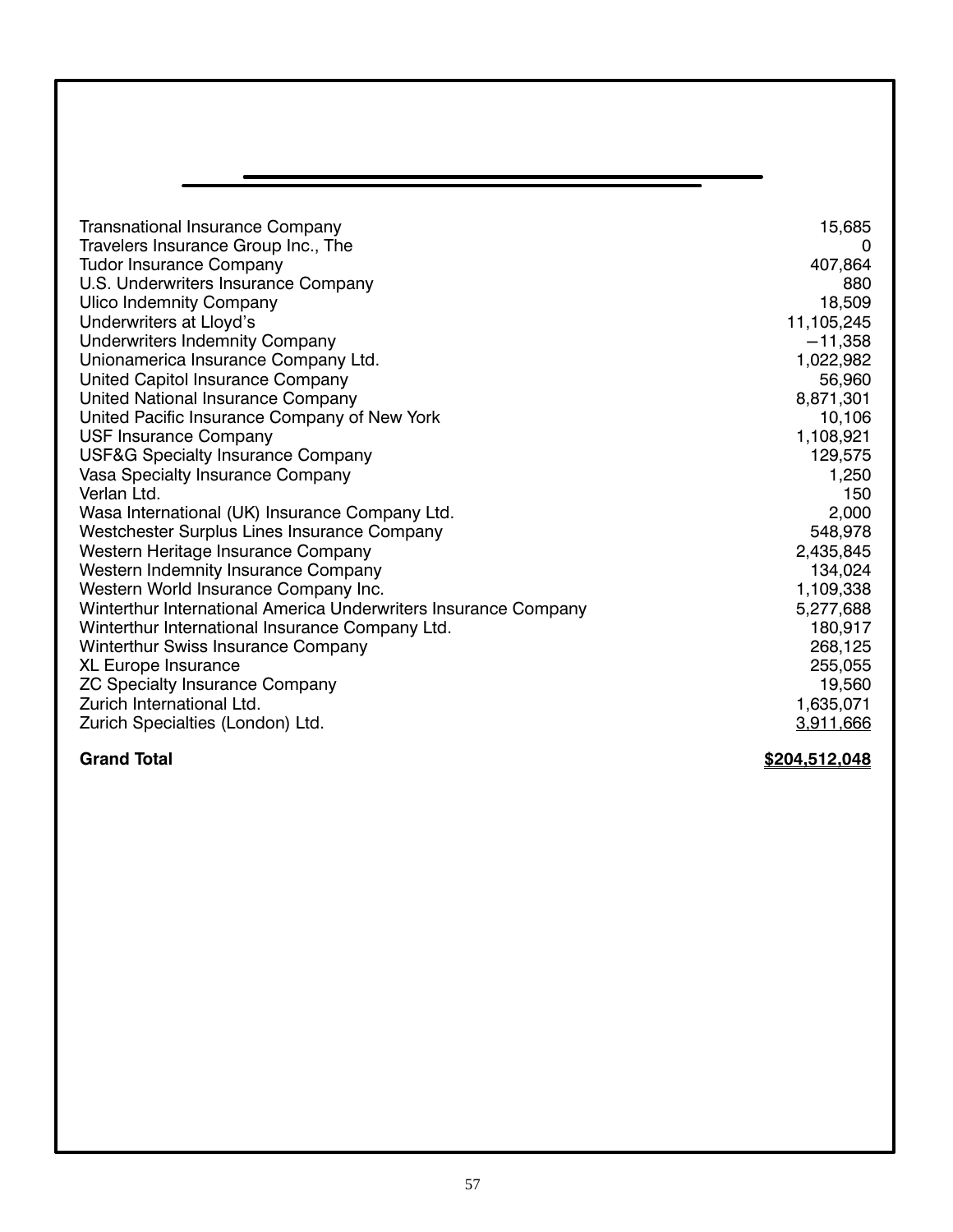# **Lines of Authority**

The pages which follow reflect the lines of authority for the listed companies as of December 31, 1999. Classes and clauses in Section 4 of the Illinois Insurance Code (III. Rev. Stat. 1989, ch. 73, para. 616) are defined as:

- Class 1. **Life, Accident and Health**
- Clauses: I ife  $(a)$ 
	- **Accident and Health**  $(b)$
	- $(c)$ Legal Expense Insurance

#### Class 2. **Casualty, Fidelty and Surety**

- **Accident and Health** Clauses:  $(a)$ 
	- Vehicle  $(b)$
	- $(c)$ Liability
	- $(d)$ **Workers Compensation**
	- **Burglary and Forgery**  $(e)$
	- Glass  $(f)$
	- **Fidelity and Surety**  $(g)$
	- Miscellaneous  $(h)$
	- **Other Casualty Risks**  $(i)$
	- **Contingent Losses**  $(j)$
	- $(k)$ **Livestock and Domestic Animals**
	- Legal Expense Insurance  $(1)$

#### Class 3: Fire and Marine, etc. **Fire**

Clauses:

- $(a)$  $(b)$ Elements
- War, Riot and Explosion  $(c)$
- Marine and Transportation  $(d)$
- Vehicle (e)
- $(f)$ Property Damage, Sprinkler Leakage and Crop
- **Other Fire and Marine Risks**  $(g)$
- $(h)$ **Contingent Losses**
- Legal Expense Insurance  $(i)$

Note: For ease of reading, all of the above clauses are presented in upper case on the pages that follow.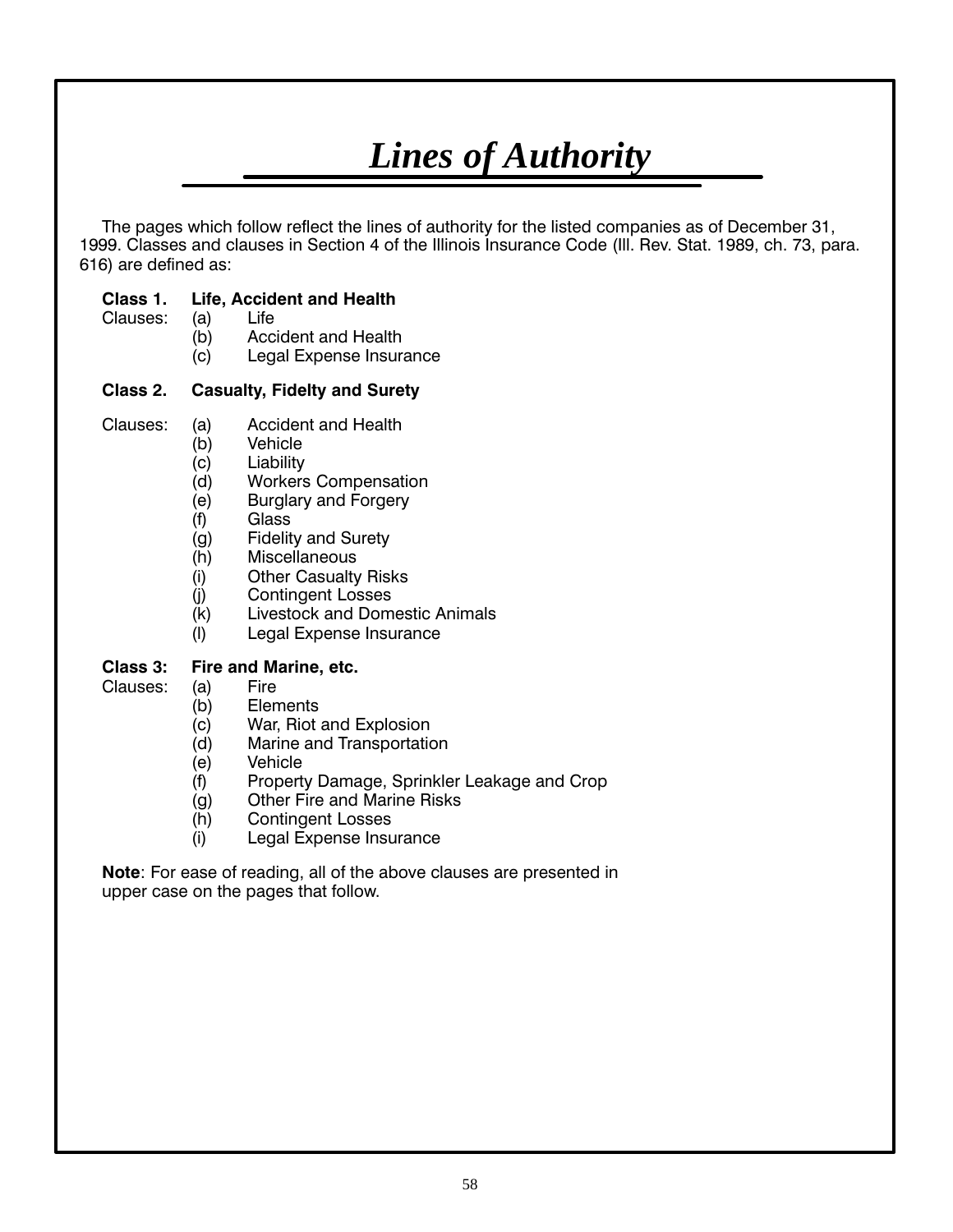| <b>Company Name</b>                     | <b>State</b> | Class 2             | Class 3          |
|-----------------------------------------|--------------|---------------------|------------------|
| ACE INSURANCE COMPANY OF IL             | IL           | <b>ABCDEFGHIJK</b>  | <b>ABCDEFGH</b>  |
| <b>ACSTAR INSURANCE COMPANY</b>         | IL           | ABCDEFGHIJKL        | <b>ABCDEFGHI</b> |
| ADDISON INSURANCE COMPANY               | IL           | <b>ABCDEFGHIJK</b>  | <b>ABCDEFGH</b>  |
| ALAMANCE INSURANCE COMPANY              | IL           | <b>ABCDEFGHIJK</b>  | <b>ABCDEFGH</b>  |
| ALLSTATE FLORIDIAN INDEMNITY COMPANY    | IL           | <b>ABCDEFGHIJKL</b> | <b>ABCDEFGHI</b> |
| ALLSTATE FLORIDIAN INSURANCE COMPANY    | IL           | <b>ABCDEFGHIJKL</b> | <b>ABCDEFGHI</b> |
| ALLSTATE INDEMNITY COMPANY              | IL           | <b>ABCDEFGHIJKL</b> | <b>ABCDEFGHI</b> |
| ALLSTATE INSURANCE COMPANY              | IL           | <b>ABCDEFGHIJKL</b> | <b>ABCDEFGHI</b> |
| ALLSTATE NEW JERSEY INSURANCE COMPANY   | IL           | <b>ABCDEFGHIJKL</b> | <b>ABCDEFGHI</b> |
| ALLSTATE PROPERTY & CASUALTY INS CO     | IL           | <b>ABCDEFGHIJKL</b> | <b>ABCDEFGHI</b> |
| ALPINE INSURANCE COMPANY                | IL           | <b>ABCDEFGHIJKL</b> | <b>ABCDEFGHI</b> |
| AMERICAN AMBASSADOR CASUALTY COMPANY    | IL           | <b>ABCDEFGHIJK</b>  | <b>ABCDEFGH</b>  |
| AMERICAN COUNTRY INSURANCE COMPANY      | IL           | <b>ABCDEFGHIJK</b>  | <b>ABCDEFGH</b>  |
| AMERICAN FREEDOM INSURANCE COMPANY      | IL           |                     | <b>ABCDEFGH</b>  |
|                                         |              | <b>ABCDEFGHIJK</b>  |                  |
| AMERICAN FUJI FIRE AND MARINE INS CO    | IL           | <b>ABCDEFGHIJKL</b> | <b>ABCDEFGHI</b> |
| AMERICAN HEARTLAND INSURANCE COMPANY    | IL           | <b>ABCDEFGHIJKL</b> | <b>ABCDEFGHI</b> |
| AMERICAN HORIZON PROPERTY & CAS INS CO  | IL           | <b>ABCDEFGHIJKL</b> | <b>ABCDEFGHI</b> |
| AMERICAN LIVE STOCK INSURANCE COMPANY   | IL           | <b>BCEFHIJK</b>     | <b>ABCDEFGH</b>  |
| AMERICAN MEDICAL ASSURANCE COMPANY      | IL           | <b>ABCDEFGHIJK</b>  | <b>ABCDEFGH</b>  |
| AMERICAN MOTORISTS INSURANCE COMPANY    | IL           | <b>ABCDEFGHIL</b>   | <b>ABCDEFGHI</b> |
| AMERICAN PROTECTION INSURANCE COMPANY   | IL           | <b>ABCDEFGHIJK</b>  | <b>ABCDEFGH</b>  |
| AMERICAN RISK FUNDING INSURANCE COMPANY | IL           | <b>ABCDEFGHI</b>    | <b>ABCDEFGH</b>  |
| AMERICAN SERVICE INSURANCE COMPANY INC  | IL           | <b>BCEFGHIJK</b>    | <b>ABCDEFGH</b>  |
| AMERICAN UNION INSURANCE COMPANY        | IL           | <b>ABCDEFGHIJKL</b> | <b>ABCDEFGHI</b> |
| AMERICAN ZURICH INSURANCE COMPANY       | IL           | <b>ABCDEFGHIJKL</b> | <b>ABCDEFGHI</b> |
| AMERIN GUARANTY CORPORATION             | IL           | н                   |                  |
| AMERIN RE CORPORATION                   | IL           | Н                   |                  |
| AMEX ASSURANCE COMPANY                  | IL           | <b>ABCDEFGHIJK</b>  | <b>ABCDEFGH</b>  |
| APOLLO CASUALTY COMPANY                 | IL           | <b>ABCDEFGHIJK</b>  | <b>ABCDEFGH</b>  |
| ARGONAUT GREAT CENTRAL INS CO           | IL           | <b>ABCDEFGHIJK</b>  | <b>ABCDEFGH</b>  |
| ARGONAUT MIDWEST INSURANCE COMPANY      | IL           | <b>ABCDEFGHIJK</b>  | <b>ABCDEFGH</b>  |
| ASSOCIATED PHYSICIANS INSURANCE COMPANY | IL           | <b>ABCDEFGHIJKL</b> | <b>ABCDEFGHI</b> |
| BANKERS MULTIPLE LINE INSURANCE COMPANY | IL           | <b>ABCDEFGHIJL</b>  | <b>ABCDEFGH</b>  |
| BITUMINOUS CASUALTY CORPORATION         | IL           | <b>ABCDEFGHIJK</b>  | <b>ABCDEFGH</b>  |
| BITUMINOUS FIRE & MARINE INSURANCE CO   | IL           | <b>ABCDEFGHIJK</b>  | <b>ABCDEFGH</b>  |
| <b>BOND SAFEGUARD INSURANCE COMPANY</b> | IL           | G                   |                  |
| CENTAUR INSURANCE COMPANY               | IL           | <b>ABCDEFGHIJK</b>  | <b>ABCDEFGH</b>  |
| CGU INSURANCE COMPANY OF ILLINOIS       | IL           | <b>ABCDEFGHIJK</b>  | <b>ABCDEFGH</b>  |
| CHICAGO INSURANCE COMPANY               | IL           | <b>ABCDEFGHIJK</b>  | <b>ABCDEFGH</b>  |
| CHICAGO MOTOR CLUB INSURANCE COMPANY    | IL           | <b>ABCEFGHIJKL</b>  | <b>ABCDEFGHI</b> |
| CITIZENS INSURANCE COMPANY OF ILLINOIS  | IL           | ABCDEFGHIJKL        | <b>ABCDEFGHI</b> |
| CNA CASUALTY OF ILLINOIS                | IL           | <b>ABCDEFGHIJKL</b> | <b>ABCDEFGHI</b> |
| CNA REINSURANCE COMPANY                 | IL           | <b>ABCDEFGHIJKL</b> | <b>ABCDEFGHI</b> |
| COLUMBIA CASUALTY COMPANY               | IL           | <b>ABCDEFGHIJK</b>  | <b>ABCDEFGH</b>  |
| COMPREHENSIVE ENSURERS MARKET INS CO    | IL           | <b>ABCDEFGHIJKL</b> | <b>ABCDEFGHI</b> |
| CONSTITUTIONAL CASUALTY COMPANY         | IL           | <b>ABCDEFGHIJ</b>   | <b>ABCDEFGH</b>  |
| CONTEMPORARY AMERICAN INSURANCE COMPANY | IL           | <b>BCDEFGHIJ</b>    | <b>ABDEFGH</b>   |
| CONTINENTAL CASUALTY COMPANY            | IL           | <b>ABCDEFGHIJK</b>  | <b>ABCDEFGH</b>  |
| <b>COREGIS INDEMNITY COMPANY</b>        | IL           | <b>ABCDEFGHIJK</b>  | <b>ABCDEFGH</b>  |
|                                         |              |                     |                  |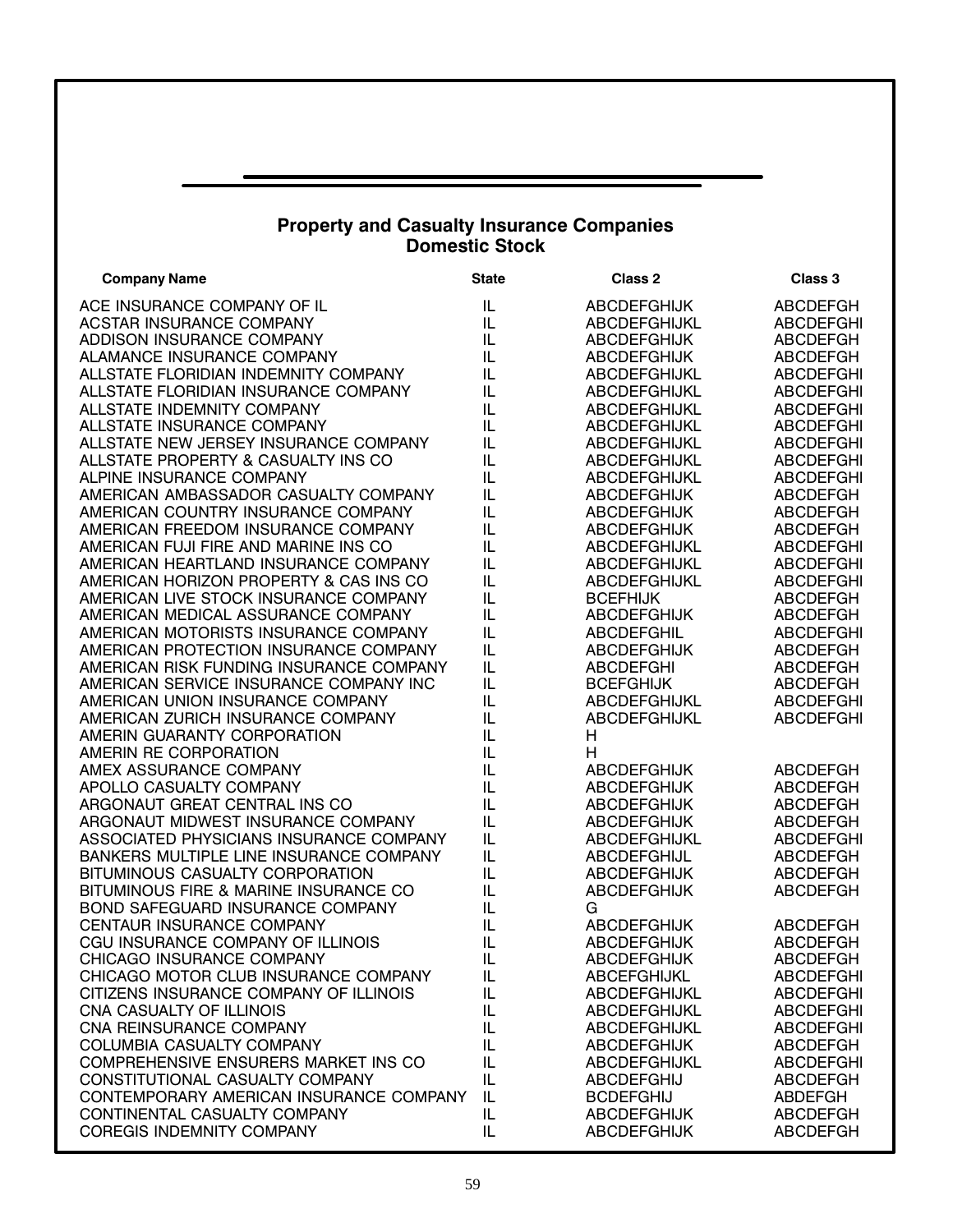| <b>Company Name</b>                                | <b>State</b> | Class 2             | Class 3                            |
|----------------------------------------------------|--------------|---------------------|------------------------------------|
| COUNTRY CASUALTY INSURANCE COMPANY                 | IL           | <b>ABCDEFGHIJK</b>  | <b>ABCDEFGH</b>                    |
| COUNTRY PREFERRED INSURANCE COMPANY                | IL           | <b>ABCDEFGHIJK</b>  | <b>ABCDEFGH</b>                    |
| DEERBROOK INSURANCE COMPANY                        | IL           | <b>ABCDEFGHIJK</b>  | <b>ABCDEFGH</b>                    |
| DEERFIELD INSURANCE COMPANY                        | IL           | <b>BCDEFGHIJKL</b>  | <b>ABCDEFGHI</b>                   |
| <b>DELTA CASUALTY COMPANY</b>                      | IL           | <b>ABCDEFGHIJK</b>  | <b>ABCDEFGH</b>                    |
| <b>DIAMOND INSURANCE COMPANY</b>                   | IL           | <b>ABCDEFGHIJKL</b> | <b>ABCDEFGHI</b>                   |
| DIRECT CHOICE INSURANCE COMPANY                    | IL           | <b>ABCEFGHIJKL</b>  | EI.                                |
| DISCOVER PROPERTY & CASUALTY INS CO                | IL           | <b>ABCDEFGHIJKL</b> | <b>ABCDEFGHI</b>                   |
| DISCOVER SPECIALTY INSURANCE COMPANY               | IL           | <b>ABCDEFGHIJKL</b> | <b>ABCDEFGHI</b>                   |
| ECONOMY FIRE & CASUALTY COMPANY                    | IL           | <b>ABCDEFGHIJK</b>  | <b>ABCDEFGH</b>                    |
| ECONOMY PREFERRED INSURANCE COMPANY                | IL           | <b>ABCDEFGHIJK</b>  | <b>ABCDEFGH</b>                    |
| ECONOMY PREMIER ASSURANCE COMPANY                  | IL           | <b>ABCDEFGHIJK</b>  | <b>ABCDEFGH</b>                    |
| <b>EVANSTON INSURANCE COMPANY</b>                  | IL           | ABCDEFGHIJKL        | <b>ABCDEFGHI</b>                   |
| <b>FARMERS NEW CENTURY INSURANCE COMPANY</b>       | IL           | <b>ABCDEFGHIJKL</b> | <b>ABCDEFGHI</b>                   |
| FINANCIAL BENEFITS INSURANCE COMPANY               | IL           | <b>ABCDEFGHIJKL</b> | <b>ABCDEFGHI</b>                   |
| FIRST FINANCIAL INSURANCE COMPANY                  | IL           | <b>ABCDEFGHIJK</b>  | <b>ABCDEFGH</b>                    |
| FIRST MERCURY INSURANCE COMPANY                    | IL           | <b>ABCDEFGHIJK</b>  | <b>ABCDEFGH</b>                    |
| <b>FLORISTS INSURANCE COMPANY</b>                  | IL           | <b>ABCDEFGHIJK</b>  | <b>ABCDEFGH</b>                    |
| FORTRESS INSURANCE COMPANY                         | IL           | CI                  |                                    |
| <b>FOUNDERS INSURANCE COMPANY</b>                  | IL           |                     |                                    |
|                                                    |              | <b>ABCDEFGHIJK</b>  | <b>ABCDEFGH</b><br><b>ABCDEFGH</b> |
| FREMONT CASUALTY INSURANCE COMPANY                 | IL           | <b>ABCDEFGHIJK</b>  |                                    |
| <b>GALLANT INSURANCE COMPANY</b>                   | IL           | <b>ABCDEFGHIJK</b>  | <b>ABCDEFGHI</b>                   |
| <b>GE REINSURANCE CORPORATION</b>                  | IL           | <b>ABCDEFGHIJK</b>  | <b>ABCDEFGHI</b>                   |
| <b>GENERAL CASUALTY COMPANY OF ILLINOIS</b>        | IL           | <b>ABCDEFGHIJK</b>  | <b>ABCDEFGH</b>                    |
| <b>GUILFORD INSURANCE COMPANY</b>                  | IL           | <b>ABCDEFGHIJK</b>  | <b>ABCDEFGH</b>                    |
| HARCO NATIONAL INSURANCE COMPANY                   | IL           | <b>BCDEFGHIJ</b>    | <b>ABCDEFGH</b>                    |
| HARTFORD INSURANCE COMPANY OF ILLINOIS             | IL           | <b>ABCDEFGHIJK</b>  | <b>ABCDEFGH</b>                    |
| HEARTLAND INSURANCE COMPANY OF AMERICA             | IL           | <b>ABCDEFGHIJK</b>  | <b>ABCDEFGH</b>                    |
| HIH AMERICA COMP & LIAB INS CO OF IL               | IL           | <b>ABCDEFGHIJKL</b> | <b>ABCDEFGHI</b>                   |
| HORACE MANN INSURANCE COMPANY                      | IL           | <b>ABCDEFGHIJ</b>   | <b>ABCDEFGH</b>                    |
| ILLINOIS EMCASCO INSURANCE COMPANY                 | IL           | <b>ABCDEFGHIJK</b>  | <b>ABCDEFGH</b>                    |
| ILLINOIS FARMERS INSURANCE COMPANY                 | IL           | <b>ABCDEFGHIJK</b>  | <b>ABCDEFGH</b>                    |
| <b>ILLINOIS INSURANCE COMPANY</b>                  | IL           | <b>ABCDEFHIJ</b>    | <b>ABCDEFGH</b>                    |
| <b>ILLINOIS NATIONAL INSURANCE CO</b>              | IL           | <b>ABCDEFGHIJK</b>  | <b>ABCDEFGH</b>                    |
| <b>ILLINOIS UNION INSURANCE COMPANY</b>            | IL           | <b>ABCDEFGHIJK</b>  | <b>ABCDEFGH</b>                    |
| <b>INSURANCE COMPANY OF ILLINOIS</b>               | IL           | <b>ABCDEFGHIJK</b>  | <b>ABCDEFGH</b>                    |
| INSURANCE CORPORATION OF HANNOVER                  | IL           | <b>ABCDEFGHIJKL</b> | <b>ABCDEFGHI</b>                   |
| <b>INTERNATIONAL BUSINESS &amp; MER REASSUR CO</b> | IL           | <b>ABCDEFGHIJK</b>  | <b>ABCDEFGH</b>                    |
| INTERNATIONAL INSURANCE COMPANY                    | IL           | <b>ABCDEFGHIJK</b>  | <b>ABCDEFGH</b>                    |
| <b>INTERSTATE BANKERS CASUALTY COMPANY</b>         | IL           | В                   |                                    |
| INTERSTATE FIRE & CASUALTY COMPANY                 | IL           | <b>ABCDEFGHIJK</b>  | <b>ABCDEFGH</b>                    |
| INTERSTATE INDEMNITY COMPANY                       | IL           | <b>ABCDEFGHIJK</b>  | <b>ABCDEFGH</b>                    |
| KEMPER AUTO & HOME INSURANCE COMPANY               | IL           | ABCDEFGHIJKL        | <b>ABCDEFGHI</b>                   |
| KEMPER COMMERCIAL INSURANCE COMPANY                | IL           | ABCDEFGHIJKL        | <b>ABCDEFGHI</b>                   |
| KEMPER COMPREHENSIVE INSURANCE COMPANY             | IL           | ABCDEFGHIJKL        | <b>ABCDEFGHI</b>                   |
| KEMPER EMPLOYERS INSURANCE COMPANY                 | IL           | <b>BCDEFGHIJKL</b>  | <b>ABCDEFGHI</b>                   |
| KEMPER INDEPENDENCE INSURANCE COMPANY              | IL           | ABCDEFGHIJKL        | <b>ABCDEFGHI</b>                   |
| KEMPER SURPLUS LINES INSURANCE COMPANY             | IL           | ABCDEFGHIJKL        | ABCDEFGHI-                         |
| LANCER INSURANCE COMPANY                           | IL           | <b>ABCDEFGHIJ</b>   | <b>ABCDEFGH</b>                    |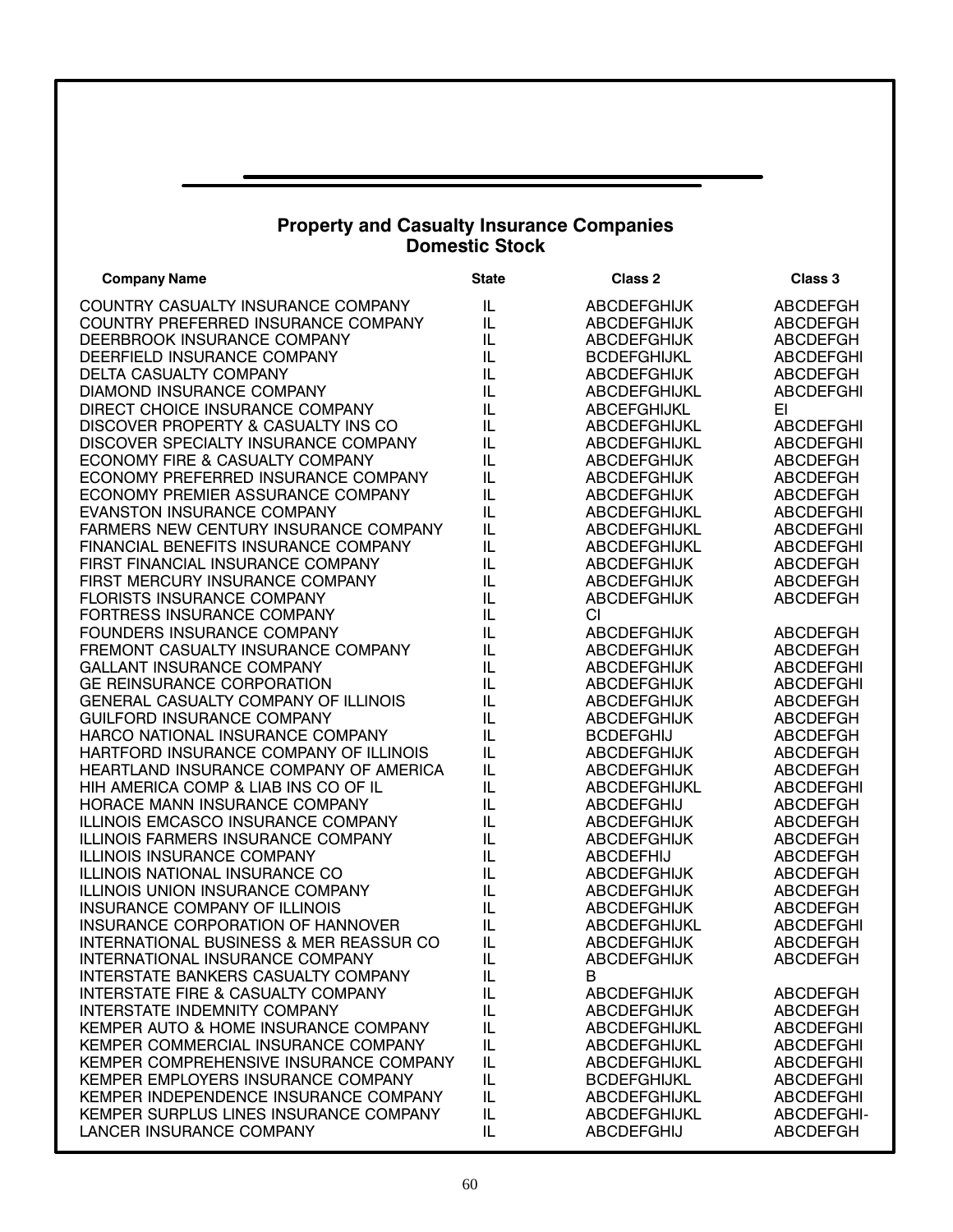| <b>Company Name</b>                      | <b>State</b> | Class <sub>2</sub>  | Class 3          |
|------------------------------------------|--------------|---------------------|------------------|
| <b>LEGION INDEMNITY COMPANY</b>          | IL           | <b>ABCDEFGHIJK</b>  | <b>ABCDEFGH</b>  |
| LIBERTY INSURANCE COMPANY OF AMERICA     | IL           | ABCDEFGHIJKL        | <b>ABCDEFGHI</b> |
| LONG GROVE INSURANCE COMPANY             | IL           | <b>ABCDEFGHIJKL</b> | <b>ABCDEFGHI</b> |
| MARKEL INSURANCE COMPANY                 | IL           | ABCDEFGHIJKL        | <b>ABCDEFGHI</b> |
| MARTINGALE NATIONAL INSURANCE COMPANY    | IL           | <b>ABCDEFGHIJKL</b> | <b>ABCDEFGHI</b> |
| <b>MBIA INSURANCE CORP OF ILLINOIS</b>   | IL           | GH.                 | <b>GH</b>        |
| MERCURY INDEMNITY COMPANY OF ILLINOIS    | IL           | <b>ABCDEFGHIJKL</b> | <b>ABCDEFGHI</b> |
| MERCURY INSURANCE COMPANY OF IL          | IL           | <b>ABCDEFGHIJKL</b> | <b>ABCDEFGHI</b> |
| <b>MERIT HEALTH INSURANCE COMPANY</b>    | IL           | A                   |                  |
| MIDSTATES REINSURANCE CORPORATION        | IL           | <b>ABCDEFGHIJK</b>  | <b>ABCDEFGH</b>  |
| MIDWAY INSURANCE COMPANY OF ILLINOIS     | IL           | <b>ABCDEFGHIJKL</b> | <b>ABCDEFGHI</b> |
| MIDWEST INSURANCE COMPANY                | IL           | ABCDEFGHIJKL        | <b>ABCDEFGHI</b> |
| MONTGOMERY WARD INSURANCE COMPANY        | IL           | ABCDEFGHIJKL        | <b>ABCDEFGHI</b> |
| NATIONAL BEN FRANKLIN INSURANCE CO OF IL | IL           | ABCDEFGHIJKL        | <b>ABCDEFGHI</b> |
| NATIONAL FIRE & CASUALTY COMPANY         | IL           | <b>ABCDEFGHIJK</b>  | <b>ABCDEFGH</b>  |
| NATIONAL HERITAGE INSURANCE COMPANY      | IL           | <b>EFKL</b>         | <b>ABCDEFGHI</b> |
| NATIONAL SURETY CORPORATION              | IL           | <b>ABCDEFGHIJK</b>  | <b>ABCDEFGH</b>  |
| NORTH POINTE INSURANCE COMPANY OF IL     | IL           | <b>ABCEFGHIJKL</b>  | <b>ABCDEFGHI</b> |
| NORTHBROOK INDEMNITY COMPANY             | IL           | ABCDEFGHIJKL        | <b>ABCDEFGHI</b> |
| NORTHBROOK PROPERTY & CASUALTY INS CO    | IL           | <b>ABCDEFGHIJKL</b> | <b>ABCDEFGHI</b> |
| OAK CASUALTY INSURANCE COMPANY           | IL           | ABCDEFGHIJKL        | <b>ABCDEFGHI</b> |
| OLD REPUBLIC UNION INSURANCE COMPANY     | IL           | <b>ABCDEFGHIJKL</b> | <b>ABCDEFGHI</b> |
| OMNI INDEMNITY COMPANY                   | IL           | <b>ABCDEFGHIJKL</b> | <b>ABCDEFGHI</b> |
| OMNI INSURANCE COMPANY                   | IL           | <b>ABCDEFGHIJKL</b> | <b>ABCDEFGHI</b> |
| PACO ASSURANCE COMPANY INC               | IL           | <b>BCHIJL</b>       | <b>ABHI</b>      |
| PEKIN INSURANCE COMPANY                  | IL           | <b>ABCDEFGHIJK</b>  | <b>ABCDEFGH</b>  |
| PINEBROOK MORTGAGE INSURANCE COMPANY     | IL           | H                   |                  |
| PLANET INDEMNITY COMPANY                 | IL           | <b>ABCDEFGHIJK</b>  | <b>ABCDEFGH</b>  |
| POTOMAC INSURANCE COMPANY OF ILLINOIS    | IL           | ABCDEFGHIJKL        | <b>ABCDEFGHI</b> |
| PROGRESSIVE PREMIER INS CO OF ILLINOIS   | IL           | <b>ABCEFGHIJKL</b>  | <b>ABCDEFGHI</b> |
| PROGRESSIVE UNIVERSAL INS CO OF IL       | IL           | ABCEFGHIJKL         | <b>ABCDEFGHI</b> |
| PRONATIONAL CASUALTY COMPANY             | IL           | ABCDEFGHIJL         | <b>ABCDEFGHI</b> |
| REINSURANCE COMPANY OF AMERICA INC       | IL           | <b>ABCDEFGHIJK</b>  | <b>ABCDEFGH</b>  |
| RELIANCE INSURANCE COMPANY OF ILLINOIS   | IL           | <b>ABCDEFGHIJK</b>  | <b>ABCDEFGH</b>  |
| <b>RLI INSURANCE COMPANY</b>             | IL.          | <b>ABCDEFGHIJK</b>  | <b>ABCDEFGH</b>  |
| RML INSURANCE COMPANY                    | IL.          | <b>ABCDEFGHIJKL</b> | <b>ABCDEFGHI</b> |
| ROCK RIVER INSURANCE COMPANY             | IL           | <b>ABCDEFGHIJK</b>  | <b>ABCDEFGH</b>  |
| ROYAL INSURANCE COMPANY OF AMERICA       | IL           | <b>ABCDEFGHIJK</b>  | <b>ABCDEFGH</b>  |
| SAFECO INSURANCE COMPANY OF ILLINOIS     | IL           | <b>ABCDEFGHIJK</b>  | <b>ABCDEFGH</b>  |
| SAFEWAY INSURANCE COMPANY                | IL           | <b>ABCEFHIJK</b>    |                  |
| SENTRY CASUALTY COMPANY                  | IL           | <b>ABCDEFGHIJK</b>  | <b>ABCDEFGH</b>  |
| SENTRY SELECT INSURANCE COMPANY          | IL           | <b>ABCDEFGHIJK</b>  | <b>ABCDEFGH</b>  |
| SHEFFIELD INSURANCE CORPORATION          | IL           | <b>ABCDEFGHIJKL</b> | <b>ABCDEFGHI</b> |
| SHELBY CASUALTY INSURANCE COMPANY        | IL           | <b>ABCDEFGHIJKL</b> | <b>ABCDEFGHI</b> |
| SPECIALTY NATIONAL INSURANCE COMPANY     | IL           | ABCDEFGHIJKL        | <b>ABCDEFGHI</b> |
| SPRINGFIELD FIRE & CASUALTY COMPANY      | IL           | <b>ABCDEFGHIJK</b>  | <b>ABCDEFGH</b>  |
| ST PAUL INSURANCE COMPANY OF IL THE      | IL           | <b>ABCDEFGHIJK</b>  | <b>ABCDEFGH</b>  |
| STATE FARM FIRE & CASUALTY COMPANY       | IL           | <b>ABCDEFGHIJ</b>   | <b>ABCDEFGH</b>  |
| STATE FARM GENERAL INSURANCE COMPANY     | IL           | <b>ABCDEFGHIJ</b>   | <b>ABCDEFGH</b>  |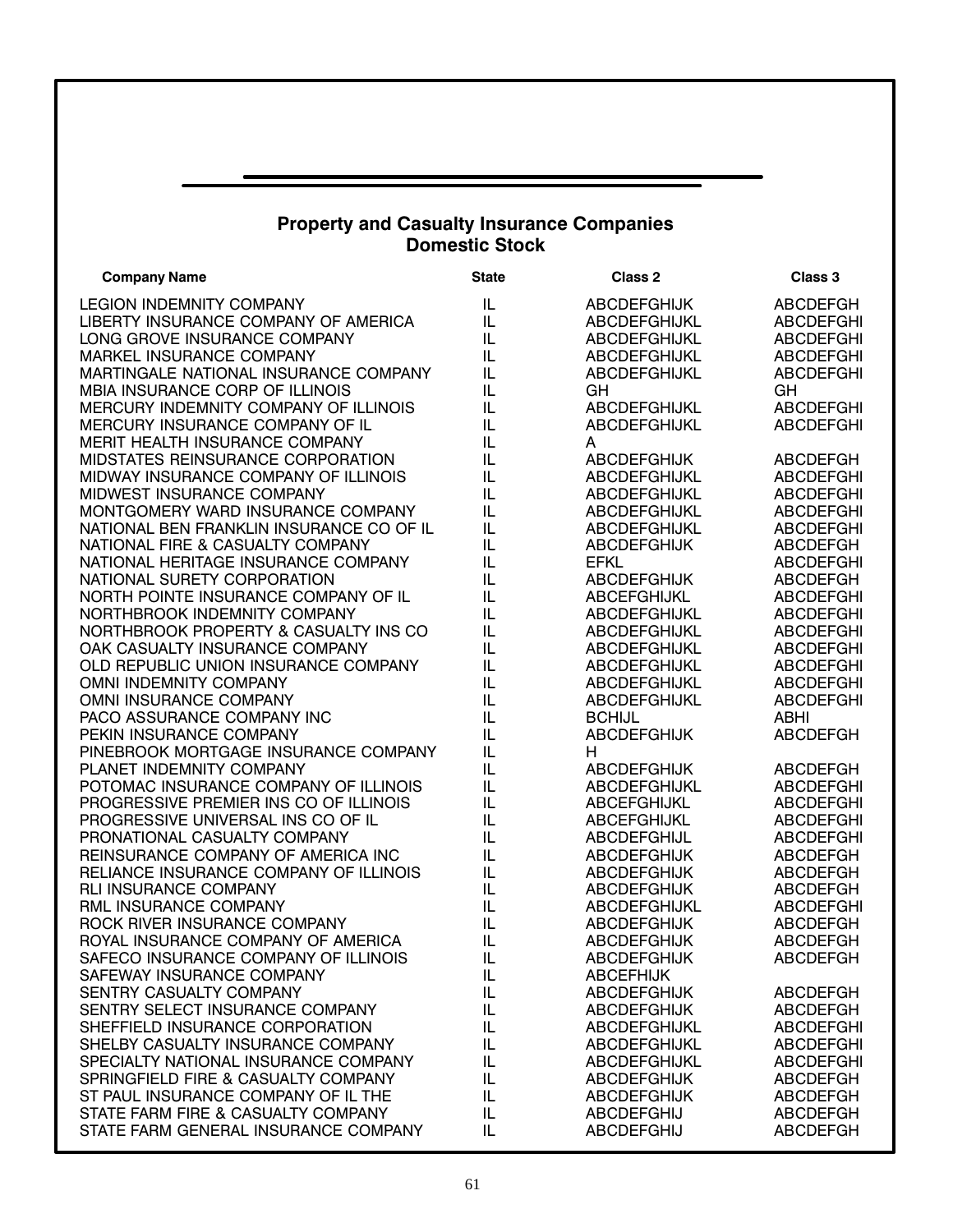| <b>Company Name</b>                                                                                                                                                                                                                                                                                                                                                                                                                                                                                                                                                                                           | <b>State</b>                                                                           | Class <sub>2</sub>                                                                                                                                                                                                                                                                                | <b>Class 3</b>                                                                                                                                                                                                                                                                               |
|---------------------------------------------------------------------------------------------------------------------------------------------------------------------------------------------------------------------------------------------------------------------------------------------------------------------------------------------------------------------------------------------------------------------------------------------------------------------------------------------------------------------------------------------------------------------------------------------------------------|----------------------------------------------------------------------------------------|---------------------------------------------------------------------------------------------------------------------------------------------------------------------------------------------------------------------------------------------------------------------------------------------------|----------------------------------------------------------------------------------------------------------------------------------------------------------------------------------------------------------------------------------------------------------------------------------------------|
| STATE FARM INDEMNITY COMPANY<br>STATEWIDE INSURANCE COMPANY<br><b>TEACHERS INSURANCE COMPANY</b><br>THIRD COAST INSURANCE COMPANY                                                                                                                                                                                                                                                                                                                                                                                                                                                                             | IL<br>IL<br>IL<br>IL                                                                   | ABCDEFGHIJKL<br><b>ABCDEFGHIJK</b><br><b>ABCDEFGHIJ</b><br>CD                                                                                                                                                                                                                                     | <b>ABCDEFGHI</b><br><b>ABCDEFGH</b><br><b>ABCDEFGH</b>                                                                                                                                                                                                                                       |
| TRANSGUARD INS CO OF AMERICA INC<br>TRANSPORTATION INSURANCE COMPANY<br>TRAVELERS CASUALTY AND SURETY CO OF IL<br>TRAVELERS INDEMNITY COMPANY OF IL THE<br>TRAVELERS PROPERTY CASUALTY INS CO OF IL                                                                                                                                                                                                                                                                                                                                                                                                           | IL<br>IL<br>IL<br>IL<br>IL                                                             | <b>ABCDEFGHIJKL</b><br><b>ABCDEFGHIJK</b><br><b>ABCDEFGHIJK</b><br><b>ABCDEFGHIJK</b><br><b>BCEFGHIJ</b>                                                                                                                                                                                          | <b>ABCDEFGHI</b><br><b>ABCDEFGH</b><br><b>ABCDEFGH</b><br><b>ABCDEFGH</b><br><b>ABCDEFGH</b>                                                                                                                                                                                                 |
| TRIAD GUARANTY ASSURANCE CORPORATION<br>TRIAD GUARANTY INSURANCE CORPORATION<br>UNION AUTOMOBILE INDEMNITY COMPANY                                                                                                                                                                                                                                                                                                                                                                                                                                                                                            | IL<br>IL<br>IL                                                                         | H<br>H<br><b>ABCDEFGHIJKL</b>                                                                                                                                                                                                                                                                     | <b>ABCDEFGHI</b>                                                                                                                                                                                                                                                                             |
| UNIQUE INSURANCE COMPANY<br>UNITED CAPITOL INSURANCE COMPANY<br>UNITED EQUITABLE INSURANCE COMPANY<br>UNIVERSAL CASUALTY COMPANY                                                                                                                                                                                                                                                                                                                                                                                                                                                                              | IL<br>IL<br>IL<br>IL                                                                   | B<br>ABCDEFGHIJKL<br><b>ABCDEFGHIJKL</b><br>AB                                                                                                                                                                                                                                                    | Е<br><b>ABCDEFGHI</b><br><b>ABCDEFGHI</b>                                                                                                                                                                                                                                                    |
| USPLATE GLASS INSURANCE COMPANY<br><b>VALOR INSURANCE COMPANY</b><br><b>VESTA FIRE INSURANCE CORPORATION</b><br><b>VESTA INSURANCE CORPORATION</b>                                                                                                                                                                                                                                                                                                                                                                                                                                                            | IL<br>IL<br>IL<br>IL                                                                   | F<br>ABCDEFGHIJKL<br><b>ABCDEFGHIJKL</b><br><b>BCEFHI</b>                                                                                                                                                                                                                                         | <b>ABCDEFGHI</b><br><b>ABCDEFGHI</b><br><b>ABCDEFGH</b>                                                                                                                                                                                                                                      |
| <b>VIRGINIA SURETY COMPANY INC</b><br><b>WARNER INSURANCE COMPANY</b><br>WESTERN SPECIALTY INSURANCE COMPANY<br>XL SPECIALTY INSURANCE COMPANY                                                                                                                                                                                                                                                                                                                                                                                                                                                                | IL<br>IL<br>IL<br>IL                                                                   | ABCDEFGHIJKL<br><b>ABCDEFGHIJKL</b><br><b>ABCDEFGHIJKL</b><br><b>ABCDEFGHIJK</b>                                                                                                                                                                                                                  | <b>ABCDEFGHI</b><br><b>ABCDEFGHI</b><br><b>ABCDEFGHI</b><br><b>ABCDEFGH</b>                                                                                                                                                                                                                  |
| YORK INSURANCE COMPANY<br>ZURICH AMERICAN INSURANCE COMPANY OF IL                                                                                                                                                                                                                                                                                                                                                                                                                                                                                                                                             | IL<br>IL                                                                               | <b>ABCDEFGHIJ</b><br><b>ABCDEFGHIJK</b>                                                                                                                                                                                                                                                           | <b>ABCDEFGH</b><br><b>ABCDEFGH</b>                                                                                                                                                                                                                                                           |
|                                                                                                                                                                                                                                                                                                                                                                                                                                                                                                                                                                                                               | <b>Domestic Mutual</b>                                                                 |                                                                                                                                                                                                                                                                                                   |                                                                                                                                                                                                                                                                                              |
| <b>Company Name</b>                                                                                                                                                                                                                                                                                                                                                                                                                                                                                                                                                                                           | <b>State</b>                                                                           | Class 2                                                                                                                                                                                                                                                                                           | <b>Class 3</b>                                                                                                                                                                                                                                                                               |
| AMERICAN MANUFACTURERS MUTUAL INS CO<br>AMERICAN MUTUAL REINSURANCE COMPANY<br>CHICAGO MUTUAL INSURANCE COMPANY<br>COUNTRY MUTUAL INSURANCE COMPANY<br>FIRST NONPROFIT MUTUAL INSURANCE COMPANY<br>FLORISTS MUTUAL INSURANCE COMPANY<br>INDEPENDENT MUTUAL FIRE INSURANCE CO<br>LUMBERMENS MUTUAL CASUALTY COMPANY<br>LUTHERAN MUTUAL FIRE INSURANCE COMPANY<br><b>MADISON MUTUAL INSURANCE COMPANY</b><br>MILLERS MUTUAL INSURANCE ASSOCIATION<br>MOUNT CARROLL MUTUAL FIRE INS CO THE<br>ROCKFORD MUTUAL INSURANCE COMPANY<br>STANDARD MUTUAL INSURANCE COMPANY<br>STATE FARM MUTUAL AUTOMOBILE INSURANCE C | IL<br>IL<br>IL<br>IL<br>IL<br>IL<br>IL<br>IL<br>IL<br>IL<br>IL<br>IL<br>IL<br>IL<br>IL | <b>ABCDEFGHIJKL</b><br><b>ABCDEFGHIJ</b><br>ABCDEFGHIJKL<br><b>ABCDEFGHIJK</b><br><b>ABCDEFGHIJKL</b><br><b>ABCDEFGHIJK</b><br><b>ACDEFGHIJK</b><br><b>ABCDEFGHIJKL</b><br><b>ABCDEFGHIJ</b><br><b>ABCDEFGHIJK</b><br>ABCDEFGHIJKL<br><b>BCDEFGHIJK</b><br><b>ABCDEFGHIJ</b><br><b>ABCDEFGHIJ</b> | <b>ABCDEFGHI</b><br><b>ABCDEFGH</b><br><b>ABCDEFGHI</b><br><b>ABCDEFGH</b><br><b>ABCDEFGHI</b><br><b>ABCDEFGH</b><br><b>ABCEGH</b><br><b>ABCDEFGHI</b><br><b>ABCDEFGH</b><br><b>ABCDEFGH</b><br><b>ABCDEFGHI</b><br><b>ABCDEFGH</b><br><b>ABCDEFGH</b><br><b>ABCDEFGH</b><br><b>ABCDEFGH</b> |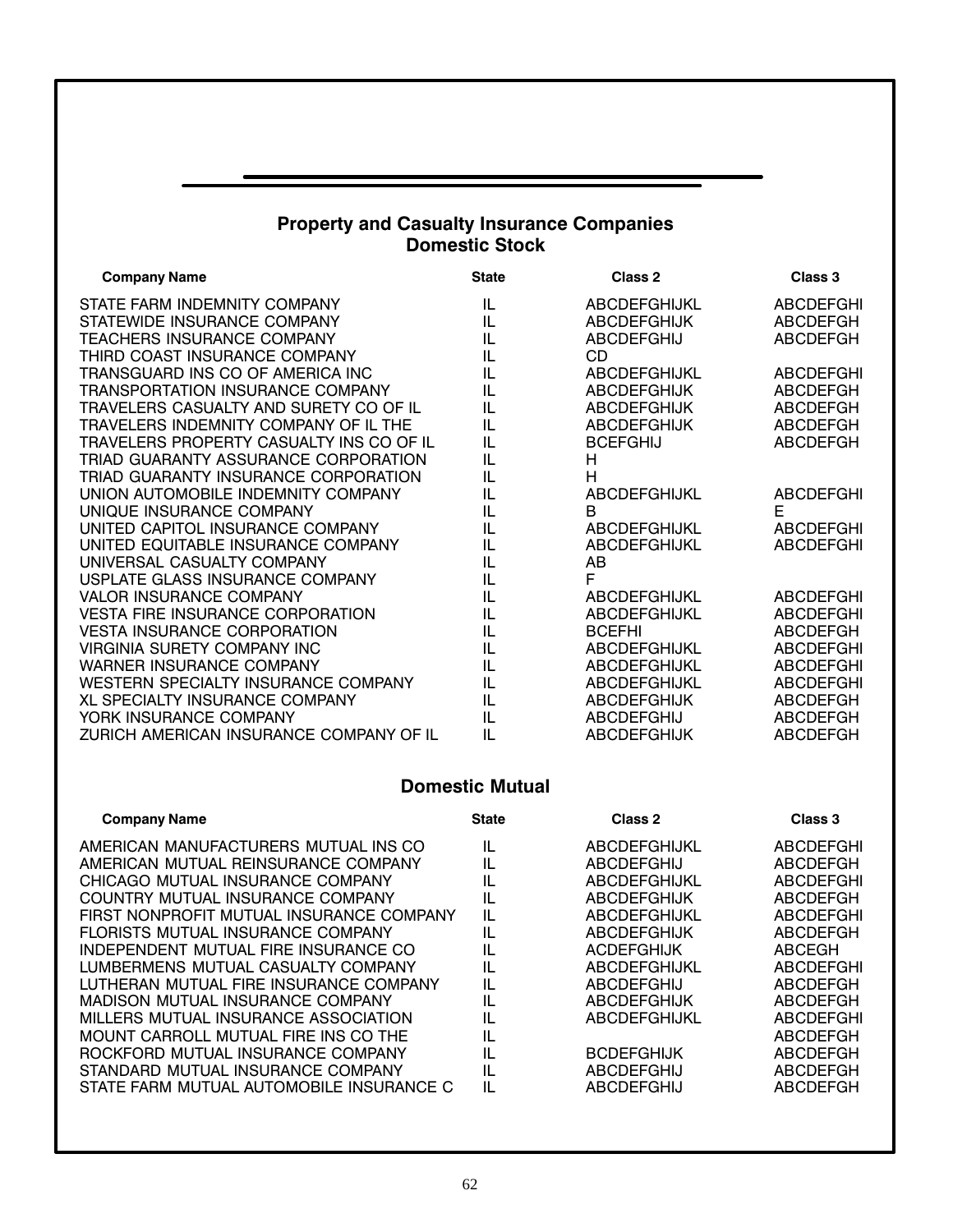### **Property and Casualty Insurance Companies** Domestic Inter-Insurance Exchange

| <b>Company Name</b>                      | <b>State</b> | Class 2            | Class 3  |
|------------------------------------------|--------------|--------------------|----------|
| FARMERS AUTOMOBILE INSURANCE ASSN THE    |              | <b>ABCDEFGHIJK</b> | ABCDEFGH |
| GOVERNMENTAL INTERINSURANCE EXCHANGE     |              | ABCDEFGHIJK        | ABCDEFGH |
| ILLINOIS CASUALTY COMPANY                |              | <b>CEFGHIJ</b>     | ABCDEEG  |
| ILLINOIS STATE MEDICAL INTERINSURANCE EX |              | ACD                |          |

#### Foreign Stock

| <b>Company Name</b>                      | <b>State</b> | Class 2             | Class 3          |
|------------------------------------------|--------------|---------------------|------------------|
| ACA FINANCIAL GUARANTY CORPORATION       | <b>MD</b>    | <b>GHI</b>          |                  |
| ACCELERATION NATIONAL INSURANCE COMPANY  | OH           | <b>ABCEFGHIJK</b>   | <b>ABCDEFGH</b>  |
| ACCEPTANCE INSURANCE COMPANY             | <b>NE</b>    | <b>BCDEFGHIJKL</b>  | <b>ABCDEFGHI</b> |
| ACCIDENT FUND COMPANY THE                | MI           | <b>CD</b>           |                  |
| ACE AMERICAN INSURANCE COMPANY           | PA           | <b>ABCDEFGHIJK</b>  | <b>ABCDEFGH</b>  |
| ACE AMERICAN REINSURANCE COMPANY         | PA           | <b>ABCDEFGHIJK</b>  | <b>ABCDEFGH</b>  |
| ACE FIRE UNDERWRITERS INSURANCE COMPANY  | PA           | <b>ABCDEFGHIJK</b>  | <b>ABCDEFGH</b>  |
| ACE INDEMNITY INSURANCE COMPANY          | PA           | <b>ABCDEFGHIJK</b>  | <b>ABCDEFGH</b>  |
| ACE PROPERTY AND CASUALTY INS CO         | PA           | <b>ABCDEFGHIJ</b>   | <b>ABCDEFGH</b>  |
| ADVANTA INSURANCE COMPANY                | <b>AZ</b>    | <b>ABCEFGHIJ</b>    | <b>ABDEFGH</b>   |
| ADVANTAGE WORKERS COMPENSATION INS CO    | IN           | <b>DGHI</b>         |                  |
| AEGIS SECURITY INSURANCE COMPANY         | PA           | <b>ABCEFGHIJ</b>    | <b>ABCDEFGH</b>  |
| AETNA INSURANCE COMPANY OF CONNECTICUT   | <b>CT</b>    | <b>ABC</b>          | Е                |
| AFFILIATED F M INSURANCE COMPANY         | RI           | <b>BCDEFGHIJ</b>    | <b>ABCDEFGH</b>  |
| AFFIRMATIVE INSURANCE COMPANY            | OH           | <b>ABCEFGHIJL</b>   | <b>ABCDEFGHI</b> |
| AGRI GENERAL INSURANCE COMPANY           | IA           | <b>BCEFHIJ</b>      | <b>ABCDEFGH</b>  |
| AGRICULTURAL INSURANCE COMPANY           | OH           | <b>ABCDEFGHIJK</b>  | <b>ABCDEFGH</b>  |
| AIG NATIONAL INSURANCE COMPANY           | <b>NY</b>    | <b>ABCDEFG</b>      | <b>ABCDEFGH</b>  |
| AIU INSURANCE COMPANY                    | <b>NY</b>    | <b>ABCDEFG</b>      | <b>ABCDEFGH</b>  |
| ALASKA NATIONAL INSURANCE COMPANY        | AK           | <b>BCDEFG</b>       | <b>ADEF</b>      |
| ALBANY INSURANCE COMPANY                 | <b>NY</b>    | <b>BCDEFGHIJ</b>    | <b>ABCDEFGH</b>  |
| ALL AMERICA INSURANCE COMPANY            | OH           | <b>BCDEFGHIJ</b>    | <b>ABCDFGH</b>   |
| ALL NATION INSURANCE COMPANY             | <b>MN</b>    | <b>BCDEFHIJKL</b>   | <b>ABCDEFGHI</b> |
| ALLEGHENY CASUALTY COMPANY               | PA           | G                   |                  |
| ALLEGIANCE INSURANCE COMPANY             | CA           | <b>BCI</b>          |                  |
| ALLIANCE ASSURANCE COMPANY OF AMERICA    | <b>NY</b>    | <b>BCD</b>          | <b>ABCDEFGH</b>  |
| ALLIANZ INSURANCE COMPANY                | CA           | <b>BCDEFGHIJK</b>   | <b>ABCDEFGH</b>  |
| ALLIED PROPERTY & CASUALTY INS CO        | IA           | <b>ABCDEFGHIJK</b>  | <b>ABCDEFGH</b>  |
| ALLMERICA FINANCIAL ALLIANCE INS CO      | <b>NH</b>    | <b>BCDEFHIJ</b>     | <b>ABCDEFGH</b>  |
| ALLMERICA FINANCIAL BENEFIT INS CO       | PA           | <b>ABCDEFGHIJKL</b> | <b>ABCDEFGHI</b> |
| ALPHA PROPERTY & CASUALTY INSURANCE CO   | WI           | <b>BCEFIJ</b>       | <b>ABCDEFGH</b>  |
| AMBAC ASSURANCE CORPORATION              | WI           | <b>GHI</b>          |                  |
| AMCO INSURANCE COMPANY                   | IA           | <b>ABCDEFGHIJK</b>  | <b>ABCDEFGH</b>  |
| AMCOMP ASSURANCE CORPORATION             | <b>FL</b>    | <b>CD</b>           |                  |
| AMERICAN & FOREIGN INSURANCE COMPANY     | DE           | <b>ABCDEFGHIJ</b>   | <b>ABCDEFGH</b>  |
| AMERICAN AGRI BUSINESS INSURANCE COMPANY | IA           | <b>BCDEFGHIJKL</b>  | <b>ABCDEFGHI</b> |
| AMERICAN AGRICULTURAL INSURANCE COMPANY  | IN           | <b>ABCDEFGHIJ</b>   | <b>ABCDEFGH</b>  |
| AMERICAN ALLIANCE INSURANCE COMPANY      | OH           | <b>ABCDEFGHIJK</b>  | <b>ABCDEFGH</b>  |
| AMERICAN ALTERNATIVE INS CORP            | <b>DE</b>    | <b>ABCDEFGHI</b>    | <b>ABCDEFGH</b>  |
| AMERICAN AUTOMOBILE INSURANCE COMPANY    | <b>MO</b>    | <b>ABCDEFGHIJK</b>  | <b>ABCDEFGH</b>  |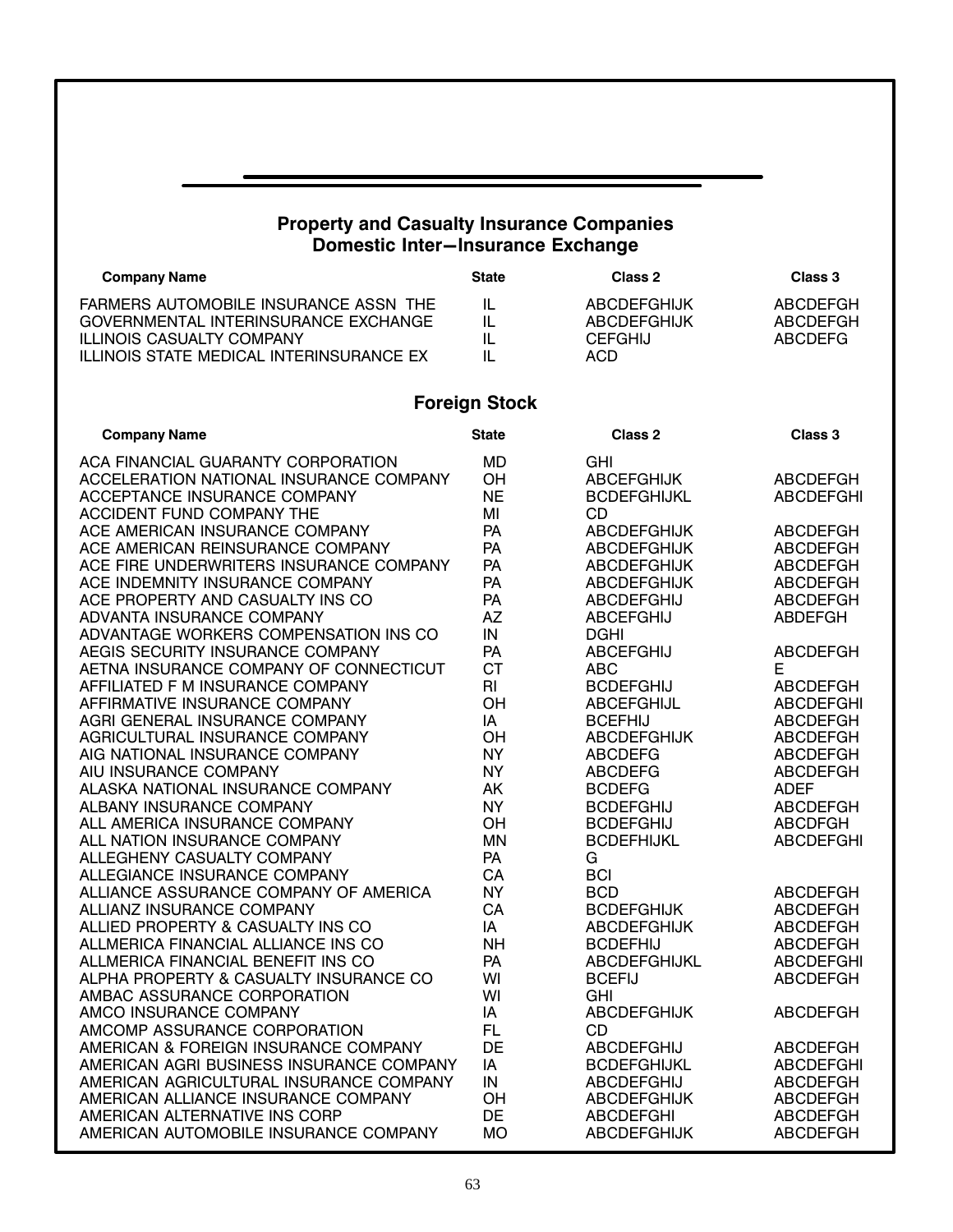| <b>Company Name</b>                      | <b>State</b> | Class 2             | Class 3          |
|------------------------------------------|--------------|---------------------|------------------|
| AMERICAN BANKERS INSURANCE COMPANY OF FL | <b>FL</b>    | <b>ABCEFGHIJK</b>   | <b>ABCDEFGH</b>  |
| AMERICAN CASUALTY COMPANY OF READING PA  | PA           | <b>ABCDEFGHIJ</b>   | <b>ABCDEFGH</b>  |
| AMERICAN COMPENSATION INSURANCE COMPANY  | MN           | D                   |                  |
| AMERICAN CONTINENTAL INSURANCE COMPANY   | <b>MO</b>    | <b>ABCDEFGHIJK</b>  | <b>ABCDEFGH</b>  |
| AMERICAN ECONOMY INSURANCE COMPANY       | IN           | <b>ABCDEFGHIJ</b>   | <b>ABCDEFGH</b>  |
| AMERICAN EMPIRE INSURANCE COMPANY        | OH           | <b>BCDI</b>         | <b>ABEFGH</b>    |
| AMERICAN EMPLOYERS INSURANCE COMPANY     | MA           | <b>ABCDEFGHIJ</b>   | <b>ABCDFGH</b>   |
| AMERICAN EQUITY SPECIALTY INS CO         | CA           | <b>BCEFGHI</b>      | <b>ABCDEFG</b>   |
| AMERICAN FEDERATION INSURANCE COMPANY    | FL           | <b>BCEFHIJ</b>      | <b>ABCDEFGH</b>  |
| AMERICAN FIDELITY & LIBERTY INS CO       | PA           | A                   |                  |
| AMERICAN FIRE & INDEMNITY COMPANY        | <b>TX</b>    | <b>BCEFHI</b>       | <b>ABCDEFGH</b>  |
| AMERICAN FIRE AND CASUALTY COMPANY       | OH           | <b>BCDEFHIJ</b>     | <b>ABCDEFG</b>   |
| AMERICAN GENERAL INDEMNITY COMPANY       | <b>NE</b>    | <b>ABCEFGHIJK</b>   | <b>ABCDEFGH</b>  |
| AMERICAN GENERAL PROPERTY INS CO         | <b>TN</b>    | <b>BCDEFGHIJK</b>   | <b>ABCDEFGH</b>  |
| AMERICAN GROWERS INSURANCE COMPANY       | <b>NE</b>    |                     | <b>BF</b>        |
| AMERICAN GUARANTEE & LIABILITY INS CO    | <b>NY</b>    | <b>ABCDEFGHIJ</b>   | <b>ABCDEFGH</b>  |
| AMERICAN HEALTHCARE INDEMNITY COMPANY    | DE           | <b>CGHI</b>         | <b>ABCDEFG</b>   |
| AMERICAN HOME ASSURANCE COMPANY          | NY           | <b>ABCDEFGHIJK</b>  | <b>ABCDEFGH</b>  |
| AMERICAN INDEMNITY COMPANY               | <b>TX</b>    | <b>BCDEFGH</b>      | <b>ABCDFGH</b>   |
| AMERICAN INSURANCE COMPANY THE           | <b>NE</b>    | <b>ABCDEFGHIJK</b>  | <b>ABCDEFGH</b>  |
| AMERICAN INTERNATIONAL INSURANCE CO THE  | <b>NY</b>    | <b>ABCDEFGHIJK</b>  | <b>ABCDEFGH</b>  |
| AMERICAN INTERNATIONAL SOUTH INS CO      | PA           | <b>BCDEFHIJ</b>     | <b>ABCDEFGH</b>  |
| AMERICAN INTERSTATE INSURANCE COMPANY    | LA           | <b>ABCDEFG</b>      | <b>AD</b>        |
| AMERICAN MERCHANTS CASUALTY COMPANY      | OН           | <b>BCDEFGHIJ</b>    | <b>ABCDEFGH</b>  |
| AMERICAN MERCURY INSURANCE COMPANY       | OK           | <b>ABCEFGHIJKL</b>  | <b>ABCDEFGHI</b> |
| AMERICAN MODERN HOME INSURANCE COMPANY   | OH           | <b>ABCEFGHIKL</b>   | <b>ABCDEFGH</b>  |
| AMERICAN NATIONAL FIRE INSURANCE COMPANY | <b>NY</b>    | <b>ABCDEFGHIJK</b>  | <b>ABCDEFGH</b>  |
| AMERICAN NATIONAL GENERAL INSURANCE CO   | <b>MO</b>    | <b>BE</b>           | <b>ABCDEFH</b>   |
| AMERICAN NATIONAL PROPERTY & CASUALTY CO | <b>MO</b>    | <b>BCEFHIJK</b>     | <b>ABCDEFGH</b>  |
| AMERICAN PREMIER INSURANCE COMPANY       | IN           | B                   | Е                |
| AMERICAN PROFESSIONALS INSURANCE COMPANY | IN           | <b>BCGHIJ</b>       | <b>ABCDEFGH</b>  |
| AMERICAN RE INSURANCE COMPANY            | DE           | ABCDEFGHIJ          | <b>ABCDEFGH</b>  |
| AMERICAN RELIABLE INSURANCE COMPANY      | <b>AZ</b>    | <b>ABCEFGHIJK</b>   | <b>ABCDEFGH</b>  |
| AMERICAN ROAD INSURANCE COMPANY THE      | MI           | <b>ABCDEFGHIJK</b>  | <b>ABCDEFGH</b>  |
| AMERICAN SAFETY CASUALTY INS CO          | DE           | <b>ABCDEFGHIJKL</b> | <b>ABCDEFGHI</b> |
| AMERICAN SECURITY INSURANCE COMPANY      | DE           | <b>ABCEFHIJ</b>     | <b>ABCDEFGH</b>  |
| AMERICAN SELECT INSURANCE COMPANY        | OH           | <b>BCEFGHIJK</b>    | <b>ABCDEFGH</b>  |
| AMERICAN SENTINEL INSURANCE COMPANY      | PA           | <b>ACEFGHI</b>      | <b>ABCDFGH</b>   |
| AMERICAN SOUTHERN INSURANCE COMPANY      | KS           | <b>ABCEFGHIJKL</b>  | <b>ABCDEFGHI</b> |
| AMERICAN SPIRIT INSURANCE COMPANY        | IN           | <b>BCEFHIJ</b>      | <b>ABDEFGH</b>   |
| AMERICAN STANDARD INSURANCE CO OF WI     | WI           | <b>BCEFHIJ</b>      |                  |
| AMERICAN STATES INSURANCE COMPANY        | IN           | <b>ABCDEFGHIJ</b>   | <b>ABCDEFGH</b>  |
| AMERICAN STATES PREFERRED INS CO         | IN           | <b>ABCEFHIJ</b>     | <b>ABCDEFGH</b>  |
| AMERICAN SURETY & CASUALTY COMPANY       | FL           | <b>BCEFGHIJ</b>     | <b>ABCDEFGH</b>  |
| AMERICAS INSURANCE COMPANY               | LA           | <b>BCDEFHI</b>      | <b>ABCDEFG</b>   |
| AMERISURE INSURANCE COMPANY              | MI           | <b>ABCDEFGHIJ</b>   | <b>ABCDFGH</b>   |
| AMWEST SURETY INSURANCE COMPANY          | <b>NE</b>    | G                   |                  |
| ANESTHESIOLOGISTS PROFESSIONAL ASSR CO   | FL           | $\mathsf C$         |                  |
| ARAG INSURANCE COMPANY                   | IA           | L                   |                  |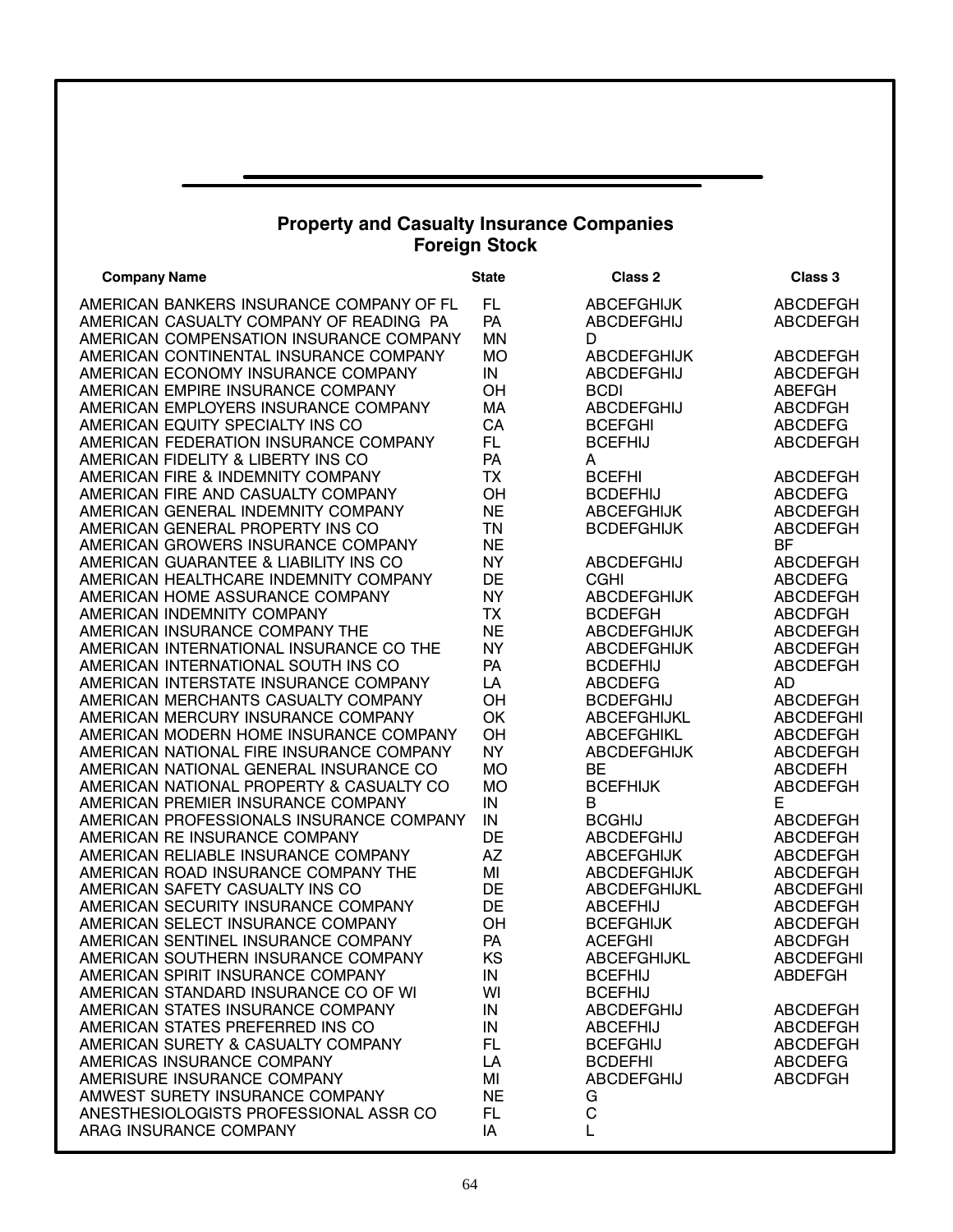| <b>Company Name</b>                       | <b>State</b> | Class 2             | Class 3          |
|-------------------------------------------|--------------|---------------------|------------------|
| ARGONAUT INSURANCE COMPANY                | CA           | <b>ABCDEFGHIJK</b>  | <b>ABCDEFGH</b>  |
| ARKWRIGHT INSURANCE COMPANY               | MA           | <b>CEFGHIJ</b>      | <b>ABCDFGH</b>   |
| ASSET GUARANTY INSURANCE COMPANY          | <b>NY</b>    | GH                  |                  |
| ASSOCIATED INDEMNITY CORPORATION          | CA           | <b>ABCDEFGHIJK</b>  | <b>ABCDEFGH</b>  |
| ASSOCIATES INSURANCE COMPANY              | IN           | <b>ABCDEFGHIJK</b>  | <b>ABCDEFGH</b>  |
| ASSURANCE COMPANY OF AMERICA              | <b>NY</b>    | <b>ABCDEFGHIJK</b>  | <b>ABCDEFGH</b>  |
| ATHENA ASSURANCE COMPANY                  | <b>MN</b>    | <b>BCDEFGHIJKL</b>  | <b>ABCDEFGHI</b> |
| ATLANTA CASUALTY COMPANY                  | OH           | <b>ABCDEFGHIJKL</b> | <b>ABCDEFGHI</b> |
| ATLANTA SPECIALTY INSURANCE COMPANY       | IA           | <b>ABCDEFGHIJK</b>  | <b>ABCDEFGH</b>  |
| ATLANTIC ALLIANCE FID & SURETY COMPANY    | <b>NJ</b>    | G                   |                  |
| ATLANTIC INSURANCE COMPANY                | <b>TX</b>    | <b>ABCDEFGHIJK</b>  | <b>ABCDEFGH</b>  |
| ATLANTIC SPECIALTY INSURANCE COMPANY      | <b>NY</b>    | <b>BCDEFGHIJK</b>   | <b>ABCDEFGH</b>  |
| ATLANTIC STATES INSURANCE COMPANY         | PA           | <b>ABCDEFGHIJKL</b> | <b>ABCDEFGHI</b> |
| ATLAS ASSURANCE COMPANY OF AMERICA        | <b>NY</b>    | <b>BCDEFGHIJK</b>   | <b>ABCDEFGH</b>  |
| AUTO CLUB FAMILY INSURANCE COMPANY        | <b>MO</b>    | <b>BCEFHIJL</b>     | <b>ABCDEFGHI</b> |
| AUTOMOBILE INSURANCE CO OF HARTFORD THE   | <b>CT</b>    | <b>ABCDEFGHIJ</b>   | <b>ABCDEFGH</b>  |
| AVEMCO INSURANCE COMPANY                  | <b>MD</b>    | <b>ABCH</b>         | <b>BDG</b>       |
| AVOMARK INSURANCE COMPANY                 | IN           | <b>BCDEFGHIJ</b>    | <b>ABCDEFGH</b>  |
| AXA GLOBAL RISKS US INSURANCE COMPANY     | <b>NY</b>    | <b>ABCDEFGHIJK</b>  | <b>ABCDEFGH</b>  |
| AXA NORDSTERN ART INSURANCE CORP          |              |                     | D                |
|                                           | <b>NY</b>    |                     |                  |
| AXA RE PROPERTY AND CASUALTY INS CO       | DE           | <b>ABCEFHIJK</b>    | <b>ABCDEGH</b>   |
| AXA REINSURANCE COMPANY                   | DE           | <b>ABCDEFGHIJK</b>  | <b>ABCDEFGH</b>  |
| <b>BALBOA INSURANCE COMPANY</b>           | CA           | <b>ABCEFGHIJ</b>    | <b>ABCDEFGH</b>  |
| <b>BANCINSURE INC</b>                     | OK           | <b>ABCDEFGHI</b>    | <b>ABCDEF</b>    |
| <b>BANKERS INSURANCE COMPANY</b>          | FL           | <b>ABCEFGHI</b>     | <b>ABCDEFG</b>   |
| <b>BANKERS STANDARD INSURANCE COMPANY</b> | PA           | <b>ABCDEFGHIJK</b>  | <b>ABCDEFGH</b>  |
| BAR PLAN SURETY AND FIDELITY COMPANY THE  | <b>MO</b>    | G                   |                  |
| <b>BAY STATE INSURANCE COMPANY</b>        | MA           | <b>CEFGHI</b>       | <b>ABCDEFGH</b>  |
| <b>BCS INSURANCE COMPANY</b>              | OН           | <b>ABCDEFGHIJKL</b> | <b>ABCDEFGHI</b> |
| <b>BENCHMARK INSURANCE COMPANY</b>        | <b>KS</b>    | <b>ABCDF</b>        | E                |
| BERKLEY REGIONAL INSURANCE COMPANY        | <b>MO</b>    | <b>BCDEFGHIJKL</b>  | <b>ABCDEFGHI</b> |
| BIRMINGHAM FIRE INSURANCE COMPANY OF PA   | PA           | <b>ABCDEFGHIJ</b>   | <b>ABCDEFGH</b>  |
| BLUE RIDGE INSURANCE COMPANY              | <b>CT</b>    | <b>ABCEFHIJK</b>    | <b>ABCDEFGH</b>  |
| BOSTON OLD COLONY INSURANCE COMPANY       | MA           | <b>ABCDEFGHIJ</b>   | <b>ABCDEFGH</b>  |
| BUCKEYE UNION INSURANCE COMPANY THE       | OH           | <b>ABCDEFGHIJK</b>  | <b>ABCDEFGH</b>  |
| CALIFORNIA CASUALTY & FIRE INSURANCE CO   | CA           | <b>ABCEFHIJ</b>     | <b>ABCDEFGH</b>  |
| CALIFORNIA CASUALTY GENERAL INSURANCE CO  | CA           | <b>ABCEFHIJ</b>     | <b>ABCDEFGH</b>  |
| CALIFORNIA CASUALTY INSURANCE COMPANY     | CA           | <b>ABCEFHIJ</b>     | <b>ABCDEFGH</b>  |
| CALIFORNIA COMPENSATION INS CO            | CA           | <b>BCDEFGH</b>      | <b>ABDEFG</b>    |
| CANAL INSURANCE COMPANY                   | SC           | <b>BCEFGHIJ</b>     | ABCDEFGH         |
| CAPITAL CITY INSURANCE COMPANY INC        | SC           | <b>BCDEFGHIJKL</b>  | <b>ABCDEFGHI</b> |
| CAPITAL MARKETS ASSURANCE CORPORATION     | <b>NY</b>    | G                   |                  |
| CAPITOL INDEMNITY CORPORATION             | WI           | <b>ACEFGHIJK</b>    | <b>ABCDEFGH</b>  |
| CAROLINA CASUALTY INSURANCE COMPANY       | <b>FL</b>    | <b>ABCDEFG</b>      | <b>ABCDEFGH</b>  |
| CENTENNIAL INSURANCE COMPANY              | <b>NY</b>    | <b>ABCDEFGHIJ</b>   | <b>ABCDEFGH</b>  |
| CENTRAL NATIONAL INS CO OF OMAHA THE      | <b>NE</b>    | <b>ABCDEFGHIJK</b>  | <b>ABCDEFGH</b>  |
| CENTRAL STATES INDEMNITY CO OF OMAHA      | <b>NE</b>    | <b>ABCEHIJK</b>     | <b>ABCDEFGH</b>  |
| CENTRE INSURANCE COMPANY                  | DE           | <b>ABCDEFGHIJ</b>   | <b>ABCDEFGH</b>  |
| <b>CENTRIS INSURANCE COMPANY</b>          | IN           | <b>ACI</b>          |                  |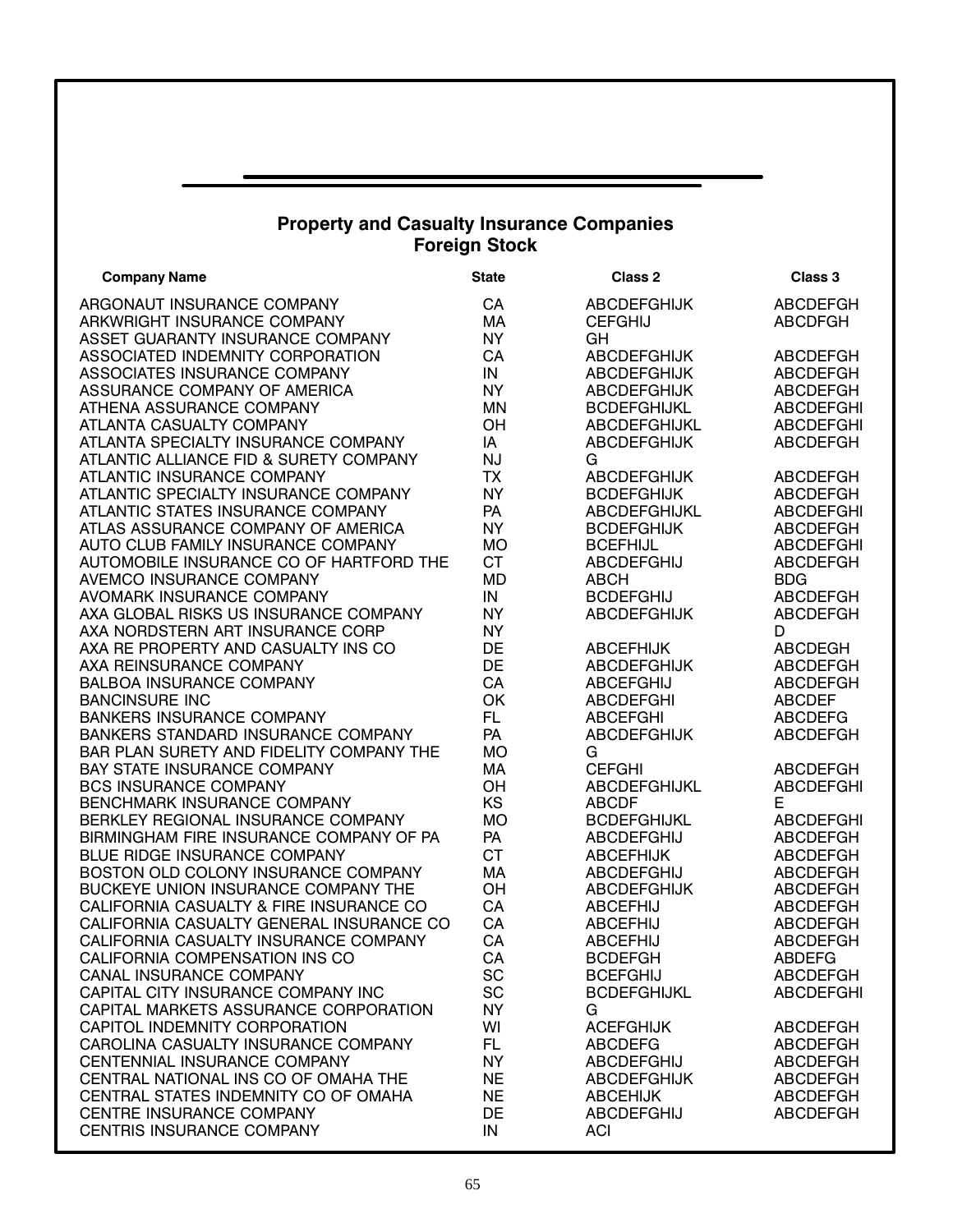| <b>Company Name</b>                                                    | <b>State</b>    | Class 2                 | Class 3          |
|------------------------------------------------------------------------|-----------------|-------------------------|------------------|
| <b>CENTURION CASUALTY COMPANY</b>                                      | IA              | A                       |                  |
| CENTURY INDEMNITY COMPANY                                              | PA              | <b>ABCDEFGHIJK</b>      | <b>ABCDEFGH</b>  |
| CENTURY NATIONAL INSURANCE COMPANY                                     | CA              | <b>BCEFHIJL</b>         | <b>ABCDEFGH</b>  |
| <b>CGU INSURANCE COMPANY</b>                                           | PA              | <b>ABCDEFGHIJK</b>      | <b>ABCDEFGH</b>  |
| CGU INSURANCE COMPANY OF NEW JERSEY                                    | <b>NJ</b>       | <b>BCDEFGHIJ</b>        | <b>ABCDEFGH</b>  |
| <b>CHARTER INDEMNITY COMPANY</b>                                       | <b>TX</b>       | B                       | Е                |
| CHARTER OAK FIRE INSURANCE COMPANY THE                                 | <b>CT</b>       | <b>ABCDEFGHIJK</b>      | <b>ABCDEFGH</b>  |
| CHARTWELL REINSURANCE COMPANY                                          | <b>MN</b>       | <b>ABCDEFGHIJK</b>      | <b>ABCDEFGH</b>  |
| CHATHAM REINSURANCE CORPORATION                                        | CA              | <b>BCDEFGHIJK</b>       | <b>ABCDEFGH</b>  |
| CHIYODA FIRE & MARINE INS CO OF AM                                     | <b>NY</b>       | <b>ABCDEFGHIJKL</b>     | <b>ABCDEFGHI</b> |
| CHRYSLER INSURANCE COMPANY                                             | MI              | <b>BCDEFGHI</b>         | <b>ABCDEF</b>    |
| CHUBB INDEMNITY INSURANCE COMPANY                                      | <b>NY</b>       | <b>BCDEFGHIJK</b>       | <b>ABCDEFGH</b>  |
| CHUBB NATIONAL INSURANCE COMPANY                                       | IN              | <b>ABCDEFGHIJK</b>      | <b>ABCDEFGH</b>  |
| CHURCH INSURANCE COMPANY THE                                           | <b>NY</b>       | <b>CEFH</b>             | <b>ABCDEFGH</b>  |
| CIM INSURANCE CORPORATION                                              | MI              | <b>BCDEFGHIJK</b>       | <b>ABCDEFGH</b>  |
| CINCINNATI CASUALTY COMPANY THE                                        | OH              | <b>ABCDEFGHIJK</b>      | <b>ABCDEFGH</b>  |
| CINCINNATI EQUITABLE INSURANCE COMPANY                                 | OH              | <b>ABCHIJ</b>           | <b>ABDEFGH</b>   |
| <b>CINCINNATI INDEMNITY COMPANY</b>                                    | OH              | <b>ABCDEFGHIJK</b>      | <b>ABCDEFGH</b>  |
| CINCINNATI INSURANCE COMPANY THE                                       | OH              | <b>ABCDEFGHIJK</b>      | <b>ABCDEFGH</b>  |
| CITIZENS INSURANCE COMPANY OF AMERICA                                  | MI              | <b>BCDEFGHIJ</b>        | <b>ABCDEFGH</b>  |
|                                                                        |                 |                         |                  |
| CLARENDON NATIONAL INSURANCE COMPANY<br>CMG MORTGAGE INSURANCE COMPANY | <b>NJ</b><br>WI | <b>ABCDEFGHIJK</b><br>н | <b>ABCDEFGH</b>  |
|                                                                        |                 |                         |                  |
| COLOGNE REINSURANCE COMPANY OF AMERICA                                 | <b>CT</b>       | <b>ABCDEFGHIJK</b>      | <b>ABCDEFGH</b>  |
| COLONIAL AMERICAN CASUALTY AND SURETY CO                               | <b>MD</b>       | <b>BCDEFGHIJ</b>        | <b>ABCDEFGHI</b> |
| COLONIAL PENN FRANKLIN INSURANCE COMPANY                               | PA              | <b>ABCEFGHIJKL</b>      | <b>ABCDEFGHI</b> |
| COLONIAL PENN INSURANCE COMPANY                                        | <b>PA</b>       | <b>ABCEFGHIJ</b>        | ABCDEFGH         |
| COLORADO CASUALTY INSURANCE COMPANY                                    | CO              | <b>BCEFGHIJ</b>         | <b>ABDEFGH</b>   |
| COLUMBIA INSURANCE COMPANY                                             | <b>NE</b>       | <b>BCEFGHIJ</b>         | DE               |
| COLUMBIA NATIONAL INSURANCE COMPANY                                    | <b>NE</b>       | <b>ABCDEFGHIJK</b>      | <b>ABCDEFGH</b>  |
| <b>COMMERCE &amp; INDUSTRY INSURANCE COMPANY</b>                       | <b>NY</b>       | <b>BCDEFGHIJK</b>       | <b>ABCDEFGH</b>  |
| COMMERCIAL CASUALTY INSURANCE COMPANY                                  | CA              | D                       |                  |
| COMMERCIAL COMPENSATION CASUALTY COMPANY                               | CA              | D                       | <b>ABCDEFGH</b>  |
| <b>COMMERCIAL COMPENSATION INS CO</b>                                  | <b>NY</b>       | <b>CD</b>               | <b>ABCDEFGH</b>  |
| COMMERCIAL INSURANCE COMPANY OF NEWARK                                 | <b>NJ</b>       | <b>ABCDEFGHIJK</b>      | <b>ABCDEFGH</b>  |
| COMMERCIAL LOAN INSURANCE CORPORATION                                  | WI              | H                       |                  |
| COMMERCIAL UNION INSURANCE COMPANY                                     | МA              | <b>ABCDEFGHIJ</b>       | <b>ABCDEFGH</b>  |
| COMPANION COMMERCIAL INSURANCE COMPANY                                 | SC              | <b>BCDEFG</b>           | <b>ABCDEFG</b>   |
| <b>COMPANION PROPERTY &amp; CASUALTY INS CO</b>                        | SC              | <b>BCDEFG</b>           | <b>ABCDEFG</b>   |
| COMPUTER INSURANCE COMPANY                                             | RI              |                         | D                |
| CONNECTICUT INDEMNITY COMPANY THE                                      | СT              | <b>ABCDEFGHIJ</b>       | <b>ABCDEFGH</b>  |
| CONNIE LEE INSURANCE COMPANY                                           | WI              | GH                      |                  |
| CONSOLIDATED INSURANCE COMPANY                                         | IN              | <b>ABCDEFGHIJ</b>       | <b>ABCDEFGH</b>  |
| <b>CONSTITUTION INSURANCE COMPANY</b>                                  | <b>NY</b>       | <b>BCDEFGHIJK</b>       | <b>ABCDEFGH</b>  |
| CONTINENTAL HERITAGE INSURANCE COMPANY                                 | UT              | CG                      |                  |
| CONTINENTAL INSURANCE COMPANY THE                                      | <b>NH</b>       | <b>ABCDEFGHJK</b>       | <b>ABCDEFGH</b>  |
| CONTINENTAL NATIONAL INDEMNITY COMPANY                                 | OH              | <b>ABCDEFGHIJK</b>      | <b>ABCDEFGH</b>  |
| CONTINENTAL REINSURANCE CORPORATION                                    | CA              | <b>ABCDEFGHIJK</b>      | <b>ABCDEFGH</b>  |
| CONTINENTAL WESTERN INSURANCE COMPANY                                  | IA              | <b>ABCDEFGHIJK</b>      | <b>ABCDEFGH</b>  |
| CONTRACTORS BONDING & INSURANCE COMPANY                                | WA              | <b>BCEFGI</b>           | <b>ABDEFG</b>    |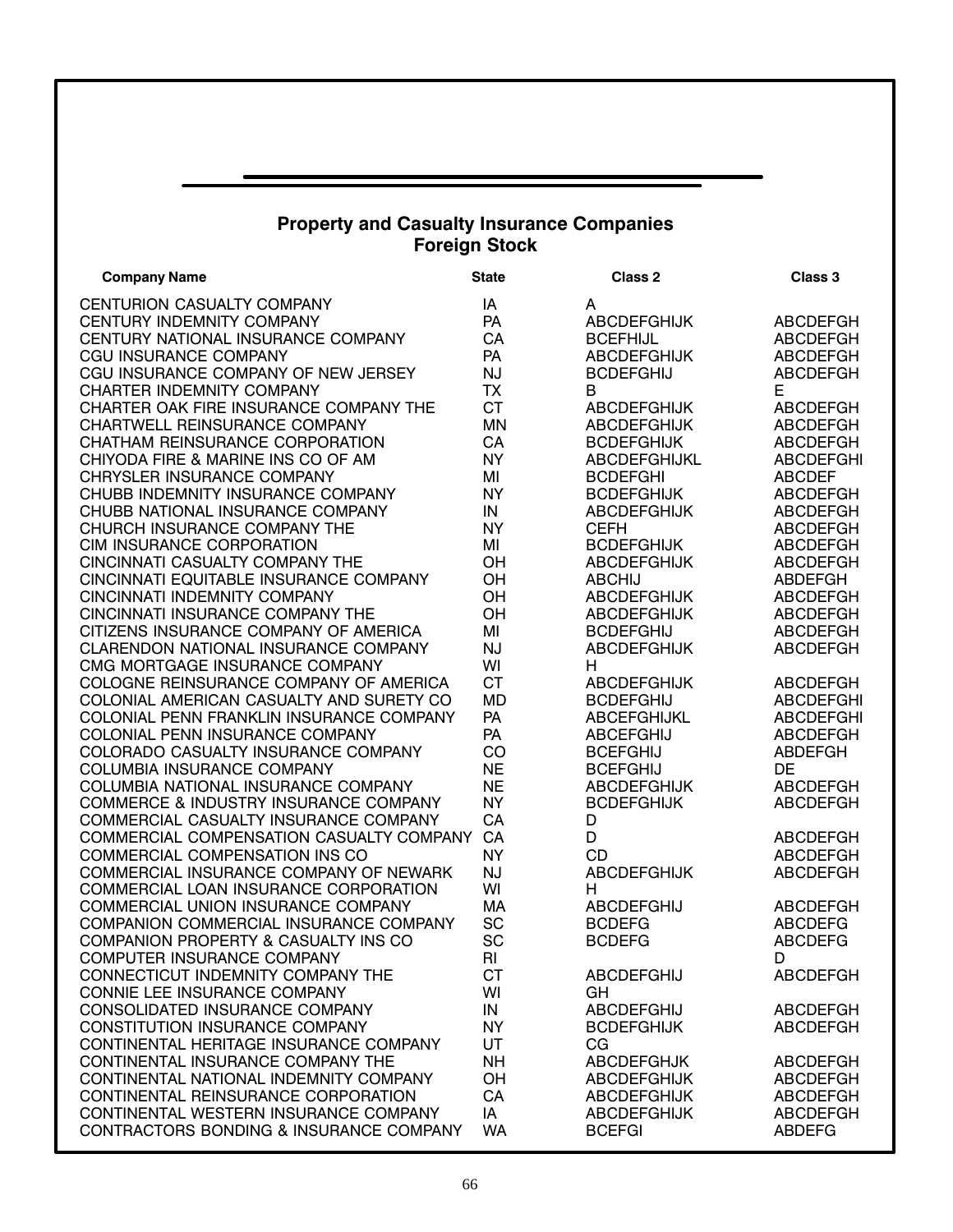| <b>Company Name</b>                                                                | <b>State</b> | Class 2                                 | Class 3                            |
|------------------------------------------------------------------------------------|--------------|-----------------------------------------|------------------------------------|
| CORE INSURANCE COMPANY                                                             | VT           | <b>BCDEFGHIJKL</b>                      | <b>ABCDEFGHI</b>                   |
| <b>COREGIS INSURANCE COMPANY</b>                                                   | IN           | <b>ABCDEFGHIJK</b>                      | <b>ABCDEFGH</b>                    |
| <b>CORPA REINSURANCE COMPANY</b>                                                   | <b>NY</b>    | <b>ABCDEFGHIJK</b>                      | <b>ABCDEFGH</b>                    |
| <b>COURTESY INSURANCE COMPANY</b>                                                  | FL.          | <b>BGI</b>                              |                                    |
| CREDIT GENERAL INSURANCE COMPANY                                                   | OH           | <b>ABCDEFGHK</b>                        | <b>ABCDEFGH</b>                    |
| CRUM & FORSTER INDEMNITY COMPANY                                                   | <b>NY</b>    | <b>BCDEFGHIJK</b>                       | <b>ABCDEFGH</b>                    |
| CUMBERLAND SURETY INSURANCE COMPANY INC                                            | KY           | G                                       | D                                  |
| <b>CUMIS GENERAL INSURANCE COMPANY</b>                                             | ΜI           | <b>BCEFHIL</b>                          | <b>ABCDEFGHI</b>                   |
| <b>CUMIS INSURANCE SOCIETY INC</b>                                                 | WI           | <b>ABCDEFGHIJ</b>                       | <b>ABCDEFGH</b>                    |
| DAIRYLAND INSURANCE COMPANY                                                        | WI           | BG                                      |                                    |
| DEALERS ASSURANCE COMPANY                                                          | OH           | <b>BC</b>                               | Е                                  |
| DENTISTS INSURANCE COMPANY THE                                                     | CA           | <b>CEFGHI</b>                           | <b>ABDEFGH</b>                     |
| DEPOSITORS INSURANCE COMPANY                                                       | IA           | <b>BCDEFHIJ</b>                         | <b>ABCDEFGH</b>                    |
| DESIGN PROFESSIONALS INSURANCE COMPANY                                             | <b>CT</b>    | <b>ABCDEFGHIJ</b>                       | <b>ABCDEFGH</b>                    |
| DEVELOPERS SURETY AND INDEMNITY COMPANY                                            | IA           | <b>CEGI</b>                             |                                    |
| DIAMOND STATE INSURANCE COMPANY                                                    | IN           | <b>ABCDEFGHIJK</b>                      | <b>ABCDEFGH</b>                    |
| DORINCO REINSURANCE COMPANY                                                        | ΜI           | <b>ABCDEFGHIJK</b>                      | <b>ABCDEFGH</b>                    |
| EAGLE AMERICAN INSURANCE COMPANY                                                   | OH           | <b>BCEFGHIJK</b>                        | <b>ABCDEFGH</b>                    |
| EBI INDEMNITY COMPANY                                                              | <b>CT</b>    | <b>ABCDEFGHIJ</b>                       | <b>ABCDEFGH</b>                    |
| ELECTRIC INSURANCE COMPANY                                                         | МA           | <b>ABCDEFGHIJ</b>                       | <b>ABCDEFGH</b>                    |
| <b>EMCASCO INSURANCE COMPANY</b>                                                   | IA           | <b>BCDEFHI</b>                          | <b>ABCDFG</b>                      |
| EMPIRE FIRE & MARINE INSURANCE COMPANY                                             | <b>NE</b>    | <b>ABCDEFGHIJK</b>                      | <b>ABCDEFGH</b>                    |
|                                                                                    |              |                                         |                                    |
| EMPLOYEE BENEFITS INSURANCE COMPANY<br><b>EMPLOYERS FIRE INSURANCE COMPANY THE</b> | <b>CT</b>    | <b>ABCDEFGHIJK</b><br><b>ABCDEFGHIJ</b> | <b>ABCDEFGH</b><br><b>ABCDEFGH</b> |
|                                                                                    | MA           |                                         |                                    |
| EMPLOYERS REINSURANCE CORPORATION                                                  | МO           | <b>ABCDEFGHIJ</b>                       | <b>ABCDEFGH</b>                    |
| EMPLOYERS SECURITY INSURANCE COMPANY                                               | IN           | D                                       |                                    |
| ENHANCE REINSURANCE COMPANY                                                        | <b>NY</b>    | GH                                      |                                    |
| ERIE INSURANCE COMPANY                                                             | PA           | <b>ABCDEFGHIJKL</b>                     | <b>ABCDEFGHI</b>                   |
| EULER AMERICAN CREDIT INDEMNITY COMPANY                                            | <b>NY</b>    | Н                                       | C                                  |
| EVEREST NATIONAL INSURANCE COMPANY                                                 | <b>AZ</b>    | <b>ABCDEFGHIJK</b>                      | <b>ABCDEFGH</b>                    |
| EVEREST REINSURANCE COMPANY                                                        | DE           | <b>ABCDEFGHIJK</b>                      | <b>ABCDEFGH</b>                    |
| EVERGREEN NATIONAL INDEMNITY COMPANY                                               | OH           | <b>ABCDEFGHIJK</b>                      | <b>ABCDEFGH</b>                    |
| <b>EXCESS REINSURANCE COMPANY</b>                                                  | DE           | <b>ABCDEFHIJK</b>                       | <b>ABCDEFGH</b>                    |
| <b>EXCESS SHARE INSURANCE CORPORATION</b>                                          | OH           | GH                                      |                                    |
| EXECUTIVE RISK INDEMNITY INC                                                       | DE           | <b>ABCDEFGHI</b>                        | <b>ABCDEFGHI</b>                   |
| EXPLORER INSURANCE COMPANY THE                                                     | AZ           | <b>ABCDEFGHI</b>                        | <b>ABCDEFGH</b>                    |
| FAIRFIELD INSURANCE COMPANY                                                        | <b>CT</b>    | <b>ABCDEFGHIJK</b>                      | <b>ABCDEFGH</b>                    |
| <b>FAIRMONT INSURANCE COMPANY</b>                                                  | CA           | <b>BCDEFGHIJK</b>                       | <b>ABCDEFGH</b>                    |
| FAR WEST INSURANCE COMPANY                                                         | <b>NE</b>    | G                                       |                                    |
| FARMERS UNION CO OPERATIVE INS CO OF NE                                            | NE           | ABCDEFGHIJKL                            | <b>ABCDEFGHI</b>                   |
| FARMINGTON CASUALTY COMPANY                                                        | <b>CT</b>    | <b>ABCDEFGHIJK</b>                      | <b>ABCDEFGH</b>                    |
| FEDERAL INSURANCE COMPANY                                                          | IN           | <b>ABCDEFGHIJK</b>                      | <b>ABCDEFGH</b>                    |
| FEDERATED SERVICE INSURANCE COMPANY                                                | MN           | <b>ABCDEFGHIJ</b>                       | <b>ABCDEFGH</b>                    |
| FFG INSURANCE COMPANY                                                              | <b>TX</b>    | C                                       |                                    |
| FIDELITY & CASUALTY COMPANY OF NY THE                                              | <b>NH</b>    | <b>ABCDEFGHIJ</b>                       | <b>ABCDEFGH</b>                    |
| FIDELITY & DEPOSIT COMPANY OF MARYLAND                                             | MD           | <b>BCDEFGHIJ</b>                        | <b>ABCDEFGH</b>                    |
| FIDELITY & GUARANTY INS UNDERWRITERS INC                                           | WI           | <b>ABCDEFGHIJK</b>                      | <b>ABCDEFGH</b>                    |
| FIDELITY & GUARANTY INSURANCE COMPANY                                              | IA           | <b>BCDEFGHIJK</b>                       | <b>ABCDEFGH</b>                    |
| FINANCIAL GUARANTY INSURANCE COMPANY                                               | NY.          | GH                                      |                                    |
|                                                                                    |              |                                         |                                    |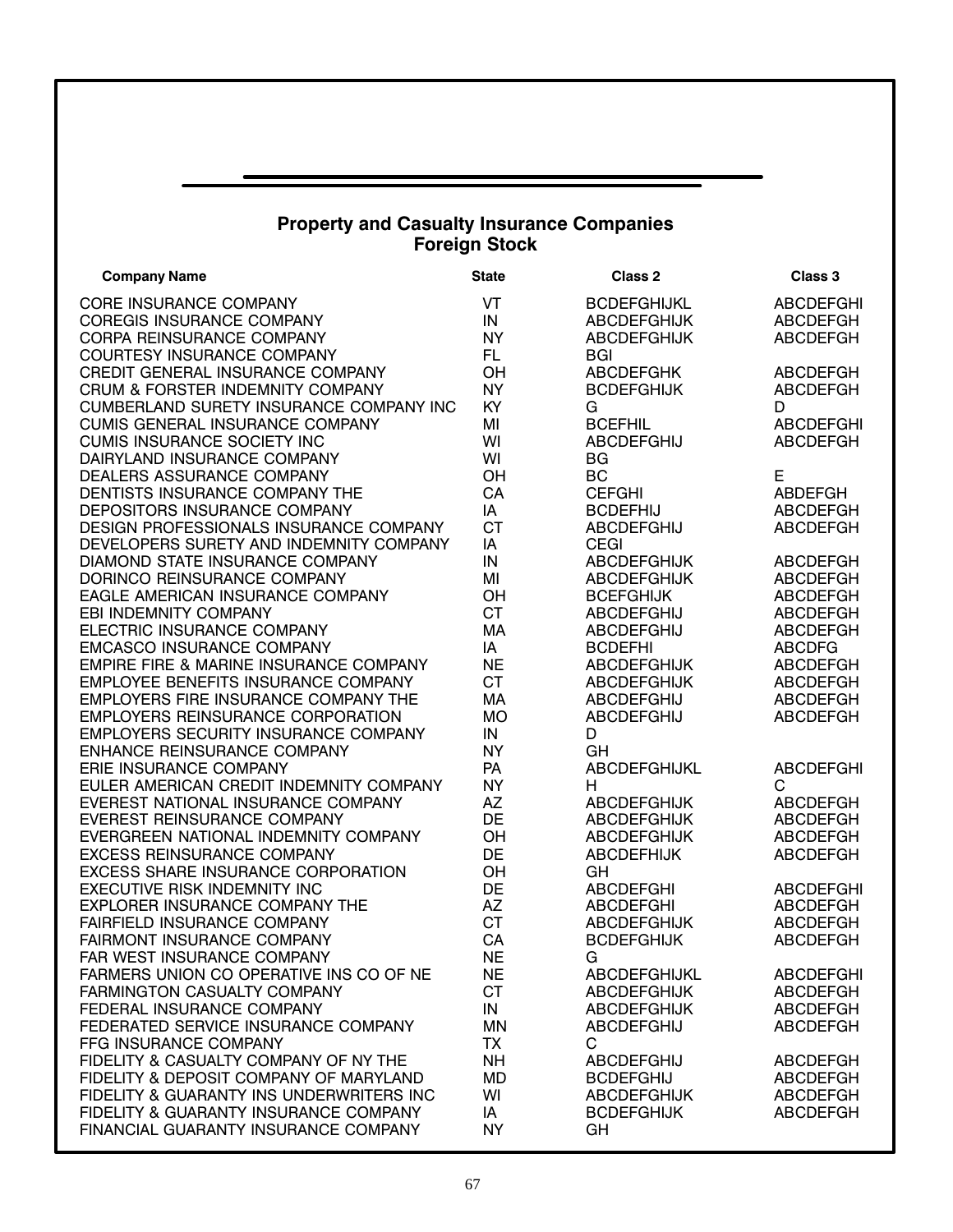| <b>Company Name</b>                                               | <b>State</b> | <b>Class 2</b>                         | Class 3                         |
|-------------------------------------------------------------------|--------------|----------------------------------------|---------------------------------|
| FINANCIAL INDEMNITY COMPANY                                       | CA           | <b>ABCDEFGHIJKL</b>                    | <b>ABCDEFGHI</b>                |
| FINANCIAL SECURITY ASSURANCE INC                                  | <b>NY</b>    | <b>GHI</b>                             |                                 |
| FIRE & CASUALTY INSURANCE CO OF CT THE                            | <b>CT</b>    | <b>ABCDEFGHIJ</b>                      | <b>ABCDEFGH</b>                 |
| FIREMANS FUND INSURANCE COMPANY                                   | CA           | <b>ABCDEFGHIJK</b>                     | <b>ABCDEFGH</b>                 |
| FIREMANS FUND INSURANCE COMPANY OF WI                             | WI           | <b>ABCDEFGHIJK</b>                     | <b>ABCDEFGH</b>                 |
| FIREMENS INSURANCE COMPANY OF NEWARK NJ                           | <b>NJ</b>    | <b>ABCDEFGHIJK</b>                     | <b>ABCDEFGH</b>                 |
| FIRST AMERICAN INSURANCE COMPANY                                  | <b>MO</b>    | <b>BCDEFGHIJKL</b>                     | <b>ABCDEFGHI</b>                |
| FIRST COLONIAL INSURANCE COMPANY                                  | FL.          | <b>BCEFHI</b>                          | <b>ABCDEFGH</b>                 |
| FIRST COMMUNITY INSURANCE COMPANY                                 | <b>NY</b>    | <b>ABCGI</b>                           | <b>ABDEFG</b>                   |
| FIRST LIBERTY INSURANCE CORPORATION THE                           | IA           | <b>ABCDEFGHIJ</b>                      | <b>ABCDEFGH</b>                 |
| FIRST MARINE INSURANCE COMPANY                                    | <b>MO</b>    | C                                      | <b>ABCDG</b>                    |
| FIRST NATIONAL INSURANCE COMPANY OF AM                            | WA           | <b>BCDEFGHIJK</b>                      | <b>ABCDEFGH</b>                 |
| FOLKSAMERICA REINSURANCE COMPANY                                  | <b>NY</b>    | <b>ABCDEFGHIJK</b>                     | <b>ABCDEFGH</b>                 |
| FOREMOST INSURANCE COMPANY                                        | ΜI           | <b>ABCEFGHIJK</b>                      | <b>ABCDEFGH</b>                 |
| FOREMOST PROPERTY & CASUALTY INS CO                               | ΜI           | <b>ABCEFGHIJK</b>                      | <b>ABCDEFGH</b>                 |
| FOREMOST SIGNATURE INSURANCE COMPANY                              | MI           | <b>ABCDEFGHIJK</b>                     | <b>ABCDEFGH</b>                 |
| FORESTVIEW MORTGAGE INSURANCE CO                                  | CA           | H                                      |                                 |
| FREMONT COMPENSATION INSURANCE COMPANY                            | CA           | <b>CD</b>                              |                                 |
| FREMONT INDEMNITY COMPANY<br>FREMONT INDUSTRIAL INDEMNITY COMPANY | CA<br>CA     | <b>BCDEFGHIJK</b><br><b>ABCDEFGHIJ</b> | <b>ABCDEFGH</b>                 |
| <b>FREMONT PACIFIC INSURANCE COMPANY</b>                          | CA           | <b>CDIJ</b>                            | <b>ABCDEFGH</b>                 |
| FRONTIER INSURANCE COMPANY                                        | <b>NY</b>    | <b>ABCDEFGHIJK</b>                     | <b>ABCDEFGH</b><br><b>ADEFG</b> |
| <b>G E AUTO &amp; HOME ASSURANCE COMPANY</b>                      | PA           | <b>ABCEFGHIJ</b>                       | <b>ABCDEFGH</b>                 |
| GAN NORTH AMERICAN INSURANCE COMPANY                              | <b>TX</b>    | <b>BCDEFH</b>                          | <b>ABDEFG</b>                   |
| <b>GATEWAY INSURANCE COMPANY</b>                                  | МO           | <b>BCEFGHIJ</b>                        | <b>ABCDEFGH</b>                 |
| GE RESIDENTIAL MORT INS CORP OF NC                                | <b>NC</b>    | Н                                      |                                 |
| <b>GEICO CASUALTY COMPANY</b>                                     | MD           | B                                      |                                 |
| <b>GEICO GENERAL INSURANCE COMPANY</b>                            | <b>MD</b>    | <b>BCEFGIJ</b>                         | <b>ABCDEFGH</b>                 |
| <b>GEICO INDEMNITY COMPANY</b>                                    | <b>MD</b>    | <b>BCEFHIJ</b>                         | <b>ABEFH</b>                    |
| <b>GENERAL ACCIDENT INSURANCE COMPANY</b>                         | PA           | <b>ABCDEFGHIJ</b>                      | <b>ABCDEFGH</b>                 |
| GENERAL CASUALTY COMPANY OF WISCONSIN                             | WI           | <b>ABCDEFGHIJ</b>                      | <b>ABCDEFGH</b>                 |
| GENERAL ELECTRIC MORT INS CORP OF NC                              | <b>NC</b>    | н                                      |                                 |
| GENERAL ELECTRIC MORTGAGE INSURANCE CORP                          | <b>NC</b>    | Н                                      |                                 |
| GENERAL INSURANCE COMPANY OF AMERICA                              | WA           | <b>BCDEFGHIJK</b>                      | <b>ABCDEFGH</b>                 |
| <b>GENERAL REINSURANCE CORPORATION</b>                            | <b>DE</b>    | <b>ABCDEFGHIJK</b>                     | <b>ABCDEFGH</b>                 |
| <b>GENERAL SECURITY INSURANCE COMPANY</b>                         | <b>NY</b>    | <b>ABCDEFGHI</b>                       | <b>ABCDEFGH</b>                 |
| GENERAL SECURITY PROPERTY & CASUALTY CO                           | <b>NY</b>    | <b>ABCDEFGHIJK</b>                     | <b>ABCDEFGH</b>                 |
| GENERAL STAR NATIONAL INSURANCE COMPANY                           | OH           | <b>BCDEFGHIJK</b>                      | <b>ABCDEFGH</b>                 |
| <b>GENESIS INSURANCE COMPANY</b>                                  | <b>CT</b>    | <b>ABCDEFGHIJKL</b>                    | <b>ABCDEFGHI</b>                |
| <b>GERLING AMERICA INSURANCE COMPANY</b>                          | NY           | <b>ABCDEFGHIJK</b>                     | <b>ABCDEFGH</b>                 |
| GERLING GLOBAL REINSURANCE CORP OF AM                             | <b>NY</b>    | <b>ABCDEFGHIJK</b>                     | <b>ABCDEFGH</b>                 |
| <b>GERMANTOWN INSURANCE COMPANY</b>                               | PA           | A                                      |                                 |
| GLENS FALLS INSURANCE COMPANY THE                                 | DE           | <b>ABCDEFGHIJK</b>                     | <b>ABCDEFGH</b>                 |
| <b>GLOBE AMERICAN CASUALTY COMPANY</b>                            | OH           | <b>BCDEFGHIJKL</b>                     | <b>ABCDEFGHI</b>                |
| <b>GLOBE INDEMNITY COMPANY</b>                                    | <b>DE</b>    | <b>ABCDEFGHIJ</b>                      | <b>ABCDEFGH</b>                 |
| GOVERNMENT EMPLOYEES INSURANCE COMPANY                            | <b>MD</b>    | <b>ABCEFGH</b>                         | <b>ABCDFG</b>                   |
| <b>GRANGE GUARDIAN INSURANCE COMPANY</b>                          | <b>OH</b>    | <b>BCEFGHIJK</b>                       | <b>ABCDEFGH</b>                 |
| <b>GRANITE STATE INSURANCE COMPANY</b>                            | <b>PA</b>    | <b>ABCDEFGHIJ</b>                      | <b>ABCDEFGH</b>                 |
| <b>GRAY INSURANCE COMPANY THE</b>                                 | LA           | ABCDEFGHIJKL                           | <b>ABCDEFGHI</b>                |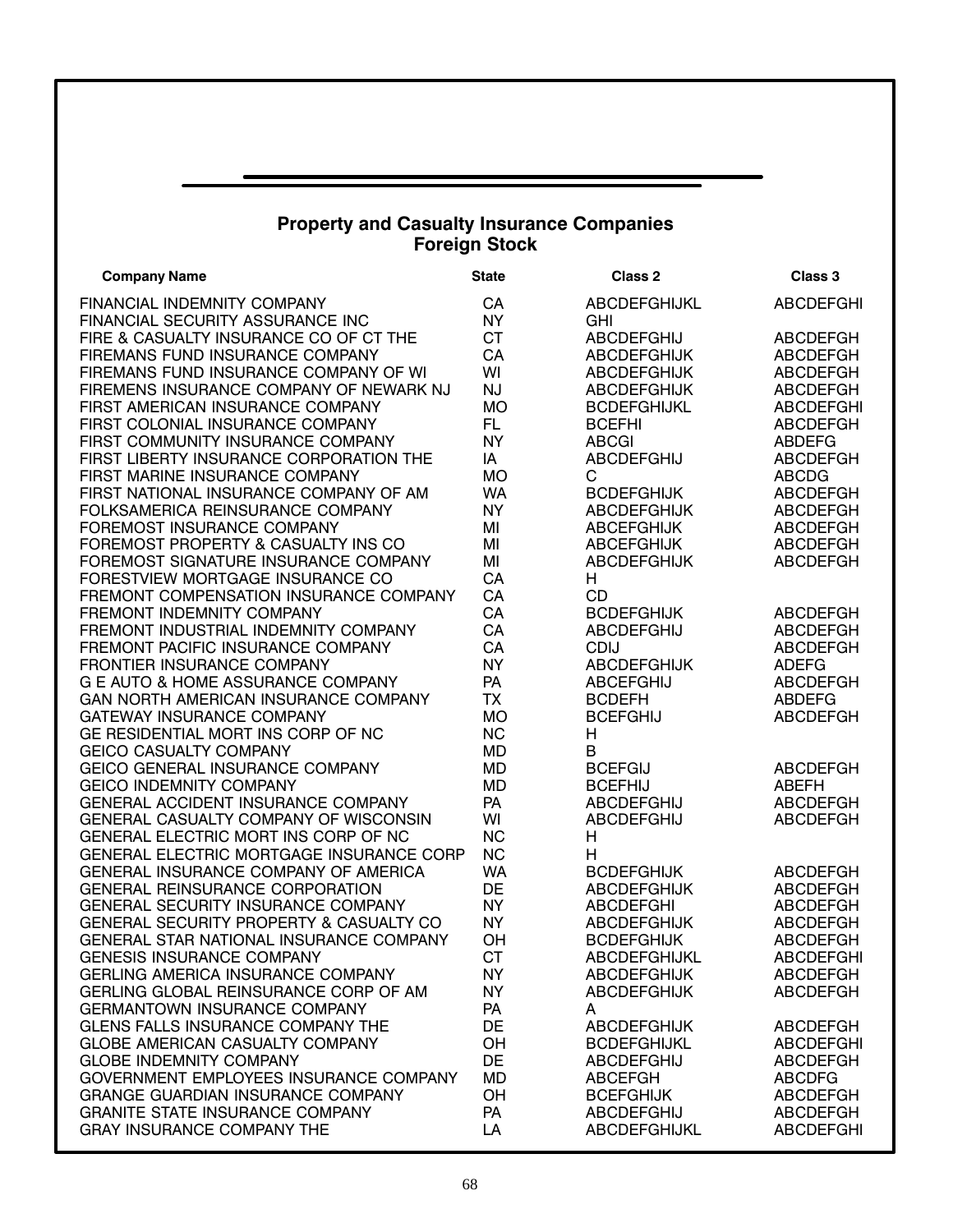| <b>Company Name</b>                                                          | <b>State</b> | <b>Class 2</b>      | Class 3          |
|------------------------------------------------------------------------------|--------------|---------------------|------------------|
| <b>GREAT AMERICAN INSURANCE COMPANY</b>                                      | OH           | <b>ABCDEFGHIJK</b>  | <b>ABCDEFGH</b>  |
| <b>GREAT DIVIDE INSURANCE COMPANY</b>                                        | <b>ND</b>    | <b>BCDEFGHIJL</b>   | <b>ABCDEFGHI</b> |
| <b>GREAT MIDWEST INSURANCE COMPANY</b>                                       | MI           | <b>ABCDEFGHIJKL</b> | <b>ABCDEFGHI</b> |
| <b>GREAT NORTHERN INSURANCE COMPANY</b>                                      | <b>MN</b>    | <b>ABCDEFGHIJ</b>   | <b>ABCDEFGH</b>  |
| <b>GREAT PACIFIC INSURANCE COMPANY</b>                                       | CA           | <b>BCEFH</b>        | <b>ABCDEFGH</b>  |
| <b>GREAT STATES INSURANCE COMPANY</b>                                        | CA           | <b>CD</b>           |                  |
| <b>GREAT WEST CASUALTY COMPANY</b>                                           | <b>NE</b>    | <b>ABCDEFGHIJK</b>  | <b>ABCDEFGH</b>  |
| <b>GREATWAY INSURANCE COMPANY</b>                                            | WI           | <b>ABCEFGHIJK</b>   | <b>ABCDEFGH</b>  |
| <b>GREENWICH INSURANCE COMPANY</b>                                           | CA           | <b>ABCDEFGHIJK</b>  | <b>ABCDEFGH</b>  |
| GRINNELL SELECT INSURANCE COMPANY                                            | IA           | <b>ABCDEFGIJ</b>    | <b>ABDEFGH</b>   |
| <b>GROCERS INSURANCE COMPANY</b>                                             | <b>OR</b>    | <b>ABCDEFHIJ</b>    | <b>ABCDEFGH</b>  |
| <b>GUARANTY NATIONAL INSURANCE COMPANY</b>                                   | CO           | <b>BCEFHIJK</b>     | <b>ABCDEFGH</b>  |
| GUIDEONE AMERICA INSURANCE COMPANY                                           | IA           | ABCDEFGHIJKL        | <b>ABCDEFGHI</b> |
| <b>GUIDEONE ELITE INSURANCE COMPANY</b>                                      | IA           | <b>ABCEFGHIJ</b>    | <b>ABCDEFGH</b>  |
| <b>GULF INSURANCE COMPANY</b>                                                | <b>MO</b>    | <b>ABCDEFGHIJK</b>  | <b>ABCDEFGH</b>  |
| HALCYON INSURANCE COMPANY                                                    | OH           | <b>BCEFGHI</b>      | <b>ABCDEFG</b>   |
| HALLMARK INSURANCE COMPANY INC                                               | WI           | <b>ABCDEFHIJK</b>   | <b>ABCDEFG</b>   |
| HANOVER AMERICAN INSURANCE COMPANY THE                                       | <b>NH</b>    | <b>BCDEGHIJ</b>     | <b>ABCDEFGH</b>  |
| HANOVER FIRE AND CASUALTY INS CO                                             | <b>PA</b>    | Е                   | AB               |
| HANOVER INSURANCE COMPANY                                                    | <b>NH</b>    | <b>ABCDEFGHIJ</b>   | <b>ABCDEFGH</b>  |
|                                                                              | <b>CT</b>    |                     |                  |
| HARTFORD ACCIDENT & INDEMNITY COMPANY<br>HARTFORD CASUALTY INSURANCE COMPANY |              | <b>ABCDEFGHIJK</b>  | <b>ABCDEFGH</b>  |
|                                                                              | IN           | <b>ABCDEFGHIJK</b>  | <b>ABCDEFGH</b>  |
| HARTFORD FIRE INSURANCE COMPANY                                              | <b>CT</b>    | <b>ABCDEFGHIJK</b>  | <b>ABCDEFGH</b>  |
| HARTFORD INSURANCE CO OF THE MIDWEST                                         | IN           | <b>ABCDEFGHI</b>    | <b>ABCDEFG</b>   |
| HARTFORD STEAM BOILER INSPECT & INS CO                                       | <b>CT</b>    | <b>CH</b>           | <b>ABCDFGH</b>   |
| HARTFORD UNDERWRITERS INSURANCE COMPANY                                      | <b>CT</b>    | <b>ABCDEFGHIJK</b>  | <b>ABCDEFGH</b>  |
| HAWKEYE SECURITY INSURANCE COMPANY                                           | IA           | <b>ABCDEFGHIJ</b>   | <b>ABCDFGH</b>   |
| HEALTH CARE INDEMNITY INC                                                    | CO           | <b>ABCDEFGHIJK</b>  | <b>ABCDEFGH</b>  |
| <b>HERITAGE INDEMNITY COMPANY</b>                                            | CA           | BC                  | <b>ADE</b>       |
| <b>HIGHLANDS INSURANCE COMPANY</b>                                           | TX           | <b>ABCDEFGHIJK</b>  | <b>ABCDEFGH</b>  |
| HIGHMARK CASUALTY INSURANCE COMPANY                                          | PA           | <b>ACDL</b>         |                  |
| HIH AMERICA COMPENSATION & LIAB INS CO                                       | CA           | <b>CD</b>           |                  |
| HOME INSURANCE COMPANY THE                                                   | <b>NH</b>    | <b>ABCDEFGHIJK</b>  | <b>ABCDEFGH</b>  |
| HOME OWNERS INSURANCE COMPANY                                                | MI           | <b>BCDEFGHIJK</b>   | <b>ABCDEFGH</b>  |
| HOMEPLUS INSURANCE COMPANY                                                   | MN           | <b>BCEFGHIJ</b>     | <b>ABCDEFGH</b>  |
| HOUSTON GENERAL INSURANCE COMPANY                                            | <b>TX</b>    | <b>BCDEFGHIJ</b>    | <b>ABCDEFGH</b>  |
| HUDSON INSURANCE COMPANY                                                     | DE           | <b>ABCDEFGHIJKL</b> | <b>ABCDEFGHI</b> |
| <b>IDS PROPERTY CASUALTY INSURANCE COMPANY</b>                               | WI           | <b>ABCEFGHIJK</b>   | <b>ABCDEFGHI</b> |
| IGF INSURANCE COMPANY                                                        | IN           | в                   | <b>BEFGH</b>     |
| <b>IMPERIAL CASUALTY &amp; INDEMNITY COMPANY</b>                             | <b>NE</b>    | <b>ACEFGHIJ</b>     | <b>ABCDEFGH</b>  |
| INDEMNITY INSURANCE COMPANY OF NORTH AM                                      | PA           | <b>BCDEFGHIJK</b>   | <b>ABCDEFGH</b>  |
| INDEPENDENT FIRE INSURANCE COMPANY                                           | <b>FL</b>    | <b>CEFGHIJ</b>      | <b>ABCDEFGH</b>  |
| <b>INDIANA INSURANCE COMPANY</b>                                             | IN           | <b>ABCDEFGHIJK</b>  | <b>ABCDEFGH</b>  |
| <b>INFINITY INSURANCE COMPANY</b>                                            | IN           | BС                  | DE               |
| <b>INSTANT AUTO INSURANCE COMPANY</b>                                        | <b>MO</b>    | <b>BCDEFH</b>       | <b>ABCDEFGH</b>  |
| INSURA PROPERTY AND CASUALTY INS CO                                          | OH           | ABCDEFGHIJL         | <b>ABCDEFGHI</b> |
| INSURANCE COMPANY OF NORTH AMERICA                                           | PA           | <b>ABCDEFGHIJK</b>  | <b>ABCDEFGH</b>  |
| INSURANCE COMPANY OF THE STATE OF PA THE                                     | <b>PA</b>    | <b>ABCDEFGHIJK</b>  | <b>ABCDEFGH</b>  |
| INSURANCE COMPANY OF THE WEST                                                | CA           | <b>ABCDEFGHI</b>    | <b>ABCDEFGH</b>  |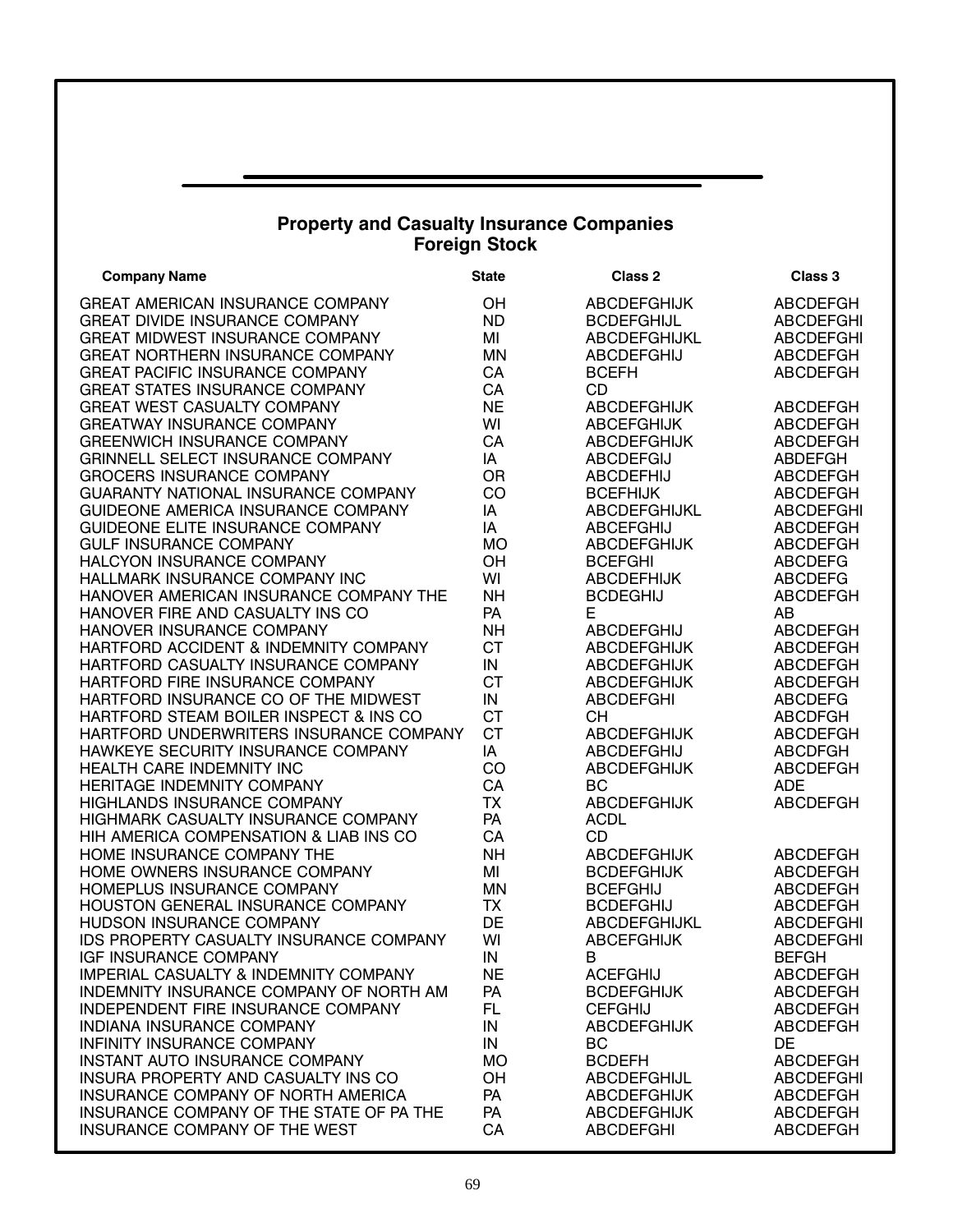| INSURANCE CORPORATION OF NEW YORK THE<br><b>NY</b><br><b>ABCDEFGHIJ</b><br><b>ABCDEFGH</b><br><b>NC</b><br><b>INTEGON CASUALTY INSURANCE COMPANY</b><br>B<br>Е<br>E<br>INTEGON GENERAL INSURANCE CORPORATION<br><b>NC</b><br><b>ABC</b><br>E<br><b>NC</b><br>INTEGON INDEMNITY CORPORATION<br><b>ABC</b><br>INTEGON NATIONAL INSURANCE COMPANY<br><b>NC</b><br><b>ABCDEFG</b><br><b>ABCDEFGH</b><br>INTERNATIONAL FIDELITY INSURANCE COMPANY<br><b>NJ</b><br>G<br>H<br><b>INVESTORS EQUITY INSURANCE COMPANY INC</b><br>CA<br>IA<br><b>IOWA AMERICAN INSURANCE COMPANY</b><br><b>BCDEFGH</b><br><b>ABCDEFGH</b><br>OH<br>J C PENNEY CASUALTY INSURANCE COMPANY<br><b>ABCDEFGHIJK</b><br><b>ABCDEFGH</b><br>JEFFERSON INSURANCE COMPANY OF NEW YORK<br><b>NY</b><br><b>ABCEFHIJK</b><br>ABCDEFGH<br>K M INSURANCE COMPANY<br>OK<br><b>ABCEFGHIJL</b><br><b>ABCDEFGHI</b><br>KANSAS BANKERS SURETY COMPANY<br><b>KS</b><br>CG<br>KANSAS CITY FIRE & MARINE INSURANCE CO<br>МO<br><b>ABCDEFGHIJK</b><br><b>ABCDEFGH</b><br>KEMPER CASUALTY INSURANCE COMPANY<br><b>ABCDEFGHIJKL</b><br><b>ABCDEFGHI</b><br>IL.<br>L M INSURANCE CORPORATION<br>IA<br><b>ABCDEFGHIJ</b><br><b>ABCDEFGH</b><br>LAKE STATES INSURANCE COMPANY<br>MI<br><b>BCDEFGHIJ</b><br><b>ABCDEFGH</b><br>LAURIER INDEMNITY COMPANY<br>GA<br><b>BCDEFGHIJ</b><br><b>ABCDEFGH</b><br>LAWRENCEVILLE PROPERTY & CASUALTY CO INC<br>VA<br><b>ABCDEFGHIJKL</b><br><b>ABCDEFGHI</b><br><b>LEADER INSURANCE COMPANY</b><br>OH<br>Е<br>B<br><b>LEGION INSURANCE COMPANY</b><br>PA<br><b>ABCDEFGHIJK</b><br><b>ABCDEFGH</b><br>VT<br><b>LIBERTY INSURANCE CORPORATION</b><br><b>ABCDEFHIJL</b><br><b>ABCDEFGHI</b><br>PA<br><b>ABCDEFGH</b><br><b>ADEG</b><br>LINCOLN GENERAL INSURANCE COMPANY<br>LINCOLN NATIONAL HEALTH & CAS INS CO<br>IN<br><b>ABCDEFGHIJ</b><br><b>ABCDEFGH</b><br><b>LMI INSURANCE COMPANY</b><br>OH<br><b>ABCDEFGHIJ</b><br><b>ABCDEFGH</b><br>LONDON ASSURANCE OF AMERICA INC THE<br><b>NY</b><br>DE<br>LYNDON PROPERTY INSURANCE COMPANY<br><b>ABCDEFGH</b><br>МO<br><b>ABCDEFGHIJ</b><br>MAJESTIC INSURANCE COMPANY<br>CA<br><b>CD</b><br>MARINE INDEMNITY INSURANCE COMPANY OF AM<br><b>NY</b><br><b>BCEFGH</b><br><b>ABCDEFGH</b> | <b>Company Name</b>               | <b>State</b> | Class <sub>2</sub> | Class 3          |
|---------------------------------------------------------------------------------------------------------------------------------------------------------------------------------------------------------------------------------------------------------------------------------------------------------------------------------------------------------------------------------------------------------------------------------------------------------------------------------------------------------------------------------------------------------------------------------------------------------------------------------------------------------------------------------------------------------------------------------------------------------------------------------------------------------------------------------------------------------------------------------------------------------------------------------------------------------------------------------------------------------------------------------------------------------------------------------------------------------------------------------------------------------------------------------------------------------------------------------------------------------------------------------------------------------------------------------------------------------------------------------------------------------------------------------------------------------------------------------------------------------------------------------------------------------------------------------------------------------------------------------------------------------------------------------------------------------------------------------------------------------------------------------------------------------------------------------------------------------------------------------------------------------------------------------------------------------------------------------------------------------------------------------------------------------------------------------------------------------------------------------------------------------------------------------------------------------------------|-----------------------------------|--------------|--------------------|------------------|
|                                                                                                                                                                                                                                                                                                                                                                                                                                                                                                                                                                                                                                                                                                                                                                                                                                                                                                                                                                                                                                                                                                                                                                                                                                                                                                                                                                                                                                                                                                                                                                                                                                                                                                                                                                                                                                                                                                                                                                                                                                                                                                                                                                                                                     |                                   |              |                    |                  |
|                                                                                                                                                                                                                                                                                                                                                                                                                                                                                                                                                                                                                                                                                                                                                                                                                                                                                                                                                                                                                                                                                                                                                                                                                                                                                                                                                                                                                                                                                                                                                                                                                                                                                                                                                                                                                                                                                                                                                                                                                                                                                                                                                                                                                     |                                   |              |                    |                  |
|                                                                                                                                                                                                                                                                                                                                                                                                                                                                                                                                                                                                                                                                                                                                                                                                                                                                                                                                                                                                                                                                                                                                                                                                                                                                                                                                                                                                                                                                                                                                                                                                                                                                                                                                                                                                                                                                                                                                                                                                                                                                                                                                                                                                                     |                                   |              |                    |                  |
|                                                                                                                                                                                                                                                                                                                                                                                                                                                                                                                                                                                                                                                                                                                                                                                                                                                                                                                                                                                                                                                                                                                                                                                                                                                                                                                                                                                                                                                                                                                                                                                                                                                                                                                                                                                                                                                                                                                                                                                                                                                                                                                                                                                                                     |                                   |              |                    |                  |
|                                                                                                                                                                                                                                                                                                                                                                                                                                                                                                                                                                                                                                                                                                                                                                                                                                                                                                                                                                                                                                                                                                                                                                                                                                                                                                                                                                                                                                                                                                                                                                                                                                                                                                                                                                                                                                                                                                                                                                                                                                                                                                                                                                                                                     |                                   |              |                    |                  |
|                                                                                                                                                                                                                                                                                                                                                                                                                                                                                                                                                                                                                                                                                                                                                                                                                                                                                                                                                                                                                                                                                                                                                                                                                                                                                                                                                                                                                                                                                                                                                                                                                                                                                                                                                                                                                                                                                                                                                                                                                                                                                                                                                                                                                     |                                   |              |                    |                  |
|                                                                                                                                                                                                                                                                                                                                                                                                                                                                                                                                                                                                                                                                                                                                                                                                                                                                                                                                                                                                                                                                                                                                                                                                                                                                                                                                                                                                                                                                                                                                                                                                                                                                                                                                                                                                                                                                                                                                                                                                                                                                                                                                                                                                                     |                                   |              |                    |                  |
|                                                                                                                                                                                                                                                                                                                                                                                                                                                                                                                                                                                                                                                                                                                                                                                                                                                                                                                                                                                                                                                                                                                                                                                                                                                                                                                                                                                                                                                                                                                                                                                                                                                                                                                                                                                                                                                                                                                                                                                                                                                                                                                                                                                                                     |                                   |              |                    |                  |
|                                                                                                                                                                                                                                                                                                                                                                                                                                                                                                                                                                                                                                                                                                                                                                                                                                                                                                                                                                                                                                                                                                                                                                                                                                                                                                                                                                                                                                                                                                                                                                                                                                                                                                                                                                                                                                                                                                                                                                                                                                                                                                                                                                                                                     |                                   |              |                    |                  |
|                                                                                                                                                                                                                                                                                                                                                                                                                                                                                                                                                                                                                                                                                                                                                                                                                                                                                                                                                                                                                                                                                                                                                                                                                                                                                                                                                                                                                                                                                                                                                                                                                                                                                                                                                                                                                                                                                                                                                                                                                                                                                                                                                                                                                     |                                   |              |                    |                  |
|                                                                                                                                                                                                                                                                                                                                                                                                                                                                                                                                                                                                                                                                                                                                                                                                                                                                                                                                                                                                                                                                                                                                                                                                                                                                                                                                                                                                                                                                                                                                                                                                                                                                                                                                                                                                                                                                                                                                                                                                                                                                                                                                                                                                                     |                                   |              |                    |                  |
|                                                                                                                                                                                                                                                                                                                                                                                                                                                                                                                                                                                                                                                                                                                                                                                                                                                                                                                                                                                                                                                                                                                                                                                                                                                                                                                                                                                                                                                                                                                                                                                                                                                                                                                                                                                                                                                                                                                                                                                                                                                                                                                                                                                                                     |                                   |              |                    |                  |
|                                                                                                                                                                                                                                                                                                                                                                                                                                                                                                                                                                                                                                                                                                                                                                                                                                                                                                                                                                                                                                                                                                                                                                                                                                                                                                                                                                                                                                                                                                                                                                                                                                                                                                                                                                                                                                                                                                                                                                                                                                                                                                                                                                                                                     |                                   |              |                    |                  |
|                                                                                                                                                                                                                                                                                                                                                                                                                                                                                                                                                                                                                                                                                                                                                                                                                                                                                                                                                                                                                                                                                                                                                                                                                                                                                                                                                                                                                                                                                                                                                                                                                                                                                                                                                                                                                                                                                                                                                                                                                                                                                                                                                                                                                     |                                   |              |                    |                  |
|                                                                                                                                                                                                                                                                                                                                                                                                                                                                                                                                                                                                                                                                                                                                                                                                                                                                                                                                                                                                                                                                                                                                                                                                                                                                                                                                                                                                                                                                                                                                                                                                                                                                                                                                                                                                                                                                                                                                                                                                                                                                                                                                                                                                                     |                                   |              |                    |                  |
|                                                                                                                                                                                                                                                                                                                                                                                                                                                                                                                                                                                                                                                                                                                                                                                                                                                                                                                                                                                                                                                                                                                                                                                                                                                                                                                                                                                                                                                                                                                                                                                                                                                                                                                                                                                                                                                                                                                                                                                                                                                                                                                                                                                                                     |                                   |              |                    |                  |
|                                                                                                                                                                                                                                                                                                                                                                                                                                                                                                                                                                                                                                                                                                                                                                                                                                                                                                                                                                                                                                                                                                                                                                                                                                                                                                                                                                                                                                                                                                                                                                                                                                                                                                                                                                                                                                                                                                                                                                                                                                                                                                                                                                                                                     |                                   |              |                    |                  |
|                                                                                                                                                                                                                                                                                                                                                                                                                                                                                                                                                                                                                                                                                                                                                                                                                                                                                                                                                                                                                                                                                                                                                                                                                                                                                                                                                                                                                                                                                                                                                                                                                                                                                                                                                                                                                                                                                                                                                                                                                                                                                                                                                                                                                     |                                   |              |                    |                  |
|                                                                                                                                                                                                                                                                                                                                                                                                                                                                                                                                                                                                                                                                                                                                                                                                                                                                                                                                                                                                                                                                                                                                                                                                                                                                                                                                                                                                                                                                                                                                                                                                                                                                                                                                                                                                                                                                                                                                                                                                                                                                                                                                                                                                                     |                                   |              |                    |                  |
|                                                                                                                                                                                                                                                                                                                                                                                                                                                                                                                                                                                                                                                                                                                                                                                                                                                                                                                                                                                                                                                                                                                                                                                                                                                                                                                                                                                                                                                                                                                                                                                                                                                                                                                                                                                                                                                                                                                                                                                                                                                                                                                                                                                                                     |                                   |              |                    |                  |
|                                                                                                                                                                                                                                                                                                                                                                                                                                                                                                                                                                                                                                                                                                                                                                                                                                                                                                                                                                                                                                                                                                                                                                                                                                                                                                                                                                                                                                                                                                                                                                                                                                                                                                                                                                                                                                                                                                                                                                                                                                                                                                                                                                                                                     |                                   |              |                    |                  |
|                                                                                                                                                                                                                                                                                                                                                                                                                                                                                                                                                                                                                                                                                                                                                                                                                                                                                                                                                                                                                                                                                                                                                                                                                                                                                                                                                                                                                                                                                                                                                                                                                                                                                                                                                                                                                                                                                                                                                                                                                                                                                                                                                                                                                     |                                   |              |                    |                  |
|                                                                                                                                                                                                                                                                                                                                                                                                                                                                                                                                                                                                                                                                                                                                                                                                                                                                                                                                                                                                                                                                                                                                                                                                                                                                                                                                                                                                                                                                                                                                                                                                                                                                                                                                                                                                                                                                                                                                                                                                                                                                                                                                                                                                                     |                                   |              |                    |                  |
|                                                                                                                                                                                                                                                                                                                                                                                                                                                                                                                                                                                                                                                                                                                                                                                                                                                                                                                                                                                                                                                                                                                                                                                                                                                                                                                                                                                                                                                                                                                                                                                                                                                                                                                                                                                                                                                                                                                                                                                                                                                                                                                                                                                                                     |                                   |              |                    |                  |
|                                                                                                                                                                                                                                                                                                                                                                                                                                                                                                                                                                                                                                                                                                                                                                                                                                                                                                                                                                                                                                                                                                                                                                                                                                                                                                                                                                                                                                                                                                                                                                                                                                                                                                                                                                                                                                                                                                                                                                                                                                                                                                                                                                                                                     |                                   |              |                    |                  |
|                                                                                                                                                                                                                                                                                                                                                                                                                                                                                                                                                                                                                                                                                                                                                                                                                                                                                                                                                                                                                                                                                                                                                                                                                                                                                                                                                                                                                                                                                                                                                                                                                                                                                                                                                                                                                                                                                                                                                                                                                                                                                                                                                                                                                     |                                   |              |                    |                  |
|                                                                                                                                                                                                                                                                                                                                                                                                                                                                                                                                                                                                                                                                                                                                                                                                                                                                                                                                                                                                                                                                                                                                                                                                                                                                                                                                                                                                                                                                                                                                                                                                                                                                                                                                                                                                                                                                                                                                                                                                                                                                                                                                                                                                                     |                                   |              |                    |                  |
|                                                                                                                                                                                                                                                                                                                                                                                                                                                                                                                                                                                                                                                                                                                                                                                                                                                                                                                                                                                                                                                                                                                                                                                                                                                                                                                                                                                                                                                                                                                                                                                                                                                                                                                                                                                                                                                                                                                                                                                                                                                                                                                                                                                                                     |                                   |              |                    |                  |
|                                                                                                                                                                                                                                                                                                                                                                                                                                                                                                                                                                                                                                                                                                                                                                                                                                                                                                                                                                                                                                                                                                                                                                                                                                                                                                                                                                                                                                                                                                                                                                                                                                                                                                                                                                                                                                                                                                                                                                                                                                                                                                                                                                                                                     | MARKEL AMERICAN INSURANCE COMPANY | VA           | ABCEFGHIJKL        | <b>ABCDEFGHI</b> |
| MARYLAND CASUALTY COMPANY<br><b>MD</b><br><b>ABCDEFGHIJK</b><br><b>ABCDEFGH</b>                                                                                                                                                                                                                                                                                                                                                                                                                                                                                                                                                                                                                                                                                                                                                                                                                                                                                                                                                                                                                                                                                                                                                                                                                                                                                                                                                                                                                                                                                                                                                                                                                                                                                                                                                                                                                                                                                                                                                                                                                                                                                                                                     |                                   |              |                    |                  |
| MARYLAND INSURANCE COMPANY<br><b>BCDEFGHIJ</b><br>TX<br><b>ABCDEFGH</b>                                                                                                                                                                                                                                                                                                                                                                                                                                                                                                                                                                                                                                                                                                                                                                                                                                                                                                                                                                                                                                                                                                                                                                                                                                                                                                                                                                                                                                                                                                                                                                                                                                                                                                                                                                                                                                                                                                                                                                                                                                                                                                                                             |                                   |              |                    |                  |
| MARYLAND NETHERLANDS CREDIT INS CO<br>MD<br>HI                                                                                                                                                                                                                                                                                                                                                                                                                                                                                                                                                                                                                                                                                                                                                                                                                                                                                                                                                                                                                                                                                                                                                                                                                                                                                                                                                                                                                                                                                                                                                                                                                                                                                                                                                                                                                                                                                                                                                                                                                                                                                                                                                                      |                                   |              |                    |                  |
| MASSACHUSETTS BAY INSURANCE COMPANY<br><b>NH</b><br><b>BCDEFGHIJ</b><br><b>ABCDEFGH</b>                                                                                                                                                                                                                                                                                                                                                                                                                                                                                                                                                                                                                                                                                                                                                                                                                                                                                                                                                                                                                                                                                                                                                                                                                                                                                                                                                                                                                                                                                                                                                                                                                                                                                                                                                                                                                                                                                                                                                                                                                                                                                                                             |                                   |              |                    |                  |
| MAYFLOWER INSURANCE COMPANY LTD THE<br>IN<br><b>ABCDEFGHIJK</b><br><b>ABCDEFGH</b>                                                                                                                                                                                                                                                                                                                                                                                                                                                                                                                                                                                                                                                                                                                                                                                                                                                                                                                                                                                                                                                                                                                                                                                                                                                                                                                                                                                                                                                                                                                                                                                                                                                                                                                                                                                                                                                                                                                                                                                                                                                                                                                                  |                                   |              |                    |                  |
| MBIA INSURANCE CORPORATION<br>NY<br>GH                                                                                                                                                                                                                                                                                                                                                                                                                                                                                                                                                                                                                                                                                                                                                                                                                                                                                                                                                                                                                                                                                                                                                                                                                                                                                                                                                                                                                                                                                                                                                                                                                                                                                                                                                                                                                                                                                                                                                                                                                                                                                                                                                                              |                                   |              |                    |                  |
| MEDICAL LIABILITY ALLIANCE<br><b>MO</b><br><b>ABCDEFGHIJKL</b><br><b>ABCDEFGHI</b>                                                                                                                                                                                                                                                                                                                                                                                                                                                                                                                                                                                                                                                                                                                                                                                                                                                                                                                                                                                                                                                                                                                                                                                                                                                                                                                                                                                                                                                                                                                                                                                                                                                                                                                                                                                                                                                                                                                                                                                                                                                                                                                                  |                                   |              |                    |                  |
| MEDICAL PROTECTIVE COMPANY THE<br>IN<br><b>BCH</b><br>Е                                                                                                                                                                                                                                                                                                                                                                                                                                                                                                                                                                                                                                                                                                                                                                                                                                                                                                                                                                                                                                                                                                                                                                                                                                                                                                                                                                                                                                                                                                                                                                                                                                                                                                                                                                                                                                                                                                                                                                                                                                                                                                                                                             |                                   |              |                    |                  |
| MEDMARC CASUALTY INSURANCE COMPANY<br>VT<br><b>ABCDEFGHIJK</b><br><b>ABCDEFGH</b>                                                                                                                                                                                                                                                                                                                                                                                                                                                                                                                                                                                                                                                                                                                                                                                                                                                                                                                                                                                                                                                                                                                                                                                                                                                                                                                                                                                                                                                                                                                                                                                                                                                                                                                                                                                                                                                                                                                                                                                                                                                                                                                                   |                                   |              |                    |                  |
| MI<br><b>ABCDEGI</b><br>MEMBERSELECT INSURANCE COMPANY<br><b>BCGIL</b>                                                                                                                                                                                                                                                                                                                                                                                                                                                                                                                                                                                                                                                                                                                                                                                                                                                                                                                                                                                                                                                                                                                                                                                                                                                                                                                                                                                                                                                                                                                                                                                                                                                                                                                                                                                                                                                                                                                                                                                                                                                                                                                                              |                                   |              |                    |                  |
| MENDAKOTA INSURANCE COMPANY<br>MN<br>ABCDEFGHIJKL<br><b>ABCDEFGHI</b>                                                                                                                                                                                                                                                                                                                                                                                                                                                                                                                                                                                                                                                                                                                                                                                                                                                                                                                                                                                                                                                                                                                                                                                                                                                                                                                                                                                                                                                                                                                                                                                                                                                                                                                                                                                                                                                                                                                                                                                                                                                                                                                                               |                                   |              |                    |                  |
| <b>TN</b><br><b>MERASTAR INSURANCE COMPANY</b><br><b>ABCEFIJ</b><br><b>ABCDEFGH</b>                                                                                                                                                                                                                                                                                                                                                                                                                                                                                                                                                                                                                                                                                                                                                                                                                                                                                                                                                                                                                                                                                                                                                                                                                                                                                                                                                                                                                                                                                                                                                                                                                                                                                                                                                                                                                                                                                                                                                                                                                                                                                                                                 |                                   |              |                    |                  |
| MERCHANTS PROPERTY INSURANCE C OF IN THE<br>IN<br><b>CEFH</b><br><b>ABCDFGH</b>                                                                                                                                                                                                                                                                                                                                                                                                                                                                                                                                                                                                                                                                                                                                                                                                                                                                                                                                                                                                                                                                                                                                                                                                                                                                                                                                                                                                                                                                                                                                                                                                                                                                                                                                                                                                                                                                                                                                                                                                                                                                                                                                     |                                   |              |                    |                  |
| MERIDIAN SECURITY INSURANCE CMPANY<br><b>ABCDEFGHIJKL</b><br>IN<br><b>ABCDEFGHI</b>                                                                                                                                                                                                                                                                                                                                                                                                                                                                                                                                                                                                                                                                                                                                                                                                                                                                                                                                                                                                                                                                                                                                                                                                                                                                                                                                                                                                                                                                                                                                                                                                                                                                                                                                                                                                                                                                                                                                                                                                                                                                                                                                 |                                   |              |                    |                  |
| METROPOLITAN CASUALTY INSURANCE COMPANY<br>RI<br><b>ABCDEFGHIJK</b><br><b>ABCDEFGH</b>                                                                                                                                                                                                                                                                                                                                                                                                                                                                                                                                                                                                                                                                                                                                                                                                                                                                                                                                                                                                                                                                                                                                                                                                                                                                                                                                                                                                                                                                                                                                                                                                                                                                                                                                                                                                                                                                                                                                                                                                                                                                                                                              |                                   |              |                    |                  |
| METROPOLITAN DIRECT PROP & CAS INS CO<br><b>ABCDEFGK</b><br>RI<br><b>ABCDEFG</b>                                                                                                                                                                                                                                                                                                                                                                                                                                                                                                                                                                                                                                                                                                                                                                                                                                                                                                                                                                                                                                                                                                                                                                                                                                                                                                                                                                                                                                                                                                                                                                                                                                                                                                                                                                                                                                                                                                                                                                                                                                                                                                                                    |                                   |              |                    |                  |
| METROPOLITAN GENERAL INSURANCE COMPANY<br>RI<br><b>ABCDEFGHIJK</b><br><b>ABCDEFGH</b>                                                                                                                                                                                                                                                                                                                                                                                                                                                                                                                                                                                                                                                                                                                                                                                                                                                                                                                                                                                                                                                                                                                                                                                                                                                                                                                                                                                                                                                                                                                                                                                                                                                                                                                                                                                                                                                                                                                                                                                                                                                                                                                               |                                   |              |                    |                  |
| METROPOLITAN GROUP PROP & CAS INS CO<br>RI<br><b>ABCDEFGHIJK</b><br><b>ABCDEFGH</b>                                                                                                                                                                                                                                                                                                                                                                                                                                                                                                                                                                                                                                                                                                                                                                                                                                                                                                                                                                                                                                                                                                                                                                                                                                                                                                                                                                                                                                                                                                                                                                                                                                                                                                                                                                                                                                                                                                                                                                                                                                                                                                                                 |                                   |              |                    |                  |
| METROPOLITAN PROPERTY & CASUALTY INS CO<br><b>ABCEFGHIJK</b><br><b>ABCDEFGH</b><br>R <sub>l</sub>                                                                                                                                                                                                                                                                                                                                                                                                                                                                                                                                                                                                                                                                                                                                                                                                                                                                                                                                                                                                                                                                                                                                                                                                                                                                                                                                                                                                                                                                                                                                                                                                                                                                                                                                                                                                                                                                                                                                                                                                                                                                                                                   |                                   |              |                    |                  |
| <b>BCEFGIJ</b><br>MGA INSURANCE COMPANY INC<br>TX<br><b>ABDEG</b>                                                                                                                                                                                                                                                                                                                                                                                                                                                                                                                                                                                                                                                                                                                                                                                                                                                                                                                                                                                                                                                                                                                                                                                                                                                                                                                                                                                                                                                                                                                                                                                                                                                                                                                                                                                                                                                                                                                                                                                                                                                                                                                                                   |                                   |              |                    |                  |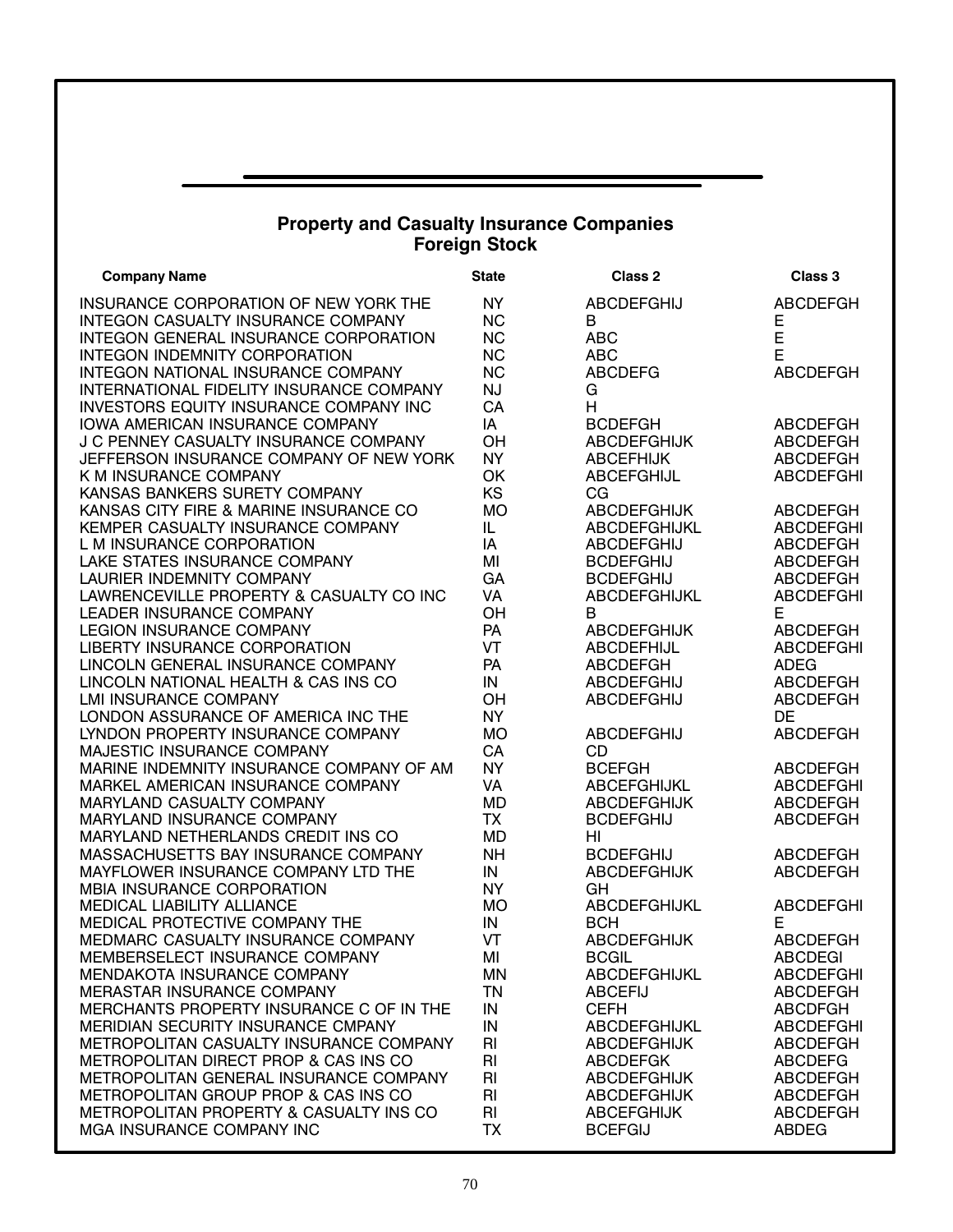| <b>Company Name</b>                      | <b>State</b> | Class 2             | Class 3          |
|------------------------------------------|--------------|---------------------|------------------|
| MGIC ASSURANCE CORPORATION               | WI           | <b>GHI</b>          |                  |
| MGIC CREDIT ASSURANCE CORPORATION        | WI           | н                   |                  |
| MGIC MORTGAGE REINSURANCE CORPORATION    | WI           | Н                   |                  |
| <b>MGIC REINSURANCE CORPORATION</b>      | WI           | Н                   |                  |
| MGIC RESIDENTIAL REINSURANCE CORPORATION | WI           | н                   |                  |
| MIC GENERAL INSURANCE CORPORATION        | ΜI           | ABCDEFGHIJ          | <b>ABCDEFGH</b>  |
| MIC PROPERTY AND CASUALTY INS CORP       | ΜI           | <b>ABCDEFGHIJK</b>  | <b>ABCDEFGH</b>  |
| MICHIGAN HOSPITAL ASSOCIATION INS CO     | MI           | <b>CEGI</b>         |                  |
| MID CENTURY INSURANCE COMPANY            | CA           | ABCDEFGHIJ          | <b>ABCDEFGH</b>  |
| MID CONTINENT CASUALTY COMPANY           | OK           | <b>BCDEFGHIJK</b>   |                  |
| MID STATE SURETY CORPORATION             | MI           | G                   |                  |
| MIDDLESEX INSURANCE COMPANY              | WI           | <b>ABCDEFGHIJ</b>   | <b>ABCDEFGH</b>  |
| MIDLAND RISK INSURANCE COMPANY           | <b>TN</b>    | <b>BCEFHI</b>       | <b>ABDEFG</b>    |
| MIDWEST EMPLOYERS CASUALTY COMPANY       | OH           | <b>CDG</b>          |                  |
| MIDWEST MEDICAL INSURANCE COMPANY        | <b>MN</b>    | CI                  |                  |
| MIDWEST SECURITY INSURANCE COMMPANY      | WI           | <b>ABCEFHIJ</b>     | <b>ABEFGH</b>    |
| MIDWESTERN INDEMNITY COMPANY THE         | OH           | <b>BCDEFGHIJK</b>   | <b>ABCDEFGH</b>  |
| MILBANK INSURANCE COMPANY                | <b>SD</b>    | <b>ABCDEFGHI</b>    | <b>ABCDEFGH</b>  |
| MILLERS CASUALTY INSURANCE COMPANY THE   | TX           | <b>BCEFGHIJK</b>    | <b>ABCDEFGHI</b> |
| MILLERS CLASSIFIED INSURANCE COMPANY     | WI           | <b>ABCDEFGHIJKL</b> | <b>ABCDEFGHI</b> |
| MILLERS INSURANCE COMPANY THE            | <b>TX</b>    | <b>BCDEFGHIJ</b>    | <b>ABCDEFGH</b>  |
| MILWAUKEE CASUALTY INSURANCE CO          | WI           | <b>ABCDEFGHIJK</b>  | <b>ABCDEFGH</b>  |
| MILWAUKEE SAFEGUARD INSURANCE COMPANY    | WI           | <b>ABCDEFGHIJK</b>  | <b>ABCDEFGH</b>  |
| MINNESOTA FIRE & CASUALTY COMPANY        | <b>MN</b>    | <b>BCDEFGHIJ</b>    | <b>ABCDEFGH</b>  |
| MITSUI MARINE AND FIRE INS CO OF AM      | NY           | <b>BCDEFGHIJ</b>    | <b>ABCDEFGH</b>  |
| MONROE GUARANTY INSURANCE COMPANY        | IN           | <b>BCDEFGHIJ</b>    | <b>ABCDEFGH</b>  |
| MONUMENTAL GENERAL CASUALTY COMPANY      | MD           | <b>ADGIK</b>        | <b>DFG</b>       |
| MORTGAGE GUARANTY INSURANCE CORPORATION  | WI           | н                   |                  |
| MOTOR CLUB OF IOWA INSURANCE COMPANY     | ΙA           | Α                   |                  |
| MOTORS INSURANCE CORPORATION             | ΜI           | <b>BCDEFGHIJK</b>   | <b>ABCDEFGH</b>  |
| MOUNTBATTEN SURETY COMPANY INC THE       | <b>PA</b>    | G                   |                  |
| NAC REINSURANCE CORPORATION              | <b>NY</b>    | <b>BCDEFGHIJK</b>   | <b>ABCDEFGH</b>  |
| NATIONAL ALLIANCE INSURANCE COMPANY      | <b>MO</b>    | B                   |                  |
| NATIONAL AMERICAN INSURANCE COMPANY      | OK           | <b>ABCDEFGHIJ</b>   | ABCDEFGH         |
| NATIONAL CASUALTY COMPANY                | WI           | <b>ABCEFGHIJK</b>   | <b>ABCDEFGH</b>  |
| NATIONAL CONTINENTAL INSURANCE COMPANY   | <b>NY</b>    | <b>BCEFH</b>        | <b>ABCDEFGH</b>  |
| NATIONAL FARMERS UNION PROPERTY & CAS CO | CO           | <b>ABCDEFGHIJK</b>  | <b>ABCDEFGH</b>  |
| NATIONAL FARMERS UNION STANDARD INS CO   | CO           | <b>ABCDEFGHIJK</b>  | <b>ABCDEFGH</b>  |
| NATIONAL FIRE INSURANCE COMPANY OF HARTF | <b>CT</b>    | <b>ABCDEFGHIJ</b>   | <b>ABCDEFGH</b>  |
| NATIONAL GENERAL ASSURANCE COMPANY       | МO           | <b>BCFIJ</b>        |                  |
| NATIONAL GENERAL INSURANCE COMPANY       | МO           | <b>BCDEFGHIJ</b>    | <b>ABCDEFGH</b>  |
| NATIONAL INDEMNITY COMPANY               | <b>NE</b>    | <b>ABCDEFGHIJ</b>   | <b>ABCDEFGH</b>  |
| NATIONAL INSURANCE COMPANY OF WI INC     | WI           | AHI                 |                  |
| NATIONAL INTERSTATE INSURANCE COMPANY    | OН           | <b>ABCDHI</b>       | <b>ABCDEFG</b>   |
| NATIONAL LIABILITY & FIRE INS CO         | <b>CT</b>    | <b>ABCDEFGHIJK</b>  | <b>ABCDEFGH</b>  |
| NATIONAL REINSURANCE CORPORATION         | DE           | <b>ABCDEFGHIJK</b>  | <b>ABCDEFGH</b>  |
| NATIONAL UNION FIRE INSURANCE CO OF PITT | <b>PA</b>    | <b>ABCDEFGHIJK</b>  | <b>ABCDEFGH</b>  |
| NATIONWIDE AGRIBUSINESS INSURANCE CO     | ΙA           | ABCDEFGHIJ          | <b>ABCDEFGH</b>  |
| NATIONWIDE ASSURANCE COMPANY             | WI           | В                   |                  |
|                                          |              |                     |                  |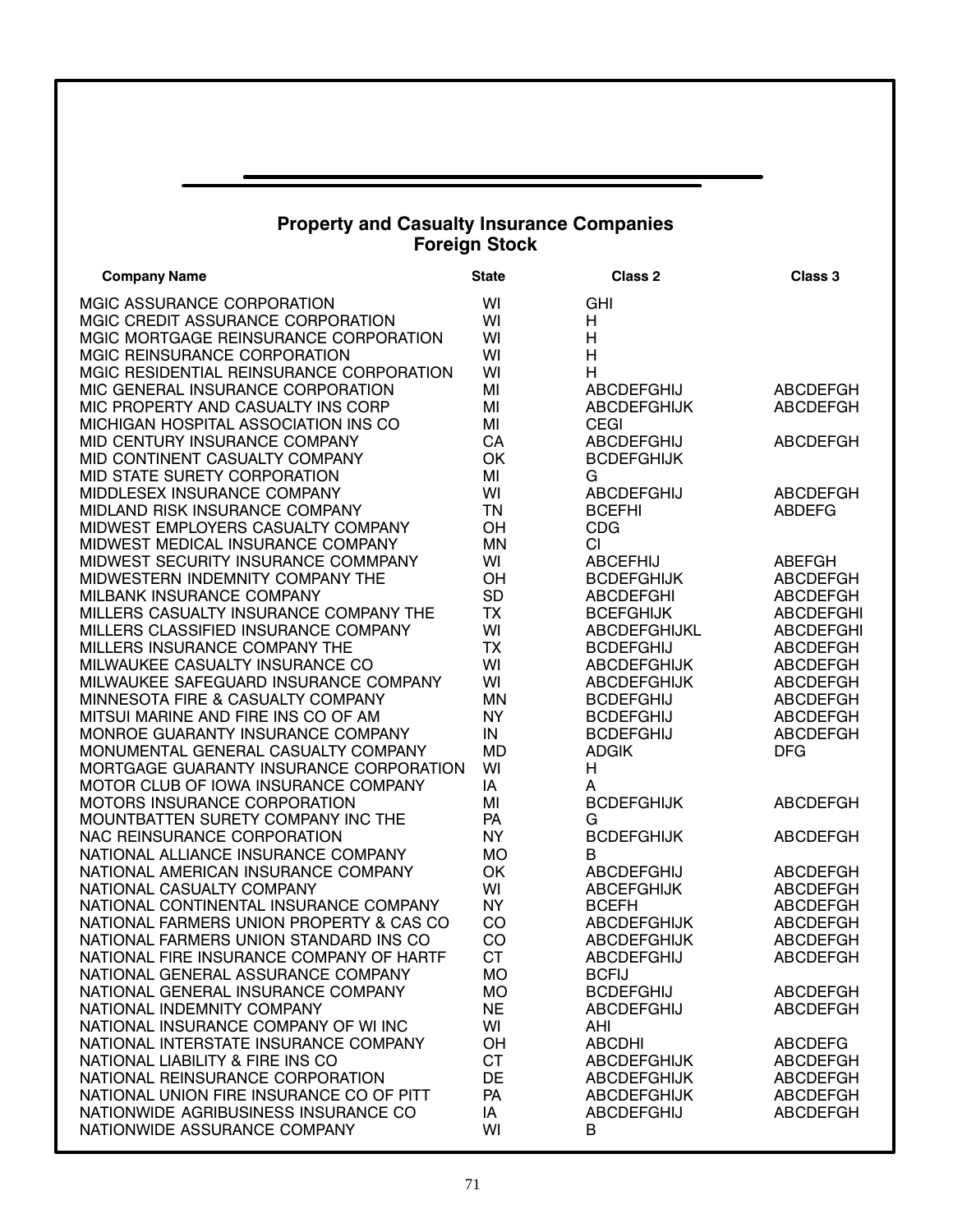| <b>Company Name</b>                                                     | <b>State</b>    | Class 2                                 | Class 3                            |
|-------------------------------------------------------------------------|-----------------|-----------------------------------------|------------------------------------|
| NATIONWIDE GENERAL INSURANCE COMPANY                                    | OH              | <b>BCEFHIJ</b>                          | <b>ABCDEFGH</b>                    |
| NATIONWIDE INSURANCE COMPANY OF AMERICA                                 | WI              | <b>BCEFHIJ</b>                          | <b>ABCDEFGH</b>                    |
| NATIONWIDE PROPERTY & CASUALTY INS CO                                   | OH              | <b>ABCDEFGHIJK</b>                      | <b>ABCDEFGH</b>                    |
| NAVIGATORS INSURANCE COMPANY                                            | <b>NY</b>       | <b>ABCDEFGHIJK</b>                      | <b>ABCDEFGH</b>                    |
| <b>NCMIC INSURANCE COMPANY</b>                                          | ΙA              | <b>BCEFHIJ</b>                          | <b>ABCDEFGH</b>                    |
| NETHERLANDS INSURANCE COMPANY THE                                       | <b>NH</b>       | <b>ABCDEFGHIJKL</b>                     | <b>ABCDEFGHI</b>                   |
| NEW ENGLAND INSURANCE COMPANY                                           | <b>CT</b>       | <b>ABCDEFGHIJK</b>                      | <b>ABCDEFGH</b>                    |
| NEW ENGLAND REINSURANCE CORPORATION                                     | <b>CT</b>       | <b>ABCDEFGHIJK</b>                      | <b>ABCDEFGH</b>                    |
| <b>NEW HAMPSHIRE INSURANCE COMPANY</b>                                  | PA              | <b>ABCDEFGHIJ</b>                       | <b>ABCDEFGH</b>                    |
| NEW SOUTH INSURANCE COMPANY                                             | <b>NC</b>       | <b>BCEFGHIJ</b>                         | <b>ABDEFGH</b>                     |
| NEW YORK MARINE AND GENERAL INS CO                                      | <b>NY</b>       | <b>FHI</b>                              | <b>BD</b>                          |
| NEWARK INSURANCE COMPANY                                                | NJ              | <b>ABCDEFGHIJ</b>                       | <b>ABCDEFGH</b>                    |
| NIAGARA FIRE INSURANCE COMPANY                                          | DE              | <b>ABCDEFGHIJK</b>                      | <b>ABCDEFGH</b>                    |
| NOBEL INSURANCE COMPANY                                                 | <b>TX</b>       | <b>BCDEFGHIJ</b>                        | <b>ABCDEFGH</b>                    |
| NORTH AMERICAN ELITE INSURANCE COMPANY                                  | <b>NH</b>       | <b>ABCDEFGHIJK</b>                      | <b>ABCDEFGH</b>                    |
| NORTH AMERICAN SPECIALTY INSURANCE CO                                   | <b>NH</b>       | <b>ABCDEFGHIJK</b>                      | <b>ABCDEFGH</b>                    |
| NORTH RIVER INSURANCE COMPANY THE                                       | <b>NJ</b>       | <b>ABCDEFGHIJK</b>                      | <b>ABCDEFGH</b>                    |
| NORTH STAR REINSURANCE CORPORATION                                      | DE              | <b>ABCDEFGHIJK</b>                      | <b>ABCDEFGH</b>                    |
| NORTHERN ASSURANCE COMPANY OF AMERICA                                   | МA              | <b>ABCDEFGHIJ</b>                       | <b>ABCDEFGH</b>                    |
| NORTHERN INSURANCE COMPANY OF NEW YORK                                  | NY              | <b>ABCDEFGHIJK</b>                      | <b>ABCDEFGH</b>                    |
| NORTHLAND CASUALTY COMPANY                                              | <b>MN</b>       | <b>BCEFGHIJK</b>                        | <b>ABCDEFGH</b>                    |
| NORTHLAND INSURANCE COMPANY                                             | MN              | <b>BCEFGHIJKL</b>                       | <b>ABCDEFGH</b>                    |
| NORTHWESTERN NATIONAL CASUALTY COMPANY                                  | WI              | <b>BCDEFGHIJK</b>                       | <b>ABCDEFGH</b>                    |
| OCCIDENTAL FIRE & CASUALTY COMPANY OF NC                                | <b>NC</b>       | <b>ABCDEFGHIJK</b>                      | <b>ABCDEFGH</b>                    |
| ODYSSEY AMERICA REINSURANCE CORPORATION                                 | <b>CT</b>       | <b>ABCDEFGH</b>                         | <b>ABDEFG</b>                      |
| ODYSSEY REINSURANCE CORPORATION                                         | DE              | <b>ABCDEFGHIJ</b>                       | <b>ABCDEFGH</b>                    |
| OHIC INSURANCE COMPANY                                                  | OH              | <b>ABCDEFGHIJ</b>                       | <b>ABCDEFGH</b>                    |
| OHIO CASUALTY INSURANCE COMPANY THE                                     | OH              | <b>ABCDEFGHIJ</b>                       | <b>ABCDEFGH</b>                    |
| OHIO INDEMNITY COMPANY                                                  | OH              | G                                       | DE                                 |
| OHIO SECURITY INSURANCE COMPANY                                         | OH              |                                         |                                    |
| OLD RELIABLE CASUALTY COMPANY                                           | <b>MO</b>       | <b>BCDEFGHIJ</b>                        | <b>ABCDEFGH</b>                    |
| OLD REPUBLIC INSURANCE COMPANY                                          | PA              | <b>ABCEFHIJK</b><br><b>ABCDEFGHIJ</b>   | <b>ABCDEFGH</b><br><b>ABCDEFGH</b> |
|                                                                         |                 |                                         |                                    |
| OLD REPUBLIC MERCANTILE INS CO                                          | WI<br><b>AZ</b> | <b>ABCDEFGHIJK</b><br><b>ABCEFIJ</b>    | <b>ABCDEFGH</b>                    |
| OLD REPUBLIC MINNEHOMA INSURANCE COMPANY<br>OLD REPUBLIC SURETY COMPANY | WI              |                                         | <b>ABCDEGH</b>                     |
| OLD UNITED CASUALTY COMPANY                                             | KS              | G<br><b>BCG</b>                         | D                                  |
| OMAHA INDEMNITY COMPANY THE                                             |                 |                                         | <b>ABCDEFGH</b>                    |
|                                                                         | WI<br><b>NE</b> | <b>ABCDEFGHIJK</b>                      | <b>ABCDEFGH</b>                    |
| OMAHA PROPERTY & CASUALTY INSURANCE CO                                  | <b>CT</b>       | <b>ABCDEFGHIJK</b>                      |                                    |
| ORION INSURANCE COMPANY                                                 |                 | ABCDEFGHIJ                              | <b>ABCDEFGH</b>                    |
| OWNERS INSURANCE COMPANY                                                | OН              | <b>BCDEFGHIJK</b>                       | <b>ABCDEFGH</b>                    |
| PACIFIC EMPLOYERS INSURANCE COMPANY<br>PACIFIC INDEMNITY COMPANY        | <b>PA</b>       | <b>ABCDEFGHIJK</b><br><b>ABCDEFGHIJ</b> | <b>ABCDEFGH</b>                    |
| PACIFIC SPECIALTY INSURANCE COMPANY                                     | WI              |                                         | <b>ABCDEGH</b>                     |
|                                                                         | CA              | <b>BCEFHIJKL</b>                        | <b>ABCDEFGHI</b>                   |
| PARTNER REINSURANCE COMPANY OF THE US                                   | <b>NY</b>       | <b>ABCDEFGHIJK</b>                      | <b>ABCDEFGH</b>                    |
| PARTNERRE INSURANCE COMPANY OF NEW YORK                                 | NY.             | <b>ABCDEFGHIJ</b>                       | <b>ABCDEFGH</b>                    |
| PATHFINDER INSURANCE COMPANY                                            | CO              | BC                                      | E                                  |
| PATRIOT GENERAL INSURANCE COMPANY                                       | WI              | <b>ABCDEFGHIJ</b>                       | <b>ABCDEFGH</b>                    |
| PEERLESS INSURANCE COMPANY                                              | <b>NH</b>       | <b>ABCDEFGHIJ</b>                       | <b>ABCDEFGH</b>                    |
| PENN AMERICA INSURANCE COMPANY                                          | <b>PA</b>       | <b>ABCEFHI</b>                          | <b>ABCDEFG</b>                     |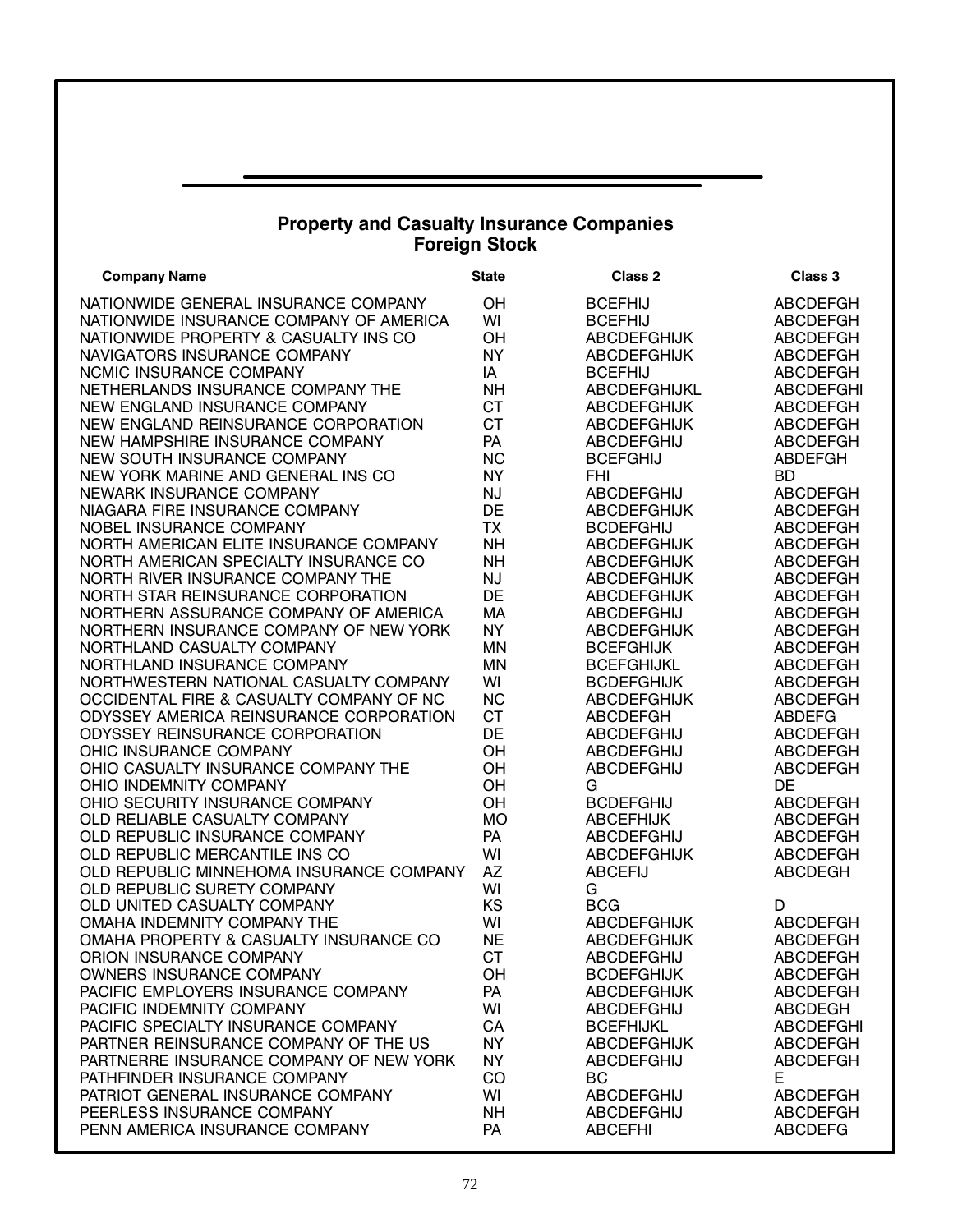| <b>Company Name</b>                                                        | <b>State</b> | Class 2             | Class 3          |
|----------------------------------------------------------------------------|--------------|---------------------|------------------|
| PENN MILLERS INSURANCE COMPANY                                             | <b>PA</b>    | <b>CDEFHJ</b>       | <b>ABCDEFGH</b>  |
| PENN STAR INSURANCE COMPANY                                                | PA           | <b>ABCEFHI</b>      | <b>ABCDEFG</b>   |
| PENNSYLVANIA CASUALTY COMPANY                                              | KS           | <b>BCDEFGH</b>      | <b>ABCDEFGH</b>  |
| PENNSYLVANIA MANUFACTURERS ASSN INS CO                                     | PA           | <b>ABCDEFGHIJ</b>   | <b>ABCDEFGH</b>  |
| PERMANENT GENERAL ASSURANCE CORPORATION                                    | <b>TN</b>    | <b>ABCDEFGHIJK</b>  | <b>ABCDEFGH</b>  |
| PETROLEUM CASUALTY COMPANY                                                 | <b>TX</b>    | <b>BCDEFGHIJK</b>   |                  |
| PHICO INSURANCE COMPANY                                                    | PA           | <b>BCDEFGHIJ</b>    | <b>ABCDEFGH</b>  |
| PHILADELPHIA INDEMNITY INSURANCE COMPANY                                   | PA           | <b>ABCEFGHIJ</b>    | <b>ABCDEFGH</b>  |
| PHOENIX ASSURANCE COMPANY OF NEW YORK                                      | <b>NH</b>    | <b>ABCDEFGHIJ</b>   | <b>ABCDEFGH</b>  |
| PHOENIX INDEMNITY INSURANCE COMPANY                                        | <b>AZ</b>    | <b>BCEFGH</b>       | <b>ABDEFGH</b>   |
| PHOENIX INSURANCE COMPANY THE                                              | <b>CT</b>    | <b>ABCDEFGHIJK</b>  | <b>ABCDEFGH</b>  |
| PHYSICIANS INSURANCE COMPANY OF WI INC                                     | WI           | <b>CEFH</b>         | <b>ABCDF</b>     |
| PMA REINSURANCE CORPORATION                                                | <b>PA</b>    | <b>BCDEFGHIJK</b>   | <b>ABCDEFGHI</b> |
| PMI MORTGAGE INSURANCE CO                                                  | <b>AZ</b>    | н                   |                  |
| PRE PAID LEGAL CASUALTY INC                                                | OK           |                     |                  |
| PREFERRED NATIONAL INSURANCE COMPANY                                       | FL.          | <b>CEFGHIJ</b>      | <b>ABCDFH</b>    |
| PREFERRED PROFESSIONAL INSURANCE COMPANY                                   | <b>NE</b>    | CD                  |                  |
| PRINCETON INSURANCE COMPANY                                                | <b>NJ</b>    | <b>ACDEFGHIJKL</b>  | <b>ABCDFGHI</b>  |
| PRIVATE RESIDENTIAL MORTGAGE INS CORP                                      | <b>NC</b>    | н                   |                  |
| PROFESSIONAL LIABILITY INS CO OF AMERICA                                   | <b>NY</b>    | <b>BCEFGH</b>       | <b>ABCDEFGH</b>  |
| PROFESSIONALS ADVOCATE INSURANCE COMPANY                                   | <b>MD</b>    | <b>ABCDEFGHIJ</b>   | <b>ABCDEFGH</b>  |
| PROGRESSIVE AMERICAN INSURANCE COMPANY                                     | FL.          | <b>BCEFGHI</b>      | <b>ABCDEFG</b>   |
| PROGRESSIVE CASUALTY INSURANCE COMPANY                                     | OH           | <b>ABCGHIL</b>      | <b>ABCDEF</b>    |
| PROGRESSIVE SPECIALTY INSURANCE COMPANY                                    | OH           | <b>BCEFGHI</b>      | <b>ABCDEFG</b>   |
| PRONATIONAL INSURANCE COMPANY                                              | MI           | <b>ABCDEFGHIJL</b>  | <b>ABCDEFGHI</b> |
| PROPERTY & CASUALTY INS CO OF HARTFORD                                     | IN           | <b>ABCDEFGHIJK</b>  | <b>ABCDEFGH</b>  |
| PROTECTIVE INSURANCE COMPANY                                               | IN           | <b>ABCDEFGHIJK</b>  | <b>ABCDEFGH</b>  |
| PROTECTIVE NATIONAL INS CO OF OMAHA THE                                    | <b>NE</b>    | <b>ABCDEFGHIJK</b>  | <b>ABCDEFGH</b>  |
| PROVIDENCE WASHINGTON INS CO OF NY                                         | <b>NY</b>    | <b>BCDEFGH</b>      | <b>ABCDEFGH</b>  |
| PROVIDENCE WASHINGTON INSURANCE COMPANY                                    | <b>RI</b>    | <b>BCDEFGHIJ</b>    | <b>ABCDEFGH</b>  |
| PRUDENTIAL COMMERCIAL INSURANCE COMPANY                                    | <b>DE</b>    | <b>ABCDEFGHIJK</b>  | <b>ABCDEFGH</b>  |
| PRUDENTIAL GENERAL INSURANCE COMPANY                                       | DE           | <b>ABCDEFGHIJK</b>  | <b>ABCDEFGH</b>  |
| PRUDENTIAL PROPERTY & CASUALTY INS CO                                      | IN           | <b>ABCDEFGHIJK</b>  | <b>ABCDEFGH</b>  |
| PUTNAM REINSURANCE COMPANY                                                 | <b>NY</b>    | <b>ABCDEFGHIJK</b>  | <b>ABCDEFGH</b>  |
| PXRE REINSURANCE COMPANY                                                   | <b>CT</b>    | <b>ABCDEFGHIJKL</b> | <b>ABCDEFGHI</b> |
| QBE INSURANCE CORPORATION                                                  | DE           | <b>ABCDEFGHIJKL</b> | <b>ABCDEFGH</b>  |
| <b>QUADRANT INDEMNITY COMPANY</b>                                          | <b>CT</b>    | <b>ABCDEFGHI</b>    | <b>ABCDEFGHI</b> |
| RADIAN GUARANTY INC                                                        | PA           | н                   |                  |
| <b>RAMPART INSURANCE COMPANY</b>                                           | NY           | <b>ABCDEFGHK</b>    | <b>ABDEFG</b>    |
| RANGER INSURANCE COMPANY                                                   | DE           | <b>ABCDEFGHIJ</b>   | ABCDEFGH         |
| REALM NATIONAL INSURANCE COMPANY                                           | <b>NY</b>    | ABCDEFGHIJKL        | <b>ABCDEFGHI</b> |
| REDLAND INSURANCE COMPANY                                                  | IA           | <b>BCDEFGJK</b>     | ABCDEFGH         |
| REGAL INSURANCE COMPANY                                                    | IN           | B                   |                  |
| REGENT INSURANCE COMPANY                                                   | WI           | <b>ABCDEFGHIJK</b>  | ABCDEFGH         |
| RELIANCE DIRECT INSURANCE COMPANY                                          | <b>PA</b>    | <b>ABCDEFGHIJK</b>  | <b>ABCDEFGH</b>  |
| RELIANCE INSURANCE COMPANY                                                 |              | ABCDEFGHIJKL        | <b>ABCDEFGHI</b> |
|                                                                            | <b>PA</b>    | <b>ABCDEFGHIJKL</b> | <b>ABCDEFGHI</b> |
| RELIANCE NATIONAL INDEMNITY COMPANY<br>RELIANCE NATIONAL INSURANCE COMPANY | WI<br>DE     | <b>ABCDEFGHIJK</b>  |                  |
|                                                                            |              |                     | <b>ABCDEFGHI</b> |
| RELIANCE REINSURANCE COMPANY                                               | DE           | <b>ABCDEFGHIJK</b>  | <b>ABCDEFGH</b>  |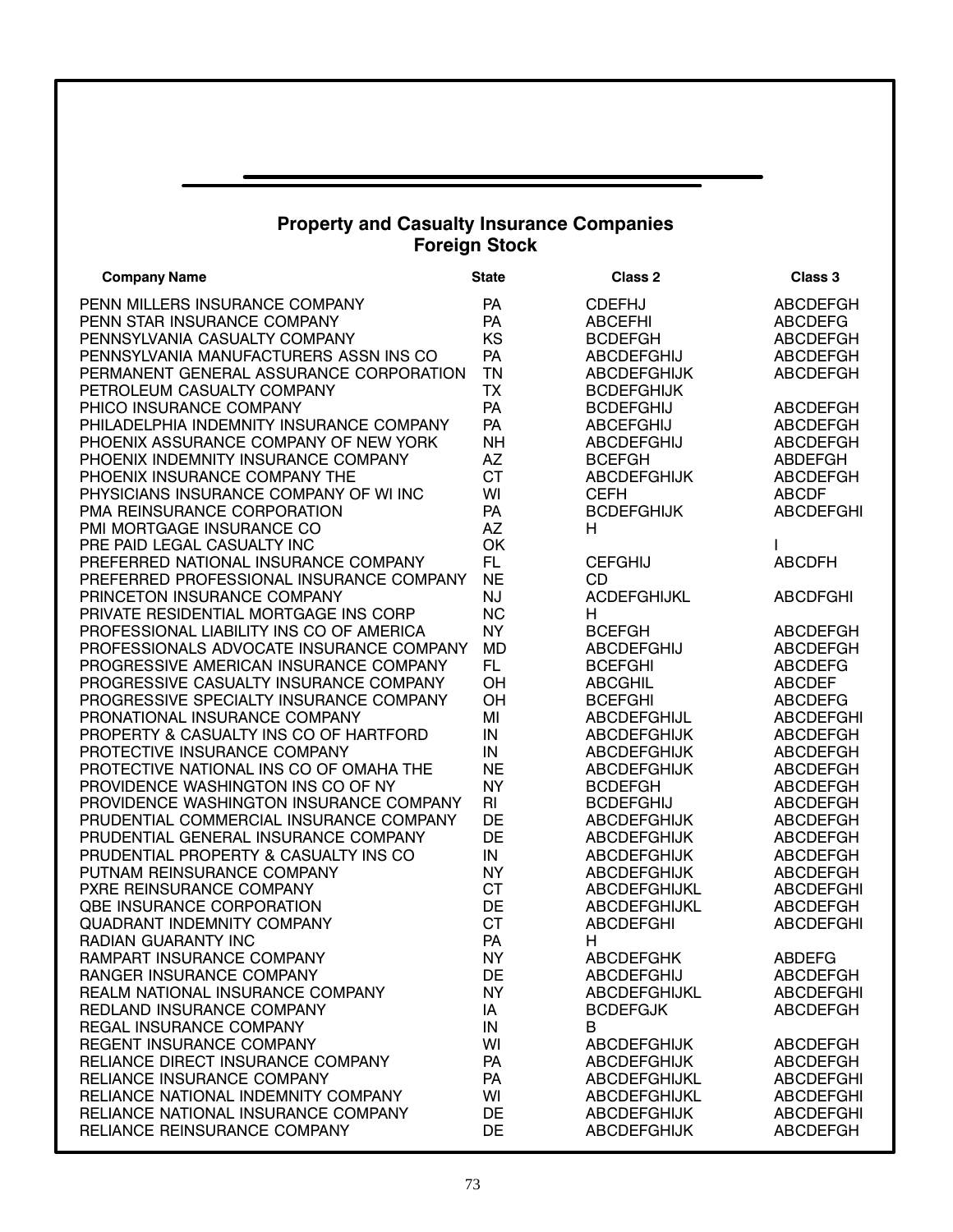| RELIANCE SURETY COMPANY<br>DE<br><b>ABCDEFGHIJ</b><br><b>ABCDEFGH</b><br>RELIANT INSURANCE COMPANY<br>MI<br><b>DE</b><br>в<br>OH<br>REPUBLIC FRANKLIN INSURANCE COMPANY<br><b>BCDEFGHIJKL</b><br><b>ABCDEFGHI</b><br>REPUBLIC INDEMNITY COMPANY OF AMERICA<br>CA<br><b>ABCDEF</b><br><b>BCDEFGHIJ</b><br>REPUBLIC INDEMNITY COMPANY OF CALIFORNIA<br>CA<br><b>BCDEFGHIJ</b><br><b>ABCDEF</b><br>REPUBLIC INSURANCE COMPANY<br>TX<br><b>ABCDEFG</b><br><b>ABCDEFGH</b><br>REPUBLIC MORTGAGE INSURANCE CO OF FL<br>FL.<br>H<br>H<br>REPUBLIC MORTGAGE INSURANCE COMPANY<br><b>NC</b><br>REPUBLIC WESTERN INSURANCE COMPANY<br>AZ<br><b>ABCDEFGHIJK</b><br><b>ABCDEFGH</b><br><b>AZ</b><br>RESIDENTIAL GUARANTY CO<br>H<br>RESPONSE INSURANCE COMPANY<br><b>DE</b><br><b>ABCDEFGHIJK</b><br><b>ABCDEFGH</b><br>RISCORP NATIONAL INSURANCE COMPANY<br><b>MO</b><br><b>CEFHIJ</b><br><b>ABCDEFGH</b><br>RISK CAPITAL REINSURANCE COMPANY<br><b>NE</b><br>ABCDEFGHIJKL<br><b>ABCDEFGHI</b><br><b>NY</b><br>ROYAL & SUNALLIANCE PERSONAL INS CO<br><b>ABCDEFGHIJ</b><br><b>ABCDEFGH</b><br><b>DE</b><br>ROYAL INDEMNITY COMPANY<br><b>ABCDEFGHIJ</b><br><b>ABCDEFGH</b><br><b>BF</b><br>RURAL COMMUNITY INSURANCE COMPANY<br><b>MN</b><br>SABLE INSURANCE COMPANY<br>CA<br><b>ABCDEFGH</b><br><b>ABCDEFGHIJK</b><br>SAFECO INSURANCE COMPANY OF AMERICA<br><b>WA</b><br><b>BCDEFGHIJK</b><br><b>ABCDEFGH</b><br>SAFECO INSURANCE COMPANY OF PA<br><b>PA</b><br><b>ABCDEFGHIJK</b><br><b>ABCDFGH</b><br>SAFECO NATIONAL INSURANCE COMPANY<br><b>MO</b><br>Е<br>B<br><b>CT</b><br>SAFEGUARD INSURANCE COMPANY<br><b>ABCDEFGHIJ</b><br><b>ABCDEFGH</b><br>SAFETY NATIONAL CASUALTY CORPORATION<br><b>MO</b><br><b>BCDEFGHIJ</b><br><b>ABCDEFGH</b><br>SAGAMORE INSURANCE COMPANY<br>IN<br><b>ABCDEFGHIJK</b><br><b>ABCDEFGH</b><br>SAN FRANCISCO REINSURANCE COMPANY<br>CA<br><b>ABCDEFGH</b><br><b>ABCDEFGHIJK</b><br>SAVERS PROPERTY & CASUALTY INS CO<br><b>MO</b><br><b>ABCEFGHI</b><br><b>ABCDEFG</b><br><b>SCOR REINSURANCE COMPANY</b><br><b>NY</b><br><b>ABCDEFGHIJK</b><br><b>ABCDFGH</b><br>SCOTTSDALE INDEMNITY COMPANY<br>OH<br><b>BCEFGHIJ</b><br><b>ABDEFGH</b><br>SEA INSURANCE COMPANY OF AMERICA THE<br><b>NY</b><br><b>BCEFGHIJ</b><br><b>ABCDEFGH</b><br>SEABOARD SURETY COMPANY<br><b>NY</b><br><b>ABCDEFGHIJ</b><br><b>ABCDEFGH</b><br>SEATON INSURANCE COMPANY<br><b>WA</b><br><b>ABCDEFGHIJ</b><br><b>ABCDEFGH</b><br>SECURITY INSURANCE COMPANY OF HARTFORD<br><b>CT</b><br><b>ABCDEFGHIJ</b><br><b>ABCDEFGH</b><br>SECURITY NATIONAL INSURANCE COMPANY<br><b>ABCDEFGHIJ</b><br><b>TX</b><br><b>ABCDEFGH</b><br>SELECT INSURANCE COMPANY<br><b>TX</b><br><b>ABCDEFGHIJK</b><br><b>ABCDEFGH</b><br>SELECTIVE INSURANCE COMPANY OF AMERICA<br><b>NJ</b><br><b>ABCDEFGHI</b><br>ABCDEFGHIJKL<br><b>SC</b><br>SELECTIVE INSURANCE COMPANY OF SC<br>ABCDEFGHIJKL<br><b>ABCDEFGHI</b><br>SELECTIVE INSURANCE COMPANY OF THE SE<br><b>NC</b><br><b>ABCDEFGHIJKL</b><br><b>ABCDEFGHI</b><br>SENECA INSURANCE COMPANY INC<br><b>NY</b><br><b>BCDEFGHIJ</b><br><b>ABCDEFGH</b><br>SEVEN HILLS INSURANCE COMPANY<br><b>NY</b><br><b>BCEF</b><br><b>ABCDEFGH</b> | <b>Company Name</b> | <b>State</b> | Class 2 | Class 3 |
|--------------------------------------------------------------------------------------------------------------------------------------------------------------------------------------------------------------------------------------------------------------------------------------------------------------------------------------------------------------------------------------------------------------------------------------------------------------------------------------------------------------------------------------------------------------------------------------------------------------------------------------------------------------------------------------------------------------------------------------------------------------------------------------------------------------------------------------------------------------------------------------------------------------------------------------------------------------------------------------------------------------------------------------------------------------------------------------------------------------------------------------------------------------------------------------------------------------------------------------------------------------------------------------------------------------------------------------------------------------------------------------------------------------------------------------------------------------------------------------------------------------------------------------------------------------------------------------------------------------------------------------------------------------------------------------------------------------------------------------------------------------------------------------------------------------------------------------------------------------------------------------------------------------------------------------------------------------------------------------------------------------------------------------------------------------------------------------------------------------------------------------------------------------------------------------------------------------------------------------------------------------------------------------------------------------------------------------------------------------------------------------------------------------------------------------------------------------------------------------------------------------------------------------------------------------------------------------------------------------------------------------------------------------------------------------------------------------------------------------------------------------------------------------------------------------------------------------------------------------------------------------------------------------------------------------------------------------------------------------------------------------------------------------------------------------------------------------------------------------------------------------------------------------------|---------------------|--------------|---------|---------|
|                                                                                                                                                                                                                                                                                                                                                                                                                                                                                                                                                                                                                                                                                                                                                                                                                                                                                                                                                                                                                                                                                                                                                                                                                                                                                                                                                                                                                                                                                                                                                                                                                                                                                                                                                                                                                                                                                                                                                                                                                                                                                                                                                                                                                                                                                                                                                                                                                                                                                                                                                                                                                                                                                                                                                                                                                                                                                                                                                                                                                                                                                                                                                                    |                     |              |         |         |
|                                                                                                                                                                                                                                                                                                                                                                                                                                                                                                                                                                                                                                                                                                                                                                                                                                                                                                                                                                                                                                                                                                                                                                                                                                                                                                                                                                                                                                                                                                                                                                                                                                                                                                                                                                                                                                                                                                                                                                                                                                                                                                                                                                                                                                                                                                                                                                                                                                                                                                                                                                                                                                                                                                                                                                                                                                                                                                                                                                                                                                                                                                                                                                    |                     |              |         |         |
|                                                                                                                                                                                                                                                                                                                                                                                                                                                                                                                                                                                                                                                                                                                                                                                                                                                                                                                                                                                                                                                                                                                                                                                                                                                                                                                                                                                                                                                                                                                                                                                                                                                                                                                                                                                                                                                                                                                                                                                                                                                                                                                                                                                                                                                                                                                                                                                                                                                                                                                                                                                                                                                                                                                                                                                                                                                                                                                                                                                                                                                                                                                                                                    |                     |              |         |         |
|                                                                                                                                                                                                                                                                                                                                                                                                                                                                                                                                                                                                                                                                                                                                                                                                                                                                                                                                                                                                                                                                                                                                                                                                                                                                                                                                                                                                                                                                                                                                                                                                                                                                                                                                                                                                                                                                                                                                                                                                                                                                                                                                                                                                                                                                                                                                                                                                                                                                                                                                                                                                                                                                                                                                                                                                                                                                                                                                                                                                                                                                                                                                                                    |                     |              |         |         |
|                                                                                                                                                                                                                                                                                                                                                                                                                                                                                                                                                                                                                                                                                                                                                                                                                                                                                                                                                                                                                                                                                                                                                                                                                                                                                                                                                                                                                                                                                                                                                                                                                                                                                                                                                                                                                                                                                                                                                                                                                                                                                                                                                                                                                                                                                                                                                                                                                                                                                                                                                                                                                                                                                                                                                                                                                                                                                                                                                                                                                                                                                                                                                                    |                     |              |         |         |
|                                                                                                                                                                                                                                                                                                                                                                                                                                                                                                                                                                                                                                                                                                                                                                                                                                                                                                                                                                                                                                                                                                                                                                                                                                                                                                                                                                                                                                                                                                                                                                                                                                                                                                                                                                                                                                                                                                                                                                                                                                                                                                                                                                                                                                                                                                                                                                                                                                                                                                                                                                                                                                                                                                                                                                                                                                                                                                                                                                                                                                                                                                                                                                    |                     |              |         |         |
|                                                                                                                                                                                                                                                                                                                                                                                                                                                                                                                                                                                                                                                                                                                                                                                                                                                                                                                                                                                                                                                                                                                                                                                                                                                                                                                                                                                                                                                                                                                                                                                                                                                                                                                                                                                                                                                                                                                                                                                                                                                                                                                                                                                                                                                                                                                                                                                                                                                                                                                                                                                                                                                                                                                                                                                                                                                                                                                                                                                                                                                                                                                                                                    |                     |              |         |         |
|                                                                                                                                                                                                                                                                                                                                                                                                                                                                                                                                                                                                                                                                                                                                                                                                                                                                                                                                                                                                                                                                                                                                                                                                                                                                                                                                                                                                                                                                                                                                                                                                                                                                                                                                                                                                                                                                                                                                                                                                                                                                                                                                                                                                                                                                                                                                                                                                                                                                                                                                                                                                                                                                                                                                                                                                                                                                                                                                                                                                                                                                                                                                                                    |                     |              |         |         |
|                                                                                                                                                                                                                                                                                                                                                                                                                                                                                                                                                                                                                                                                                                                                                                                                                                                                                                                                                                                                                                                                                                                                                                                                                                                                                                                                                                                                                                                                                                                                                                                                                                                                                                                                                                                                                                                                                                                                                                                                                                                                                                                                                                                                                                                                                                                                                                                                                                                                                                                                                                                                                                                                                                                                                                                                                                                                                                                                                                                                                                                                                                                                                                    |                     |              |         |         |
|                                                                                                                                                                                                                                                                                                                                                                                                                                                                                                                                                                                                                                                                                                                                                                                                                                                                                                                                                                                                                                                                                                                                                                                                                                                                                                                                                                                                                                                                                                                                                                                                                                                                                                                                                                                                                                                                                                                                                                                                                                                                                                                                                                                                                                                                                                                                                                                                                                                                                                                                                                                                                                                                                                                                                                                                                                                                                                                                                                                                                                                                                                                                                                    |                     |              |         |         |
|                                                                                                                                                                                                                                                                                                                                                                                                                                                                                                                                                                                                                                                                                                                                                                                                                                                                                                                                                                                                                                                                                                                                                                                                                                                                                                                                                                                                                                                                                                                                                                                                                                                                                                                                                                                                                                                                                                                                                                                                                                                                                                                                                                                                                                                                                                                                                                                                                                                                                                                                                                                                                                                                                                                                                                                                                                                                                                                                                                                                                                                                                                                                                                    |                     |              |         |         |
|                                                                                                                                                                                                                                                                                                                                                                                                                                                                                                                                                                                                                                                                                                                                                                                                                                                                                                                                                                                                                                                                                                                                                                                                                                                                                                                                                                                                                                                                                                                                                                                                                                                                                                                                                                                                                                                                                                                                                                                                                                                                                                                                                                                                                                                                                                                                                                                                                                                                                                                                                                                                                                                                                                                                                                                                                                                                                                                                                                                                                                                                                                                                                                    |                     |              |         |         |
|                                                                                                                                                                                                                                                                                                                                                                                                                                                                                                                                                                                                                                                                                                                                                                                                                                                                                                                                                                                                                                                                                                                                                                                                                                                                                                                                                                                                                                                                                                                                                                                                                                                                                                                                                                                                                                                                                                                                                                                                                                                                                                                                                                                                                                                                                                                                                                                                                                                                                                                                                                                                                                                                                                                                                                                                                                                                                                                                                                                                                                                                                                                                                                    |                     |              |         |         |
|                                                                                                                                                                                                                                                                                                                                                                                                                                                                                                                                                                                                                                                                                                                                                                                                                                                                                                                                                                                                                                                                                                                                                                                                                                                                                                                                                                                                                                                                                                                                                                                                                                                                                                                                                                                                                                                                                                                                                                                                                                                                                                                                                                                                                                                                                                                                                                                                                                                                                                                                                                                                                                                                                                                                                                                                                                                                                                                                                                                                                                                                                                                                                                    |                     |              |         |         |
|                                                                                                                                                                                                                                                                                                                                                                                                                                                                                                                                                                                                                                                                                                                                                                                                                                                                                                                                                                                                                                                                                                                                                                                                                                                                                                                                                                                                                                                                                                                                                                                                                                                                                                                                                                                                                                                                                                                                                                                                                                                                                                                                                                                                                                                                                                                                                                                                                                                                                                                                                                                                                                                                                                                                                                                                                                                                                                                                                                                                                                                                                                                                                                    |                     |              |         |         |
|                                                                                                                                                                                                                                                                                                                                                                                                                                                                                                                                                                                                                                                                                                                                                                                                                                                                                                                                                                                                                                                                                                                                                                                                                                                                                                                                                                                                                                                                                                                                                                                                                                                                                                                                                                                                                                                                                                                                                                                                                                                                                                                                                                                                                                                                                                                                                                                                                                                                                                                                                                                                                                                                                                                                                                                                                                                                                                                                                                                                                                                                                                                                                                    |                     |              |         |         |
|                                                                                                                                                                                                                                                                                                                                                                                                                                                                                                                                                                                                                                                                                                                                                                                                                                                                                                                                                                                                                                                                                                                                                                                                                                                                                                                                                                                                                                                                                                                                                                                                                                                                                                                                                                                                                                                                                                                                                                                                                                                                                                                                                                                                                                                                                                                                                                                                                                                                                                                                                                                                                                                                                                                                                                                                                                                                                                                                                                                                                                                                                                                                                                    |                     |              |         |         |
|                                                                                                                                                                                                                                                                                                                                                                                                                                                                                                                                                                                                                                                                                                                                                                                                                                                                                                                                                                                                                                                                                                                                                                                                                                                                                                                                                                                                                                                                                                                                                                                                                                                                                                                                                                                                                                                                                                                                                                                                                                                                                                                                                                                                                                                                                                                                                                                                                                                                                                                                                                                                                                                                                                                                                                                                                                                                                                                                                                                                                                                                                                                                                                    |                     |              |         |         |
|                                                                                                                                                                                                                                                                                                                                                                                                                                                                                                                                                                                                                                                                                                                                                                                                                                                                                                                                                                                                                                                                                                                                                                                                                                                                                                                                                                                                                                                                                                                                                                                                                                                                                                                                                                                                                                                                                                                                                                                                                                                                                                                                                                                                                                                                                                                                                                                                                                                                                                                                                                                                                                                                                                                                                                                                                                                                                                                                                                                                                                                                                                                                                                    |                     |              |         |         |
|                                                                                                                                                                                                                                                                                                                                                                                                                                                                                                                                                                                                                                                                                                                                                                                                                                                                                                                                                                                                                                                                                                                                                                                                                                                                                                                                                                                                                                                                                                                                                                                                                                                                                                                                                                                                                                                                                                                                                                                                                                                                                                                                                                                                                                                                                                                                                                                                                                                                                                                                                                                                                                                                                                                                                                                                                                                                                                                                                                                                                                                                                                                                                                    |                     |              |         |         |
|                                                                                                                                                                                                                                                                                                                                                                                                                                                                                                                                                                                                                                                                                                                                                                                                                                                                                                                                                                                                                                                                                                                                                                                                                                                                                                                                                                                                                                                                                                                                                                                                                                                                                                                                                                                                                                                                                                                                                                                                                                                                                                                                                                                                                                                                                                                                                                                                                                                                                                                                                                                                                                                                                                                                                                                                                                                                                                                                                                                                                                                                                                                                                                    |                     |              |         |         |
|                                                                                                                                                                                                                                                                                                                                                                                                                                                                                                                                                                                                                                                                                                                                                                                                                                                                                                                                                                                                                                                                                                                                                                                                                                                                                                                                                                                                                                                                                                                                                                                                                                                                                                                                                                                                                                                                                                                                                                                                                                                                                                                                                                                                                                                                                                                                                                                                                                                                                                                                                                                                                                                                                                                                                                                                                                                                                                                                                                                                                                                                                                                                                                    |                     |              |         |         |
|                                                                                                                                                                                                                                                                                                                                                                                                                                                                                                                                                                                                                                                                                                                                                                                                                                                                                                                                                                                                                                                                                                                                                                                                                                                                                                                                                                                                                                                                                                                                                                                                                                                                                                                                                                                                                                                                                                                                                                                                                                                                                                                                                                                                                                                                                                                                                                                                                                                                                                                                                                                                                                                                                                                                                                                                                                                                                                                                                                                                                                                                                                                                                                    |                     |              |         |         |
|                                                                                                                                                                                                                                                                                                                                                                                                                                                                                                                                                                                                                                                                                                                                                                                                                                                                                                                                                                                                                                                                                                                                                                                                                                                                                                                                                                                                                                                                                                                                                                                                                                                                                                                                                                                                                                                                                                                                                                                                                                                                                                                                                                                                                                                                                                                                                                                                                                                                                                                                                                                                                                                                                                                                                                                                                                                                                                                                                                                                                                                                                                                                                                    |                     |              |         |         |
|                                                                                                                                                                                                                                                                                                                                                                                                                                                                                                                                                                                                                                                                                                                                                                                                                                                                                                                                                                                                                                                                                                                                                                                                                                                                                                                                                                                                                                                                                                                                                                                                                                                                                                                                                                                                                                                                                                                                                                                                                                                                                                                                                                                                                                                                                                                                                                                                                                                                                                                                                                                                                                                                                                                                                                                                                                                                                                                                                                                                                                                                                                                                                                    |                     |              |         |         |
|                                                                                                                                                                                                                                                                                                                                                                                                                                                                                                                                                                                                                                                                                                                                                                                                                                                                                                                                                                                                                                                                                                                                                                                                                                                                                                                                                                                                                                                                                                                                                                                                                                                                                                                                                                                                                                                                                                                                                                                                                                                                                                                                                                                                                                                                                                                                                                                                                                                                                                                                                                                                                                                                                                                                                                                                                                                                                                                                                                                                                                                                                                                                                                    |                     |              |         |         |
|                                                                                                                                                                                                                                                                                                                                                                                                                                                                                                                                                                                                                                                                                                                                                                                                                                                                                                                                                                                                                                                                                                                                                                                                                                                                                                                                                                                                                                                                                                                                                                                                                                                                                                                                                                                                                                                                                                                                                                                                                                                                                                                                                                                                                                                                                                                                                                                                                                                                                                                                                                                                                                                                                                                                                                                                                                                                                                                                                                                                                                                                                                                                                                    |                     |              |         |         |
|                                                                                                                                                                                                                                                                                                                                                                                                                                                                                                                                                                                                                                                                                                                                                                                                                                                                                                                                                                                                                                                                                                                                                                                                                                                                                                                                                                                                                                                                                                                                                                                                                                                                                                                                                                                                                                                                                                                                                                                                                                                                                                                                                                                                                                                                                                                                                                                                                                                                                                                                                                                                                                                                                                                                                                                                                                                                                                                                                                                                                                                                                                                                                                    |                     |              |         |         |
|                                                                                                                                                                                                                                                                                                                                                                                                                                                                                                                                                                                                                                                                                                                                                                                                                                                                                                                                                                                                                                                                                                                                                                                                                                                                                                                                                                                                                                                                                                                                                                                                                                                                                                                                                                                                                                                                                                                                                                                                                                                                                                                                                                                                                                                                                                                                                                                                                                                                                                                                                                                                                                                                                                                                                                                                                                                                                                                                                                                                                                                                                                                                                                    |                     |              |         |         |
|                                                                                                                                                                                                                                                                                                                                                                                                                                                                                                                                                                                                                                                                                                                                                                                                                                                                                                                                                                                                                                                                                                                                                                                                                                                                                                                                                                                                                                                                                                                                                                                                                                                                                                                                                                                                                                                                                                                                                                                                                                                                                                                                                                                                                                                                                                                                                                                                                                                                                                                                                                                                                                                                                                                                                                                                                                                                                                                                                                                                                                                                                                                                                                    |                     |              |         |         |
|                                                                                                                                                                                                                                                                                                                                                                                                                                                                                                                                                                                                                                                                                                                                                                                                                                                                                                                                                                                                                                                                                                                                                                                                                                                                                                                                                                                                                                                                                                                                                                                                                                                                                                                                                                                                                                                                                                                                                                                                                                                                                                                                                                                                                                                                                                                                                                                                                                                                                                                                                                                                                                                                                                                                                                                                                                                                                                                                                                                                                                                                                                                                                                    |                     |              |         |         |
|                                                                                                                                                                                                                                                                                                                                                                                                                                                                                                                                                                                                                                                                                                                                                                                                                                                                                                                                                                                                                                                                                                                                                                                                                                                                                                                                                                                                                                                                                                                                                                                                                                                                                                                                                                                                                                                                                                                                                                                                                                                                                                                                                                                                                                                                                                                                                                                                                                                                                                                                                                                                                                                                                                                                                                                                                                                                                                                                                                                                                                                                                                                                                                    |                     |              |         |         |
|                                                                                                                                                                                                                                                                                                                                                                                                                                                                                                                                                                                                                                                                                                                                                                                                                                                                                                                                                                                                                                                                                                                                                                                                                                                                                                                                                                                                                                                                                                                                                                                                                                                                                                                                                                                                                                                                                                                                                                                                                                                                                                                                                                                                                                                                                                                                                                                                                                                                                                                                                                                                                                                                                                                                                                                                                                                                                                                                                                                                                                                                                                                                                                    |                     |              |         |         |
|                                                                                                                                                                                                                                                                                                                                                                                                                                                                                                                                                                                                                                                                                                                                                                                                                                                                                                                                                                                                                                                                                                                                                                                                                                                                                                                                                                                                                                                                                                                                                                                                                                                                                                                                                                                                                                                                                                                                                                                                                                                                                                                                                                                                                                                                                                                                                                                                                                                                                                                                                                                                                                                                                                                                                                                                                                                                                                                                                                                                                                                                                                                                                                    |                     |              |         |         |
|                                                                                                                                                                                                                                                                                                                                                                                                                                                                                                                                                                                                                                                                                                                                                                                                                                                                                                                                                                                                                                                                                                                                                                                                                                                                                                                                                                                                                                                                                                                                                                                                                                                                                                                                                                                                                                                                                                                                                                                                                                                                                                                                                                                                                                                                                                                                                                                                                                                                                                                                                                                                                                                                                                                                                                                                                                                                                                                                                                                                                                                                                                                                                                    |                     |              |         |         |
|                                                                                                                                                                                                                                                                                                                                                                                                                                                                                                                                                                                                                                                                                                                                                                                                                                                                                                                                                                                                                                                                                                                                                                                                                                                                                                                                                                                                                                                                                                                                                                                                                                                                                                                                                                                                                                                                                                                                                                                                                                                                                                                                                                                                                                                                                                                                                                                                                                                                                                                                                                                                                                                                                                                                                                                                                                                                                                                                                                                                                                                                                                                                                                    |                     |              |         |         |
|                                                                                                                                                                                                                                                                                                                                                                                                                                                                                                                                                                                                                                                                                                                                                                                                                                                                                                                                                                                                                                                                                                                                                                                                                                                                                                                                                                                                                                                                                                                                                                                                                                                                                                                                                                                                                                                                                                                                                                                                                                                                                                                                                                                                                                                                                                                                                                                                                                                                                                                                                                                                                                                                                                                                                                                                                                                                                                                                                                                                                                                                                                                                                                    |                     |              |         |         |
|                                                                                                                                                                                                                                                                                                                                                                                                                                                                                                                                                                                                                                                                                                                                                                                                                                                                                                                                                                                                                                                                                                                                                                                                                                                                                                                                                                                                                                                                                                                                                                                                                                                                                                                                                                                                                                                                                                                                                                                                                                                                                                                                                                                                                                                                                                                                                                                                                                                                                                                                                                                                                                                                                                                                                                                                                                                                                                                                                                                                                                                                                                                                                                    |                     |              |         |         |
|                                                                                                                                                                                                                                                                                                                                                                                                                                                                                                                                                                                                                                                                                                                                                                                                                                                                                                                                                                                                                                                                                                                                                                                                                                                                                                                                                                                                                                                                                                                                                                                                                                                                                                                                                                                                                                                                                                                                                                                                                                                                                                                                                                                                                                                                                                                                                                                                                                                                                                                                                                                                                                                                                                                                                                                                                                                                                                                                                                                                                                                                                                                                                                    |                     |              |         |         |
| SHELBY INSURANCE COMPANY THE<br>OH<br>ABCDEFGHIJL<br><b>ABCDEFGHI</b>                                                                                                                                                                                                                                                                                                                                                                                                                                                                                                                                                                                                                                                                                                                                                                                                                                                                                                                                                                                                                                                                                                                                                                                                                                                                                                                                                                                                                                                                                                                                                                                                                                                                                                                                                                                                                                                                                                                                                                                                                                                                                                                                                                                                                                                                                                                                                                                                                                                                                                                                                                                                                                                                                                                                                                                                                                                                                                                                                                                                                                                                                              |                     |              |         |         |
| SHELTER GENERAL INSURANCE COMPANY<br><b>MO</b><br><b>ABCEFGHIJ</b><br><b>ABCDEFGH</b>                                                                                                                                                                                                                                                                                                                                                                                                                                                                                                                                                                                                                                                                                                                                                                                                                                                                                                                                                                                                                                                                                                                                                                                                                                                                                                                                                                                                                                                                                                                                                                                                                                                                                                                                                                                                                                                                                                                                                                                                                                                                                                                                                                                                                                                                                                                                                                                                                                                                                                                                                                                                                                                                                                                                                                                                                                                                                                                                                                                                                                                                              |                     |              |         |         |
| <b>DE</b><br>SIGNET STAR REINSURANCE COMPANY<br><b>ABCDEFGHIJK</b><br><b>ABCDEFGH</b>                                                                                                                                                                                                                                                                                                                                                                                                                                                                                                                                                                                                                                                                                                                                                                                                                                                                                                                                                                                                                                                                                                                                                                                                                                                                                                                                                                                                                                                                                                                                                                                                                                                                                                                                                                                                                                                                                                                                                                                                                                                                                                                                                                                                                                                                                                                                                                                                                                                                                                                                                                                                                                                                                                                                                                                                                                                                                                                                                                                                                                                                              |                     |              |         |         |
| <b>DE</b><br>SIRIUS AMERICA INSURANCE COMPANY<br><b>ABCDEFGHIJK</b><br><b>ABCDEFGH</b>                                                                                                                                                                                                                                                                                                                                                                                                                                                                                                                                                                                                                                                                                                                                                                                                                                                                                                                                                                                                                                                                                                                                                                                                                                                                                                                                                                                                                                                                                                                                                                                                                                                                                                                                                                                                                                                                                                                                                                                                                                                                                                                                                                                                                                                                                                                                                                                                                                                                                                                                                                                                                                                                                                                                                                                                                                                                                                                                                                                                                                                                             |                     |              |         |         |
| SOREMA NORTH AMERICA REINSURANCE COMPANY<br><b>NY</b><br><b>ABCDEFGHIJK</b><br><b>ABCDEFGH</b>                                                                                                                                                                                                                                                                                                                                                                                                                                                                                                                                                                                                                                                                                                                                                                                                                                                                                                                                                                                                                                                                                                                                                                                                                                                                                                                                                                                                                                                                                                                                                                                                                                                                                                                                                                                                                                                                                                                                                                                                                                                                                                                                                                                                                                                                                                                                                                                                                                                                                                                                                                                                                                                                                                                                                                                                                                                                                                                                                                                                                                                                     |                     |              |         |         |
| SC<br>SOUTH CAROLINA INSURANCE COMPANY<br>B                                                                                                                                                                                                                                                                                                                                                                                                                                                                                                                                                                                                                                                                                                                                                                                                                                                                                                                                                                                                                                                                                                                                                                                                                                                                                                                                                                                                                                                                                                                                                                                                                                                                                                                                                                                                                                                                                                                                                                                                                                                                                                                                                                                                                                                                                                                                                                                                                                                                                                                                                                                                                                                                                                                                                                                                                                                                                                                                                                                                                                                                                                                        |                     |              |         |         |
| SOUTHERN GENERAL INSURANCE COMPANY<br>GA<br>В                                                                                                                                                                                                                                                                                                                                                                                                                                                                                                                                                                                                                                                                                                                                                                                                                                                                                                                                                                                                                                                                                                                                                                                                                                                                                                                                                                                                                                                                                                                                                                                                                                                                                                                                                                                                                                                                                                                                                                                                                                                                                                                                                                                                                                                                                                                                                                                                                                                                                                                                                                                                                                                                                                                                                                                                                                                                                                                                                                                                                                                                                                                      |                     |              |         |         |
| SOUTHERN HERITAGE INSURANCE COMPANY<br>GA<br><b>BCEFHIJ</b><br><b>ABCDEFGH</b>                                                                                                                                                                                                                                                                                                                                                                                                                                                                                                                                                                                                                                                                                                                                                                                                                                                                                                                                                                                                                                                                                                                                                                                                                                                                                                                                                                                                                                                                                                                                                                                                                                                                                                                                                                                                                                                                                                                                                                                                                                                                                                                                                                                                                                                                                                                                                                                                                                                                                                                                                                                                                                                                                                                                                                                                                                                                                                                                                                                                                                                                                     |                     |              |         |         |
| ST PAUL FIRE & MARINE INSURANCE COMPANY<br>MN<br><b>ABCDEFGHIJ</b><br><b>ABCDEFGH</b>                                                                                                                                                                                                                                                                                                                                                                                                                                                                                                                                                                                                                                                                                                                                                                                                                                                                                                                                                                                                                                                                                                                                                                                                                                                                                                                                                                                                                                                                                                                                                                                                                                                                                                                                                                                                                                                                                                                                                                                                                                                                                                                                                                                                                                                                                                                                                                                                                                                                                                                                                                                                                                                                                                                                                                                                                                                                                                                                                                                                                                                                              |                     |              |         |         |
| ST PAUL GUARDIAN INSURANCE COMPANY<br><b>ABCDEFGHIJK</b><br><b>MN</b><br><b>ABCDEFGH</b>                                                                                                                                                                                                                                                                                                                                                                                                                                                                                                                                                                                                                                                                                                                                                                                                                                                                                                                                                                                                                                                                                                                                                                                                                                                                                                                                                                                                                                                                                                                                                                                                                                                                                                                                                                                                                                                                                                                                                                                                                                                                                                                                                                                                                                                                                                                                                                                                                                                                                                                                                                                                                                                                                                                                                                                                                                                                                                                                                                                                                                                                           |                     |              |         |         |
| ST PAUL MEDICAL LIABILITY INS CO<br><b>ABCDEFGHI</b><br><b>MN</b><br><b>BCDEFGHIJKL</b>                                                                                                                                                                                                                                                                                                                                                                                                                                                                                                                                                                                                                                                                                                                                                                                                                                                                                                                                                                                                                                                                                                                                                                                                                                                                                                                                                                                                                                                                                                                                                                                                                                                                                                                                                                                                                                                                                                                                                                                                                                                                                                                                                                                                                                                                                                                                                                                                                                                                                                                                                                                                                                                                                                                                                                                                                                                                                                                                                                                                                                                                            |                     |              |         |         |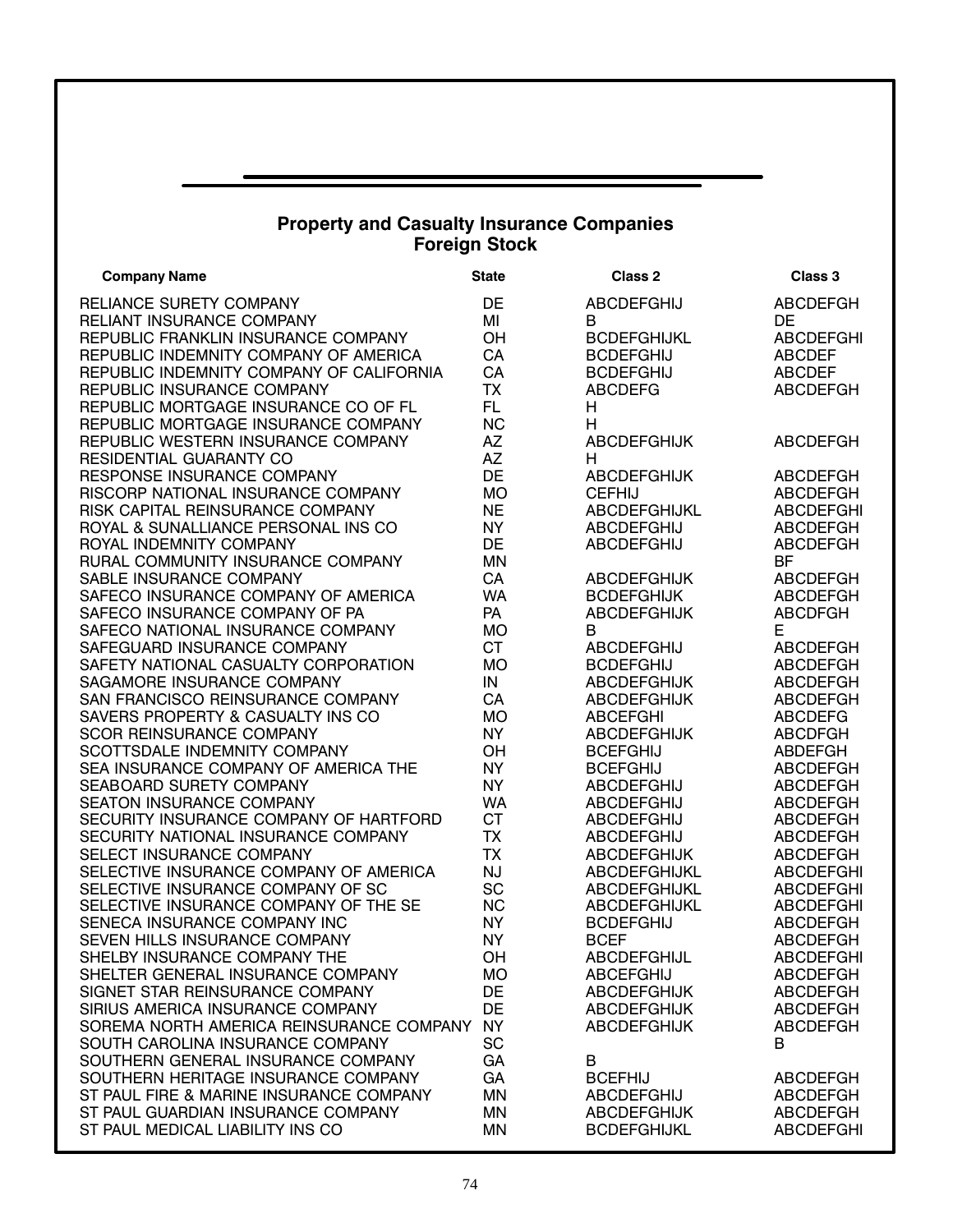| <b>Company Name</b>                      | <b>State</b> | Class 2             | Class 3          |
|------------------------------------------|--------------|---------------------|------------------|
| ST PAUL MERCURY INSURANCE COMPANY        | <b>MN</b>    | <b>ABCDEFGHIJ</b>   | <b>ABCDEFGH</b>  |
| STANDARD FIRE INSURANCE COMPANY THE      | <b>CT</b>    | <b>ABCDEFGHIJ</b>   | <b>ABCDEFGH</b>  |
| STANDARD GUARANTY INSURANCE COMPANY      | DE           | <b>ABCEFHIJ</b>     | <b>ABCDEFGH</b>  |
| STAR INSURANCE COMPANY                   | МI           | <b>ABCDEFGKL</b>    | <b>ABCDEFGHI</b> |
| STARNET INSURANCE COMPANY                | DE           | <b>ABCDEFGHIJKL</b> | <b>ABCDEFGH</b>  |
| STATE AUTO NATIONAL INSURANCE COMPANY    | KS           | <b>ABCEFGHI</b>     | <b>ABDEFGH</b>   |
| STATE AUTO PROP AND CAS INS CO           | SC           | <b>BCDEFGHIJK</b>   | <b>ABCDEFGH</b>  |
| STATE FARM FLORIDA INSURANCE COMPANY     | FL.          | C                   | <b>ABCD</b>      |
| STATE NATIONAL INSURANCE COMPANY INC     | <b>TX</b>    | ABCDEFGHIJKL        | <b>ABCDEFGHI</b> |
| STATESMAN INSURANCE COMPANY              | IN           | <b>ABCDEFGHIJK</b>  | <b>ABCDEFGH</b>  |
| STONEWALL INSURANCE COMPANY              | <b>AL</b>    | <b>BCEFHIJ</b>      | <b>ABCDEFGH</b>  |
| STRATFORD INSURANCE COMPANY              | <b>NH</b>    | <b>BCEI</b>         | AE               |
| SUECIA INSURANCE COMPANY                 | <b>NY</b>    | <b>ABCDEFGHIJK</b>  | <b>ABCDEFGH</b>  |
| SUPERIOR INSURANCE COMPANY               | FL.          | BC                  | <b>AEF</b>       |
| SURETY BONDING COMPANY OF AMERICA        | <b>SD</b>    | CG                  |                  |
| SWISS REINSURANCE AMERICA CORPORATION    | <b>NY</b>    | <b>ABCDEFGHIJ</b>   | <b>ABCDEFGH</b>  |
| SYDNEY REINSURANCE CORPORATION           | PA           | <b>ABCDEFGHIJK</b>  | <b>ABCDEFGH</b>  |
| THE INSURANCE COMPANY                    | LA           | <b>BCEFGH</b>       | <b>ABCDEFG</b>   |
| <b>TECHNOLOGY INSURANCE COMPANY</b>      | <b>NH</b>    | С                   | <b>DE</b>        |
| <b>TICO INSURANCE COMPANY</b>            | OH           | <b>BCDEFGHIJ</b>    | <b>BCDEFGH</b>   |
| TIG INDEMNITY COMPANY                    | CA           | <b>ABCDEFGHIJK</b>  | <b>ABCDEFGH</b>  |
| TIG INSURANCE COMPANY                    | CA           | <b>ABCDEFGHIJK</b>  | <b>ABCDEFGH</b>  |
| TIG INSURANCE CORPORATION OF AM          | MI           | <b>BCDEFGHIJ</b>    | <b>ABCDEFGH</b>  |
| TIG PREMIER INSURANCE COMPANY            | CA           | <b>ABCDEFGHIJK</b>  | <b>ABCDEFGH</b>  |
| TITAN INDEMNITY COMPANY                  | TX           | <b>BCDEFGHIJ</b>    | <b>ABCDEFGH</b>  |
| TOA REINSURANCE COMPANY OF AMERICA THE   | DE           | <b>ABCDEFGHIJK</b>  | <b>ABCDEFGH</b>  |
| TOWER INSURANCE COMPANY INC              | WI           | <b>BCDEFGHIJK</b>   | <b>ABCDEFGH</b>  |
| TOYOTA MOTOR INSURANCE COMPANY           | IA           | <b>BCDEFGHIJK</b>   | <b>ABCDEFGHI</b> |
| TRADERS & GENERAL INSURANCE COMPANY      | <b>TX</b>    | <b>BCDEFGHIJ</b>    | <b>ABCDEFG</b>   |
| TRANS PACIFIC INSURANCE COMPANY          | <b>NY</b>    | <b>ABCDEFGHIJ</b>   | <b>ABCDEFGH</b>  |
| TRANSATLANTIC REINSURANCE COMPANY        | <b>NY</b>    | <b>ABCDEFGHIJ</b>   | <b>ABCDEFGH</b>  |
| TRANSCONTINENTAL INSURANCE COMPANY       | <b>NY</b>    | <b>ABCDEFGHIJ</b>   | <b>ABCDEFGH</b>  |
| TRANSPORT INSURANCE COMPANY              | OH           | <b>BCDEFGHIJ</b>    | <b>BCDEFGH</b>   |
| TRAVCO INSURANCE COMPANY                 | <b>CT</b>    | <b>BCEFHIJ</b>      | <b>ABCDEFGH</b>  |
| TRAVELERS CASUALTY AND SURETY CO OF AM   | <b>CT</b>    | <b>ABCDEFGHIJ</b>   | <b>ABCDEFGH</b>  |
| TRAVELERS CASUALTY AND SURETY COMPANY    | <b>CT</b>    | <b>ABCDEFGHIJ</b>   | <b>ABCDEFGH</b>  |
| TRAVELERS CASUALTY COMPANY OF CT         | <b>CT</b>    | <b>BCDEFGHIK</b>    | <b>ABCDEFG</b>   |
| TRAVELERS COMMERCIAL INSURANCE COMPANY   | <b>CT</b>    | <b>BCDEFGHIK</b>    | <b>ABCDEFG</b>   |
| TRAVELERS HOME AND MARINE INS CO THE     | <b>CT</b>    | <b>BCEFHIJ</b>      | ABCDEFGH         |
| TRAVELERS INDEMNITY COMPANY THE          | <b>CT</b>    | <b>ABCDEFGHIJK</b>  | <b>ABCDEFGH</b>  |
| TRAVELERS INDEMNITY COMPANY OF AM THE    | <b>CT</b>    | <b>ABCDEFGHIJK</b>  | <b>ABCDEFGH</b>  |
| TRAVELERS INDEMNITY COMPANY OF CT THE    | <b>CT</b>    | <b>ABCDEFGHIJK</b>  | <b>ABCDEFGH</b>  |
| TRAVELERS INDEMNITY COMPANY OF MISSOURI  | <b>MO</b>    | <b>ABCDEFGHIJKL</b> | <b>ABCDEFGHI</b> |
| TRAVELERS PROPERTY CASUALTY INS CO       | <b>CT</b>    | <b>BCIJ</b>         | <b>ABCDEFGH</b>  |
| TRENWICK AMERICA REINSURANCE CORPORATION | <b>CT</b>    | <b>ABCDEFGHIJK</b>  | <b>ABCDEFGH</b>  |
| TRI STATE INSURANCE COMPANY              | OK           | <b>BCDEFGH</b>      | <b>ABCDEFGH</b>  |
| TRI STATE INSURANCE COMPANY OF MINNESOTA | <b>MN</b>    | <b>ABCDEFGHIJK</b>  | <b>ABCDEFGH</b>  |
| TRINITY UNIVERSAL INSURANCE COMPANY      | <b>TX</b>    | <b>ABCDEFGHIJ</b>   | <b>ABCDEFGH</b>  |
| TRUMBULL INSURANCE COMPANY               | <b>CT</b>    | <b>ABCDEFGHIJK</b>  | <b>ABCDEFGH</b>  |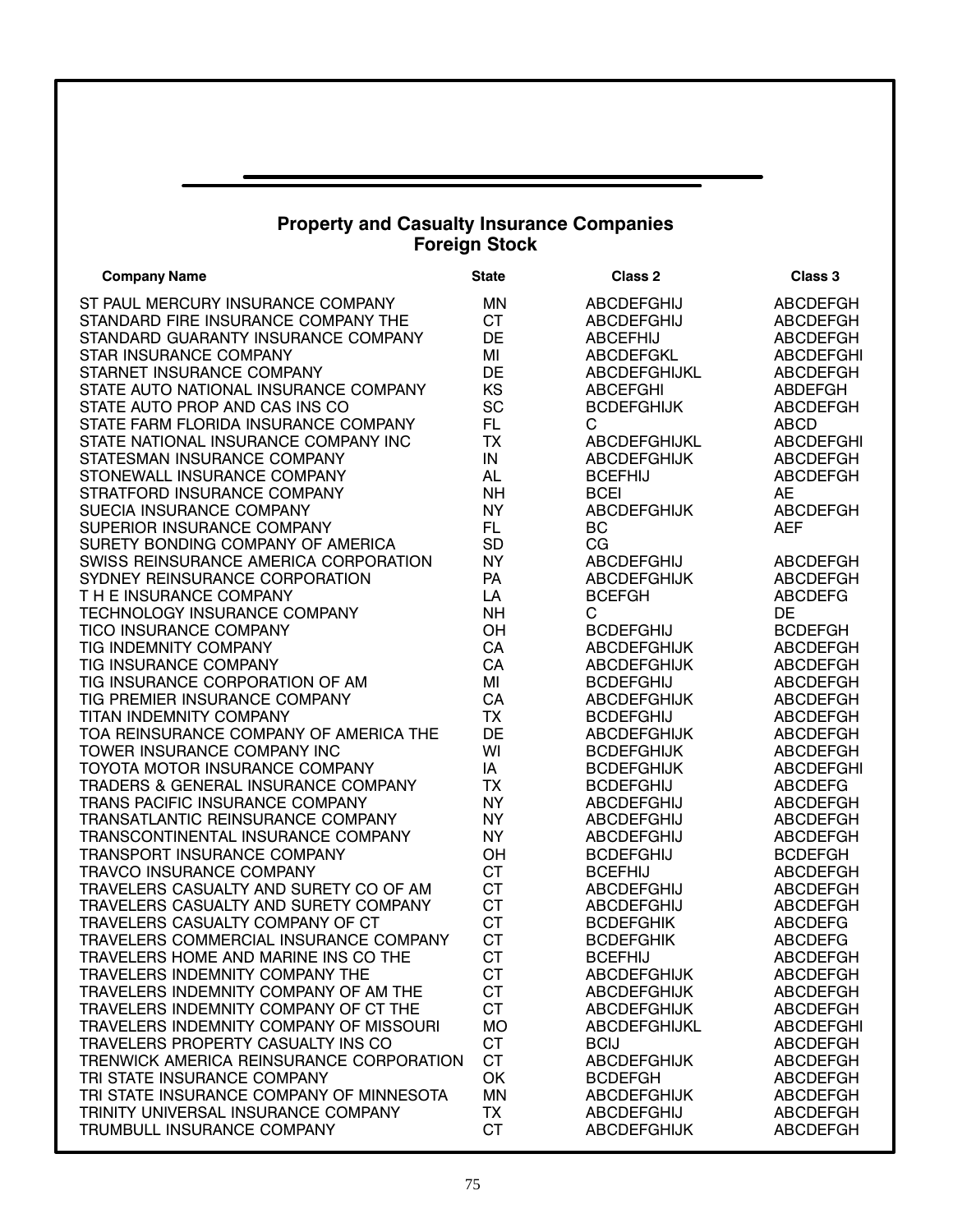| <b>Company Name</b>                      | <b>State</b> | Class 2             | Class 3          |
|------------------------------------------|--------------|---------------------|------------------|
| TRUSTGARD INSURANCE COMPANY              | <b>MN</b>    | <b>BCDEFGHIJK</b>   | <b>ABCDEFGH</b>  |
| TWIN CITY FIRE INSURANCE COMPANY         | IN           | <b>ABCDEFGHIJK</b>  | <b>ABCDEFGH</b>  |
| U S AEGIS ENERGY INSURANCE COMPANY       | <b>DE</b>    | <b>CEFGHIJ</b>      | <b>ABDFGH</b>    |
| U S SPECIALTY INSURANCE COMPANY          | <b>TX</b>    | <b>ABCDHI</b>       | <b>BDEG</b>      |
| ULICO CASUALTY COMPANY                   | DE           | <b>ABCDEFGHIJ</b>   | <b>ABCDEFGH</b>  |
| UNDERWRITERS INDEMNITY COMPANY           | <b>TX</b>    | <b>ABCDEFGHIJK</b>  | <b>ABCDEFGH</b>  |
| UNDERWRITERS INSURANCE COMPANY           | <b>NE</b>    | <b>ABCDEFGHIJKL</b> | <b>ABCDEFGHI</b> |
| UNDERWRITERS REINSURANCE COMPANY         | <b>NH</b>    | <b>ABCDEFGHIJK</b>  | <b>ABCDEFGH</b>  |
| UNIGARD INDEMNITY COMPANY                | <b>WA</b>    | <b>ABCDEFGHIJK</b>  | <b>ABCDEFGH</b>  |
| UNIGARD INSURANCE COMPANY                | <b>WA</b>    | <b>BCDEFGHIJ</b>    | <b>ABCDEFGH</b>  |
| UNIONE ITALIANA REINSURANCE CO OF AM INC | <b>NY</b>    | <b>ABCDEFGHIJK</b>  | <b>ABCDEFGH</b>  |
| UNITED AUTOMOBILE INSURANCE COMPANY      | <b>FL</b>    | B                   | E                |
| UNITED CASUALTY INSURANCE COMPANY OF AM  | <b>PA</b>    | <b>ABCDEFHIJ</b>    | <b>ABCDEFGH</b>  |
| UNITED FINANCIAL CASUALTY COMPANY        | <b>MO</b>    | <b>BCEFGH</b>       | <b>ABCDEF</b>    |
| UNITED FIRE & CASUALTY COMPANY           | IA           | <b>BCDEFGIJ</b>     | <b>ABCDEFGH</b>  |
| UNITED GUARANTY COMMERCIAL INS CO OF NC  | <b>NC</b>    | н                   |                  |
| UNITED GUARANTY CREDIT INSURANCE COMPANY | <b>NC</b>    | н                   |                  |
| UNITED GUARANTY RESIDENTIAL INS CO       | <b>NC</b>    |                     |                  |
|                                          |              | Н                   |                  |
| UNITED GUARANTY RESIDENTIAL INS CO OF NC | <b>NC</b>    | H                   |                  |
| UNITED PACIFIC INSURANCE COMPANY         | PA           | ABCDEFGHIJKL        | <b>ABCDEFGHI</b> |
| UNITED SECURITY INSURANCE COMPANY        | IA           | <b>BCDEFH</b>       | <b>ABCDEFGH</b>  |
| UNITED STATES FIDELITY & GUARANTY CO     | MD           | <b>ABCDEFGHIJ</b>   | <b>ABCDFGH</b>   |
| UNITED STATES FIRE INSURANCE COMPANY     | <b>NY</b>    | <b>ABCDEFGHIJ</b>   | <b>ABCDEFGH</b>  |
| UNITED STATES LIABILITY INSURANCE CO     | <b>PA</b>    | <b>BCDEFGHIJ</b>    | <b>ABCDEFGH</b>  |
| UNITED WISCONSIN INSURANCE COMPANY       | WI           | <b>ACD</b>          |                  |
| UNIVERSAL FIRE & CAS INS CO              | IN           | <b>ABCDEFGHIJKL</b> | <b>ABCDEFGHI</b> |
| UNIVERSAL SURETY COMPANY                 | <b>NE</b>    | G                   |                  |
| UNIVERSAL UNDERWRITERS INSURANCE COMPANY | <b>KS</b>    | <b>ABCDEFGH</b>     | <b>ABCDEFGH</b>  |
| UNIVERSAL UNDERWRITERS OF TEXAS INS CO   | <b>TX</b>    | <b>ABCD</b>         | <b>ABDE</b>      |
| US INTERNATIONAL REINSURANCE COMPANY     | NΗ           | <b>ABCDEFGHIJK</b>  | <b>ABCDEFGH</b>  |
| USAA CASUALTY INSURANCE COMPANY          | FL.          | <b>BCEFHIJ</b>      | <b>ABCDEFGH</b>  |
| USAA GENERAL INDEMNITY COMPANY           | TX           | <b>BCEFHIJ</b>      | <b>ABCDEFGH</b>  |
| USAGENCIES DIRECT INSURANCE COMPANY      | NY           | <b>BCDEFHIJKL</b>   | <b>DEFGH</b>     |
| USF RE INSURANCE COMPANY                 | MA           | <b>ABCDEFGHIJ</b>   | <b>ABCDEFGH</b>  |
| USF&G BUSINESS INSURANCE COMPANY         | MD           | <b>BCDEFGHIJK</b>   | <b>ABCDEFGH</b>  |
| USF&G FAMILY INSURANCE COMPANY           | <b>MD</b>    | <b>BCDEFGHIJK</b>   | <b>ABCDEFGH</b>  |
| USF&G INSURANCE COMPANY OF MISSISSIPPI   | <b>MS</b>    | <b>BCDEFGHIJK</b>   | <b>ABCDEFGH</b>  |
| USF&G INSURANCE COMPANY OF WISCONSIN     | WI           | <b>BCDEFGHIJK</b>   | <b>ABDEFGH</b>   |
| VALIANT INSURANCE COMPANY                | IA           | <b>ABCDEFGHIJK</b>  | <b>ABCDEFGH</b>  |
| VALLEY FORGE INSURANCE COMPANY           | <b>PA</b>    | <b>ABCDEFGHIJ</b>   | <b>ABCDEFGH</b>  |
| <b>VANLINER INSURANCE COMPANY</b>        | AZ           | <b>BCDE</b>         | <b>ABCDEFGH</b>  |
| <b>VEREX ASSURANCE INC</b>               | WI           | H                   |                  |
| VICTORIA AUTOMOBILE INSURANCE COMPANY    | IN           | AB                  | DE.              |
| VICTORIA FIRE & CASUALTY COMPANY         | <b>OH</b>    | <b>ABCEFH</b>       | <b>ABCDEFG</b>   |
| VICTORIA SELECT INSURANCE COMPANY        | OH           | AB                  | <b>DE</b>        |
| VIGILANT INSURANCE COMPANY               | <b>NY</b>    | <b>ABCDEFGHIJ</b>   | <b>ABCDEFGH</b>  |
| VIKING INSURANCE COMPANY OF WISCONSIN    | WI           | В                   |                  |
| VILLANOVA INSURANCE COMPANY              | <b>PA</b>    | <b>ABCDEFGHIJK</b>  | <b>ABCDEFGH</b>  |
| VISION SERVICE PLAN INSURANCE COMPANY    | <b>CT</b>    | A                   |                  |
|                                          |              |                     |                  |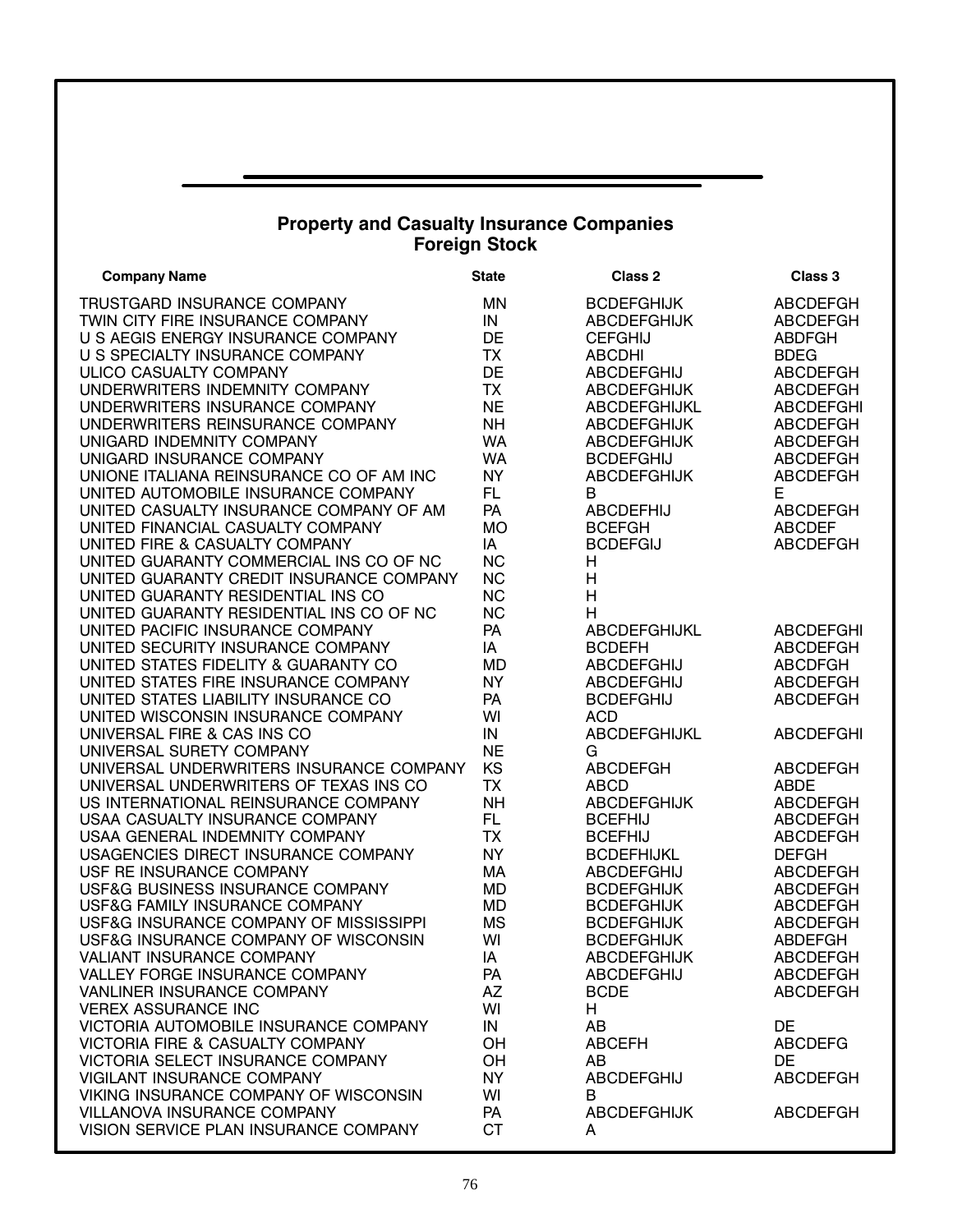| <b>Company Name</b>                           | <b>State</b>          | Class <sub>2</sub>  | Class 3          |
|-----------------------------------------------|-----------------------|---------------------|------------------|
| VOYAGER PROPERTY & CASUALTY INS CO            | SC                    | <b>ACEFG</b>        | <b>ABCDEG</b>    |
| WASHINGTON INTERNATIONAL INSURANCE CO         | AZ                    | BG                  | <b>DE</b>        |
| WATERFORD INSURANCE COMPANY                   | KS                    | <b>ABCDEFGHIJ</b>   | <b>ABCDEFGH</b>  |
| WAUSAU BUSINESS INSURANCE COMPANY             | WI                    | <b>ABCDEFGHIJKL</b> | <b>ABCDEFGHI</b> |
| WAUSAU GENERAL INSURANCE COMPANY              | WI                    | <b>ABCDEFGHIJK</b>  | <b>ABCDEFGH</b>  |
| WAUSAU UNDERWRITERS INSURANCE COMPANY         | WI                    | <b>ABCDEFGHIJ</b>   | <b>ABCDEFGH</b>  |
| <b>WESCO INSURANCE COMPANY</b>                | <b>DE</b>             | <b>ABCDEFGHIJK</b>  | <b>ABCDEFGH</b>  |
| WEST AMERICAN INSURANCE COMPANY               | IN                    | <b>BCDEFGHIJ</b>    | <b>ABCDEFGH</b>  |
| WESTCHESTER FIRE INSURANCE COMPANY            | <b>NY</b>             | <b>ABCDEFGHIJ</b>   | <b>ABCDEFGH</b>  |
| WESTERN DIVERSIFIED CASUALTY INS CO           | WI                    | <b>ABCGHIJ</b>      | ABCDEGH          |
| <b>WESTERN SURETY COMPANY</b>                 | <b>SD</b>             | CG.                 |                  |
| <b>WESTFIELD INSURANCE COMPANY</b>            | OН                    | <b>ABCDEFGHIJ</b>   | <b>ABCDEFGH</b>  |
|                                               | OH                    |                     |                  |
| WESTFIELD NATIONAL INSURANCE COMPANY          |                       | <b>ABCDEFHIJK</b>   | <b>ABCDEFGH</b>  |
| WESTPORT INSURANCE CORPORATION                | <b>MO</b>             | <b>ABCDEFGHIJ</b>   | <b>ABCDEFGH</b>  |
| WILLIAMSBURG NATIONAL INSURANCE COMPANY       | СA                    | <b>BCDEFGHIJK</b>   | <b>ABCDEFGH</b>  |
| WINDSOR INSURANCE COMPANY                     | IN                    | B                   | E                |
| WINTERTHUR INTERNATIONAL AMERICA INS CO       | WI                    | <b>ABCDEFGH</b>     | <b>ABCDEFGH</b>  |
| WORLDWIDE DIRECT AUTO INSURANCE COMPANY       | KY                    | <b>ABCEFHIJL</b>    | <b>ABCDEFGHI</b> |
| X L INSURANCE COMPANY OF NEW YORK INC         | NY                    | <b>BCDEFGHIJK</b>   | <b>ABCDEFGH</b>  |
| YASUDA FIRE & MARINE INSURANCE CO OF AM       | <b>NY</b>             | <b>BCDEFGHIJK</b>   | <b>ABCDEFGH</b>  |
| YOSEMITE INSURANCE COMPANY                    | IN                    | <b>ABCEFGHIJK</b>   | <b>ABCDEFGH</b>  |
| YOUNG AMERICA INSURANCE COMPANY               | <b>TX</b>             | <b>BCEFHIJ</b>      | <b>ABCDEFGH</b>  |
| ZALE INDEMNITY COMPANY                        | <b>TX</b>             | <b>ABCEFGHIJ</b>    | <b>ABCDEFGH</b>  |
| <b>ZC INSURANCE COMPANY</b>                   | <b>NJ</b>             | <b>ABCDEFGHIJKL</b> | <b>ABCDEFGHI</b> |
| ZENITH INSURANCE COMPANY                      | CA                    | CD.                 |                  |
| ZURICH AMERICAN INSURANCE COMPANY             | NY.                   | <b>ABCDEFGHIJ</b>   | <b>ABCDEFGH</b>  |
| ZURICH REINSURANCE (NORTH AMERICA) INC        | <b>CT</b>             | <b>ABCDEFGHIJK</b>  | <b>ABCDEFGH</b>  |
|                                               | <b>Foreign Mutual</b> |                     |                  |
|                                               |                       |                     |                  |
| <b>Company Name</b>                           | <b>State</b>          | <b>Class 2</b>      | Class 3          |
| AMERICAN BUSINESS & PERSONAL INS MUT INC      | DE                    | <b>ABCDEFGHIJK</b>  | <b>ABCDEFGH</b>  |
| AMERICAN FAMILY MUTUAL INSURANCE COMPANY      | WI                    | <b>ABCDEFGHIJ</b>   | <b>ABCDEFGH</b>  |
| AMERICAN HARDWARE MUTUAL INSURANCE CO         | OН                    | <b>ABCDEFGHIJ</b>   | <b>ABCDEFGH</b>  |
| AMICA MUTUAL INSURANCE COMPANY                | RI                    | <b>BCEFHIJ</b>      | <b>ABCDEFGH</b>  |
| ANTHEM INSURANCE COMPANIES INC                | IN                    | <b>ABC</b>          | <b>ABCEFG</b>    |
| ATLANTIC MUTUAL INSURANCE COMPANY             | NY                    | <b>ABCDEFGHIJ</b>   | <b>ABCDEFGH</b>  |
| AUTO OWNERS INSURANCE COMPANY                 | MI                    | <b>BCDEFGHIJ</b>    | <b>ABCDEFGH</b>  |
| BADGER MUTUAL INSURANCE COMPANY               | WI                    | <b>BCEFHIJ</b>      | <b>ABCDEFGH</b>  |
| BAR PLAN MUTUAL INSURANCE COMPANY THE         | <b>MO</b>             | CG                  |                  |
| BROTHERHOOD MUTUAL INSURANCE COMPANY          | IN                    | <b>ABCDEFGHIJK</b>  | <b>ABCDEFGH</b>  |
| <b>BUCKEYE STATE MUTUAL INSURANCE COMPANY</b> | OН                    | <b>BCEFHIJ</b>      | <b>ABCDEFGH</b>  |
| CAMBRIDGE MUTUAL FIRE INSURANCE COMPANY       | МA                    | <b>BCEFGHI</b>      | <b>ABCDEFGH</b>  |
| CAMICO MUTUAL INSURANCE COMPANY               | CA                    | C                   |                  |
| CENTRAL MUTUAL INSURANCE COMPANY              | OH                    | <b>BCDEFGHIJ</b>    | <b>ABCDFGH</b>   |
| CHURCH MUTUAL INSURANCE COMPANY               | WI                    | <b>ABCDEFGHIJK</b>  | <b>ABCDEFGH</b>  |
| COLUMBIA MUTUAL INSURANCE COMPANY             | <b>MO</b>             | <b>ABCEFGHIJK</b>   | <b>ABCDEFGH</b>  |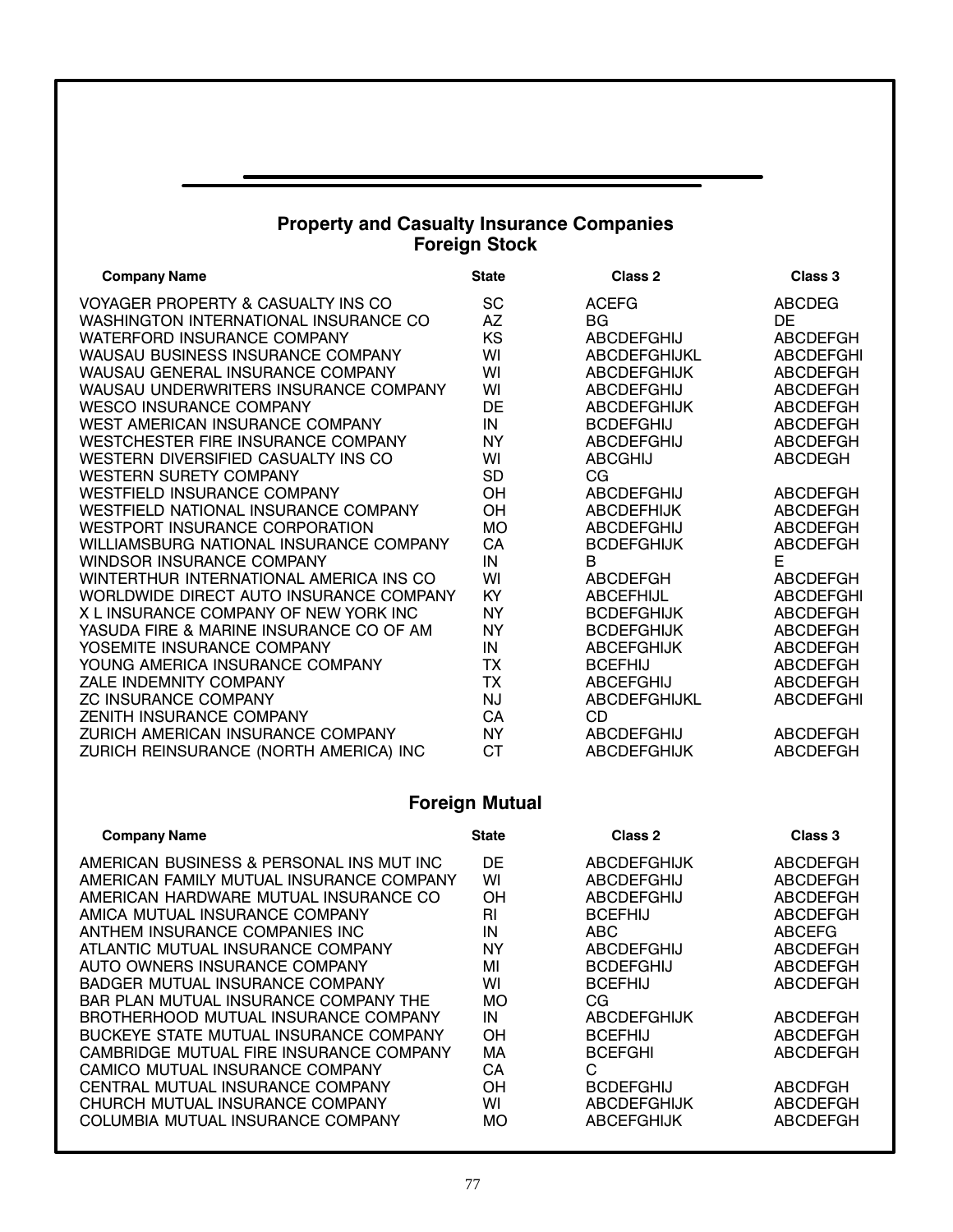| <b>Company Name</b>                                                                   | <b>State</b>    | Class <sub>2</sub>                    | Class 3                             |
|---------------------------------------------------------------------------------------|-----------------|---------------------------------------|-------------------------------------|
| DONEGAL MUTUAL INSURANCE COMPANY                                                      | PA              | <b>ABCDEFGHIJKL</b>                   | <b>ABCDEFGHI</b>                    |
| EMPLOYERS INSURANCE OF WAUSAU A MUT CO                                                | WI              | <b>ABCDEFGHIJ</b>                     | <b>ABCDEFGH</b>                     |
| EMPLOYERS MUTUAL CASUALTY COMPANY                                                     | IA              | <b>ABCDEFGHIK</b>                     | <b>ABCDEFGH</b>                     |
| EQUITY MUTUAL INSURANCE COMPANY                                                       | <b>MO</b>       | <b>ABCDEFGHIJ</b>                     | <b>ABCDEFGH</b>                     |
| FACTORY MUTUAL INSURANCE COMPANY                                                      | <b>RI</b>       | <b>CEFGHIJK</b>                       | <b>ABCDEFGH</b>                     |
| FARMERS ALLIANCE MUTUAL INSURANCE CO                                                  | KS              | <b>CEFHIJ</b>                         | <b>ABCDEFGH</b>                     |
| FARMERS MUTUAL HAIL INSURANCE CO OF IA                                                | IA              | A                                     | <b>ABCDEFGH</b>                     |
| FARMERS MUTUAL INSURANCE COMPANY OF NE                                                | <b>NE</b>       | <b>BCDEFGHI</b>                       | <b>ABCDEFG</b>                      |
| FARMLAND MUTUAL INSURANCE COMPANY                                                     | IA              | <b>ABCDEFGHIJ</b>                     | <b>ABCDEFGH</b>                     |
| FEDERATED MUTUAL INSURANCE COMPANY                                                    | <b>MN</b>       | <b>ABCDEFGHIJ</b>                     | <b>ABCDEFGH</b>                     |
| FRANKENMUTH MUTUAL INSURANCE COMPANY                                                  | MI              | <b>BCDEFGHIJ</b>                      | <b>ABCDEFGH</b>                     |
| GOODVILLE MUTUAL CASUALTY COMPANY                                                     | PA              | <b>BCEFHIJ</b>                        | <b>ABCD</b>                         |
| GRAIN DEALERS MUTUAL INSURANCE COMPANY                                                | IN              | <b>BCDEFGH</b>                        | <b>ABCDEFGH</b>                     |
| <b>GRANGE MUTUAL CASUALTY COMPANY</b><br><b>GRAPHIC ARTS MUTUAL INSURANCE COMPANY</b> | OH<br><b>NY</b> | <b>BCDEFGHIJK</b><br><b>BCDEFGHIJ</b> | <b>ABCDEFGH</b><br><b>ABCDEFGH</b>  |
| GREATER NEW YORK MUTUAL INSURANCE CO                                                  | <b>NY</b>       | <b>ABCDEFGHIJ</b>                     | <b>ABCDEFGH</b>                     |
| GRINNELL MUTUAL REINSURANCE COMPANY                                                   | IA              | <b>ABCDEFGHIJK</b>                    | <b>ABCDEFGH</b>                     |
| GUIDEONE MUTUAL INSURANCE COMPANY                                                     | IA              | <b>ABCDEFGHIJ</b>                     | <b>ABCDEFGH</b>                     |
| GUIDEONE SPECIALTY MUTUAL INSURANCE CO                                                | IA              | <b>BCEFGHIJKL</b>                     | <b>ABCDEFGHI</b>                    |
| HARLEYSVILLE MUTUAL INSURANCE COMPANY                                                 | <b>PA</b>       | <b>BCEFGHIJK</b>                      | <b>ABCDEFGH</b>                     |
| HASTINGS MUTUAL INSURANCE COMPANY                                                     | MI              | <b>BCDEFHIJK</b>                      | <b>ABCDEFGH</b>                     |
| HERITAGE MUTUAL INSURANCE COMPANY                                                     | WI              | <b>BCDEFGHIJK</b>                     | <b>ABCDEFGH</b>                     |
| IMT INSURANCE COMPANY (MUTUAL)                                                        | IA              | <b>BCDEFGHI</b>                       | <b>ABCDEFGH</b>                     |
| INDIANA LUMBERMENS MUTUAL INSURANCE CO                                                | IN              | <b>BCDEFGHIJK</b>                     | <b>ABCDEFGH</b>                     |
| INLAND MUTUAL INSURANCE COMPANY                                                       | WV              |                                       | <b>ABCDEFGH</b>                     |
| <b>IOWA MUTUAL INSURANCE COMPANY</b>                                                  | IA              | <b>BCDEFGH</b>                        | <b>ABCDEFGH</b>                     |
| JEWELERS MUTUAL INSURANCE COMPANY                                                     | WI              | <b>CEFGHIJ</b>                        | <b>ABCDFGH</b>                      |
| LE MARS MUTUAL INSURANCE COMPANY OF IA                                                | IA              | <b>BCDEFGI</b>                        | <b>ABDEG</b>                        |
| LIBERTY MUTUAL FIRE INSURANCE COMPANY                                                 | MA              | <b>ABCDEFGHIJ</b>                     | <b>ABCDEFGH</b>                     |
| LIBERTY MUTUAL INSURANCE COMPANY                                                      | MA              | <b>ABCDEFGHIJ</b>                     | <b>ABCDEFGH</b>                     |
| LIGHTNING ROD MUTUAL INSURANCE COMPANY                                                | OH              | <b>BCDEFGHIJKL</b>                    | <b>ABCDEFGHI</b>                    |
| LUMBER MUTUAL INSURANCE COMPANY THE                                                   | МA              | <b>BCDEFGHIJ</b>                      | <b>ABCDEFGH</b>                     |
| MEDICAL ASSURANCE COMPANY INC THE                                                     | <b>AL</b>       | <b>ACDG</b>                           |                                     |
| MEDMARC MUTUAL INSURANCE COMPANY                                                      | VT              | C                                     |                                     |
| MERCHANTS BONDING COMPANY (MUTUAL)                                                    | IA              | CG                                    |                                     |
| MERIDIAN CITIZENS MUTUAL INSURANCE CO                                                 | <b>MN</b>       | ABCDEFGHIJKL                          | <b>ABCDEFGHI</b>                    |
| MERIDIAN MUTUAL INSURANCE COMPANY                                                     | IN              | <b>ABCDEFGHIJKL</b>                   | <b>ABCDEFGHI</b>                    |
| MERRIMACK MUTUAL FIRE INSURANCE COMPANY                                               | MA              | <b>BCEFGHI</b>                        | <b>ABCDEFGH</b>                     |
| MICHIGAN MILLERS MUTUAL INSURANCE CO                                                  | MI              | <b>BCDEFGHIJ</b>                      | <b>ABCDEFGH</b>                     |
| MICHIGAN MUTUAL INSURANCE COMPANY<br>MILWAUKEE MUTUAL INSURANCE COMPANY               | МI              | <b>ABCDEFGHIJ</b>                     | <b>ABCDFGH</b>                      |
| MUTUAL INSURANCE CORPORATION OF AMERICA                                               | WI<br>MI        | <b>ABCDEFGHIJ</b><br>ABCDEFGHIJKL     | <b>ABCDEFGH</b><br><b>ABCDEFGHI</b> |
| MUTUAL PROTECTIVE INSURANCE COMPANY                                                   | <b>NE</b>       | A                                     |                                     |
| MUTUAL SERVICE CASUALTY INSURANCE CO                                                  | <b>MN</b>       | <b>BCDEFGHIJK</b>                     | <b>ABCDEFGH</b>                     |
| NATIONWIDE MUTUAL FIRE INSURANCE COMPANY                                              | OH              | <b>ABCDEFGHIJK</b>                    | <b>ABCDEFGH</b>                     |
| NATIONWIDE MUTUAL INSURANCE COMPANY                                                   | OH              | <b>ABCDEFGHIJK</b>                    | <b>ABCDEFGH</b>                     |
| OHIO FARMERS INSURANCE COMPANY                                                        | OH              | <b>ABCDEFGHIJ</b>                     | <b>ABCDEFGH</b>                     |
| PENNSYLVANIA LUMBERMENS MUTUAL INS CO                                                 | <b>PA</b>       | <b>ACDEFHIJ</b>                       | <b>ABCDFGH</b>                      |
| PENNSYLVANIA NATIONAL MUTUAL CAS INS CO                                               | PA              | <b>ABCDEFGHI</b>                      | <b>ABCDEFG</b>                      |
|                                                                                       |                 |                                       |                                     |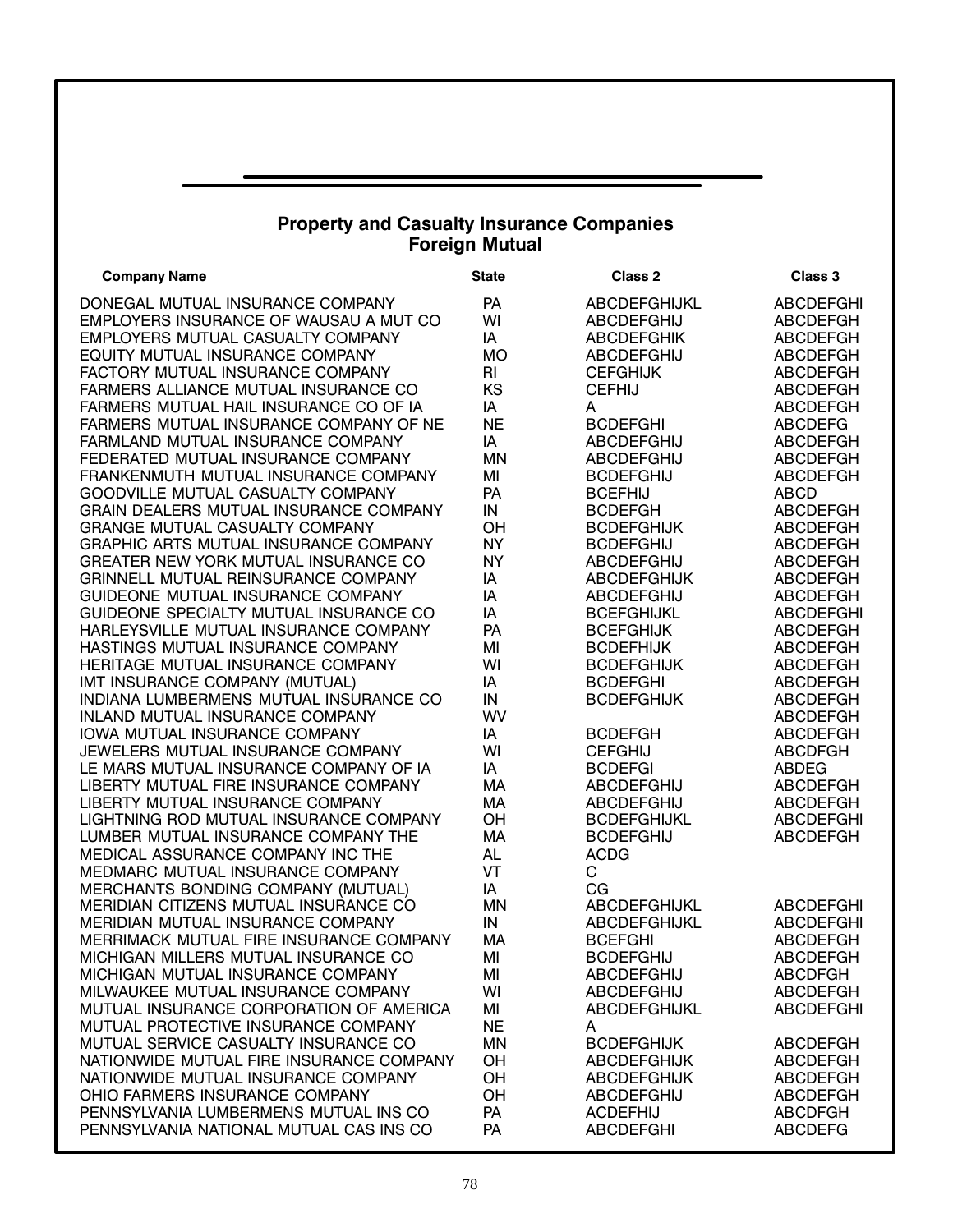| <b>State</b>                                  | Class 2            | Class 3          |
|-----------------------------------------------|--------------------|------------------|
| ΙA                                            | <b>ABCDEFGHIJ</b>  | ABCDEFGH         |
| NΥ                                            | <b>BCDEFGHIJK</b>  | ABCDEFGH         |
| WI                                            | <b>BCDEFGHIJ</b>   | ABCDEFGH         |
| WI                                            | <b>ABCDEFGHIJ</b>  | <b>ABCDEFGH</b>  |
| МO                                            | <b>ABCEFGHIJ</b>   | ABCDFGH          |
| WI                                            | <b>BCDEFGHIJ</b>   | ABCDEFGH         |
| OΗ                                            | <b>ABCDEFGHIJK</b> | ABCDEFGH         |
| NΥ                                            | <b>ABCDEFGHIJK</b> | ABCDEFGH         |
| WI                                            | <b>BCDEFGHIJ</b>   | ABCDEFGH         |
| WESTERN RESERVE MUTUAL CASUALTY COMPANY<br>OΗ | <b>BCEFGHIJKL</b>  | <b>ABCDEFGHI</b> |
|                                               |                    |                  |

#### Foreign Inter-Insurance Exchange

| <b>Company Name</b>                                                    | <b>State</b>       | Class 2                                 | Class 3                         |
|------------------------------------------------------------------------|--------------------|-----------------------------------------|---------------------------------|
| ARMED FORCES INSURANCE EXCHANGE                                        | KS                 | <b>BCEFHI</b>                           | <b>ABCDEFGH</b>                 |
| AUTOMOBILE CLUB INTERINSURANCE EXCHANGE                                | <b>MO</b>          | <b>BCEFHIJ</b>                          |                                 |
| CALIFORNIA CASUALTY IND EXCHANGE                                       | CA                 | <b>ABCEFHIJ</b>                         | <b>ABCDEFGH</b>                 |
| CASUALTY RECIPROCAL EXCHANGE                                           | <b>MO</b>          | <b>ABCDEFGHIJ</b>                       | <b>ABCDEFGH</b>                 |
| DOCTORS' COMPANY THE                                                   | CA                 | <b>ABCDEFGHIJKL</b>                     | <b>ABCDEFGHI</b>                |
| ERIE INSURANCE EXCHANGE                                                | PA                 | <b>BCDEFGHIJ</b>                        | <b>ABCDEFGH</b>                 |
| <b>FARMERS INSURANCE EXCHANGE</b><br>FEDERATED RURAL ELECTRIC INS EXCH | CA<br><b>KS</b>    | <b>ABCDEFGHIJ</b><br><b>ABCDEFGHIJK</b> | <b>ABCDFG</b><br><b>ABDEFGH</b> |
| <b>FIRE INSURANCE EXCHANGE</b>                                         | CA                 | <b>CEFGHI</b>                           | <b>ABCDFGH</b>                  |
| <b>GARRISON PROPERTY AND CASUALTY ASSN</b>                             | <b>TX</b>          | B                                       | <b>ABCDEFGH</b>                 |
| LUMBERMENS UNDERWRITING ALLIANCE                                       | <b>MO</b>          | <b>BCDEFGHIJ</b>                        | <b>ABCDEFGH</b>                 |
| NATIONAL FIRE & INDEMNITY EXCHANGE                                     | <b>MO</b>          | <b>CEFGHIJ</b>                          | <b>ABCDFGH</b>                  |
| NATIONAL INSURANCE UNDERWRITERS                                        | <b>MO</b>          | <b>BCD</b>                              |                                 |
| NATIONAL LLOYDS INSURANCE COMPANY                                      | <b>TX</b>          | <b>CEFGHK</b>                           | <b>ABDFG</b>                    |
| NONPROFITS INS ASSN AN INTERINS EXCH                                   | <b>MN</b>          | <b>BCEFGHIJ</b>                         | <b>ABCDEFGH</b>                 |
| TRUCK INSURANCE EXCHANGE                                               | CA                 | <b>ABCDEFGHIJ</b>                       | <b>ABCDFG</b>                   |
| UNITED SERVICES AUTOMOBILE ASSOCIATION                                 | <b>TX</b>          | <b>BCEFHIJ</b>                          | <b>ABCDEFGH</b>                 |
| VIRGINIA INSURANCE RECIPROCAL THE                                      | <b>VA</b>          | C                                       |                                 |
|                                                                        | <b>Alien Stock</b> |                                         |                                 |
| <b>Company Name</b>                                                    | <b>Country</b>     | Class 2                                 | Class 3                         |
| <b>GENERALI - U S BRANCH</b>                                           | <b>ITALY</b>       | <b>ABCDEFGHIJK</b>                      | <b>ABCDEFGH</b>                 |
| GERLING GLOBAL REINSURANCE CORPORATION                                 | <b>GERMANY</b>     | <b>ABCDEFGHIJK</b>                      | <b>ABCDEFGH</b>                 |
| KOA FIRE & MARINE INS CO LTD (U S BRANCH)                              | <b>JAPAN</b>       | <b>ABCDEFGHIJ</b>                       | <b>ABDEFGH</b>                  |
| NICHIDO FIRE & MARINE INSURANCE CO LTD                                 | <b>JAPAN</b>       | <b>ABCDEFGHIJ</b>                       | <b>ABCDEFGH</b>                 |
| NIPPON FIRE & MARINE INSURANCE CO LTD                                  | <b>JAPAN</b>       | <b>ABCDEFGHIJ</b>                       | <b>ABCDEFGH</b>                 |
| NISSAN FIRE & MAR INS CO LTD (US BRANCH)                               | <b>JAPAN</b>       | <b>ABCDEFGHIJKL</b>                     | <b>ABCDEFGHI</b>                |
| SUMITOMO MARINE & FIRE INS CO LTD                                      | <b>JAPAN</b>       | <b>ABCDEFGHIJ</b>                       | <b>ABCDEFGH</b>                 |
| TOKIO MARINE & FIRE INSURANCE CO LTD THE                               | <b>JAPAN</b>       | <b>ABCDEFGHIJK</b>                      | <b>ABCDEFGH</b>                 |

@O2 3%B5

ABCDEFGH

TRYGG HANSA INS CO LTD (U S BRANCH) SWEDEN ABCDEFG

UNION & PHENIX ESPANOL INSURANCE COMPANY SPAIN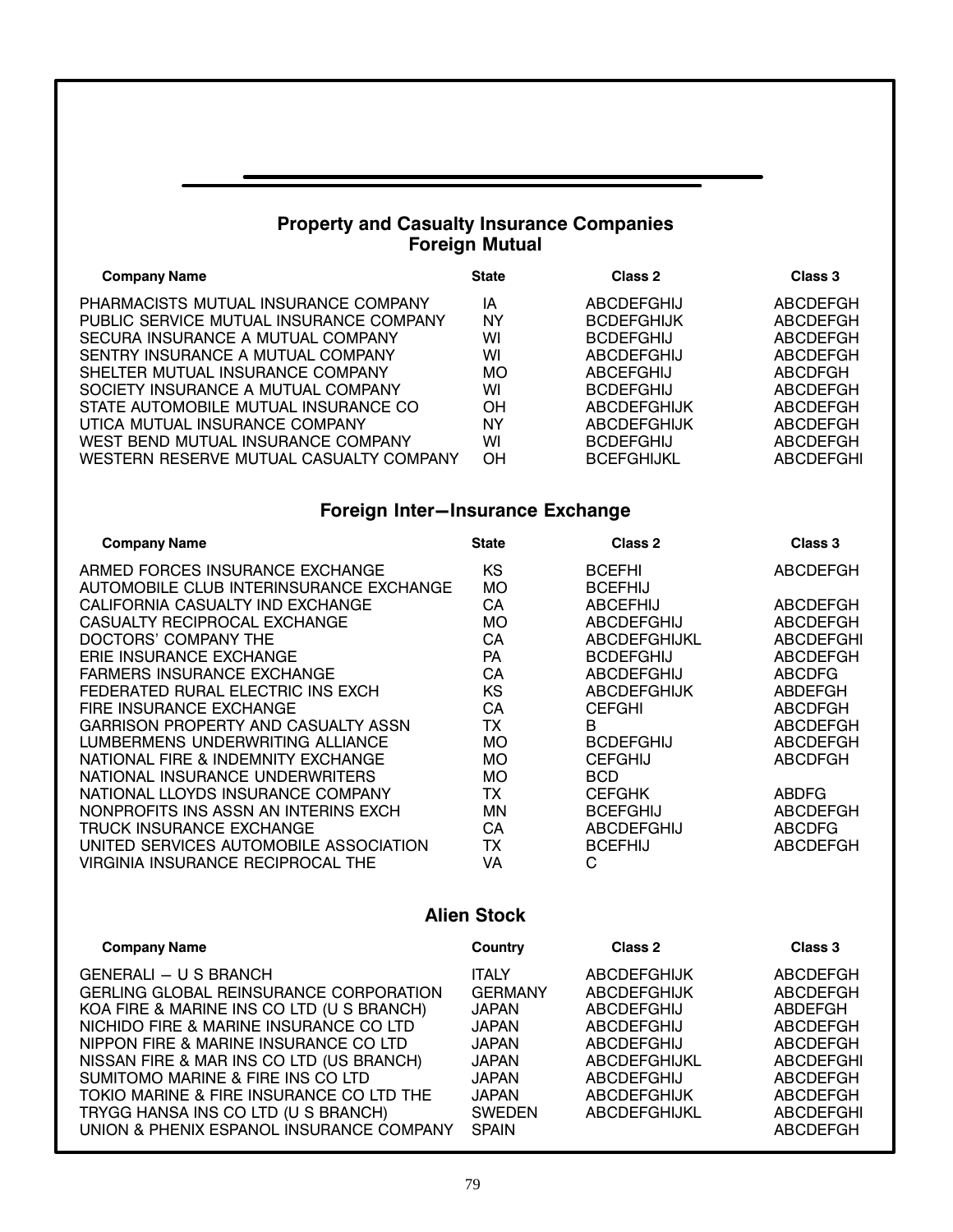| <b>Property and Casualty Insurance Companies</b><br><b>Alien Lloyds</b>                                                                                                                           |                                    |                                                                                                                 |                                                                                                  |
|---------------------------------------------------------------------------------------------------------------------------------------------------------------------------------------------------|------------------------------------|-----------------------------------------------------------------------------------------------------------------|--------------------------------------------------------------------------------------------------|
| <b>Company Name</b>                                                                                                                                                                               | <b>Country</b>                     | Class <sub>2</sub>                                                                                              | Class <sub>3</sub>                                                                               |
| UNDERWRITERS AT LLOYDS LONDON                                                                                                                                                                     | ENGLAND                            | <b>ABCDEFGHIJKL</b>                                                                                             | <b>ABCDEFGHI</b>                                                                                 |
| <b>Domestic Captives/Risk Retention Groups</b><br><b>Company Name</b><br>AAOMS NATIONAL INSURANCE COMPANY, RRG<br>ASSOCIATION OF TRIAL LAWYERS ASSR MUTRRG<br>ILLINOIS STATE BAR ASSN MUT IN CO   | <b>State</b><br>IL<br>IL<br>IL     | Class <sub>2</sub><br>С<br>C<br>CI                                                                              |                                                                                                  |
|                                                                                                                                                                                                   | <b>Illinois Insurance Exchange</b> |                                                                                                                 |                                                                                                  |
| <b>Company Name</b>                                                                                                                                                                               | <b>State</b>                       | Class <sub>2</sub>                                                                                              | Class <sub>3</sub>                                                                               |
| DOMESTIC RELP<br><b>INEX INSURANCE EXCHANGE</b><br><b>KEMPER ENVIRONMENTAL LTD</b><br><b>KEMPER SECURE LTD</b><br>KEMPER UNDERWRITING BROKERS INC<br><b>VESTA CAPITAL INSURANCE SYNDICATE INC</b> | IL<br>IL<br>IL<br>IL<br>IL<br>IL   | <b>ABCDEFGHIJKL</b><br><b>ABCDEFGHIJKL</b><br><b>ABCDEFGHIJKL</b><br><b>ABCDEFGHIJKL</b><br><b>ABCDEFGHIJKL</b> | <b>ABCDEFGHI</b><br><b>ABCDEFGHI</b><br><b>ABCDEFGHI</b><br><b>ABCDEFGHI</b><br><b>ABCDEFGHI</b> |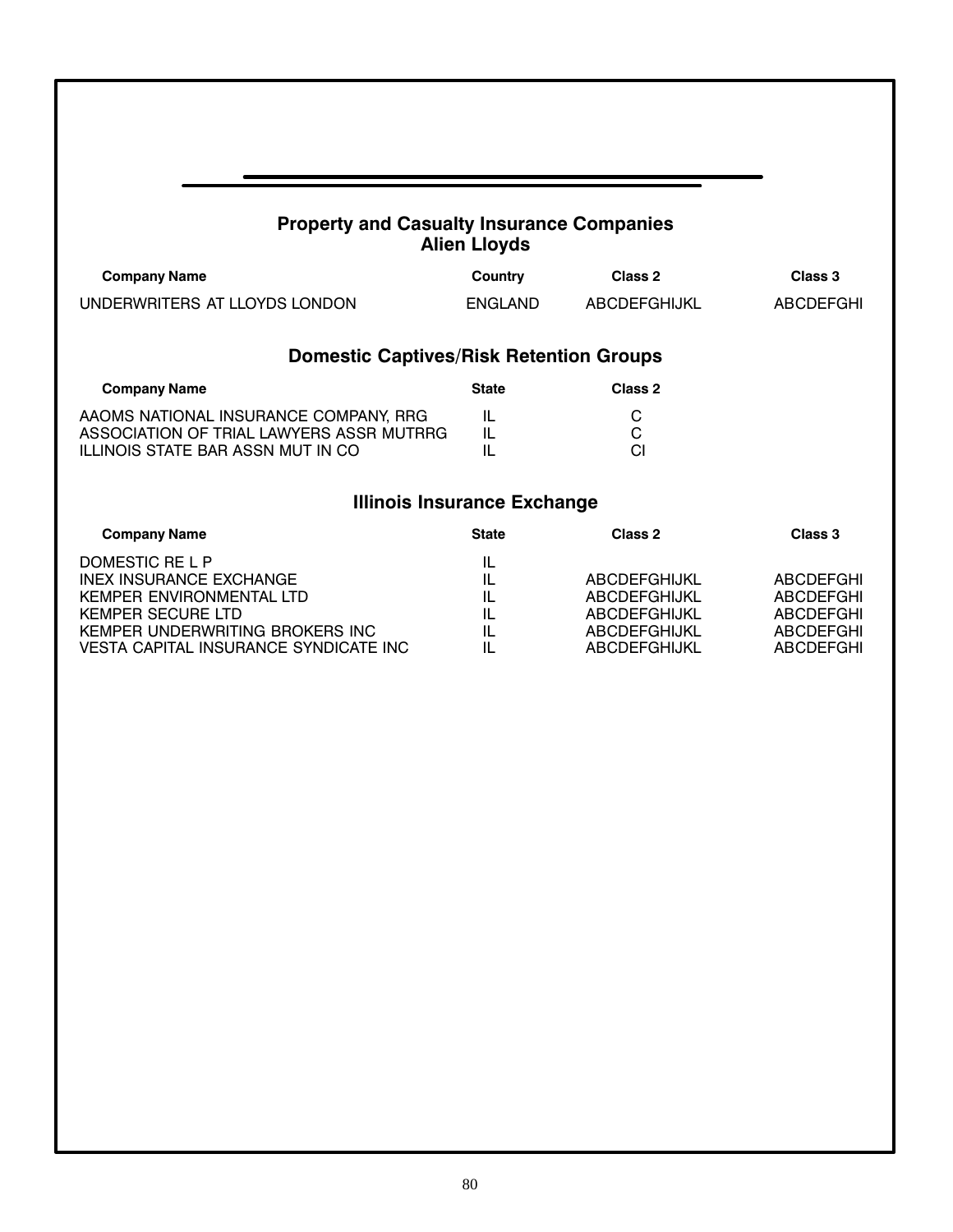| Company Name<br>ABRAHAM LINCOLN INSURANCE COMPANY                                                                                                                                                                                      | <b>State</b> | Class 1    |
|----------------------------------------------------------------------------------------------------------------------------------------------------------------------------------------------------------------------------------------|--------------|------------|
|                                                                                                                                                                                                                                        | IL           | AB         |
| ACCORD HEALTH PLAN<br>ALL AMERICAN LIFE INSURANCE COMPANY                                                                                                                                                                              | IL           | B          |
|                                                                                                                                                                                                                                        | IL           | AB         |
| ALLEGIANCE LIFE INSURANCE COMPANY                                                                                                                                                                                                      | IL           | AB         |
| ALLSTATE LIFE INSURANCE COMPANY                                                                                                                                                                                                        | IL.          | <b>ABC</b> |
| AMALGAMATED LIFE & HEALTH INSURANCE CO                                                                                                                                                                                                 | IL           | AB         |
| AMERIBEST LIFE INSURANCE COMPANY                                                                                                                                                                                                       | IL.          | AB         |
| AMERICAN FRANKLIN LIFE INSURANCE COMPANY                                                                                                                                                                                               | IL           | AB         |
| AMERICAN GENERAL ASSURANCE COMPANY                                                                                                                                                                                                     | IL.          | AB         |
| AMERICAN MERCHANTS LIFE INSURANCE CO                                                                                                                                                                                                   | IL.          | AB         |
| BANKERS LIFE & CASUALTY COMPANY<br>BANKERS LIFE & CASUALTY COMPANY<br>BANKERS LIFE INSURANCE COMPANY OF IL<br>BCS LIFE INSURANCE COMPANY<br>BENCHMARK HEALTH INSURANCE COMPANY<br>CELTIC INSURANCE COMPANY<br>CELTIC INSURANCE COMPANY | IL.          | AB         |
|                                                                                                                                                                                                                                        | IL.          | <b>ABC</b> |
|                                                                                                                                                                                                                                        | IL.          | AB         |
|                                                                                                                                                                                                                                        | IL           | AB         |
|                                                                                                                                                                                                                                        | IL           | B          |
|                                                                                                                                                                                                                                        | IL           | AB         |
| CENTRAL INVESTORS LIFE INSURANCE CO IL                                                                                                                                                                                                 | IL           | AB         |
| CERTIFIED LIFE INSURANCE COMPANY                                                                                                                                                                                                       | IL           | AB         |
| CHARTER NATIONAL LIFE INSURANCE COMPANY                                                                                                                                                                                                | IL.          | AB         |
| <b>COLUMBIAN LIFE INSURANCE COMPANY</b>                                                                                                                                                                                                | IL.          | <b>ABC</b> |
| COMBINED INSURANCE COMPANY OF AMERICA                                                                                                                                                                                                  | IL           | AB         |
| COMMUNITY HEALTH PLAN OF SBL INS CO                                                                                                                                                                                                    | IL.          | B          |
| CONSECO ANNUITY ASSURANCE COMPANY                                                                                                                                                                                                      | IL.<br>IL.   | AB<br>AB   |
| CONSECO MEDICAL INSURANCE COMPANY<br>CONTINENTAL ASSURANCE COMPANY                                                                                                                                                                     | IL           | AB         |
| COUNTRY INVESTORS LIFE ASSURANCE COMPANY<br>COUNTRY LIFE INSURANCE COMPANY<br>COUNTRY MEDICAL PLANS INC<br>DELTA DENTAL INSURANCE COMPANY<br>EMPLOYEES LIFE COMPANY MUTUAL<br>EXCALIBUR INSURANCE CORPORATION                          | IL.          | <b>ABC</b> |
|                                                                                                                                                                                                                                        | IL.          | AB         |
|                                                                                                                                                                                                                                        | IL           | <b>ABC</b> |
|                                                                                                                                                                                                                                        | IL           | B          |
|                                                                                                                                                                                                                                        | IL.          | AB         |
| EXCALIBUR INSURANCE CORPORATION                                                                                                                                                                                                        | IL           | AB         |
| FEDERAL KEMPER LIFE ASSURANCE COMPANY<br>FEDERAL LIFE INSURANCE COMPANY MUTUAL                                                                                                                                                         | IL.          | AB         |
|                                                                                                                                                                                                                                        | IL.          | AB         |
| FIDELITY LIFE ASSOCIATION MUTUAL LEG RES                                                                                                                                                                                               | IL.          | AB         |
| FINANCIAL AMERICAN LIFE INSURANCE CO                                                                                                                                                                                                   | IL.          | <b>ABC</b> |
| FIRST COMMONWEALTH INSURANCE COMPANY                                                                                                                                                                                                   | IL           | AB         |
| FORT DEARBORN LIFE INSURANCE COMPANY                                                                                                                                                                                                   | IL           | AB         |
| FRANKLIN LIFE INSURANCE COMPANY THE                                                                                                                                                                                                    | IL           | AB         |
| GENERAL LIFE INSURANCE COMPANY OF AM                                                                                                                                                                                                   | IL           | A          |
| GOLDEN RULE INSURANCE COMPANY                                                                                                                                                                                                          | IL           | AB         |
| <b>GUARANTEE TRUST LIFE INSURANCE COMPANY</b>                                                                                                                                                                                          | IL           | AB         |
| HEALTH & LIFE INSURANCE COMPANY OF AM                                                                                                                                                                                                  | IL           | AB         |
| HEALTH ALLIANCE MEDICAL PLANS INC                                                                                                                                                                                                      | IL           | B          |
| HEALTH CARE SERVICE CORP MUT LEG RES CO                                                                                                                                                                                                | IL           | B          |
| HOME OWNERS LIFE INSURANCE COMPANY                                                                                                                                                                                                     | IL           | AB         |
| HORACE MANN LIFE INSURANCE COMPANY                                                                                                                                                                                                     | IL           | AB         |
| HUMANA HEALTHCHICAGO INSURANCE COMPANY                                                                                                                                                                                                 | IL           | AB         |
| ILLINOIS HEALTHCARE INSURANCE COMPANY                                                                                                                                                                                                  | IL           | <b>ABC</b> |
| ILLINOIS MUTUAL LIFE INSURANCE COMPANY                                                                                                                                                                                                 | IL           | AB         |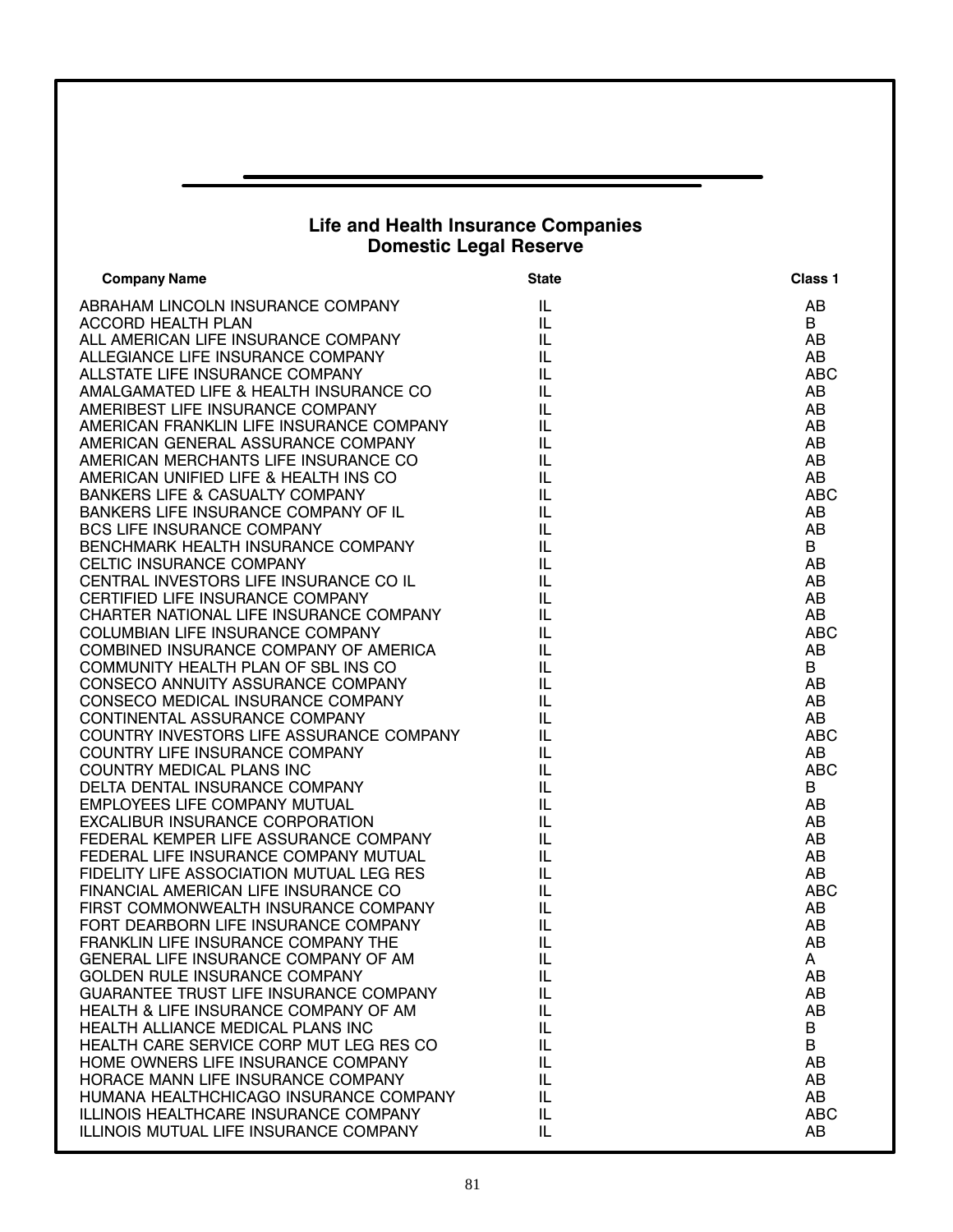| <b>Company Name</b>                                                                                                                                                                                                                        | <b>State</b> | Class <sub>1</sub> |
|--------------------------------------------------------------------------------------------------------------------------------------------------------------------------------------------------------------------------------------------|--------------|--------------------|
| INSTITUTIONAL FOUNDERS LIFE INSURANCE CO                                                                                                                                                                                                   | IL           | AB                 |
|                                                                                                                                                                                                                                            |              | AB                 |
| INTER AMERICAN LIFE INSURANCE COMPANY ILL<br>KEMPER INVESTORS LIFE INSURANCE COMPANY                                                                                                                                                       |              | AB                 |
| KEMPER INVESTORS LIFE INSURANCE COMPANY<br>LIFE ASSURANCE COMPANY OF AMERICA ULL<br>LINCOLN HERITAGE LIFE INSURANCE COMPANY ULL<br>MANHATTAN NATIONAL LIFE INSURANCE COMPANY ULL<br>MTL INSURANCE COMPANY OF AMERICA ULL<br>MUNICIPAL IN   |              | A                  |
|                                                                                                                                                                                                                                            |              | <b>AB</b>          |
|                                                                                                                                                                                                                                            |              | AB                 |
|                                                                                                                                                                                                                                            |              | AB                 |
|                                                                                                                                                                                                                                            |              | AB                 |
|                                                                                                                                                                                                                                            |              | AB                 |
|                                                                                                                                                                                                                                            |              | AB                 |
|                                                                                                                                                                                                                                            |              | AB                 |
|                                                                                                                                                                                                                                            |              | B.                 |
|                                                                                                                                                                                                                                            |              | AB                 |
|                                                                                                                                                                                                                                            |              | B                  |
|                                                                                                                                                                                                                                            |              | AB                 |
|                                                                                                                                                                                                                                            |              | AB                 |
| PROFESSIONAL LIFE & CASUALTY COMPANY IL                                                                                                                                                                                                    |              | AB                 |
| REASSURE AMERICA LIFE INSURANCE COMPANY                                                                                                                                                                                                    | IL           | AB                 |
| RELIANCE STANDARD LIFE INSURANCE COMPANY                                                                                                                                                                                                   | IL.          | AB                 |
| RESOURCE LIFE INSURANCE COMPANY<br>RESOURCE LIFE INSURANCE COMPANY<br>RIGHTCHOICE INSURANCE COMPANY<br>ROCKFORD HEALTH PLANS INC<br>RUSH PRUDENTIAL INSURANCE COMPANY<br>SEARS LIFE INSURANCE COMPANY<br>STATE FARM ANNUITY & LIFE INSURAN |              | AB                 |
|                                                                                                                                                                                                                                            |              | AB                 |
|                                                                                                                                                                                                                                            |              | B                  |
|                                                                                                                                                                                                                                            |              | <b>ABC</b>         |
|                                                                                                                                                                                                                                            |              | <b>ABC</b>         |
|                                                                                                                                                                                                                                            |              | AB                 |
|                                                                                                                                                                                                                                            |              | AB                 |
|                                                                                                                                                                                                                                            |              | AB                 |
| STATE FARM ANNUITY & LIFE INSURANCE CO<br>STATE FARM LIFE & ACCIDENT ASSURANCE CO<br>STATE FARM LIFE INSURANCE COMPANY ULL<br>TRUSTMARK INSURANCE COMPANY MUTUAL IL<br>TRUSTMARK LIFE INSURANCE COMPANY IL<br>UNION FIDELITY LIFE INSURA   |              | AB                 |
|                                                                                                                                                                                                                                            |              | AB                 |
|                                                                                                                                                                                                                                            |              | AB                 |
|                                                                                                                                                                                                                                            |              | AB                 |
|                                                                                                                                                                                                                                            |              | AB                 |
|                                                                                                                                                                                                                                            |              | AB                 |
| UNITED SECURITY LIFE INSURANCE CO OF IL                                                                                                                                                                                                    | IL           | AB                 |
| <b>VETERANS LIFE INSURANCE COMPANY</b>                                                                                                                                                                                                     | IL           | AB                 |
| WASHINGTON NATIONAL INSURANCE COMPANY                                                                                                                                                                                                      |              | AB                 |
| WESTERN DIVERSIFIED LIFE INSURANCE CO<br>WESTERN DIVERSIFIED LIFE INSURANCE CO<br>ZURICH LIFE INSURANCE COMPANY OF AMERICA                                                                                                                 | IL.          | AB                 |
|                                                                                                                                                                                                                                            | IL           | AB                 |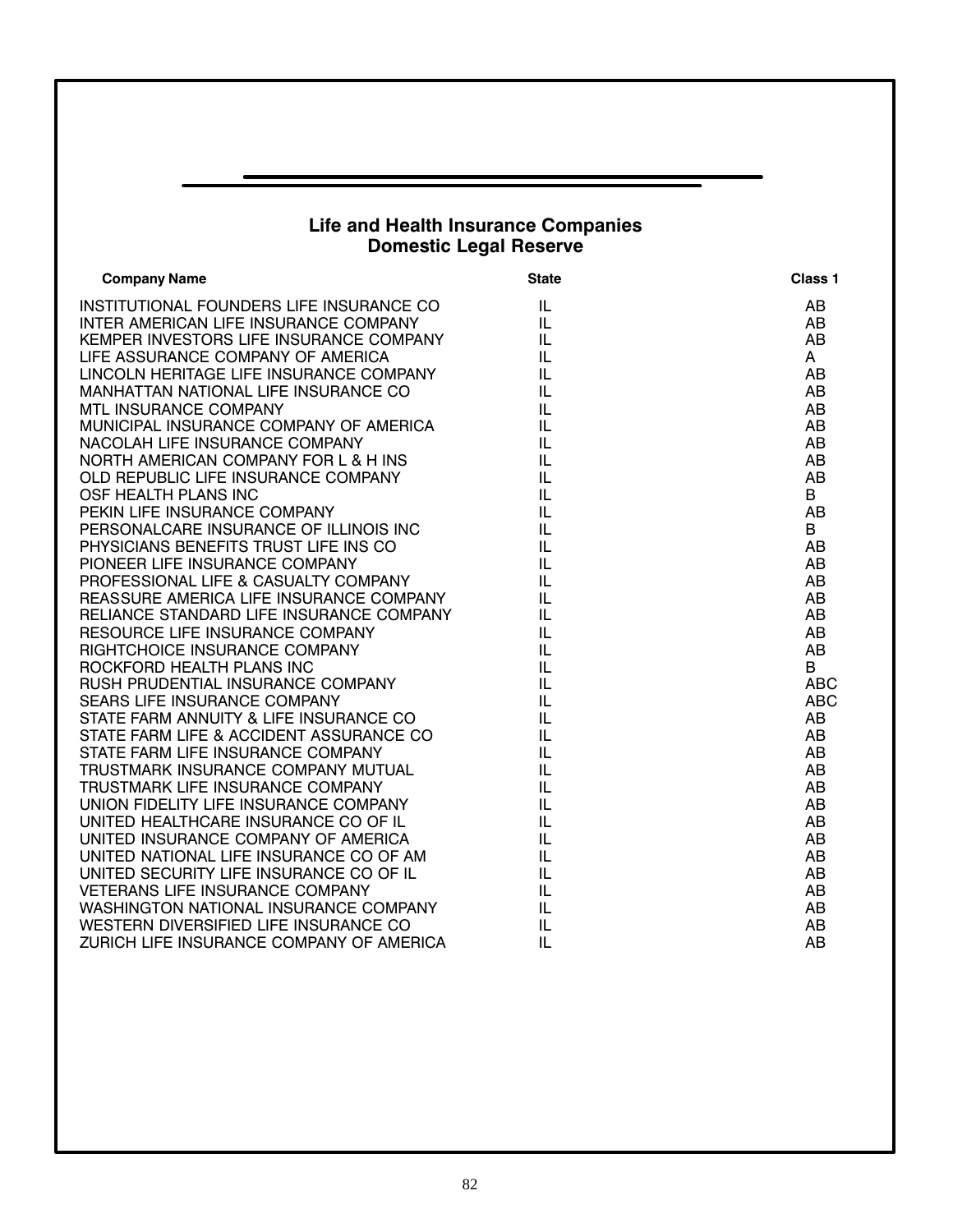| Company Name<br>AAA LIFE INSURANCE COMPANY<br>ACACIA LIFE INSURANCE COMPANY<br>ACACIA NATIONAL LIFE INSURANCE COMPANY<br>ACACIA NATIONAL LIFE INSURANCE COMPANY                                                                              | <b>State</b> | Class <sub>1</sub> |
|----------------------------------------------------------------------------------------------------------------------------------------------------------------------------------------------------------------------------------------------|--------------|--------------------|
|                                                                                                                                                                                                                                              | DC           | AB                 |
|                                                                                                                                                                                                                                              | DC           | AB                 |
|                                                                                                                                                                                                                                              | VA           | AB                 |
|                                                                                                                                                                                                                                              | <b>MO</b>    | AB                 |
| ACADEMY LIFE INSURANCE COMPANY<br>ACCELERATION LIFE INSURANCE COMPANY<br>ADMIRAL LIFE INSURANCE COMPANY OF AM<br>ADVANCE INSURANCE COMPANY                                                                                                   | OH           | AB                 |
|                                                                                                                                                                                                                                              | AZ           | AB                 |
| ADVANCE INSURANCE COMPANY AZ<br>ADVANCE INSURANCE COMPANY AZ<br>AETNA HEALTH & LIFE INSURANCE COMPANY CT<br>AETNA LIFE INSURANCE & ANNUITY COMPANY CT<br>AETNA LIFE INSURANCE & ANNUITY COMPANY<br>CT<br>AETNA LIFE INSURANCE COMPANY<br>AFB | AZ           | AB                 |
|                                                                                                                                                                                                                                              |              | AB                 |
|                                                                                                                                                                                                                                              |              | A                  |
|                                                                                                                                                                                                                                              |              | AB                 |
|                                                                                                                                                                                                                                              |              | AB                 |
|                                                                                                                                                                                                                                              |              | A                  |
|                                                                                                                                                                                                                                              |              | AB                 |
|                                                                                                                                                                                                                                              |              | AB                 |
|                                                                                                                                                                                                                                              |              | AB                 |
|                                                                                                                                                                                                                                              |              | AB                 |
|                                                                                                                                                                                                                                              |              | AB                 |
|                                                                                                                                                                                                                                              |              | AB                 |
|                                                                                                                                                                                                                                              |              | AB                 |
|                                                                                                                                                                                                                                              |              | AB                 |
|                                                                                                                                                                                                                                              |              | AB                 |
|                                                                                                                                                                                                                                              |              | AB                 |
| ALTA HEALTH & LIFE INSURANCE COMPANY                                                                                                                                                                                                         | IN           | AB                 |
|                                                                                                                                                                                                                                              | <b>TX</b>    | AB                 |
| ALIATILI ILITTORIALE LIFE INS CO OF TX<br>AMERICAN BANKERS LIFE ASSURANCE CO OF FL                                                                                                                                                           | FL.          | AB                 |
| AMERICAN CAPITOL INSURANCE COMPANY                                                                                                                                                                                                           | <b>TX</b>    | A                  |
| AMERICAN CHAMBERS LIFE INSURANCE COMPANY<br>AMERICAN COMMUNITY MUTUAL INSURANCE CO                                                                                                                                                           | OH           | AB                 |
|                                                                                                                                                                                                                                              | MI           | AB                 |
| AMERICAN CONTINENTAL LIFE INSURANCE CO                                                                                                                                                                                                       | MO           | AB                 |
| AMERICAN CREDITORS LIFE INSURANCE CO                                                                                                                                                                                                         | <b>DE</b>    | AB                 |
| AMERICAN ENTERPRISE LIFE INSURANCE CO<br>AMERICAN EQUITY INVESTMENT LIFE INS CO<br>AMERICAN EQUITY INVESTMENT LIFE INS CO<br>AMERICAN FAMILY LIFE ASSR CO OF COLUMBUS<br>AMERICAN FAMILY LIFE INSLIDANCE COLLUMBUS                           | IN           | AB                 |
|                                                                                                                                                                                                                                              | IA           | AB                 |
|                                                                                                                                                                                                                                              | GA           | AB                 |
| AMERICAN FAMILY LIFE INSURANCE COMPANY                                                                                                                                                                                                       | WI           | A                  |
| AMERICAN FIDELITY ASSURANCE COMPANY                                                                                                                                                                                                          | OK           | AB                 |
| AMERICAN FIDELITY LIFE INSURANCE COMPANY                                                                                                                                                                                                     | <b>FL</b>    | AB                 |
| AMERICAN FOUNDERS LIFE INSURANCE COMPANY                                                                                                                                                                                                     | <b>TX</b>    | AB                 |
| AMERICAN GENERAL ANNUITY INSURANCE CO                                                                                                                                                                                                        | <b>TX</b>    | AB                 |
| AMERICAN GENERAL LIFE & ACCIDENT INS CO                                                                                                                                                                                                      | TN           | AB                 |
| AMERICAN GENERAL LIFE INSURANCE CO OF NY                                                                                                                                                                                                     | NY           | AB                 |
| AMERICAN GENERAL LIFE INSURANCE CO OF PA                                                                                                                                                                                                     | <b>PA</b>    | AB                 |
| AMERICAN GENERAL LIFE INSURANCE COMPANY                                                                                                                                                                                                      | <b>TX</b>    | AB                 |
| AMERICAN HEALTH & LIFE INSURANCE COMPANY                                                                                                                                                                                                     | <b>TX</b>    | AB                 |
| AMERICAN HERITAGE LIFE INSURANCE COMPANY                                                                                                                                                                                                     | FL.          | AB                 |
| AMERICAN HOME LIFE INSURANCE COMPANY                                                                                                                                                                                                         | KS           | A                  |
| AMERICAN INCOME LIFE INSURANCE COMPANY                                                                                                                                                                                                       | IN           | AB                 |
| AMERICAN INSURANCE COMPANY OF TEXAS                                                                                                                                                                                                          | TX           | AB                 |
| AMERICAN INTERNATIONAL LIFE ASSR CO NY                                                                                                                                                                                                       | NY.          | AB                 |
| AMERICAN INVESTORS LIFE INSURANCE CO INC                                                                                                                                                                                                     | KS           | AB                 |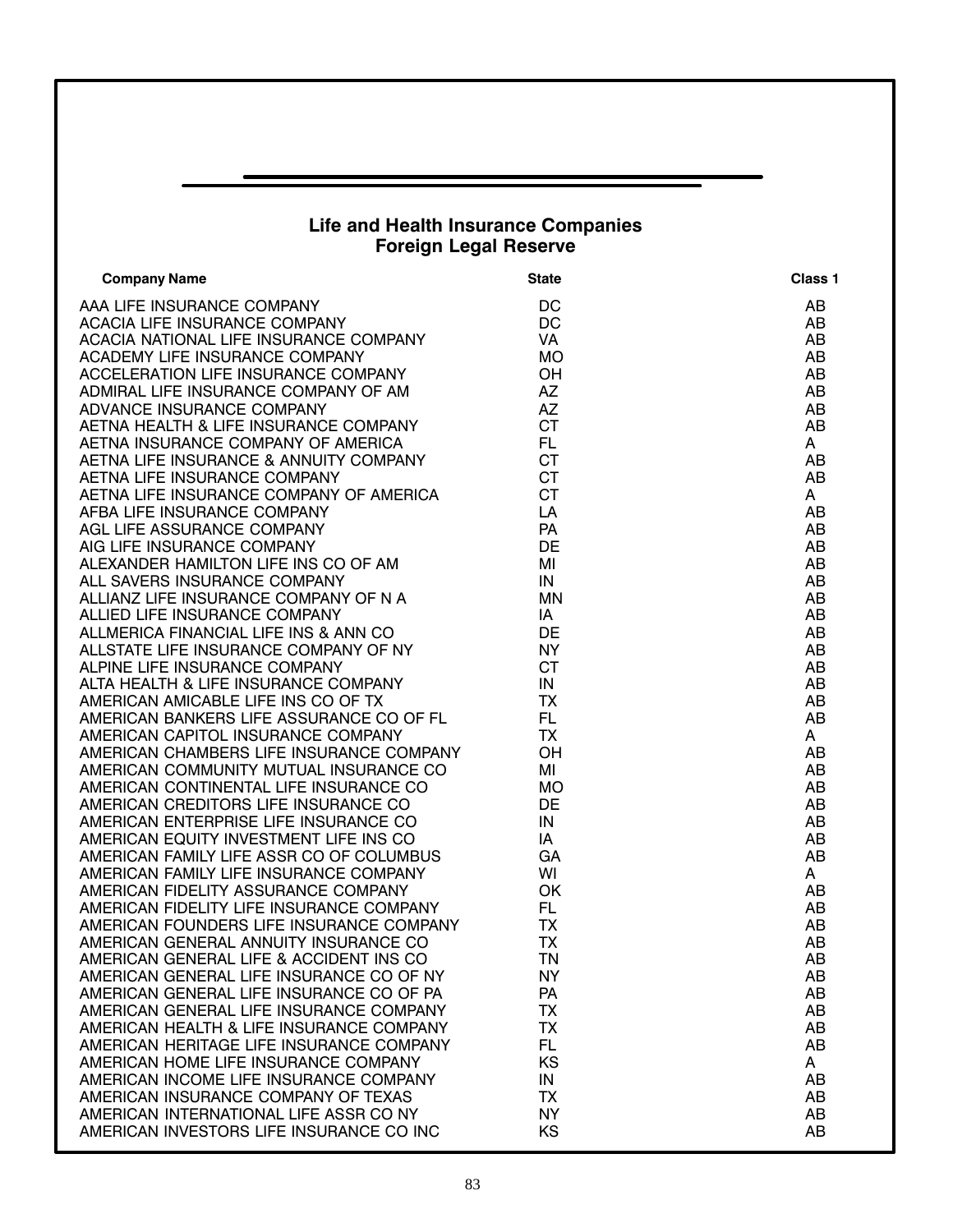| <b>Company Name</b>                                                                                                                                                                | <b>State</b>     | Class 1 |
|------------------------------------------------------------------------------------------------------------------------------------------------------------------------------------|------------------|---------|
| AMERICAN LIFE & HEALTH INSURANCE COMPANY MO                                                                                                                                        |                  | AB      |
|                                                                                                                                                                                    |                  | AB      |
| AMERICAN MATURITY LIFE INSURANCE COMPANY CT                                                                                                                                        |                  | AB      |
| AMERICAN MEMORIAL LIFE INSURANCE COMPANY SD                                                                                                                                        |                  | AB      |
| AMERICAN MODERN LIFE INSURANCE COMPANY OH<br>AMERICAN NATIONAL INSURANCE COMPANY TX<br>AMERICAN NATIONAL LIFE INSURANCE CO TX TX<br>AMERICAN NETWORK INSURANCE COMPANY VT          |                  | AB      |
|                                                                                                                                                                                    |                  | AB      |
|                                                                                                                                                                                    |                  | AB      |
|                                                                                                                                                                                    |                  | B       |
| AMERICAN PARTNERS LIFE INSURANCE COMPANY AZ                                                                                                                                        |                  | AB      |
| AMERICAN PHOENIX LIFE & REASSURANCE CO                                                                                                                                             | <b>Example 2</b> | AB      |
| AMERICAN PHYSICIANS LIFE INSURANCE CO                                                                                                                                              | <b>TX</b>        | AB      |
| AMERICAN PROGRESSIVE LIFE & HEALTH OF NY NY<br>AMERICAN PUBLIC LIFE INSURANCE COMPANY MS<br>AMERICAN REPUBLIC INSURANCE COMPANY IA<br>AMERICAN RESOURCES LIFE INSURANCE CO         |                  | AB      |
|                                                                                                                                                                                    |                  | AB      |
|                                                                                                                                                                                    |                  | AB      |
|                                                                                                                                                                                    |                  | AB      |
| AMERICAN RETIREMENT LIFE INSURANCE CO OH                                                                                                                                           |                  | A       |
| AMERICAN SKANDIA LIFE ASSURANCE CORP<br>AMERICAN STATES LIFE INSURANCE COMPANY IN<br>AMERICAN TRANSCONTINENTAL LIFE INS CO<br>AMERICAN TRAVELERS ASSURANCE COMPANY IA              |                  | AB      |
|                                                                                                                                                                                    |                  | AB      |
|                                                                                                                                                                                    |                  | AB      |
|                                                                                                                                                                                    |                  | AB      |
| AMERICAN UNDERWRITERS LIFE INSURANCE CO AZ                                                                                                                                         |                  | AB      |
| AMERICAN UNITED LIFE INSURANCE COMPANY                                                                                                                                             | IN               | AB      |
| AMERICAN VANGUARD LIFE INSURANCE COMPANY<br>AMERITAS LIFE INSURANCE CORP                                                                                                           | IA               | A       |
| AMERITAS LIFE INSURANCE CORP<br>AMERITAS LIFE INSURANCE CORP<br>AMERITAS VARIABLE LIFE INSURANCE COMPANY ME<br>AMERUS LIFE INSURANCE COMPANY IA<br>AMICA LIFE INSURANCE COMPANY RI | <b>NE</b>        | AB      |
|                                                                                                                                                                                    |                  | A       |
|                                                                                                                                                                                    |                  | AB      |
| AMICA LIFE INSURANCE COMPANY                                                                                                                                                       | RI               | A       |
| ANCHOR NATIONAL LIFE INSURANCE COMPANY AZ                                                                                                                                          |                  | AB      |
| ANNUITY INVESTORS LIFE INSURANCE COMPANY                                                                                                                                           | OH               | AB      |
| ANTHEM ALLIANCE HEALTH INSULATIVE VOID AND ANTHEM LIFE INSURANCE COMPANY OF INDIANA                                                                                                | <b>TX</b>        | AB      |
|                                                                                                                                                                                    | IN               | AB      |
| APPALACHIAN LIFE INSURANCE COMPANY                                                                                                                                                 | <b>WV</b>        | A       |
| APPARACTION CIPE INSURANCE COMPANY<br>ASSOCIATES FINANCIAL LIFE INSURANCE CO<br>ASSURITY LIFE INSURANCE COMPANY ME<br>ATLANTA LIFE INSURANCE COMPANY GA                            |                  | AB      |
|                                                                                                                                                                                    |                  | AB      |
|                                                                                                                                                                                    |                  | AB      |
| ATLANTA LIFE INSURANCE COMPANY<br>AURORA NATIONAL LIFE ASSURANCE COMPANY<br>AUSA LIFE INSURANCE COMPANY INC<br>AUSA LIFE INSURANCE COMPANY                                         | CA               | AB      |
|                                                                                                                                                                                    | <b>NY</b>        | AB      |
|                                                                                                                                                                                    | MI               | AB      |
| AUTO OWNERS LIFE INSURANCE COMPANY                                                                                                                                                 | MI               | AB      |
| AXA RE LIFE INSURANCE COMPANY                                                                                                                                                      | DE               | AB      |
| <b>BALBOA LIFE INSURANCE COMPANY</b>                                                                                                                                               | CA               | AB      |
| <b>BALTIMORE LIFE INSURANCE COMPANY THE</b>                                                                                                                                        | MD               | AB      |
| BANKERS FIDELITY LIFE INSURANCE COMPANY                                                                                                                                            | GA               | AB      |
| BANKERS LIFE INSURANCE COMPANY OF NY                                                                                                                                               | <b>NY</b>        | A       |
| BANKERS NATIONAL LIFE INSURANCE COMPANY                                                                                                                                            | <b>TX</b>        | AB      |
| BANKERS RESERVE LIFE INS CO OF WI                                                                                                                                                  | WI               | AB      |
| BANKERS UNITED LIFE ASSURANCE COMPANY                                                                                                                                              | IA               | AB      |
| <b>BANNER LIFE INSURANCE COMPANY</b>                                                                                                                                               | MD               | AB      |
| BENEFICIAL LIFE INSURANCE COMPANY                                                                                                                                                  | UT               | AB      |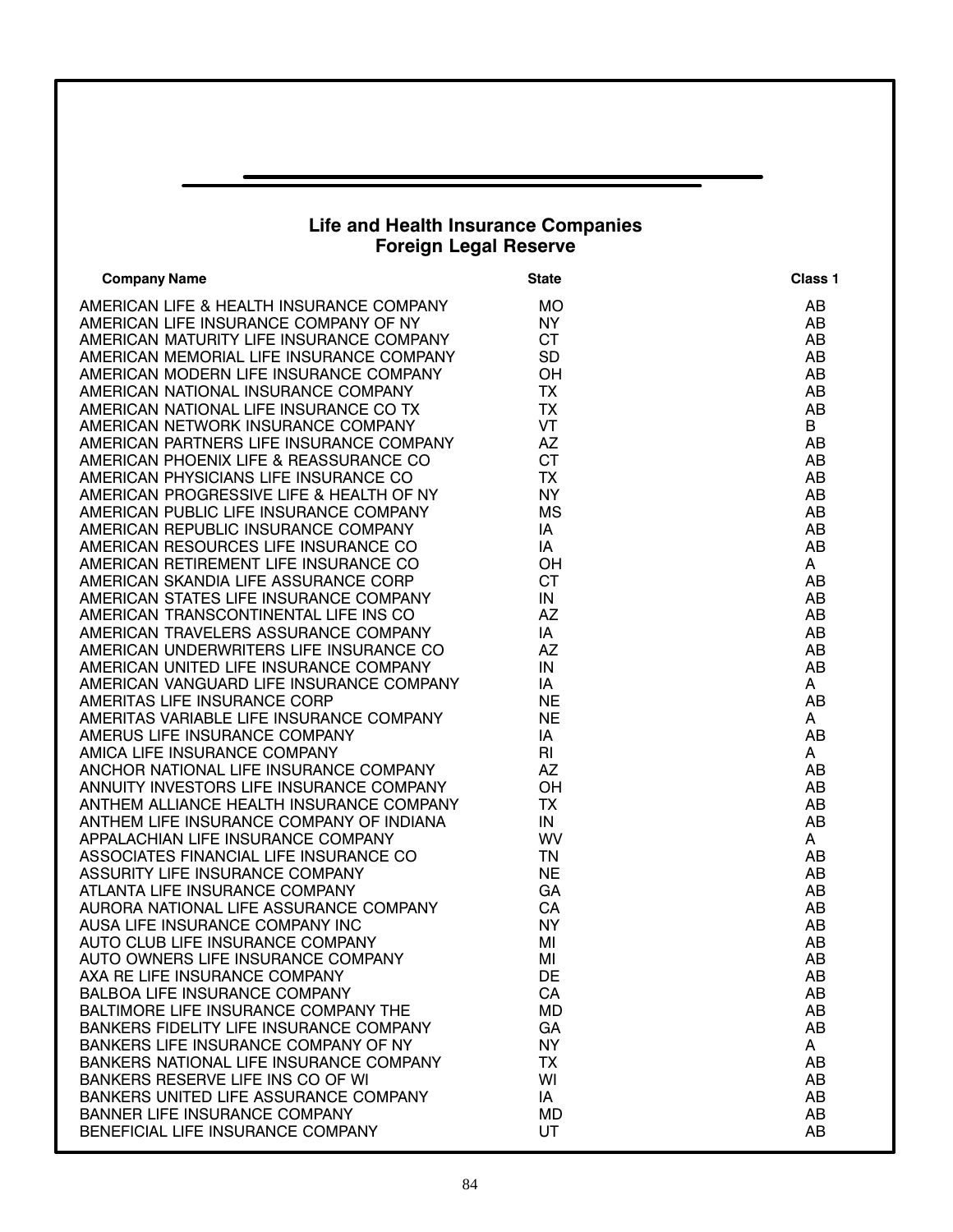| Company Name<br>BERKSHIRE HATHAWAY LIFE INS CO OF NE<br>ALTA VEHIRE LIFE INSURANCE COMPANY<br>COMPANY OF CA                                   | <b>State</b>           | Class 1   |
|-----------------------------------------------------------------------------------------------------------------------------------------------|------------------------|-----------|
|                                                                                                                                               | <b>NE</b>              | A         |
|                                                                                                                                               | MA                     | AB        |
|                                                                                                                                               | CA                     | AB        |
| BOSTON MUTUAL LIFE INSURANCE COMPANY                                                                                                          | MA                     | AB        |
| BRADFORD NATIONAL LIFE INSURANCE COMPANY                                                                                                      | <b>TX</b>              | AB        |
| BROKERS NATIONAL LIFE ASSURANCE COMPANY                                                                                                       | AR                     | AB        |
| BUSINESS MENS ASSURANCE COMPANY OF AM                                                                                                         | <b>MO</b>              | <b>AB</b> |
| C M LIFE INSURANCE COMPANY                                                                                                                    | <b>CT</b>              | AB        |
| CANADA LIFE INSURANCE COMPANY OF AMERICA<br>CAPITOL BANKERS LIFE INSURANCE COMPANY<br>CAPITOL LIFE INSURANCE COMPANY THE                      | MI<br>MI               | A<br>A    |
|                                                                                                                                               | CO                     | AB        |
| CENTRAL BENEFITS MUTUAL INSURANCE CO                                                                                                          | OH                     | AB        |
|                                                                                                                                               |                        | AB        |
|                                                                                                                                               |                        | AB        |
|                                                                                                                                               |                        | AB        |
| CENTRAL NATIONAL LIFE INS CO<br>CENTRAL RESERVE LIFE INS CO OF OMAHA DE<br>CENTRAL RESERVE LIFE INSURANCE COMPANY OH                          |                        | AB        |
| CENTRAL STATES HEALTH & LIFE CO OF OMAHA                                                                                                      | <b>NE</b>              | AB        |
| CENTRAL UNITED LIFE INSURANCE COMPANY                                                                                                         | <b>TX</b>              | AB        |
| CENTRIS LIFE INSURANCE COMPANY                                                                                                                | IN                     | A         |
| CENTURION LIFE INSURANCE COMPANY                                                                                                              | <b>MO</b>              | AB        |
| CENTURION LIFE INSURANCE COMPANY<br>CGU LIFE INSURANCE COMPANY OF AMERICA                                                                     | <b>DE</b>              | AB        |
| CHESAPEAKE LIFE INSURANCE COMPANY THE                                                                                                         | OK                     | AB        |
| CHRISTIAN FIDELITY LIFE INSURANCE CO                                                                                                          | <b>TX</b>              | <b>AB</b> |
| CHRISTIAN MUTUAL LIFE INSURANCE COMPANY                                                                                                       | <b>NH</b>              | A         |
| CIGNA LIFE INSURANCE COMPANY<br>CINCINNATI LIFE INSURANCE COMPANY THE<br>CITICORP LIFE INSURANCE COMPANY<br>CLARICA LIFE INSURANCE COMPANY US | <b>CT</b>              | AB        |
|                                                                                                                                               | OH                     | <b>AB</b> |
|                                                                                                                                               | AZ                     | AB        |
|                                                                                                                                               | <b>ND</b>              | AB        |
| COLLEGE LIFE INSURANCE COMPANY OF AM                                                                                                          | <b>CT</b><br><b>TX</b> | A         |
| COLONIAL LIFE & ACCIDENT INSURANCE CO                                                                                                         | SC                     | AB<br>AB  |
| COLORADO BANKERS LIFE INSURANCE COMPANY CO                                                                                                    |                        | AB        |
| COLUMBIA UNIVERSAL LIFE INSURANCE CO                                                                                                          |                        | AB        |
|                                                                                                                                               | TX<br>NY               | AB        |
| COLUMBIAN MUTUAL LIFE INSURANCE COMPANY<br>COLUMBUS LIFE INSURANCE COMPANY THE                                                                | OH                     | AB        |
| COMBINED LIFE INSURANCE COMPANY OF NY                                                                                                         | N <sub>Y</sub>         | AB        |
|                                                                                                                                               | <b>NY</b>              | B         |
| COMMERCIAL TRAVELERS MUTUAL INSURANCE CO<br>COMPANION LIFE INSURANCE COMPANY                                                                  | <b>SC</b>              | AB        |
| CONESTOGA LIFE ASSURANCE COMPANY                                                                                                              | PA                     | AB        |
| <b>CONGRESS LIFE INSURANCE COMPANY</b>                                                                                                        | AZ                     | AB        |
| CONNECTICUT GENERAL LIFE INSURANCE CO                                                                                                         | <b>CT</b>              | AB        |
| CONSECO DIRECT LIFE INSURANCE COMPANY                                                                                                         | PA                     | <b>AB</b> |
| CONSECO HEALTH INSURANCE COMPANY                                                                                                              | AΖ                     | AB        |
| <b>CONSECO LIFE INSURANCE COMPANY</b>                                                                                                         | IN                     | AB        |
| CONSECO SENIOR HEALTH INSURANCE COMPANY                                                                                                       | PA                     | <b>AB</b> |
| CONSECO VARIABLE INSURANCE COMPANY                                                                                                            | <b>TX</b>              | AB        |
| CONSTITUTION LIFE INSURANCE COMPANY<br>CONTINENTAL AMERICAN INSURANCE COMPANY                                                                 | <b>TX</b><br><b>SC</b> | AB<br>AB  |
| CONTINENTAL GENERAL INSURANCE COMPANY                                                                                                         | NE                     | AB        |
|                                                                                                                                               |                        |           |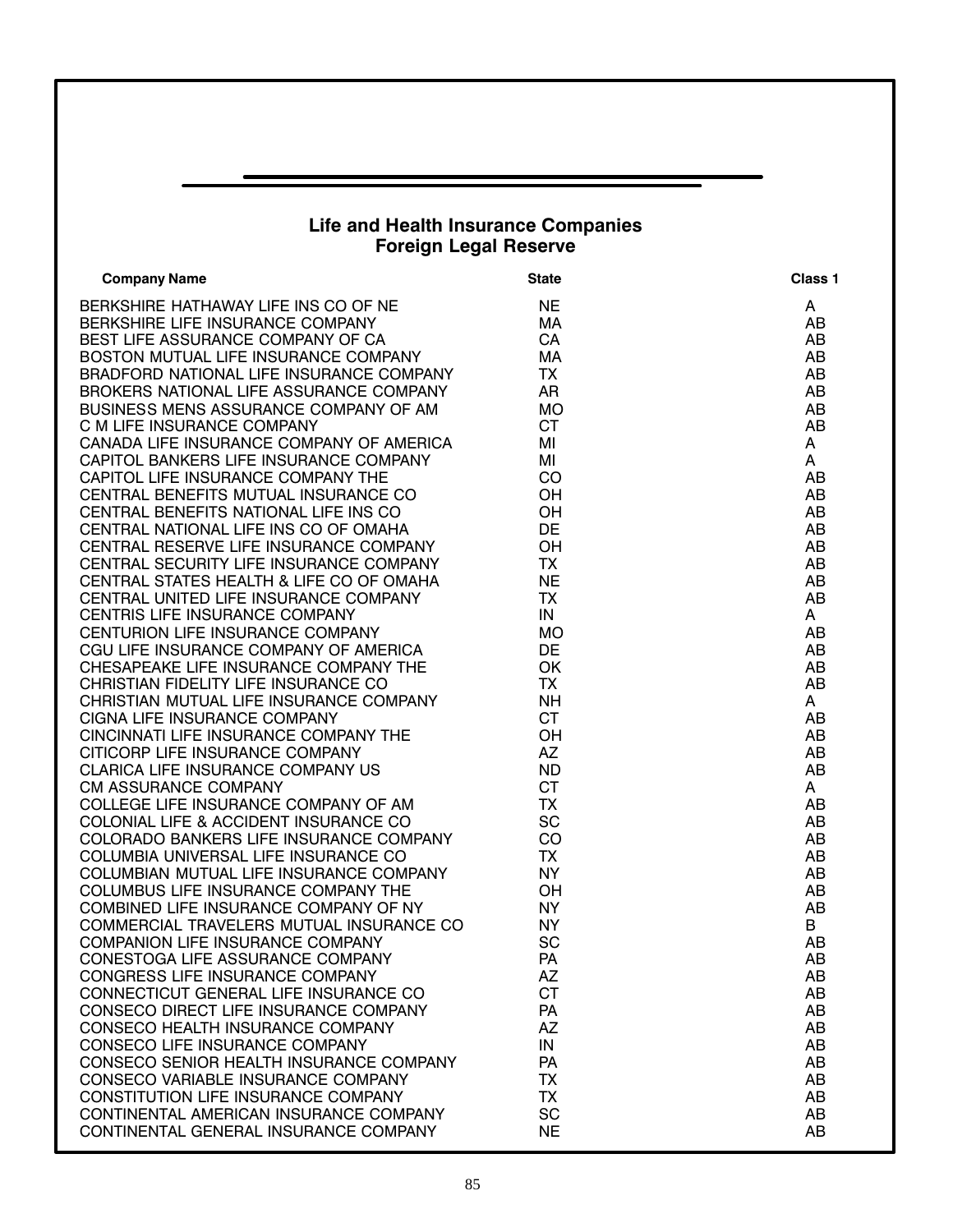| <b>Company Name</b>                                                                                                                                                                                                                        | <b>State</b> | Class <sub>1</sub> |
|--------------------------------------------------------------------------------------------------------------------------------------------------------------------------------------------------------------------------------------------|--------------|--------------------|
| CONTINENTAL LIFE INS CO OF BRENTWOOD TN<br>CONTINENTAL LIFE INSURANCE COMPANY TX<br>CORPORATE HEALTH INSURANCE COMPANY PA                                                                                                                  |              | AB                 |
|                                                                                                                                                                                                                                            |              | AB                 |
|                                                                                                                                                                                                                                            |              | AB                 |
|                                                                                                                                                                                                                                            |              | AB                 |
| COVA FINANCIAL SERVICES LIFE INS CONTRANT MONO COVENTRY HEALTH AND LIFE INSURANCE CONTRANT DUNA MUTUAL LIFE INSURANCE COMPANY THAT AND MUTUAL LIFE INSURANCE COMPANY THAT A                                                                |              | AB                 |
|                                                                                                                                                                                                                                            |              | AB                 |
|                                                                                                                                                                                                                                            |              | AB                 |
| DELAWARE AMERICAN LIFE INSURANCE COMPANY DE<br>DELAWARE AMERICAN LIFE INSURANCE COMPANY                                                                                                                                                    |              | AB                 |
| <b>DELTA LIFE &amp; ANNUITY COMPANY</b>                                                                                                                                                                                                    | IA           | AB                 |
| DENTAL INSURANCE COMPANY OF AMERICA INC                                                                                                                                                                                                    | MD           | B                  |
|                                                                                                                                                                                                                                            |              | AB                 |
|                                                                                                                                                                                                                                            |              | AB                 |
|                                                                                                                                                                                                                                            |              | AB                 |
|                                                                                                                                                                                                                                            |              | AB                 |
|                                                                                                                                                                                                                                            |              | AB                 |
| DENTAL INSURANCE COMPANY OF AMERICA INC<br>DIXIE NATIONAL LIFE INSURANCE COMPANY MS<br>EDUCATORS MUTUAL LIFE INSURANCE COMPANY PA<br>EMPIRE GENERAL LIFE ASSURANCE CORP<br>TN<br>EMPIRE LIFE INSURANCE COMPANY WA<br>EMPIRE LIFE INSURANCE |              | AB                 |
|                                                                                                                                                                                                                                            |              | AB                 |
|                                                                                                                                                                                                                                            |              | AB                 |
|                                                                                                                                                                                                                                            |              | AB                 |
|                                                                                                                                                                                                                                            |              | AB                 |
|                                                                                                                                                                                                                                            |              | AB                 |
| EQUITABLE LIFE ASSURANCE SOCIETY OF U S NY                                                                                                                                                                                                 |              | AB                 |
|                                                                                                                                                                                                                                            |              | AB                 |
| EQUITABLE LIFE ASSURANCE SOCIETY OF US<br>EQUITABLE LIFE INSURANCE COMPANY OF IOWA<br>EQUITABLE OF COLORADO INC THE CO<br>EQUITRUST LIFE INSURANCE COMPANY IN<br>ERIC LIFE REINSURANCE CORPORATION MO<br>ERIE FAMILY LIFE INSURANCE COMP   |              | AB                 |
|                                                                                                                                                                                                                                            |              | <b>AB</b>          |
|                                                                                                                                                                                                                                            |              | AB                 |
|                                                                                                                                                                                                                                            |              | AB                 |
|                                                                                                                                                                                                                                            |              | AB                 |
|                                                                                                                                                                                                                                            |              | AB                 |
|                                                                                                                                                                                                                                            |              | AB                 |
|                                                                                                                                                                                                                                            |              | AB                 |
|                                                                                                                                                                                                                                            |              | A                  |
|                                                                                                                                                                                                                                            |              | A                  |
|                                                                                                                                                                                                                                            |              | AB                 |
|                                                                                                                                                                                                                                            |              | AB                 |
| FARMERS NEW WORLD LIFE INSURANCE COMPANY<br>FEDERAL HOME LIFE INSURANCE COMPANY MA<br>FEDERATED LIFE INSURANCE COMPANY MN<br>FIDELITY & GUARANTY LIFE INSURANCE CO<br>FIDELITY INVESTMENTS LIFE INSURANCE CO<br>FIDELITY INVESTMENTS LIF   |              | AB                 |
|                                                                                                                                                                                                                                            |              | AB                 |
|                                                                                                                                                                                                                                            |              | AB                 |
| FIDELITY LIFE INSURANCE COMPANY<br>FIDELITY SECURITY LIFE INSURANCE COMPANY                                                                                                                                                                | PA           | A                  |
|                                                                                                                                                                                                                                            | <b>MO</b>    | AB                 |
| FINANCIAL ASSURANCE LIFE INSURANCE CO                                                                                                                                                                                                      | <b>TX</b>    | A                  |
| FINANCIAL BENEFIT LIFE INSURANCE COMPANY                                                                                                                                                                                                   | <b>KS</b>    | AB                 |
| FIRST ALLMERICA FINANCIAL LIFE INS CO                                                                                                                                                                                                      | MA           | AB                 |
| FIRST COLONY LIFE INSURANCE COMPANY                                                                                                                                                                                                        | VA           | AB                 |
| FIRST CONTINENTAL LIFE & ACCIDENT INS CO<br>FIRST HEALTH LIFE & HEALTH INS CO                                                                                                                                                              | UT           | AB                 |
|                                                                                                                                                                                                                                            | <b>TX</b>    | AB                 |
| FIRST ING LIFE INSURANCE COMPANY OF NY                                                                                                                                                                                                     | <b>NY</b>    | A                  |
| FIRST INVESTORS LIFE INSURANCE COMPANY                                                                                                                                                                                                     | <b>NY</b>    | AB                 |
| FIRST PENN PACIFIC LIFE INSURANCE CO                                                                                                                                                                                                       | IN           | AB                 |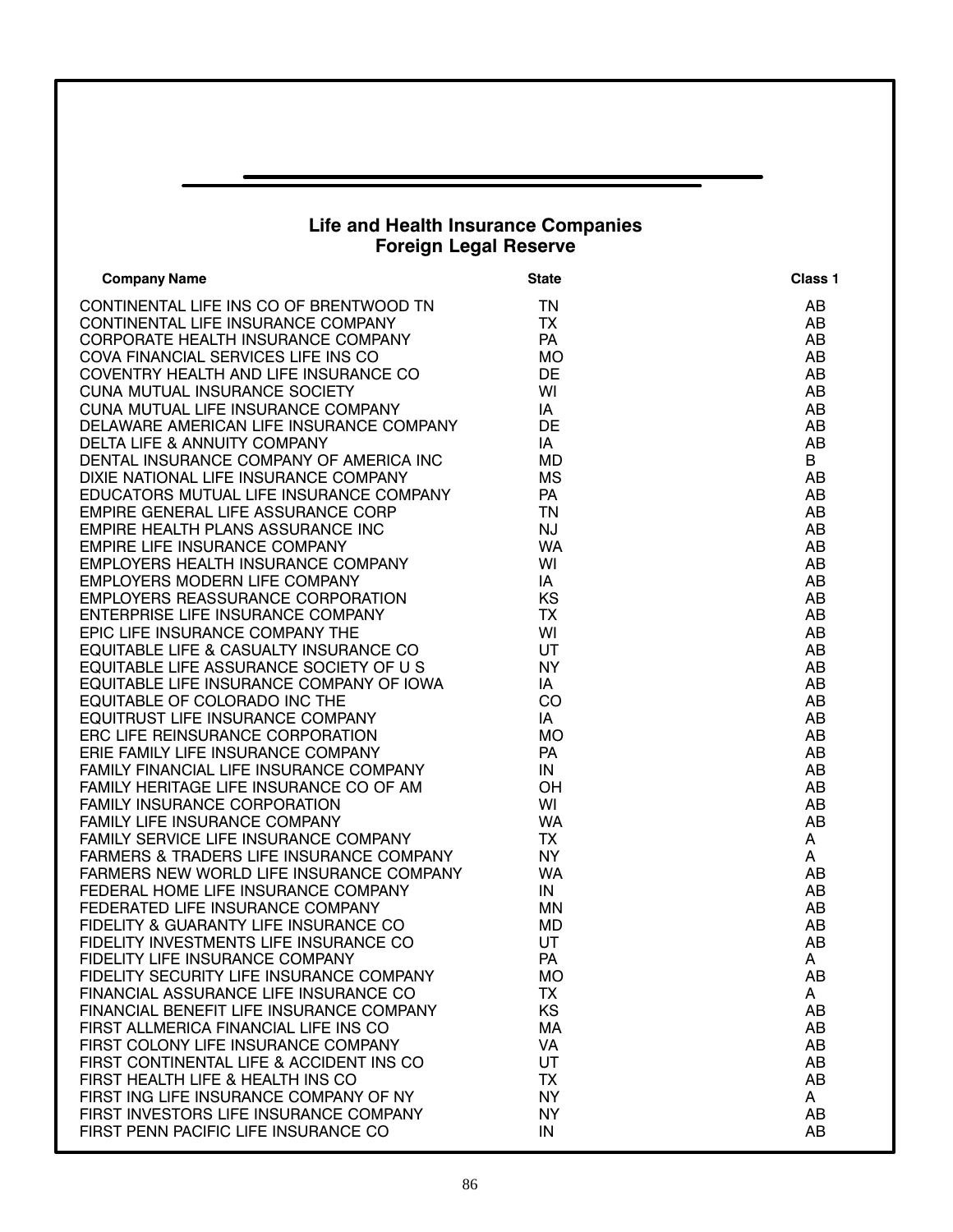| FIRST PYRAMID LIFE INSURANCE CO OF AM<br>FIRST REHABILITATION LIFE INS CO OF AM<br>FIRST VARIABLE LIFE INSURANCE COMPANY<br><b>AR</b><br>AB<br><b>NY</b><br>AB<br>AR<br>AB<br>FORETHOUGHT LIFE ASSURANCE COMPANY<br>IN<br>AB<br>FORETHOUGHT LIFE INSURANCE COMPANY<br>IN<br>AB<br><b>MN</b><br>FORTIS BENEFITS INSURANCE COMPANY<br>AB<br>FORTIS INSURANCE COMPANY<br>WI<br>AB<br>FOUNDATION HEALTH SYSTEMS L & H INS CO<br>CO<br>AB<br>FREEDOM LIFE INSURANCE COMPANY OF AM<br><b>MS</b><br>AB<br>FRONTIER NATIONAL LIFE INSURANCE COMPANY<br>OH<br>B<br>FUNERAL DIRECTORS LIFE INSURANCE COMPANY<br>GARDEN STATE LIFE INSURANCE COMPANY<br><b>TX</b><br>A<br>GARDEN STATE LIFE INSURANCE COMPANY<br><b>TX</b><br>AB<br>VA<br>GE LIFE & ANNUITY ASSURANCE COMPANY<br>AB<br><b>GENAM BENEFITS INSURANCE COMPANY</b><br><b>MO</b><br>AB<br>GENERAL & COLOGNE LIFE RE OF AMERICA<br><b>CT</b><br>AB<br>GENERAL AMERICAN LIFE INSURANCE COMPANY<br><b>MO</b><br>AB<br>GENERAL ELECTRIC CAPITAL ASSURANCE CO<br>DE<br>AB<br>GENERAL FIDELITY LIFE INSURANCE COMPANY<br>CA<br>AB<br><b>TX</b><br>AB<br>GENERAL LIFE INSURANCE COMPANY<br><b>GERBER LIFE INSURANCE COMPANY</b><br><b>NY</b><br>AB<br>GERLING GLOBAL LIFE REINSURANCE COMPANY<br>CA<br>AB<br><b>GLENBROOK LIFE &amp; ANNUITY COMPANY</b><br>AZ<br><b>ABC</b><br>DE<br>GLOBE LIFE & ACCIDENT INSURANCE COMPANY<br>AB<br>GOLDEN AMERICAN LIFE INSURANCE COMPANY<br><b>DE</b><br>AB<br>GOLDEN STATE MUTUAL LIFE INSURANCE CO<br>CA<br>AB<br><b>TX</b><br>GOVERNMENT PERSONNEL MUTUAL LIFE INS CO<br>AB<br><b>GRANGE LIFE INSURANCE COMPANY</b><br>OH<br>AB<br>GREAT AMERICAN LIFE INSURANCE COMPANY<br>OH<br>AB<br>GREAT LAKES LIFE & HEALTH INSURANCE CO<br>IN<br>AB<br>GREAT SOUTHERN LIFE INSURANCE COMPANY<br><b>TX</b><br>AB<br>GREAT WEST LIFE & ANNUITY INSURANCE CO<br>CO<br>AB<br>UT<br><b>GREAT WESTERN INSURANCE COMPANY</b><br>A<br><b>NE</b><br><b>GUARANTEE LIFE INSURANCE COMPANY</b><br>AB |
|------------------------------------------------------------------------------------------------------------------------------------------------------------------------------------------------------------------------------------------------------------------------------------------------------------------------------------------------------------------------------------------------------------------------------------------------------------------------------------------------------------------------------------------------------------------------------------------------------------------------------------------------------------------------------------------------------------------------------------------------------------------------------------------------------------------------------------------------------------------------------------------------------------------------------------------------------------------------------------------------------------------------------------------------------------------------------------------------------------------------------------------------------------------------------------------------------------------------------------------------------------------------------------------------------------------------------------------------------------------------------------------------------------------------------------------------------------------------------------------------------------------------------------------------------------------------------------------------------------------------------------------------------------------------------------------------------------------------------------------------------------------------------------------------------------------------------------------------------------------------------------------------------------------------------------------------------------------|
|                                                                                                                                                                                                                                                                                                                                                                                                                                                                                                                                                                                                                                                                                                                                                                                                                                                                                                                                                                                                                                                                                                                                                                                                                                                                                                                                                                                                                                                                                                                                                                                                                                                                                                                                                                                                                                                                                                                                                                  |
|                                                                                                                                                                                                                                                                                                                                                                                                                                                                                                                                                                                                                                                                                                                                                                                                                                                                                                                                                                                                                                                                                                                                                                                                                                                                                                                                                                                                                                                                                                                                                                                                                                                                                                                                                                                                                                                                                                                                                                  |
|                                                                                                                                                                                                                                                                                                                                                                                                                                                                                                                                                                                                                                                                                                                                                                                                                                                                                                                                                                                                                                                                                                                                                                                                                                                                                                                                                                                                                                                                                                                                                                                                                                                                                                                                                                                                                                                                                                                                                                  |
|                                                                                                                                                                                                                                                                                                                                                                                                                                                                                                                                                                                                                                                                                                                                                                                                                                                                                                                                                                                                                                                                                                                                                                                                                                                                                                                                                                                                                                                                                                                                                                                                                                                                                                                                                                                                                                                                                                                                                                  |
|                                                                                                                                                                                                                                                                                                                                                                                                                                                                                                                                                                                                                                                                                                                                                                                                                                                                                                                                                                                                                                                                                                                                                                                                                                                                                                                                                                                                                                                                                                                                                                                                                                                                                                                                                                                                                                                                                                                                                                  |
|                                                                                                                                                                                                                                                                                                                                                                                                                                                                                                                                                                                                                                                                                                                                                                                                                                                                                                                                                                                                                                                                                                                                                                                                                                                                                                                                                                                                                                                                                                                                                                                                                                                                                                                                                                                                                                                                                                                                                                  |
|                                                                                                                                                                                                                                                                                                                                                                                                                                                                                                                                                                                                                                                                                                                                                                                                                                                                                                                                                                                                                                                                                                                                                                                                                                                                                                                                                                                                                                                                                                                                                                                                                                                                                                                                                                                                                                                                                                                                                                  |
|                                                                                                                                                                                                                                                                                                                                                                                                                                                                                                                                                                                                                                                                                                                                                                                                                                                                                                                                                                                                                                                                                                                                                                                                                                                                                                                                                                                                                                                                                                                                                                                                                                                                                                                                                                                                                                                                                                                                                                  |
|                                                                                                                                                                                                                                                                                                                                                                                                                                                                                                                                                                                                                                                                                                                                                                                                                                                                                                                                                                                                                                                                                                                                                                                                                                                                                                                                                                                                                                                                                                                                                                                                                                                                                                                                                                                                                                                                                                                                                                  |
|                                                                                                                                                                                                                                                                                                                                                                                                                                                                                                                                                                                                                                                                                                                                                                                                                                                                                                                                                                                                                                                                                                                                                                                                                                                                                                                                                                                                                                                                                                                                                                                                                                                                                                                                                                                                                                                                                                                                                                  |
|                                                                                                                                                                                                                                                                                                                                                                                                                                                                                                                                                                                                                                                                                                                                                                                                                                                                                                                                                                                                                                                                                                                                                                                                                                                                                                                                                                                                                                                                                                                                                                                                                                                                                                                                                                                                                                                                                                                                                                  |
|                                                                                                                                                                                                                                                                                                                                                                                                                                                                                                                                                                                                                                                                                                                                                                                                                                                                                                                                                                                                                                                                                                                                                                                                                                                                                                                                                                                                                                                                                                                                                                                                                                                                                                                                                                                                                                                                                                                                                                  |
|                                                                                                                                                                                                                                                                                                                                                                                                                                                                                                                                                                                                                                                                                                                                                                                                                                                                                                                                                                                                                                                                                                                                                                                                                                                                                                                                                                                                                                                                                                                                                                                                                                                                                                                                                                                                                                                                                                                                                                  |
|                                                                                                                                                                                                                                                                                                                                                                                                                                                                                                                                                                                                                                                                                                                                                                                                                                                                                                                                                                                                                                                                                                                                                                                                                                                                                                                                                                                                                                                                                                                                                                                                                                                                                                                                                                                                                                                                                                                                                                  |
|                                                                                                                                                                                                                                                                                                                                                                                                                                                                                                                                                                                                                                                                                                                                                                                                                                                                                                                                                                                                                                                                                                                                                                                                                                                                                                                                                                                                                                                                                                                                                                                                                                                                                                                                                                                                                                                                                                                                                                  |
|                                                                                                                                                                                                                                                                                                                                                                                                                                                                                                                                                                                                                                                                                                                                                                                                                                                                                                                                                                                                                                                                                                                                                                                                                                                                                                                                                                                                                                                                                                                                                                                                                                                                                                                                                                                                                                                                                                                                                                  |
|                                                                                                                                                                                                                                                                                                                                                                                                                                                                                                                                                                                                                                                                                                                                                                                                                                                                                                                                                                                                                                                                                                                                                                                                                                                                                                                                                                                                                                                                                                                                                                                                                                                                                                                                                                                                                                                                                                                                                                  |
|                                                                                                                                                                                                                                                                                                                                                                                                                                                                                                                                                                                                                                                                                                                                                                                                                                                                                                                                                                                                                                                                                                                                                                                                                                                                                                                                                                                                                                                                                                                                                                                                                                                                                                                                                                                                                                                                                                                                                                  |
|                                                                                                                                                                                                                                                                                                                                                                                                                                                                                                                                                                                                                                                                                                                                                                                                                                                                                                                                                                                                                                                                                                                                                                                                                                                                                                                                                                                                                                                                                                                                                                                                                                                                                                                                                                                                                                                                                                                                                                  |
|                                                                                                                                                                                                                                                                                                                                                                                                                                                                                                                                                                                                                                                                                                                                                                                                                                                                                                                                                                                                                                                                                                                                                                                                                                                                                                                                                                                                                                                                                                                                                                                                                                                                                                                                                                                                                                                                                                                                                                  |
|                                                                                                                                                                                                                                                                                                                                                                                                                                                                                                                                                                                                                                                                                                                                                                                                                                                                                                                                                                                                                                                                                                                                                                                                                                                                                                                                                                                                                                                                                                                                                                                                                                                                                                                                                                                                                                                                                                                                                                  |
|                                                                                                                                                                                                                                                                                                                                                                                                                                                                                                                                                                                                                                                                                                                                                                                                                                                                                                                                                                                                                                                                                                                                                                                                                                                                                                                                                                                                                                                                                                                                                                                                                                                                                                                                                                                                                                                                                                                                                                  |
|                                                                                                                                                                                                                                                                                                                                                                                                                                                                                                                                                                                                                                                                                                                                                                                                                                                                                                                                                                                                                                                                                                                                                                                                                                                                                                                                                                                                                                                                                                                                                                                                                                                                                                                                                                                                                                                                                                                                                                  |
|                                                                                                                                                                                                                                                                                                                                                                                                                                                                                                                                                                                                                                                                                                                                                                                                                                                                                                                                                                                                                                                                                                                                                                                                                                                                                                                                                                                                                                                                                                                                                                                                                                                                                                                                                                                                                                                                                                                                                                  |
|                                                                                                                                                                                                                                                                                                                                                                                                                                                                                                                                                                                                                                                                                                                                                                                                                                                                                                                                                                                                                                                                                                                                                                                                                                                                                                                                                                                                                                                                                                                                                                                                                                                                                                                                                                                                                                                                                                                                                                  |
|                                                                                                                                                                                                                                                                                                                                                                                                                                                                                                                                                                                                                                                                                                                                                                                                                                                                                                                                                                                                                                                                                                                                                                                                                                                                                                                                                                                                                                                                                                                                                                                                                                                                                                                                                                                                                                                                                                                                                                  |
|                                                                                                                                                                                                                                                                                                                                                                                                                                                                                                                                                                                                                                                                                                                                                                                                                                                                                                                                                                                                                                                                                                                                                                                                                                                                                                                                                                                                                                                                                                                                                                                                                                                                                                                                                                                                                                                                                                                                                                  |
|                                                                                                                                                                                                                                                                                                                                                                                                                                                                                                                                                                                                                                                                                                                                                                                                                                                                                                                                                                                                                                                                                                                                                                                                                                                                                                                                                                                                                                                                                                                                                                                                                                                                                                                                                                                                                                                                                                                                                                  |
|                                                                                                                                                                                                                                                                                                                                                                                                                                                                                                                                                                                                                                                                                                                                                                                                                                                                                                                                                                                                                                                                                                                                                                                                                                                                                                                                                                                                                                                                                                                                                                                                                                                                                                                                                                                                                                                                                                                                                                  |
|                                                                                                                                                                                                                                                                                                                                                                                                                                                                                                                                                                                                                                                                                                                                                                                                                                                                                                                                                                                                                                                                                                                                                                                                                                                                                                                                                                                                                                                                                                                                                                                                                                                                                                                                                                                                                                                                                                                                                                  |
|                                                                                                                                                                                                                                                                                                                                                                                                                                                                                                                                                                                                                                                                                                                                                                                                                                                                                                                                                                                                                                                                                                                                                                                                                                                                                                                                                                                                                                                                                                                                                                                                                                                                                                                                                                                                                                                                                                                                                                  |
|                                                                                                                                                                                                                                                                                                                                                                                                                                                                                                                                                                                                                                                                                                                                                                                                                                                                                                                                                                                                                                                                                                                                                                                                                                                                                                                                                                                                                                                                                                                                                                                                                                                                                                                                                                                                                                                                                                                                                                  |
| IN<br>AB                                                                                                                                                                                                                                                                                                                                                                                                                                                                                                                                                                                                                                                                                                                                                                                                                                                                                                                                                                                                                                                                                                                                                                                                                                                                                                                                                                                                                                                                                                                                                                                                                                                                                                                                                                                                                                                                                                                                                         |
| GUARANTEE RESERVE LIFE INSURANCE COMPANY<br>GUARANTY INCOME LIFE INSURANCE COMPANY<br>LA<br>A                                                                                                                                                                                                                                                                                                                                                                                                                                                                                                                                                                                                                                                                                                                                                                                                                                                                                                                                                                                                                                                                                                                                                                                                                                                                                                                                                                                                                                                                                                                                                                                                                                                                                                                                                                                                                                                                    |
| GUARDIAN INSURANCE & ANNUITY COMPANY INC<br>DE<br>AB                                                                                                                                                                                                                                                                                                                                                                                                                                                                                                                                                                                                                                                                                                                                                                                                                                                                                                                                                                                                                                                                                                                                                                                                                                                                                                                                                                                                                                                                                                                                                                                                                                                                                                                                                                                                                                                                                                             |
| GUARDIAN LIFE INSURANCE COMPANY OF AM<br><b>NY</b><br>AB                                                                                                                                                                                                                                                                                                                                                                                                                                                                                                                                                                                                                                                                                                                                                                                                                                                                                                                                                                                                                                                                                                                                                                                                                                                                                                                                                                                                                                                                                                                                                                                                                                                                                                                                                                                                                                                                                                         |
| GUIDEONE LIFE INSURANCE COMPANY<br>IA<br>AB                                                                                                                                                                                                                                                                                                                                                                                                                                                                                                                                                                                                                                                                                                                                                                                                                                                                                                                                                                                                                                                                                                                                                                                                                                                                                                                                                                                                                                                                                                                                                                                                                                                                                                                                                                                                                                                                                                                      |
| DE<br>AB<br>HARBOURTON REASSURANCE INC                                                                                                                                                                                                                                                                                                                                                                                                                                                                                                                                                                                                                                                                                                                                                                                                                                                                                                                                                                                                                                                                                                                                                                                                                                                                                                                                                                                                                                                                                                                                                                                                                                                                                                                                                                                                                                                                                                                           |
| HARLEYSVILLE LIFE INSURANCE COMPANY<br><b>PA</b><br>AB                                                                                                                                                                                                                                                                                                                                                                                                                                                                                                                                                                                                                                                                                                                                                                                                                                                                                                                                                                                                                                                                                                                                                                                                                                                                                                                                                                                                                                                                                                                                                                                                                                                                                                                                                                                                                                                                                                           |
| <b>CT</b><br>HARTFORD INTERNATIONAL LIFE REASSR CORP<br>A                                                                                                                                                                                                                                                                                                                                                                                                                                                                                                                                                                                                                                                                                                                                                                                                                                                                                                                                                                                                                                                                                                                                                                                                                                                                                                                                                                                                                                                                                                                                                                                                                                                                                                                                                                                                                                                                                                        |
| HARTFORD LIFE & ACCIDENT INSURANCE CO<br><b>CT</b><br>AB                                                                                                                                                                                                                                                                                                                                                                                                                                                                                                                                                                                                                                                                                                                                                                                                                                                                                                                                                                                                                                                                                                                                                                                                                                                                                                                                                                                                                                                                                                                                                                                                                                                                                                                                                                                                                                                                                                         |
| <b>CT</b><br>HARTFORD LIFE & ANNUITY INSURANCE CO<br>AB                                                                                                                                                                                                                                                                                                                                                                                                                                                                                                                                                                                                                                                                                                                                                                                                                                                                                                                                                                                                                                                                                                                                                                                                                                                                                                                                                                                                                                                                                                                                                                                                                                                                                                                                                                                                                                                                                                          |
| <b>CT</b><br>HARTFORD LIFE INSURANCE COMPANY<br>AB                                                                                                                                                                                                                                                                                                                                                                                                                                                                                                                                                                                                                                                                                                                                                                                                                                                                                                                                                                                                                                                                                                                                                                                                                                                                                                                                                                                                                                                                                                                                                                                                                                                                                                                                                                                                                                                                                                               |
| <b>TN</b><br>HEALTHSOURCE INSURANCE COMPANY<br>AB                                                                                                                                                                                                                                                                                                                                                                                                                                                                                                                                                                                                                                                                                                                                                                                                                                                                                                                                                                                                                                                                                                                                                                                                                                                                                                                                                                                                                                                                                                                                                                                                                                                                                                                                                                                                                                                                                                                |
| HERITAGE LIFE INSURANCE COMPANY<br><b>AZ</b><br>AB                                                                                                                                                                                                                                                                                                                                                                                                                                                                                                                                                                                                                                                                                                                                                                                                                                                                                                                                                                                                                                                                                                                                                                                                                                                                                                                                                                                                                                                                                                                                                                                                                                                                                                                                                                                                                                                                                                               |
| <b>CT</b><br>HIGHMARK LIFE INSURANCE COMPANY<br>AB                                                                                                                                                                                                                                                                                                                                                                                                                                                                                                                                                                                                                                                                                                                                                                                                                                                                                                                                                                                                                                                                                                                                                                                                                                                                                                                                                                                                                                                                                                                                                                                                                                                                                                                                                                                                                                                                                                               |
| OK<br>HOMESHIELD INSURANCE COMPANY<br>AB                                                                                                                                                                                                                                                                                                                                                                                                                                                                                                                                                                                                                                                                                                                                                                                                                                                                                                                                                                                                                                                                                                                                                                                                                                                                                                                                                                                                                                                                                                                                                                                                                                                                                                                                                                                                                                                                                                                         |
| HOMESTEADERS LIFE COMPANY<br>IA<br>AB                                                                                                                                                                                                                                                                                                                                                                                                                                                                                                                                                                                                                                                                                                                                                                                                                                                                                                                                                                                                                                                                                                                                                                                                                                                                                                                                                                                                                                                                                                                                                                                                                                                                                                                                                                                                                                                                                                                            |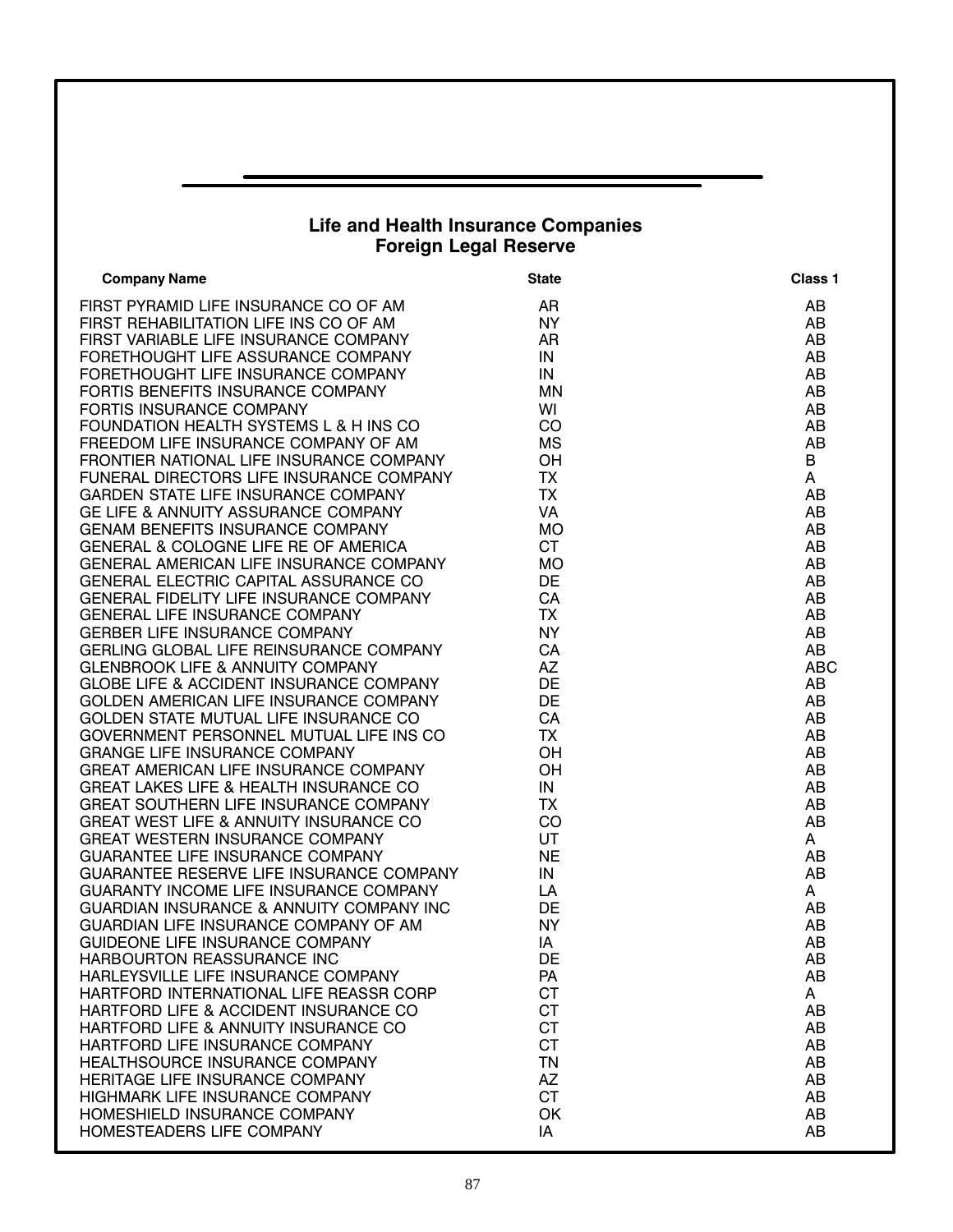| Company Name<br>HOUSEHOLD LIFE INSURANCE COMPANY<br>WAANA INSURANCE COMPANY | <b>State</b> | Class 1    |
|-----------------------------------------------------------------------------|--------------|------------|
|                                                                             | ΜI           | AB         |
|                                                                             | <b>MO</b>    | AB         |
|                                                                             | <b>CT</b>    | AB         |
|                                                                             | <b>MN</b>    | AB         |
| IL ANNUITY AND INSURANCE COMPANY                                            | MA           | A          |
| INDEPENDENCE LIFE AND ANNUITY COMPANY                                       | RI           | AB         |
| INDIANAPOLIS LIFE INSURANCE COMPANY                                         | IN           | AB         |
| INDIVIDUAL ASSURANCE COMPANY LIFE HTH AC                                    | <b>MO</b>    | AB         |
| <b>INTEGRITY LIFE INSURANCE COMPANY</b>                                     | OH           | AB         |
| <b>INTER STATE ASSURANCE COMPANY</b>                                        | IA           | AB         |
| INTRAMERICA LIFE INSURANCE COMPANY                                          | <b>NY</b>    | A          |
| INVESTORS GUARANTY LIFE INSURANCE CO                                        | CA           | AB         |
| INVESTORS HERITAGE LIFE INSURANCE CO                                        | KY           | AB         |
| INVESTORS LIFE INSURANCE COMPANY OF IN                                      | IN           | AB         |
| INVESTORS LIFE INSURANCE COMPANY OF N A                                     | <b>WA</b>    | AB         |
| INVESTORS PARTNER LIFE INSURANCE COMPANY                                    | <b>DE</b>    | AB         |
| J C PENNEY LIFE INSURANCE COMPANY                                           | VT           | AB         |
| JACKSON NATIONAL LIFE INSURANCE COMPANY                                     | MI           | AB         |
| JEFFERSON PILOT FINANCIAL INSURANCE CO                                      | <b>NH</b>    | AB         |
| JEFFERSON PILOT LIFE INSURANCE COMPANY                                      | <b>NC</b>    | AB         |
| JEFFERSON PILOT LIFEAMERICA INSURANCE CO                                    | <b>NJ</b>    | AB         |
| <b>JMIC LIFE INSURANCE COMPANY</b>                                          | FL.          | AB         |
| JOHN ALDEN LIFE INSURANCE COMPANY                                           | <b>MN</b>    | AB         |
| JOHN HANCOCK MUTUAL LIFE INSURANCE CO                                       | МA           | <b>ABC</b> |
|                                                                             | MA           | AB         |
| JOHN HANCOCK VARIABLE LIFE INSURANCE CO<br>KANAWHA INSURANCE COMPANY        | <b>SC</b>    | AB         |
| KANSAS CITY LIFE INSURANCE COMPANY                                          | <b>MO</b>    | AB         |
| KEYPORT LIFE INSURANCE COMPANY                                              | RI           | AB         |
| KEYSTONE STATE LIFE INSURANCE COMPANY                                       | PA           | A          |
| LAFAYETTE LIFE INSURANCE COMPANY THE                                        | IN           | AB         |
| LIBERTY BANKERS LIFE INSURANCE COMPANY                                      | WI           | AB         |
| LIBERTY LIFE ASSURANCE COMPANY OF BOSTON                                    | MA           | AB         |
| LIBERTY LIFE INSURANCE COMPANY                                              | SC           | AB         |
| LIBERTY NATIONAL LIFE INSURANCE COMPANY                                     | <b>AL</b>    | AB         |
| LIFE & HEALTH INSURANCE COMPANY OF AM                                       | <b>PA</b>    | AB         |
| LIFE INSURANCE COMPANY OF GEORGIA                                           | GA           | AB         |
| LIFE INSURANCE COMPANY OF NORTH AMERICA                                     | PA           | AB         |
| LIFE INSURANCE COMPANY OF THE SOUTHWEST                                     | <b>TX</b>    | AB         |
| LIFE INVESTORS INSURANCE COMPANY OF AM                                      | IA           | AB         |
| LIFE OF MARYLAND INC                                                        | MD           | AB         |
| LIFE REASSURANCE CORPORATION OF AMERICA                                     | <b>CT</b>    | AB         |
| LIFEUSA INSURANCE COMPANY                                                   | MN           | AB         |
| LINCOLN BENEFIT LIFE COMPANY                                                | <b>NE</b>    | AB         |
| LINCOLN MEMORIAL LIFE INSURANCE COMPANY                                     | <b>TX</b>    | AB         |
| LINCOLN MUTUAL LIFE INSURANCE COMPANY                                       | <b>NE</b>    | AB         |
| LINCOLN NATIONAL LIFE INSURANCE COMPANY                                     | $\sf IN$     | AB         |
| LINCOLN NATIONAL REASSURANCE COMPANY                                        | IN           | AB         |
| LONDON LIFE REINSURANCE COMPANY                                             | PA           | AB         |
| LONDON PACIFIC LIFE & ANNUITY COMPANY                                       | <b>NC</b>    | AB         |
|                                                                             |              |            |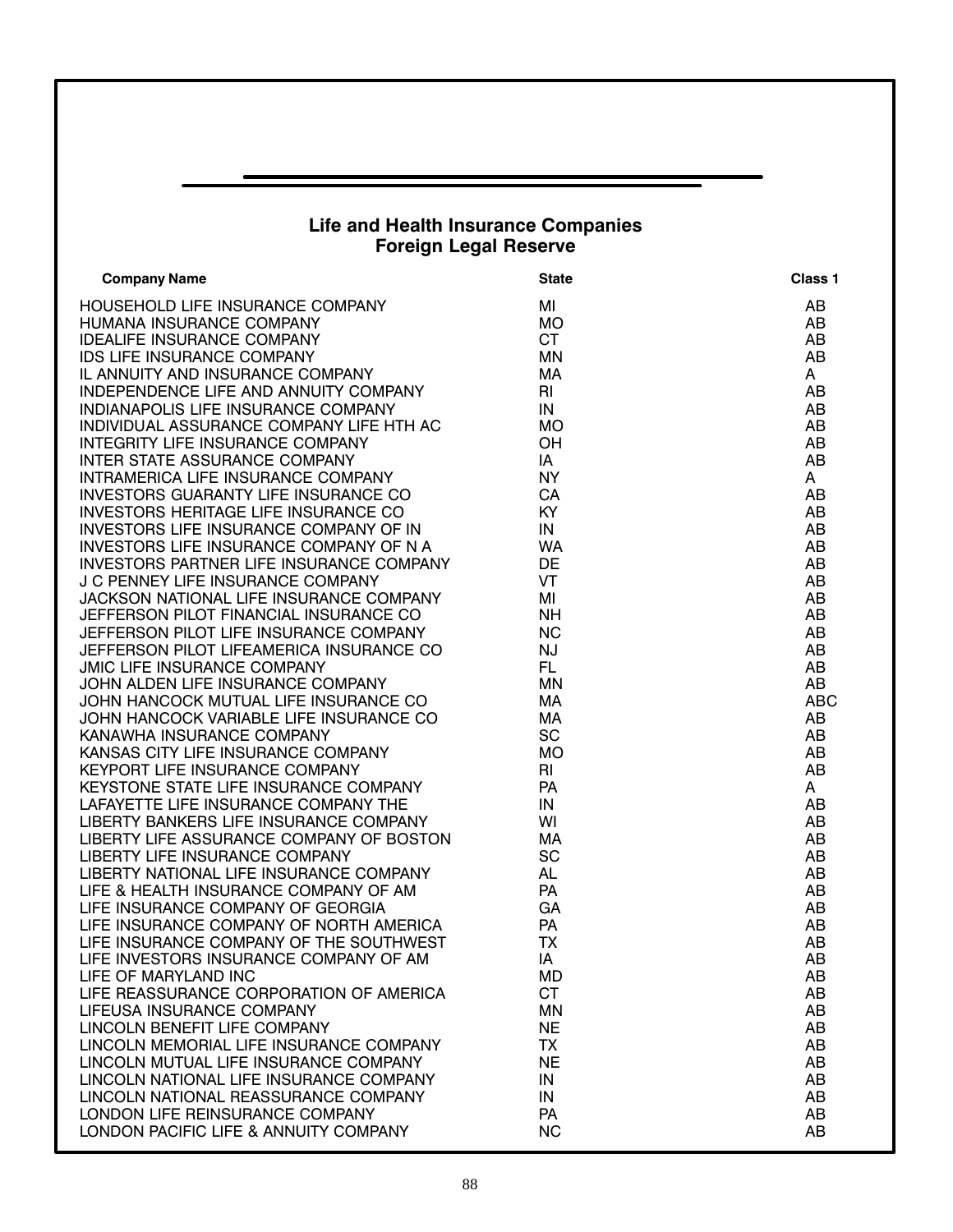| <b>Company Name</b>                                                                                                                                                                                                                        | <b>State</b> | Class 1 |
|--------------------------------------------------------------------------------------------------------------------------------------------------------------------------------------------------------------------------------------------|--------------|---------|
| LOYAL AMERICAN LIFE INSURANCE COMPANY                                                                                                                                                                                                      | OH           | AB      |
| LUTHERAN BROTHERHOOD VARIABLE INS PRO CO                                                                                                                                                                                                   | <b>MN</b>    | AB      |
| LOTTER IN BROWNER COMPANY<br>MADISON NATIONAL LIFE INSURANCE COMPANY                                                                                                                                                                       | <b>MO</b>    | AB      |
|                                                                                                                                                                                                                                            | WI           | AB      |
| <b>MAGNA INSURANCE COMPANY</b>                                                                                                                                                                                                             | <b>MS</b>    | AB      |
| MAMSI LIFE AND HEALTH INSURANCE COMPANY<br>MANHATTAN LIFE INSURANCE COMPANY THE                                                                                                                                                            | MD           | AB      |
|                                                                                                                                                                                                                                            | NY           | AB      |
| MANUFACTURERS LIFE INS CO OF NA THE<br>MANUFACTURERS LIFE INS CO USA MI<br>MANUFACTURERS LIFE INSURANCE CO OF AM MI<br>MARQUETTE INDEMNITY & LIFE INSURANCE CO AZ<br>MASSACHUSETTS CASUALTY INSURANCE COMPANY MA<br>MASSACHUSETTS MUTUAL   |              | AB      |
|                                                                                                                                                                                                                                            |              | AB      |
|                                                                                                                                                                                                                                            |              | A       |
|                                                                                                                                                                                                                                            |              | AB      |
|                                                                                                                                                                                                                                            |              | B       |
|                                                                                                                                                                                                                                            |              | AB      |
| MAXICARE LIFE & HEALTH INSURANCE COMPANY MO                                                                                                                                                                                                |              | AB      |
|                                                                                                                                                                                                                                            |              | AB      |
|                                                                                                                                                                                                                                            |              | AB      |
|                                                                                                                                                                                                                                            |              | AB      |
|                                                                                                                                                                                                                                            |              | AB      |
|                                                                                                                                                                                                                                            |              | AB      |
|                                                                                                                                                                                                                                            |              | AB      |
|                                                                                                                                                                                                                                            |              | AB      |
|                                                                                                                                                                                                                                            |              | AB      |
|                                                                                                                                                                                                                                            |              | AB      |
|                                                                                                                                                                                                                                            |              | AB      |
|                                                                                                                                                                                                                                            |              | AB      |
|                                                                                                                                                                                                                                            |              | B       |
| MAXICARE LIFE & HEALTH INSURANCE COMPANY<br>MBL LIFE ASSURANCE CORPORATION MBL LIFE ASSURANCE CORPORATION<br>MBL LIFE ASSURANCE CORPORATION NJ<br>MEDICAL BENEFITS MUTUAL LIFE INSURANCE COMPANY<br>MEDICAL BENEFITS MUTUAL LIFE INS C     |              | AB      |
| MERIT LIFE INSURANCE CO<br>MERRILL LYNCH LIFE INSURANCE COMPANY OF LA AR<br>METLIFE SECURITY INSURANCE COMPANY OF LA LA<br>METROPOLITAN INSURANCE & ANNUITY COMPANY DE<br>METROPOLITAN I IFF INSURANCE COMPANY NY                          |              | A       |
|                                                                                                                                                                                                                                            |              | AB      |
|                                                                                                                                                                                                                                            |              | AB      |
|                                                                                                                                                                                                                                            |              | AB      |
| METROPOLITAN LIFE INSURANCE COMPANY<br>METROPOLITAN TOWER LIFE INSURANCE CO<br>MID CONTINENT LIFE INSURANCE COMPANY<br>MID SOUTH INSURANCE COMPANY<br>MID SOUTH INSURANCE COMPANY<br>MID WEST NATIONAL LIFE INS CO OF TN<br>MIDLAND LIFE I |              | AB      |
|                                                                                                                                                                                                                                            |              | AB      |
|                                                                                                                                                                                                                                            |              | A       |
|                                                                                                                                                                                                                                            |              | AB      |
|                                                                                                                                                                                                                                            |              | AB      |
|                                                                                                                                                                                                                                            |              | AB      |
|                                                                                                                                                                                                                                            |              | AB      |
| MIDWEST SECURITY LIFE INSURANCE COMPANY                                                                                                                                                                                                    | WI           | AB      |
| MIDWESTERN UNITED LIFE INSURANCE COMPANY                                                                                                                                                                                                   | IN           | AB      |
| MILWAUKEE LIFE INSURANCE COMPANY                                                                                                                                                                                                           | WI           | AB      |
| MINISTERS LIFE INSURANCE COMPANY THE                                                                                                                                                                                                       | <b>MN</b>    | AB      |
| MINNESOTA LIFE INSURANCE COMPANY                                                                                                                                                                                                           | <b>MN</b>    | AB      |
| MISSION LIFE INSURANCE COMPANY OF AM                                                                                                                                                                                                       | <b>TX</b>    | A       |
| MMA INSURANCE COMPANY                                                                                                                                                                                                                      | IN           | AB      |
| MML BAY STATE LIFE INSURANCE COMPANY                                                                                                                                                                                                       | <b>CT</b>    | AB      |
| MONARCH LIFE INSURANCE COMPANY                                                                                                                                                                                                             | МA           | AB      |
| MONITOR LIFE INSURANCE COMPANY OF NY                                                                                                                                                                                                       | <b>NY</b>    | A       |
| MONUMENTAL LIFE INSURANCE COMPANY                                                                                                                                                                                                          | MD           | AB      |
|                                                                                                                                                                                                                                            |              |         |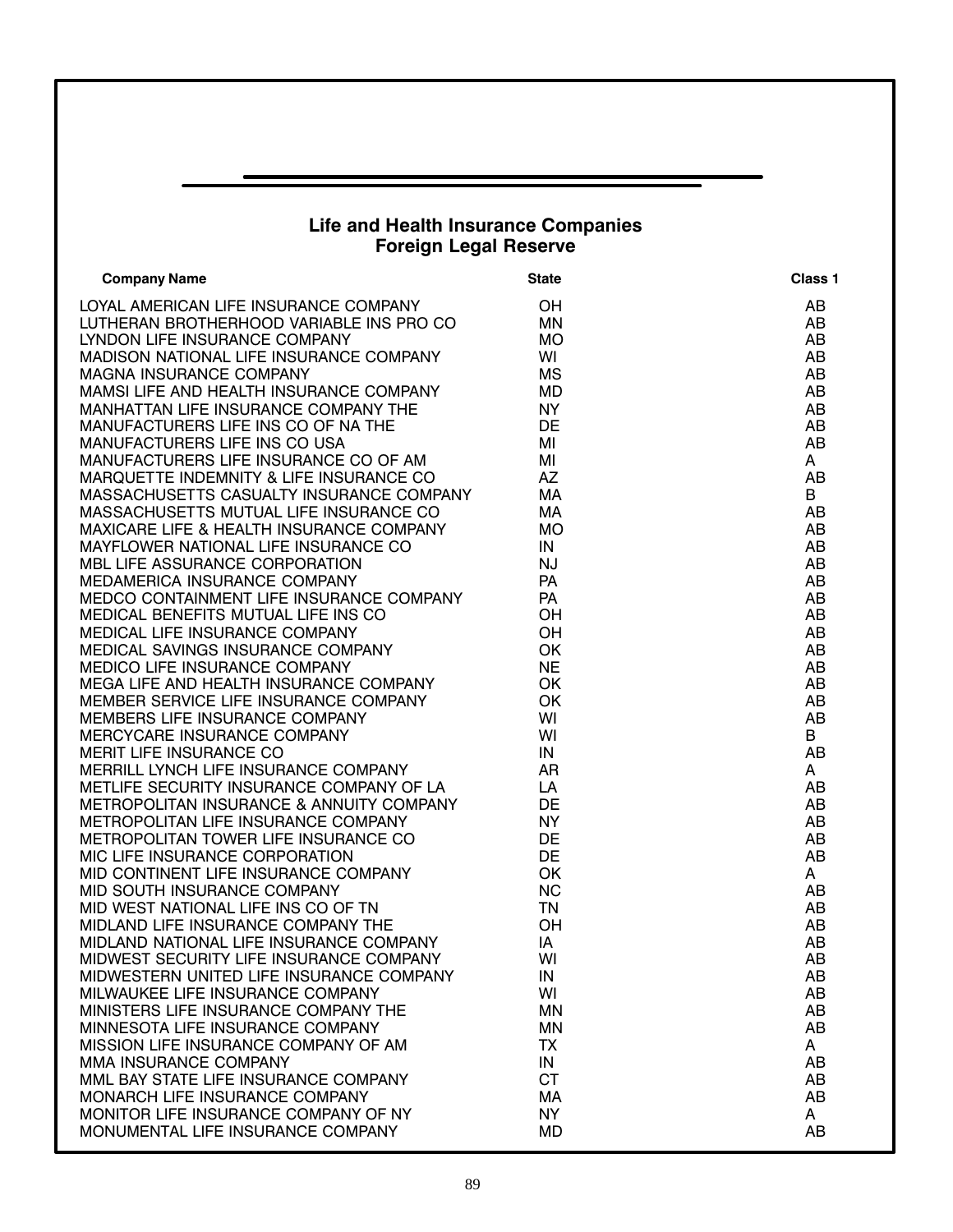| Company Name<br>MONY LIFE INSURANCE COMPANY<br>MONY LIFE INSURANCE COMPANY OF AMERICA<br>MONY LIFE INSURANCE COMPANY                                                                                                                   | <b>State</b>   | Class <sub>1</sub> |
|----------------------------------------------------------------------------------------------------------------------------------------------------------------------------------------------------------------------------------------|----------------|--------------------|
|                                                                                                                                                                                                                                        | <b>NY</b>      | AB                 |
|                                                                                                                                                                                                                                        |                | AB                 |
|                                                                                                                                                                                                                                        |                | AB                 |
|                                                                                                                                                                                                                                        |                | AB                 |
| MONY LIFE INSURANCE COMPANY<br>MONY LIFE INSURANCE COMPANY OF AMERICA AZ<br>MUNICH AMERICAN REASSURANCE COMPANY GA<br>MUTUAL OF AMERICA LIFE INSURANCE COMPANY MY<br>MUTUAL OF DETROIT INSURANCE COMPANY MITUAL OF DETROIT INSURANCE C |                | AB                 |
| MUTUAL OF OMAHA INSURANCE COMPANY                                                                                                                                                                                                      | <b>NE</b>      | AB                 |
| MUTUAL SERVICE LIFE INSURANCE COMPANY MATIONAL BENEFIT LIFE INSURANCE COMPANY NY NATIONAL FARMERS UNION LIFE INSURANCE CO<br>NATIONAL FARMERS UNION LIFE INSURANCE CO TX<br>NATIONAL FIDELITY LIFE INSURANCE COMPANY MO                |                | AB                 |
|                                                                                                                                                                                                                                        |                | AB                 |
|                                                                                                                                                                                                                                        |                | AB                 |
|                                                                                                                                                                                                                                        |                | AB                 |
| NATIONAL GUARDIAN LIFE INSURANCE COMPANY                                                                                                                                                                                               | WI             | AB                 |
|                                                                                                                                                                                                                                        | <b>TX</b>      | AB                 |
|                                                                                                                                                                                                                                        | VT             | AB                 |
|                                                                                                                                                                                                                                        | <b>MO</b>      | AB                 |
|                                                                                                                                                                                                                                        | <b>TX</b>      | AB                 |
| NATIONAL GUARDIAN LIFE INSURANCE COMP<br>NATIONAL HEALTH INSURANCE COMPANY<br>NATIONAL LIFE INSURANCE COMPANY<br>NATIONAL STATES INSURANCE COMPANY<br>NATIONAL TEACHERS ASSOCIATES LIFE INS CO<br>NATIONAL TRAVELERS LIFE COMPANY      | IA             | AB                 |
| NATIONAL WESTERN LIFE INSURANCE COMPANY CO                                                                                                                                                                                             |                | AB                 |
| NATIONSBANC INSURANCE COMPANY INC                                                                                                                                                                                                      | SC             | AB                 |
| NATIONWIDE LIFE AND ANNUITY INSURANCE CO                                                                                                                                                                                               | OH             | A                  |
|                                                                                                                                                                                                                                        | OH             | AB                 |
|                                                                                                                                                                                                                                        | MA             | AB                 |
|                                                                                                                                                                                                                                        | IN             | AB                 |
|                                                                                                                                                                                                                                        | <b>TX</b>      | AB                 |
| MEW ENGLAND LIFE INSURANCE COMPANY<br>NEW ENGLAND LIFE INSURANCE COMPANY<br>NEW ERA LIFE INSURANCE CO OF THE MIDWEST<br>NEW LIFE INSURANCE COMPANY<br>NEW YORK LIFE & HEALTH INCURATION<br>NEW YORK LIFE & HEALTH INSURANCE COMPANY DE |                | AB                 |
| NEW YORK LIFE INSURANCE & ANNUITY CORP DE                                                                                                                                                                                              |                | AB                 |
| NEW YORK LIFE INSURANCE COMPANY                                                                                                                                                                                                        |                | AB                 |
| NGL AMERICAN LIFE INSURANCE COMPANY                                                                                                                                                                                                    | NY<br>WI<br>IA | A                  |
| NIPPON LIFE INSURANCE COMPANY OF AMERICA<br>NORTH AMERICAN COMPANY FOR L & H OF NY NY                                                                                                                                                  |                | AB                 |
|                                                                                                                                                                                                                                        |                | AB                 |
| NORTH AMERICAN INSURANCE COMPANY                                                                                                                                                                                                       | WI             | AB                 |
| NORTH CAROLINA MUTUAL LIFE INSURANCE CO NC                                                                                                                                                                                             |                | AB                 |
|                                                                                                                                                                                                                                        |                | AB                 |
|                                                                                                                                                                                                                                        |                | <b>ABC</b>         |
|                                                                                                                                                                                                                                        |                | AB                 |
|                                                                                                                                                                                                                                        | WI             | AB                 |
| NORTHERN LIFE INSURANCE COMPANY<br>NORTHWESTERN LONG TERM CARE INSURANCE CO<br>NORTHWESTERN MUTUAL LIFE INSURANCE CO<br>NORTHWESTERN MUTUAL LIFE INSURANCE CO                                                                          | WI             | AB                 |
| NYLIFE INSURANCE COMPANY OF ARIZONA                                                                                                                                                                                                    | <b>AZ</b>      | A                  |
| OCCIDENTAL LIFE INSURANCE COMPANY OF NC                                                                                                                                                                                                | <b>TX</b>      | AB                 |
| OHIO LIFE INSURANCE COMPANY                                                                                                                                                                                                            | OH             | AB                 |
| OHIO NATIONAL LIFE ASSURANCE CORPORATION                                                                                                                                                                                               | <b>OH</b>      | AB                 |
| OHIO NATIONAL LIFE INSURANCE COMPANY THE                                                                                                                                                                                               | OH             | AB                 |
| OHIO STATE LIFE INSURANCE COMPANY THE                                                                                                                                                                                                  | <b>TX</b>      | AB                 |
| OLD AMERICAN INSURANCE COMPANY                                                                                                                                                                                                         | <b>MO</b>      | AB                 |
| OLD LINE LIFE INSURANCE COMPANY OF AM                                                                                                                                                                                                  | WI             | AB                 |
| OLD RELIANCE INSURANCE COMPANY                                                                                                                                                                                                         | <b>AZ</b>      | AB                 |
| OLD UNITED LIFE INSURANCE COMPANY                                                                                                                                                                                                      | <b>AZ</b>      | AB                 |
| OPTIMUM RE INSURANCE COMPANY                                                                                                                                                                                                           | <b>TX</b>      | AB                 |
| OXFORD LIFE INSURANCE COMPANY                                                                                                                                                                                                          | AZ             | AB                 |
| OZARK NATIONAL LIFE INSURANCE COMPANY                                                                                                                                                                                                  | <b>MO</b>      | AB                 |
|                                                                                                                                                                                                                                        |                |                    |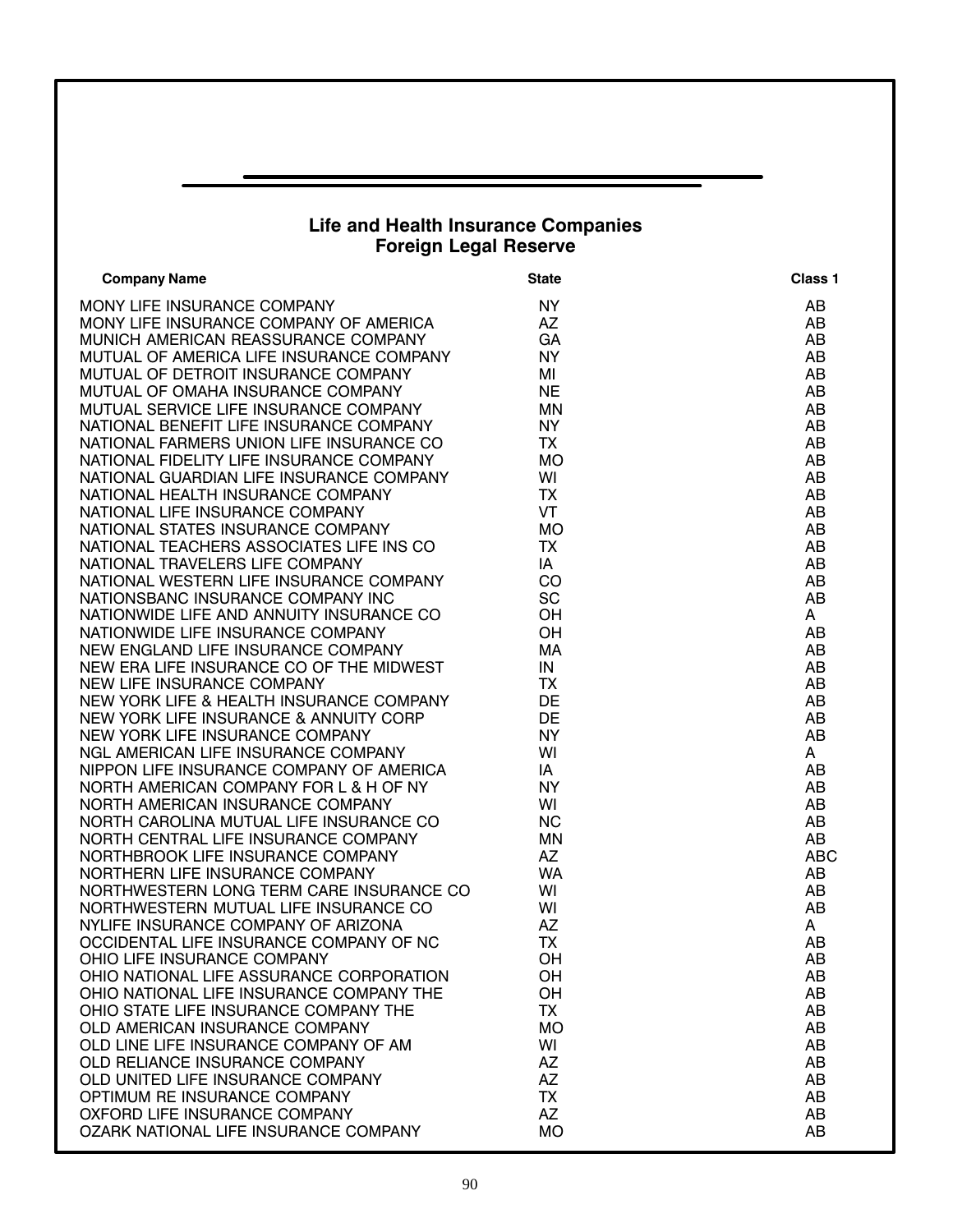| Company Name<br>PACIFIC LIFE & ANNUITY COMPANY<br>ALLIMATION IN THE INICI IRANCE COMPANY | <b>State</b>    | Class <sub>1</sub> |
|------------------------------------------------------------------------------------------|-----------------|--------------------|
|                                                                                          | <b>AZ</b>       | AB                 |
|                                                                                          | CA              | AB                 |
| PACIFICARE LIFE AND HEALTH INSURANCE CO                                                  | IN              | AB                 |
| PACIFICARE LIFE ASSURANCE COMPANY                                                        | CO              | AB                 |
| PAINEWEBBER LIFE INSURANCE COMPANY                                                       | CA              | AB                 |
| PAN AMERICAN ASSURANCE COMPANY                                                           | LA              | AB                 |
| PAN AMERICAN LIFE INSURANCE COMPANY                                                      | LA              | AB                 |
| PARAGON LIFE INSURANCE COMPANY                                                           | <b>MO</b>       | AB                 |
| PARK AVENUE LIFE INSURANCE COMPANY<br>PARTNERRE LIFE INSURANCE CO OF THE US              | DE<br><b>TX</b> | AB<br>AB           |
| PAUL REVERE LIFE INSURANCE COMPANY THE                                                   | МA              | AB                 |
| PAUL REVERE PROTECTIVE LIFE INSURANCE CO                                                 | DE              | AB                 |
| PAUL REVERE VARIABLE ANNUITY INS CO THE                                                  | МA              | AB                 |
| PENINSULAR LIFE INSURANCE COMPANY                                                        | <b>NC</b>       | AB                 |
| PENN INSURANCE & ANNUITY COMPANY THE                                                     | DE              | <b>AB</b>          |
| PENN MUTUAL LIFE INSURANCE COMPANY THE                                                   | PA              | AB                 |
| PENN TREATY NETWORK AMERICA INS CO                                                       | PA              | AB                 |
| PENNSYLVANIA LIFE INSURANCE COMPANY                                                      | PA              | AB                 |
| PEOPLES BENEFIT LIFE INSURANCE COMPANY                                                   | IA              | AB                 |
| PFL LIFE INSURANCE COMPANY                                                               | IA              | <b>AB</b>          |
| PHARMACISTS LIFE INSURANCE COMPANY THE                                                   | IA              | A                  |
| PHILADELPHIA AMERICAN LIFE INSURANCE CO                                                  | <b>TX</b>       | AB                 |
| PHILADELPHIA UNITED LIFE INSURANCE CO                                                    | PA              | AB                 |
| PHL VARIABLE INSURANCE COMPANY                                                           | <b>CT</b>       | AB                 |
| PHOENIX AMERICAN LIFE INSURANCE COMPANY                                                  | <b>CT</b>       | AB                 |
| PHOENIX HOME LIFE MUTUAL INSURANCE CO                                                    | <b>NY</b>       | AB                 |
| PHOENIX LIFE & ANNUITY COMPANY                                                           | <b>CT</b>       | AB                 |
| PHOENIX NATIONAL INSURANCE COMPANY                                                       | OH              | <b>AB</b>          |
| PHYSICIANS LIFE INSURANCE COMPANY                                                        | <b>NE</b>       | AB                 |
| PHYSICIANS MUTUAL INSURANCE COMPANY<br>PIERCE NATIONAL LIFE INSURANCE COMPANY            | <b>NE</b>       | B                  |
| PIONEER AMERICAN INSURANCE COMPANY                                                       | CA<br><b>TX</b> | AB                 |
| PIONEER MUTUAL LIFE INSURANCE COMPANY                                                    | <b>ND</b>       | AB<br>AB           |
| PIONEER SECURITY LIFE INSURANCE COMPANY                                                  | <b>TX</b>       | <b>AB</b>          |
| PREFERRED LIFE INSURANCE COMPANY OF NY                                                   | <b>NY</b>       | AB                 |
| PREMIER MEDICAL INSURANCE GROUP INC                                                      | WI              | B                  |
| PRESIDENTIAL LIFE INSURANCE COMPANY                                                      | <b>NY</b>       | AB                 |
| PRIMERICA LIFE INSURANCE COMPANY                                                         | МA              | AB                 |
| PRINCIPAL LIFE INSURANCE COMPANY                                                         | IA.             | AB.                |
| PROFESSIONAL INSURANCE COMPANY                                                           | <b>TX</b>       | AB                 |
| PROGRESSIVE AMERICAN LIFE INSURANCE CO                                                   | OH              | AB                 |
| PROTECTED HOME MUTUAL LIFE INSURANCE CO                                                  | PA              | AB                 |
| PROTECTIVE LIFE & ANNUITY INSURANCE CO                                                   | <b>AL</b>       | A                  |
| PROTECTIVE LIFE INSURANCE COMPANY                                                        | <b>TN</b>       | AB                 |
| PROVIDENT AMERICAN LIFE & HEALTH INS CO                                                  | <b>PA</b>       | AB                 |
| PROVIDENT LIFE & ACCIDENT INSURANCE CO.                                                  | <b>TN</b>       | AB                 |
| PROVIDENT LIFE & CASUALTY INSURANCE CO                                                   | <b>TN</b>       | AB                 |
| PROVIDENT MUTUAL LIFE INSURANCE COMPANY                                                  | PA              | AB                 |
| PROVIDENT NATIONAL ASSURANCE COMPANY                                                     | <b>TN</b>       | A                  |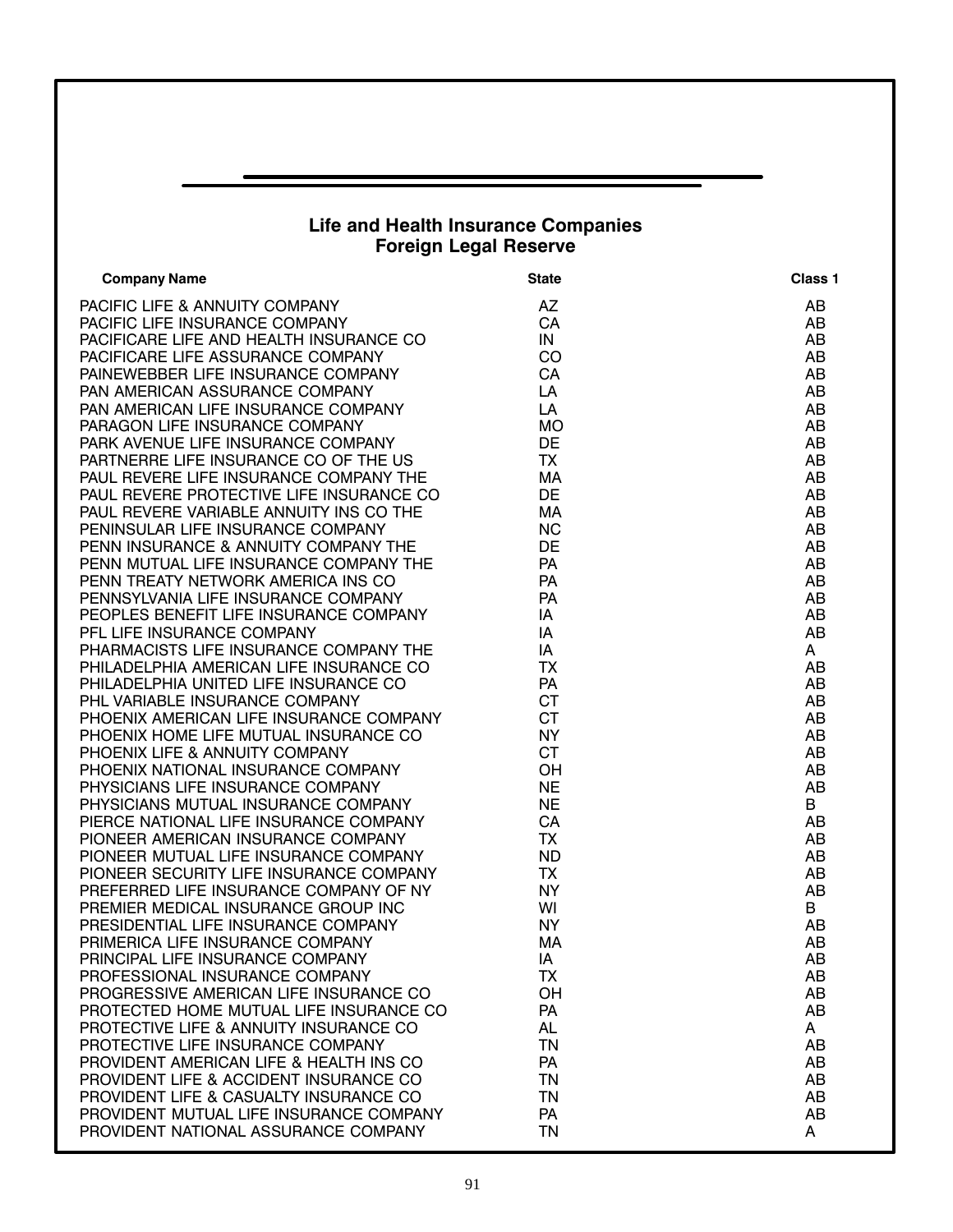| <b>Company Name</b>                                                                                                                                                                                                                              | <b>State</b>           | Class 1    |
|--------------------------------------------------------------------------------------------------------------------------------------------------------------------------------------------------------------------------------------------------|------------------------|------------|
| COMPANY DE PROVIDENTMUTUAL LIFE AND ANNUITY COMPANY DE<br>PROVIDENTIAL HEALTHCARE & LIFE INS CO<br>PRUDENTIAL HEALTHCARE & LIFE INS CO<br>PRUDENTIAL INSURANCE COMPANY OF AMERICA<br>PRUDENTIAL SELECT LIFE INS CO OF AM<br>PRIUDENTIAL          |                        | AB         |
|                                                                                                                                                                                                                                                  |                        | AB         |
|                                                                                                                                                                                                                                                  |                        | AB         |
|                                                                                                                                                                                                                                                  |                        | <b>ABC</b> |
|                                                                                                                                                                                                                                                  |                        | AB         |
|                                                                                                                                                                                                                                                  |                        | AB         |
|                                                                                                                                                                                                                                                  |                        | AB         |
|                                                                                                                                                                                                                                                  |                        | AB         |
|                                                                                                                                                                                                                                                  |                        | AB         |
|                                                                                                                                                                                                                                                  |                        | AB         |
|                                                                                                                                                                                                                                                  |                        | AB         |
|                                                                                                                                                                                                                                                  |                        | AB         |
|                                                                                                                                                                                                                                                  |                        | AB         |
|                                                                                                                                                                                                                                                  |                        | AB         |
| ROONEY LIFE INSURANCE COMPANY                                                                                                                                                                                                                    | CA                     | AB         |
|                                                                                                                                                                                                                                                  |                        | AB         |
| ROYAL LIFE INSURANCE COMPANY OF AMERICA<br>RUSHMORE NATIONAL LIFE INSURANCE COMPANY SD<br>SAFECO LIFE INSURANCE COMPANY WA                                                                                                                       |                        | AB         |
| SAFECO LIFE INSURANCE COMPANY                                                                                                                                                                                                                    | <b>WA</b>              | AB         |
| SAFECO NATIONAL LIFE INSURANCE COMPANY<br>SAFEHEALTH LIFE INSURANCE COMPANY<br>SAGE LIFE ASSURANCE OF AMERICA INC                                                                                                                                | <b>WA</b>              | AB         |
|                                                                                                                                                                                                                                                  | CA                     | AB         |
|                                                                                                                                                                                                                                                  | DE                     | AB         |
|                                                                                                                                                                                                                                                  |                        | AB         |
|                                                                                                                                                                                                                                                  |                        | AB         |
|                                                                                                                                                                                                                                                  |                        | AB         |
| SAGE LIFE ASSURANCE OF AMERICA INC.<br>SECURITY BENEFIT LIFE INSURANCE COMPANY WAS<br>SECURITY CONNECTICUT LIFE INSURANCE CONTANY DE<br>SECURITY CONTINENTAL INSURANCE COMPANY DE<br>SECURITY EQUITY LIFE INSURANCE COMPANY NY<br>SECURI         |                        | A          |
|                                                                                                                                                                                                                                                  |                        | AB         |
| SECURITY FIRST LIFE INSURANCE COMPANY                                                                                                                                                                                                            | DE                     | AB         |
|                                                                                                                                                                                                                                                  |                        | AB         |
|                                                                                                                                                                                                                                                  |                        | AB         |
| SECURITY GENERAL LIFE INSURANCE COMPANY<br>SECURITY LIFE & TRUST INSURANCE COMPANY<br>SECURITY LIFE INSURANCE COMPANY OF AM<br>SECURITY LIFE OF DENVER INSURANCE CO<br>SECURITY MUTUAL LIFE INSURANCE CO OF NY<br>NY                             |                        | AB         |
|                                                                                                                                                                                                                                                  |                        | AB         |
|                                                                                                                                                                                                                                                  |                        | AB         |
|                                                                                                                                                                                                                                                  | UT                     | AB         |
|                                                                                                                                                                                                                                                  | WI                     | AB         |
|                                                                                                                                                                                                                                                  | <b>VA</b><br><b>MO</b> | AB<br>AB   |
| SECURITY MUTUAL LIFE INSURANCE CO OF INT<br>SECURITY NATIONAL LIFE INSURANCE COMPANY<br>SENTRY LIFE INSURANCE COMPANY<br>SETTLERS LIFE INSURANCE COMPANY<br>SHELTER LIFE INSURANCE COMPANY<br>SHENANDOAH LIFE INSURANCE COMPANY<br>SIERRA HEALTH |                        |            |
|                                                                                                                                                                                                                                                  | VA                     | AB<br>AB   |
| SOUTHERN SECURITY LIFE INSURANCE COMPANY                                                                                                                                                                                                         | CA                     | AB         |
| SOUTHLAND LIFE INSURANCE COMPANY                                                                                                                                                                                                                 | FL                     |            |
| SOUTHWESTERN LIFE INSURANCE COMPANY                                                                                                                                                                                                              | ТX<br><b>TX</b>        | AB<br>AB   |
| STANDARD INSURANCE COMPANY                                                                                                                                                                                                                       | <b>OR</b>              | AB         |
| STANDARD LIFE & ACCIDENT INSURANCE CO                                                                                                                                                                                                            | OK                     | AB         |
| STANDARD LIFE INSURANCE COMPANY OF IN                                                                                                                                                                                                            | IN                     | AB         |
| STANDARD SECURITY LIFE INSURANCE CO NY                                                                                                                                                                                                           | <b>NY</b>              | AB         |
| STATE LIFE INSURANCE COMPANY THE                                                                                                                                                                                                                 | IN                     | AB         |
| STATE MUTUAL INSURANCE COMPANY                                                                                                                                                                                                                   | GA                     | AB         |
| STERLING INVESTORS LIFE INSURANCE CO                                                                                                                                                                                                             | FL.                    | AB         |
| STERLING LIFE INSURANCE COMPANY                                                                                                                                                                                                                  | AZ                     | AB         |
|                                                                                                                                                                                                                                                  |                        |            |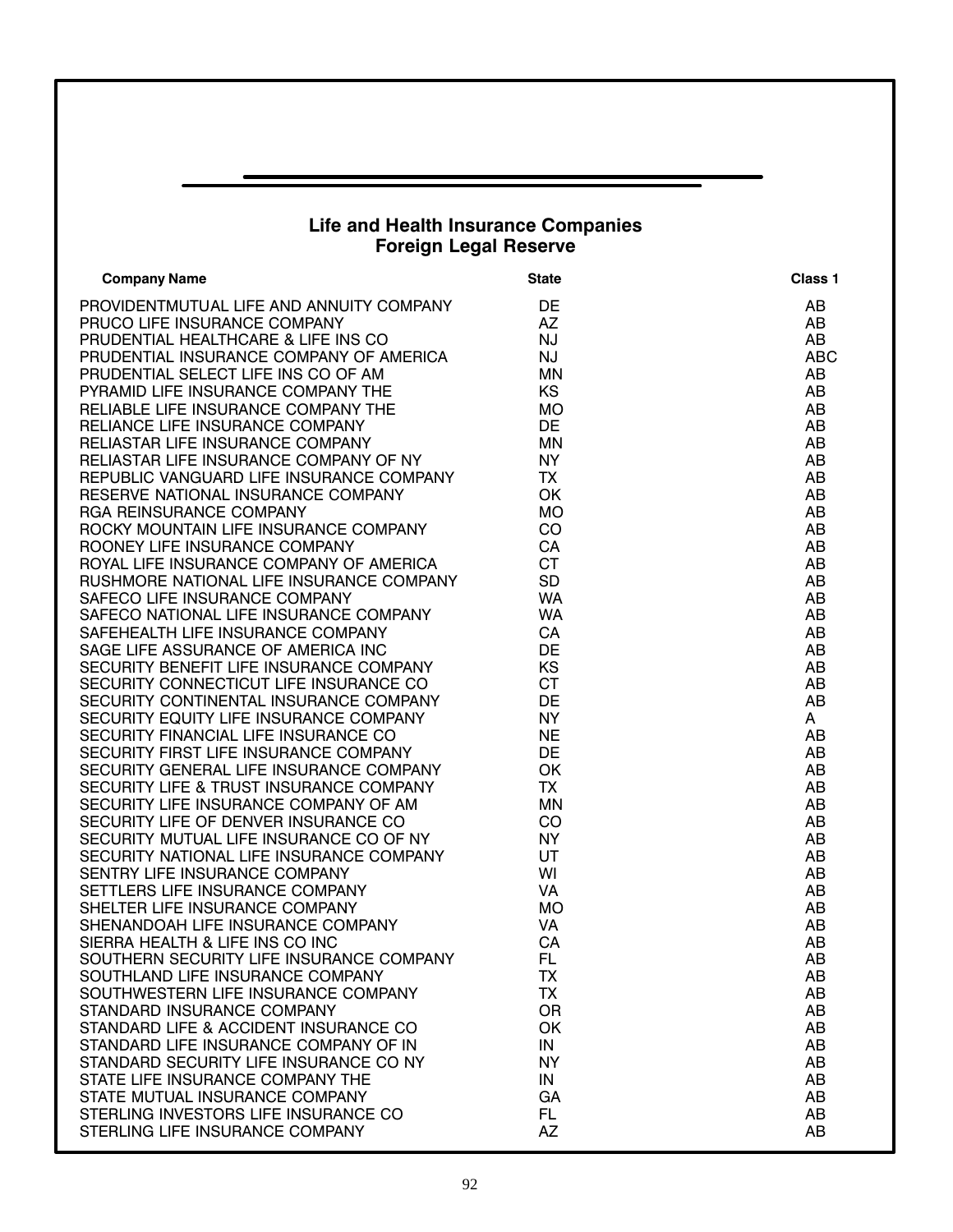| Company Name<br>STONEBRIDGE INSURANCE COMPANY<br>SUN LIFE ASSURANCE COMPANY OF CANADA US                                                                                                                                                 | <b>State</b> | Class <sub>1</sub> |
|------------------------------------------------------------------------------------------------------------------------------------------------------------------------------------------------------------------------------------------|--------------|--------------------|
|                                                                                                                                                                                                                                          | WI           | AB                 |
|                                                                                                                                                                                                                                          | DE           | A                  |
| SUN LIFE OF CANADA REINSURANCE CO US                                                                                                                                                                                                     | MI           | AB                 |
| SUNAMERICA LIFE INSURANCE COMPANY                                                                                                                                                                                                        | AZ           | AB                 |
| SUNAMERICA LIFE INSURANCE COMPANY AZ<br>SUNAMERICA NATIONAL LIFE INSURANCE CO<br>SUNSET LIFE INSURANCE COMPANY OF AMERICA MO<br>SURETY LIFE INSURANCE COMPANY NE<br>SWISS AM REASSURANCE COMPANY DE<br>SWISS RE LIFE & HEALTH AMERICA IN |              | A                  |
|                                                                                                                                                                                                                                          |              | AB                 |
|                                                                                                                                                                                                                                          |              | AB                 |
|                                                                                                                                                                                                                                          |              | AB                 |
|                                                                                                                                                                                                                                          |              | AB                 |
|                                                                                                                                                                                                                                          |              | AB                 |
|                                                                                                                                                                                                                                          |              | $\mathsf{A}$       |
|                                                                                                                                                                                                                                          |              | A                  |
|                                                                                                                                                                                                                                          |              | AB                 |
|                                                                                                                                                                                                                                          |              | AB                 |
|                                                                                                                                                                                                                                          |              | AB                 |
| TRANS WORLD ASSURANCE COMPANY                                                                                                                                                                                                            | CA           | AB                 |
| TRANSAMERICA ASSURANCE COMPANY                                                                                                                                                                                                           | <b>MO</b>    | AB                 |
| TRANSAMERICA ASSURANCE COMPANY<br>TRANSAMERICA LIFE INSURANCE & ANNUITY CO<br>TRANSAMERICA OCCIDENTAL LIFE INS CO<br>TRAVELERS INSURANCE COMPANY THE                                                                                     | <b>NC</b>    | AB                 |
|                                                                                                                                                                                                                                          | CA           | AB                 |
|                                                                                                                                                                                                                                          | <b>CT</b>    | AB                 |
| TRAVELERS LIFE & ANNUITY COMPANY THE                                                                                                                                                                                                     | <b>CT</b>    | AB                 |
| TRIGON HEALTH & LIFE INSURANCE COMPANY                                                                                                                                                                                                   | VA           | AB                 |
|                                                                                                                                                                                                                                          | OH           | AB                 |
| UNIGON THE THE INSURANCE COMPANY<br>UNICARE LIFE & HEALTH INSURANCE COMPANY<br>THE THE REALTH INSURANCE COMPANY                                                                                                                          | DE           | AB                 |
|                                                                                                                                                                                                                                          | <b>TX</b>    | AB                 |
| UNION BANKERS INSURANCE COMPANY                                                                                                                                                                                                          | <b>TX</b>    | AB                 |
| UNION CENTRAL LIFE INSURANCE COMPANY THE                                                                                                                                                                                                 | OH           | AB                 |
| UNION LABOR LIFE INSURANCE COMPANY THE                                                                                                                                                                                                   | MD           | AB                 |
| UNION SECURITY LIFE INSURANCE COMPANY                                                                                                                                                                                                    | DE           | AB                 |
|                                                                                                                                                                                                                                          |              | AB                 |
| UNION STANDARD OF AMERICA LIFE INS CONNITED AMERICAN INSURANCE COMPANY DE<br>UNITED BENEFIT LIFE INSURANCE COMPANY DE<br>UNITED CONCORDIA LIFE & HEALTH INS CONNITED CONCORDIA LIFE & HEALTH INS CO                                      |              | AB                 |
|                                                                                                                                                                                                                                          |              | AB                 |
|                                                                                                                                                                                                                                          |              | B                  |
| UNITED DENTAL CARE INSURANCE COMPANY                                                                                                                                                                                                     | AZ           | B                  |
| UNITED FAMILY LIFE INSURANCE COMPANY                                                                                                                                                                                                     | GA           | A                  |
| UNITED FAINILE LIE INSULTATOR COMPANY<br>UNITED HEALTHCARE INSURANCE COMPANY<br>UNITED HEALTHCARE INSURANCE COMPANY                                                                                                                      | TX           | AB                 |
|                                                                                                                                                                                                                                          | <b>CT</b>    | AB                 |
| UNITED HOME LIFE INSURANCE COMPANY                                                                                                                                                                                                       | IN           | AB                 |
| UNITED INVESTORS LIFE INSURANCE COMPANY                                                                                                                                                                                                  | <b>MO</b>    | A                  |
| UNITED LIFE & ANNUITY INSURANCE COMPANY                                                                                                                                                                                                  | LA           | AB                 |
| UNITED LIFE INSURANCE COMPANY                                                                                                                                                                                                            | IA           | AB                 |
| UNITED OF OMAHA LIFE INSURANCE COMPANY                                                                                                                                                                                                   | <b>NE</b>    | AB                 |
| UNITED PRESIDENTIAL LIFE INSURANCE CO                                                                                                                                                                                                    | IN           | AB                 |
| UNITED STATES LIFE INSURANCE CO OF NY                                                                                                                                                                                                    | NY           | AB                 |
| UNITED TEACHER ASSOCIATES INSURANCE CO                                                                                                                                                                                                   | <b>TX</b>    | AB                 |
| UNITED WISCONSIN LIFE INSURANCE COMPANY                                                                                                                                                                                                  | WI           | AB                 |
| UNITED WORLD LIFE INSURANCE COMPANY                                                                                                                                                                                                      | <b>NE</b>    | AB                 |
| UNITY FINANCIAL LIFE INSURANCE COMPANY                                                                                                                                                                                                   | <b>PA</b>    | AB                 |
| UNITY MUTUAL LIFE INSURANCE COMPANY                                                                                                                                                                                                      | NY           | AB                 |
|                                                                                                                                                                                                                                          |              |                    |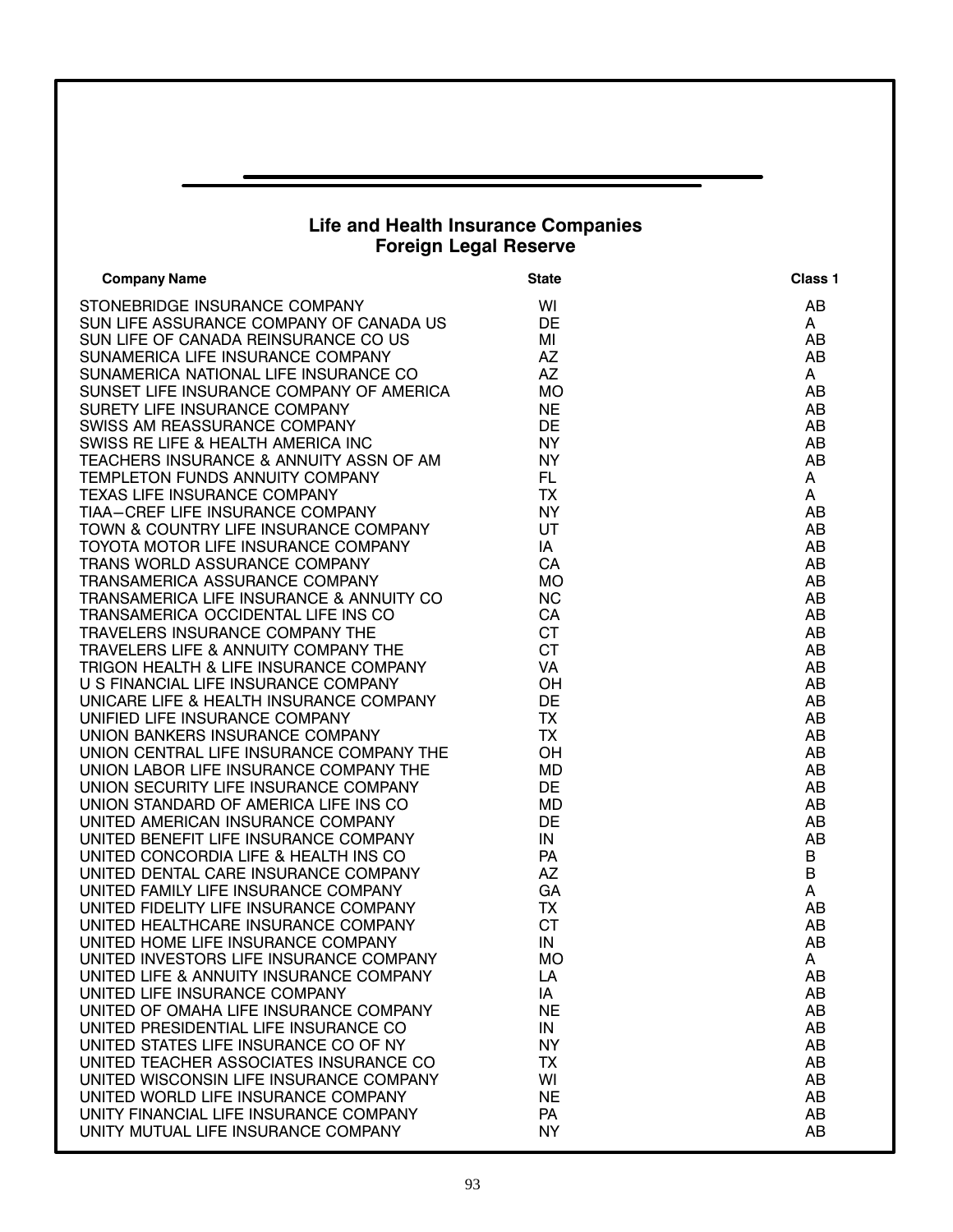| <b>Company Name</b>                                                 | <b>State</b>           | Class 1         |
|---------------------------------------------------------------------|------------------------|-----------------|
| UNIVERSAL ASSURORS LIFE INSURANCE CO                                | IA                     | AB              |
| UNIVERSAL GUARANTY LIFE INSURANCE CO                                | <b>OH</b>              | A               |
| UNIVERSAL UNDERWRITERS LIFE INSURANCE CO                            | <b>KS</b>              | AB              |
| UNUM LIFE INSURANCE COMPANY OF AMERICA                              | <b>ME</b>              | AB              |
| US HEALTH & LIFE INSURANCE COMPANY                                  | МI                     | AB              |
| USA LIFE ONE INSURANCE COMPANY OF IN                                | IN                     | AB              |
| USAA LIFE INSURANCE COMPANY                                         | <b>TX</b>              | AB              |
| <b>USABLE LIFE</b>                                                  | <b>AR</b><br>OK        | AB<br><b>AB</b> |
| USG ANNUITY & LIFE COMPANY<br>UTICA NATIONAL LIFE INSURANCE COMPANY | <b>NY</b>              | AB              |
| VALLEY FORGE LIFE INSURANCE COMPANY                                 | PA                     | AB              |
| VARIABLE ANNUITY LIFE INSURANCE COMPANY                             | TX                     | A               |
| VISTA LIFE INSURANCE COMPANY                                        | MI                     | AB              |
| <b>VOYAGER LIFE INSURANCE COMPANY</b>                               | GA                     | AB              |
| WABASH LIFE INSURANCE COMPANY                                       | IN                     | AB              |
| WASHINGTON SECURITY LIFE INSURANCE CO                               | <b>MO</b>              | AB              |
| WELLMARK COMMUNITY INSURANCE INC                                    | IA                     | <b>AB</b>       |
| WEST COAST LIFE INSURANCE COMPANY                                   | CA                     | <b>AB</b>       |
| WESTERN & SOUTHERN LIFE INSURANCE CO                                | <b>OH</b>              | AB              |
| WESTERN HEMISPHERE LIFE INSURANCE CO                                | <b>DE</b>              | AB              |
| WESTERN RESERVE LIFE ASSURANCE CO OF OH                             | OH                     | <b>AB</b>       |
| WESTERN SECURITY LIFE INSURANCE COMPANY                             | AZ                     | <b>AB</b>       |
| WESTERN SOUTHERN LIFE ASSURANCE COMPANY                             | OH                     | AB              |
| WESTWARD LIFE INSURANCE COMPANY                                     | <b>AZ</b>              | AB              |
| WISCONSIN NATIONAL LIFE INSURANCE CO                                | WI                     | <b>AB</b>       |
| WOODMEN ACCIDENT & LIFE COMPANY<br><b>WORLD INSURANCE COMPANY</b>   | <b>NE</b><br><b>NE</b> | AB<br>AB        |
| ZALE LIFE INSURANCE COMPANY                                         | <b>AZ</b>              | AB              |
|                                                                     |                        |                 |
| <b>Alien Legal Reserve</b>                                          |                        |                 |
| <b>Company Name</b>                                                 | Country                | Class 1         |
| CANADA LIFE ASSURANCE COMPANY THE                                   | <b>CANADA</b>          | AB              |
| CROWN LIFE INSURANCE COMPANY                                        | <b>CANADA</b>          | AB              |
| GERLING GLOBAL LIFE INSURANCE COMPANY                               | <b>CANADA</b>          | AB              |
| GREAT WEST LIFE ASSURANCE COMPANY THE                               | <b>CANADA</b>          | AB              |
| NORTH WEST LIFE ASSURANCE COMPANY CANADA                            | <b>CANADA</b>          | AB              |
| SUN LIFE ASSURANCE COMPANY OF CANADA                                | <b>CANADA</b>          | AB              |
|                                                                     |                        |                 |

#### **Domestic Assessment Legal Reserve**

| <b>Company Name</b>                                                     | <b>State</b> | Class    |
|-------------------------------------------------------------------------|--------------|----------|
| AMERICAN LIFE INSURANCE COMPANY<br>INTERSTATE BANKERS LIFE INSURANCE CO |              | AВ<br>AВ |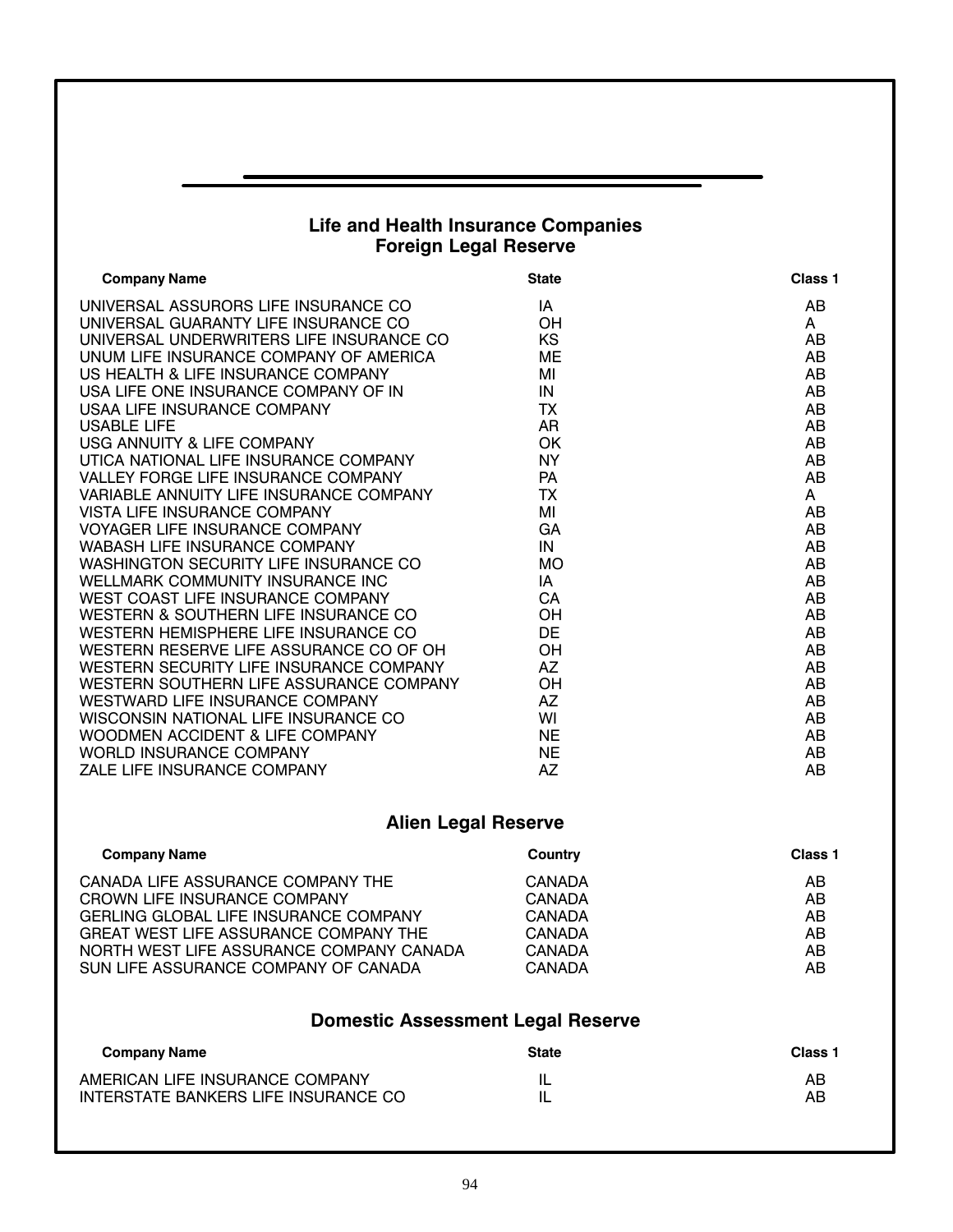## **Summary of Annual Statements**

On or before March 1 of each year, Illinois law requires that all companies, except farm mutuals, authorized to transact the business of insurance in this state file, under oath, an annual statement covering the preceding year ending December 31. Farm mutual insurance companies are required by law to file an annual statement, under oath, on or before January 31 of each year, covering the preceding year ending December 31.

The following schedules present a summary of the financial information contained in these annual statements for the year ending December 31, 1999. The Department of Insurance has not verified this data and does not guarantee its accuracy.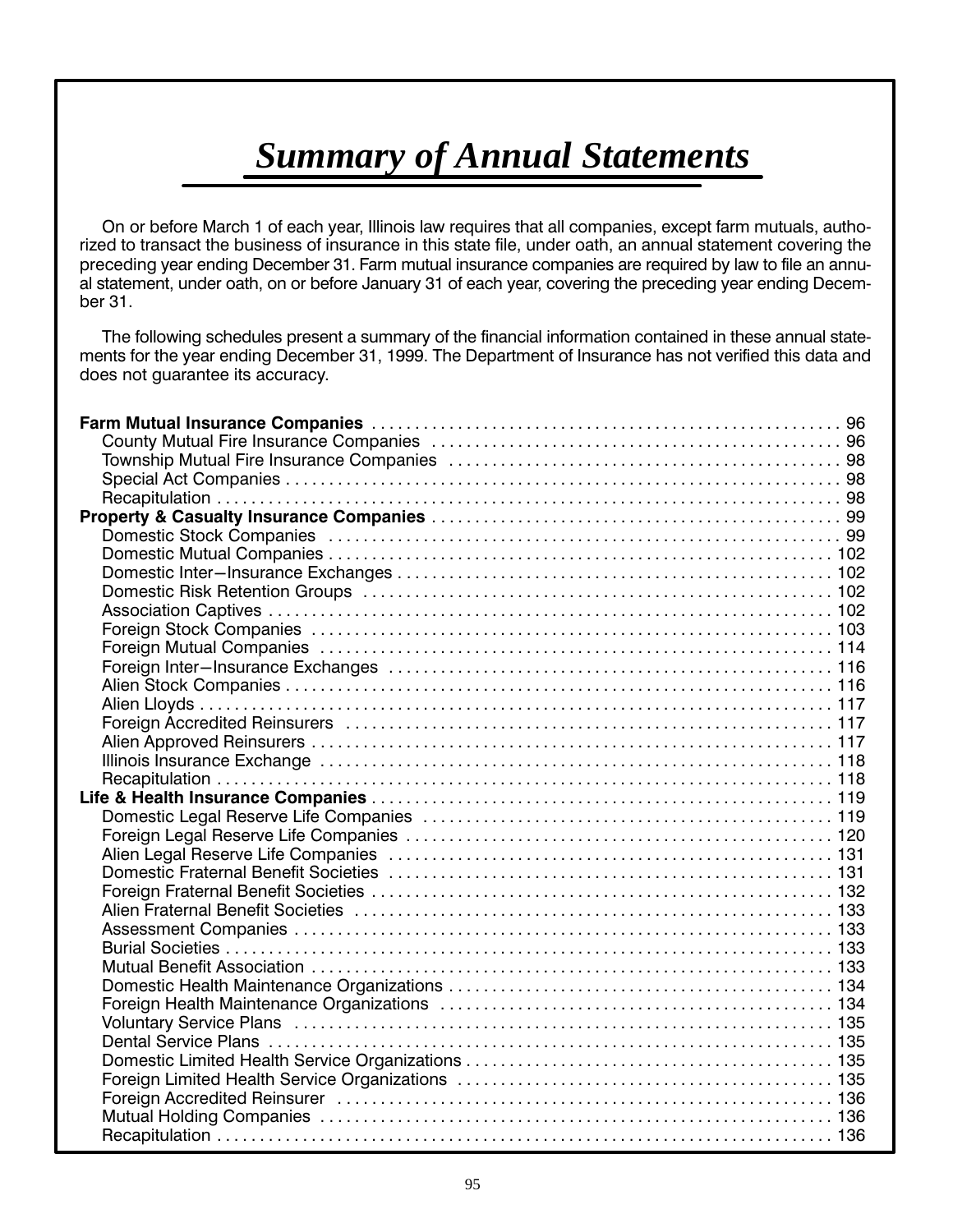#### Office of the Special Deputy **Cash and Invested Assets-Transactions Summary** January 1, 1999 through December 31, 1999

| <b>Estate</b>                                | <b>Beginning</b><br>Cash and<br>Invested Assets <sup>(1)</sup> | <b>Receipts</b> | <b>Disbursements</b> | <b>Net Realized/Unrealized</b><br><b>Appreciation/Depreciation</b><br>in Investments | Ending<br>Cash and<br>Invested Assets <sup>(1)</sup> |
|----------------------------------------------|----------------------------------------------------------------|-----------------|----------------------|--------------------------------------------------------------------------------------|------------------------------------------------------|
| AAI Syndicate #1 Ltd.                        | \$111,670                                                      | \$4,228,427     | \$1,656,490          | $$ -25,238$                                                                          | \$2,658,369                                          |
| Amalgamated Labor Life Insurance Company     | 1,780,198                                                      | 92,086          | 193,829              | $-13,190$                                                                            | 1,665,265                                            |
| American Mutual Reinsurance Company          | 94,261,827                                                     | 11,661,271      | 7,741,079            | $-5,552,491$                                                                         | 92,629,528                                           |
| Associated Life Insurance Company            | 1,193,969                                                      | 62,145          | 164,462              | $-11,531$                                                                            | 1,080,121                                            |
| Centaur Insurance Company                    | 82,620,980                                                     | 6,858,717       | 2,548,460            | $-1,427,144$                                                                         | 85,504,093                                           |
| <b>Coronet Insurance Company</b>             | 2,839,092                                                      | 2,456,164       | 3,630,471            | $-349,514$                                                                           | 1,315,271                                            |
| Crown Casualty Company                       | 1,238,842                                                      | 58,189          | 195,575              | $-10,381$                                                                            | 1,091,075                                            |
| <b>Edison Insurance Company</b>              | 2,398,843                                                      | 243,518         | 205,674              | $-18,718$                                                                            | 2,417,969                                            |
| <b>Equity General Insurance Company</b>      | 2,515,932                                                      | 895,259         | 568,886              | $-20,585$                                                                            | 2,821,720                                            |
| First Oak Brook Corporation Syndicate        | 3,971,339                                                      | 3,720,053       | 2,028,442            | $-39,159$                                                                            | 5,623,791                                            |
| Geneva Assurance Syndicate, Inc.             | 5,639,723                                                      | 839,989         | 1,050,769            | $-44,342$                                                                            | 5,384,601                                            |
| Heritage Insurance Company of America        | 1,243,635                                                      | 1,212,164       | 2,106,380            | $-11,725$                                                                            | 337,694                                              |
| Illinois Insurance Company                   | 701,313                                                        | 2,953,307       | 638,036              | $-15,627$                                                                            | 3,000,957                                            |
| Inland American Insurance Company            | 1,606,515                                                      | 157,731         | 97,534               | $-14,551$                                                                            | 1,652,161                                            |
| Inter-American Insurance Company of Illinois | 29,716,196                                                     | 2,937,450       | 1,745,287            | $-281,280$                                                                           | 30,627,079                                           |
| Intercontinental Insurance Company           | 3,853,909                                                      | 417,048         | 268,764              | $-41,408$                                                                            | 3,960,785                                            |
| Kenilworth Insurance Company                 | 2,003,194                                                      | 95,791          | 112,167              | $-17,411$                                                                            | 1,969,407                                            |
| MedCare HMO                                  | 3,085,209                                                      | 1,018,312       | 581,484              | $-25,387$                                                                            | 3,496,650                                            |
| Merit Casualty Insurance Company             | 1,649,879                                                      | 180,718         | 355,135              | $-13,836$                                                                            | 1,461,626                                            |
| Millers National Insurance Company           | 7,849,448                                                      | 1,541,313       | 2,824,002            | $-64,633$                                                                            | 6,502,126                                            |
| National Assurance Indemnity Company         | 1,241,339                                                      | 61,633          | 219,869              | $-9,462$                                                                             | 1,073,641                                            |
| Optimum Insurance Company of Illinois        | 1,266,493                                                      | 3,824,997       | 2,549,646            | $-16,600$                                                                            | 2,525,244                                            |
| Pine Top Insurance Company                   | 46,513,632                                                     | 4,195,509       | 15,844,706           | $-391,757$                                                                           | 34,472,678                                           |
| Prestige Casualty Company                    | 6,029,986                                                      | 433,603         | 922,019              | $-128,057$                                                                           | 5,413,513                                            |
| Resure Inc.                                  | 10,836,021                                                     | 1,098,260       | 1,150,458            | $-2,267,802$                                                                         | 8,516,021                                            |
| <b>River Forest Insurance Company</b>        | 1,327,893                                                      | 179,180         | 138,248              | $-12,695$                                                                            | 1,356,130                                            |
| <b>Security Casualty Company</b>             | 3,197,113                                                      | 182,206         | 133,976              | $-24,695$                                                                            | 3,220,648                                            |
| State Security Insurance Company             | 1,356,734                                                      | 99,401          | 174,998              | $-11,109$                                                                            | 1,270,028                                            |
| Supreme Life Insurance Company               | 374,142                                                        | 57,803          | 106,725              | 25,004                                                                               | 350,224                                              |
| United Equitable Life Insurance Company      | 4,467,861                                                      | 243,743         | 121,725              | $-43,533$                                                                            | 4,546,346                                            |
| United Fire Inurance Company                 | 3,418,399                                                      | 215,418         | 125,396              | $-26,537$                                                                            | 3,481,884                                            |
| <b>Total Cash &amp; Invested Assets</b>      | \$330,311,326                                                  | \$52,221,405    | \$50,200,692         | \$10,905,394                                                                         | \$321,426,645                                        |

(1) Invested assets are reported @ market value.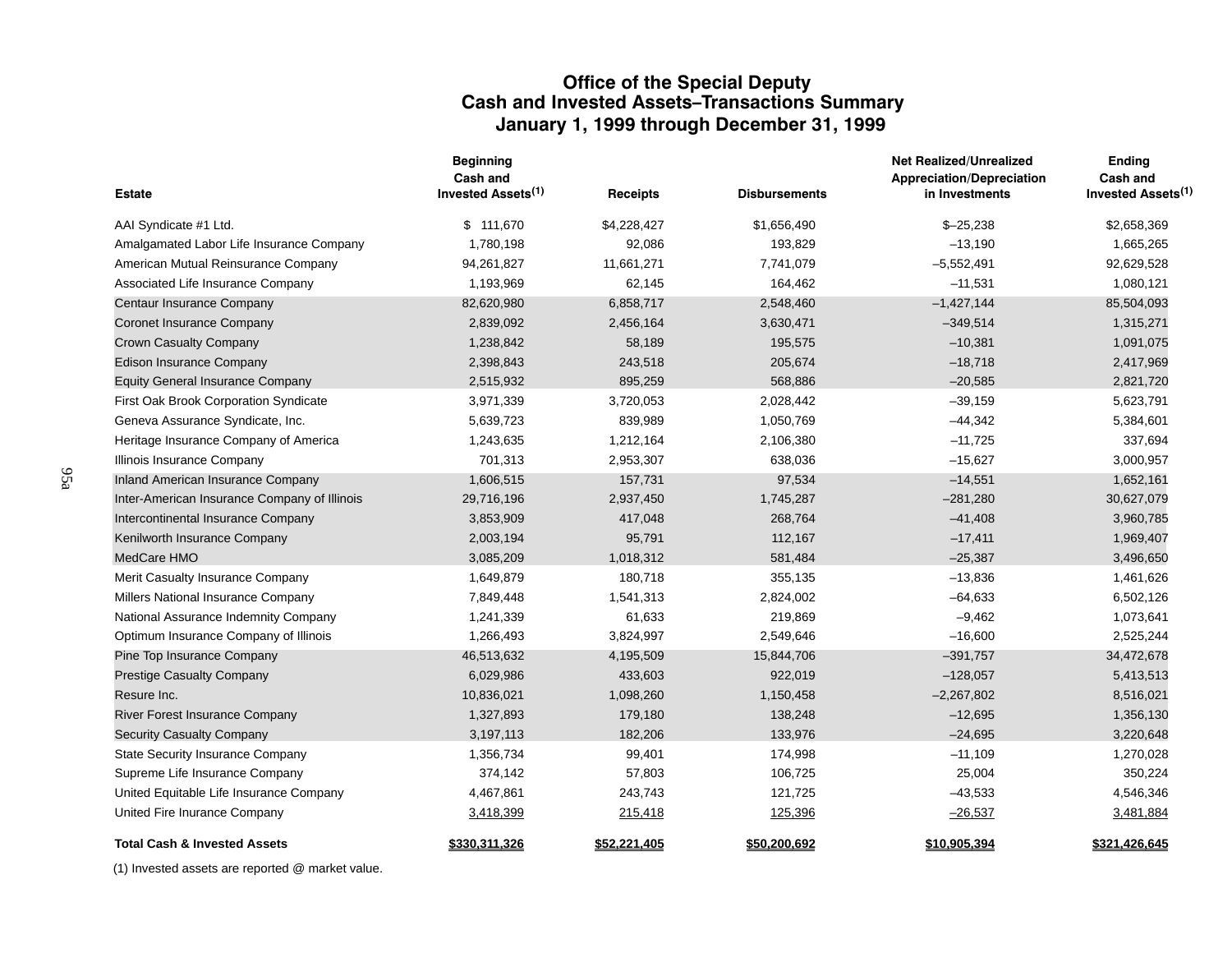## **Farm Mutual Insurance Companies**

### **County Mutual Fire Insurance Companies**

|                                                                             | <b>Total</b><br><b>Admitted</b> |                    |                      | Gross<br><b>Premiums</b> | <b>Net</b><br><b>Premiums</b> | <b>Net</b><br>Losses                              |
|-----------------------------------------------------------------------------|---------------------------------|--------------------|----------------------|--------------------------|-------------------------------|---------------------------------------------------|
| <b>Company Name</b>                                                         | <b>Assets</b>                   | Liabilities        | <b>Surplus</b>       | Written                  | Written                       | Paid                                              |
| ALBION DIST MUT WNDSTRM & CYCL INS CO                                       | 2,059,805                       | 186,253            | 1,873,552            | 386,119                  | 295,295                       | 222,279                                           |
| ALLEN & OTTER CREEK MUT INS CO                                              | 414,655                         | 56,016             | 358,639              | 90,887                   | 63,540                        | 21,691                                            |
| ASBURY MUTUAL INSURANCE COMPANY                                             | 625,253                         | 247,722            | 377,531              | 501,030                  | 360,244                       | 136,235                                           |
| BANNER MUTUAL INSURANCE COMPANY                                             | 316,092                         | 68,031             | 248,061              | 118,618                  | 76,058                        | 24,519                                            |
| BARRY MUTUAL INSURANCE COMPANY                                              | 119,267                         | 37,738             | 81,529               | 115,251                  | 26,313                        | 28,081                                            |
| BELLE PRAIRIE MUTUAL INSURANCE COMPANY                                      | 1,692,712                       | 633,399            | 1,059,313            | 1,006,423                | 756,598                       | 581,551                                           |
| BELLEVILLE MUTUAL INSURANCE COMPANY                                         | 1,662,178                       | 581,710            | 1,080,468            | 1,198,181                | 901,638                       | 533,067                                           |
| BELVIDERE FARMERS MUTUAL INS CO                                             | 517,752                         | 123,111            | 394,641              | 413,069                  | 189,996                       | 60,484                                            |
| BERLIN MUTUAL COUNTY FIRE INSURANCE CO                                      | 1,855,469                       | 67,698             | 1,787,771            | 80,651                   | 68,180                        | 24,137                                            |
| BIG ROCK COUNTY MUTUAL FIRE INSURANCE CO<br>BISHOP MUTUAL INSURANCE COMPANY | 894,413                         | 161,779<br>498.181 | 732,634<br>745.152   | 224,102                  | 141,959                       | 48,336<br>450,041                                 |
| BLACK HAWK MUTUAL INSURANCE COMPANY THE                                     | 1,243,333<br>818,645            | 234,418            | 584,227              | 855,125<br>418,746       | 672,625<br>340,086            | 155,911                                           |
| BRADFORD MUTUAL INSURANCE COMPANY                                           | 2,595,802                       | 1,161,138          | 1,434,664            | 1,841,496                | 1,593,435                     | 740,396                                           |
| BREESE CLINTON COUNTY MUTUAL FIRE INS CO                                    | 258,815                         | 37,203             | 221,612              | 78,866                   | 58,766                        | 28,413                                            |
| BUCKEYE MUTUAL INSURANCE COMPANY                                            | 910,873                         | 210,980            | 699,893              | 463,750                  | 377,931                       | 322,076                                           |
| BUREAU COUNTY & WYANET MUTUAL INS CO                                        | 468,441                         | 72,481             | 395,960              | 321,028                  | 198,306                       | 71,415                                            |
| CALHOUN COUNTY MUTUAL COUNTY FIRE INS CO                                    | 497,892                         | 195,539            | 302,353              | 377,490                  | 290,291                       | 165,468                                           |
| CAMP POINT MUTUAL INSURANCE COMPANY                                         | 1,529,871                       | 671,079            | 858,792              | 1,107,967                | 885,423                       | 546,859                                           |
| CARLYLE MUTUAL COUNTY FIRE INSURANCE CO                                     | 174,150                         | 49,765             | 124,384              | 83,595                   | 57,128                        | 7,833                                             |
| CARTHAGE MUTUAL INSURANCE COMPANY                                           | 3,170,608                       | 798,926            | 2,371,682            | 2,157,288                | 1,547,004                     | 1,030,246                                         |
| CASS COUNTY MUTUAL FIRE INSURANCE CO                                        | 134,108                         | 62,184             | 71,924               | 128,291                  | 66,344                        | 35,734                                            |
| CENTRAL ILLINOIS MUT INS CO                                                 | 3,961,993                       | 1,938,097          | 2,023,896            | 3,567,583                | 3,070,651                     | 2,564,966<br>455,800                              |
| DELAVAN MUTUAL INSURANCE COMPANY                                            | 892,987                         | 503,943            | 389,044              | 954,501                  | 601,860                       |                                                   |
| DENVER MUTUAL INSURANCE COMPANY                                             | 1,206,261                       | 135,075            | 1,071,186            | 276,030                  | 208,941                       | 209,269                                           |
| DUNHAM & CHEMUNG MUTUAL INS CO                                              | 833,378                         | 504,658            | 328,720              | 984,661                  | 703,974                       | 307,862                                           |
| ELMIRA MUTUAL INSURANCE COMPANY                                             | 797,899                         | 236,867<br>111,868 | 561,032<br>168.131   | 414,799<br>400,151       | 341,085                       | 117,870<br>76,238                                 |
| ENFIELD FARMERS MUT INS CO OF ENFIELD WH<br>EVANS MUTUAL INSURANCE COMPANY  | 280,000<br>488,069              | 52,975             | 435,094              | 144,849                  | 146,505<br>81,904             | 41,638                                            |
| FARM RIDGE & DEER PARK MUTUAL INS CO                                        | 287,529                         | 76,636             | 210,893              | 107,237                  | 49,412                        | 17,956                                            |
| FARMERS ALBION MUTUAL COUNTY FIRE INS CO                                    | 1,538,128                       | 204,715            | 1,333,413            | 297,060                  | 227,661                       | 126,409                                           |
| FARMERS MUT F & LTG INS CO OF FAIRFIELD                                     | 163,563                         | 71,208             | 92,355               | 142,836                  | 79,181                        | 106,752                                           |
| FARMERS PIONEER MUTUAL INSURANCE CO                                         | 3,085,547                       | 701,179            | 2,384,368            | 1,479,446                | 1,018,725                     | 314,557                                           |
| FORRESTON MUTUAL INSURANCE COMPANY                                          | 1,972,394                       | 901,721            | 1,070,673            | 1,519,973                | 902,353                       | 825,764                                           |
| GERMAN RICHLAND COUNTY MUT FIRE INS CO                                      | 571,628                         | 49,610             | 522,017              | 93,336                   | 74,128                        | 44,237                                            |
| <b>GERMANTOWN MUTUAL INSURANCE COMPANY</b>                                  | 409,193                         | 52,603             | 356.590              | 91,497                   | 65,784                        | 29,488                                            |
| GREEN GARDEN MUTUAL INSURANCE COMPANY                                       | 2,186,580                       | 1,357,544          | 829,036              | 2,255,406                | 1,808,924                     | 1,043,101                                         |
| GREENE COUNTY MUTUAL INSURANCE CO                                           | 1,571,917                       | 713,933            | 857,984              | 1,246,073                | 998,235                       | 623,898                                           |
| HAMEL MUTUAL INSURANCE COMPANY                                              | 998,854                         | 242,639            | 756,215              | 381,203                  | 265,821                       | 109,792<br>256,668                                |
| HAMLET MUTUAL INSURANCE COMPANY                                             | 1,759,726                       | 464,771            | 1,294,955            | 745,212                  | 624,234                       |                                                   |
| HARVEL MUTUAL INSURANCE COMPANY                                             | 268,639                         | 31,932             | 236,707              | 44,093                   | 26,319                        | 6,765                                             |
| HOME FARMERS MUTUAL INSURANCE COMPANY                                       | 1,695,628                       | 125,626            | 1,570,002            | 374,246                  | 215,309                       | 96,097<br>653,966<br>653,966<br>54,086<br>197,505 |
| HORSE PRAIRIE MUTUAL INSURANCE COMPANY<br>INDEPENDENT FARMERS MUTUAL INS CO | 1,713,468<br>863,038            | 711,815<br>68,244  | 1,001,653<br>794,794 | 1,117,226<br>81,816      | 879,371<br>34,354             |                                                   |
| INDUSTRY MUTUAL INSURANCE COMPANY                                           | 900,001                         | 205,833            | 694,168              | 385,736                  | 254,766                       |                                                   |
| IUKA MUTUAL INSURANCE COMPANY                                               | 443,381                         | 140,478            | 302,903              | 275,296                  | 196,316                       |                                                   |
| JEFFERSON COUNTY MUTUAL INS CO                                              | 697,616                         | 304,266            | 393,350              | 612,461                  | 454,216                       | 66,308<br>340,761                                 |
| JERSEYVILLE MUTUAL INS CO                                                   | 531,837                         | 187,755            | 344,082              | 389,041                  | 280,671                       | 157,265                                           |
| JO DAVIESS MUTUAL INSURANCE COMPANY                                         | 1,025,610                       | 342,432            | 683,178              | 562,755                  | 466,746                       | 221,048                                           |
| KANE COUNTY MUTUAL INSURANCE CO                                             | 1,208,667                       | 475,462            | 733,205              | 666,021                  | 461,694                       | 272,927                                           |
| KINGSTON MUTUAL INSURANCE COMPANY                                           | 3,156,821                       | 827,986            | 2,328,835            | 1,130,727                | 893,900                       | 344,840                                           |
| LANARK MUTUAL INSURANCE COMPANY                                             | 473,187                         | 150,827            | 322,360              | 313,332                  | 208,401                       | 202,192                                           |
| LAPRAIRIE MUTUAL INSURANCE COMPANY                                          | 2,959,465                       | 854,440            | 2.105.025            | 1,506,620                | 1,317,200                     | 804,465                                           |
| LEWISTOWN MUTUAL INSURANCE COMPANY                                          | 705,428                         | 162,281            | 543,147              | 282,017                  | 232,537                       | 167,586                                           |
| LINCOLN LOGAN MUTUAL INSURANCE COMPANY                                      | 2,459,261                       | 1,303,991          | 1,155,270            | 2,424,729                | 2,025,030                     | 1,502,912                                         |
| LOOKKINGGLASS MUTUAL INSURANCE COMPANY                                      | 883,160                         | 135,600            | 747,560              | 290,856                  | 201,692                       | 88,903                                            |
| LORAN MUTUAL INSURANCE COMPANY                                              | 637,185                         | 47,347             | 589.838              | 103,162                  | 63,903                        | 3,959                                             |

96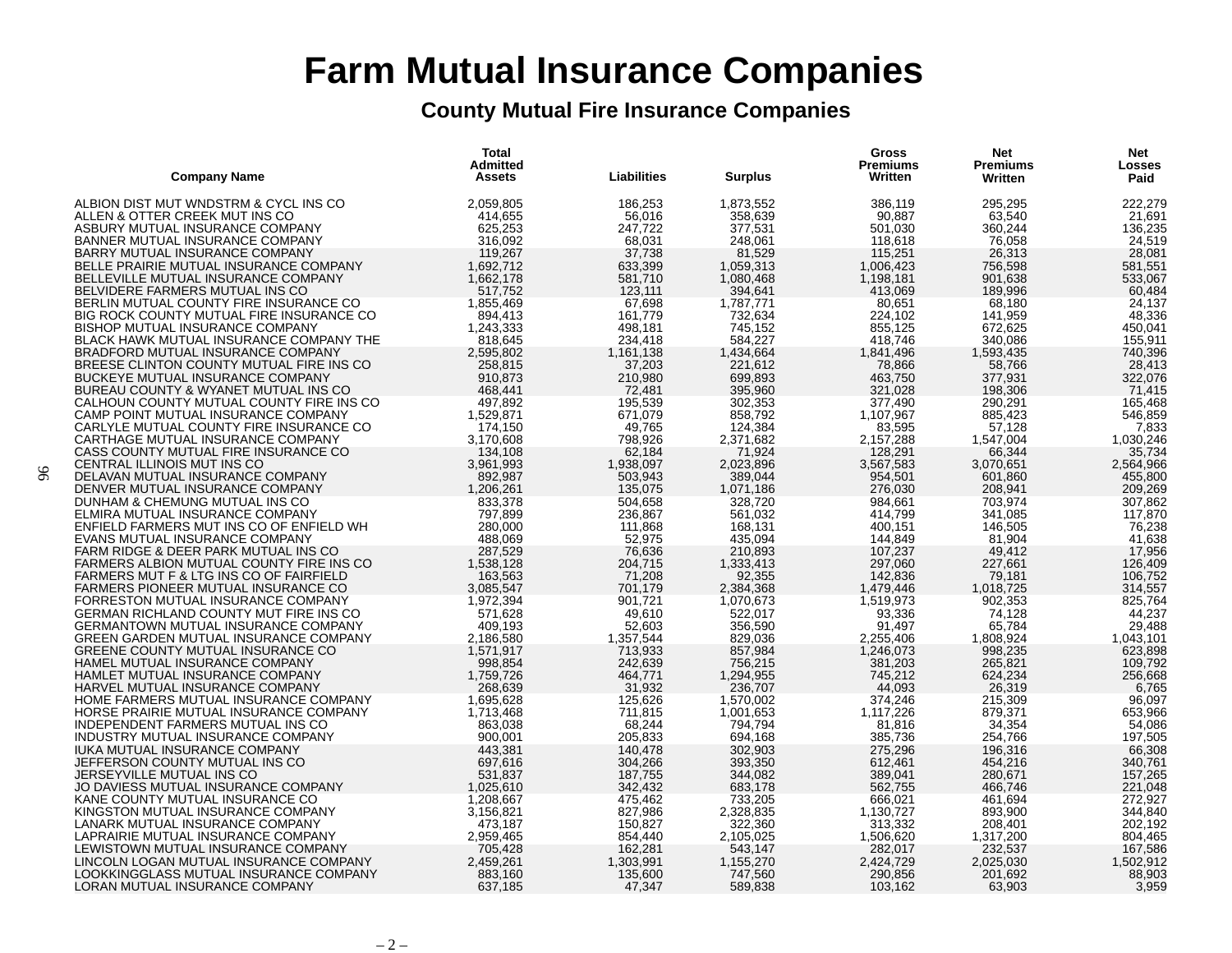## **County Mutual Fire Insurance Companies**

|                                                                                 | <b>Total</b>              |                    |                      | <b>Gross</b><br><b>Premiums</b> | <b>Net</b><br><b>Premiums</b> | <b>Net</b><br>Losses |
|---------------------------------------------------------------------------------|---------------------------|--------------------|----------------------|---------------------------------|-------------------------------|----------------------|
| <b>Company Name</b>                                                             | <b>Admitted</b><br>Assets | <b>Liabilities</b> | <b>Surplus</b>       | Written                         | Written                       | Paid                 |
| LOUISVILLE CLAY COUNTY FARMERS MUT F I C                                        | 558,374                   | 137,553            | 420.821              | 214,730                         | 142,185                       | 71.679               |
| MAGNOLIA MUTUAL INSURANCE COMPANY                                               | 671,952                   | 100,221            | 571,731              | 210,400                         | 174,262                       | 67,611               |
| MARSHALL MUTUAL INSURANCE COMPANY                                               | 1,944,530                 | 521,759            | 1,422,771            | 1,568,695                       | 1,000,631                     | 278,418              |
| MASON COUNTY MUTUAL INSURANCE COMPANY                                           | 187,583                   | 107,676            | 79,907               | 205,487                         | 186,458                       | 104,890              |
| MAZON MUTUAL COUNTY FIRE INSURANCE CO                                           | 501,914                   | 16,463             | 485.451              | 90,983                          | 23,792                        | 2,473                |
| MCLEAN COUNTY MUTUAL INSURANCE CO                                               | 853,607                   | 209,131            | 644,476              | 331,887                         | 238,386                       | 44,286               |
| MENARD COUNTY MUTUAL FIRE I C OF PETERSB                                        | 284,634                   | 47,540             | 237,094              | 81,408                          | 59,014                        | 18,184               |
| MENDOTA MUTUAL INSURANCE COMPANY                                                | 2,312,098                 | 211,002            | 2,101,096            | 312,617                         | 222,563                       | 113,806              |
| MONMOUTH MUTUAL INSURANCE COMPANY                                               | 505,558                   | 156,039            | 349,519              | 333,899                         | 224,723                       | 155,230              |
| MONTGOMERY MUTUAL INSURANCE COMPANY                                             | 407,707                   | 281,632            | 126.075              | 319,665                         | 197,112                       | 51,442               |
| MOSQUITO MUTUAL INSURANCE COMPANY                                               | 631,547                   | 184,178            | 447,369              | 358,490                         | 252,057                       | 179,030              |
| MT PLEASANT MUTUAL INSURANCE CO                                                 | 403,087                   | 136,729            | 266,358              | 256,396                         | 165,801                       | 97,210               |
| MT STERLING MUTUAL COUNTY FIRE INS CO                                           | 164,298                   | 76,184             | 88,114               | 121,584                         | 87,207                        | 30,668               |
| NASHUA MUTUAL INSURANCE COMPANY                                                 | 341,086                   | 55,563             | 285.523              | 138,515                         | 86,808                        | 47,420               |
| NEWTON MUTUAL INSURANCE COMPANY                                                 | 337,473                   | 11,634             | 325,839              | 78,977                          | 17,730                        | 11,384               |
|                                                                                 | 306,263                   | 34,321             | 271,942              | 83,763                          | 16,978                        | 20,362               |
| NOBLE RICHLAND COUNTY MUTUAL FIRE INS CO<br>NOKOMIS FARMERS MUTUAL INSURANCE CO | 711,765                   | 161,138            | 550,627              | 318,275                         | 243,674                       | 70,409               |
| NORTHWESTERN ILLINOIS MUTUAL INS CO                                             | 721,992                   | 365,758            | 356,234              |                                 | 402,750                       | 217,492              |
|                                                                                 | 227.642                   |                    | 208.229              | 633,836<br>33,737               | 21,032                        | 8,608                |
| NUNDA ALGONQUIN MUTUAL FIRE INSURANCE CO                                        |                           | 19,413             | 587,628              |                                 | 765,182                       |                      |
| PALMYRA LINCOLN MUTUAL INSURANCE CO<br>PATRONS MUTUAL INSURANCE CO THE          | 1,181,382                 | 593,754            |                      | 1,052,438                       |                               | 372,710              |
|                                                                                 | 1,271,755                 | 132,009            | 1,139,746            | 235,842                         | 169,377                       | 93,434               |
| PAYSON FARMERS MUTUAL INSURANCE CO                                              | 682,693                   | 144,997            | 537,696              | 327,420                         | 191,004                       | 52,079               |
| PERU WALTHAM MUTUAL INSURANCE COMPANY                                           | 2,228,798                 | 198,379            | 2,030,419<br>459,821 | 357,021                         | 305,284                       | 71,774               |
| PINCKNEYVILLE MUTUAL INSURANCE COMPANY                                          | 554,107                   | 94,286             |                      | 177,677                         | 139,197                       | 98,235               |
| POINT MUTUAL INSURANCE COMPANY THE                                              | 2,899,768                 | 409,889            | 2,489,879            | 676,649                         | 591,587                       | 234,718              |
| PONTIAC MUTUAL INSURANCE COMPANY                                                | 2,149,948                 | 398,137            | 1,751,811            | 771,417                         | 662,327                       | 443,302              |
| PRAIRIELAND MUTUAL INSURANCE COMPANY                                            | 1,558,093                 | 374,018            | 1,184,075            | 649,738                         | 548,455                       | 349,830              |
| PROPHETSTOWN FARMERS MUTUAL INSURANCE CO                                        | 1,828,578                 | 388,460            | 1,440,118            | 720,557                         | 579,009                       | 210,658              |
| SHELBYVILLE MUTUAL INSURANCE COMPANY                                            | 3,444,997                 | 529,494            | 2,915,502            | 854,569                         | 725,681                       | 480,979              |
| SIGEL MUTUAL INSURANCE COMPANY                                                  | 1,070,100                 | 115,924            | 954,176              | 207,243                         | 164,278                       | 45,795               |
| SOUTHERN FARMERS MUTUAL INS CO                                                  | 862,892                   | 150,042            | 712,850              | 204,004                         | 19,376                        | 33,798               |
| STEPHENSON COUNTY MUTUAL FIRE INS CO                                            | 1,240,278                 | 108,370            | 1,131,909            | 294,827                         | 241,222                       | 119,101              |
| STOCKTON AND WARDS GROVE MUT INS CO                                             | 376,751                   | 116,962            | 259,790              | 290,415                         | 200,425                       | 162,506              |
| STRONGHURST MUTUAL COUNTY FIRE INS CO                                           | 59,684                    | 20,571             | 39,113               | 74,245                          | 21,190                        | 11,688               |
| SVEA MUTUAL INSURANCE COMPANY                                                   | 5,336,866                 | 1,553,986          | 3,782,880            | 2,968,531                       | 2,177,231                     | 1,487,401            |
| THOMPSON & GUILFORD MUTUAL INS CO                                               | 390,367                   | 121,752            | 268,615              | 231,276                         | 139,863                       | 21,336               |
| TOWN & COUNTRY MUTUAL INSURANCE CO                                              | 629,189                   | 502,287            | 126.902              | 792,159                         | 537,857                       | 317,068              |
| TOWNSHIP MUTUAL INSURANCE COMPANY OF SPA                                        | 147,811                   | 39,429             | 108,382              | 99,117                          | 61,607                        | 41,117               |
| U M L MUTUAL INSURANCE COMPANY                                                  | 348,860                   | 93,419             | 255,441              | 224,447                         | 173,468                       | 80,666               |
| ULLIN MUTUAL COUNTY FIRE INSURANCE CO                                           | 474,097                   | 63,602             | 410,495              | 160,612                         | 125,358                       | 38,663               |
| VANDALIA MUTUAL INSURANCE COMPANY                                               | 1,410,437                 | 256,785            | 1,153,652            | 529,512                         | 412,899                       | 287,399              |
| VICTOR ADAMS MUTUAL INSURANCE COMPANY                                           | 727,695                   | 64,964             | 662,731              | 91,888                          | 59.242                        | 49,752               |
| WASHINGTON COUNTY MUTUAL FIRE INS CO                                            | 775,478                   | 231,134            | 544,344              | 493,427                         | 198,209                       | 100,018              |
| WATSEKA MUTUAL INSURANCE COMPANY THE                                            | 884,875                   | 263,455            | 621,420              | 490,661                         | 347,444                       | 193,595              |
| WEST POINT MUTUAL INS CO                                                        | 698,169                   | 114,383            | 583,786              | 460,293                         | 253,704                       | 134,460              |
| WESTERVELT MUTUAL INSURANCE COMPANY                                             | 684,082                   | 286,720            | 397,362              | 526,502                         | 391,965                       | 271,606              |
| WILBERTON MUTUAL INSURANCE COMPANY                                              | 677,931                   | 235,057            | 442.874              | 414,910                         | 321,756                       | 216,626              |
| WOODFORD COUNTY MUTUAL INSURANCE CO                                             | 1,650,632                 | 623,390            | 1,027,242            | 1.187.883                       | 960.679                       | 271,902              |
| <b>Totals</b>                                                                   | 113,907,595               | 31,611,297         | 82,296,296           | 58,888,584                      | 43,697,002                    | 25,571,440           |

97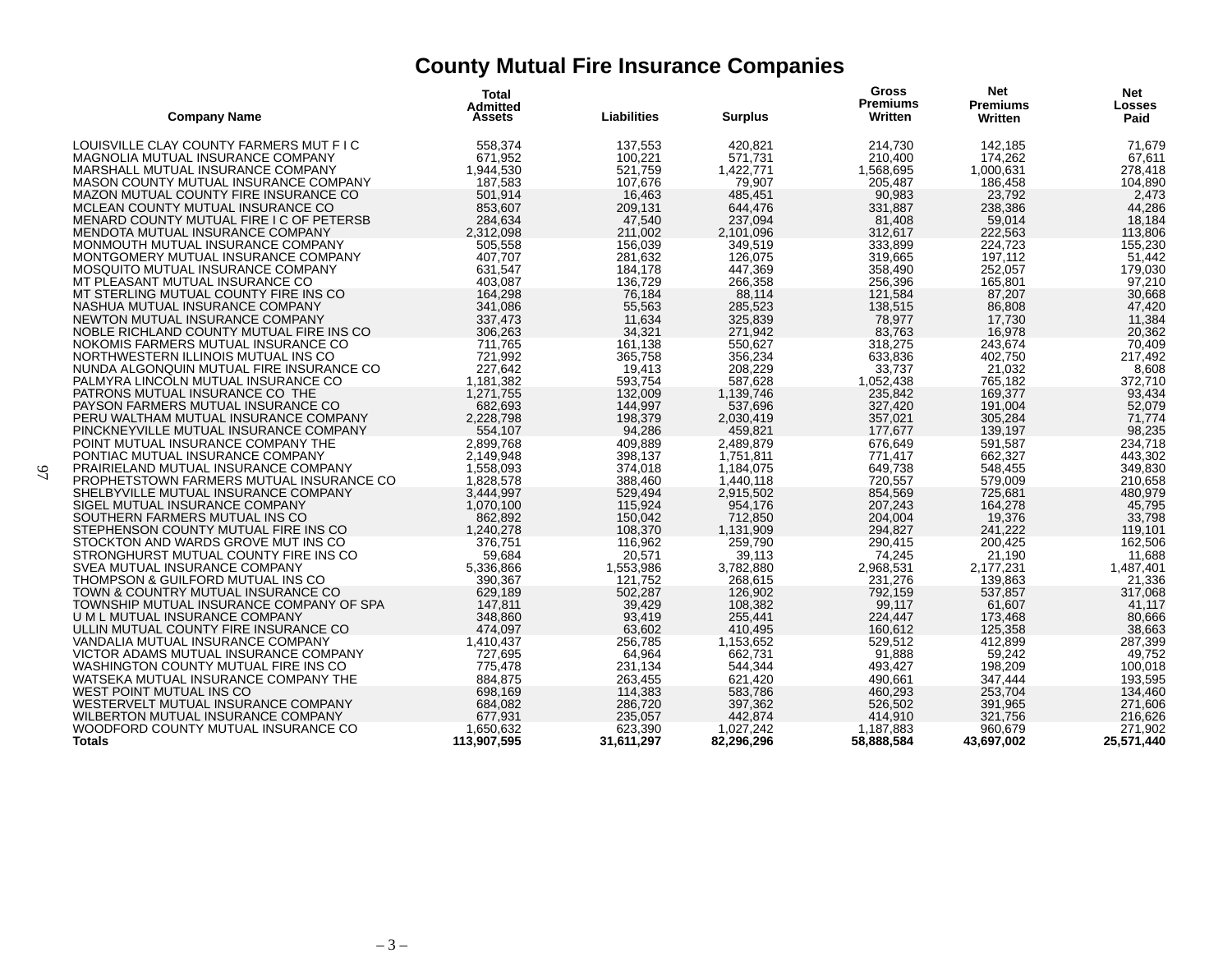### **Township Mutual Fire Insurance Companies**

|                                          | Total                            |             |                | Gross<br><b>Premiums</b> | <b>Net</b>          | <b>Net</b>     |
|------------------------------------------|----------------------------------|-------------|----------------|--------------------------|---------------------|----------------|
| Company Name                             | <b>Admitted</b><br><b>Assets</b> | Liabilities | <b>Surplus</b> | Written                  | Premiums<br>Written | Losses<br>Paid |
| BUFFALO MUTUAL FIRE INSURANCE COMPANY    | 169.106                          | 50.750      | 118.356        | 67.844                   | 51.551              | 36,849         |
| FORREST FARMERS TOWNSHIP MUT FIRE INS CO | 230,313                          | 15.975      | 214.338        | 31.189                   | 13.384              | 10.415         |
| NORTH PALMYRA FARMERS MUTUAL FIRE INS CO | 293.700                          | 93.373      | 200.327        | 139.774                  | 90.407              | 29,339         |
| OLNEY TOWNSHIP MUTUAL FIRE INSURANCE CO  | 338,673                          | 12.351      | 326.322        | 55.488                   | 11.629              | 23.757         |
| OSCO & WESTERN FARMERS MUT F & LTG I C   | 546.240                          | 54.985      | 491.256        | 129.843                  | 67.887              | 27.124         |
| SUGAR CREEK TOWNSHIP MUTUAL FIRE INS CO  | 84.739                           | 21.103      | 63.636         | 28.516                   | 6.526               | 7.532          |
| WOODBINE MUTUAL FIRE INSURANCE COMPANY   | 294.455                          | 12.164      | 282.291        | 39.197                   | 23.317              | 2,957          |
| <b>Totals</b>                            | 1,957,226                        | 260.701     | 1,696,526      | 491.851                  | 264.701             | 137.973        |

### **Special Act Companies**

|                                        | Total<br>Admitted          |             | Gross<br>Premiums | <b>Net</b><br>Premiums | <b>Net</b><br>Losses |         |
|----------------------------------------|----------------------------|-------------|-------------------|------------------------|----------------------|---------|
| <b>Company Name</b>                    | Assets                     | Liabilities | Surplus           | Written                | Written              | Paid    |
| GERMAN MUTUAL FIRE INS CO OF N CHICAGO | The company is in run-off. |             |                   |                        |                      |         |
| RANDOLPH MUTUAL INSURANCE COMPANY THE  | .036.096                   | 646,008     | 390.088           | 1.237.133              | 836.574              | 442.160 |
| Totals                                 | 0.036.096                  | 646.008     | 390.088           | 1.237.133              | 836,574              | 442.160 |

98

### **Recapitulation**

|                                | Number<br>Ωt<br>Companies | Total<br>Admitted<br>Assets | Liabilities | Surplus    | Gross<br>Premiums<br>Written | <b>Net</b><br>Premiums<br>Written | <b>Net</b><br>Losses<br>Paid |
|--------------------------------|---------------------------|-----------------------------|-------------|------------|------------------------------|-----------------------------------|------------------------------|
| COUNTY MUTUAL FIRE COMPANIES   | 104                       | 113.907.595                 | 31.611.297  | 82.296.296 | 58.888.584                   | 43.697.002                        | 25.571.440                   |
| TOWNSHIP MUTUAL FIRE COMPANIES |                           | 1.957.226                   | 260.701     | 1.696.526  | 491.851                      | 264.701                           | 137.973                      |
| SPECIAL ACT COMPANIES          |                           | .036.096                    | 646,008     | 390.088    | 1.237.133                    | 836.574                           | 442.160                      |
| <b>Totals</b>                  | 113                       | 116.900.917                 | 32.518.006  | 84.382.910 | 60.617.568                   | 44.798.277                        | 26.151.573                   |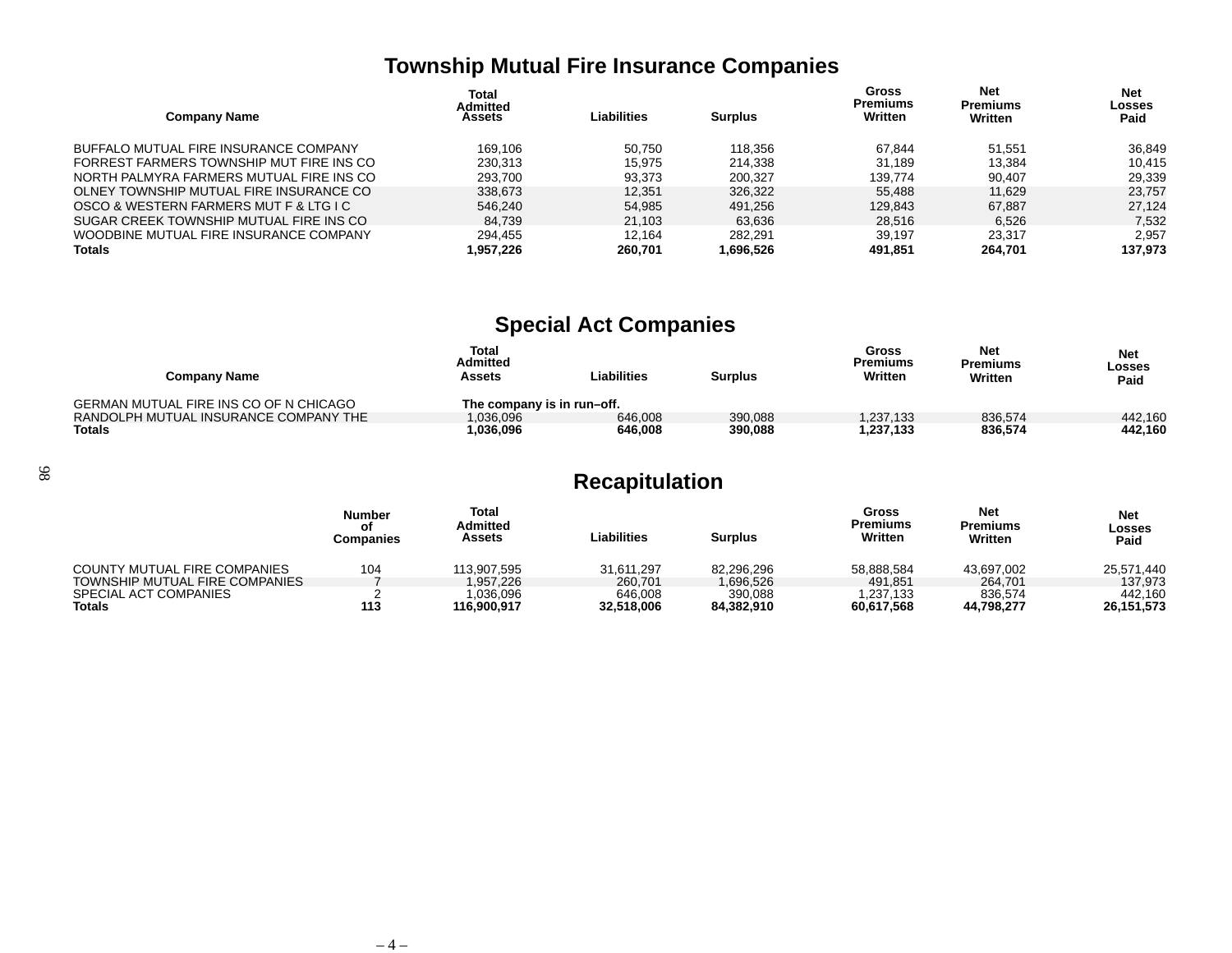## **Property & Casualty Insurance Companies**

### **Domestic Stock Companies**

| <b>Company Name/State</b>                                                      | Assets                                | <b>Liabilities</b>        |                          | <b>Nationwide</b><br><b>Net Premiums</b><br>Written | <b>Nationwide</b><br><b>Net Losses</b><br>Paid | <b>Direct</b><br>Illinois<br>Premiums |
|--------------------------------------------------------------------------------|---------------------------------------|---------------------------|--------------------------|-----------------------------------------------------|------------------------------------------------|---------------------------------------|
| ACE INSURANCE COMPANY OF IL                                                    | IL<br>66.297.583                      | 10.016.441                | 56,281,142               | 2.502.943                                           | 1,644,731                                      | 24,957,725                            |
| <b>ACSTAR INSURANCE COMPANY</b>                                                | IL<br>48,710,816                      | 23,509,426                | 25,201,390               | 4,645,343                                           | 2,554,386                                      | 58,994                                |
| ADDISON INSURANCE COMPANY                                                      | 38.995.493<br>IL                      | 26.858.990                | 12,136,503               | 15,972,595                                          | 2,838,228                                      | 9,251,652                             |
| ALAMANCE INSURANCE COMPANY                                                     | 67,607,066<br>IL.                     | 45,427                    | 67,561,639               | O                                                   |                                                |                                       |
| ALLSTATE FLORIDIAN INDEMNITY COMPANY                                           | IL<br>18,500,604                      | 7.805.435                 | 10,695,169               | 8,792,573                                           | 1,845,360                                      |                                       |
| ALLSTATE FLORIDIAN INSURANCE COMPANY                                           | IL<br>753,111,007                     | 294,385,879               | 458,725,128              | 317,399,222                                         | 99,497,013                                     |                                       |
| ALLSTATE INDEMNITY COMPANY                                                     | 129,223,339<br>IL                     | 45,046,717                | 84,176,622               | O                                                   |                                                | 69.468.461                            |
| ALLSTATE INSURANCE COMPANY                                                     | IL<br>37,880,370,125                  | 25,168,493,971            | 12,711,876,154           | 19,650,992,478                                      | 11,884,405,135                                 | 699,650,174                           |
| ALLSTATE NEW JERSEY INSURANCE COMPANY                                          | 1,190,454,442<br>IL                   | 752,043,180               | 438,411,261              | 828,859,214                                         | 174,275,024                                    |                                       |
| ALLSTATE PROPERTY & CASUALTY INS CO                                            | IL<br>21,160,504                      | 3,159,901                 | 18,000,603               |                                                     |                                                | 5,486,594                             |
| ALPINE INSURANCE COMPANY                                                       | IL                                    |                           |                          | 0<br>U                                              |                                                |                                       |
| AMERICAN AMBASSADOR CASUALTY COMPANY                                           | IL<br>22,128,316<br>150,349,100<br>IL | 268,060                   | 21,860,256<br>37,172,900 |                                                     |                                                | 78,009,538                            |
| AMERICAN COUNTRY INSURANCE COMPANY<br>AMERICAN FREEDOM INSURANCE COMPANY       | IL<br>8.202.030                       | 113,176,200<br>6.022.003  | 2,180,027                | 73,983,399<br>7,789,199                             | 41,968,188<br>1,705,582                        | 58,389,242<br>7,856,872               |
| AMERICAN FUJI FIRE AND MARINE INS CO                                           | IL<br>99,047,175                      | 32,899,959                | 66,147,216               | 3,224,701                                           | 4,482,766                                      |                                       |
| AMERICAN HEARTLAND INSURANCE COMPANY                                           | IL<br>7,939,653                       | 5,394,545                 | 2,545,108                | 6,413,677                                           | 5,396,094                                      | 11,660,662                            |
| AMERICAN HORIZON PROPERTY & CAS INS CO                                         | 14,053,126<br>IL.                     | 5,394,536                 | 8,658,590                | 6,907,444                                           | 3,240,612                                      | 3,207,033                             |
| AMERICAN LIVE STOCK INSURANCE COMPANY                                          | IL<br>58,156,887                      | 7,275,370                 | 50,881,517               | 12,246,309                                          | 8,428,348                                      | 1,267,969                             |
| AMERICAN MEDICAL ASSURANCE COMPANY                                             | 17,520,793<br>IL.                     | 2,533,293                 | 14,987,500               |                                                     | 144,925                                        |                                       |
| AMERICAN MOTORISTS INSURANCE COMPANY                                           | IL<br>1,475,919,488                   | 1,009,771,733             | 466,147,755              | 348,817,823                                         | 312,257,556                                    | 75,869,412                            |
| AMERICAN PROTECTION INSURANCE COMPANY                                          | 6,510,633<br>IL                       | 117,352                   | 6,393,281                |                                                     |                                                | 26,189,034                            |
| AMERICAN RISK FUNDING INSURANCE COMPANY                                        | IL<br>57.551.253                      | 41.629.830                | 15.921.423               | 30,204,798                                          | 10,562,056                                     | 771,812                               |
| AMERICAN SERVICE INSURANCE COMPANY INC                                         | IL<br>40,883,479                      | 29,031,340                | 11,852,139               | 21,228,625                                          | 12,874,493                                     | 41,136,683                            |
| AMERICAN UNION INSURANCE COMPANY                                               | 38,900,180<br>IL                      | 12,935,200                | 25,964,980               | 4,792,658                                           | 4,475,408                                      | 23,966                                |
| AMERICAN ZURICH INSURANCE COMPANY                                              | IL<br>66,277,234                      | 219,488                   | 66,057,746               | $-10, 141, 651$                                     | 55,022,405                                     | 79,659,266                            |
| AMERIN GUARANTY CORPORATION                                                    | IL<br>536,100,448                     | 293.464.904               | 242,635,544              | 121,227,714                                         | 18,501,981                                     | 7,974,918                             |
| AMERIN RE CORPORATION                                                          | IL<br>52,877,113                      | 20,912,409                | 31,964,704               | 6,987,160                                           | 1,036,416                                      |                                       |
| AMEX ASSURANCE COMPANY                                                         | 435,496,750<br>IL                     | 251,943,445               | 183,553,305              | 132,520,559                                         | 61,251,907                                     | 10,147,153                            |
| APOLLO CASUALTY COMPANY                                                        | IL<br>29,787,643                      | 24,834,393                | 4,953,250                | 20,412,352                                          | 4,447,894                                      | 22,974,215                            |
| ARGONAUT GREAT CENTRAL INS CO                                                  | 113,980,861<br>IL                     | 64,639,713                | 49,341,148               | 31,186,538                                          | 24,811,033                                     | 5,890,328                             |
| ARGONAUT MIDWEST INSURANCE COMPANY                                             | IL<br>210,718,840                     | 50,348,801                | 160,370,039              | 6,006,823                                           | 7,466,657                                      | 2,094,930                             |
| ASSOCIATED PHYSICIANS INSURANCE COMPANY                                        | IL<br>5,915,827                       | 5,512,763                 | 403,064                  | 549,949                                             | 3,857,499                                      |                                       |
| BANKERS MULTIPLE LINE INSURANCE COMPANY                                        | IL<br>15,090,244                      | 1,321,527                 | 13,768,717               | ŋ                                                   | 100,000                                        | 206,127                               |
| BITUMINOUS CASUALTY CORPORATION                                                | 507,157,851<br>IL.                    | 344,895,100               | 162,262,751              | 116,771,992                                         | 80,813,703                                     | 16,428,441                            |
| BITUMINOUS FIRE & MARINE INSURANCE CO                                          | IL<br>217,769,976                     | 154,010,363               | 63,759,613               | 71,633,695                                          | 41,824,243                                     | 5,580,547                             |
| BOND SAFEGUARD INSURANCE COMPANY                                               | IL<br>6,161,471                       | 1,069,065                 | 5,092,406                | 1,151,324                                           | 93,588                                         | 966,417                               |
| CENTAUR INSURANCE COMPANY                                                      | IL                                    |                           |                          | O                                                   |                                                |                                       |
| CGU INSURANCE COMPANY OF ILLINOIS                                              | IL<br>72,975,595                      | 48,219,635                | 24,755,960               | 33,261,840                                          | 23,459,547                                     | 50, 151, 359                          |
| CHICAGO INSURANCE COMPANY                                                      | IL<br>286.744.777<br>42,683,916       | 208.773.123<br>26,804,691 | 77,971,653               | 39,854,011                                          | 33,216,032                                     | 8,094,872<br>20,923,244               |
| CHICAGO MOTOR CLUB INSURANCE COMPANY<br>CITIZENS INSURANCE COMPANY OF ILLINOIS | IL<br>IL<br>3,459,624                 | 121,628                   | 15,879,227<br>3,337,996  | 24,548,976<br>0                                     | 14,958,121<br>∩                                |                                       |
| CNA CASUALTY OF ILLINOIS                                                       | 12,837,136<br>IL                      | 436,791                   | 12,400,345               | O                                                   | n                                              | 29,201,504<br>C                       |
| CNA REINSURANCE COMPANY                                                        | IL<br>25,451,254                      | 664,635                   | 24,786,619               | U                                                   |                                                | r                                     |
| COLUMBIA CASUALTY COMPANY                                                      | IL<br>764,519,923                     | 549,519,493               | 215,000,430              | 169,491,549                                         | 158,407,461                                    | 18,097,810                            |
| <b>COMPREHENSIVE ENSURERS MARKET INS CO</b>                                    | 6,182,231<br>IL                       | 3,512,290                 | 2,669,941                | 1,180,591                                           | 127,990                                        | 262,554                               |
| CONSTITUTIONAL CASUALTY COMPANY                                                | 29,332,942<br>IL.                     | 18,675,595                | 10,657,345               | 14,264,206                                          | 8,650,475                                      | 16,047,825                            |
| CONTEMPORARY AMERICAN INSURANCE COMPANY                                        | 10,188,982<br>IL                      | 2,578,056                 | 7,610,926                | 1,029,737                                           | 556,791                                        | 16,050                                |
| CONTINENTAL CASUALTY COMPANY                                                   | 23,412,765,203<br>IL                  | 16,703,270,521            | 6,709,494,682            | 5,170,848,625                                       | 4,832,694,743                                  | 190.652.944                           |
| <b>COREGIS INDEMNITY COMPANY</b>                                               | 87,581,200<br>IL.                     | 32,836,253                | 54,744,947               | 2,081,584                                           | 3,518,115                                      | 3,665                                 |
| COUNTRY CASUALTY INSURANCE COMPANY                                             | IL<br>47,827,978                      | 1,128,305                 | 46,699,673               | 0                                                   |                                                | 7,622,318                             |
| COUNTRY PREFERRED INSURANCE COMPANY                                            | 13,557,113<br>IL                      | 976,005                   | 12,581,108               | O                                                   |                                                | 8,129,252                             |
| DEERBROOK INSURANCE COMPANY                                                    | IL<br>30,683,963                      | 3,351,462                 | 27,332,501               |                                                     |                                                | 496,417                               |
| DEERFIELD INSURANCE COMPANY                                                    | 77,602,497<br>IL                      | 49,399,270                | 28,203,227               | 10,228,677                                          | 8,324,927                                      | 2,774,077                             |
| DELTA CASUALTY COMPANY                                                         | 15,325,291                            | 9,132,605                 | 6,192,686                | 6,878,961                                           | 4,297,758                                      | 1,204,451                             |
| DIAMOND INSURANCE COMPANY                                                      | 19,025,904<br>IL                      | 11,664,520                | 7,361,384                | 7,863,300                                           | 3,029,140                                      | 6,830,029                             |
| DIRECT CHOICE INSURANCE COMPANY                                                | IL<br>5,338,824                       | 2,952,424                 | 2,386,400                | 41.970                                              | 5,450                                          | 119,914                               |

99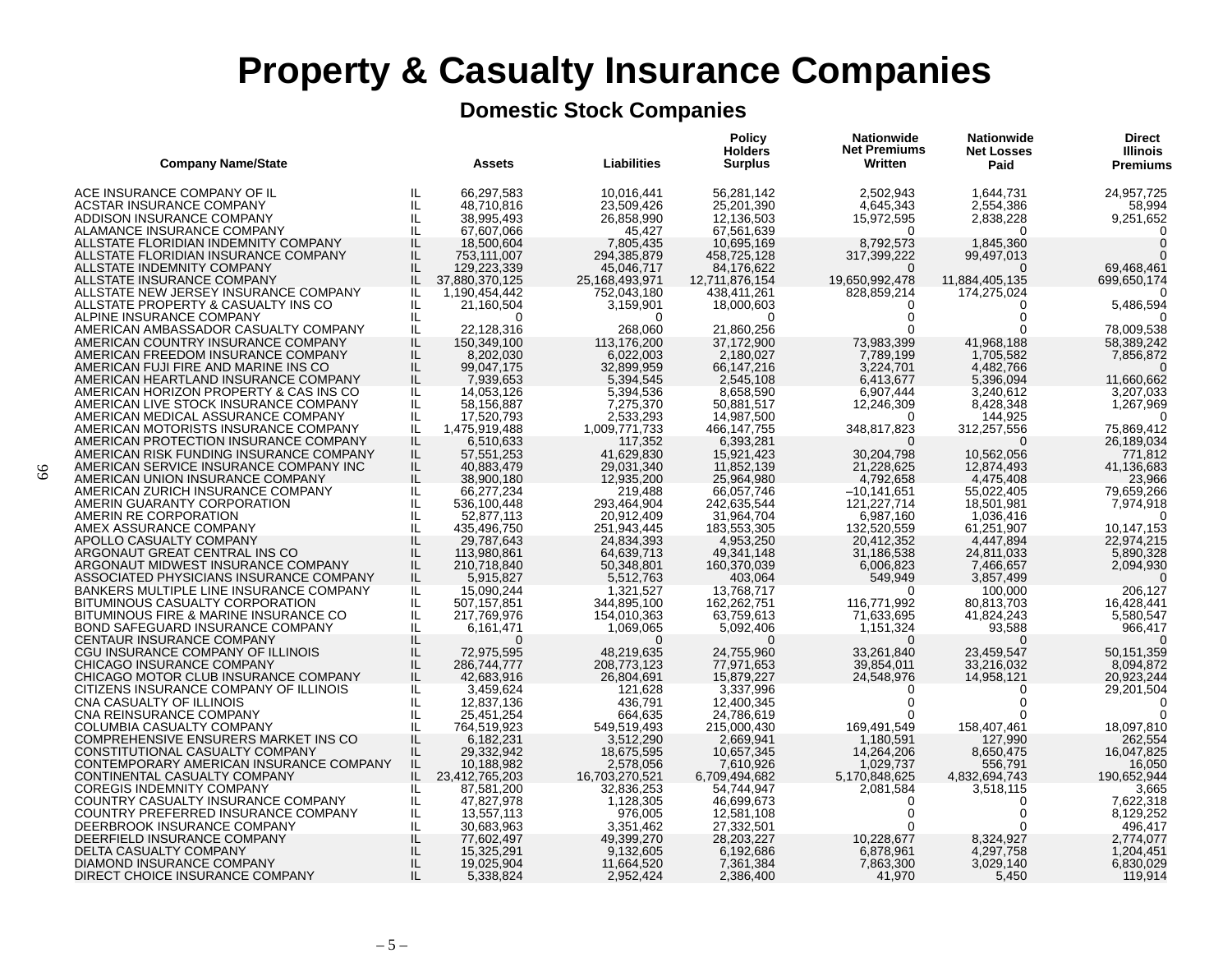### **Domestic Stock Companies**

| <b>Company Name/State</b>                                                | Assets                                  | Liabilities               | <b>Policy</b><br><b>Holders</b><br><b>Surplus</b> | <b>Nationwide</b><br>Net Premiums<br>Written | Nationwide<br><b>Net Losses</b><br>Paid | Direct<br><b>Illinois</b><br><b>Premiums</b> |
|--------------------------------------------------------------------------|-----------------------------------------|---------------------------|---------------------------------------------------|----------------------------------------------|-----------------------------------------|----------------------------------------------|
| DISCOVER PROPERTY & CASUALTY INS CO                                      | 77,087,703<br>IL                        | 53,711,958                | 23,375,745                                        | 17,232,279                                   | 10,951,936                              | –1,919                                       |
| DISCOVER SPECIALTY INSURANCE COMPANY                                     | 16,754,115<br>IL                        | 384                       | 16,753,731                                        | ŋ                                            | n                                       | 3,404,786                                    |
| ECONOMY FIRE & CASUALTY COMPANY                                          | 693,621,981<br>IL<br>IL                 | 412,115,279               | 281,506,701                                       | 369,353,496<br>$\Omega$                      | 285,027,459                             | 79,584,160                                   |
| ECONOMY PREFERRED INSURANCE COMPANY<br>ECONOMY PREMIER ASSURANCE COMPANY | 7,857,134<br>7,645,216<br>IL            | 5,323<br>5,145            | 7,851,811<br>7,640,071                            | O                                            |                                         | 125,423,410<br>7,162,606                     |
| EVANSTON INSURANCE COMPANY                                               | IL<br>593,050,899                       | 454,429,510               | 138,621,389                                       | 149, 131, 260                                | 101,717,528                             | 6,972,249                                    |
| FARMERS NEW CENTURY INSURANCE COMPANY                                    | IL.<br>100,024,162                      | 67,358,810                | 32,665,353                                        | 77,655,597                                   | 40,288,372                              | $\Omega$                                     |
| FINANCIAL BENEFITS INSURANCE COMPANY                                     | IL.<br>11,503,397                       | 1,173,891                 | 10,329,506                                        | 577,519                                      | 72,187                                  | 369,180                                      |
| FIRST FINANCIAL INSURANCE COMPANY                                        | IL<br>219,436,152                       | 129,955,570               | 89,480,582                                        | 55,358,091                                   | 13,989,604                              | 3,917,372                                    |
| FIRST MERCURY INSURANCE COMPANY                                          | 58,097,419<br>IL                        | 36,755,132                | 21,342,287                                        | 14,693,365                                   | 5,865,139                               | 126,088                                      |
| FLORISTS INSURANCE COMPANY                                               | 11,068,147<br>IL<br>IL                  | 3,605,832                 | 7,462,315                                         | 2,321,800                                    | 473,223                                 |                                              |
| FORTRESS INSURANCE COMPANY<br>FOUNDERS INSURANCE COMPANY                 | 7,657,609<br>100,419,120                | 1,938,065<br>61,391,212   | 5,719,544<br>39,027,908                           | 238,411<br>51,470,393                        | 106,000<br>22,626,168                   | 36,212,043                                   |
| FREMONT CASUALTY INSURANCE COMPANY                                       | 531,757,825<br>IL                       | 402,262,920               | 129,494,905                                       | 215,241,142                                  | 167,847,506                             | 144,784,612                                  |
| GALLANT INSURANCE COMPANY                                                | 72,731,884<br>IL                        | 52,702,427                | 20,029,457                                        | 37,662,643                                   | 18,567,019                              | 41,259,845                                   |
| GE REINSURANCE CORPORATION                                               | 2,950,546,578                           | 2,195,819,036             | 754,727,542                                       | 1,081,060,796                                | 904,554,672                             |                                              |
| GENERAL CASUALTY COMPANY OF ILLINOIS                                     | 143,987,688<br>IL                       | 95,289,804                | 48,697,884                                        | 65,806,370                                   | 34,643,369                              | 97,084,024                                   |
| GUILFORD INSURANCE COMPANY                                               | 47,206,825<br>IL                        | 37,681                    | 47,169,144                                        | O                                            |                                         |                                              |
| HARCO NATIONAL INSURANCE COMPANY                                         | 115,016,860<br>IL                       | 60,247,589                | 54,769,271                                        | 37,137,649                                   | 25,705,058                              | 2,853,299                                    |
| HARTFORD INSURANCE COMPANY OF ILLINOIS                                   | IL<br>1,757,131,516                     | 1,340,562,029             | 416,569,487                                       | 614,166,264                                  | 370,332,225                             | 38,501,657                                   |
| HEARTLAND INSURANCE COMPANY OF AMERICA                                   | IL<br>n<br>IL<br>27,780,718             | ∩                         | ∩                                                 | n<br>6,634,704                               | $-6,243,943$                            | 11,828,576                                   |
| HIH AMERICA COMP & LIAB INS CO OF IL<br>HORACE MANN INSURANCE COMPANY    | 350,086,113<br>IL                       | 21,818,325<br>235,677,823 | 5,962,393<br>114,408,290                          | 283,428,154                                  | 203,509,398                             | 5,898,383                                    |
| ILLINOIS EMCASCO INSURANCE COMPANY                                       | 124,414,744                             | 97,692,779                | 26,721,965                                        | 58,218,117                                   | 34,604,735                              | 27,462,649                                   |
| ILLINOIS FARMERS INSURANCE COMPANY                                       | IL<br>109,839,976                       | 66,452,780                | 43,387,193                                        | 81,566,694                                   | 40,810,270                              | 325,545,616                                  |
| <b>ILLINOIS INSURANCE COMPANY</b>                                        | 20,730,078<br>IL                        | 1,493,433                 | 19,236,645                                        | 3,472,206                                    | 761,418                                 | 2,306,984                                    |
| ILLINOIS NATIONAL INSURANCE CO                                           | 40,383,575                              | 304,515                   | 40,079,060                                        | U                                            | ∩                                       | 434,174,693                                  |
| ILLINOIS UNION INSURANCE COMPANY                                         | 88,968,092                              | 20,829,112                | 68,138,981                                        | U                                            | 0                                       | $-560,982$                                   |
| INSURANCE COMPANY OF ILLINOIS                                            | 11,115,930                              | 352,379                   | 10,763,551                                        |                                              |                                         | –2,246                                       |
| INSURANCE CORPORATION OF HANNOVER                                        | 443,525,053<br>IL                       | 231,056,718               | 212,468,335                                       | 164,727,845                                  | 110,935,382                             | 299,263                                      |
| <b>INTERNATIONAL BUSINESS &amp; MER REASSUR CO</b>                       | IL<br>342,146,346                       | 234,059,916               | 108,086,430                                       | 22,375,903                                   | 32,845,369                              | 3,197,190                                    |
| INTERNATIONAL INSURANCE COMPANY<br>INTERSTATE BANKERS CASUALTY COMPANY   | 1,207,456,718<br>IL<br>12,558,758<br>IL | 889,918,832<br>4,153,010  | 317,537,886<br>8,405,748                          | 275,811<br>7,362,829                         | 32,890,014<br>3,613,794                 | 7,362,829                                    |
| INTERSTATE FIRE & CASUALTY COMPANY                                       | 539,936,524<br>IL                       | 326,885,008               | 213,051,516                                       | 90,756,104                                   | 82,862,159                              | 2,294,989                                    |
| INTERSTATE INDEMNITY COMPANY                                             | 115,188,699<br>IL                       | 83,735,637                | 31,453,062                                        | 19,018,686                                   | 23,073,365                              | 786,577                                      |
| KEMPER AUTO & HOME INSURANCE COMPANY                                     | 11,594,857<br>IL                        | 1,221,475                 | 10,373,382                                        | 271,104                                      | 88,862                                  |                                              |
| KEMPER COMMERCIAL INSURANCE COMPANY                                      | 10,426,860<br>IL.                       | 198,041                   | 10,228,819                                        | ∩                                            |                                         |                                              |
| KEMPER COMPREHENSIVE INSURANCE COMPANY                                   | IL<br>10,403,004                        | 174,185                   | 10,228,819                                        | O                                            | $\Omega$                                |                                              |
| KEMPER EMPLOYERS INSURANCE COMPANY<br>KEMPER INDEMNITY INSURANCE COMPANY | 10,426,210<br>IL                        | 199,995                   | 10,226,215                                        |                                              |                                         |                                              |
|                                                                          | IL<br>98,131,685                        | 81,397,151                | 16,734,534                                        | 30,298,362                                   | $-9,408,404$                            | 1,164,203                                    |
| KEMPER INDEPENDENCE INSURANCE COMPANY                                    | IL.<br>10,772,933                       | 299,149                   | 10,473,784                                        | 33,465                                       | 1,401                                   |                                              |
| KEMPER SURPLUS LINES INSURANCE COMPANY<br>LANCER INSURANCE COMPANY       | IL<br>21,261,781<br>100,263,677<br>IL   | 394,431<br>65,118,204     | 20,867,350<br>35,145,473                          | 40,926,957                                   | 22,681,036                              | 68,750<br>9,053,470                          |
| LEGION INDEMNITY COMPANY                                                 | IL<br>65,345,841                        | 34,695,701                | 30,650,140                                        | 29.000.494                                   | 15,049,138                              | 7,398,555                                    |
| LIBERTY INSURANCE COMPANY OF AMERICA                                     | IL<br>46,355,659                        | 32,823,571                | 13,532,088                                        | $-3,307,027$                                 | 22,042,662                              | 53,020,416                                   |
| LONG GROVE INSURANCE COMPANY                                             | 20,321,957<br>IL                        | 13,582,911                | 6,739,046                                         | 19,495,667                                   | 2,339,824                               |                                              |
| MARKEL INSURANCE COMPANY                                                 | IL<br>188,697,094                       | 128,466,608               | 60,230,486                                        | 69,535,735                                   | 31,765,491                              | 1,824,200                                    |
| MARTINGALE NATIONAL INSURANCE COMPANY                                    | Ш.<br>15,422,883                        | 8,051,197                 | 7,371,686                                         | 14,970,535                                   | 13,755,917                              | 100,000                                      |
| MBIA INSURANCE CORP OF ILLINOIS                                          | IL<br>177,963,209                       | 1,807,948                 | 176, 155, 261                                     | –4,486,131                                   | 2,025,523                               |                                              |
| MERCURY INDEMNITY COMPANY OF ILLINOIS                                    | IL<br>6,114,997                         | 2,730,754                 | 3,384,243                                         | 4,059,019                                    | 1,877,609                               | 4,174,073                                    |
| MERCURY INSURANCE COMPANY OF IL<br>MERIT HEALTH INSURANCE COMPANY        | IL<br>15,827,884<br>7,771,158<br>IL     | 5,278,824<br>3,745,317    | 10,549,060<br>4,025,841                           | 2,302,999<br>7,396,811                       | $-1,084,827$<br>1.990.682               | 7,115,816                                    |
| MIDSTATES REINSURANCE CORPORATION                                        | 151,699,394<br>IL                       | 134,457,360               | 17,242,035                                        | 20,529                                       | 5,039,245                               |                                              |
| MIDWAY INSURANCE COMPANY OF ILLINOIS                                     | IL<br>5.643.698                         | 555,856                   | 5,087,842                                         |                                              |                                         | 9,160,514                                    |
| MIDWEST INSURANCE COMPANY                                                | 5,047,381                               | 2,301,498                 | 2,745,883                                         | 3,210,895                                    | 675,964                                 | 3,445,194                                    |
| MONTGOMERY WARD INSURANCE COMPANY                                        | 25,884,598<br>IL                        | 9,083,512                 | 16,801,086                                        | 17,556,820                                   | 13,872,370                              | 13,931,421                                   |
| MT HAWLEY INSURANCE COMPANY                                              | 263,210,386<br>IL                       | 137,389,487               | 125,820,900                                       | 52,668,135                                   | 23,867,516                              | 1,603,111                                    |
| NATIONAL BEN FRANKLIN INSURANCE CO OF IL                                 | IL<br>357,576,399                       | 230, 207, 255             | 127,369,145                                       | 75,528,765                                   | 142,837,733                             | 62,473,068                                   |
| NATIONAL FIRE & CASUALTY COMPANY                                         | IL<br>7,736,876                         | 2,740,909                 | 4,995,967                                         | 1,071,467                                    | 310,034                                 | 824,685                                      |
| NATIONAL HERITAGE INSURANCE COMPANY                                      | IL<br>3,969,948                         | 2,686,836                 | 1,283,112                                         | 3,879,966                                    | 1,663,350                               | 3,879,966                                    |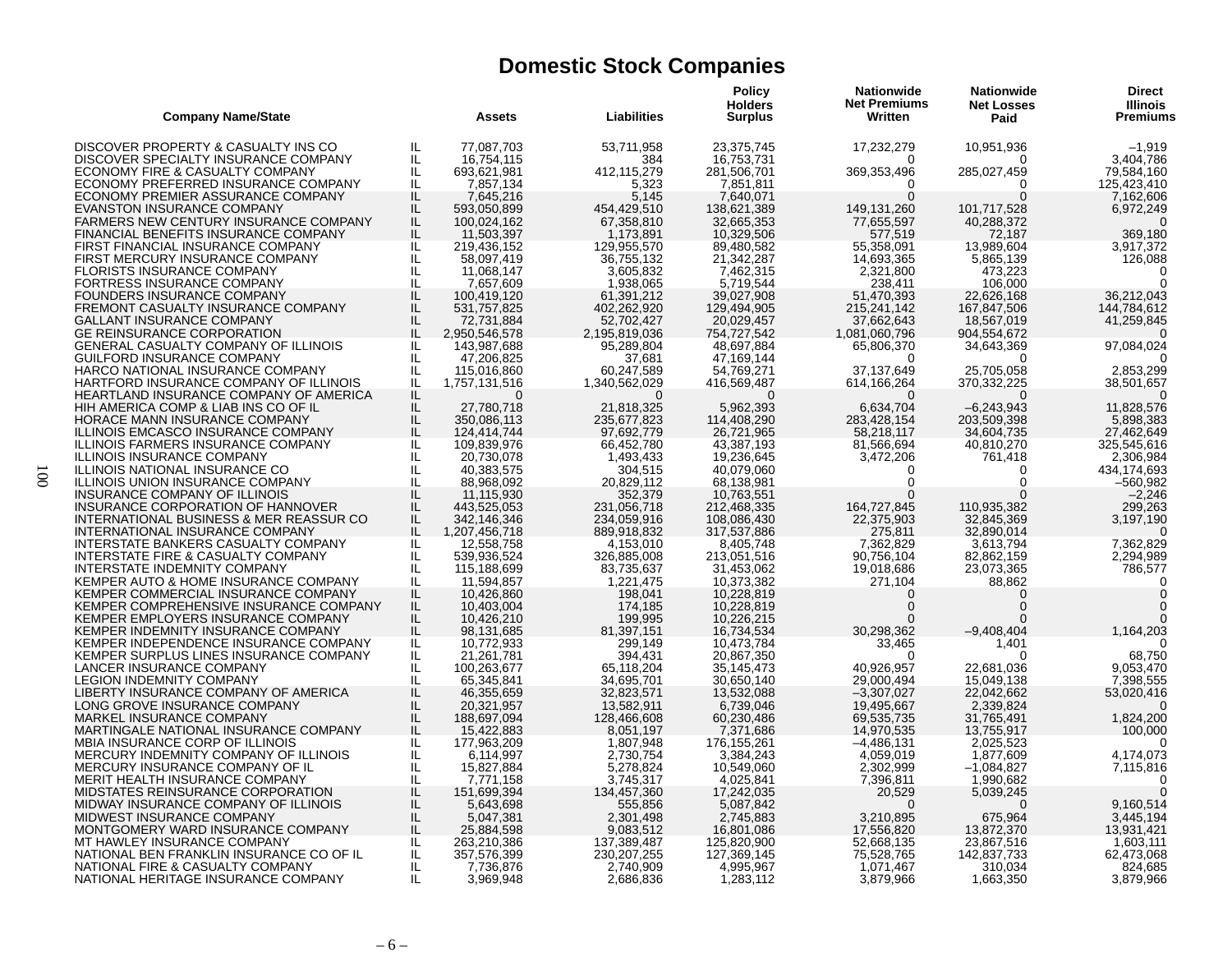### **Domestic Stock Companies**

| <b>Company Name/State</b>                                                         | <b>Assets</b>                            | Liabilities                     | <b>Policy</b><br><b>Holders</b><br><b>Surplus</b> | <b>Nationwide</b><br><b>Net Premiums</b><br>Written | Nationwide<br><b>Net Losses</b><br>Paid | <b>Direct</b><br><b>Illinois</b><br><b>Premiums</b> |
|-----------------------------------------------------------------------------------|------------------------------------------|---------------------------------|---------------------------------------------------|-----------------------------------------------------|-----------------------------------------|-----------------------------------------------------|
| NATIONAL SURETY CORPORATION                                                       | 476,144,196<br>IL.                       | 364,596,207                     | 111,547,989                                       | 126,625,487                                         | 127,997,416                             | 36,855,255                                          |
| NORTH POINTE INSURANCE COMPANY OF IL                                              | IL.<br>19,140,429                        | 15,831,178                      | 3,309,251                                         | 1,504,761                                           | 4,992,577                               | 9,517,923                                           |
| NORTHBROOK INDEMNITY COMPANY                                                      | 25,479,905<br>IL.                        | 1,260                           | 25,478,645                                        | $\Omega$                                            |                                         | 14                                                  |
| NORTHBROOK PROPERTY & CASUALTY INS CO                                             | 340,437,768<br>IL                        | 107,428,248                     | 233,009,520                                       | 34,464,558                                          | 21,903,872                              | 1,675,595                                           |
| OAK CASUALTY INSURANCE COMPANY<br>OLD REPUBLIC UNION INSURANCE COMPANY            | IL<br>21,046,208<br>43,296,790<br>IL     | 14,118,724<br>19,106,009        | 6,927,484<br>24,190,781                           | 11,043,975<br>210,799                               | 6,659,125<br>1,604,269                  | 5,573,917                                           |
| OMNI INDEMNITY COMPANY                                                            | 68,716,681<br>IL.                        | 44,762,480                      | 23,954,201                                        | 67,513,796                                          | 34,897,029                              | 2,374,025                                           |
| OMNI INSURANCE COMPANY                                                            | IL<br>281.338.075                        | 171,001,247                     | 110,336,828                                       | 189,868,428                                         | 108,379,893                             | 1,577,759                                           |
| PACO ASSURANCE COMPANY INC                                                        | 4,552,269<br>IL.                         | 1,589,699                       | 2,962,570                                         | 1,024,034                                           | 1,425,100                               | 2,330,900                                           |
| PEKIN INSURANCE COMPANY                                                           | IL.<br>114,206,790                       | 47,359,027                      | 66,847,763                                        | 41,164,403                                          | 26,101,991                              | 69,991,471                                          |
| PINEBROOK MORTGAGE INSURANCE COMPANY                                              | IL<br>23,821,660                         | 1,228,436                       | 22,593,224                                        |                                                     | 655,749                                 |                                                     |
| PLANET INDEMNITY COMPANY                                                          | 13,700,730<br>IL.                        | 2,159,372                       | 11,541,357                                        | 2,938,732                                           | 386,662                                 |                                                     |
| POTOMAC INSURANCE COMPANY OF ILLINOIS                                             | IL<br>71,149,686<br>IL.                  | 33,872,665<br>9,711,184         | 37,277,021                                        | 15,042,192                                          | 16,488,135<br>2,399,752                 | 17,528,282                                          |
| PROGRESSIVE PREMIER INS CO OF ILLINOIS<br>PROGRESSIVE UNIVERSAL INS CO OF IL      | 18,084,423<br>IL.<br>7,362,000           | 2,367,087                       | 8,373,239<br>4,994,913                            | 4,771,309<br>1,465,053                              | 881,604                                 | 47,961,701<br>14,651,168                            |
| PRONATIONAL CASUALTY COMPANY                                                      | 11,089,505<br>IL                         | 50,000                          | 11,039,505                                        |                                                     |                                         |                                                     |
| REINSURANCE COMPANY OF AMERICA INC                                                | 14,056,606<br>IL.                        | 8,892,522                       | 5,164,084                                         | $-311,245$                                          | 4,142,878                               |                                                     |
| RELIANCE INSURANCE COMPANY OF ILLINOIS                                            | 107,599,415<br>IL                        | 59,442,197                      | 48, 157, 218                                      | 23,907,678                                          | 14.894.656                              | 11,280,519                                          |
| RLI INSURANCE COMPANY                                                             | 612,547,947<br>IL                        | 326,301,106                     | 286,246,841                                       | 170,045,141                                         | 33,951,994                              | 6,917,776                                           |
| RML INSURANCE COMPANY                                                             | 22,428,134<br>IL.                        | 13,974,835                      | 8,453,301                                         | 8,787,799                                           | 1,113,968                               | 16,799,660                                          |
| ROCK RIVER INSURANCE COMPANY                                                      | IL<br>19,650,039                         | 3,308,375                       | 16,341,664                                        | 10,521,881                                          | 45,685,851                              | 22,700                                              |
| ROYAL INSURANCE COMPANY OF AMERICA                                                | IL<br>2,116,804,884                      | 1,710,990,848                   | 405,814,036                                       | 635,068,648                                         | 408,837,968                             | 36,013,525                                          |
| SAFECO INSURANCE COMPANY OF ILLINOIS<br>SAFEWAY INSURANCE COMPANY                 | 464,096,508<br>IL.<br>239,756,353<br>IL  | 323,247,907<br>89,670,555       | 140,848,601<br>150,085,798                        | 223,888,580<br>83,404,338                           | 139,653,629<br>58,511,170               | 43,945,886<br>30,603,559                            |
| SENTRY CASUALTY COMPANY                                                           | IL.<br>13,060,480                        | 36,242                          | 13,024,238                                        | 10,521,881                                          | 45,685,831                              |                                                     |
| SENTRY SELECT INSURANCE COMPANY                                                   | IL<br>427,237,581                        | 312,341,905                     | 114,895,676                                       | 150,766,241                                         | 202,410,598                             | 27,647,219                                          |
| SHEFFIELD INSURANCE CORPORATION                                                   | 17,965,424<br>IL                         | 1,945,788                       | 16,019,636                                        | $\Omega$                                            |                                         |                                                     |
| SHELBY CASUALTY INSURANCE COMPANY                                                 | IL<br>59,757,242                         | 3,106,303                       | 56,650,939                                        | 0                                                   | 3,205,586                               | 76,223                                              |
| SPECIALTY SURPLUS INSURANCE CO OF IL                                              | IL<br>20,809,894                         | 327,281                         | 20,482,613                                        | O                                                   |                                         |                                                     |
| SPRINGFIELD FIRE & CASUALTY COMPANY                                               | 13,957,712<br>IL.                        | 5,457,973                       | 8,499,739                                         | 3,034,780                                           | 1,067,299                               | 3,446,503                                           |
| ST PAUL INSURANCE COMPANY OF IL THE                                               | IL.<br>415,081,467                       | 241,009,245                     | 174,072,222                                       | 78,217,358                                          | 53,152,502                              | 46,671,859                                          |
| STATE FARM FIRE & CASUALTY COMPANY<br>STATE FARM GENERAL INSURANCE COMPANY        | IL.<br>17,024,113,203<br>1,781,717,119   | 11,196,494,401<br>1,178,108,277 | 5,827,618,801<br>603,608,842                      | 6,870,165,932<br>1,092,948,843                      | 4,950,819,987<br>400,160,791            | 596,754,690                                         |
| STATE FARM INDEMNITY COMPANY                                                      | IL.<br>IL.<br>1,759,505,738              | 1,345,082,316                   | 414,423,422                                       | 843,990,854                                         | 561,136,735                             | 29,012,411                                          |
| STATEWIDE INSURANCE COMPANY                                                       | IL<br>43,606,604                         | 33,702,992                      | 9,903,612                                         | 21,032,802                                          | 8,275,953                               | 16,744,244                                          |
| TEACHERS INSURANCE COMPANY                                                        | IL<br>228,745,170                        | 156,680,135                     | 72,065,035                                        | 185,081,320                                         | 116,992,643                             | 7,931,136                                           |
| THIRD COAST INSURANCE COMPANY                                                     | 40,009,598<br>IL                         | 30,706,510                      | 9,303,076                                         | 2,842,688                                           | 2,452,666                               | 9,374,433                                           |
| TRANSGUARD INS CO OF AMERICA INC                                                  | 59,000,012<br>IL                         | 28,541,730                      | 30,458,282                                        | 18,242,748                                          | 6,326,633                               | 13,610,438                                          |
| TRANSPORTATION INSURANCE COMPANY                                                  | IL<br>404,356,616                        | 312,746,299                     | 91,610,317                                        | 101,694,929                                         | 95,044,491                              | 49,125,246                                          |
| TRAVELERS CASUALTY AND SURETY CO OF IL                                            | 1,453,108,235<br>IL.                     | 1,097,870,480                   | 355,237,755                                       | 319,679,185                                         | 237,225,343                             | 3,022,311                                           |
| TRAVELERS INDEMNITY COMPANY OF IL THE<br>TRAVELERS PROPERTY CASUALTY INS CO OF IL | 237,808,861<br>IL.<br>IL.<br>149,776,611 | 163,681,515<br>104,657,827      | 74,127,346<br>45,118,784                          | 41,697,285<br>31,272,964                            | 30,942,436<br>23,206,827                | 90,812,459<br>18,202,887                            |
| TRIAD GUARANTY ASSURANCE CORPORATION                                              | IL.<br>11,564,877                        | 4,144,457                       | 7,420,421                                         | 1,554,280                                           | 269,269                                 |                                                     |
| TRIAD GUARANTY INSURANCE CORPORATION                                              | IL<br>233,503,824                        | 138,896,047                     | 94,607,777                                        | 62,172,549                                          | 4,013,752                               | 8,214,590                                           |
| UNIQUE INSURANCE COMPANY                                                          | IL<br>3,928,330                          | 1,891,012                       | 2,037,316                                         | 3,947,587                                           | 1,358,264                               | 4,642,861                                           |
| UNITED CAPITOL INSURANCE COMPANY                                                  | IL.<br>196,899,553                       | 138,893,228                     | 58,006,325                                        | 71,816,601                                          | 13,059,140                              | 421,021                                             |
| UNITED EQUITABLE INSURANCE COMPANY                                                | IL<br>13,849,513                         | 8,746,482                       | 5.103.031                                         | 11,126,404                                          | 6,120,387                               | 5,879,419                                           |
| UNITED MIDWEST INSURANCE COMPANY                                                  | IL<br>$\Omega$                           | O                               | $\cap$                                            | $\Omega$                                            |                                         |                                                     |
| UNITRIN DIRECT INSURANCE COMPANY                                                  | 22,595,450<br>IL                         | 11,269,082                      | 11,326,368                                        | 0                                                   | 2,049,550                               | 7,855,703                                           |
| UNIVERSAL CASUALTY COMPANY<br>USPLATE GLASS INSURANCE COMPANY                     | 52,793,678<br>IL.<br>4,425,994<br>IL     | 36,165,066<br>1,072,309         | 16,628,612<br>3,353,685                           | 22,791,854<br>1,721,919                             | 10,999,573<br>177,807                   | 44,073,539<br>409,772                               |
| VALOR INSURANCE COMPANY                                                           | IL<br>53,268,829                         | 43,938,826                      | 9,330,003                                         | 43,616,157                                          | 16,532,361                              | 56,768,558                                          |
| VESTA FIRE INSURANCE CORPORATION                                                  | 572,807,865<br>IL.                       | 300,821,779                     | 271,986,086                                       | 240,204,682                                         | 371,099,320                             | 1,156,483                                           |
| VESTA INSURANCE CORPORATION                                                       | 7,392,315<br>IL.                         | 500,902                         | 6,891,413                                         | $\Omega$                                            |                                         | 232,914                                             |
| VIRGINIA SURETY COMPANY INC                                                       | IL<br>1,442,316,483                      | 1,123,567,294                   | 318,749,189                                       | 517,420,331                                         | 397,242,151                             | 533,559,589                                         |
| WARNER INSURANCE COMPANY                                                          | IL<br>52,792,896                         | 23,030,016                      | 29,762,880                                        | 27,565,649                                          | 16,528,566                              | 488,525                                             |
| WESTERN SPECIALTY INSURANCE COMPANY                                               | IL.<br>18,536,961                        | 13,117,613                      | 5,419,348                                         | 12,328,264                                          | 2,828,090                               | 352,305                                             |
| XL SPECIALTY INSURANCE COMPANY                                                    | IL.<br>129,559,769                       | 103,722,085                     | 25,837,684                                        | 26,576,100                                          | $-22,894,948$                           | 11,881,434                                          |
| YORK INSURANCE COMPANY<br>ZURICH AMERICAN INSURANCE COMPANY OF IL                 | IL.<br>43,711,039<br>28,455,741<br>IL.   | 32,162,710<br>48.127            | 11,548,328<br>28,407,614                          | 18,919,858<br>$-5,070,823$                          | 12,652,447<br>27,511,206                | 5,842,533<br>90,878,341                             |
| <b>Totals</b>                                                                     | 114, 142, 143, 311                       | 76,533,905,522                  | 37,608,237,774                                    | 43,696,863,747                                      | 29,476,108,877                          | 5,254,003,106                                       |
|                                                                                   |                                          |                                 |                                                   |                                                     |                                         |                                                     |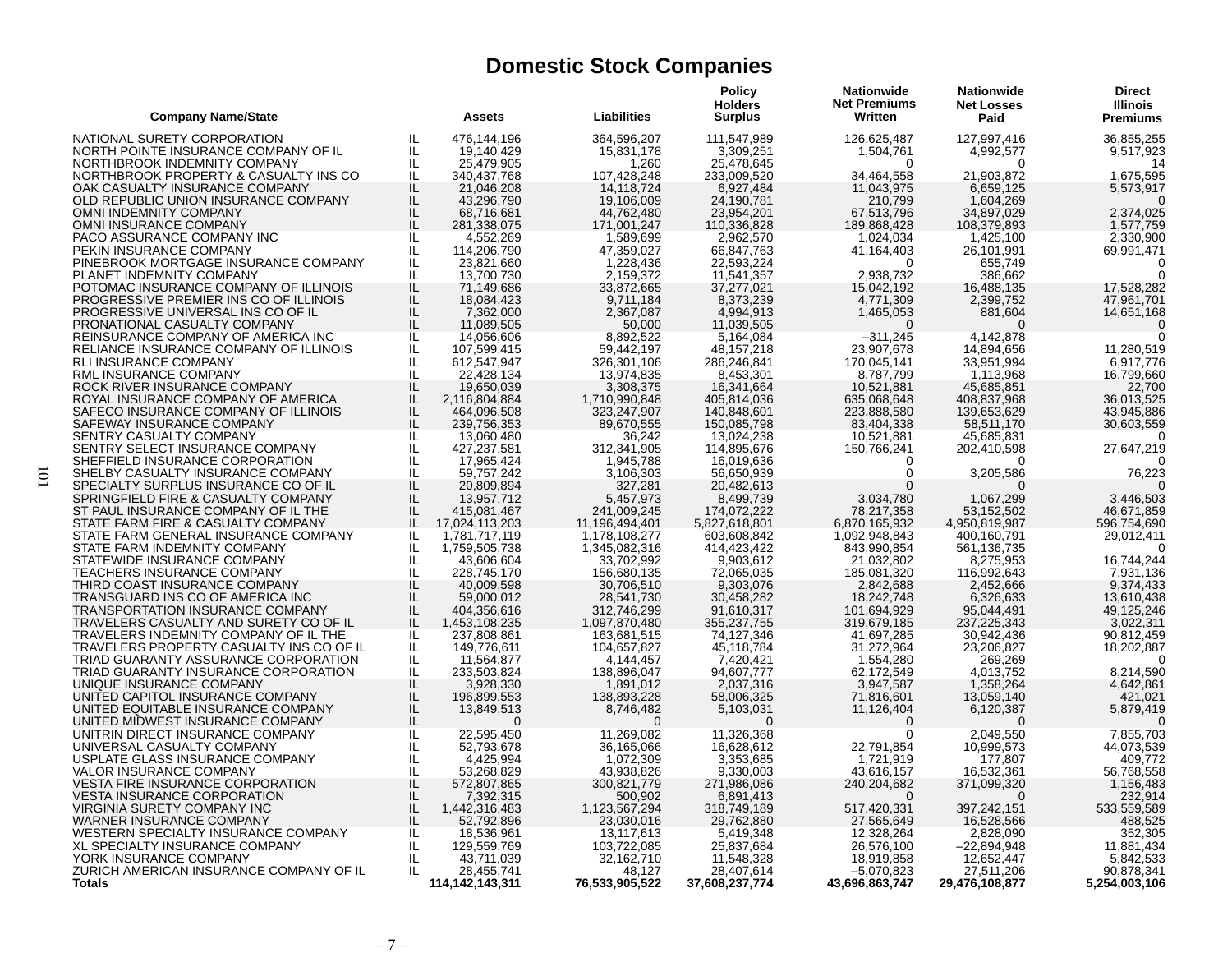### **Domestic Mutual Companies**

| <b>Company Name/State</b>                                                                                          |          | Assets                           | Liabilities                      | <b>Policy</b><br><b>Holders</b><br><b>Surplus</b> | Nationwide<br><b>Net Premiums</b><br>Written | <b>Nationwide</b><br><b>Net Losses</b><br>Paid | <b>Direct</b><br><b>Illinois</b><br>Premiums |
|--------------------------------------------------------------------------------------------------------------------|----------|----------------------------------|----------------------------------|---------------------------------------------------|----------------------------------------------|------------------------------------------------|----------------------------------------------|
| AMERICAN MANUFACTURERS MUTUAL INS CO<br>AMERICAN MUTUAL REINSURANCE COMPANY                                        |          | 813.230.024                      | 536.629.991                      | 276.600.033                                       | 186.036.175                                  | 124.145.959                                    | 67,914,319                                   |
| CHICAGO MUTUAL INSURANCE COMPANY<br>COUNTRY MUTUAL INSURANCE COMPANY                                               |          | 6.899.879<br>.866.660.759        | 3,955,298<br>897.830.045         | 2,944,581<br>968.830.714                          | 3.108.791<br>811.208.318                     | 1,867,886<br>437.500.412                       | 3,280,816<br>516.726.167                     |
| FIRST NONPROFIT MUTUAL INSURANCE COMPANY<br>FLORISTS MUTUAL INSURANCE COMPANY                                      | IL<br>IL | 32.710.065<br>97.247.346         | 25.050.907<br>62.051.137         | 7.659.155<br>35,196,209                           | 13.269.870<br>37.834.766                     | 4.837.522<br>25.870.574                        | 13.514.759<br>2,869,224                      |
| INDEPENDENT MUTUAL FIRE INSURANCE CO<br>LUMBERMENS MUTUAL CASUALTY COMPANY                                         |          | 20.730.078<br>7.819.919.514      | 1.493.433<br>5,415,526,275       | 19.236.645<br>2,404,393,239                       | 3.472.206<br>1.851.193.816                   | 761.418<br>1,288,249,357                       | 2.306.984<br>161,169,224                     |
| I UTHERAN MUTUAL FIRE INSURANCE COMPANY<br>MADISON MUTUAL INSURANCE COMPANY                                        | IL       | 6.829.108<br>72.719.990          | 164.806<br>23.366.088            | 6.664.302<br>49.353.903                           | 198.388<br>25.842.641                        | 76.179<br>17.658.551                           | 233.137<br>26.770.874                        |
| MILLERS MUTUAL INSURANCE ASSOCIATION<br>MOUNT CARROLL MUTUAL FIRE INS CO<br>THF.                                   |          | 91.970.493<br>2.339.622          | 62.534.930<br>1.327.105          | 29.435.563<br>1.012.517                           | 31.224.196<br>2.381.634                      | 25.188.353<br>1.839.955                        | 7.512.611<br>2,738,193                       |
| ROCKFORD MUTUAL INSURANCE COMPANY<br>STANDARD MUTUAL INSURANCE COMPANY<br>STATE FARM MUTUAL AUTOMOBILE INSURANCE C |          | 39.266.572<br>69.520.000         | 25.538.141<br>44,800,000         | 13.728.431<br>24.720.000                          | 29.873.944<br>52.532.213<br>23.993.602.224   | 20.051.960<br>32.861.091                       | 24.203.241<br>36,733,184                     |
| Totals                                                                                                             | IL.      | 80.114.034.213<br>91.054.077.663 | 34.351.535.090<br>41.451.803.246 | 45.762.499.123<br>49.602.274.415                  | 27.041.779.182                               | 16.692.642.017<br>18.673.551.234               | 1,470,840,715<br>2.336.813.448               |

### **Domestic Inter-Insurance Exchanges**

|                               | <b>Company Name/State</b>                | Assets        | <b>Liabilities</b> | Policy<br><b>Holders</b><br><b>Surplus</b> | <b>Nationwide</b><br><b>Net Premiums</b><br>Written | <b>Nationwide</b><br><b>Net Losses</b><br>Paid | <b>Direct</b><br><b>Illinois</b><br><b>Premiums</b> |
|-------------------------------|------------------------------------------|---------------|--------------------|--------------------------------------------|-----------------------------------------------------|------------------------------------------------|-----------------------------------------------------|
|                               | FARMERS AUTOMOBILE INSURANCE ASSN THE    | 452.898.614   | 201.842.648        | 251.055.966                                | 164.657.614                                         | 104.407.966                                    | 58.396.474                                          |
| $\overline{\phantom{0}}$<br>○ | GOVERNMENTAL INTERINSURANCE EXCHANGE     | 49.295.110    | 17.729.301         | 31.565.809                                 | 4.038.686                                           | 2.035.500                                      | 2.035.471                                           |
| N                             | ILLINOIS CASUALTY COMPANY                | 31.852.420    | 9.697.026          | 22.155.394                                 | 4.627.089                                           | 797.844                                        | 4.526.697                                           |
|                               | ILLINOIS STATE MEDICAL INTERINSURANCE EX | 963.217.664   | 752.077.604        | 211.140.060                                | 141.015.824                                         | 97.024.711                                     | 160.998.464                                         |
|                               | Totals                                   | 1.497.263.808 | 981.346.579        | 515.917.229                                | 314.339.213                                         | 204.266.021                                    | 225.957.106                                         |

### **Domestic Risk Retention Groups**

| <b>Company Name/State</b>                |    | Assets      | <b>Liabilities</b> | Policv<br>Holders<br>Surplus | <b>Nationwide</b><br><b>Net Premiums</b><br>Written | <b>Nationwide</b><br><b>Net Losses</b><br>Paid | Direct<br><b>Illinois</b><br>Premiums |
|------------------------------------------|----|-------------|--------------------|------------------------------|-----------------------------------------------------|------------------------------------------------|---------------------------------------|
| AAOMS NATIONAL INSURANCE COMPANY, RRG    | IL | 100.197.060 | 62.539.165         | 37.657.895                   | 23.376.192                                          | 4.398.602                                      | 747.900                               |
| ASSOCIATION OF TRIAL LAWYERS ASSR MUTRRG |    | 3.734.868   | 2.104.781          | 1.630.087                    | 969.324                                             | 478.517                                        | 84.427                                |
| Totals                                   |    | 103,931,928 | 64.643.946         | 39.287.982                   | 24.345.516                                          | 4,877,119                                      | 832.327                               |

### **Association Captives**

| <b>Company Name/State</b>         |     | Assets     | .iabilities | <b>Policy</b><br><b>Holders</b><br>Surplus | <b>Nationwide</b><br><b>Net Premiums</b><br>Written | <b>Nationwide</b><br><b>Net Losses</b><br>Paid | <b>Direct</b><br><b>Illinois</b><br><b>Premiums</b> |
|-----------------------------------|-----|------------|-------------|--------------------------------------------|-----------------------------------------------------|------------------------------------------------|-----------------------------------------------------|
| ILLINOIS STATE BAR ASSN MUT IN CO | . . | 33.305.992 | 22.942.891  | 10.363.102                                 | 8.057.654                                           | 4.281.517                                      | 10.015.299                                          |
| <b>Totals</b>                     |     | 33.305.992 | 22.942.891  | 10.363.102                                 | 8,057,654                                           | 4,281,517                                      | 10,015,299                                          |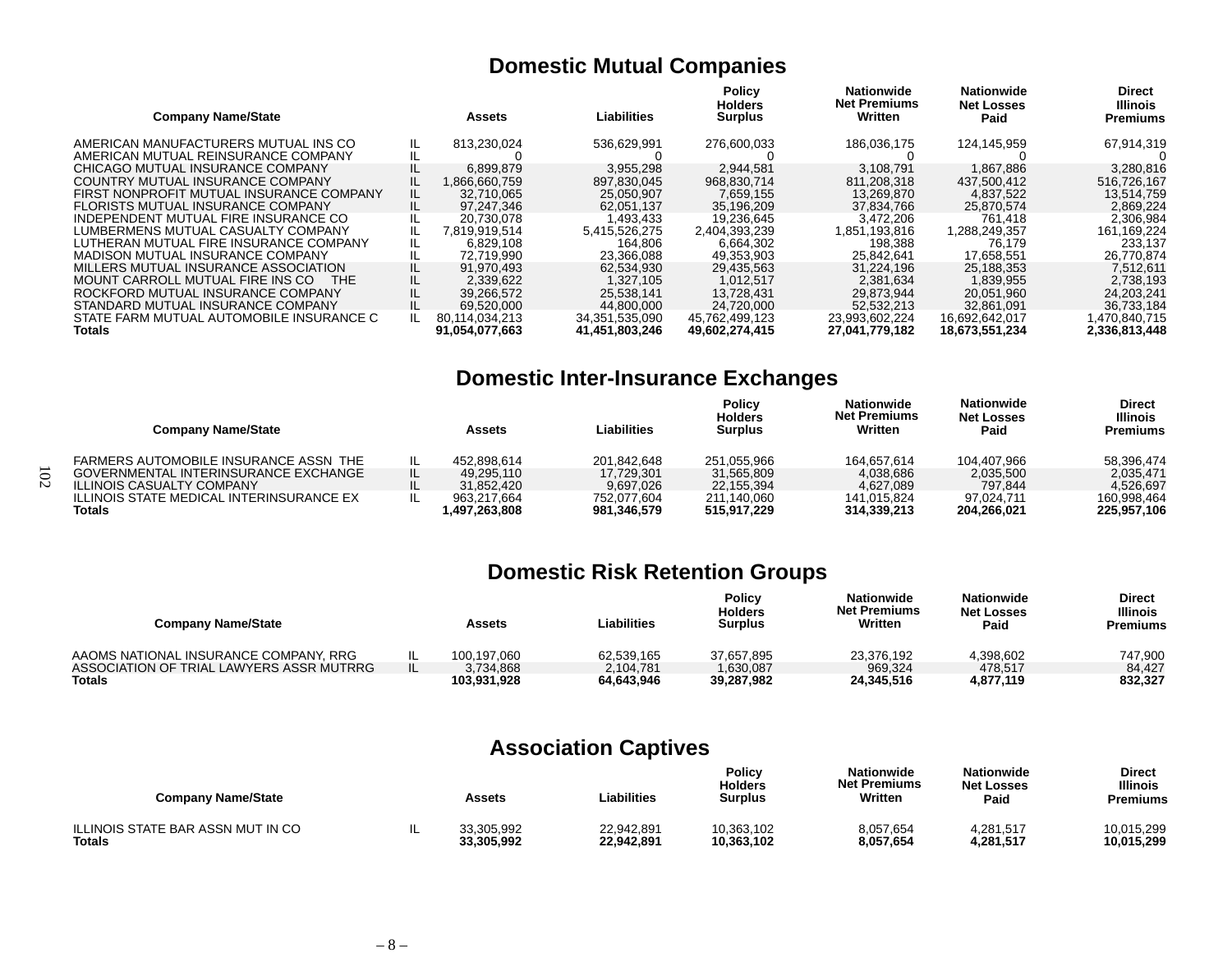| <b>Company Name/State</b>                                                    |                        | Assets                       | Liabilities                | <b>Policy</b><br><b>Holders</b><br>Surplus | <b>Nationwide</b><br><b>Net Premiums</b><br>Written | Nationwide<br><b>Net Losses</b><br>Paid | <b>Direct</b><br><b>Illinois</b><br><b>Premiums</b> |
|------------------------------------------------------------------------------|------------------------|------------------------------|----------------------------|--------------------------------------------|-----------------------------------------------------|-----------------------------------------|-----------------------------------------------------|
| ACA FINANCIAL GUARANTY CORPORATION                                           | MD                     | 158,126,740                  | 80,292,288                 | 77,834,451                                 | 41,409,070                                          |                                         | 848,249                                             |
| ACCELERATION NATIONAL INSURANCE COMPANY                                      | OН                     | 27,959,733                   | 22,454,274                 | 5,505,459                                  | 12,408,285                                          | 14,745,324                              | 638,021                                             |
| ACCEPTANCE INSURANCE COMPANY                                                 | <b>NE</b>              | 244,291,419                  | 159,440,411                | 84,851,008                                 | 75,891,738                                          | 62,893,207                              | 8,894,564                                           |
| ACCIDENT FUND COMPANY THE                                                    | MI                     | 1,024,237,229                | 674,582,219                | 349,655,010                                | 115,107,088                                         | 91,447,101                              | n                                                   |
| ACE AMERICAN INSURANCE COMPANY                                               | PA                     | 2,353,663,322                | 1,884,559,649              | 469,103,671                                | 569,337,060                                         | $-156, 215, 353$                        | 19,733,870                                          |
| ACE AMERICAN REINSURANCE COMPANY                                             | PA                     | 529,341,902                  | 374,535,631                | 154,806,271                                | –119,605,219                                        | 37,683,458                              |                                                     |
| ACE FIRE UNDERWRITERS INSURANCE COMPANY                                      | PA<br>PA               | 50,939,371                   | 7,893,777                  | 43,045,595                                 | 2,720,693                                           | 2,106,283                               | 3,909,305                                           |
| ACE INDEMNITY INSURANCE COMPANY<br>ACE PROPERTY AND CASUALTY INS CO          | PA                     | 16,676,479<br>2,450,429,688  | 9,678,611<br>1,962,510,725 | 6,997,869<br>487,918,960                   | 2,720,689<br>492,894,561                            | 2,106,278<br>206,219,620                | 1,806<br>2,446,334                                  |
| ADVANTA INSURANCE COMPANY                                                    | AZ                     | 78,811,990                   | 50,129,444                 | 28,682,546                                 | 60,750,612                                          | 17,163,527                              |                                                     |
| ADVANTAGE WORKERS COMPENSATION INS CO                                        | IN                     | 7,471,280                    | 90,581                     | 7,380,699                                  | 7,871                                               | 3,207                                   |                                                     |
| AEGIS SECURITY INSURANCE COMPANY                                             | PA                     | 37,982,060                   | 15,637,136                 | 22,344,924                                 | 23.263.712                                          | 9.941.631                               | 294.401                                             |
| AETNA INSURANCE COMPANY OF CONNECTICUT                                       | <b>CT</b>              | 47,543,500                   | 9,166,784                  | 38,376,716                                 | 62,869,920                                          | 31,026,081                              | 1,792,324                                           |
| AFFILIATED F M INSURANCE COMPANY                                             | R <sub>l</sub>         | 199,379,026                  | 129,868,255                | 69,510,771                                 | 23,507,010                                          | 30,402,734                              | 3,703,348                                           |
| AFFIRMATIVE INSURANCE COMPANY                                                | OH                     | 30,743,409                   | 15,544,517                 | 15,198,892                                 |                                                     | C                                       | 1,355,432                                           |
| AGRI GENERAL INSURANCE COMPANY                                               | IA                     | 157,637,067                  | 23,246,496                 | 134,390,571                                | 82,504,113                                          | 48,989,971                              | 2,136,952                                           |
| AGRICULTURAL INSURANCE COMPANY                                               | OΗ                     | 11,836,527                   | 2,590,760                  | 9,245,767                                  | 1,029,737                                           | 556,791                                 | 9,027,759                                           |
| AIG NATIONAL INSURANCE COMPANY<br>AIU INSURANCE COMPANY                      | <b>NY</b><br><b>NY</b> | 12,069,406                   | 19,772<br>1,480,343,315    | 12,049,634<br>504,943,326                  | 439,400,726                                         | C<br>192,951,421                        |                                                     |
| ALASKA NATIONAL INSURANCE COMPANY                                            | AK                     | 1,985,286,641<br>276,723,407 | 133,096,140                | 143,627,267                                | 45,619,139                                          | 27,658,445                              | 3,713,589                                           |
| ALL AMERICA INSURANCE COMPANY                                                | OH                     | 89,667,115                   | 49,319,200                 | 40,347,914                                 | 38,706,822                                          | 20,672,083                              | 5,243,242                                           |
| ALL NATION INSURANCE COMPANY                                                 | <b>MN</b>              | 9,112,627                    | 3,164,368                  | 5,948,259                                  | 1,130,311                                           | 1,988,754                               | 1,596,179                                           |
| ALLEGHENY CASUALTY COMPANY                                                   | PA                     | 23,154,937                   | 9,860,451                  | 13,294,486                                 | 12,219,779                                          | 6,631                                   | 520                                                 |
| ALLEGIANCE INSURANCE COMPANY                                                 | CA                     | 33,194,546                   | 22,556,387                 | 10,638,159                                 | 26,565,494                                          | 16,189,690                              | $\cup$                                              |
| ALLIANCE ASSURANCE COMPANY OF AMERICA                                        | <b>NY</b>              | 251,872,224                  | 7,622,674                  | 244,249,550                                | 111,559                                             | 1,666,508                               |                                                     |
| ALLIANZ INSURANCE COMPANY                                                    | CA                     | 4,060,794,890                | 493,277,573                | 3,567,517,317                              | 93, 157, 754                                        | 67,934,726                              | 26,903,761                                          |
| ALLIED PROPERTY & CASUALTY INS CO                                            | IA                     | 70,380,305                   | 3,020,754                  | 67,359,552                                 | -43,976,648                                         | 46,731,205                              | 12,967,975                                          |
| ALLMERICA FINANCIAL ALLIANCE INS CO                                          | <b>NH</b>              | 12,387,362                   | 179.603                    | 12,207,759                                 | $\Omega$                                            | $\Omega$                                | 30,408                                              |
| ALLMERICA FINANCIAL BENEFIT INS CO                                           | PA                     | 11.814.770                   | 244.001                    | 11,570,769                                 | $\Omega$<br>$\Omega$                                | $\Omega$                                | 42,448                                              |
| ALPHA PROPERTY & CASUALTY INSURANCE CO<br>AMBAC ASSURANCE CORPORATION        | WI<br>WI               | 7,213,169<br>4,013,174,089   | 42,624<br>2,509,870,842    | 7,170,545<br>1,503,303,247                 | 387, 150, 726                                       | 1.459.973                               | 710,151<br>31,014,892                               |
| AMCO INSURANCE COMPANY                                                       | IA                     | 403,632,912                  | 59,988,100                 | 343,644,812                                | $-168,577,150$                                      | 179,136,288                             | 12,553,984                                          |
| AMCOMP ASSURANCE CORPORATION                                                 | FL                     | 21,960,789                   | 15,084,475                 | 6,876,314                                  | 18,947,140                                          | 2,020,120                               | 1,936,563                                           |
| AMERICAN AGRI BUSINESS INSURANCE COMPANY                                     | IA                     | 7,217,520                    | 1,242,334                  | 5,975,186                                  | 142,580                                             | 676,017                                 | 2,484,607                                           |
| AMERICAN AGRICULTURAL INSURANCE COMPANY                                      | IN                     | 603,115,139                  | 314,571,947                | 288,543,192                                | 223,745,737                                         | 183,857,505                             | $\Omega$                                            |
| AMERICAN ALLIANCE INSURANCE COMPANY                                          | OΗ                     | 12,658,849                   | 2,576,686                  | 10,082,163                                 | 1,029,737                                           | 556,791                                 | 4,756,865                                           |
| AMERICAN ALTERNATIVE INSURANCE CORP                                          | <b>NY</b>              | 138,086,546                  | 31,740,903                 | 106,345,643                                | 11,189,939                                          | 5,655,011                               | 2,853,940                                           |
| AMERICAN AUTOMOBILE INSURANCE COMPANY                                        | <b>MO</b>              | 311,559,735                  | 220,168,865                | 91,390,870                                 | 67,044,396                                          | 124,407,468                             | 12,444,765                                          |
| AMERICAN BANKERS INSURANCE COMPANY OF FL                                     | FL                     | 766,171,168                  | 504,603,645                | 261,567,523                                | 433,805,879                                         | 131,515,114                             | 42,527,317                                          |
| AMERICAN CASUALTY COMPANY OF READING PA                                      | PA                     | 1,450,154,956                | 965,797,428                | 484, 357, 529                              | 318,644,129                                         | 298,247,503                             | 14, 141, 424                                        |
| AMERICAN COMPENSATION INSURANCE COMPANY                                      | <b>MN</b><br><b>MO</b> | 122,734,608<br>818,590,233   | 76,686,254<br>634,649,686  | 46,048,357                                 | 71,751,679                                          | 45,548,526                              | 2,689,849                                           |
| AMERICAN CONTINENTAL INSURANCE COMPANY<br>AMERICAN ECONOMY INSURANCE COMPANY | IN                     | 1,331,508,369                | 894,432,781                | 183,940,547<br>437,075,588                 | 174,535,975<br>626,888,037                          | 145,787,489<br>391,030,159              | 25,447,795<br>52,698,271                            |
| AMERICAN EMPIRE INSURANCE COMPANY                                            | OH                     | 25,791,796                   | 4,747,806                  | 21,043,990                                 | 451,622                                             | 480,853                                 |                                                     |
| AMERICAN EMPLOYERS INSURANCE COMPANY                                         | <b>MA</b>              | 531, 367, 078                | 341,127,481                | 190,239,596                                | 113,164,687                                         | 369,389,964                             | 13,160,521                                          |
| AMERICAN EQUITY SPECIALTY INS CO                                             | CA                     | 23,202,613                   | 15,713,030                 | 7,489,583                                  | 9,969,765                                           | 3,174,264                               | 1,803,628                                           |
| AMERICAN FEDERATION INSURANCE COMPANY                                        | FL                     | 11,034,500                   | 621,200                    | 10,413,300                                 |                                                     |                                         |                                                     |
| AMERICAN FIDELITY & LIBERTY INS CO                                           | PA                     | 35,432,732                   | 27.614.601                 | 7,818,131                                  | 24.300.837                                          | 5,813,993                               | 1,755,801                                           |
| AMERICAN FIRE AND CASUALTY COMPANY                                           | OΗ                     | 329,614,160                  | 224,928,704                | 104,685,456                                | 73,133,853                                          | 48,086,483                              | 4,633,843                                           |
| AMERICAN FIRE & INDEMNITY COMPANY                                            | ТX                     | 7,111,760                    | 36,146                     | 7,075,614                                  |                                                     |                                         | 49,680                                              |
| AMERICAN GENERAL INDEMNITY COMPANY                                           | <b>NE</b>              | 27,807,525                   | 7,013,885                  | 20,793,640                                 | 843,171                                             | 21,893                                  | 1,334,073                                           |
| AMERICAN GENERAL PROPERTY INS CO                                             | <b>TN</b><br><b>NE</b> | 68,589,754                   | 25,093,980                 | 43,495,774                                 | 42,776,544                                          | 20,570,035                              | 170,469                                             |
| AMERICAN GROWERS INSURANCE COMPANY<br>AMERICAN GUARANTEE & LIABILITY INS CO  | <b>NY</b>              | 143,562,217<br>140.779.437   | 70,776,969<br>2,261,216    | 72,785,248<br>138,518,221                  | 42,058,712<br>–50,708,275                           | 12,502,264<br>275,111,983               | 18,254,894<br>24,460,513                            |
| AMERICAN HEALTHCARE INDEMNITY COMPANY                                        | DE                     | 61,678,517                   | 33,751,115                 | 27,927,402                                 | 6,448,197                                           | 6,892,186                               | 72,350                                              |
| AMERICAN HOME ASSURANCE COMPANY                                              | <b>NY</b>              | 11,433,194,691               | 7,784,448,279              | 3,648,746,412                              | 2,418,462,346                                       | 1,621,348,228                           | 34, 117, 730                                        |
| AMERICAN INDEMNITY COMPANY                                                   | <b>TX</b>              | 91,188,941                   | 82,159,865                 | 9,029,076                                  | 48,780,754                                          | 32,474,097                              | 6,389,188                                           |
| AMERICAN INSURANCE COMPANY<br>THE                                            | <b>NE</b>              | 1,399,533,949                | 1,052,941,674              | 346,592,275                                | 389,969,765                                         | 272,832,491                             | 11,755,149                                          |
| AMERICAN INTERNATIONAL INSURANCE CO THE                                      | NY                     | 856,207,641                  | 652,754,534                | 203,453,107                                | 419,674,655                                         | 289,326,528                             | 4,598,888                                           |
| AMERICAN INTERNATIONAL SOUTH INS CO                                          | PA                     | 25,572,022                   | 7,779                      | 25,564,243                                 | ∩                                                   | $\Omega$                                | 1,314,335                                           |

103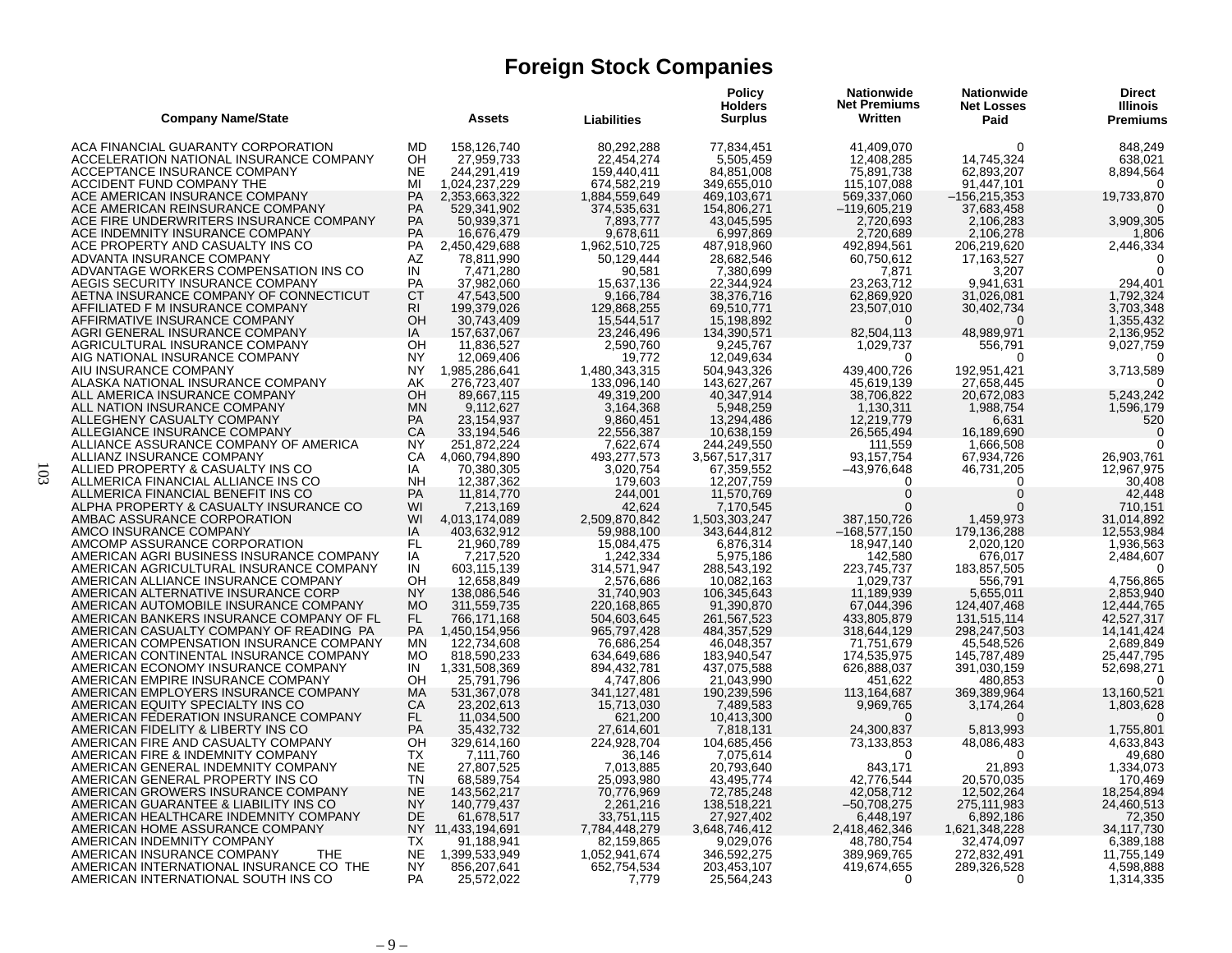| <b>Company Name/State</b>                                                      |                        | <b>Assets</b>              | Liabilities                | <b>Policy</b><br><b>Holders</b><br><b>Surplus</b> | <b>Nationwide</b><br><b>Net Premiums</b><br>Written | <b>Nationwide</b><br><b>Net Losses</b><br>Paid | <b>Direct</b><br><b>Illinois</b><br><b>Premiums</b> |
|--------------------------------------------------------------------------------|------------------------|----------------------------|----------------------------|---------------------------------------------------|-----------------------------------------------------|------------------------------------------------|-----------------------------------------------------|
| AMERICAN INTERSTATE INSURANCE COMPANY                                          | LA                     | 191,287,283                | 120, 167, 325              | 71,119,957                                        | 120,831,796                                         | 46,512,342                                     | 4,006,491                                           |
| AMERICAN MERCHANTS CASUALTY COMPANY                                            | OH                     | 21,056,644                 | 12,287,805                 | 8,768,839                                         | 8,579,998                                           | 4,931,421                                      |                                                     |
| AMERICAN MERCURY INSURANCE COMPANY<br>AMERICAN MODERN HOME INSURANCE COMPANY   | OK<br>OH               | 122,451,251<br>507,986,457 | 72,094,953<br>365,995,094  | 50,356,299<br>141,991,360                         | 61,057,593<br>285,459,387                           | 42,246,109<br>106,912,563                      | 135,288                                             |
| AMERICAN NATIONAL FIRE INSURANCE COMPANY                                       | <b>NY</b>              | 104,908,285                | 77,133,861                 | 27,774,423                                        | 30,892,096                                          | 16,703,732                                     | 5,752,290<br>33,041,120                             |
| AMERICAN NATIONAL GENERAL INSURANCE CO                                         | <b>MO</b>              | 70,204,459                 | 30,265,270                 | 39,939,189                                        | 37,591,805                                          | 25,575,646                                     | 457,136                                             |
| AMERICAN NATIONAL PROPERTY & CASUALTY CO                                       | <b>MO</b>              | 479,201,681                | 294,177,635                | 185,024,046                                       | 348,204,113                                         | 217,678,586                                    | 22,493,481                                          |
| AMERICAN PREMIER INSURANCE COMPANY                                             | IN                     | 7,322,050                  | 1,226,918                  | 6,095,132                                         | 280,575                                             | 219,746                                        | 158,232                                             |
| AMERICAN PROFESSIONALS INSURANCE COMPANY                                       | IN                     | 6.303,219                  | 20,756                     | 6,282,463                                         | $\Omega$                                            | ∩                                              |                                                     |
| AMERICAN RE INSURANCE COMPANY                                                  | DE                     | 9,695,450,730              | 7,549,338,441              | 2,146,112,289                                     | 2,821,260,576                                       | 1,984,716,001                                  |                                                     |
| AMERICAN RELIABLE INSURANCE COMPANY                                            | AZ                     | 128,099,852                | 81,682,940                 | 46,416,912                                        | 53,940,403                                          | 31,815,867                                     | 3,324,764                                           |
| AMERICAN ROAD INSURANCE COMPANY<br><b>THE</b>                                  | MI                     | 445,045,171                | 175,587,212                | 269,457,959                                       | 88,518,122                                          | 113,831,279                                    | 5,262,139                                           |
| AMERICAN SAFETY CASUALTY INS CO<br>AMERICAN SECURITY INSURANCE COMPANY         | DE<br>DE               | 23,796,810<br>520,252,458  | 13,161,056<br>318,440,441  | 10,635,754<br>201,812,017                         | 8,848,458<br>342, 163, 164                          | 2,880,048                                      | 454,558                                             |
| AMERICAN SELECT INSURANCE COMPANY                                              | OH                     | 52,041,844                 | 23,691,425                 | 28,350,419                                        | 17,060,796                                          | 56,615,055<br>11,057,954                       | 29,017,133<br>3,564,459                             |
| AMERICAN SENTINEL INSURANCE COMPANY                                            | PA                     | 10,808,328                 | 4,760,340                  | 6,047,988                                         | 9,767,000                                           | 3,149,695                                      |                                                     |
| AMERICAN SOUTHERN INSURANCE COMPANY                                            | KS                     | 83,898,890                 | 54,496,733                 | 29,402,157                                        | 38,530,332                                          | 19,521,350                                     | 31,968                                              |
| AMERICAN SPIRIT INSURANCE COMPANY                                              | IN                     | 18,218,235                 | 2,581,370                  | 15,636,865                                        | 1,029,737                                           | 556,791                                        | 399,533                                             |
| AMERICAN STANDARD INSURANCE CO OF WI                                           | WI                     | 244,223,362                | 84,585,197                 | 159,638,165                                       |                                                     |                                                | 29,046,034                                          |
| AMERICAN STATES INSURANCE COMPANY                                              | IN                     | 2,381,999,977              | 1,248,378,751              | 1,133,621,226                                     | 850,776,605                                         | 530,683,789                                    | 78,285,812                                          |
| AMERICAN STATES PREFERRED INS CO                                               | IN                     | 186,552,299                | 127,980,320                | 58,571,979                                        | 89,555,432                                          | 55,861,452                                     | 26,725,722                                          |
| AMERICAN SURETY & CASUALTY COMPANY                                             | <b>FL</b>              | 59,787,180                 | 42,714,578                 | 17,072,602                                        | 35,073,816                                          | 29,801,365                                     | 2,256,969                                           |
| AMERICAN & FOREIGN INSURANCE COMPANY                                           | DE<br>LA               | 372,180,800                | 300,079,172                | 72,101,628                                        | 111, 137, 013                                       | 71,546,644                                     | 11,024,078                                          |
| AMERICAS INSURANCE COMPANY<br>AMERISURE INSURANCE COMPANY                      | MI                     | 42,150,313<br>359,856,067  | 8,402,319<br>263,391,414   | 33,747,994<br>96,464,652                          | –2,901<br>80,437,945                                | 412,156<br>59,351,800                          | 4,734,302                                           |
| AMWEST SURETY INSURANCE COMPANY                                                | <b>NE</b>              | 140,554,418                | 107,911,456                | 32,642,962                                        | 79,412,427                                          | 19,124,825                                     | 2,560,047                                           |
| ARAG INSURANCE COMPANY                                                         | IA                     | 27,794,359                 | 10,944,652                 | 16,849,707                                        | 24,258,665                                          | 16,814,625                                     | 1,782,976                                           |
| ARGONAUT INSURANCE COMPANY                                                     | CA                     | 1,302,510,303              | 728,605,521                | 573,904,782                                       | 83,731,470                                          | 104,080,674                                    | 23,611                                              |
| ARKWRIGHT INSURANCE COMPANY                                                    | MA                     | 323,644,980                | 33,473,377                 | 290,171,603                                       | 28,687,002                                          | 10,978,091                                     |                                                     |
| ASSET GUARANTY INSURANCE COMPANY                                               | <b>NY</b>              | 296,813,366                | 206,244,976                | 90,568,390                                        | 71,147,260                                          | 7,608,772                                      | 109,904                                             |
| ASSOCIATED INDEMNITY CORPORATION                                               | CA                     | 128,486,225                | 87,977,531                 | 40,508,694                                        | 35, 112, 522                                        | 19,311,438                                     | 2,853,940                                           |
| ASSOCIATES INSURANCE COMPANY                                                   | IN                     | 492,965,358                | 271,539,168                | 221,426,190                                       | 158,553,881                                         | 57,652,541                                     | 6,727,705                                           |
| ASSURANCE COMPANY OF AMERICA                                                   | <b>NY</b>              | 23,661,973                 | 2,500                      | 23,659,473                                        | ∩                                                   | $\Omega$                                       | 13,188,805                                          |
| ATHENA ASSURANCE COMPANY<br>ATLANTA CASUALTY COMPANY                           | <b>MN</b><br>OH        | 164,880,649<br>379,634,991 | 105,710,939<br>280,582,252 | 59,169,710<br>99,052,739                          | 34,464,558<br>279,619,827                           | 21,903,872<br>219,225,310                      | 2,502,202<br>237,805                                |
| ATLANTA SPECIALTY INSURANCE COMPANY                                            | IA                     | 17,497,133                 | 9,133,066                  | 8,364,067                                         | 280,575                                             | 216,678                                        | 61,156                                              |
| ATLANTIC ALLIANCE FID & SURETY COMPANY                                         | <b>NJ</b>              | 8,567,703                  | 3,176,096                  | 5,391,607                                         | 3,351,064                                           | 706,188                                        |                                                     |
| ATLANTIC INSURANCE COMPANY                                                     | <b>TX</b>              | 37,579,064                 | 19,920,913                 | 17,658,151                                        | 11,004,926                                          | 3,588,560                                      | 254,827                                             |
| ATLANTIC SPECIALTY INSURANCE COMPANY                                           | <b>NY</b>              | 101,995,004                | 64,439,484                 | 37,555,520                                        | 30,946,887                                          | $-19,818,580$                                  | 275                                                 |
| ATLANTIC STATES INSURANCE COMPANY                                              | PA                     | 209,685,630                | 141, 167, 610              | 68,518,020                                        | 102,676,688                                         | 53,060,887                                     |                                                     |
| ATLAS ASSURANCE COMPANY OF AMERICA                                             | <b>NY</b>              | 953,748,341                | 586,829,570                | 366,918,771                                       | 315,051,186                                         | 188,848,005                                    |                                                     |
| AUTO CLUB FAMILY INSURANCE COMPANY                                             | <b>MO</b>              | 26,635,132                 | 13,964,235                 | 12,670,897                                        | 19,654,059                                          | 12,136,691                                     | 931,295                                             |
| AUTOMOBILE INSURANCE CO OF HARTFORD THE<br>AVEMCO INSURANCE COMPANY            | <b>CT</b><br><b>MD</b> | 749,099,767                | 538,257,510<br>65,562,141  | 210,842,257<br>62,540,499                         | 159,839,593                                         | 118,612,672                                    | 1,766,581                                           |
| AVOMARK INSURANCE COMPANY                                                      | IN                     | 128,102,640<br>21,559,352  | 12,482,448                 | 9,076,907                                         | 34,860,305<br>7,313,387                             | 15,759,678<br>4,299,268                        | 5,045,539                                           |
| AXA GLOBAL RISKS US INSURANCE COMPANY                                          | <b>NY</b>              | 266,106,048                | 183,794,963                | 82,311,085                                        | 26,637,058                                          | 48,404,457                                     | 1,170,433                                           |
| AXA NORDSTERN ART INSURANCE CORP                                               | <b>NY</b>              | 46,733,180                 | 25,863,032                 | 20,870,148                                        | 20,246,074                                          | 5,201,572                                      | 857,565                                             |
| AXA RE PROPERTY AND CASUALTY INS CO                                            | DE                     | 53,114,952                 | 29,941,472                 | 23,173,480                                        | 203,510                                             | 2,174,327                                      |                                                     |
| AXA REINSURANCE COMPANY                                                        | DE                     | 660,676,458                | 411,620,874                | 249,055,584                                       | 134,686,347                                         | 97,251,054                                     |                                                     |
| <b>BALBOA INSURANCE COMPANY</b>                                                | CA                     | 350,852,352                | 157,991,468                | 192,860,884                                       | 164,678,522                                         | 92,169,019                                     | 6,743,097                                           |
| <b>BANCINSURE INC</b>                                                          | OK                     | 60,478,102                 | 34,480,335                 | 25,997,767                                        | 17,226,713                                          | 7,110,298                                      | 409,614                                             |
| BANKERS INSURANCE COMPANY                                                      | <b>FL</b>              | 110,706,593                | 59.464.888                 | 51.241.705                                        | 75,715,726                                          | 25,023,750                                     | 110,733                                             |
| BANKERS STANDARD INSURANCE COMPANY<br>BAR PLAN SURETY AND FIDELITY COMPANY THE | PA<br><b>MO</b>        | 99,036,227<br>3,152,917    | 76,046,634<br>75,624       | 22,989,591                                        | 28,567,339                                          | 22,115,983<br>$\Omega$                         | 1,515,549                                           |
| BAY STATE INSURANCE COMPANY                                                    | MA                     | 155,023,363                | 47,000,268                 | 3,077,293<br>108,023,095                          | 55,643<br>32,493,495                                | 16,967,987                                     |                                                     |
| BCS INSURANCE COMPANY                                                          | OH                     | 178,680,533                | 82,115,338                 | 96,565,195                                        | 58,847,260                                          | 45,034,005                                     | 5,139,185                                           |
| BENCHMARK INSURANCE COMPANY                                                    | KS                     | 27,994,959                 | 16,545,201                 | 11,449,758                                        | 26,775,242                                          | 20,823,805                                     | 41,971                                              |
| BERKLEY REGIONAL INSURANCE COMPANY                                             | <b>MO</b>              | 616,477,758                | 362,277,229                | 254,200,529                                       | 246,494,219                                         | 205,480,551                                    | 688,163                                             |
| BIRMINGHAM FIRE INSURANCE COMPANY OF PA                                        | PA                     | 1,596,153,675              | 1,072,483,460              | 523,670,215                                       | 318,304,016                                         | 219,035,592                                    | 1,421,895                                           |
| BLUE RIDGE INSURANCE COMPANY                                                   | CT                     | 187, 129, 539              | 110,552,874                | 76,576,665                                        | 104,340,810                                         | 48,806,621                                     | ∩                                                   |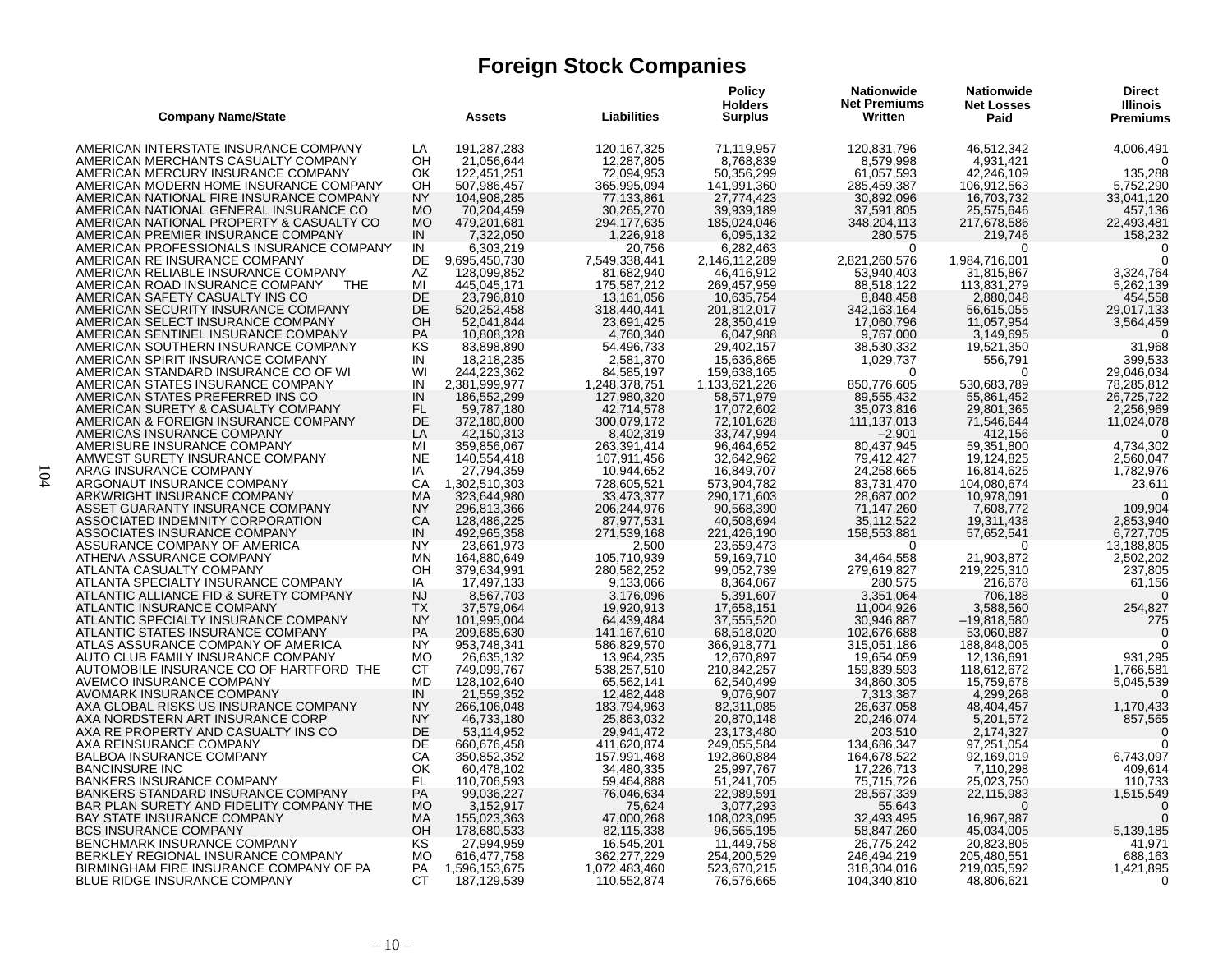| 30,607,462<br>BOSTON OLD COLONY INSURANCE COMPANY<br>МA<br>73.531.930<br>50,895,734<br>152<br>22,636,196<br>16,184,739<br>BUCKEYE UNION INSURANCE COMPANY<br>OH<br>1,083,007,784<br>687,958,717<br>395,049,066<br>226,586,304<br>428,513,259<br>67<br><b>THE</b><br>CALIFORNIA CASUALTY GENERAL INSURANCE CO<br>CA<br>74,615,402<br>37,315,811<br>37,299,591<br>34,989,881<br>22,682,388<br>CALIFORNIA CASUALTY INSURANCE COMPANY<br>51,309,241<br>CA<br>160,963,180<br>109.653.939<br>31.188.283<br>48,111,085<br>CALIFORNIA CASUALTY & FIRE INSURANCE CO<br>49,925,984<br>CA<br>15,594,142<br>26,212,470<br>23,713,514<br>24,055,542<br>CALIFORNIA COMPENSATION INS CO<br>CA<br>384,656,359<br>564,333,352<br>148,428,709<br>337,779,279<br>5,756,908<br>-179,676,993<br><b>SC</b><br>CANAL INSURANCE COMPANY<br>592,900,161<br>200,866,583<br>392,033,577<br>136,365,002<br>78,299,502<br>3,714,746<br>SC<br>CAPITAL CITY INSURANCE COMPANY INC<br>6,306<br>49,614,594<br>31,001,377<br>18,613,217<br>18,484,759<br>10,113,397<br>CAPITAL MARKETS ASSURANCE CORPORATION<br>CAPITOL INDEMNITY CORPORATION<br><b>NY</b><br>96.808.854<br>4.550.468<br>92,258,386<br>3,514,902<br>$\Omega$<br>∩<br>WI<br>221,165,486<br>129,595,250<br>91,570,236<br>80,193,376<br>36,687,218<br>11,919,018<br>CAROLINA CASUALTY INSURANCE COMPANY<br>FL<br>187,311,896<br>82,674,132<br>49,936,695<br>2,246,610<br>137, 173, 949<br>50,137,947<br>CENTENNIAL INSURANCE COMPANY<br><b>NY</b><br>11,799,101<br>609,561,857<br>479,405,293<br>257,810,382<br>163,031,275<br>130,156,564<br>CENTRAL NATIONAL INS CO OF OMAHA THE<br><b>NE</b><br>91,386,692<br>85,729,946<br>5,656,746<br>3,558,293<br>CENTRAL STATES INDEMNITY CO OF OMAHA<br>233,882,801<br><b>NE</b><br>56,751,721<br>177,131,080<br>14,956,517<br>5,890,186<br>84.241.147<br>CENTRE INSURANCE COMPANY<br>DE<br>338,685,058<br>263,315,444<br>75,369,614<br>73,422,230<br>1,088,679<br>5,536,561<br><b>CENTRIS INSURANCE COMPANY</b><br>IN<br>10,510,758<br>23,317,124<br>11,763,647<br>7,999,925<br>33,827,882<br>737,045<br>CENTURION CASUALTY COMPANY<br>68,952,308<br>IA<br>176,841,010<br>107,888,702<br>40,484,711<br>3,660,711<br>CENTURY INDEMNITY COMPANY<br>PA<br>1,656,254,493<br>1,394,428,031<br>261,826,469<br>331,086,882<br>505,513,760<br>CENTURY NATIONAL INSURANCE COMPANY<br>CA<br>339.056.462<br>58.628.731<br>259,109,900<br>79.946.562<br>122,673,322<br>641,702<br><b>CGU INSURANCE COMPANY</b><br>5,576,228,734<br>3,578,551,165<br>2,312,849,653<br>78,967,170<br>17,982,498<br>PA<br>1,997,677,569<br>CGU INSURANCE COMPANY OF NEW JERSEY<br><b>NJ</b><br>601,137,261<br>272,900,819<br>328,236,443<br>79,604,607<br>210,982,569<br>3,338,178<br>7,601,312<br>CHARTER INDEMNITY COMPANY<br>ТX<br>14,611,692<br>7,010,380<br>$-7,276,556$<br>32,202,002<br>CHARTER OAK FIRE INSURANCE COMPANY THE<br><b>CT</b><br>497,890,336<br>663,259,494<br>165,369,157<br>149,415,271<br>110,877,063<br>14,890,354<br>CHARTWELL REINSURANCE COMPANY<br><b>MN</b><br>534,017,255<br>350,881,350<br>183,135,905<br>54,153,932<br>70.619.891<br>CHATHAM REINSURANCE CORPORATION<br>CA<br>64,723,522<br>45,301,099<br>19,422,423<br>22,666,510<br>29,183,552<br>CHRYSLER INSURANCE COMPANY<br>MI<br>570,346,953<br>368,340,424<br>8,433,773<br>202,006,529<br>192,091,776<br>84,159,812<br>CHUBB INDEMNITY INSURANCE COMPANY<br><b>NY</b><br>54,186,057<br>17,589,368<br>71,775,425<br>13,442,085<br>6,589,114<br>438,241<br>CHUBB NATIONAL INSURANCE COMPANY<br>IN<br>49,991,549<br>32,479,757<br>13,442,085<br>6,589,114<br>17,511,792<br>35,852<br><b>NY</b><br>CHURCH INSURANCE COMPANY<br>52,684,184<br>855,425<br><b>THE</b><br>84,329,362<br>31,645,178<br>23,949,593<br>12,343,943<br>CIM INSURANCE CORPORATION<br>2,615,090<br><b>NY</b><br>12,835,191<br>627,468<br>12,207,722<br>$-6,607,372$<br>843,610<br>CIM INSURANCE CORPORATION<br>MI<br>627,468<br>12,835,191<br>12,207,722<br>$-6,607,372$<br>843,610<br>2,615,090<br>CINCINNATI CASUALTY COMPANY THE<br>OH<br>4,507,868<br>251,900,242<br>247,392,374<br>33,170,595<br>CINCINNATI EQUITABLE INSURANCE COMPANY<br>OH<br>28,478,018<br>8,568,883<br>19,909,135<br>15,693,649<br>11,152,602<br>CINCINNATI INDEMNITY COMPANY<br>OH<br>8,234,377<br>60,726,955<br>52,492,578<br>790,456<br>CINCINNATI INSURANCE COMPANY<br>OH<br>2,554,260,192<br>131,473,962<br>5,403,106,089<br>2,848,845,897<br>1,680,812,216<br>941,005,006<br>THE<br>CITIZENS INSURANCE COMPANY OF AMERICA<br>MI<br>1,589,395,808<br>1,131,355,483<br>458,040,325<br>860,859,550<br>615,829,994<br>5,352,399<br>CLARENDON NATIONAL INSURANCE COMPANY<br>460,891,892<br>225,459,978<br>235,431,914<br><b>NJ</b><br>135,440,969<br>109,167,298<br>12,411,616<br>CMG MORTGAGE ASSURANCE COMPANY<br>CA<br>7,274,997<br>601,453<br>6,673,544<br>173<br>CMG MORTGAGE INSURANCE COMPANY<br>WI<br>889,941<br>88,276,801<br>44,573,714<br>43,703,087<br>23,730,916<br>957,988<br>COLOGNE REINSURANCE COMPANY OF AMERICA<br><b>CT</b><br>87,249,237<br>44.539.439<br>42,709,798<br>116,066<br>6.763.400<br>COLONIAL AMERICAN CASUALTY AND SURETY CO<br>MD<br>22,431,688<br>1,257,928<br>21,173,760<br>1,079,936<br>63,068<br>–513,377<br>COLONIAL PENN FRANKLIN INSURANCE COMPANY<br>PA<br>343,053,820<br>213,942,056<br>274,777,326<br>145,405,686<br>10,075,667<br>556,995,875<br>COLONIAL PENN INSURANCE COMPANY<br>PA<br>3,268,739<br>1,002,051,946<br>519,806,338<br>482,245,606<br>297,774,507<br>207,413,444<br>COLORADO CASUALTY INSURANCE COMPANY<br>CÒ<br>14,956,935<br>21,657,269<br>6,700,335<br>COLUMBIA INSURANCE COMPANY<br><b>NE</b><br>6,785,721,733<br>463,072,311<br>60,313,748<br>23.420.970<br>6,322,649,423<br>COLUMBIA NATIONAL INSURANCE COMPANY<br><b>NE</b><br>53,602,597<br>20,296,074<br>31,963,324<br>21,639,273<br>31,812,471<br>107,054<br>COMMERCE & INDUSTRY INSURANCE COMPANY<br><b>NY</b><br>3,184,542,164<br>2,130,946,640<br>1,053,595,524<br>636,608,031<br>438,071,184<br>4,091,151<br>COMMERCIAL CASUALTY INSURANCE COMPANY<br>CA<br>27,612,758<br>10,756,608<br>16,856,149<br>5,977,490<br>6,175,590<br><b>COMMERCIAL COMPENSATION INS CO</b><br><b>NY</b><br>0<br>C<br>COMMERCIAL INSURANCE COMPANY OF NEWARK<br>209,777,962<br>80,296,506<br>43,159,294<br>NJ.<br>129,481,456<br>81,621,554<br>COMMERCIAL LOAN INSURANCE CORPORATION<br>WI<br>8,801,934<br>5,993,152<br>2,808,782<br>134,121<br>175<br>COMMERCIAL UNION INSURANCE COMPANY<br>МA<br>1,805,056,034<br>1,228,587,470<br>576,468,564<br>503,967,397<br>20,732,742<br>1,062,263,520<br>COMPANION COMMERICAL INSURANCE COMPANY<br>SC<br>7,292,901<br>124,537<br>7,168,368<br>C<br>sc<br>COMPANION PROPERTY & CASUALTY INS CO<br>103,303,614<br>67,205,292<br>36,098,323<br>40,950,441<br>26,480,287<br>R <sub>l</sub><br>COMPUTER INSURANCE COMPANY<br>90,220,495<br>12,289,573<br>77,930,922<br>16,496,440<br>1,476,666<br>111,370<br>CONNECTICUT INDEMNITY COMPANY<br><b>CT</b><br>389,140,669<br>297,534,990<br>91,605,679<br>123,109,805<br>88,989,775<br>4,911,606<br><b>THE</b><br>CONNIE LEE INSURANCE COMPANY<br>WI<br>242,755,126<br>99,904,673<br>142,850,453<br>$-484,911$<br>52,029<br>CONSOLIDATED INSURANCE COMPANY<br>IN<br>11,111,983<br>132,321,267<br>98,324,140<br>33,997,127<br>33,821,462<br>56,423,641<br>CONSTITUTION INSURANCE COMPANY<br>92,692,998<br>NY<br>93,510,326<br>37,897,206<br>55,613,120<br>$-77,589,079$<br>0<br>UT<br>CONTINENTAL HERITAGE INSURANCE COMPANY<br>783,329<br>9,632,912<br>3,964,455<br>5,668,457<br>2,013,780<br>0 | <b>Company Name/State</b> | <b>Assets</b> | Liabilities | <b>Policy</b><br><b>Holders</b><br><b>Surplus</b> | <b>Nationwide</b><br><b>Net Premiums</b><br>Written | <b>Nationwide</b><br><b>Net Losses</b><br>Paid | <b>Direct</b><br><b>Illinois</b><br><b>Premiums</b> |
|------------------------------------------------------------------------------------------------------------------------------------------------------------------------------------------------------------------------------------------------------------------------------------------------------------------------------------------------------------------------------------------------------------------------------------------------------------------------------------------------------------------------------------------------------------------------------------------------------------------------------------------------------------------------------------------------------------------------------------------------------------------------------------------------------------------------------------------------------------------------------------------------------------------------------------------------------------------------------------------------------------------------------------------------------------------------------------------------------------------------------------------------------------------------------------------------------------------------------------------------------------------------------------------------------------------------------------------------------------------------------------------------------------------------------------------------------------------------------------------------------------------------------------------------------------------------------------------------------------------------------------------------------------------------------------------------------------------------------------------------------------------------------------------------------------------------------------------------------------------------------------------------------------------------------------------------------------------------------------------------------------------------------------------------------------------------------------------------------------------------------------------------------------------------------------------------------------------------------------------------------------------------------------------------------------------------------------------------------------------------------------------------------------------------------------------------------------------------------------------------------------------------------------------------------------------------------------------------------------------------------------------------------------------------------------------------------------------------------------------------------------------------------------------------------------------------------------------------------------------------------------------------------------------------------------------------------------------------------------------------------------------------------------------------------------------------------------------------------------------------------------------------------------------------------------------------------------------------------------------------------------------------------------------------------------------------------------------------------------------------------------------------------------------------------------------------------------------------------------------------------------------------------------------------------------------------------------------------------------------------------------------------------------------------------------------------------------------------------------------------------------------------------------------------------------------------------------------------------------------------------------------------------------------------------------------------------------------------------------------------------------------------------------------------------------------------------------------------------------------------------------------------------------------------------------------------------------------------------------------------------------------------------------------------------------------------------------------------------------------------------------------------------------------------------------------------------------------------------------------------------------------------------------------------------------------------------------------------------------------------------------------------------------------------------------------------------------------------------------------------------------------------------------------------------------------------------------------------------------------------------------------------------------------------------------------------------------------------------------------------------------------------------------------------------------------------------------------------------------------------------------------------------------------------------------------------------------------------------------------------------------------------------------------------------------------------------------------------------------------------------------------------------------------------------------------------------------------------------------------------------------------------------------------------------------------------------------------------------------------------------------------------------------------------------------------------------------------------------------------------------------------------------------------------------------------------------------------------------------------------------------------------------------------------------------------------------------------------------------------------------------------------------------------------------------------------------------------------------------------------------------------------------------------------------------------------------------------------------------------------------------------------------------------------------------------------------------------------------------------------------------------------------------------------------------------------------------------------------------------------------------------------------------------------------------------------------------------------------------------------------------------------------------------------------------------------------------------------------------------------------------------------------------------------------------------------------------------------------------------------------------------------------------------------------------------------------------------------------------------------------------------------------------------------------------------------------------------------------------------------------------------------------------------------------------------------------------------------------------------------------------------------------------------------------------------------------------------------------------------------------------------------------------------------------------------------------------------------------------------------------------------------------------------------------------------|---------------------------|---------------|-------------|---------------------------------------------------|-----------------------------------------------------|------------------------------------------------|-----------------------------------------------------|
|                                                                                                                                                                                                                                                                                                                                                                                                                                                                                                                                                                                                                                                                                                                                                                                                                                                                                                                                                                                                                                                                                                                                                                                                                                                                                                                                                                                                                                                                                                                                                                                                                                                                                                                                                                                                                                                                                                                                                                                                                                                                                                                                                                                                                                                                                                                                                                                                                                                                                                                                                                                                                                                                                                                                                                                                                                                                                                                                                                                                                                                                                                                                                                                                                                                                                                                                                                                                                                                                                                                                                                                                                                                                                                                                                                                                                                                                                                                                                                                                                                                                                                                                                                                                                                                                                                                                                                                                                                                                                                                                                                                                                                                                                                                                                                                                                                                                                                                                                                                                                                                                                                                                                                                                                                                                                                                                                                                                                                                                                                                                                                                                                                                                                                                                                                                                                                                                                                                                                                                                                                                                                                                                                                                                                                                                                                                                                                                                                                                                                                                                                                                                                                                                                                                                                                                                                                                                                                                                                                                                                                                                                                                                                                                                                                                                                                                                                                                                                                                                                                                                                                  |                           |               |             |                                                   |                                                     |                                                |                                                     |
|                                                                                                                                                                                                                                                                                                                                                                                                                                                                                                                                                                                                                                                                                                                                                                                                                                                                                                                                                                                                                                                                                                                                                                                                                                                                                                                                                                                                                                                                                                                                                                                                                                                                                                                                                                                                                                                                                                                                                                                                                                                                                                                                                                                                                                                                                                                                                                                                                                                                                                                                                                                                                                                                                                                                                                                                                                                                                                                                                                                                                                                                                                                                                                                                                                                                                                                                                                                                                                                                                                                                                                                                                                                                                                                                                                                                                                                                                                                                                                                                                                                                                                                                                                                                                                                                                                                                                                                                                                                                                                                                                                                                                                                                                                                                                                                                                                                                                                                                                                                                                                                                                                                                                                                                                                                                                                                                                                                                                                                                                                                                                                                                                                                                                                                                                                                                                                                                                                                                                                                                                                                                                                                                                                                                                                                                                                                                                                                                                                                                                                                                                                                                                                                                                                                                                                                                                                                                                                                                                                                                                                                                                                                                                                                                                                                                                                                                                                                                                                                                                                                                                                  |                           |               |             |                                                   |                                                     |                                                |                                                     |
|                                                                                                                                                                                                                                                                                                                                                                                                                                                                                                                                                                                                                                                                                                                                                                                                                                                                                                                                                                                                                                                                                                                                                                                                                                                                                                                                                                                                                                                                                                                                                                                                                                                                                                                                                                                                                                                                                                                                                                                                                                                                                                                                                                                                                                                                                                                                                                                                                                                                                                                                                                                                                                                                                                                                                                                                                                                                                                                                                                                                                                                                                                                                                                                                                                                                                                                                                                                                                                                                                                                                                                                                                                                                                                                                                                                                                                                                                                                                                                                                                                                                                                                                                                                                                                                                                                                                                                                                                                                                                                                                                                                                                                                                                                                                                                                                                                                                                                                                                                                                                                                                                                                                                                                                                                                                                                                                                                                                                                                                                                                                                                                                                                                                                                                                                                                                                                                                                                                                                                                                                                                                                                                                                                                                                                                                                                                                                                                                                                                                                                                                                                                                                                                                                                                                                                                                                                                                                                                                                                                                                                                                                                                                                                                                                                                                                                                                                                                                                                                                                                                                                                  |                           |               |             |                                                   |                                                     |                                                |                                                     |
|                                                                                                                                                                                                                                                                                                                                                                                                                                                                                                                                                                                                                                                                                                                                                                                                                                                                                                                                                                                                                                                                                                                                                                                                                                                                                                                                                                                                                                                                                                                                                                                                                                                                                                                                                                                                                                                                                                                                                                                                                                                                                                                                                                                                                                                                                                                                                                                                                                                                                                                                                                                                                                                                                                                                                                                                                                                                                                                                                                                                                                                                                                                                                                                                                                                                                                                                                                                                                                                                                                                                                                                                                                                                                                                                                                                                                                                                                                                                                                                                                                                                                                                                                                                                                                                                                                                                                                                                                                                                                                                                                                                                                                                                                                                                                                                                                                                                                                                                                                                                                                                                                                                                                                                                                                                                                                                                                                                                                                                                                                                                                                                                                                                                                                                                                                                                                                                                                                                                                                                                                                                                                                                                                                                                                                                                                                                                                                                                                                                                                                                                                                                                                                                                                                                                                                                                                                                                                                                                                                                                                                                                                                                                                                                                                                                                                                                                                                                                                                                                                                                                                                  |                           |               |             |                                                   |                                                     |                                                |                                                     |
|                                                                                                                                                                                                                                                                                                                                                                                                                                                                                                                                                                                                                                                                                                                                                                                                                                                                                                                                                                                                                                                                                                                                                                                                                                                                                                                                                                                                                                                                                                                                                                                                                                                                                                                                                                                                                                                                                                                                                                                                                                                                                                                                                                                                                                                                                                                                                                                                                                                                                                                                                                                                                                                                                                                                                                                                                                                                                                                                                                                                                                                                                                                                                                                                                                                                                                                                                                                                                                                                                                                                                                                                                                                                                                                                                                                                                                                                                                                                                                                                                                                                                                                                                                                                                                                                                                                                                                                                                                                                                                                                                                                                                                                                                                                                                                                                                                                                                                                                                                                                                                                                                                                                                                                                                                                                                                                                                                                                                                                                                                                                                                                                                                                                                                                                                                                                                                                                                                                                                                                                                                                                                                                                                                                                                                                                                                                                                                                                                                                                                                                                                                                                                                                                                                                                                                                                                                                                                                                                                                                                                                                                                                                                                                                                                                                                                                                                                                                                                                                                                                                                                                  |                           |               |             |                                                   |                                                     |                                                |                                                     |
|                                                                                                                                                                                                                                                                                                                                                                                                                                                                                                                                                                                                                                                                                                                                                                                                                                                                                                                                                                                                                                                                                                                                                                                                                                                                                                                                                                                                                                                                                                                                                                                                                                                                                                                                                                                                                                                                                                                                                                                                                                                                                                                                                                                                                                                                                                                                                                                                                                                                                                                                                                                                                                                                                                                                                                                                                                                                                                                                                                                                                                                                                                                                                                                                                                                                                                                                                                                                                                                                                                                                                                                                                                                                                                                                                                                                                                                                                                                                                                                                                                                                                                                                                                                                                                                                                                                                                                                                                                                                                                                                                                                                                                                                                                                                                                                                                                                                                                                                                                                                                                                                                                                                                                                                                                                                                                                                                                                                                                                                                                                                                                                                                                                                                                                                                                                                                                                                                                                                                                                                                                                                                                                                                                                                                                                                                                                                                                                                                                                                                                                                                                                                                                                                                                                                                                                                                                                                                                                                                                                                                                                                                                                                                                                                                                                                                                                                                                                                                                                                                                                                                                  |                           |               |             |                                                   |                                                     |                                                |                                                     |
|                                                                                                                                                                                                                                                                                                                                                                                                                                                                                                                                                                                                                                                                                                                                                                                                                                                                                                                                                                                                                                                                                                                                                                                                                                                                                                                                                                                                                                                                                                                                                                                                                                                                                                                                                                                                                                                                                                                                                                                                                                                                                                                                                                                                                                                                                                                                                                                                                                                                                                                                                                                                                                                                                                                                                                                                                                                                                                                                                                                                                                                                                                                                                                                                                                                                                                                                                                                                                                                                                                                                                                                                                                                                                                                                                                                                                                                                                                                                                                                                                                                                                                                                                                                                                                                                                                                                                                                                                                                                                                                                                                                                                                                                                                                                                                                                                                                                                                                                                                                                                                                                                                                                                                                                                                                                                                                                                                                                                                                                                                                                                                                                                                                                                                                                                                                                                                                                                                                                                                                                                                                                                                                                                                                                                                                                                                                                                                                                                                                                                                                                                                                                                                                                                                                                                                                                                                                                                                                                                                                                                                                                                                                                                                                                                                                                                                                                                                                                                                                                                                                                                                  |                           |               |             |                                                   |                                                     |                                                |                                                     |
|                                                                                                                                                                                                                                                                                                                                                                                                                                                                                                                                                                                                                                                                                                                                                                                                                                                                                                                                                                                                                                                                                                                                                                                                                                                                                                                                                                                                                                                                                                                                                                                                                                                                                                                                                                                                                                                                                                                                                                                                                                                                                                                                                                                                                                                                                                                                                                                                                                                                                                                                                                                                                                                                                                                                                                                                                                                                                                                                                                                                                                                                                                                                                                                                                                                                                                                                                                                                                                                                                                                                                                                                                                                                                                                                                                                                                                                                                                                                                                                                                                                                                                                                                                                                                                                                                                                                                                                                                                                                                                                                                                                                                                                                                                                                                                                                                                                                                                                                                                                                                                                                                                                                                                                                                                                                                                                                                                                                                                                                                                                                                                                                                                                                                                                                                                                                                                                                                                                                                                                                                                                                                                                                                                                                                                                                                                                                                                                                                                                                                                                                                                                                                                                                                                                                                                                                                                                                                                                                                                                                                                                                                                                                                                                                                                                                                                                                                                                                                                                                                                                                                                  |                           |               |             |                                                   |                                                     |                                                |                                                     |
|                                                                                                                                                                                                                                                                                                                                                                                                                                                                                                                                                                                                                                                                                                                                                                                                                                                                                                                                                                                                                                                                                                                                                                                                                                                                                                                                                                                                                                                                                                                                                                                                                                                                                                                                                                                                                                                                                                                                                                                                                                                                                                                                                                                                                                                                                                                                                                                                                                                                                                                                                                                                                                                                                                                                                                                                                                                                                                                                                                                                                                                                                                                                                                                                                                                                                                                                                                                                                                                                                                                                                                                                                                                                                                                                                                                                                                                                                                                                                                                                                                                                                                                                                                                                                                                                                                                                                                                                                                                                                                                                                                                                                                                                                                                                                                                                                                                                                                                                                                                                                                                                                                                                                                                                                                                                                                                                                                                                                                                                                                                                                                                                                                                                                                                                                                                                                                                                                                                                                                                                                                                                                                                                                                                                                                                                                                                                                                                                                                                                                                                                                                                                                                                                                                                                                                                                                                                                                                                                                                                                                                                                                                                                                                                                                                                                                                                                                                                                                                                                                                                                                                  |                           |               |             |                                                   |                                                     |                                                |                                                     |
|                                                                                                                                                                                                                                                                                                                                                                                                                                                                                                                                                                                                                                                                                                                                                                                                                                                                                                                                                                                                                                                                                                                                                                                                                                                                                                                                                                                                                                                                                                                                                                                                                                                                                                                                                                                                                                                                                                                                                                                                                                                                                                                                                                                                                                                                                                                                                                                                                                                                                                                                                                                                                                                                                                                                                                                                                                                                                                                                                                                                                                                                                                                                                                                                                                                                                                                                                                                                                                                                                                                                                                                                                                                                                                                                                                                                                                                                                                                                                                                                                                                                                                                                                                                                                                                                                                                                                                                                                                                                                                                                                                                                                                                                                                                                                                                                                                                                                                                                                                                                                                                                                                                                                                                                                                                                                                                                                                                                                                                                                                                                                                                                                                                                                                                                                                                                                                                                                                                                                                                                                                                                                                                                                                                                                                                                                                                                                                                                                                                                                                                                                                                                                                                                                                                                                                                                                                                                                                                                                                                                                                                                                                                                                                                                                                                                                                                                                                                                                                                                                                                                                                  |                           |               |             |                                                   |                                                     |                                                |                                                     |
|                                                                                                                                                                                                                                                                                                                                                                                                                                                                                                                                                                                                                                                                                                                                                                                                                                                                                                                                                                                                                                                                                                                                                                                                                                                                                                                                                                                                                                                                                                                                                                                                                                                                                                                                                                                                                                                                                                                                                                                                                                                                                                                                                                                                                                                                                                                                                                                                                                                                                                                                                                                                                                                                                                                                                                                                                                                                                                                                                                                                                                                                                                                                                                                                                                                                                                                                                                                                                                                                                                                                                                                                                                                                                                                                                                                                                                                                                                                                                                                                                                                                                                                                                                                                                                                                                                                                                                                                                                                                                                                                                                                                                                                                                                                                                                                                                                                                                                                                                                                                                                                                                                                                                                                                                                                                                                                                                                                                                                                                                                                                                                                                                                                                                                                                                                                                                                                                                                                                                                                                                                                                                                                                                                                                                                                                                                                                                                                                                                                                                                                                                                                                                                                                                                                                                                                                                                                                                                                                                                                                                                                                                                                                                                                                                                                                                                                                                                                                                                                                                                                                                                  |                           |               |             |                                                   |                                                     |                                                |                                                     |
|                                                                                                                                                                                                                                                                                                                                                                                                                                                                                                                                                                                                                                                                                                                                                                                                                                                                                                                                                                                                                                                                                                                                                                                                                                                                                                                                                                                                                                                                                                                                                                                                                                                                                                                                                                                                                                                                                                                                                                                                                                                                                                                                                                                                                                                                                                                                                                                                                                                                                                                                                                                                                                                                                                                                                                                                                                                                                                                                                                                                                                                                                                                                                                                                                                                                                                                                                                                                                                                                                                                                                                                                                                                                                                                                                                                                                                                                                                                                                                                                                                                                                                                                                                                                                                                                                                                                                                                                                                                                                                                                                                                                                                                                                                                                                                                                                                                                                                                                                                                                                                                                                                                                                                                                                                                                                                                                                                                                                                                                                                                                                                                                                                                                                                                                                                                                                                                                                                                                                                                                                                                                                                                                                                                                                                                                                                                                                                                                                                                                                                                                                                                                                                                                                                                                                                                                                                                                                                                                                                                                                                                                                                                                                                                                                                                                                                                                                                                                                                                                                                                                                                  |                           |               |             |                                                   |                                                     |                                                |                                                     |
|                                                                                                                                                                                                                                                                                                                                                                                                                                                                                                                                                                                                                                                                                                                                                                                                                                                                                                                                                                                                                                                                                                                                                                                                                                                                                                                                                                                                                                                                                                                                                                                                                                                                                                                                                                                                                                                                                                                                                                                                                                                                                                                                                                                                                                                                                                                                                                                                                                                                                                                                                                                                                                                                                                                                                                                                                                                                                                                                                                                                                                                                                                                                                                                                                                                                                                                                                                                                                                                                                                                                                                                                                                                                                                                                                                                                                                                                                                                                                                                                                                                                                                                                                                                                                                                                                                                                                                                                                                                                                                                                                                                                                                                                                                                                                                                                                                                                                                                                                                                                                                                                                                                                                                                                                                                                                                                                                                                                                                                                                                                                                                                                                                                                                                                                                                                                                                                                                                                                                                                                                                                                                                                                                                                                                                                                                                                                                                                                                                                                                                                                                                                                                                                                                                                                                                                                                                                                                                                                                                                                                                                                                                                                                                                                                                                                                                                                                                                                                                                                                                                                                                  |                           |               |             |                                                   |                                                     |                                                |                                                     |
|                                                                                                                                                                                                                                                                                                                                                                                                                                                                                                                                                                                                                                                                                                                                                                                                                                                                                                                                                                                                                                                                                                                                                                                                                                                                                                                                                                                                                                                                                                                                                                                                                                                                                                                                                                                                                                                                                                                                                                                                                                                                                                                                                                                                                                                                                                                                                                                                                                                                                                                                                                                                                                                                                                                                                                                                                                                                                                                                                                                                                                                                                                                                                                                                                                                                                                                                                                                                                                                                                                                                                                                                                                                                                                                                                                                                                                                                                                                                                                                                                                                                                                                                                                                                                                                                                                                                                                                                                                                                                                                                                                                                                                                                                                                                                                                                                                                                                                                                                                                                                                                                                                                                                                                                                                                                                                                                                                                                                                                                                                                                                                                                                                                                                                                                                                                                                                                                                                                                                                                                                                                                                                                                                                                                                                                                                                                                                                                                                                                                                                                                                                                                                                                                                                                                                                                                                                                                                                                                                                                                                                                                                                                                                                                                                                                                                                                                                                                                                                                                                                                                                                  |                           |               |             |                                                   |                                                     |                                                |                                                     |
|                                                                                                                                                                                                                                                                                                                                                                                                                                                                                                                                                                                                                                                                                                                                                                                                                                                                                                                                                                                                                                                                                                                                                                                                                                                                                                                                                                                                                                                                                                                                                                                                                                                                                                                                                                                                                                                                                                                                                                                                                                                                                                                                                                                                                                                                                                                                                                                                                                                                                                                                                                                                                                                                                                                                                                                                                                                                                                                                                                                                                                                                                                                                                                                                                                                                                                                                                                                                                                                                                                                                                                                                                                                                                                                                                                                                                                                                                                                                                                                                                                                                                                                                                                                                                                                                                                                                                                                                                                                                                                                                                                                                                                                                                                                                                                                                                                                                                                                                                                                                                                                                                                                                                                                                                                                                                                                                                                                                                                                                                                                                                                                                                                                                                                                                                                                                                                                                                                                                                                                                                                                                                                                                                                                                                                                                                                                                                                                                                                                                                                                                                                                                                                                                                                                                                                                                                                                                                                                                                                                                                                                                                                                                                                                                                                                                                                                                                                                                                                                                                                                                                                  |                           |               |             |                                                   |                                                     |                                                |                                                     |
|                                                                                                                                                                                                                                                                                                                                                                                                                                                                                                                                                                                                                                                                                                                                                                                                                                                                                                                                                                                                                                                                                                                                                                                                                                                                                                                                                                                                                                                                                                                                                                                                                                                                                                                                                                                                                                                                                                                                                                                                                                                                                                                                                                                                                                                                                                                                                                                                                                                                                                                                                                                                                                                                                                                                                                                                                                                                                                                                                                                                                                                                                                                                                                                                                                                                                                                                                                                                                                                                                                                                                                                                                                                                                                                                                                                                                                                                                                                                                                                                                                                                                                                                                                                                                                                                                                                                                                                                                                                                                                                                                                                                                                                                                                                                                                                                                                                                                                                                                                                                                                                                                                                                                                                                                                                                                                                                                                                                                                                                                                                                                                                                                                                                                                                                                                                                                                                                                                                                                                                                                                                                                                                                                                                                                                                                                                                                                                                                                                                                                                                                                                                                                                                                                                                                                                                                                                                                                                                                                                                                                                                                                                                                                                                                                                                                                                                                                                                                                                                                                                                                                                  |                           |               |             |                                                   |                                                     |                                                |                                                     |
|                                                                                                                                                                                                                                                                                                                                                                                                                                                                                                                                                                                                                                                                                                                                                                                                                                                                                                                                                                                                                                                                                                                                                                                                                                                                                                                                                                                                                                                                                                                                                                                                                                                                                                                                                                                                                                                                                                                                                                                                                                                                                                                                                                                                                                                                                                                                                                                                                                                                                                                                                                                                                                                                                                                                                                                                                                                                                                                                                                                                                                                                                                                                                                                                                                                                                                                                                                                                                                                                                                                                                                                                                                                                                                                                                                                                                                                                                                                                                                                                                                                                                                                                                                                                                                                                                                                                                                                                                                                                                                                                                                                                                                                                                                                                                                                                                                                                                                                                                                                                                                                                                                                                                                                                                                                                                                                                                                                                                                                                                                                                                                                                                                                                                                                                                                                                                                                                                                                                                                                                                                                                                                                                                                                                                                                                                                                                                                                                                                                                                                                                                                                                                                                                                                                                                                                                                                                                                                                                                                                                                                                                                                                                                                                                                                                                                                                                                                                                                                                                                                                                                                  |                           |               |             |                                                   |                                                     |                                                |                                                     |
|                                                                                                                                                                                                                                                                                                                                                                                                                                                                                                                                                                                                                                                                                                                                                                                                                                                                                                                                                                                                                                                                                                                                                                                                                                                                                                                                                                                                                                                                                                                                                                                                                                                                                                                                                                                                                                                                                                                                                                                                                                                                                                                                                                                                                                                                                                                                                                                                                                                                                                                                                                                                                                                                                                                                                                                                                                                                                                                                                                                                                                                                                                                                                                                                                                                                                                                                                                                                                                                                                                                                                                                                                                                                                                                                                                                                                                                                                                                                                                                                                                                                                                                                                                                                                                                                                                                                                                                                                                                                                                                                                                                                                                                                                                                                                                                                                                                                                                                                                                                                                                                                                                                                                                                                                                                                                                                                                                                                                                                                                                                                                                                                                                                                                                                                                                                                                                                                                                                                                                                                                                                                                                                                                                                                                                                                                                                                                                                                                                                                                                                                                                                                                                                                                                                                                                                                                                                                                                                                                                                                                                                                                                                                                                                                                                                                                                                                                                                                                                                                                                                                                                  |                           |               |             |                                                   |                                                     |                                                |                                                     |
|                                                                                                                                                                                                                                                                                                                                                                                                                                                                                                                                                                                                                                                                                                                                                                                                                                                                                                                                                                                                                                                                                                                                                                                                                                                                                                                                                                                                                                                                                                                                                                                                                                                                                                                                                                                                                                                                                                                                                                                                                                                                                                                                                                                                                                                                                                                                                                                                                                                                                                                                                                                                                                                                                                                                                                                                                                                                                                                                                                                                                                                                                                                                                                                                                                                                                                                                                                                                                                                                                                                                                                                                                                                                                                                                                                                                                                                                                                                                                                                                                                                                                                                                                                                                                                                                                                                                                                                                                                                                                                                                                                                                                                                                                                                                                                                                                                                                                                                                                                                                                                                                                                                                                                                                                                                                                                                                                                                                                                                                                                                                                                                                                                                                                                                                                                                                                                                                                                                                                                                                                                                                                                                                                                                                                                                                                                                                                                                                                                                                                                                                                                                                                                                                                                                                                                                                                                                                                                                                                                                                                                                                                                                                                                                                                                                                                                                                                                                                                                                                                                                                                                  |                           |               |             |                                                   |                                                     |                                                |                                                     |
|                                                                                                                                                                                                                                                                                                                                                                                                                                                                                                                                                                                                                                                                                                                                                                                                                                                                                                                                                                                                                                                                                                                                                                                                                                                                                                                                                                                                                                                                                                                                                                                                                                                                                                                                                                                                                                                                                                                                                                                                                                                                                                                                                                                                                                                                                                                                                                                                                                                                                                                                                                                                                                                                                                                                                                                                                                                                                                                                                                                                                                                                                                                                                                                                                                                                                                                                                                                                                                                                                                                                                                                                                                                                                                                                                                                                                                                                                                                                                                                                                                                                                                                                                                                                                                                                                                                                                                                                                                                                                                                                                                                                                                                                                                                                                                                                                                                                                                                                                                                                                                                                                                                                                                                                                                                                                                                                                                                                                                                                                                                                                                                                                                                                                                                                                                                                                                                                                                                                                                                                                                                                                                                                                                                                                                                                                                                                                                                                                                                                                                                                                                                                                                                                                                                                                                                                                                                                                                                                                                                                                                                                                                                                                                                                                                                                                                                                                                                                                                                                                                                                                                  |                           |               |             |                                                   |                                                     |                                                |                                                     |
|                                                                                                                                                                                                                                                                                                                                                                                                                                                                                                                                                                                                                                                                                                                                                                                                                                                                                                                                                                                                                                                                                                                                                                                                                                                                                                                                                                                                                                                                                                                                                                                                                                                                                                                                                                                                                                                                                                                                                                                                                                                                                                                                                                                                                                                                                                                                                                                                                                                                                                                                                                                                                                                                                                                                                                                                                                                                                                                                                                                                                                                                                                                                                                                                                                                                                                                                                                                                                                                                                                                                                                                                                                                                                                                                                                                                                                                                                                                                                                                                                                                                                                                                                                                                                                                                                                                                                                                                                                                                                                                                                                                                                                                                                                                                                                                                                                                                                                                                                                                                                                                                                                                                                                                                                                                                                                                                                                                                                                                                                                                                                                                                                                                                                                                                                                                                                                                                                                                                                                                                                                                                                                                                                                                                                                                                                                                                                                                                                                                                                                                                                                                                                                                                                                                                                                                                                                                                                                                                                                                                                                                                                                                                                                                                                                                                                                                                                                                                                                                                                                                                                                  |                           |               |             |                                                   |                                                     |                                                |                                                     |
|                                                                                                                                                                                                                                                                                                                                                                                                                                                                                                                                                                                                                                                                                                                                                                                                                                                                                                                                                                                                                                                                                                                                                                                                                                                                                                                                                                                                                                                                                                                                                                                                                                                                                                                                                                                                                                                                                                                                                                                                                                                                                                                                                                                                                                                                                                                                                                                                                                                                                                                                                                                                                                                                                                                                                                                                                                                                                                                                                                                                                                                                                                                                                                                                                                                                                                                                                                                                                                                                                                                                                                                                                                                                                                                                                                                                                                                                                                                                                                                                                                                                                                                                                                                                                                                                                                                                                                                                                                                                                                                                                                                                                                                                                                                                                                                                                                                                                                                                                                                                                                                                                                                                                                                                                                                                                                                                                                                                                                                                                                                                                                                                                                                                                                                                                                                                                                                                                                                                                                                                                                                                                                                                                                                                                                                                                                                                                                                                                                                                                                                                                                                                                                                                                                                                                                                                                                                                                                                                                                                                                                                                                                                                                                                                                                                                                                                                                                                                                                                                                                                                                                  |                           |               |             |                                                   |                                                     |                                                |                                                     |
|                                                                                                                                                                                                                                                                                                                                                                                                                                                                                                                                                                                                                                                                                                                                                                                                                                                                                                                                                                                                                                                                                                                                                                                                                                                                                                                                                                                                                                                                                                                                                                                                                                                                                                                                                                                                                                                                                                                                                                                                                                                                                                                                                                                                                                                                                                                                                                                                                                                                                                                                                                                                                                                                                                                                                                                                                                                                                                                                                                                                                                                                                                                                                                                                                                                                                                                                                                                                                                                                                                                                                                                                                                                                                                                                                                                                                                                                                                                                                                                                                                                                                                                                                                                                                                                                                                                                                                                                                                                                                                                                                                                                                                                                                                                                                                                                                                                                                                                                                                                                                                                                                                                                                                                                                                                                                                                                                                                                                                                                                                                                                                                                                                                                                                                                                                                                                                                                                                                                                                                                                                                                                                                                                                                                                                                                                                                                                                                                                                                                                                                                                                                                                                                                                                                                                                                                                                                                                                                                                                                                                                                                                                                                                                                                                                                                                                                                                                                                                                                                                                                                                                  |                           |               |             |                                                   |                                                     |                                                |                                                     |
|                                                                                                                                                                                                                                                                                                                                                                                                                                                                                                                                                                                                                                                                                                                                                                                                                                                                                                                                                                                                                                                                                                                                                                                                                                                                                                                                                                                                                                                                                                                                                                                                                                                                                                                                                                                                                                                                                                                                                                                                                                                                                                                                                                                                                                                                                                                                                                                                                                                                                                                                                                                                                                                                                                                                                                                                                                                                                                                                                                                                                                                                                                                                                                                                                                                                                                                                                                                                                                                                                                                                                                                                                                                                                                                                                                                                                                                                                                                                                                                                                                                                                                                                                                                                                                                                                                                                                                                                                                                                                                                                                                                                                                                                                                                                                                                                                                                                                                                                                                                                                                                                                                                                                                                                                                                                                                                                                                                                                                                                                                                                                                                                                                                                                                                                                                                                                                                                                                                                                                                                                                                                                                                                                                                                                                                                                                                                                                                                                                                                                                                                                                                                                                                                                                                                                                                                                                                                                                                                                                                                                                                                                                                                                                                                                                                                                                                                                                                                                                                                                                                                                                  |                           |               |             |                                                   |                                                     |                                                |                                                     |
|                                                                                                                                                                                                                                                                                                                                                                                                                                                                                                                                                                                                                                                                                                                                                                                                                                                                                                                                                                                                                                                                                                                                                                                                                                                                                                                                                                                                                                                                                                                                                                                                                                                                                                                                                                                                                                                                                                                                                                                                                                                                                                                                                                                                                                                                                                                                                                                                                                                                                                                                                                                                                                                                                                                                                                                                                                                                                                                                                                                                                                                                                                                                                                                                                                                                                                                                                                                                                                                                                                                                                                                                                                                                                                                                                                                                                                                                                                                                                                                                                                                                                                                                                                                                                                                                                                                                                                                                                                                                                                                                                                                                                                                                                                                                                                                                                                                                                                                                                                                                                                                                                                                                                                                                                                                                                                                                                                                                                                                                                                                                                                                                                                                                                                                                                                                                                                                                                                                                                                                                                                                                                                                                                                                                                                                                                                                                                                                                                                                                                                                                                                                                                                                                                                                                                                                                                                                                                                                                                                                                                                                                                                                                                                                                                                                                                                                                                                                                                                                                                                                                                                  |                           |               |             |                                                   |                                                     |                                                |                                                     |
|                                                                                                                                                                                                                                                                                                                                                                                                                                                                                                                                                                                                                                                                                                                                                                                                                                                                                                                                                                                                                                                                                                                                                                                                                                                                                                                                                                                                                                                                                                                                                                                                                                                                                                                                                                                                                                                                                                                                                                                                                                                                                                                                                                                                                                                                                                                                                                                                                                                                                                                                                                                                                                                                                                                                                                                                                                                                                                                                                                                                                                                                                                                                                                                                                                                                                                                                                                                                                                                                                                                                                                                                                                                                                                                                                                                                                                                                                                                                                                                                                                                                                                                                                                                                                                                                                                                                                                                                                                                                                                                                                                                                                                                                                                                                                                                                                                                                                                                                                                                                                                                                                                                                                                                                                                                                                                                                                                                                                                                                                                                                                                                                                                                                                                                                                                                                                                                                                                                                                                                                                                                                                                                                                                                                                                                                                                                                                                                                                                                                                                                                                                                                                                                                                                                                                                                                                                                                                                                                                                                                                                                                                                                                                                                                                                                                                                                                                                                                                                                                                                                                                                  |                           |               |             |                                                   |                                                     |                                                |                                                     |
|                                                                                                                                                                                                                                                                                                                                                                                                                                                                                                                                                                                                                                                                                                                                                                                                                                                                                                                                                                                                                                                                                                                                                                                                                                                                                                                                                                                                                                                                                                                                                                                                                                                                                                                                                                                                                                                                                                                                                                                                                                                                                                                                                                                                                                                                                                                                                                                                                                                                                                                                                                                                                                                                                                                                                                                                                                                                                                                                                                                                                                                                                                                                                                                                                                                                                                                                                                                                                                                                                                                                                                                                                                                                                                                                                                                                                                                                                                                                                                                                                                                                                                                                                                                                                                                                                                                                                                                                                                                                                                                                                                                                                                                                                                                                                                                                                                                                                                                                                                                                                                                                                                                                                                                                                                                                                                                                                                                                                                                                                                                                                                                                                                                                                                                                                                                                                                                                                                                                                                                                                                                                                                                                                                                                                                                                                                                                                                                                                                                                                                                                                                                                                                                                                                                                                                                                                                                                                                                                                                                                                                                                                                                                                                                                                                                                                                                                                                                                                                                                                                                                                                  |                           |               |             |                                                   |                                                     |                                                |                                                     |
|                                                                                                                                                                                                                                                                                                                                                                                                                                                                                                                                                                                                                                                                                                                                                                                                                                                                                                                                                                                                                                                                                                                                                                                                                                                                                                                                                                                                                                                                                                                                                                                                                                                                                                                                                                                                                                                                                                                                                                                                                                                                                                                                                                                                                                                                                                                                                                                                                                                                                                                                                                                                                                                                                                                                                                                                                                                                                                                                                                                                                                                                                                                                                                                                                                                                                                                                                                                                                                                                                                                                                                                                                                                                                                                                                                                                                                                                                                                                                                                                                                                                                                                                                                                                                                                                                                                                                                                                                                                                                                                                                                                                                                                                                                                                                                                                                                                                                                                                                                                                                                                                                                                                                                                                                                                                                                                                                                                                                                                                                                                                                                                                                                                                                                                                                                                                                                                                                                                                                                                                                                                                                                                                                                                                                                                                                                                                                                                                                                                                                                                                                                                                                                                                                                                                                                                                                                                                                                                                                                                                                                                                                                                                                                                                                                                                                                                                                                                                                                                                                                                                                                  |                           |               |             |                                                   |                                                     |                                                |                                                     |
|                                                                                                                                                                                                                                                                                                                                                                                                                                                                                                                                                                                                                                                                                                                                                                                                                                                                                                                                                                                                                                                                                                                                                                                                                                                                                                                                                                                                                                                                                                                                                                                                                                                                                                                                                                                                                                                                                                                                                                                                                                                                                                                                                                                                                                                                                                                                                                                                                                                                                                                                                                                                                                                                                                                                                                                                                                                                                                                                                                                                                                                                                                                                                                                                                                                                                                                                                                                                                                                                                                                                                                                                                                                                                                                                                                                                                                                                                                                                                                                                                                                                                                                                                                                                                                                                                                                                                                                                                                                                                                                                                                                                                                                                                                                                                                                                                                                                                                                                                                                                                                                                                                                                                                                                                                                                                                                                                                                                                                                                                                                                                                                                                                                                                                                                                                                                                                                                                                                                                                                                                                                                                                                                                                                                                                                                                                                                                                                                                                                                                                                                                                                                                                                                                                                                                                                                                                                                                                                                                                                                                                                                                                                                                                                                                                                                                                                                                                                                                                                                                                                                                                  |                           |               |             |                                                   |                                                     |                                                |                                                     |
|                                                                                                                                                                                                                                                                                                                                                                                                                                                                                                                                                                                                                                                                                                                                                                                                                                                                                                                                                                                                                                                                                                                                                                                                                                                                                                                                                                                                                                                                                                                                                                                                                                                                                                                                                                                                                                                                                                                                                                                                                                                                                                                                                                                                                                                                                                                                                                                                                                                                                                                                                                                                                                                                                                                                                                                                                                                                                                                                                                                                                                                                                                                                                                                                                                                                                                                                                                                                                                                                                                                                                                                                                                                                                                                                                                                                                                                                                                                                                                                                                                                                                                                                                                                                                                                                                                                                                                                                                                                                                                                                                                                                                                                                                                                                                                                                                                                                                                                                                                                                                                                                                                                                                                                                                                                                                                                                                                                                                                                                                                                                                                                                                                                                                                                                                                                                                                                                                                                                                                                                                                                                                                                                                                                                                                                                                                                                                                                                                                                                                                                                                                                                                                                                                                                                                                                                                                                                                                                                                                                                                                                                                                                                                                                                                                                                                                                                                                                                                                                                                                                                                                  |                           |               |             |                                                   |                                                     |                                                |                                                     |
|                                                                                                                                                                                                                                                                                                                                                                                                                                                                                                                                                                                                                                                                                                                                                                                                                                                                                                                                                                                                                                                                                                                                                                                                                                                                                                                                                                                                                                                                                                                                                                                                                                                                                                                                                                                                                                                                                                                                                                                                                                                                                                                                                                                                                                                                                                                                                                                                                                                                                                                                                                                                                                                                                                                                                                                                                                                                                                                                                                                                                                                                                                                                                                                                                                                                                                                                                                                                                                                                                                                                                                                                                                                                                                                                                                                                                                                                                                                                                                                                                                                                                                                                                                                                                                                                                                                                                                                                                                                                                                                                                                                                                                                                                                                                                                                                                                                                                                                                                                                                                                                                                                                                                                                                                                                                                                                                                                                                                                                                                                                                                                                                                                                                                                                                                                                                                                                                                                                                                                                                                                                                                                                                                                                                                                                                                                                                                                                                                                                                                                                                                                                                                                                                                                                                                                                                                                                                                                                                                                                                                                                                                                                                                                                                                                                                                                                                                                                                                                                                                                                                                                  |                           |               |             |                                                   |                                                     |                                                |                                                     |
|                                                                                                                                                                                                                                                                                                                                                                                                                                                                                                                                                                                                                                                                                                                                                                                                                                                                                                                                                                                                                                                                                                                                                                                                                                                                                                                                                                                                                                                                                                                                                                                                                                                                                                                                                                                                                                                                                                                                                                                                                                                                                                                                                                                                                                                                                                                                                                                                                                                                                                                                                                                                                                                                                                                                                                                                                                                                                                                                                                                                                                                                                                                                                                                                                                                                                                                                                                                                                                                                                                                                                                                                                                                                                                                                                                                                                                                                                                                                                                                                                                                                                                                                                                                                                                                                                                                                                                                                                                                                                                                                                                                                                                                                                                                                                                                                                                                                                                                                                                                                                                                                                                                                                                                                                                                                                                                                                                                                                                                                                                                                                                                                                                                                                                                                                                                                                                                                                                                                                                                                                                                                                                                                                                                                                                                                                                                                                                                                                                                                                                                                                                                                                                                                                                                                                                                                                                                                                                                                                                                                                                                                                                                                                                                                                                                                                                                                                                                                                                                                                                                                                                  |                           |               |             |                                                   |                                                     |                                                |                                                     |
|                                                                                                                                                                                                                                                                                                                                                                                                                                                                                                                                                                                                                                                                                                                                                                                                                                                                                                                                                                                                                                                                                                                                                                                                                                                                                                                                                                                                                                                                                                                                                                                                                                                                                                                                                                                                                                                                                                                                                                                                                                                                                                                                                                                                                                                                                                                                                                                                                                                                                                                                                                                                                                                                                                                                                                                                                                                                                                                                                                                                                                                                                                                                                                                                                                                                                                                                                                                                                                                                                                                                                                                                                                                                                                                                                                                                                                                                                                                                                                                                                                                                                                                                                                                                                                                                                                                                                                                                                                                                                                                                                                                                                                                                                                                                                                                                                                                                                                                                                                                                                                                                                                                                                                                                                                                                                                                                                                                                                                                                                                                                                                                                                                                                                                                                                                                                                                                                                                                                                                                                                                                                                                                                                                                                                                                                                                                                                                                                                                                                                                                                                                                                                                                                                                                                                                                                                                                                                                                                                                                                                                                                                                                                                                                                                                                                                                                                                                                                                                                                                                                                                                  |                           |               |             |                                                   |                                                     |                                                |                                                     |
|                                                                                                                                                                                                                                                                                                                                                                                                                                                                                                                                                                                                                                                                                                                                                                                                                                                                                                                                                                                                                                                                                                                                                                                                                                                                                                                                                                                                                                                                                                                                                                                                                                                                                                                                                                                                                                                                                                                                                                                                                                                                                                                                                                                                                                                                                                                                                                                                                                                                                                                                                                                                                                                                                                                                                                                                                                                                                                                                                                                                                                                                                                                                                                                                                                                                                                                                                                                                                                                                                                                                                                                                                                                                                                                                                                                                                                                                                                                                                                                                                                                                                                                                                                                                                                                                                                                                                                                                                                                                                                                                                                                                                                                                                                                                                                                                                                                                                                                                                                                                                                                                                                                                                                                                                                                                                                                                                                                                                                                                                                                                                                                                                                                                                                                                                                                                                                                                                                                                                                                                                                                                                                                                                                                                                                                                                                                                                                                                                                                                                                                                                                                                                                                                                                                                                                                                                                                                                                                                                                                                                                                                                                                                                                                                                                                                                                                                                                                                                                                                                                                                                                  |                           |               |             |                                                   |                                                     |                                                |                                                     |
|                                                                                                                                                                                                                                                                                                                                                                                                                                                                                                                                                                                                                                                                                                                                                                                                                                                                                                                                                                                                                                                                                                                                                                                                                                                                                                                                                                                                                                                                                                                                                                                                                                                                                                                                                                                                                                                                                                                                                                                                                                                                                                                                                                                                                                                                                                                                                                                                                                                                                                                                                                                                                                                                                                                                                                                                                                                                                                                                                                                                                                                                                                                                                                                                                                                                                                                                                                                                                                                                                                                                                                                                                                                                                                                                                                                                                                                                                                                                                                                                                                                                                                                                                                                                                                                                                                                                                                                                                                                                                                                                                                                                                                                                                                                                                                                                                                                                                                                                                                                                                                                                                                                                                                                                                                                                                                                                                                                                                                                                                                                                                                                                                                                                                                                                                                                                                                                                                                                                                                                                                                                                                                                                                                                                                                                                                                                                                                                                                                                                                                                                                                                                                                                                                                                                                                                                                                                                                                                                                                                                                                                                                                                                                                                                                                                                                                                                                                                                                                                                                                                                                                  |                           |               |             |                                                   |                                                     |                                                |                                                     |
|                                                                                                                                                                                                                                                                                                                                                                                                                                                                                                                                                                                                                                                                                                                                                                                                                                                                                                                                                                                                                                                                                                                                                                                                                                                                                                                                                                                                                                                                                                                                                                                                                                                                                                                                                                                                                                                                                                                                                                                                                                                                                                                                                                                                                                                                                                                                                                                                                                                                                                                                                                                                                                                                                                                                                                                                                                                                                                                                                                                                                                                                                                                                                                                                                                                                                                                                                                                                                                                                                                                                                                                                                                                                                                                                                                                                                                                                                                                                                                                                                                                                                                                                                                                                                                                                                                                                                                                                                                                                                                                                                                                                                                                                                                                                                                                                                                                                                                                                                                                                                                                                                                                                                                                                                                                                                                                                                                                                                                                                                                                                                                                                                                                                                                                                                                                                                                                                                                                                                                                                                                                                                                                                                                                                                                                                                                                                                                                                                                                                                                                                                                                                                                                                                                                                                                                                                                                                                                                                                                                                                                                                                                                                                                                                                                                                                                                                                                                                                                                                                                                                                                  |                           |               |             |                                                   |                                                     |                                                |                                                     |
|                                                                                                                                                                                                                                                                                                                                                                                                                                                                                                                                                                                                                                                                                                                                                                                                                                                                                                                                                                                                                                                                                                                                                                                                                                                                                                                                                                                                                                                                                                                                                                                                                                                                                                                                                                                                                                                                                                                                                                                                                                                                                                                                                                                                                                                                                                                                                                                                                                                                                                                                                                                                                                                                                                                                                                                                                                                                                                                                                                                                                                                                                                                                                                                                                                                                                                                                                                                                                                                                                                                                                                                                                                                                                                                                                                                                                                                                                                                                                                                                                                                                                                                                                                                                                                                                                                                                                                                                                                                                                                                                                                                                                                                                                                                                                                                                                                                                                                                                                                                                                                                                                                                                                                                                                                                                                                                                                                                                                                                                                                                                                                                                                                                                                                                                                                                                                                                                                                                                                                                                                                                                                                                                                                                                                                                                                                                                                                                                                                                                                                                                                                                                                                                                                                                                                                                                                                                                                                                                                                                                                                                                                                                                                                                                                                                                                                                                                                                                                                                                                                                                                                  |                           |               |             |                                                   |                                                     |                                                |                                                     |
|                                                                                                                                                                                                                                                                                                                                                                                                                                                                                                                                                                                                                                                                                                                                                                                                                                                                                                                                                                                                                                                                                                                                                                                                                                                                                                                                                                                                                                                                                                                                                                                                                                                                                                                                                                                                                                                                                                                                                                                                                                                                                                                                                                                                                                                                                                                                                                                                                                                                                                                                                                                                                                                                                                                                                                                                                                                                                                                                                                                                                                                                                                                                                                                                                                                                                                                                                                                                                                                                                                                                                                                                                                                                                                                                                                                                                                                                                                                                                                                                                                                                                                                                                                                                                                                                                                                                                                                                                                                                                                                                                                                                                                                                                                                                                                                                                                                                                                                                                                                                                                                                                                                                                                                                                                                                                                                                                                                                                                                                                                                                                                                                                                                                                                                                                                                                                                                                                                                                                                                                                                                                                                                                                                                                                                                                                                                                                                                                                                                                                                                                                                                                                                                                                                                                                                                                                                                                                                                                                                                                                                                                                                                                                                                                                                                                                                                                                                                                                                                                                                                                                                  |                           |               |             |                                                   |                                                     |                                                |                                                     |
|                                                                                                                                                                                                                                                                                                                                                                                                                                                                                                                                                                                                                                                                                                                                                                                                                                                                                                                                                                                                                                                                                                                                                                                                                                                                                                                                                                                                                                                                                                                                                                                                                                                                                                                                                                                                                                                                                                                                                                                                                                                                                                                                                                                                                                                                                                                                                                                                                                                                                                                                                                                                                                                                                                                                                                                                                                                                                                                                                                                                                                                                                                                                                                                                                                                                                                                                                                                                                                                                                                                                                                                                                                                                                                                                                                                                                                                                                                                                                                                                                                                                                                                                                                                                                                                                                                                                                                                                                                                                                                                                                                                                                                                                                                                                                                                                                                                                                                                                                                                                                                                                                                                                                                                                                                                                                                                                                                                                                                                                                                                                                                                                                                                                                                                                                                                                                                                                                                                                                                                                                                                                                                                                                                                                                                                                                                                                                                                                                                                                                                                                                                                                                                                                                                                                                                                                                                                                                                                                                                                                                                                                                                                                                                                                                                                                                                                                                                                                                                                                                                                                                                  |                           |               |             |                                                   |                                                     |                                                |                                                     |
|                                                                                                                                                                                                                                                                                                                                                                                                                                                                                                                                                                                                                                                                                                                                                                                                                                                                                                                                                                                                                                                                                                                                                                                                                                                                                                                                                                                                                                                                                                                                                                                                                                                                                                                                                                                                                                                                                                                                                                                                                                                                                                                                                                                                                                                                                                                                                                                                                                                                                                                                                                                                                                                                                                                                                                                                                                                                                                                                                                                                                                                                                                                                                                                                                                                                                                                                                                                                                                                                                                                                                                                                                                                                                                                                                                                                                                                                                                                                                                                                                                                                                                                                                                                                                                                                                                                                                                                                                                                                                                                                                                                                                                                                                                                                                                                                                                                                                                                                                                                                                                                                                                                                                                                                                                                                                                                                                                                                                                                                                                                                                                                                                                                                                                                                                                                                                                                                                                                                                                                                                                                                                                                                                                                                                                                                                                                                                                                                                                                                                                                                                                                                                                                                                                                                                                                                                                                                                                                                                                                                                                                                                                                                                                                                                                                                                                                                                                                                                                                                                                                                                                  |                           |               |             |                                                   |                                                     |                                                |                                                     |
|                                                                                                                                                                                                                                                                                                                                                                                                                                                                                                                                                                                                                                                                                                                                                                                                                                                                                                                                                                                                                                                                                                                                                                                                                                                                                                                                                                                                                                                                                                                                                                                                                                                                                                                                                                                                                                                                                                                                                                                                                                                                                                                                                                                                                                                                                                                                                                                                                                                                                                                                                                                                                                                                                                                                                                                                                                                                                                                                                                                                                                                                                                                                                                                                                                                                                                                                                                                                                                                                                                                                                                                                                                                                                                                                                                                                                                                                                                                                                                                                                                                                                                                                                                                                                                                                                                                                                                                                                                                                                                                                                                                                                                                                                                                                                                                                                                                                                                                                                                                                                                                                                                                                                                                                                                                                                                                                                                                                                                                                                                                                                                                                                                                                                                                                                                                                                                                                                                                                                                                                                                                                                                                                                                                                                                                                                                                                                                                                                                                                                                                                                                                                                                                                                                                                                                                                                                                                                                                                                                                                                                                                                                                                                                                                                                                                                                                                                                                                                                                                                                                                                                  |                           |               |             |                                                   |                                                     |                                                |                                                     |
|                                                                                                                                                                                                                                                                                                                                                                                                                                                                                                                                                                                                                                                                                                                                                                                                                                                                                                                                                                                                                                                                                                                                                                                                                                                                                                                                                                                                                                                                                                                                                                                                                                                                                                                                                                                                                                                                                                                                                                                                                                                                                                                                                                                                                                                                                                                                                                                                                                                                                                                                                                                                                                                                                                                                                                                                                                                                                                                                                                                                                                                                                                                                                                                                                                                                                                                                                                                                                                                                                                                                                                                                                                                                                                                                                                                                                                                                                                                                                                                                                                                                                                                                                                                                                                                                                                                                                                                                                                                                                                                                                                                                                                                                                                                                                                                                                                                                                                                                                                                                                                                                                                                                                                                                                                                                                                                                                                                                                                                                                                                                                                                                                                                                                                                                                                                                                                                                                                                                                                                                                                                                                                                                                                                                                                                                                                                                                                                                                                                                                                                                                                                                                                                                                                                                                                                                                                                                                                                                                                                                                                                                                                                                                                                                                                                                                                                                                                                                                                                                                                                                                                  |                           |               |             |                                                   |                                                     |                                                |                                                     |
|                                                                                                                                                                                                                                                                                                                                                                                                                                                                                                                                                                                                                                                                                                                                                                                                                                                                                                                                                                                                                                                                                                                                                                                                                                                                                                                                                                                                                                                                                                                                                                                                                                                                                                                                                                                                                                                                                                                                                                                                                                                                                                                                                                                                                                                                                                                                                                                                                                                                                                                                                                                                                                                                                                                                                                                                                                                                                                                                                                                                                                                                                                                                                                                                                                                                                                                                                                                                                                                                                                                                                                                                                                                                                                                                                                                                                                                                                                                                                                                                                                                                                                                                                                                                                                                                                                                                                                                                                                                                                                                                                                                                                                                                                                                                                                                                                                                                                                                                                                                                                                                                                                                                                                                                                                                                                                                                                                                                                                                                                                                                                                                                                                                                                                                                                                                                                                                                                                                                                                                                                                                                                                                                                                                                                                                                                                                                                                                                                                                                                                                                                                                                                                                                                                                                                                                                                                                                                                                                                                                                                                                                                                                                                                                                                                                                                                                                                                                                                                                                                                                                                                  |                           |               |             |                                                   |                                                     |                                                |                                                     |
|                                                                                                                                                                                                                                                                                                                                                                                                                                                                                                                                                                                                                                                                                                                                                                                                                                                                                                                                                                                                                                                                                                                                                                                                                                                                                                                                                                                                                                                                                                                                                                                                                                                                                                                                                                                                                                                                                                                                                                                                                                                                                                                                                                                                                                                                                                                                                                                                                                                                                                                                                                                                                                                                                                                                                                                                                                                                                                                                                                                                                                                                                                                                                                                                                                                                                                                                                                                                                                                                                                                                                                                                                                                                                                                                                                                                                                                                                                                                                                                                                                                                                                                                                                                                                                                                                                                                                                                                                                                                                                                                                                                                                                                                                                                                                                                                                                                                                                                                                                                                                                                                                                                                                                                                                                                                                                                                                                                                                                                                                                                                                                                                                                                                                                                                                                                                                                                                                                                                                                                                                                                                                                                                                                                                                                                                                                                                                                                                                                                                                                                                                                                                                                                                                                                                                                                                                                                                                                                                                                                                                                                                                                                                                                                                                                                                                                                                                                                                                                                                                                                                                                  |                           |               |             |                                                   |                                                     |                                                |                                                     |
|                                                                                                                                                                                                                                                                                                                                                                                                                                                                                                                                                                                                                                                                                                                                                                                                                                                                                                                                                                                                                                                                                                                                                                                                                                                                                                                                                                                                                                                                                                                                                                                                                                                                                                                                                                                                                                                                                                                                                                                                                                                                                                                                                                                                                                                                                                                                                                                                                                                                                                                                                                                                                                                                                                                                                                                                                                                                                                                                                                                                                                                                                                                                                                                                                                                                                                                                                                                                                                                                                                                                                                                                                                                                                                                                                                                                                                                                                                                                                                                                                                                                                                                                                                                                                                                                                                                                                                                                                                                                                                                                                                                                                                                                                                                                                                                                                                                                                                                                                                                                                                                                                                                                                                                                                                                                                                                                                                                                                                                                                                                                                                                                                                                                                                                                                                                                                                                                                                                                                                                                                                                                                                                                                                                                                                                                                                                                                                                                                                                                                                                                                                                                                                                                                                                                                                                                                                                                                                                                                                                                                                                                                                                                                                                                                                                                                                                                                                                                                                                                                                                                                                  |                           |               |             |                                                   |                                                     |                                                |                                                     |
|                                                                                                                                                                                                                                                                                                                                                                                                                                                                                                                                                                                                                                                                                                                                                                                                                                                                                                                                                                                                                                                                                                                                                                                                                                                                                                                                                                                                                                                                                                                                                                                                                                                                                                                                                                                                                                                                                                                                                                                                                                                                                                                                                                                                                                                                                                                                                                                                                                                                                                                                                                                                                                                                                                                                                                                                                                                                                                                                                                                                                                                                                                                                                                                                                                                                                                                                                                                                                                                                                                                                                                                                                                                                                                                                                                                                                                                                                                                                                                                                                                                                                                                                                                                                                                                                                                                                                                                                                                                                                                                                                                                                                                                                                                                                                                                                                                                                                                                                                                                                                                                                                                                                                                                                                                                                                                                                                                                                                                                                                                                                                                                                                                                                                                                                                                                                                                                                                                                                                                                                                                                                                                                                                                                                                                                                                                                                                                                                                                                                                                                                                                                                                                                                                                                                                                                                                                                                                                                                                                                                                                                                                                                                                                                                                                                                                                                                                                                                                                                                                                                                                                  |                           |               |             |                                                   |                                                     |                                                |                                                     |
|                                                                                                                                                                                                                                                                                                                                                                                                                                                                                                                                                                                                                                                                                                                                                                                                                                                                                                                                                                                                                                                                                                                                                                                                                                                                                                                                                                                                                                                                                                                                                                                                                                                                                                                                                                                                                                                                                                                                                                                                                                                                                                                                                                                                                                                                                                                                                                                                                                                                                                                                                                                                                                                                                                                                                                                                                                                                                                                                                                                                                                                                                                                                                                                                                                                                                                                                                                                                                                                                                                                                                                                                                                                                                                                                                                                                                                                                                                                                                                                                                                                                                                                                                                                                                                                                                                                                                                                                                                                                                                                                                                                                                                                                                                                                                                                                                                                                                                                                                                                                                                                                                                                                                                                                                                                                                                                                                                                                                                                                                                                                                                                                                                                                                                                                                                                                                                                                                                                                                                                                                                                                                                                                                                                                                                                                                                                                                                                                                                                                                                                                                                                                                                                                                                                                                                                                                                                                                                                                                                                                                                                                                                                                                                                                                                                                                                                                                                                                                                                                                                                                                                  |                           |               |             |                                                   |                                                     |                                                |                                                     |
|                                                                                                                                                                                                                                                                                                                                                                                                                                                                                                                                                                                                                                                                                                                                                                                                                                                                                                                                                                                                                                                                                                                                                                                                                                                                                                                                                                                                                                                                                                                                                                                                                                                                                                                                                                                                                                                                                                                                                                                                                                                                                                                                                                                                                                                                                                                                                                                                                                                                                                                                                                                                                                                                                                                                                                                                                                                                                                                                                                                                                                                                                                                                                                                                                                                                                                                                                                                                                                                                                                                                                                                                                                                                                                                                                                                                                                                                                                                                                                                                                                                                                                                                                                                                                                                                                                                                                                                                                                                                                                                                                                                                                                                                                                                                                                                                                                                                                                                                                                                                                                                                                                                                                                                                                                                                                                                                                                                                                                                                                                                                                                                                                                                                                                                                                                                                                                                                                                                                                                                                                                                                                                                                                                                                                                                                                                                                                                                                                                                                                                                                                                                                                                                                                                                                                                                                                                                                                                                                                                                                                                                                                                                                                                                                                                                                                                                                                                                                                                                                                                                                                                  |                           |               |             |                                                   |                                                     |                                                |                                                     |
|                                                                                                                                                                                                                                                                                                                                                                                                                                                                                                                                                                                                                                                                                                                                                                                                                                                                                                                                                                                                                                                                                                                                                                                                                                                                                                                                                                                                                                                                                                                                                                                                                                                                                                                                                                                                                                                                                                                                                                                                                                                                                                                                                                                                                                                                                                                                                                                                                                                                                                                                                                                                                                                                                                                                                                                                                                                                                                                                                                                                                                                                                                                                                                                                                                                                                                                                                                                                                                                                                                                                                                                                                                                                                                                                                                                                                                                                                                                                                                                                                                                                                                                                                                                                                                                                                                                                                                                                                                                                                                                                                                                                                                                                                                                                                                                                                                                                                                                                                                                                                                                                                                                                                                                                                                                                                                                                                                                                                                                                                                                                                                                                                                                                                                                                                                                                                                                                                                                                                                                                                                                                                                                                                                                                                                                                                                                                                                                                                                                                                                                                                                                                                                                                                                                                                                                                                                                                                                                                                                                                                                                                                                                                                                                                                                                                                                                                                                                                                                                                                                                                                                  |                           |               |             |                                                   |                                                     |                                                |                                                     |
|                                                                                                                                                                                                                                                                                                                                                                                                                                                                                                                                                                                                                                                                                                                                                                                                                                                                                                                                                                                                                                                                                                                                                                                                                                                                                                                                                                                                                                                                                                                                                                                                                                                                                                                                                                                                                                                                                                                                                                                                                                                                                                                                                                                                                                                                                                                                                                                                                                                                                                                                                                                                                                                                                                                                                                                                                                                                                                                                                                                                                                                                                                                                                                                                                                                                                                                                                                                                                                                                                                                                                                                                                                                                                                                                                                                                                                                                                                                                                                                                                                                                                                                                                                                                                                                                                                                                                                                                                                                                                                                                                                                                                                                                                                                                                                                                                                                                                                                                                                                                                                                                                                                                                                                                                                                                                                                                                                                                                                                                                                                                                                                                                                                                                                                                                                                                                                                                                                                                                                                                                                                                                                                                                                                                                                                                                                                                                                                                                                                                                                                                                                                                                                                                                                                                                                                                                                                                                                                                                                                                                                                                                                                                                                                                                                                                                                                                                                                                                                                                                                                                                                  |                           |               |             |                                                   |                                                     |                                                |                                                     |
|                                                                                                                                                                                                                                                                                                                                                                                                                                                                                                                                                                                                                                                                                                                                                                                                                                                                                                                                                                                                                                                                                                                                                                                                                                                                                                                                                                                                                                                                                                                                                                                                                                                                                                                                                                                                                                                                                                                                                                                                                                                                                                                                                                                                                                                                                                                                                                                                                                                                                                                                                                                                                                                                                                                                                                                                                                                                                                                                                                                                                                                                                                                                                                                                                                                                                                                                                                                                                                                                                                                                                                                                                                                                                                                                                                                                                                                                                                                                                                                                                                                                                                                                                                                                                                                                                                                                                                                                                                                                                                                                                                                                                                                                                                                                                                                                                                                                                                                                                                                                                                                                                                                                                                                                                                                                                                                                                                                                                                                                                                                                                                                                                                                                                                                                                                                                                                                                                                                                                                                                                                                                                                                                                                                                                                                                                                                                                                                                                                                                                                                                                                                                                                                                                                                                                                                                                                                                                                                                                                                                                                                                                                                                                                                                                                                                                                                                                                                                                                                                                                                                                                  |                           |               |             |                                                   |                                                     |                                                |                                                     |
|                                                                                                                                                                                                                                                                                                                                                                                                                                                                                                                                                                                                                                                                                                                                                                                                                                                                                                                                                                                                                                                                                                                                                                                                                                                                                                                                                                                                                                                                                                                                                                                                                                                                                                                                                                                                                                                                                                                                                                                                                                                                                                                                                                                                                                                                                                                                                                                                                                                                                                                                                                                                                                                                                                                                                                                                                                                                                                                                                                                                                                                                                                                                                                                                                                                                                                                                                                                                                                                                                                                                                                                                                                                                                                                                                                                                                                                                                                                                                                                                                                                                                                                                                                                                                                                                                                                                                                                                                                                                                                                                                                                                                                                                                                                                                                                                                                                                                                                                                                                                                                                                                                                                                                                                                                                                                                                                                                                                                                                                                                                                                                                                                                                                                                                                                                                                                                                                                                                                                                                                                                                                                                                                                                                                                                                                                                                                                                                                                                                                                                                                                                                                                                                                                                                                                                                                                                                                                                                                                                                                                                                                                                                                                                                                                                                                                                                                                                                                                                                                                                                                                                  |                           |               |             |                                                   |                                                     |                                                |                                                     |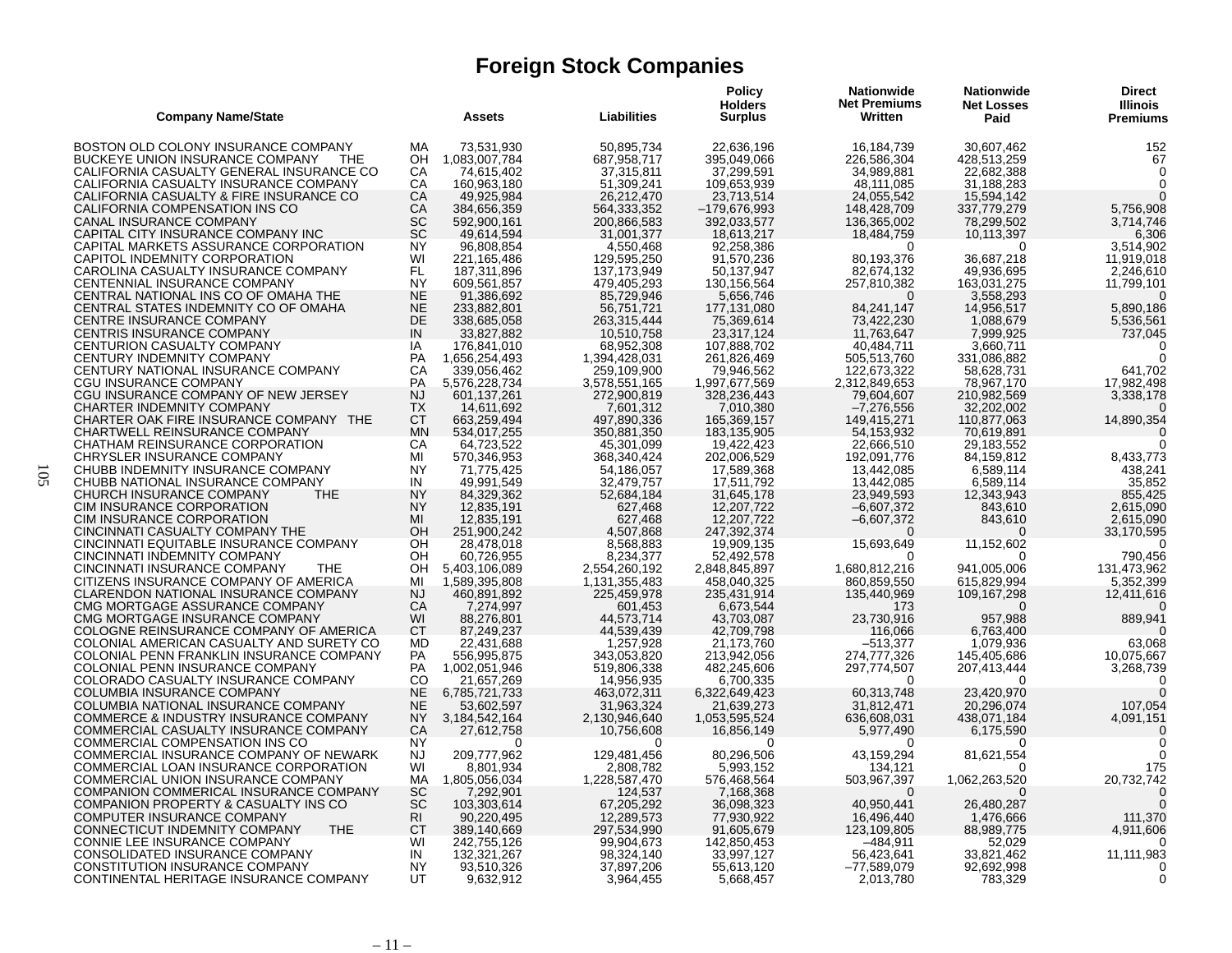| <b>Company Name/State</b>                                        | <b>Assets</b>                                      | Liabilities               | <b>Policy</b><br><b>Holders</b><br><b>Surplus</b> | <b>Nationwide</b><br><b>Net Premiums</b><br>Written | <b>Nationwide</b><br><b>Net Losses</b><br>Paid | <b>Direct</b><br><b>Illinois</b><br>Premiums |
|------------------------------------------------------------------|----------------------------------------------------|---------------------------|---------------------------------------------------|-----------------------------------------------------|------------------------------------------------|----------------------------------------------|
| <b>THE</b><br>CONTINENTAL INSURANCE COMPANY                      | <b>NH</b><br>1.738.322.292                         | 1,000,656,626             | 737,665,666                                       | 269,745,595                                         | 510,045,046                                    | 19,753,323                                   |
| CONTINENTAL NATIONAL INDEMNITY COMPANY                           | 40,290,300<br>OH                                   | 27,876,112                | 12,414,188                                        | 21,069,018                                          | 16,893,841                                     | 502,052                                      |
| CONTINENTAL REINSURANCE CORPORATION                              | CA<br>253,701,232                                  | 28,901,451                | 224,799,781                                       | 5,394,915                                           | 10,123,482                                     |                                              |
| CONTINENTAL WESTERN INSURANCE COMPANY                            | IA<br>268.982.257                                  | 199.088.937               | 69,893,320                                        | 118,035,054                                         | 59,704,167                                     | 14,486,522                                   |
| CONTRACTORS BONDING & INSURANCE COMPANY                          | <b>WA</b><br>67,592,266                            | 46,030,498                | 21,561,768                                        | 38,048,511                                          | 7,657,166                                      | 1,092,869                                    |
| CORE INSURANCE COMPANY                                           | VT<br>102,878,726                                  | 80,724,026                | 22,154,700                                        | 76,508,220                                          | 2,871,222                                      |                                              |
| <b>COREGIS INSURANCE COMPANY</b>                                 | IN<br>873,386,920                                  | 618,550,207               | 254,836,713                                       | 147,957,843                                         | 211,050,441                                    | 8,885,987                                    |
| CORPA REINSURANCE COMPANY                                        | <b>NY</b><br>103,746,459                           | 52,061,918                | 51,684,541                                        | 110,802                                             | 2,939,300                                      |                                              |
| COURTESY INSURANCE COMPANY                                       | <b>FL</b><br>122,447,811                           | 91,251,725                | 31,196,086                                        | 53,613,369                                          | 20,434,696                                     | $-80,287$                                    |
| CREDIT GENERAL INSURANCE COMPANY                                 | OH<br>100,039,067                                  | 63,742,092                | 36,296,978                                        | 59,446,302                                          | 20,984,941                                     | 1,685,685                                    |
| CRUM & FORSTER INDEMNITY COMPANY                                 | <b>NY</b><br>9,586,851                             | 258,688                   | 9,328,163                                         |                                                     |                                                | 433,807                                      |
| CUMBERLAND SURETY INSURANCE COMPANY INC                          | KY<br>8,660,642                                    | 5,651,473                 | 3,009,169                                         | 3,818,971                                           | 904,251                                        | 47,992                                       |
| <b>CUMIS INSURANCE SOCIETY INC</b>                               | WI<br>846,940,462<br>WI                            | 455,917,094               | 391,023,367                                       | 283,325,192                                         | 139,735,874                                    | 12,434,754                                   |
| DAIRYLAND INSURANCE COMPANY<br>DEALERS ASSURANCE COMPANY         | 737,000,004<br>OH<br>22,620,341                    | 533,602,069<br>13,409,477 | 203,397,936<br>9,210,864                          | 252,972,401<br>5,893,644                            | 225,868,876<br>4,924,153                       | 8,780,488                                    |
| DENTISTS INSURANCE COMPANY THE                                   | CA<br>188,697,545                                  | 88,170,385                |                                                   |                                                     |                                                | 241,165                                      |
| DEPOSITORS INSURANCE COMPANY                                     | ΙA                                                 | 2,085,540                 | 100,527,160                                       | 21,589,135                                          | 8,480,182                                      | 123,747                                      |
| DESIGN PROFESSIONALS INSURANCE COMPANY                           | 36,104,315<br><b>CT</b><br>107,417,527             | 76,434,241                | 34,018,775<br>30,983,286                          | –21,988,324<br>30,777,452                           | 23,365,604<br>22,247,446                       | 5,666,632<br>7,693,498                       |
| DEVELOPERS SURETY AND INDEMNITY COMPANY                          | IA<br>6,172,207                                    | 364,267                   | 5,807,941                                         | 196,273                                             | 21,916                                         | 415,846                                      |
| DIAMOND STATE INSURANCE COMPANY                                  | IN<br>85,624,194                                   | 36,024,780                | 49,599,414                                        | 11,954,994                                          | 10,714,516                                     |                                              |
| DORINCO REINSURANCE COMPANY                                      | MI<br>1,566,903,448                                | 975,107,995               | 591,795,453                                       | 293,381,036                                         | 115,873,083                                    |                                              |
| EAGLE AMERICAN INSURANCE COMPANY                                 | OH<br>13,151,136                                   | 2,573,344                 | 10,577,793                                        | 1,029,737                                           | 556,791                                        | 269,576                                      |
| EBI INDEMNITY COMPANY                                            | <b>CT</b><br>101,294,257                           | 72,160,601                | 29,133,656                                        | 30,777,451                                          | 22,247,446                                     | 7,533,763                                    |
| ELECTRIC INSURANCE COMPANY                                       | 831,986,692<br>MA                                  | 616,761,102               | 215,225,585                                       | 341,221,398                                         | 205,801,045                                    | 9,121,678                                    |
| <b>EMCASCO INSURANCE COMPANY</b>                                 | 141,008,577<br>ΙA                                  | 108,715,229               | 32,293,348                                        | 65,495,379                                          | 38,930,323                                     | 1,777,302                                    |
| <b>EMPIRE FIRE &amp; MARINE INSURANCE COMPANY</b>                | <b>NE</b><br>496,370,953                           | 353,316,681               | 143,054,272                                       | 246,091,036                                         | 198,957,032                                    | 7,398,408                                    |
| EMPLOYEE BENEFITS INSURANCE COMPANY                              | <b>CT</b><br>106,244,049                           | 74,444,396                | 31,799,653                                        | 30,777,450                                          | 22,247,445                                     | 79,337                                       |
| EMPLOYERS FIRE INSURANCE COMPANY<br><b>THE</b>                   | 210,050,725<br>МA                                  | 136,450,479               | 73,600,246                                        | 36,977,763                                          | 170,716,538                                    | 25,550,364                                   |
| EMPLOYERS REINSURANCE CORPORATION                                | <b>MO</b><br>10,463,615,951                        | 6,193,902,323             | 4,269,713,628                                     | 1,888,578,681                                       | 1,365,060,613                                  | 16,379,068                                   |
| EMPLOYERS SECURITY INSURANCE COMPANY                             | IN<br>14,625,814                                   | 9,531,571                 | 5,094,243                                         | 10,588,330                                          | 4,902,244                                      | 1,161,566                                    |
| ENHANCE REINSURANCE COMPANY                                      | <b>NY</b><br>749,471,163                           | 534,665,289               | 214,805,874                                       | 60,567,409                                          | 1,203,484                                      |                                              |
| ERIE INSURANCE COMPANY                                           | PA<br>222,214,890                                  | 147,235,938               | 74,978,952                                        | 107,660,080                                         | 67,256,650                                     | 1,055,271                                    |
| EULER AMERICAN CREDIT INDEMNITY COMPANY                          | <b>NY</b><br>183,744,411                           | 104,992,967               | 78,751,444                                        | 58,497,878                                          | 43,977,567                                     | 5,331,706                                    |
| EVEREST NATIONAL INSURANCE COMPANY                               | AZ<br>74,649,471                                   | 22,342,531                | 52,306,940                                        | 8,186,370                                           | 6,182,889                                      | 328,709                                      |
| EVEREST REINSURANCE COMPANY                                      | DE<br>4,815,087,742                                | 3,667,508,612             | 1,147,579,130                                     | 1,108,069,900                                       | 659,522,786                                    |                                              |
| EVERGREEN NATIONAL INDEMNITY COMPANY                             | OH<br>29,833,877                                   | 16,258,189                | 13,575,688                                        | 6,083,855                                           | 2,596,556                                      | 1,783,896                                    |
| EXCESS REINSURANCE COMPANY                                       | DE<br>96,088,928                                   | 41,906,501                | 54, 182, 427                                      | 15,607,030                                          | 12,218,748                                     |                                              |
| EXCESS SHARE INSURANCE CORPORATION                               | OH<br>14,288,214                                   | 8,502,476                 | 5,785,738                                         | 490,598                                             | $-254,000$                                     | 68,761                                       |
| EXECUTIVE RISK INDEMNITY INC                                     | DE<br>1,136,459,920                                | 820,625,225               | 315,834,695                                       | 153,139,491                                         | 79,520,510                                     | 21,072,635                                   |
| EXPLORER INSURANCE COMPANY<br>THE                                | AZ<br>84,903,545                                   | 59,079,198                | 25,824,347                                        | 33,633,608                                          | 11,636,962                                     |                                              |
| FAIRFIELD INSURANCE COMPANY                                      | CT<br>39,380,879                                   | 14,668,720                | 24,712,159                                        | 3,159,085                                           | 46,522                                         | 3,557,837                                    |
| FAIRMONT INSURANCE COMPANY                                       | CA<br>24,233,337                                   | 2,113,782                 | 22,119,554                                        |                                                     |                                                | 3,760,494                                    |
| FAR WEST INSURANCE COMPANY                                       | <b>NE</b><br>21,789,980                            | 14,619,143                | 7,170,837                                         | 12,872,918                                          | 2,408,998                                      | $57,290$<br>1,581,000                        |
| FARMERS UNION CO OPERATIVE INS CO OF NE                          | <b>NE</b><br>14,709,820                            | 10,977,026                | 3,732,794                                         | 10,001,712                                          | 6,803,460                                      |                                              |
| <b>FARMINGTON CASUALTY COMPANY</b>                               | <b>CT</b><br>791,171,489                           | 599,661,958               | 191,509,531                                       | 173,754,688                                         | 128,926,817                                    | 146,162                                      |
| FEDERAL INSURANCE COMPANY<br>FEDERATED SERVICE INSURANCE COMPANY | IN<br>11,434,081,519                               | 8,461,769,300             | 2,972,312,219                                     | 3,496,856,236                                       | 2,323,988,558                                  | 161,588,591<br>71,029                        |
| FFG INSURANCE COMPANY                                            | 60,421,261<br><b>MN</b><br><b>TX</b><br>25,545,126 | 4,224,078<br>9,429,200    | 56,197,184                                        | 19,642<br>5,213,393                                 |                                                | 130,950                                      |
| FIDELITY & CASUALTY COMPANY OF NY THE                            | <b>NH</b><br>492,974,772                           | 228,370,372               | 16,115,926<br>264,604,401                         | 75,528,765                                          | 1,141,501<br>142,837,733                       | 6,708,591                                    |
| FIDELITY & DEPOSIT COMPANY OF MARYLAND                           | <b>MD</b><br>293,592,650                           | 6,007,163                 | 287,585,487                                       | $-134,228,338$                                      | 190,994,071                                    | 21,603,333                                   |
| FIDELITY & GUARANTY INS UNDERWRITERS INC                         | WI<br>48,135,319                                   | 53,223                    | 48,082,096                                        |                                                     |                                                | 12,018,588                                   |
| FIDELITY & GUARANTY INSURANCE COMPANY                            | IA<br>15,014,391                                   | 156,529                   | 14,857,862                                        |                                                     |                                                | 23,005,788                                   |
| FINANCIAL GUARANTY INSURANCE COMPANY                             | <b>NY</b><br>2,719,097,512                         | 1,447,390,467             | 1,271,707,045                                     | 97,040,712                                          | 3,065,515                                      | 10,469,802                                   |
| FINANCIAL INDEMNITY COMPANY                                      | CA<br>37,214,134                                   | 13,927,816                | 23,286,318                                        | 11,429,853                                          | 7,764,632                                      | 54,736                                       |
| FINANCIAL SECURITY ASSURANCE INC                                 | <b>NY</b><br>2,039,802,765                         | 1,220,206,899             | 819,595,866                                       | 146,473,720                                         | –4,604,054                                     | 18,540,155                                   |
| FIRE & CASUALTY INSURANCE CO OF CT THE                           | <b>CT</b><br>187,465,814                           | 148,504,084               | 38,961,730                                        | 61,554,901                                          | 44,494,889                                     | 12,157,38                                    |
| FIREMANS FUND INSURANCE COMPANY                                  | CA<br>11,056,446,704                               | 7,804,045,563             | 3,252,401,141                                     | 2,598,134,044                                       | 1,562,844,368                                  | 61,868,378                                   |
| FIREMANS FUND INSURANCE COMPANY OF WI                            | WI<br>24,821,404                                   | 9,049,065                 | 15,772,339                                        | 3,511,186                                           | 1,931,314                                      | 3,957,405                                    |
| FIREMENS INSURANCE COMPANY OF NEWARK NJ                          | <b>NJ</b><br>1,199,498,135                         | 754,759,992               | 444,738,143                                       | 248,165,951                                         | 469,324,045                                    | 1,476,337                                    |
| FIRST AMERICAN INSURANCE COMPANY                                 | MO<br>50,616,220                                   | 17,570,999                | 33,045,220                                        | 13,973,736                                          | 13,200,282                                     | 123,380                                      |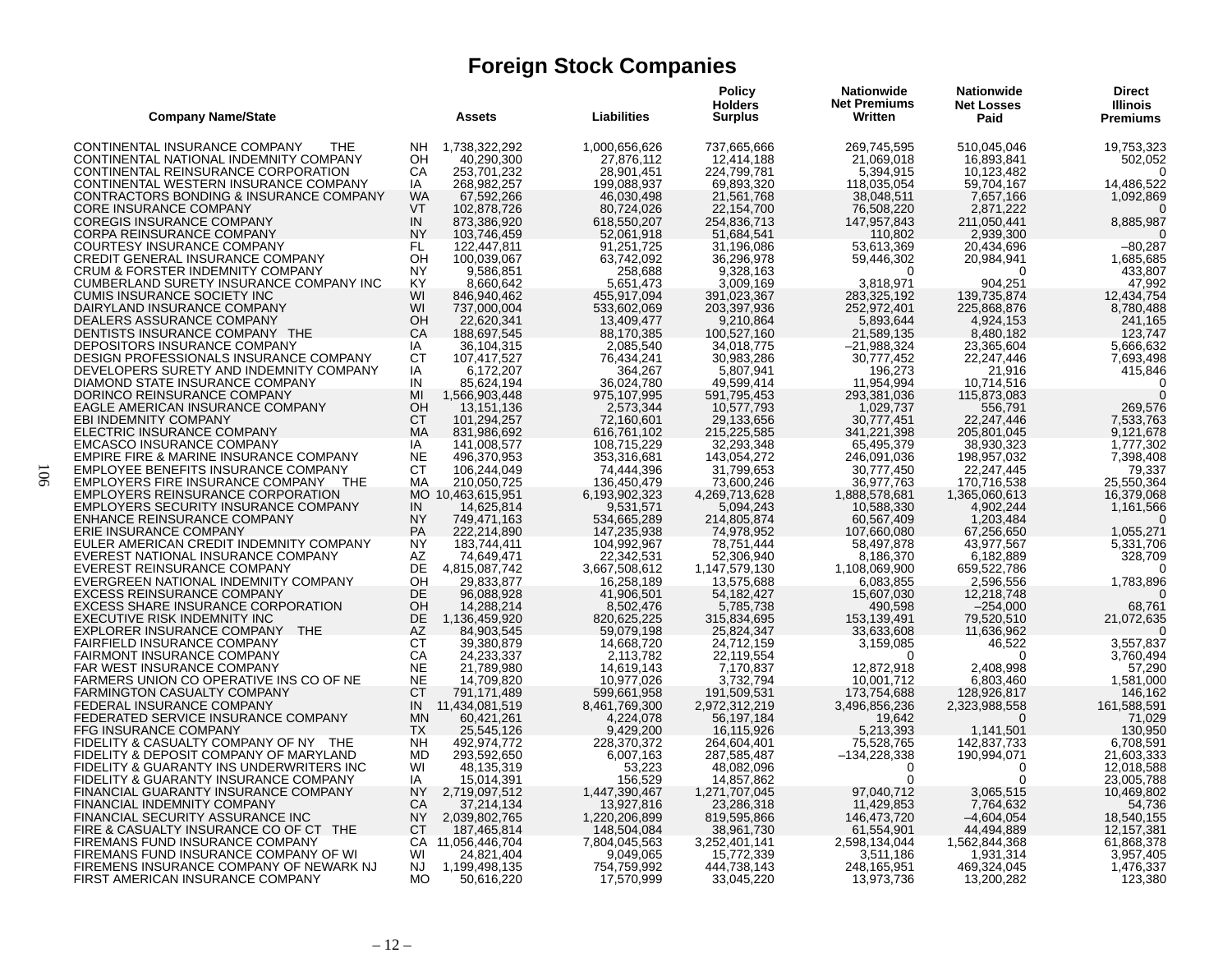| <b>Company Name/State</b>                                                     |                        | <b>Assets</b>                | Liabilities                | <b>Policy</b><br><b>Holders</b><br><b>Surplus</b> | <b>Nationwide</b><br><b>Net Premiums</b><br>Written | <b>Nationwide</b><br><b>Net Losses</b><br>Paid | <b>Direct</b><br><b>Illinois</b><br><b>Premiums</b> |
|-------------------------------------------------------------------------------|------------------------|------------------------------|----------------------------|---------------------------------------------------|-----------------------------------------------------|------------------------------------------------|-----------------------------------------------------|
| FIRST COLONIAL INSURANCE COMPANY<br>FIRST COMMUNITY INSURANCE COMPANY         | <b>FL</b>              | 29.490.522                   | 12.587.247                 | 16,903,275                                        | 14,901,611                                          | 2,552,913                                      | 0                                                   |
| FIRST EXCESS & REINSURANCE CORPORATION                                        | <b>NY</b><br><b>MO</b> | 19,892,989                   | 10,729,344                 | 9,163,645<br>∩                                    | 10,226,033<br>O                                     | 4,183,403                                      | 325,490                                             |
| FIRST LIBERTY INSURANCE CORPORATION THE                                       | IA                     | 35,650,141                   | 19,137,981                 | 16,512,160                                        | 6,902,479                                           | 3,428,023                                      | 333,575                                             |
| FIRST MARINE INSURANCE COMPANY                                                | <b>MO</b>              | 6,268,748                    | 920,683                    | 5,348,065                                         | 1,314,093                                           | 396,608                                        | 1,033                                               |
| FIRST NATIONAL INSURANCE COMPANY OF AM                                        | <b>WA</b>              | 203,088,194                  | 130,271,079                | 72,817,115                                        | 89,555,432                                          | 55,861,452                                     | 11,112,202                                          |
| FOLKSAMERICA REINSURANCE COMPANY                                              | NY                     | 1,139,326,200                | 800,854,570                | 338,471,630                                       | 214,552,288                                         | 116,910,191                                    | 289,986                                             |
| FOREMOST INSURANCE COMPANY                                                    | MI                     | 594,964,309                  | 393,307,175                | 201,657,134                                       | 449,696,914                                         | 211,787,441                                    | 2,929,252                                           |
| FOREMOST PROPERTY & CASUALTY INS CO                                           | MI                     | 11,740,407                   | 494,367                    | 11,246,040                                        | 0                                                   | $\Omega$                                       | 983,366                                             |
| FOREMOST SIGNATURE INSURANCE COMPANY                                          | MI                     | 16,942,463                   | 4,098,654                  | 12,843,809                                        | $\Omega$                                            |                                                | 3,520,617                                           |
| FORESTVIEW MORTGAGE INSURANCE CO                                              | CA                     | 108,363,618                  | 446,005                    | 107,917,613                                       | $-1,042,334$                                        | 42,136,385                                     |                                                     |
| FREMONT COMPENSATION INSURANCE COMPANY                                        | CA                     | 238,858,031                  | 176,574,256                | 62,283,775                                        | 89,683,809                                          | 70,093,907                                     | 175,233                                             |
| FREMONT INDEMNITY COMPANY<br>FREMONT INDUSTRIAL INDEMNITY COMPANY             | CA<br>CA               | 1,295,441,056<br>564,038,395 | 732,561,648<br>422,421,200 | 562,879,408<br>141,617,195                        | 354,245,875<br>208,514,856                          | 276,434,137<br>161,774,659                     | 8,555,235<br>3,565,947                              |
| FREMONT PACIFIC INSURANCE COMPANY                                             | СA                     | 36,602,760                   | 27,118,763                 | 9,483,997                                         | 13,452,570                                          | 10,490,470                                     | $-11,775$                                           |
| FRONTIER INSURANCE COMPANY                                                    | <b>NY</b>              | 1,162,172,834                | 962.596.920                | 199.575.914                                       | 380,039,023                                         | 134,118,638                                    | 20,276,421                                          |
| <b>G E AUTO &amp; HOME ASSURANCE COMPANY</b>                                  | <b>PA</b>              | 23,420,297                   | 5,319,545                  | 18,100,748                                        | 0                                                   |                                                |                                                     |
| GATEWAY INSURANCE COMPANY                                                     | <b>MO</b>              | 20,843,122                   | 13,785,794                 | 7,057,328                                         | 15,636,345                                          | 7,713,919                                      | 905,988                                             |
| GE RESIDENTIAL MORT INS CORP OF NC                                            | <b>NC</b>              | 138,385,321                  | 40,177,627                 | 98,207,694                                        | 9,735,644                                           | 7,371,155                                      | 6,791                                               |
| <b>GEICO CASUALTY COMPANY</b>                                                 | <b>MD</b>              | 101,761,778                  | 66,122,097                 | 35,639,681                                        | 72,946,273                                          | 38,663,216                                     | 14,289,808                                          |
| GEICO GENERAL INSURANCE COMPANY                                               | <b>MD</b>              | 114,020,658                  | 54,471,568                 | 59,549,089                                        |                                                     |                                                | 50,954,532                                          |
| <b>GEICO INDEMNITY COMPANY</b>                                                | <b>MD</b>              | 1,324,267,889                | 856,044,179                | 468,223,711                                       | 1,043,785,842                                       | 565,968,250                                    | 13,445,243                                          |
| GENERAL ACCIDENT INSURANCE COMPANY                                            | PA<br>WI               | 646,850,058                  | 446,673,198                | 200,176,860                                       | 281,087,687                                         | 48,283,025                                     | 14,861,602                                          |
| GENERAL CASUALTY COMPANY OF WISCONSIN<br>GENERAL ELECTRIC MORT INS CORP OF NC | <b>NC</b>              | 991,954,471<br>287,374,476   | 576,008,398<br>74,318,558  | 415,946,073<br>213,055,919                        | 394,838,225<br>19,989,341                           | 207,860,216<br>14,637,839                      | 9,335,974<br>37,751                                 |
| GENERAL ELECTRIC MORTGAGE INSURANCE CORP                                      | <b>NC</b>              | 2,947,600,198                | 2,253,578,197              | 694,022,001                                       | 547,846,478                                         | 133,238,960                                    | 29,215,084                                          |
| GENERAL INSURANCE COMPANY OF AMERICA                                          | <b>WA</b>              | 2,231,207,268                | 1,698,507,287              | 532,699,981                                       | 1,029,887,469                                       | 642,406,691                                    | 9,836,234                                           |
| GENERAL REINSURANCE CORPORATION                                               | DE                     | 13,928,161,700               | 9,285,827,973              | 4,642,333,727                                     | 2,574,929,623                                       | 1,701,721,079                                  | 424,722                                             |
| GENERAL SECURITY INSURANCE COMPANY                                            | <b>NY</b>              | 54,865,825                   | 13,184,834                 | 41,680,991                                        | 8,163,650                                           | 3,470,441                                      | 1,330,297                                           |
| GENERAL SECURITY PROPERTY & CASUALTY CO                                       | <b>NY</b>              | 23,334,720                   | 5,627,412                  | 17,707,308                                        | 2,424,559                                           | 576,210                                        | 2,260                                               |
| GENERAL STAR NATIONAL INSURANCE COMPANY                                       | OH                     | 277,633,244                  | 150,831,756                | 126,801,488                                       | 29,083,663                                          | 10,462,446                                     | 133,451                                             |
| GENESIS INSURANCE COMPANY                                                     | <b>CT</b>              | 179,744,870                  | 103,324,753                | 76,420,117                                        | 29,670,143                                          | 11,759,802                                     | 1,776,043                                           |
| GERLING AMERICA INSURANCE COMPANY                                             | NY                     | 327,193,616                  | 242,035,434                | 85,158,182                                        | 50,700,630                                          | 40,086,753                                     | 7,581,145                                           |
| GERLING GLOBAL REINSURANCE CORP OF AM<br>GERMANTOWN INSURANCE COMPANY         | <b>NY</b><br>PA        | 2,033,685,317<br>28,312,318  | 1,471,532,992<br>5,847,784 | 562,152,325<br>22,464,534                         | 878,463,022                                         | 185,288,742<br>2,442,835                       |                                                     |
| THE                                                                           | DE                     | 71,582,652                   | 48,146,396                 | 23,436,256                                        | 6,356,534<br>16,184,738                             | 30,608,066                                     | $-3,331$                                            |
| GLENS FALLS INSURANCE COMPANY<br>GLOBE AMERICAN CASUALTY COMPANY              | OH                     | 13,644,635                   | 916                        | 13,643,719                                        |                                                     |                                                | 712,882                                             |
| <b>GLOBE INDEMNITY COMPANY</b>                                                | DE                     | 1,612,073,388                | 1,108,121,587              | 503,951,801                                       | 412,794,621                                         | 265,744,679                                    | 11,939,986                                          |
| GOVERNMENT EMPLOYEES INSURANCE COMPANY                                        | <b>MD</b>              | 6,973,157,815                | 3,795,051,263              | 3,178,106,552                                     | 3,760,377,133                                       | 2,468,037,928                                  | 24,728,443                                          |
| <b>GRANGE GUARDIAN INSURANCE COMPANY</b>                                      | OH                     | 21,312,170                   | 11,565,391                 | 9,746,779                                         | 11,438,417                                          | 7,009,192                                      | 1,541,613                                           |
| <b>GRANITE STATE INSURANCE COMPANY</b>                                        | PA                     | 23,045,096                   | 71,920                     | 22,973,176                                        | 0                                                   | $\Omega$                                       | 3,292,337                                           |
| GRAY INSURANCE COMPANY THE                                                    | LA                     | 124,480,082                  | 84,021,802                 | 40,458,280                                        | 19,504,010                                          | 15,011,689                                     |                                                     |
| GREAT AMERICAN INSURANCE COMPANY                                              | OH                     | 3,754,457,348                | 2,585,864,007              | 1,168,593,342                                     | 986,444,852                                         | 540,612,206                                    | 19,890,620                                          |
| GREAT DIVIDE INSURANCE COMPANY                                                | <b>ND</b><br>MI        | 37,970,311<br>23,568,362     | 18,611,197                 | 19,359,115                                        | 11,473,727                                          | 4,731,957                                      | 1,144,633                                           |
| GREAT MIDWEST INSURANCE COMPANY                                               | <b>MN</b>              | 644,155,639                  | 8,290,364<br>499,445,385   | 15,277,998<br>144,710,254                         | 5,355,544<br>161,300,420                            | 2,969,257<br>79,061,553                        | 583,146<br>27,273,163                               |
| GREAT NORTHERN INSURANCE COMPANY<br>GREAT PACIFIC INSURANCE COMPANY           | CA                     | 29,706,393                   | 13,583,901                 | 16,122,492                                        | 16,049,677                                          | 3,534,795                                      | 654,488                                             |
| GREAT STATES INSURANCE COMPANY                                                | CA                     | 102,968,909                  | 73,544,398                 | 29,424,511                                        | 24,910,652                                          | 22,039,580                                     |                                                     |
| GREAT WEST CASUALTY COMPANY                                                   | <b>NE</b>              | 827,407,237                  | 605,621,907                | 221,785,330                                       | 417,227,967                                         | 311,375,068                                    | 34,982,245                                          |
| GREATWAY INSURANCE COMPANY                                                    | WI                     | 10,699,327                   | 1,328,623                  | 9,370,704                                         | O                                                   |                                                |                                                     |
| GREENWICH INSURANCE COMPANY                                                   | CA                     | 105,967,684                  | 81,678,316                 | 24,289,371                                        | 7,147,331                                           | -44,377,299                                    | 7,027,202                                           |
| GRINNELL SELECT INSURANCE COMPANY                                             | IA                     | 21,033,984                   | 11,623,140                 | 9,410,843                                         | 13,900,673                                          | 7,858,168                                      | 2,259,504                                           |
| GROCERS INSURANCE COMPANY                                                     | <b>OR</b>              | 76,743,772                   | 54,068,363                 | 22,675,409                                        | 41,716,585                                          | 17,064,777                                     | 310,937                                             |
| GUARANTY NATIONAL INSURANCE COMPANY<br>GUIDEONE AMERICA INSURANCE COMPANY     | CO<br>IA               | 576.960.863<br>6,608,687     | 447,960,821<br>283,183     | 129,000,046<br>6,325,504                          | 387,806,152<br>∩                                    | 252,033,607<br>$\Omega$                        | 2,978,189<br>758,521                                |
| GUIDEONE ELITE INSURANCE COMPANY                                              | IA                     | 34,414,108                   | 185,125                    | 34,228,983                                        |                                                     |                                                | 5,954,292                                           |
| GULF INSURANCE COMPANY                                                        | <b>MO</b>              | 859,103,310                  | 513,827,708                | 345,275,601                                       | 275,123,168                                         | 89,713,991                                     | 43,578,742                                          |
| HALCYON INSURANCE COMPANY                                                     | OH                     | 31,957,983                   | 19,633,727                 | 12,324,256                                        | 10,000,152                                          | 2,852,192                                      |                                                     |
| HALLMARK INSURANCE COMPANY INC                                                | WI                     | 46,834,901                   | 22,214,401                 | 24,620,501                                        | 11,954,994                                          | 10,714,514                                     | 953,894                                             |
| HANOVER AMERICAN INSURANCE COMPANY THE                                        | <b>NH</b>              | 12,938,897                   | 169,517                    | 12,769,380                                        | $\Omega$                                            | ∩                                              | ∩                                                   |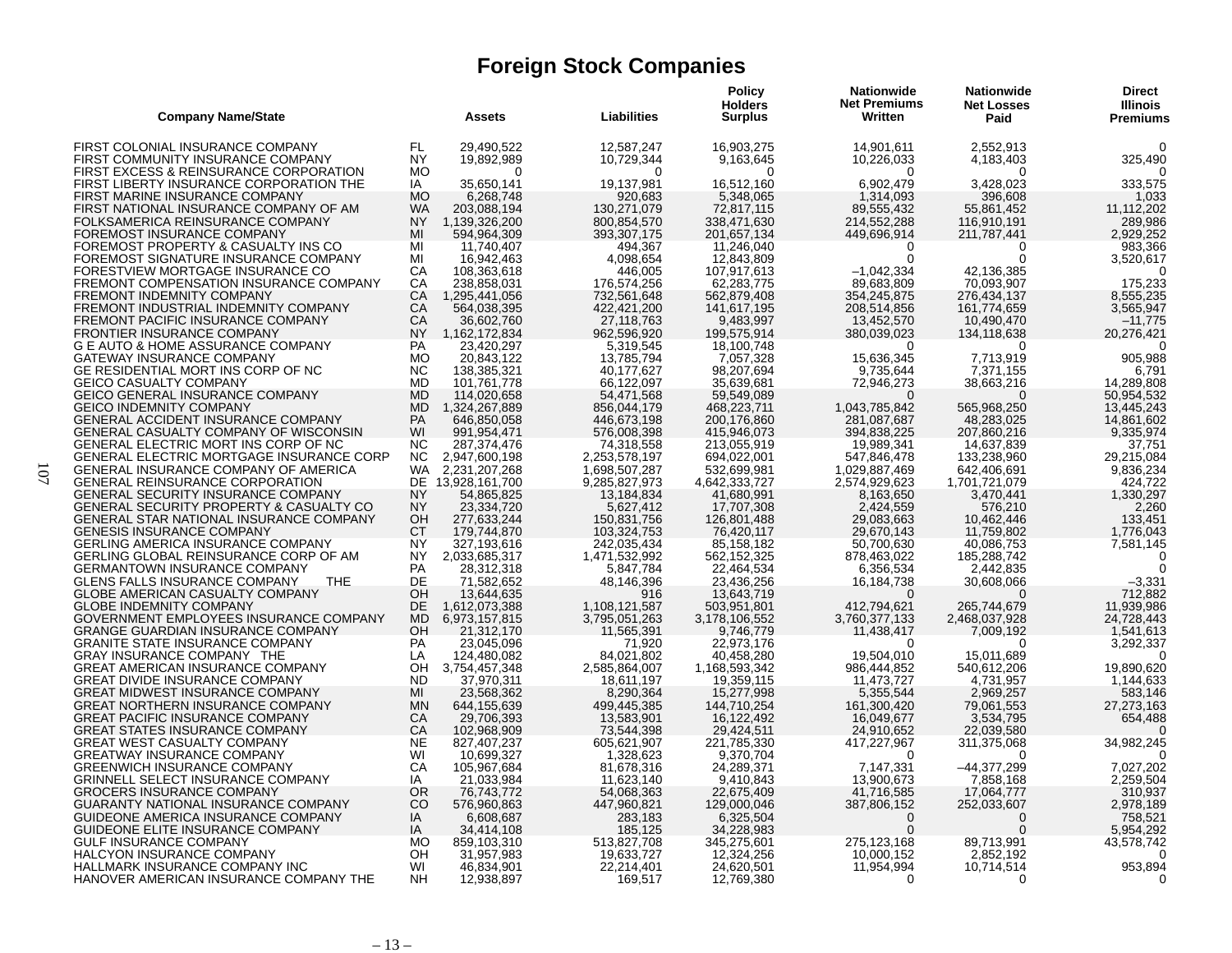| <b>Company Name/State</b>                                                   |                        | <b>Assets</b>              | <b>Liabilities</b>         | <b>Policy</b><br><b>Holders</b><br><b>Surplus</b> | Nationwide<br><b>Net Premiums</b><br>Written | <b>Nationwide</b><br><b>Net Losses</b><br>Paid | <b>Direct</b><br><b>Illinois</b><br><b>Premiums</b> |
|-----------------------------------------------------------------------------|------------------------|----------------------------|----------------------------|---------------------------------------------------|----------------------------------------------|------------------------------------------------|-----------------------------------------------------|
| HANOVER FIRE AND CASUALTY INS CO                                            | PA                     | 2,612,322                  | 408,480                    | 2,203,842                                         | 1,799,336                                    | 204,716                                        | 53,635                                              |
| HANOVER INSURANCE COMPANY                                                   | <b>NH</b>              | 2,957,814,005              | 1,872,079,237              | 1,085,734,768                                     | 1,128,949,584                                | 694,481,900                                    | 21,758,512                                          |
| HARTFORD ACCIDENT & INDEMNITY COMPANY                                       | <b>CT</b>              | 9,153,299,979              | 4,544,491,381              | 4,608,808,598                                     | 1,987,831,217                                | 1,198,629,741                                  | 8,404,750                                           |
| HARTFORD CASUALTY INSURANCE COMPANY                                         | IN                     | 1,065,182,462              | 739,784,592                | 325,397,870                                       | 334,446,977                                  | 201,666,062                                    | 37,475,674                                          |
| HARTFORD FIRE INSURANCE COMPANY                                             | СT                     | 12,929,242,174             | 6,349,709,906              | 6,579,532,268                                     | 2,523,554,464                                | 1,521,662,105                                  | 54,613,262                                          |
| HARTFORD INSURANCE CO OF THE MIDWEST                                        | IN                     | 139,087,603                | 65,153,928                 | 73,933,675                                        | 30,404,272                                   | 18,333,279                                     | 59,807,584                                          |
| HARTFORD STEAM BOILER INSPECT & INS CO                                      | <b>CT</b>              | 880,301,970                | 451,554,185                | 428,747,785                                       | 329,636,737                                  | 137,998,243                                    | 14,219,854                                          |
| HARTFORD UNDERWRITERS INSURANCE COMPANY                                     | <b>CT</b>              | 891,836,111                | 529,016,068                | 362,820,043                                       | 243,234,165                                  | 146,666,227                                    | 26,723,902                                          |
| HAWKEYE SECURITY INSURANCE COMPANY                                          | IA                     | 329,771,730                | 227,006,664                | 102,765,066                                       | 166,309,203                                  | 117,297,736                                    | 2,353,518                                           |
| HEALTH CARE INDEMNITY INC<br>HERITAGE INDEMNITY COMPANY                     | CO<br>CA               | 1,682,052,508              | 1,170,119,621              | 511,932,887                                       | 204, 151, 132                                | 159,222,427                                    | 3,628,526                                           |
| <b>HIGHLANDS INSURANCE COMPANY</b>                                          | <b>TX</b>              | 165,362,056<br>859,951,143 | 131,523,280<br>693,210,800 | 33,838,776<br>166,740,343                         | 11,729,109<br>181,565,641                    | 48,959,421<br>97,051,164                       | 1,103,664<br>$-56,470$                              |
| HIGHMARK CASUALTY INSURANCE COMPANY                                         | PA                     | 52,508,820                 | 16,088,194                 | 36,420,625                                        | 16,824,859                                   | 8,206,346                                      |                                                     |
| HIH AMERICA COMPENSATION & LIAB INS CO                                      | CA                     | 250,905,440                | 201,696,175                | 49,209,265                                        | 57,449,755                                   | 33,010,308                                     | 1,739,006                                           |
| HOME INSURANCE COMPANY<br>THE                                               | <b>NH</b>              | 719,870,822                | 680,226,964                | 39,643,858                                        | 15,199,188                                   | $-120,773,447$                                 | $-1,099,023$                                        |
| HOME OWNERS INSURANCE COMPANY                                               | MI                     | 218,075,196                | 116,535,568                | 101,539,627                                       | 77,843,282                                   | 45,414,144                                     |                                                     |
| HOMEPLUS INSURANCE COMPANY                                                  | MN                     | 11,386,537                 | 3,357,589                  | 8,028,948                                         | $-570,213$                                   | 195,042                                        |                                                     |
| HOUSTON GENERAL INSURANCE COMPANY                                           | <b>TX</b>              | 86,430,857                 | 43,544,484                 | 42,886,373                                        | 1,073,225                                    | 198,104                                        | 173,240                                             |
| HUDSON INSURANCE COMPANY                                                    | DE                     | 35,013,840                 | 11,198,203                 | 23,815,637                                        | 784,147                                      | 357,768                                        |                                                     |
| IDS PROPERTY CASUALTY INSURANCE COMPANY                                     | WI                     | 191,299,216                | 125,770,280                | 65,528,936                                        | 125,924,541                                  | 76,950,074                                     |                                                     |
| IGF INSURANCE COMPANY                                                       | IN                     | 56,989,851                 | 37,123,645                 | 19,866,206                                        | $-12,019,991$                                | 45,866,940                                     | 17,332,490                                          |
| IMPERIAL CASUALTY & INDEMNITY COMPANY                                       | <b>NE</b>              | 31,310,943                 | 17,639,631                 | 13,671,312                                        | 378                                          | 476,994                                        |                                                     |
| INDEMNITY INSURANCE COMPANY OF NORTH AM                                     | PA                     | 105,791,730                | 74,982,417                 | 30,809,313                                        | 27,206,993                                   | 21,062,835                                     | 8,697,737                                           |
| INDIANA INSURANCE COMPANY                                                   | IN                     | 662,478,541                | 477,053,657                | 185,424,884                                       | 319,887,501                                  | 191,746,987                                    | 51,381,667                                          |
| <b>INFINITY INSURANCE COMPANY</b>                                           | IN                     | 449,498,550                | 340,634,395                | 108,864,155                                       | 287,362,155                                  | 136,429,400                                    | 42,505                                              |
| INSTANT AUTO INSURANCE COMPANY                                              | МO                     | 10,072,028                 | 4,751,347                  | 5,320,681                                         | 5,122,429                                    | 1,209,554                                      |                                                     |
| INSURA PROPERTY AND CASUALTY INS CO                                         | OH                     | 61,263,916                 | 43,326,831                 | 17,937,085                                        | O                                            | C                                              | 8,913,689                                           |
| INSURANCE COMPANY OF NORTH AMERICA                                          | PA                     | 372,965,511                | 286,876,520                | 86,088,990                                        | $-20,203,494$                                | 734,102,955                                    | 8,804,277                                           |
| INSURANCE COMPANY OF THE STATE OF PA THE                                    | PA                     | 1,917,052,274              | 1,080,388,925              | 836,663,349                                       | 318,304,016                                  | 219,035,592                                    | 13,481,208                                          |
| INSURANCE COMPANY OF THE WEST                                               | CA                     | 470,301,365                | 258,287,738                | 212,013,633                                       | 187,227,077                                  | 64,779,083                                     | 7,338,623                                           |
| INSURANCE CORPORATION OF NEW YORK THE                                       | <b>NY</b>              | 417,811,805                | 293,594,195                | 124,217,610                                       | 39,586,202                                   | 16,031,031                                     | 1,054,973                                           |
| <b>INTEGON CASUALTY INSURANCE COMPANY</b>                                   | <b>NC</b>              | 15,127,392                 | 3,240,849                  | 11,886,543                                        | 0                                            | C                                              | 579,961                                             |
| INTEGON GENERAL INSURANCE CORPORATION                                       | <b>NC</b>              | 38,863,842                 | 6,482,116                  | 32,381,726                                        | 0                                            | C                                              |                                                     |
| INTEGON INDEMNITY CORPORATION                                               | <b>NC</b>              | 36,012,327                 | 3,271,947                  | 32,740,380                                        | O                                            | C                                              | 933,133                                             |
| INTEGON NATIONAL INSURANCE COMPANY                                          | <b>NC</b><br><b>NJ</b> | 132,260,323<br>58.590.713  | 66,895,102                 | 65,365,221                                        |                                              |                                                | 1,374,602                                           |
| INTERNATIONAL FIDELITY INSURANCE COMPANY<br>IOWA AMERICAN INSURANCE COMPANY | IA                     | 4,391,222                  | 19,611,709<br>910,603      | 38,979,004                                        | 24,647,612<br>797,006                        | 7.070.724<br>91,749                            | 54,224<br>136,585                                   |
| J C PENNEY CASUALTY INSURANCE COMPANY                                       | OH                     | 22,595,110                 | 11,332,517                 | 3,480,620<br>11,262,593                           | 12,478,720                                   | 1,723,375                                      | 3,418,195                                           |
| JEFFERSON INSURANCE COMPANY                                                 | <b>NY</b>              | 324,651,220                | 203,267,140                | 121,384,080                                       | 87,794,873                                   | 62,346,806                                     |                                                     |
| K M INSURANCE COMPANY                                                       | OK                     | 14,979,987                 | 1,209,044                  | 13,770,943                                        | 102,673                                      | 21,923                                         | 3,573,030<br>2,718                                  |
| KANSAS BANKERS SURETY COMPANY                                               | KS                     | 91,996,063                 | 19,626,957                 | 72,369,105                                        | 15,806,698                                   | 4,682,982                                      | 1,105,338                                           |
| KANSAS CITY FIRE & MARINE INSURANCE CO                                      | <b>MO</b>              | 36,462,836                 | 18,765,026                 | 17,697,810                                        | 5,394,915                                    | 10,202,687                                     | –11,789                                             |
| KEMPER CASUALTY INSURANCE COMPANY                                           | MI                     | 17,853,723                 | 166,029                    | 17,687,694                                        | U                                            | C                                              | 459,816                                             |
| L M INSURANCE CORPORATION                                                   | IA                     | 54,501,709                 | 38,986,888                 | 15,514,821                                        | 15,458,470                                   | $-4, 165, 287$                                 | 5,025,516                                           |
| LAKE STATES INSURANCE COMPANY                                               | MI                     | 198,365,229                | 144,693,677                | 53,671,552                                        | 80,482,072                                   | 48,725,694                                     | 26,437,094                                          |
| LAURIER INDEMNITY COMPANY                                                   | GA                     | 24, 162, 141               | 10,688,577                 | 13,473,564                                        | $-1,126,986$                                 | 1,558,119                                      |                                                     |
| LAWRENCEVILLE PROPERTY & CASUALTY CO                                        | VA                     | 113,914,667                | 66,045,114                 | 47,869,553                                        | 27,671,891                                   | 1,068,907                                      | 5,824,304                                           |
| LEADER INSURANCE COMPANY                                                    | OH                     | 192,044,141                | 143,327,744                | 48,716,397                                        | 121,378,119                                  | 79,767,061                                     |                                                     |
| <b>LEGION INSURANCE COMPANY</b>                                             | PA                     | 579,462,322                | 286,214,180                | 293,248,141                                       | 146,504,159                                  | 83,778,157                                     | 22,055,032                                          |
| LIBERTY INSURANCE CORPORATION                                               | VT                     | 1,419,634,728              | 1,168,683,578              | 250,951,149                                       | 414,148,737                                  | 205,681,397                                    | 14,716,276                                          |
| LIBERTY INSURANCE UNDERWRITERS INC                                          | NY                     | 21,526,002                 | 5,365,907                  | 16,160,097                                        | U                                            |                                                | 1,268,827                                           |
| LIBERTY PERSONAL INSURANCE COMPANY                                          | MI                     | 48,119,948                 | 10,658,502                 | 37,461,446                                        | $-1,653,514$                                 | 11,021,330                                     | $-21$<br>111,000                                    |
| LINCOLN GENERAL INSURANCE COMPANY                                           | PA                     | 68,304,137                 | 51,452,559                 | 16,851,578                                        | 27,482,228                                   | 24,537,869                                     |                                                     |
| LINCOLN NATIONAL HEALTH & CAS INS CO                                        | IN                     | 490,115,215                | 422,339,713                | 67,775,502                                        | 238,607,527                                  | 170,310,920                                    | 6,339,401                                           |
| LMI INSURANCE COMPANY<br>LONDON ASSURANCE OF AMERICA INC THE                | OH                     |                            |                            |                                                   | O                                            |                                                |                                                     |
|                                                                             | <b>NY</b>              | 444,906,823                | 12,609,752                 | 432,297,071                                       | 171,861                                      | 2,567,324                                      |                                                     |
| LYNDON PROPERTY INSURANCE COMPANY<br>MAJESTIC INSURANCE COMPANY             | <b>MO</b>              | 220,373,461                | 124,354,750<br>61,207,195  | 96,018,711                                        | 94,199,972                                   | 35,936,929<br>17,380,500                       | 1,381,639                                           |
| MARINE INDEMNITY INSURANCE COMPANY OF AM                                    | СA<br>NY               | 81,216,081<br>21,093,767   | 1,199,183                  | 20,008,886<br>19,894,584                          | 38,069,929<br>177,235                        | 213,069                                        | $-2,559$                                            |
| MARKEL AMERICAN INSURANCE COMPANY                                           | VA                     | 66,035,252                 | 46,842,213                 | 19,193,039                                        | 26,243,939                                   | 7,241,010                                      | 904,753                                             |
|                                                                             |                        |                            |                            |                                                   |                                              |                                                |                                                     |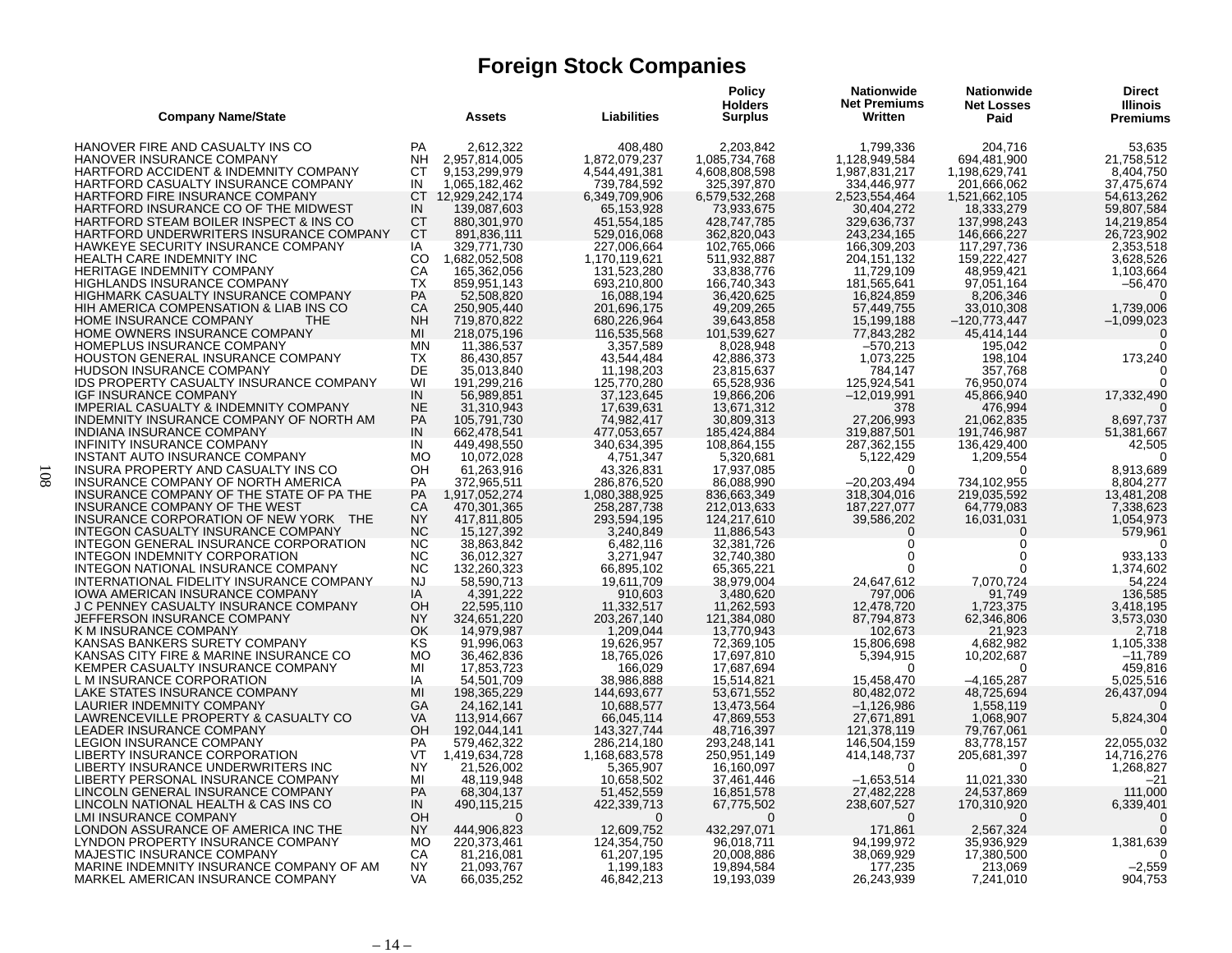| <b>Company Name/State</b>                                                          |                 | <b>Assets</b>               | <b>Liabilities</b>         | <b>Policy</b><br><b>Holders</b><br><b>Surplus</b> | <b>Nationwide</b><br><b>Net Premiums</b><br>Written | <b>Nationwide</b><br><b>Net Losses</b><br>Paid | Direct<br><b>Illinois</b><br>Premiums |
|------------------------------------------------------------------------------------|-----------------|-----------------------------|----------------------------|---------------------------------------------------|-----------------------------------------------------|------------------------------------------------|---------------------------------------|
| MARYLAND CASUALTY COMPANY                                                          | MD              | 510,943,038                 | 11,517,176                 | 499,425,862                                       | –637,651,525                                        | 1,512,948,562                                  | 8,653,676                             |
| MARYLAND INSURANCE COMPANY                                                         | ТX              | 70,936,864                  | ∩                          | 70,936,864                                        | $\Omega$                                            | ∩                                              |                                       |
| MASSACHUSETTS BAY INSURANCE COMPANY                                                | <b>NH</b>       | 19,097,061                  | 248.707                    | 18,848,354                                        | $\Omega$                                            | U                                              | 8,437,012                             |
| MAYFLOWER INSURANCE COMPANY LTD<br><b>THE</b>                                      | IN              | 34,052,788                  | 16,146,961                 | 17,905,826                                        | 5,394,915                                           | 10,202,687                                     | 6,926                                 |
| MBIA INSURANCE CORPORATION                                                         | <b>NY</b>       | 7,044,839,593               | 4,631,472,931              | 2,413,366,662                                     | 448,344,709                                         | 23,797,063                                     | 6,429,280                             |
| <b>MEDICAL LIABILITY ALLIANCE</b>                                                  | <b>MO</b>       | 4,024,779                   | 213,925                    | 3,810,854                                         | 79,768                                              | 25,108                                         |                                       |
| <b>MEDICAL PROTECTIVE COMPANY</b><br>THE<br>MEDMARC CASUALTY INSURANCE COMPANY     | IN<br>VT        | 1,307,858,452<br>49,429,727 | 949,526,839<br>28,095,730  | 358,331,613<br>21,333,998                         | 225,938,748                                         | 147,595,578<br>$-2,826,406$                    | 3,034,008                             |
| MEMBERSELECT INSURANCE COMPANY                                                     | MI              | 128,989,259                 | 74,399,126                 | 54,590,133                                        | 15,465,076                                          | 35,273,576                                     | 2,008,910                             |
| MENDAKOTA INSURANCE COMPANY                                                        | <b>MN</b>       | 12,408,456                  | 6,135,639                  | 6,272,817                                         | 52,745,230<br>4,581,504                             | 2,293,895                                      | 2,089,989                             |
| <b>MERASTAR INSURANCE COMPANY</b>                                                  | TN              | 43,532,777                  | 28,521,665                 | 15,011,112                                        | 28,702,860                                          | 19,434,927                                     | 264,319                               |
| MERCHANTS PROPERTY INSURANCE C OF IN THE                                           | IN              | 44,361,822                  | 508,284                    | 43,853,538                                        | 498,179                                             | 493,112                                        | 94,872                                |
| <b>MERIDIAN SECURITY INSURANCE CMPANY</b>                                          | IN              | 305,586,240                 | 189,736,718                | 115,849,517                                       | 170.359.637                                         | 107,705,564                                    | 3,519,535                             |
| METROPOLITAN CASUALTY INSURANCE COMPANY                                            | R <sub>1</sub>  | 102,357,241                 | 54,880,275                 | 47,476,964                                        | 54,302,860                                          | 25,910,751                                     | 1,425,584                             |
| METROPOLITAN DIRECT PROP & CAS INS CO                                              | R <sub>l</sub>  | 62,639,359                  | 34, 117, 754               | 28,521,609                                        | 32,622,241                                          | 15,565,787                                     |                                       |
| METROPOLITAN GENERAL INSURANCE COMPANY                                             | R <sub>l</sub>  | 61,209,652                  | 32,865,198                 | 28,344,456                                        | 32,419,618                                          | 15,469,106                                     | 914,277                               |
| METROPOLITAN GROUP PROP & CAS INS CO                                               | R <sub>l</sub>  | 681,308,824                 | 468,725,400                | 212,583,424                                       | 243,147,135                                         | 120,867,594                                    | 10,567,954                            |
| METROPOLITAN PROPERTY & CASUALTY INS CO                                            | R <sub>1</sub>  | 3,072,659,637               | 1,626,560,896              | 1,446,098,741                                     | 1,654,008,385                                       | 789,214,438                                    | 14,635,186                            |
| MGA INSURANCE COMPANY INC                                                          | <b>TX</b>       | 61,265,914                  | 40.403.443                 | 20,862,472                                        | 27,735,453                                          | 14,694,972                                     | 1,592,283                             |
| MGIC ASSURANCE CORPORATION                                                         | WI              | 23,349,052                  | 4,595,378                  | 18,753,674                                        |                                                     |                                                |                                       |
| MGIC CREDIT ASSURANCE CORPORATION                                                  | WI              | 10,678,319                  | 2,722,486                  | 7,955,833                                         | 3,877,130                                           | 1,084,232                                      |                                       |
| MGIC MORTGAGE REINSURANCE CORPORATION                                              | WI              | 11,950,413                  | 236,946                    | 11,713,467                                        | 45,863                                              |                                                |                                       |
| MGIC REINSURANCE CORPORATION                                                       | WI              | 83,876,745                  | 44, 167, 379               | 39,709,366                                        | 24.631.742                                          | 2,008,574                                      |                                       |
| MGIC RESIDENTIAL REINSURANCE CORPORATION                                           | WI              | 11,896,842                  | 236,940                    | 11,659,902                                        | 45.863                                              |                                                |                                       |
| MIC GENERAL INSURANCE CORPORATION                                                  | MI              | 21,262,724                  | 7,902,819                  | 13,359,904                                        | $-8,347,012$                                        | 8,406,856                                      | 821,778                               |
| MIC PROPERTY AND CASUALTY INS CORP                                                 | MI              | 46,043,252                  | 24,786,990                 | 21,256,262                                        | $\Omega$                                            |                                                | 2,837,313                             |
| MICHIGAN HOSPITAL ASSOCIATION INS CO                                               | MI              | 201,015,874                 | 111,934,532                | 89,081,342                                        | 16,550,275                                          | 18,936,302                                     |                                       |
| MID CENTURY INSURANCE COMPANY                                                      | CA              | 3,129,457,138               | 2,233,855,608              | 895,601,530                                       | 1,683,065,811                                       | 964,327,569                                    | 71,037,957                            |
| MID CONTINENT CASUALTY COMPANY                                                     | OK              | 194,077,742                 | 131,390,160                | 62,687,582                                        | 98,472,685                                          | 46,297,512                                     | 419,544                               |
| MID STATE SURETY CORPORATION                                                       | MI              | 19,850,729                  | 9,257,399                  | 10,593,330                                        | 11,720,583                                          | 2,877,493                                      | 1,736,527                             |
| MIDDLESEX INSURANCE COMPANY                                                        | WI              | 379,721,267                 | 274,054,177                | 105,667,088                                       | 102,084,522                                         | 485,716                                        |                                       |
| MIDWEST EMPLOYERS CASUALTY COMPANY                                                 | OH<br><b>MN</b> | 452,529,860                 | 330,760,212                | 121,769,648                                       | 41,286,809                                          | 16,851,812                                     | 444,313                               |
| MIDWEST MEDICAL INSURANCE COMPANY<br>MIDWEST SECURITY INSURANCE COMMPANY           | WI              | 293,521,747<br>14,888,790   | 128,761,475<br>7,761,008   | 164,760,272                                       | 49,822,972                                          | 23,252,689<br>4,315,770                        | 259,322                               |
| MIDWESTERN INDEMNITY COMPANY<br>THE                                                | OH              | 24,539,889                  | 3,094,614                  | 7,127,782<br>21,445,275                           | 7,057,187<br>$\Omega$                               | ∩                                              | 73,247                                |
| MILBANK INSURANCE COMPANY                                                          | <b>SD</b>       | 145,135,054                 | 74,125,130                 | 71,009,924                                        | 70,886,871                                          | 43,157,702                                     |                                       |
| MILLERS CASUALTY INSURANCE COMPANY THE                                             | <b>TX</b>       | 25,726,458                  | 17,260,817                 | 8,465,641                                         | 14,809,746                                          | 8,750,624                                      |                                       |
| MILLERS CLASSIFIED INSURANCE COMPANY                                               | WI              | 24,941,323                  | 13,697,796                 | 11,243,527                                        | 12,533,775                                          | 8,659,472                                      | 3,672,268                             |
| MILLERS INSURANCE COMPANY<br><b>THE</b>                                            | <b>TX</b>       | 122,090,151                 | 87,442,735                 | 34,647,417                                        | 74,854,866                                          | 48,005,877                                     | 461,737                               |
| MILWAUKEE CASUALTY INSURANCE CO                                                    | WI              | 32,519,557                  | 978,870                    | 31,540,687                                        | O                                                   | 0                                              | 582,018                               |
| MILWAUKEE SAFEGUARD INSURANCE COMPANY                                              | WI              | 32,637,999                  | 1,125,457                  | 31,512,543                                        | $\Omega$                                            |                                                | 612,061                               |
| MINNESOTA FIRE & CASUALTY COMPANY                                                  | <b>MN</b>       | 75,637,536                  | 52,950,070                 | 22,687,466                                        | 30,180,777                                          | 18,272,135                                     | 1,589,005                             |
| MITSUI MARINE AND FIRE INS CO OF AM                                                | <b>NY</b>       | 117,772,422                 | 56,315,663                 | 61,456,759                                        | 64,696,488                                          | 38,799,856                                     | 501,573                               |
| MONROE GUARANTY INSURANCE COMPANY                                                  | IN              | 190,505,970                 | 143,502,937                | 47,003,034                                        | 91,547,133                                          | 84,351,037                                     | 7,571,720                             |
| MONUMENTAL GENERAL CASUALTY COMPANY                                                | <b>MD</b>       | 47,149,361                  | 22,444,417                 | 24,704,944                                        | 10,560,264                                          | 3,720,819                                      | 1,398,536                             |
| MORTGAGE GUARANTY INSURANCE CORPORATION                                            | WI              | 3,468,487,313               | 2,884,404,463              | 584,082,850                                       | 708,306,349                                         | 94,790,956                                     | 42,153,096                            |
| MOTOR CLUB OF IOWA INSURANCE COMPANY                                               | IA              | 20,559,211                  | 2,361,478                  | 18, 197, 733                                      | 2,955,337                                           | 884,900                                        | 168,478                               |
| MOTORS INSURANCE CORPORATION                                                       | <b>NY</b>       | 5,094,601,029               | 3,479,795,706              | 1,614,805,323                                     | 1,826,190,307                                       | 1,333,822,567                                  | 3,753,250                             |
| MOUNTBATTEN SURETY COMPANY INC THE                                                 | <b>PA</b>       | 8,581,874                   | $-1,980,659$               | 10,562,533                                        | 17,108,051                                          | 8,539,521                                      | 595,611                               |
| NAC REINSURANCE CORPORATION                                                        | <b>NY</b>       | 1,880,360,015               | 1,440,256,521              | 440,103,496                                       | 111,522,168                                         | 562,524,676                                    |                                       |
| NATIONAL ALLIANCE INSURANCE COMPANY                                                | <b>MO</b>       | 38,904,141                  | 27,159,588                 | 11,744,553                                        | 36,676,382                                          | 23,802,376                                     | 927,163                               |
| NATIONAL AMERICAN INSURANCE COMPANY                                                | <b>NE</b>       | 149,543,857                 | 104,905,367                | 44,638,490                                        | 104,271,878                                         | 45,151,419                                     | 525,861                               |
| NATIONAL CASUALTY COMPANY                                                          | WI              | 90,213,111                  | 15,749,683                 | 74,463,428                                        |                                                     | 217,655                                        | 11,334,593                            |
| NATIONAL CONTINENTAL INSURANCE COMPANY                                             | <b>NY</b>       | 96,243,259                  | 44,299,477                 | 51,943,782                                        | 2,752,442                                           | 7,074,954                                      |                                       |
| NATIONAL FARMERS UNION PROPERTY & CAS CO                                           | CO<br>CO        | 170,949,859                 | 109,621,972                | 61,327,887                                        | 108,477,562                                         | 66,106,175                                     | 2,502,390                             |
| NATIONAL FARMERS UNION STANDARD INS CO<br>NATIONAL FIRE INSURANCE COMPANY OF HARTF | <b>CT</b>       | 41,190,798                  | 21,632,401                 | 19,558,397                                        | 16,275,533                                          | 7,015,261                                      | 1,524,568                             |
| NATIONAL GENERAL ASSURANCE COMPANY                                                 | <b>MO</b>       | 2,829,265,488<br>7,648,317  | 2,033,042,435<br>1,331,684 | 796,223,053<br>6,316,634                          | 542,372,994<br>-235,130                             | 506,903,831<br>431,699                         | 17,390,752<br>762,552                 |
| NATIONAL GENERAL INSURANCE COMPANY                                                 | <b>MO</b>       | 71,124,828                  | 49,652,835                 | 21,471,993                                        | 29,294,871                                          | 18,911,617                                     | 2,891,628                             |
| NATIONAL INDEMNITY COMPANY                                                         | <b>NE</b>       | 35,628,938,275              | 8,065,029,560              | 27,563,908,715                                    | 881,916,977                                         | 389,029,680                                    | 592,079                               |
|                                                                                    |                 |                             |                            |                                                   |                                                     |                                                |                                       |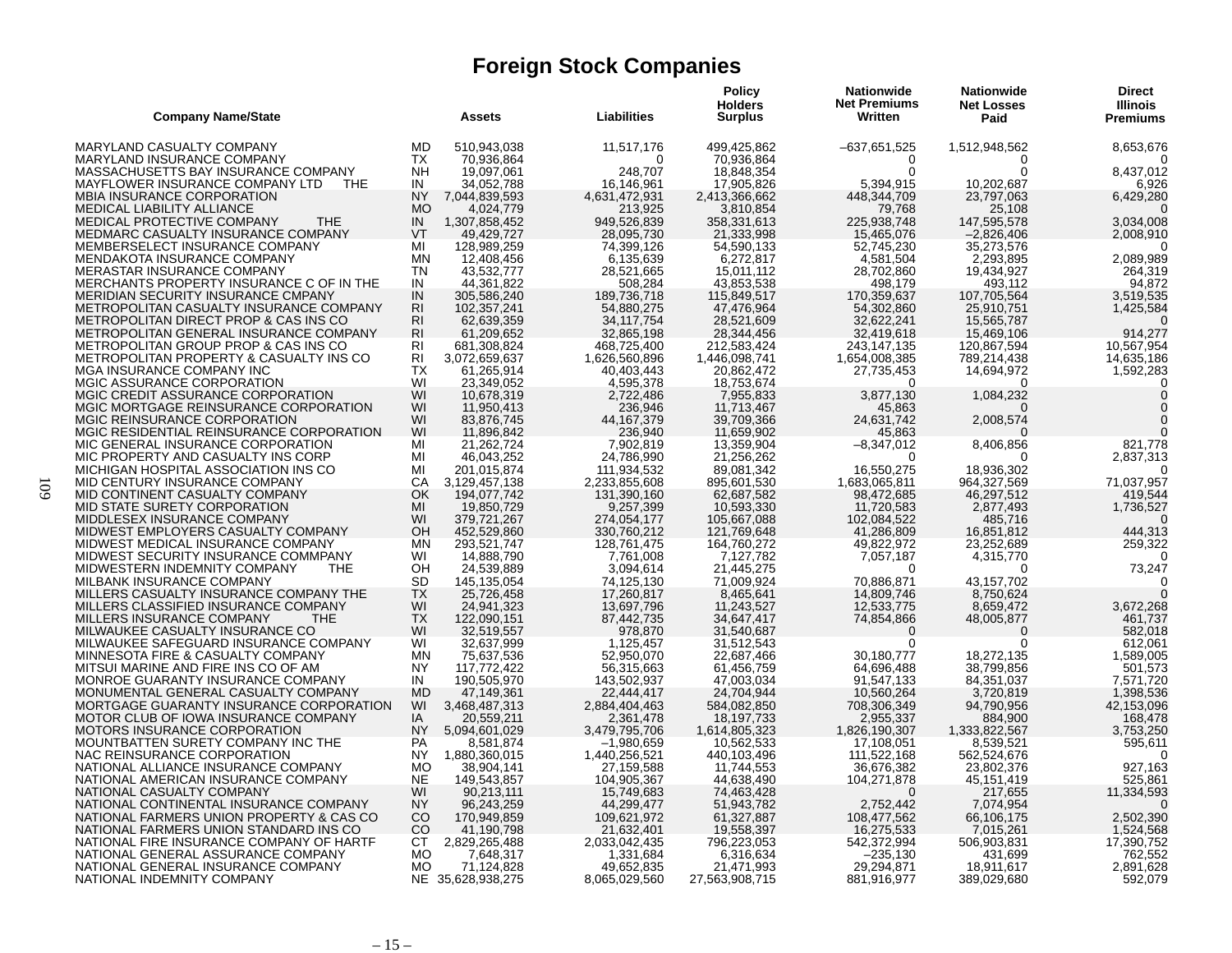| <b>Company Name/State</b>                                                           |                        | Assets                          | Liabilities                  | <b>Policy</b><br><b>Holders</b><br><b>Surplus</b> | Nationwide<br><b>Net Premiums</b><br>Written | <b>Nationwide</b><br><b>Net Losses</b><br>Paid | <b>Direct</b><br><b>Illinois</b><br><b>Premiums</b> |
|-------------------------------------------------------------------------------------|------------------------|---------------------------------|------------------------------|---------------------------------------------------|----------------------------------------------|------------------------------------------------|-----------------------------------------------------|
| NATIONAL INSURANCE COMPANY OF WI INC                                                | WI                     | 20,348,734                      | 12,820,571                   | 7,528,163                                         | 7,390,045                                    | 2,946,009                                      | 11,991                                              |
| NATIONAL INTERSTATE INSURANCE COMPANY                                               | OН                     | 72,133,695                      | 51,603,469                   | 20,530,226                                        | 36,502,283                                   | 13,405,571                                     | 399,644                                             |
| NATIONAL LIABILITY & FIRE INS CO                                                    | <b>CT</b>              | 297,598,129                     | 34,570,165                   | 263,027,964                                       | 12,359,420                                   | 7,576,876                                      | 961,980                                             |
| NATIONAL REINSURANCE CORPORATION<br>NATIONAL UNION FIRE INSURANCE CO OF PITT        | DE<br>PA               | 1,297,638,738<br>15,243,853,340 | 818,068,562<br>9,367,167,553 | 479,570,176<br>5,876,685,787                      | $-13,173,580$<br>2,419,110,519               | 166.438.419<br>1,664,670,498                   | $-3,883$<br>220,889,912                             |
| NATIONWIDE AGRIBUSINESS INSURANCE CO                                                | IA                     | 45,248,702                      | 6,563,170                    | 38,685,533                                        | $-12,623,561$                                | 25,350,854                                     | 3,171,735                                           |
| NATIONWIDE ASSURANCE COMPANY                                                        | WI                     | 67,646,313                      | 16,685,270                   | 50,961,043                                        | $-10,098,847$                                | 20,280,684                                     | 538,254                                             |
| NATIONWIDE GENERAL INSURANCE COMPANY                                                | OH                     | 19,944,296                      | 2,553,126                    | 17,391,170                                        | $-7,574,136$                                 | 15,210,514                                     | 415,466                                             |
| NATIONWIDE INSURANCE COMPANY OF AMERICA                                             | WI                     | 60,924,238                      | 15,625,091                   | 45,299,147                                        | –82,776,643                                  | 153,943,154                                    | 5,014,733                                           |
| NATIONWIDE PROPERTY & CASUALTY INS CO                                               | OН                     | 22,950,508                      | 2,634,484                    | 20,316,024                                        | $-7,574,136$                                 | 15,210,514                                     | 1,941,561                                           |
| NAVIGATORS INSURANCE COMPANY                                                        | <b>NY</b>              | 263,746,689                     | 153,473,814                  | 110,272,875                                       | 42,960,663                                   | 16,534,522                                     | 97,239                                              |
| <b>NCM AMERICAS INC</b><br>NCMIC INSURANCE COMPANY                                  | <b>MD</b><br>IA        | 24,994,483                      | 11,983,654                   | 13,010,829                                        | 10,415,246                                   | 4,919,993                                      | 672,310                                             |
| NETHERLANDS INSURANCE COMPANY THE                                                   | <b>NH</b>              | 330,834,484<br>111,815,107      | 184,028,674<br>84,496,255    | 146,805,810<br>27,318,852                         | 46,230,028<br>37,654,146                     | 11,204,591<br>22,570,652                       | 3,243,810<br>781,466                                |
| NEW ENGLAND INSURANCE COMPANY                                                       | <b>CT</b>              | 214,862,163                     | 17,781,669                   | 197,080,494                                       | 6,599                                        | 1,866,580                                      | O                                                   |
| NEW ENGLAND REINSURANCE CORPORATION                                                 | <b>CT</b>              | 92,693,025                      | 18,353,835                   | 74,339,189                                        | 6,599                                        | 1,866,580                                      |                                                     |
| NEW HAMPSHIRE INSURANCE COMPANY                                                     | PA                     | 1,615,398,866                   | 1,080,449,094                | 534,949,772                                       | 318,304,016                                  | 219,035,592                                    | 31,318,208                                          |
| NEW SOUTH INSURANCE COMPANY                                                         | <b>NC</b>              | 35,429,879                      | 9,571,598                    | 25,858,281                                        |                                              |                                                |                                                     |
| NEW YORK MARINE AND GENERAL INS CO                                                  | <b>NY</b>              | 381,075,679                     | 195, 194, 554                | 185,881,125                                       | 32,929,038                                   | 35,204,449                                     | 1,783,938                                           |
| NEWARK INSURANCE COMPANY<br>NIAGARA FIRE INSURANCE COMPANY                          | <b>NJ</b>              | 149,323,504                     | 45,996,403                   | 103,327,101                                       | 1,091,845                                    | 22,827,136                                     |                                                     |
|                                                                                     | DE                     | 116,421,257                     | 48,457,967                   | 67,963,290                                        | 16,184,739                                   | 30,608,066                                     |                                                     |
| NOBEL INSURANCE COMPANY<br>NORTH AMERICAN ELITE INSURANCE COMPANY                   | <b>TX</b><br><b>NH</b> | 40,249,892<br>34,141,519        | 22,322,434<br>3,503,083      | 17,927,458<br>30,638,436                          | 8,130,537                                    | 49,456,634                                     | 1,638,139                                           |
| NORTH AMERICAN SPECIALTY INSURANCE CO                                               | <b>NH</b>              | 220, 161, 977                   | 67,291,068                   | 152,870,909                                       | 10,577,403                                   | 7,670,587                                      | 12,547,958                                          |
| NORTH RIVER INSURANCE COMPANY<br>THE                                                | <b>NJ</b>              | 778,230,399                     | 624,608,877                  | 153,621,522                                       | 181,393,619                                  | 195, 165, 298                                  | 8,942,476                                           |
| NORTH STAR REINSURANCE CORPORATION                                                  | DE                     | 24,717,258                      | 12,874,858                   | 11,842,400                                        |                                              |                                                |                                                     |
| NORTHERN ASSURANCE COMPANY OF AMERICA                                               | MA                     | 528,347,741                     | 341,209,650                  | 187,138,091                                       | 92,444,408                                   | 426,791,347                                    | 4,164,737                                           |
| NORTHERN INSURANCE COMPANY OF NEW YORK                                              | <b>NY</b>              | 73,693,494                      | 3,600                        | 73,689,894                                        | n                                            | ∩                                              | 10,525,274                                          |
| NORTHLAND CASUALTY COMPANY                                                          | <b>MN</b>              | 60,175,670                      | 35,989,232                   | 24,186,438                                        | 29,071,118                                   | 10,936,320                                     | 447,552                                             |
| NORTHLAND INSURANCE COMPANY                                                         | <b>MN</b>              | 598,874,576                     | 338,243,450                  | 260,631,126                                       | 261,292,070                                  | 112,506,456                                    | 20,893,553                                          |
| NORTHWESTERN NATIONAL CASUALTY COMPANY                                              | WI                     | 254,826,802                     | 178,555,101                  | 76,271,702                                        | 110,698,880                                  | 119,574,617                                    | 6,187,364                                           |
| OCCIDENTAL FIRE & CASUALTY COMPANY OF NC<br>ODYSSEY AMERICA REINSURANCE CORPORATION | <b>NC</b><br><b>CT</b> | 59,769,117<br>2,245,805,598     | 23,485,967<br>1,389,971,069  | 36,283,150<br>855,834,529                         | 15,609,751<br>295,569,565                    | 11,068,242<br>423,632,944                      | O                                                   |
| ODYSSEY REINSURANCE CORPORATION                                                     | DE                     | 1,328,351,100                   | 955,680,679                  | 372,670,421                                       | 254,685,048                                  | 145,031,118                                    |                                                     |
| OHIC INSURANCE COMPANY                                                              | OH                     | 208,878,678                     | 152,905,013                  | 55,973,665                                        | 48,379,463                                   | 30,207,452                                     | 2,358,818                                           |
| <b>THE</b>                                                                          | OΗ                     | 2,166,489,360                   | 1,266,730,206                | 899,759,151                                       | 683.801.517                                  | 402,747,256                                    | 18,648,153                                          |
| OHIO CASUALTY INSURANCE COMPANY<br>OHIO INDEMNITY COMPANY                           | OH                     | 36,698,758                      | 11,256,226                   | 25,442,531                                        | 26,575,318                                   | 13,327,527                                     | 626,575                                             |
| OHIO SECURITY INSURANCE COMPANY                                                     | OH                     | 61,725,483                      | 27,242,944                   | 34,482,540                                        | 14,626,770                                   | 8,598,538                                      | 238,477                                             |
| OLD RELIABLE CASUALTY COMPANY                                                       | <b>MO</b>              | 10,105,519                      | 1,905,875                    | 8,199,644                                         | 9,666,152                                    | 5,602,364                                      | 373,146                                             |
| OLD REPUBLIC INSURANCE COMPANY                                                      | PA                     | 1,256,028,858                   | 751,924,585                  | 504,104,273                                       | 74,358,448                                   | 41,431,196                                     | 20,962,464                                          |
| OLD REPUBLIC MERCANTILE INS CO<br>OLD REPUBLIC MINNEHOMA INSURANCE COMPANY          | WI<br>AZ               | 19,642,607<br>41,820,238        | 6,583,064<br>31,737,252      | 13,059,543<br>10,082,986                          | 997,254<br>21,279,741                        | 51,893,165<br>9,542,356                        | 231,540                                             |
| OLD REPUBLIC SURETY COMPANY                                                         | $\overline{W}$         | 70,424,076                      | 44,584,331                   | 25,839,745                                        | 29,019,905                                   | 3,105,410                                      | 2,238,018                                           |
| OLD UNITED CASUALTY COMPANY                                                         | KS                     | 99.290.422                      | 79,974,268                   | 19,316,164                                        | 45,248,954                                   | 18,332,517                                     | 1,172,691                                           |
| OMAHA INDEMNITY COMPANY<br><b>THE</b>                                               | $\overline{W}$         | 31,873,843                      | 15,951,327                   | 15,922,516                                        | 191,706                                      | 193,077                                        | 0                                                   |
| OMAHA PROPERTY & CASUALTY INSURANCE CO                                              | <b>NE</b>              | 85,585,676                      | 40,106,245                   | 45,479,431                                        | 33,779,484                                   | 24,998,466                                     | 1,300,062                                           |
| ORION INSURANCE COMPANY                                                             | CT                     | 55,407,970                      | 38,704,866                   | 16,703,104                                        | 15,388,725                                   | 11,123,720                                     | O                                                   |
| OWNERS INSURANCE COMPANY                                                            | OH                     | 625,342,478                     | 356,494,224                  | 268,848,254                                       | 263,161,536                                  | 151, 182, 452                                  | 10,986,900                                          |
| PACIFIC EMPLOYERS INSURANCE COMPANY                                                 | PA                     | 878,909,123                     | 654,170,235                  | 224,738,888                                       | 242,142,306                                  | 187,459,293                                    | 8,082,685                                           |
| PACIFIC INDEMNITY COMPANY                                                           | WI                     | 2,478,747,696                   | 1,947,421,605                | 531,326,091                                       | 806,272,003                                  | 395,582,664                                    | 14,549,015                                          |
| PACIFIC SPECIALTY INSURANCE COMPANY                                                 | CA<br><b>NY</b>        | 98,569,708<br>599,128,483       | 56,592,741<br>263,888,380    | 41,976,967<br>335,240,103                         | 58, 133, 747<br>240,262,540                  | 21,612,236<br>55,526,741                       | 154,638<br>0                                        |
| PARTNER REINSURANCE COMPANY OF THE US<br>PARTNERRE INSURANCE COMPANY OF NEW YORK    | <b>NY</b>              | 143,124,291                     | 67,795,503                   | 75,328,788                                        | 27,683,839                                   | 105,336,022                                    |                                                     |
| PATHFINDER INSURANCE COMPANY                                                        | CO                     | 9,765,991                       | 3,714,491                    | 6,051,500                                         | 1,357,902                                    | 6,424                                          | 229,653                                             |
| PATRIOT GENERAL INSURANCE COMPANY                                                   | WI                     | 11,556,660                      | 392,290                      | 11,164,371                                        | 0                                            | $\Omega$                                       |                                                     |
| PEERLESS INSURANCE COMPANY                                                          | <b>NH</b>              | 760,931,066                     | 557,718,331                  | 203,212,735                                       | 357,656,797                                  | 214,386,664                                    | 3,098,016                                           |
| PENN AMERICA INSURANCE COMPANY                                                      | PA                     | 152, 159, 193                   | 82,644,026                   | 69,515,167                                        | 56,670,247                                   | 35,535,961                                     | 2,910,408                                           |
| PENN MILLERS INSURANCE COMPANY                                                      | PA                     | 105,680,176                     | 55,775,409                   | 49,904,768                                        | 36,097,324                                   | 18,331,795                                     |                                                     |
| PENN STAR INSURANCE COMPANY                                                         | <b>PA</b>              | 63,100,929                      | 33,040,232                   | 30,060,697                                        | 30,365,998                                   | 13,723,329                                     |                                                     |
| PENNSYLVANIA CASUALTY COMPANY                                                       | PA                     | 34,481,527                      | 27,213,602                   | 7,267,925                                         | 9,944,737                                    | $-9,290,959$                                   | 0                                                   |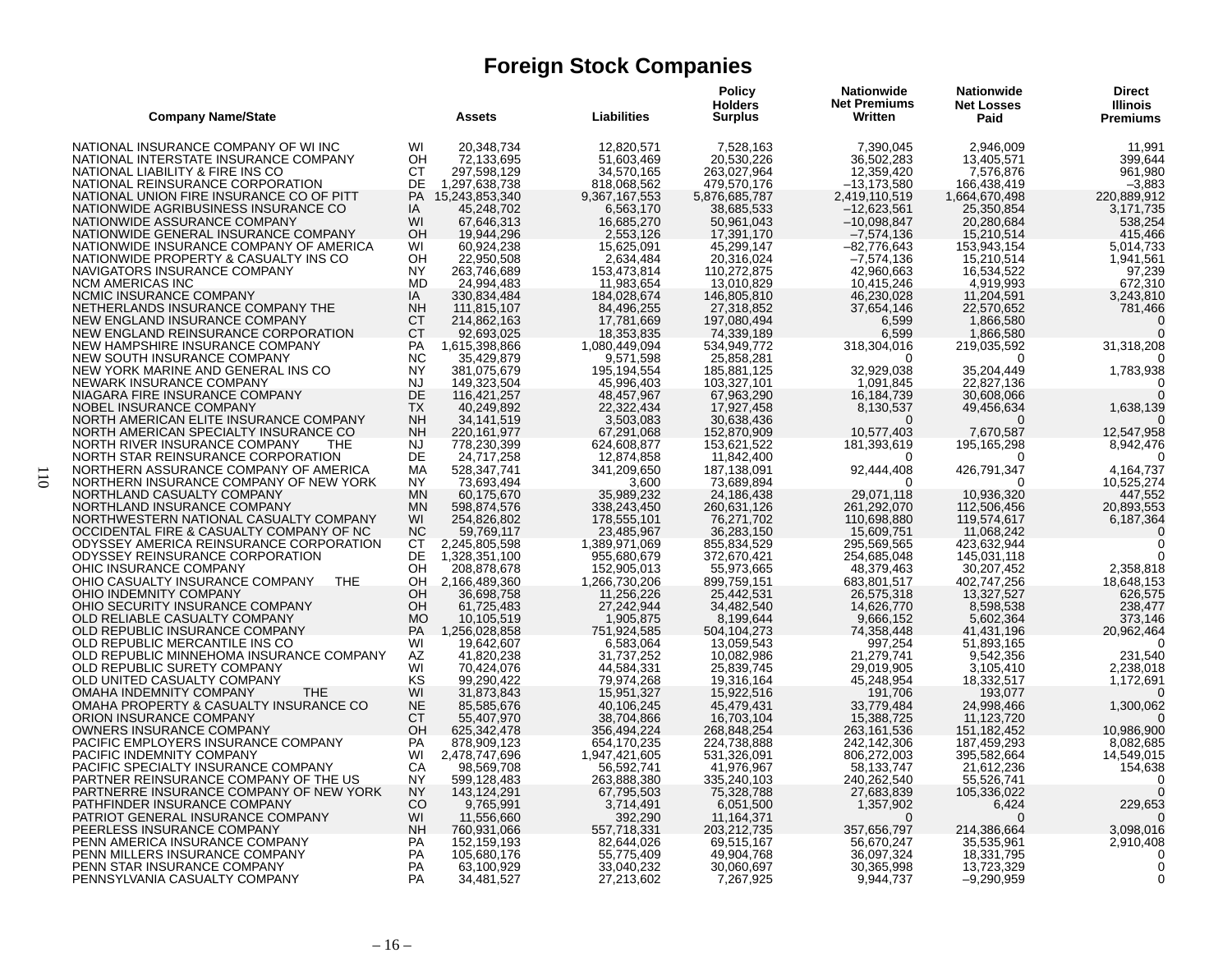| <b>Company Name/State</b>                                                          |                  | Assets                      | Liabilities                  | <b>Policy</b><br><b>Holders</b><br><b>Surplus</b> | <b>Nationwide</b><br><b>Net Premiums</b><br>Written | <b>Nationwide</b><br><b>Net Losses</b><br>Paid | Direct<br><b>Illinois</b><br>Premiums |
|------------------------------------------------------------------------------------|------------------|-----------------------------|------------------------------|---------------------------------------------------|-----------------------------------------------------|------------------------------------------------|---------------------------------------|
| PENNSYLVANIA MANUFACTURERS ASSN INS CO                                             | <b>PA</b>        | 619,753,678                 | 457,723,896                  | 162,029,782                                       | 144,647,708                                         | 149,386,777                                    | 173,946                               |
| PERMANENT GENERAL ASSURANCE CORPORATION                                            | TN               | 67,054,614                  | 32,324,211                   | 34,730,403                                        | 31,389,304                                          | 23,772,436                                     |                                       |
| PETROLEUM CASUALTY COMPANY                                                         | ТX               | 13,672,787                  | 6,844,489                    | 6,828,298                                         | 3,897,683                                           | 172,400                                        | 234,244                               |
| PHICO INSURANCE COMPANY                                                            | PA               | 774,410,757                 | 590,991,529                  | 183.419.228                                       | 191.283.539                                         | 151.992.540                                    | 6,915,066                             |
| PHILADELPHIA INDEMNITY INSURANCE COMPANY<br>PHOENIX ASSURANCE COMPANY OF NEW YORK  | PA<br><b>NH</b>  | 311,113,603<br>125,170,072  | 187,989,114<br>38,801,922    | 123,124,490<br>86,368,150                         | 135,236,180<br>–410,233                             | 28,960,535<br>1,981,381                        | 10,119,276                            |
| PHOENIX INDEMNITY INSURANCE COMPANY                                                | <b>AZ</b>        | 58,519,464                  | 42,842,643                   | 15,676,822                                        | 41,375,999                                          | 14.436.629                                     |                                       |
| PHOENIX INSURANCE COMPANY<br>THE.                                                  | <b>CT</b>        | 2,714,736,366               | 1,926,295,797                | 788,440,569                                       | 587,236,764                                         | 435,772,641                                    | 15,834,075                            |
| PHYSICIANS INSURANCE COMPANY OF WI INC                                             | WI               | 163,963,890                 | 85,315,159                   | 78,648,730                                        | 20,980,103                                          | 6,273,187                                      | 2,182,951                             |
| PMA REINSURANCE CORPORATION                                                        | PA               | 1,073,365,687               | 785,730,219                  | 287,635,468                                       | 260,094,646                                         | 137,780,437                                    |                                       |
| PMI MORTGAGE INSURANCE CO                                                          | AZ               | 1,747,433,313               | 1,613,300,774                | 134, 132, 539                                     | 428,384,937                                         | 36,552,184                                     | 20,930,077                            |
| PRE PAID LEGAL CASUALTY INC                                                        | OK               | 16,388,570                  | 3,045,500                    | 13,343,070                                        | 37,913,991                                          | 11,352,635                                     | 4,074,496                             |
| PREFERRED NATIONAL INSURANCE COMPANY                                               | FL.              | 82,677,830                  | 54,154,270                   | 28,523,560                                        | 28,770,345                                          | 8,481,320                                      | 1,425,106                             |
| PREFERRED PROFESSIONAL INSURANCE COMPANY                                           | <b>NE</b>        | 75,660,020                  | 41,596,861                   | 34,063,159                                        | 15,096,563                                          | 6,490,012                                      | 272,548                               |
| PRINCETON INSURANCE COMPANY                                                        | <b>NJ</b>        | 689,994,600                 | 537,043,732                  | 152,950,868                                       | 122,651,489                                         | 39,010,113                                     | 5,242,754                             |
| PRIVATE RESIDENTIAL MORTGAGE INS CORP                                              | <b>NC</b>        | 94,149,758                  | 16,807,716                   | 77,342,041                                        | 1,118,619                                           | 74,573                                         |                                       |
| PROFESSIONAL LIABILITY INS CO OF AMERICA                                           | <b>NY</b>        | 10,406,604                  | 74,327                       | 10,332,277                                        | ∩                                                   | 320,000                                        |                                       |
| PROFESSIONALS ADVOCATE INSURANCE COMPANY<br>PROGRESSIVE AMERICAN INSURANCE COMPANY | <b>MD</b><br>FL. | 48,503,151<br>158,749,991   | 35,916,674<br>111,867,466    | 12,586,477<br>46,882,525                          | 9,783,376<br>114,392,459                            | 2,374,783<br>62,265,371                        |                                       |
| PROGRESSIVE CASUALTY INSURANCE COMPANY                                             | ΟH               | 3,931,681,519               | 2,853,602,690                | 1,078,078,829                                     | 3,031,400,157                                       | 1,650,032,320                                  | 9,357,344                             |
| PROGRESSIVE HOME INSURANCE COMPANY                                                 | <b>TN</b>        | 44,848,923                  | 24,943,961                   | 19,904,962                                        | 31,721,079                                          | 21,332,638                                     |                                       |
| PROGRESSIVE SPECIALTY INSURANCE COMPANY                                            | OH               | 516,251,396                 | 347,681,949                  | 168,569,447                                       | 400,373,605                                         | 217,928,796                                    | 668,192                               |
| PRONATIONAL INSURANCE COMPANY                                                      | MI               | 748,925,678                 | 519,268,853                  | 229,656,825                                       | 139,112,110                                         | 85,321,167                                     | 20,228,978                            |
| PROPERTY & CASUALTY INS CO OF HARTFORD                                             | IN               | 87,852,639                  | 64,931,913                   | 22,920,726                                        | 30,404,272                                          | 18,333,279                                     | 2,796,668                             |
| PROTECTIVE INSURANCE COMPANY                                                       | IN               | 412,958,376                 | 143,264,425                  | 269,693,951                                       | 30,502,555                                          | 30,748,191                                     | 1,986,733                             |
| PROTECTIVE NATIONAL INS CO OF OMAHA THE                                            | <b>NE</b>        | 53,422,623                  | 80,841,697                   | $-27,419,074$                                     | O                                                   | 508,663                                        |                                       |
| PROVIDENCE WASHINGTON INS CO OF NY                                                 | <b>NY</b>        | 32,456,280                  | 21,577,849                   | 10,878,431                                        | 12,613,238                                          | 8,434,965                                      | 7,925                                 |
| PROVIDENCE WASHINGTON INSURANCE COMPANY                                            | <b>RI</b>        | 291,906,350                 | 207,311,764                  | 84,594,586                                        | 121,402,420                                         | 81,186,534                                     | 3,781,676                             |
| PRUDENTIAL COMMERCIAL INSURANCE COMPANY                                            | DE               | 16,495,786                  | 4,546,858                    | 11,948,928                                        | $\Omega$                                            | $\Omega$                                       | 50,578                                |
| PRUDENTIAL GENERAL INSURANCE COMPANY                                               | DE               | 14,076,263                  | 2,137,175                    | 11,939,088                                        | $\Omega$                                            |                                                | 768,255                               |
| PRUDENTIAL PROPERTY & CASUALTY INS CO                                              | IN<br>NY         | 2,391,692,219               | 1,323,248,060                | 1,068,444,159                                     | 992,764,536                                         | 683,552,361                                    | 36,118,955                            |
| PUTNAM REINSURANCE COMPANY<br>PXRE REINSURANCE COMPANY                             | <b>CT</b>        | 254,684,803<br>512,747,449  | 150,367,971<br>113,740,691   | 104,316,832<br>399,006,756                        | 69,589,917<br>69,501,764                            | 46,677,909<br>40,819,046                       |                                       |
| QBE INSURANCE CORPORATION                                                          | DE               | 33,424,333                  | 7,208,961                    | 26,215,372                                        | 3,257,773                                           | 1,169,348                                      |                                       |
| QUADRANT INDEMNITY COMPANY                                                         | ČĪ               | 39,649,395                  | 29,885,196                   | 9,764,199                                         | 9,571,218                                           | –6,489,138                                     |                                       |
| RADIAN GUARANTY INC                                                                | PA               | 1,061,809,335               | 904,115,854                  | 157,693,482                                       | 302,075,458                                         | 58,121,792                                     | 10,323,604                            |
| RAMPART INSURANCE COMPANY                                                          | <b>NY</b>        | 188,947,461                 | 131,259,481                  | 57,687,980                                        | $-65.124$                                           | 16,737,316                                     | 99,507                                |
| RANGER INSURANCE COMPANY                                                           | DE               | 343,152,856                 | 262,285,934                  | 80,866,922                                        | 88,308,632                                          | 98,180,335                                     | 2,623,195                             |
| REALM NATIONAL INSURANCE COMPANY                                                   | <b>NY</b>        | 37,570,036                  | 20,393,159                   | 17,176,875                                        | 8,907,377                                           | 2,743,688                                      | 6,189                                 |
| REDLAND INSURANCE COMPANY                                                          | ΙA               | 226,830,375                 | 153,130,631                  | 73,699,744                                        | 70,994,436                                          | 45,636,033                                     | 5,602,394                             |
| REGAL INSURANCE COMPANY                                                            | IN               | 37,968,340                  | 25,447,163                   | 12,521,176                                        | 20,661,030                                          | 17,862,488                                     |                                       |
| REGENT INSURANCE COMPANY                                                           | WI               | 235,248,687                 | 142,930,064                  | 92,318,623                                        | 98,709,557                                          | 51,965,054                                     | 41,095,352                            |
| RELIANCE DIRECT INSURANCE COMPANY<br>RELIANCE INSURANCE COMPANY                    | PA<br>PA         | 53,928,132<br>6,726,413,977 | 22,294,158                   | 31,633,974<br>1,240,205,170                       | 13,214,914<br>2,238,417,715                         | $-2,725,218$<br>1,423,199,177                  | 1,237,463                             |
| RELIANCE NATIONAL INDEMNITY COMPANY                                                | WI               | 244,384,267                 | 5,486,208,807<br>117.340.442 | 127,043,825                                       | 23,907,678                                          | 14,894,655                                     | 65,398,230<br>35,551,908              |
| RELIANCE NATIONAL INSURANCE COMPANY                                                | DE               | 138,640,536                 | 64,521,956                   | 74,118,580                                        | 23,907,678                                          | 14,894,653                                     | 10,990,339                            |
| RELIANCE REINSURANCE COMPANY                                                       | DE               | 66,654,964                  | 38,424,567                   | 28,230,397                                        | 23,960,745                                          | 13,599,935                                     |                                       |
| RELIANCE SURETY COMPANY                                                            | DE               | 24,269,738                  | 560,416                      | 23,709,322                                        | 290,110                                             | 37,484                                         | 17,279                                |
| RELIANT INSURANCE COMPANY                                                          | MI               | 31,946,110                  | 21,673,858                   | 10,272,252                                        | 16,405,870                                          | $-4,073,426$                                   |                                       |
| REPUBLIC FRANKLIN INSURANCE COMPANY                                                | OH               | 67,376,242                  | 41,870,806                   | 25,505,436                                        | 18,203,438                                          | 10,613,876                                     | 4,881,110                             |
| REPUBLIC INDEMNITY COMPANY OF AMERICA                                              | CA               | 474,302,740                 | 312,251,565                  | 162,051,175                                       | 133,655,145                                         | 138,903,565                                    |                                       |
| REPUBLIC INDEMNITY COMPANY OF CALIFORNIA                                           | CA               | 27,141,484                  | 17,914,864                   | 9,226,620                                         | 4,133,664                                           | 4,295,987                                      |                                       |
| REPUBLIC INSURANCE COMPANY                                                         | <b>TX</b>        | 283,310,351                 | 238,986,365                  | 44,323,986                                        | 219,984                                             | 13,149,191                                     | $-87,256$                             |
| REPUBLIC MORTGAGE INSURANCE CO OF FL                                               | FL               | 20,100,360                  | 13,491,775                   | 6,608,585                                         | 4,285,920                                           | 709,879                                        |                                       |
| REPUBLIC MORTGAGE INSURANCE COMPANY                                                | <b>NC</b>        | 1,051,558,601               | 946,527,546                  | 105,031,055                                       | 249,752,574                                         | 41,221,792                                     | 15,272,701                            |
| REPUBLIC WESTERN INSURANCE COMPANY<br>RESIDENTIAL GUARANTY CO                      | AZ<br>AZ         | 550,241,581                 | 389,227,951<br>83,119,268    | 161,013,630<br>45,044,666                         | 178.439.462<br>41,647,340                           | 123,278,150<br>5,246,779                       | 890,369                               |
| RESPONSE INSURANCE COMPANY                                                         | DE               | 128, 163, 935<br>48,954,057 | 32,406,647                   | 16,547,410                                        | 29,998,113                                          | 8,888,371                                      | 1,069,417                             |
| RISCORP NATIONAL INSURANCE COMPANY                                                 | <b>MO</b>        | 5,860,783                   | 2,032,803                    | 3,827,981                                         | O                                                   |                                                |                                       |
| RISK CAPITAL REINSURANCE COMPANY                                                   | <b>NE</b>        | 727,052,354                 | 436,970,434                  | 290,081,920                                       | 306,726,300                                         | 177,224,387                                    | O                                     |
|                                                                                    |                  |                             |                              |                                                   |                                                     |                                                |                                       |

 $\Xi$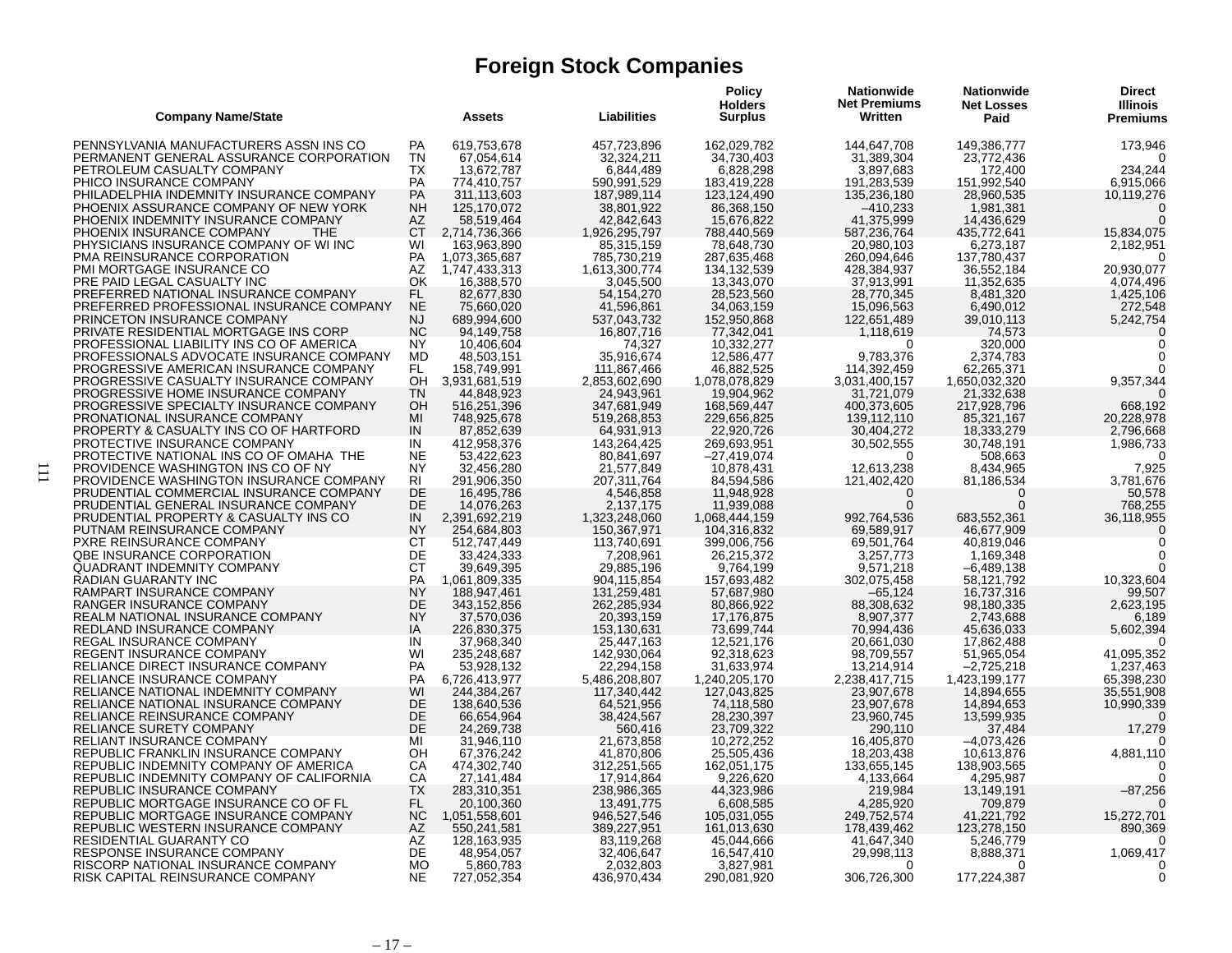| <b>Company Name/State</b>                                                       |                        | <b>Assets</b>              | <b>Liabilities</b>         | <b>Policy</b><br><b>Holders</b><br>Surplus | Nationwide<br><b>Net Premiums</b><br>Written | <b>Nationwide</b><br><b>Net Losses</b><br>Paid | <b>Direct</b><br><b>Illinois</b><br>Premiums |
|---------------------------------------------------------------------------------|------------------------|----------------------------|----------------------------|--------------------------------------------|----------------------------------------------|------------------------------------------------|----------------------------------------------|
| ROYAL INDEMNITY COMPANY                                                         | DE                     | 1,327,909,418              | 751,632,146                | 576,277,272                                | 269,904,175                                  | 173,756,136                                    | 26,922,001                                   |
| ROYAL & SUNALLIANCE PERSONAL INS CO                                             | <b>NY</b>              | 258,147,436                | 23,744,041                 | 234,403,395                                | 186,936                                      | 2,792,528                                      | $-5,150$                                     |
| RURAL COMMUNITY INSURANCE COMPANY                                               | MN                     | 514,364,188                | 455,525,175                | 58,839,013                                 | 143,513,428                                  | 138,986,886                                    | 9,885,987                                    |
| SABLE INSURANCE COMPANY                                                         | CA                     | 18,496,605                 | 1,760,399                  | 16,736,206                                 | 1,106,573                                    | 305,189                                        | 789,990                                      |
| SAFECO INSURANCE COMPANY OF AMERICA                                             | <b>WA</b>              | 3,246,132,532              | 2,440,815,596              | 805,316,936                                | 1,477,664,629                                | 921,713,936                                    | 49,396,743                                   |
| SAFECO INSURANCE COMPANY OF PA                                                  | PA                     | 9,691,846                  | 54,318                     | 9,637,528                                  | U                                            | C                                              |                                              |
| SAFECO NATIONAL INSURANCE COMPANY                                               | <b>MO</b>              | 193,458,783                | 129,142,133                | 64,316,650                                 | 89,555,432                                   | 55,861,452                                     | 13,109,713                                   |
| SAFEGUARD INSURANCE COMPANY                                                     | <b>CT</b>              | 523,250,766                | 428,409,569                | 94,841,197                                 | 158,767,162                                  | 102,209,492                                    | 3,956,487                                    |
| SAFETY NATIONAL CASUALTY CORPORATION                                            | MO                     | 663,010,393                | 467,732,925                | 195,277,468                                | 81,280,857                                   | 44,007,599                                     | 10,031,571                                   |
| SAGAMORE INSURANCE COMPANY                                                      | IN                     | 104,819,203                | 40,426,801                 | 64,392,402                                 | 41,016,157                                   | 19,528,178                                     | 2,661,321                                    |
| SAN FRANCISCO REINSURANCE COMPANY                                               | CA                     | 320,896,399                | 92,130,247                 | 228,766,152                                | 184,417                                      | 54,136,839                                     | U                                            |
| SAVERS PROPERTY & CASUALTY INS CO                                               | MO                     | 64,496,433                 | 35,993,730                 | 28,502,703                                 | 19,322,412                                   | 5,259,564                                      | 753,466                                      |
| SCOR REINSURANCE COMPANY<br>SCOTTSDALE INDEMNITY COMPANY                        | <b>NY</b><br>OH        | 1,877,778,637              | 1,476,386,864<br>1,465,667 | 401,391,770                                | 653.984.169                                  | 351,708,319                                    |                                              |
| SEA INSURANCE COMPANY OF AMERICA THE                                            | <b>NY</b>              | 12,864,072                 |                            | 11,398,405                                 | $-5,049,424$                                 | 10,140,342                                     | 875,225                                      |
| SEABOARD SURETY COMPANY                                                         | <b>NY</b>              | 274,471,465<br>259,659,272 | 9,553,053<br>114,894,800   | 264,918,412<br>144,764,472                 | 120,604<br>34,464,559                        | 1,801,631<br>21,903,872                        | 2,844,722                                    |
| SEATON INSURANCE COMPANY                                                        | WA                     | 63,824,113                 | 15,409,086                 | 48,415,024                                 | –31,119                                      | 15,187,796                                     | O                                            |
| SECURITY INSURANCE COMPANY OF HARTFORD                                          | <b>CT</b>              | 959,104,139                | 725,490,363                | 233,613,776                                | 307,774,510                                  | 222,474,441                                    | 18,010,271                                   |
| SECURITY NATIONAL INSURANCE COMPANY                                             | <b>TX</b>              | 17,601,549                 | 490.837                    | 17,110,712                                 | U                                            | C                                              | 6,742,241                                    |
| SELECT INSURANCE COMPANY                                                        | ТX                     | 110,949,464                | 66,636,978                 | 44,312,486                                 | 36,683,089                                   | 11,961,866                                     | 221,965                                      |
| SELECTIVE INSURANCE COMPANY OF AMERICA                                          | <b>NJ</b>              | 1,149,465,222              | 886,323,463                | 263,141,759                                | 449,218,890                                  | 272,283,408                                    | 267,259                                      |
| SELECTIVE INSURANCE COMPANY OF SC                                               | SC                     | 187,026,948                | 138,929,998                | 48,096,950                                 | 72,846,308                                   | 44,154,066                                     | 13,667,557                                   |
| SELECTIVE INSURANCE COMPANY OF THE SE                                           | <b>NC</b>              | 144,265,853                | 105,568,042                | 38,697,811                                 | 56,658,236                                   | 34, 342, 051                                   | 10,160,951                                   |
| SENECA INSURANCE COMPANY INC                                                    | <b>NY</b>              | 113,104,664                | 66,822,801                 | 46,281,863                                 | 86,558,893                                   | 47,451,131                                     | 5,246,623                                    |
| SEVEN HILLS INSURANCE COMPANY                                                   | NY                     | 12,778,045                 | 2,580,531                  | 10,197,515                                 | 1,029,737                                    | 556,791                                        | 48,553                                       |
| SHELBY INSURANCE COMPANY THE                                                    | OH                     | 197,691,437                | 68,372,790                 | 129,318,647                                | ŋ                                            | C                                              | 6,587,429                                    |
| SHELTER GENERAL INSURANCE COMPANY                                               | <b>MO</b>              | 130,028,081                | 68,616,778                 | 61,411,303                                 | 89,105,342                                   | 59,319,901                                     | 3,003,692                                    |
| SIGNET STAR REINSURANCE COMPANY                                                 | DE                     | 998, 355, 119              | 747,680,728                | 250,674,391                                | 399,372,212                                  | 206,761,387                                    | $\cap$                                       |
| SIRIUS AMERICA INSURANCE COMPANY                                                | DE                     | 129,945,353                | 59,845,749                 | 70,099,604                                 | 2,126,586                                    | 27,484,772                                     | 175,243                                      |
| SOREMA NORTH AMERICA REINSURANCE COMPANY                                        | <b>NY</b>              | 487,539,600                | 324,828,517                | 162,711,083                                | 157,812,669                                  | 104,220,215                                    | 168,377                                      |
| SOUTH CAROLINA INSURANCE COMPANY                                                | SC                     | 71,486,232                 | 48,364,836                 | 23,121,396                                 | 39,299,598                                   | 27,348,868                                     | 187,790                                      |
| SOUTHERN GENERAL INSURANCE COMPANY                                              | GA                     | 74,716,558                 | 42,352,072                 | 32,364,486                                 | 47,900,354                                   | 33,414,661                                     |                                              |
| SOUTHERN HERITAGE INSURANCE COMPANY                                             | GA                     | 41,620,562                 | 25,112,140                 | 16,508,422                                 | 17,422,801                                   | 16,126,690                                     | 57,972                                       |
| SPECIALTY NATIONAL INSURANCE COMPANY<br>ST PAUL FIRE & MARINE INSURANCE COMPANY | PA                     | 13.953.278                 | 188.902                    | 13,764,376                                 | O                                            | C                                              | 357,593                                      |
|                                                                                 | <b>MN</b>              | 15,497,984,473             | 10,658,805,625             | 4,839,178,848                              | 3,205,203,871                                | 2,037,060,059                                  | 86,023,839                                   |
| ST PAUL GUARDIAN INSURANCE COMPANY                                              | <b>MN</b>              | 36,356,766                 | 13,567                     | 36,343,199                                 | ∩                                            | C                                              | 16,701,128                                   |
| ST PAUL MEDICAL LIABILITY INS CO<br>ST PAUL MERCURY INSURANCE COMPANY           | <b>MN</b><br><b>MN</b> | 111,043,250<br>69,713,648  | 53.474.741<br>26,097       | 57,568,509                                 | 17,232,279                                   | 10,951,936                                     | 2,222,280                                    |
| STANDARD FIRE INSURANCE COMPANY<br><b>THE</b>                                   | <b>CT</b>              | 2,746,100,397              | 1,882,367,799              | 69,687,552<br>863,732,597                  | 556,013,800                                  | 412,565,814                                    | 42,451,463<br>4,924,507                      |
| STANDARD GUARANTY INSURANCE COMPANY                                             | <b>DE</b>              | 122,427,791                | 78,225,644                 | 44,202,147                                 | 35,148,980                                   | 6,083,557                                      | 3,350,246                                    |
| STAR INSURANCE COMPANY                                                          | MI                     | 191,638,577                | 121,481,065                | 70,157,512                                 | 74,840,897                                   | 28,250,916                                     | 4,287,263                                    |
| STARNET INSURANCE COMPANY                                                       | <b>NY</b>              | 19,508,209                 | 666.689                    | 18,841,520                                 | 259,463                                      | 11,391                                         | ∩                                            |
| STATE AUTO NATIONAL INSURANCE COMPANY                                           |                        | 32,718,992                 | 18,851,444                 | 13,867,548                                 | 22,098,659                                   | 13,797,804                                     | 169,339                                      |
| STATE AUTO PROP AND CAS INS CO                                                  | KS<br>SC               | 456,356,235                | 269,799,981                | 186,556,254                                | 266,890,925                                  | 159,683,497                                    | 10,195,284                                   |
| STATE FARM FLORIDA INSURANCE COMPANY                                            | FL                     | 969,617,161                | 402.029.068                | 567,588,093                                | 463,033,584                                  | 35,330,227                                     |                                              |
| STATE NATIONAL INSURANCE COMPANY INC                                            | <b>TX</b>              | 56,178,299                 | 26,116,311                 | 30,061,988                                 | 32,203,144                                   | 9,365,664                                      | 917,566                                      |
| STATE NATIONAL SPECIALTY INS CO                                                 | FL                     | 5,330,626                  | 202,145                    | 5,128,481                                  | –865,583                                     | 6,867,093                                      |                                              |
| STATESMAN INSURANCE COMPANY                                                     | IN                     | 5,367,837                  | 112,566                    | 5,255,271                                  | O                                            | C                                              |                                              |
| STONEWALL INSURANCE COMPANY                                                     | OH                     | 223,798,207                | 180,667,637                | 43,130,570                                 | $-1,904,170$                                 | 7,995,954                                      |                                              |
| STRATFORD INSURANCE COMPANY                                                     | NΗ                     | 83,478,127                 | 49,906,502                 | 33,571,625                                 | 6,772,676                                    | 2,197,233                                      | 319,147                                      |
| SUECIA INSURANCE COMPANY                                                        | <b>NY</b>              | 92,634,970                 | 45,563,921                 | 47,071,049                                 | 226,756                                      | 1,524,045                                      |                                              |
| SUPERIOR INSURANCE COMPANY                                                      | FL                     | 182,378,017                | 148,178,290                | 34,199,727                                 | 184,561,408                                  | 126,593,761                                    | 43,427                                       |
| SURETY BONDING COMPANY OF AMERICA                                               | <b>SD</b>              | 4,543,423                  | 801,311                    | 3,742,112                                  | 274,914                                      | 4,335                                          | 16,160                                       |
| SWISS REINSURANCE AMERICA CORPORATION                                           | <b>NY</b>              | 4,699,260,638              | 3,455,269,903              | 1,243,990,735                              | 1,046,400,085                                | 512,392,814                                    |                                              |
| SYDNEY REINSURANCE CORPORATION                                                  | PA                     | 367,016,494                | 214,367,951                | 152,648,543                                | 145, 145, 218                                | 77,727,685                                     |                                              |
| THE INSURANCE COMPANY                                                           | LA                     | 64,071,826                 | 37,527,582                 | 26,544,244                                 | 20,452,090                                   | 13,337,776                                     | 456,351                                      |
| TECHNOLOGY INSURANCE COMPANY                                                    | <b>NH</b><br>OH        | 14,179,069                 | 6,046,954<br>1.642.889     | 8,132,115                                  | 5,187,425                                    | 822.341                                        |                                              |
| TICO INSURANCE COMPANY<br>TIG INDEMNITY COMPANY                                 | СA                     | 9,551,619<br>21,792,720    | 1,510,334                  | 7,908,730<br>20,282,386                    | 1,251,321<br>0                               |                                                | 2,773,236                                    |
| <b>TIG INSURANCE COMPANY</b>                                                    | CA                     | 2,803,865,631              | 1,908,875,929              | 894,989,703                                | 934, 173, 417                                | 686,541,700                                    | 33,351,172                                   |
|                                                                                 |                        |                            |                            |                                            |                                              |                                                |                                              |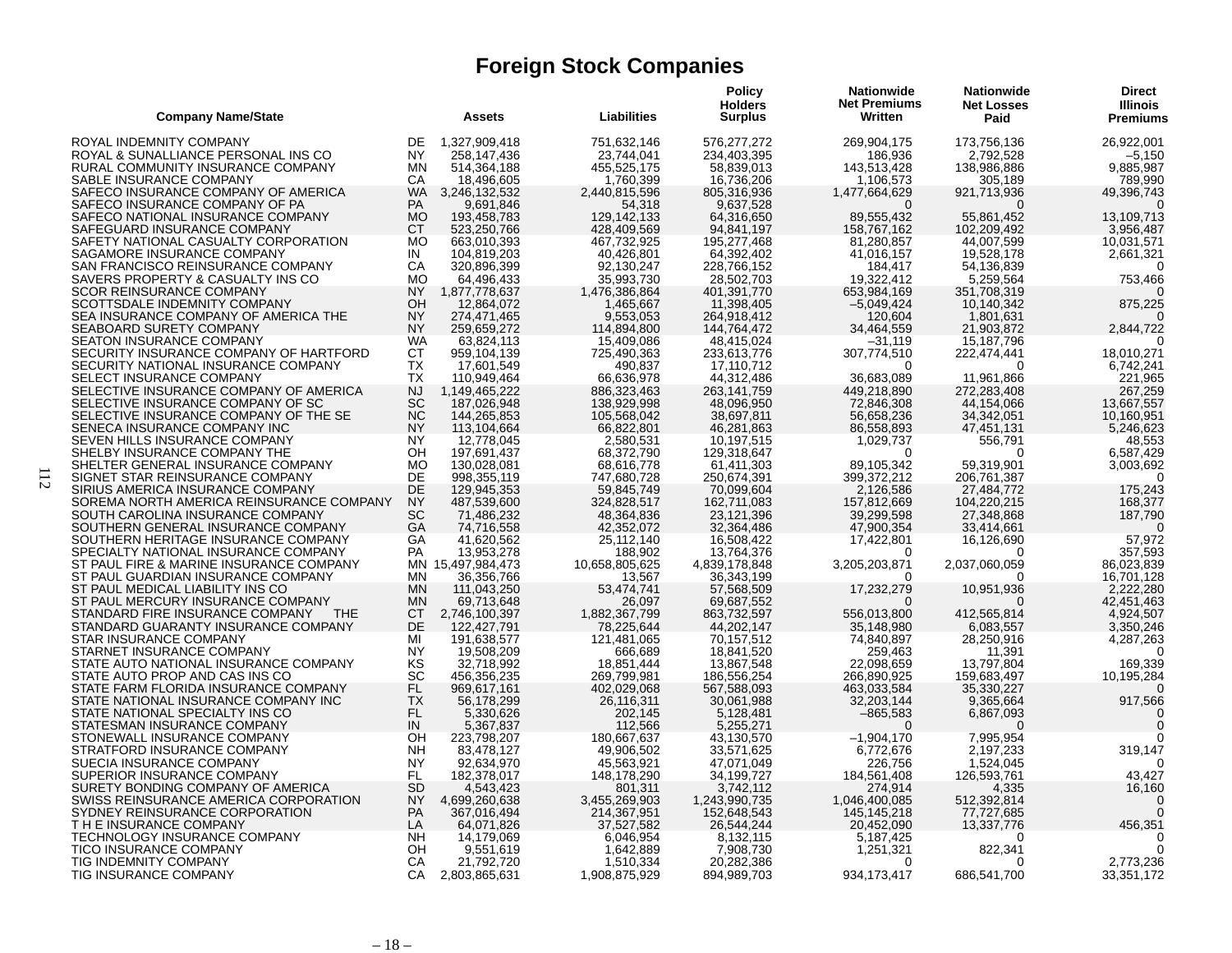| <b>Company Name/State</b>                                                           | Assets                                                 | Liabilities                  | <b>Policy</b><br><b>Holders</b><br><b>Surplus</b> | <b>Nationwide</b><br><b>Net Premiums</b><br>Written | Nationwide<br><b>Net Losses</b><br>Paid | Direct<br><b>Illinois</b><br>Premiums |
|-------------------------------------------------------------------------------------|--------------------------------------------------------|------------------------------|---------------------------------------------------|-----------------------------------------------------|-----------------------------------------|---------------------------------------|
| TIG INSURANCE CORPORATION OF AM                                                     | MI<br>20,933,192                                       | 2,734                        | 20,930,458                                        | $\Omega$                                            | ∩                                       | 867,434                               |
| TIG PREMIER INSURANCE COMPANY                                                       | 38,176,571<br>СA                                       | 634,945                      | 37,541,625                                        | $\Omega$                                            | 0                                       | 3,166,252                             |
| TITAN INDEMNITY COMPANY                                                             | 153,985,785<br>TX                                      | 51,438,955                   | 102,546,830                                       | 52,678,001                                          | 30,901,903                              | 1,428,688                             |
| TOA REINSURANCE COMPANY OF AMERICA THE                                              | DE<br>628,729,180                                      | 362,145,255                  | 266,583,925                                       | 125,806,667                                         | 58,056,052                              |                                       |
| TOWER INSURANCE COMPANY INC                                                         | WI<br>25,344,579                                       | 691,421                      | 24,653,158                                        | 8,965,930                                           | 71,172,241                              | 1,546,776                             |
| TOYOTA MOTOR INSURANCE COMPANY                                                      | 74,663,055<br>IA                                       | 52,784,144                   | 21,878,911                                        | 31,025,217                                          | 17,693,229                              | 725,937                               |
| TRADERS & GENERAL INSURANCE COMPANY                                                 | TX<br>6,634,249                                        |                              | 6,634,249                                         |                                                     |                                         |                                       |
| TRANS PACIFIC INSURANCE COMPANY                                                     | <b>NY</b><br>36,626,188                                | 8,711,626                    | 27,914,562                                        | 534,172                                             | 649,562                                 | 1,241,077                             |
| TRANSATLANTIC REINSURANCE COMPANY<br>TRANSCONTINENTAL INSURANCE COMPANY             | <b>NY</b><br>4,328,470,681<br><b>NY</b><br>985,946,606 | 2,885,899,728<br>742,905,278 | 1,442,570,953                                     | 1,322,208,415<br>203,389,863                        | 886,886,951<br>190,088,929              |                                       |
| TRANSPORT INSURANCE COMPANY                                                         | OH<br>44,538,407                                       | 31,077,896                   | 243,041,329<br>13,460,511                         | 136                                                 | 691,740                                 | 55,022,223                            |
| TRAVCO INSURANCE COMPANY                                                            | <b>CT</b><br>155,041,251                               | 100,229,478                  | 54,811,774                                        | 31,272,964                                          | 23,206,827                              | 12,679,953                            |
| TRAVELERS CASUALTY AND SURETY CO OF AM                                              | CT<br>1,154,838,643                                    | 645, 112, 572                | 509,726,070                                       | 202,949,135                                         | 55,034,359                              | 15,266,055                            |
| TRAVELERS CASUALTY AND SURETY COMPANY                                               | <b>CT</b><br>11,587,796,603                            | 8,261,869,621                | 3,325,926,982                                     | 2,321,993,768                                       | 1,727,521,864                           | 3,288,889                             |
| TRAVELERS CASUALTY COMPANY OF CT                                                    | <b>CT</b><br>280,797,530                               | 217,067,027                  | 63,730,503                                        | 55,596,380                                          | 41,256,581                              | 466,278                               |
| TRAVELERS COMMERCIAL INSURANCE COMPANY                                              | <b>CT</b><br>258,210,936                               | 197,469,232                  | 60,741,704                                        | 55,596,380                                          | 41,256,581                              | $-2,824$                              |
| TRAVELERS HOME AND MARINE INS CO THE                                                | <b>CT</b><br>157,342,406                               | 103,638,881                  | 53,703,525                                        | 31,272,964                                          | 23,206,827                              | 5,526,739                             |
| TRAVELERS INDEMNITY COMPANY<br><b>THE</b>                                           | <b>CT</b><br>11,169,231,470                            | 7,713,864,482                | 3,455,366,987                                     | 2,045,256,250                                       | 1,515,540,928                           | 12,439,703                            |
| TRAVELERS INDEMNITY COMPANY OF AM<br>THE                                            | <b>CT</b><br>427,078,530                               | 317,564,707                  | 109,513,823                                       | 90,344,118                                          | 67,041,945                              | 25,512,649                            |
| TRAVELERS INDEMNITY COMPANY OF CT<br><b>THE</b>                                     | <b>CT</b><br>782,438,367                               | 530,488,480                  | 251,949,887                                       | 159,839,593                                         | 118,612,672                             | 3,224,941                             |
| TRAVELERS INDEMNITY COMPANY OF MISSOURI                                             | 255,475,414<br><b>MO</b>                               | 189,089,083                  | 66,386,331                                        | 55,596,380                                          | 41,256,581                              |                                       |
| TRAVELERS PROPERTY CASUALTY INS CO                                                  | <b>CT</b><br>176,834,009                               | 129,187,317                  | 47,646,692                                        | 34,747,738                                          | 25,785,363                              | 3,292                                 |
| TRENWICK AMERICA REINSURANCE CORPORATION                                            | <b>CT</b><br>794,700,902                               | 519,012,720                  | 275,688,184                                       | 143,629,404                                         | 148,313,192                             |                                       |
| TRI STATE INSURANCE COMPANY                                                         | OK<br>94,670,392                                       |                              | 94,670,391                                        | $-35, 193, 260$                                     | 68,322,952                              |                                       |
| TRI STATE INSURANCE COMPANY OF MINNESOTA                                            | <b>MN</b><br>116,463,398                               | 76,545,772                   | 39,917,626                                        | 42,271,541                                          | 26,855,802                              | 3,346,705                             |
| TRINITY UNIVERSAL INSURANCE COMPANY                                                 | ТX<br>1,734,507,816                                    | 854,279,716                  | 880,228,099                                       | 795,839,821                                         | 385,443,655                             | 795,619                               |
| TRUMBULL INSURANCE COMPANY                                                          | <b>CT</b><br>94,747,656                                | 64,872,735                   | 29,874,921                                        | 30,404,272                                          | 18,333,279                              | 2,482,954                             |
| TRUSTGARD INSURANCE COMPANY                                                         | <b>MN</b><br>32,195,804                                | 22,411,935                   | 9,783,869                                         | 22,876,833                                          | 14,018,389                              | 45,470                                |
| TWIN CITY FIRE INSURANCE COMPANY                                                    | IN<br>317,317,987                                      | 194,233,502                  | 123,084,485                                       | 91,212,811                                          | 54,999,837                              | 24,818,823                            |
| U S AEGIS ENERGY INSURANCE COMPANY                                                  | DE<br>17,292,771                                       | 4,805,130                    | 12,487,641                                        | 1,615,647                                           | 697,929                                 |                                       |
| U S SPECIALTY INSURANCE COMPANY                                                     | ТX<br>141,075,861                                      | 36,628,286                   | 104,447,575                                       | 25,572,608                                          | 8,792,809                               | 2,944,899                             |
| ULICO CASUALTY COMPANY                                                              | DE<br>158,809,355                                      | 101,104,360                  | 57,704,995                                        | 39,195,109                                          | 28,426,763                              | 4,663,855                             |
| UNDERWRITERS INDEMNITY COMPANY                                                      | <b>TX</b><br>27,513,204                                | 8,807,252                    | 18,705,951                                        | $-4,509,688$                                        | 996,850                                 | 60                                    |
| UNDERWRITERS INSURANCE COMPANY                                                      | <b>NE</b><br>214,624,845                               | 35,814,672                   | 178,810,173                                       | 21,485,270                                          | 10,346,578                              | 1,140,728                             |
| UNDERWRITERS REINSURANCE COMPANY                                                    | <b>NH</b><br>1,708,814,423                             | 1,184,209,370                | 524,605,053                                       | 429,258,526                                         | 264,909,320                             |                                       |
| UNIGARD INDEMNITY COMPANY                                                           | <b>WA</b><br>47,715,407                                | 29,316,380                   | 18,399,025                                        | 20,417,635                                          | 13,683,085                              | $-1,031$                              |
| UNIGARD INSURANCE COMPANY                                                           | <b>WA</b><br>448,257,474                               | 266,679,596                  | 181,577,879                                       | 175,591,660                                         | 117,674,534                             | 3,319                                 |
| UNIONE ITALIANA REINSURANCE CO OF AM INC                                            | <b>NY</b><br>64,085,313                                | 29,377,874                   | 34,707,439                                        | 3,711                                               | 960,786                                 |                                       |
| UNITED AUTOMOBILE INSURANCE COMPANY                                                 | FL<br>63,388,057                                       | 43,540,898                   | 19,847,159                                        | 35,711,514                                          | 22,717,964                              | 2,265,506                             |
| UNITED CASUALTY INSURANCE COMPANY OF AM                                             | PA<br>12,119,768                                       | 1,902,873                    | 10,216,895                                        | 11,032,393                                          | 3,993,128                               | 2,054,516                             |
| UNITED FINANCIAL CASUALTY COMPANY                                                   | <b>MO</b><br>135,983,220                               | 81,452,945                   | 54,530,275                                        | 64,757,736                                          | 57,059,063                              | 3,035,442                             |
| UNITED FIRE & CASUALTY COMPANY                                                      | IA<br>488,234,946                                      | 308,546,001                  | 179,688,945                                       | 183,728,652                                         | 109,847,417                             | 9,090,035                             |
| UNITED GUARANTY COMMERCIAL INS CO OF NC<br>UNITED GUARANTY CREDIT INSURANCE COMPANY | <b>NC</b><br>19,220,595                                | 645,347                      | 18,575,248                                        | 11,014                                              | $\Omega$                                |                                       |
|                                                                                     | <b>NC</b><br>13,679,112<br><b>NC</b>                   | 1,017,417                    | 12,661,695                                        | 90,932                                              | $-267$                                  | 29,491                                |
| UNITED GUARANTY RESIDENTIAL INS CO                                                  | 1,299,736,275                                          | 1,204,411,724                | 95,324,551                                        | 329,534,385                                         | 48,755,288                              | 16,078,890                            |
| UNITED GUARANTY RESIDENTIAL INS CO OF NC                                            | <b>NC</b><br>91,759,879                                | 60,747,161                   | 31,012,718                                        | 19,938,876                                          | 5,905,766                               | <b>119</b>                            |
| UNITED PACIFIC INSURANCE COMPANY                                                    | <b>PA</b><br>143,708,409<br>IA<br>45,894,322           | 59,876,556<br>32,607,809     | 83,831,853                                        | 23,907,678                                          | 14,894,653                              | 17,429,114<br>1,417,055               |
| UNITED SECURITY INSURANCE COMPANY<br>UNITED STATES FIDELITY & GUARANTY CO           | <b>MD</b><br>6,886,940,287                             | 5,261,191,683                | 13,286,513<br>1,625,748,604                       | 22,174,560<br>984,342,048                           | 15,639,698<br>1,004,903,880             | 19,428,828                            |
| UNITED STATES FIRE INSURANCE COMPANY                                                | <b>NY</b><br>2,590,906,956                             | 2,079,737,758                | 511, 169, 198                                     | 416,858,498                                         | 495,387,418                             | 18,182,970                            |
| UNITED STATES LIABILITY INSURANCE CO                                                | PA<br>301,893,558                                      | 104,106,253                  | 197,787,308                                       | 46,746,764                                          | 5,869,470                               | 3,149,641                             |
| UNITED WISCONSIN INSURANCE COMPANY                                                  | WI<br>73,162,873                                       | 33,761,120                   | 39,401,752                                        | 51,537,591                                          | 36,466,917                              | 3,650,639                             |
| UNIVERSAL FIRE & CAS INS CO                                                         | IN<br>7,332,063                                        | 5,287,985                    | 2,044,078                                         | 4,542,662                                           | 2,404,058                               |                                       |
| UNIVERSAL SURETY COMPANY                                                            | <b>NE</b><br>89,848,606                                | 17,847,691                   | 72,000,915                                        | 2,892,700                                           | 293,300                                 | 3,608                                 |
| UNIVERSAL UNDERWRITERS INSURANCE COMPANY                                            | KS<br>1,283,742,327                                    | 839,620,786                  | 444,121,541                                       | 557,928,902                                         | 369,797,799                             | 29,168,381                            |
| UNIVERSAL UNDERWRITERS OF TEXAS INS CO                                              | <b>TX</b><br>38,162,387                                | 12,025,653                   | 26,136,734                                        | $-2,411,802$                                        | 2,699,763                               |                                       |
| US INTERNATIONAL REINSURANCE COMPANY                                                | <b>NH</b><br>35,000,000                                |                              | 35,000,000                                        | $\Omega$                                            | O                                       |                                       |
| USAA CASUALTY INSURANCE COMPANY                                                     | ТX<br>2,822,074,472                                    | 1,907,547,944                | 914,526,528                                       | 1,895,914,912                                       | 1,166,698,804                           | 32,002,047                            |
| USAA GENERAL INDEMNITY COMPANY                                                      | TX<br>115,715,453                                      | 60,899,194                   | 54,816,259                                        | 74,225,660                                          | 33,884,508                              | 1,921,735                             |
| USAGENCIES DIRECT INSURANCE COMPANY                                                 | <b>NY</b><br>6,829,598                                 | 103,206                      | 6,726,392                                         | ∩                                                   | n                                       | O                                     |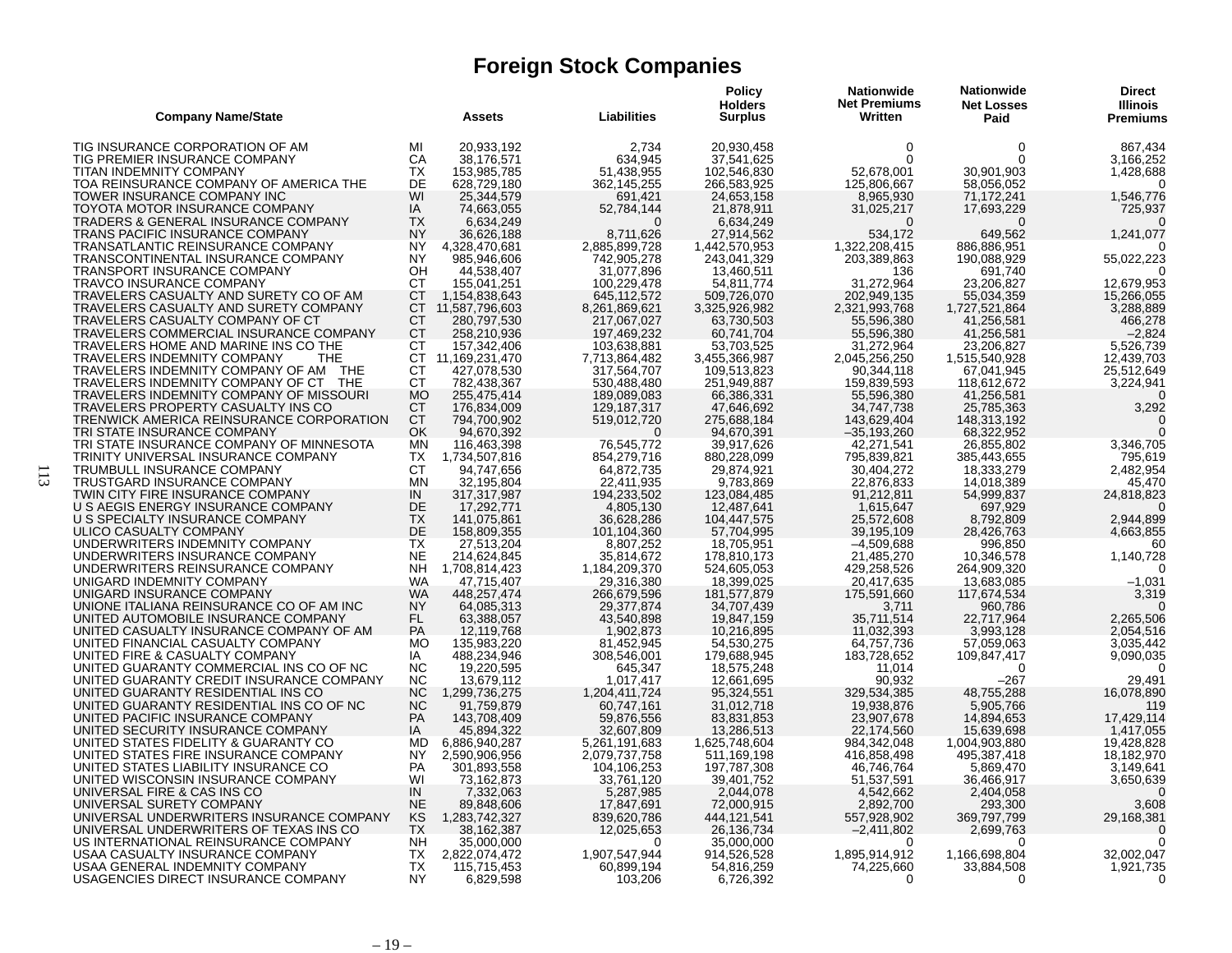| <b>Company Name/State</b>                                           |                 | Assets                        | <b>Liabilities</b>           | <b>Policy</b><br><b>Holders</b><br><b>Surplus</b> | <b>Nationwide</b><br><b>Net Premiums</b><br>Written | <b>Nationwide</b><br><b>Net Losses</b><br>Paid | Direct<br><b>Illinois</b><br><b>Premiums</b> |
|---------------------------------------------------------------------|-----------------|-------------------------------|------------------------------|---------------------------------------------------|-----------------------------------------------------|------------------------------------------------|----------------------------------------------|
| USF RE INSURANCE COMPANY                                            | MA              | 35,137,697                    | 0                            | 35,137,697                                        | 34,615,623                                          | 148,144,928                                    |                                              |
| USF&G BUSINESS INSURANCE COMPANY                                    | MD              | 16,866,635                    | 979                          | 16,865,656                                        |                                                     |                                                |                                              |
| USF&G FAMILY INSURANCE COMPANY                                      | MD              | 16,863,831                    | 979                          | 16,862,852                                        |                                                     |                                                |                                              |
| USF&G INSURANCE COMPANY OF MISSISSIPPI                              | <b>MS</b>       | 18.305.926                    | 3,591                        | 18,302,335                                        |                                                     |                                                | 8,812                                        |
| USF&G INSURANCE COMPANY OF WISCONSIN                                | WI              | 16,606,142                    | 770                          | 16,605,372                                        | 0                                                   |                                                |                                              |
| <b>VALIANT INSURANCE COMPANY</b>                                    | IA              | 28.020.167                    | 3,600                        | 28,016,567                                        | $\Omega$                                            | $\Omega$                                       | 3,259,653                                    |
| VALLEY FORGE INSURANCE COMPANY                                      | PA              | 724,583,773                   | 514,696,272                  | 209,887,501                                       | 169,491,552                                         | 158,407,461                                    | 25,981,728                                   |
| VANLINER INSURANCE COMPANY                                          | <b>AZ</b><br>WI | 191,340,646                   | 108,421,712                  | 82,918,934                                        | 63,625,652                                          | 46,395,153                                     | 3,099,031                                    |
| <b>VEREX ASSURANCE INC</b><br>VICTORIA AUTOMOBILE INSURANCE COMPANY |                 | 195,385,385                   | 41,576,027                   | 153,809,358                                       | 4,816,126<br>∩                                      | 6,317,807                                      | 173,357                                      |
| <b>VICTORIA FIRE &amp; CASUALTY COMPANY</b>                         | IN<br>OH        | 7,286,514                     | 342,798                      | 6,943,716                                         |                                                     | 0                                              |                                              |
| VICTORIA SELECT INSURANCE COMPANY                                   | OH              | 120,643,549<br>6,900,188      | 76,357,289<br>408,106        | 44,286,260<br>6,492,082                           | 71,887,268                                          | 45,946,577<br>O                                | 710,095<br>317,686                           |
| VIGILANT INSURANCE COMPANY                                          | <b>NY</b>       | 925,724,845                   | 595,840,499                  | 329,884,346                                       | 246,068,379                                         | 114,824,044                                    | 25,787,425                                   |
| VIKING INSURANCE COMPANY OF WISCONSIN                               | <b>CO</b>       | 257,545,760                   | 152,166,521                  | 105,379,239                                       | 251,276,407                                         | 137,796,953                                    | 2,522,892                                    |
| VILLANOVA INSURANCE COMPANY                                         | PA              | 50,981,777                    | 25,012,820                   | 25,968,957                                        | 26,902,792                                          | 12,856,331                                     | 75,173                                       |
| VISION SERVICE PLAN INSURANCE COMPANY                               | <b>CT</b>       | 110,058,914                   | 48,451,346                   | 61,607,568                                        | 166,953,760                                         | 140,787,656                                    | 35,286,818                                   |
| VOYAGER PROPERTY & CASUALTY INS CO                                  | SC              | 87,007,257                    | 55,172,637                   | 31,834,620                                        | 39,830,253                                          | 14,098,152                                     | 2,731,711                                    |
| WASHINGTON INTERNATIONAL INSURANCE CO                               | AZ              | 69,775,127                    | 43,677,307                   | 26,097,820                                        | 27,963,523                                          | 18,181,619                                     | 2,574,984                                    |
| WATERFORD INSURANCE COMPANY                                         | KS              | 13,492,131                    | 1,277,604                    | 12,214,527                                        | 1,420,003                                           | 872,726                                        | 71,226                                       |
| WAUSAU BUSINESS INSURANCE COMPANY                                   | WI              | 118,134,356                   | 86,696,300                   | 31,438,056                                        | 14,687,387                                          | 225,018,160                                    | 4,295,043                                    |
| WAUSAU GENERAL INSURANCE COMPANY                                    | WI              | 122,428,964                   | 78,441,594                   | 43,987,370                                        | 33,556,461                                          | $-12,445,839$                                  | 513,223                                      |
| WAUSAU UNDERWRITERS INSURANCE COMPANY                               | WI              | 194.149.145                   | 125,495,558                  | 68,653,587                                        | 14,901,596                                          | 429,723,867                                    | 14,088,428                                   |
| <b>WESCO INSURANCE COMPANY</b>                                      | DE              | 224,272,138                   | 174,967,633                  | 49,304,505                                        | 132, 115, 153                                       | 11,241,049                                     | 2,783,844                                    |
| WEST AMERICAN INSURANCE COMPANY                                     | IN              | 1,906,931,769                 | 1,192,878,513                | 714,053,255                                       | 683,801,522                                         | 402.747.255                                    | 53,514,878                                   |
| WESTCHESTER FIRE INSURANCE COMPANY                                  | <b>NY</b>       | 752,128,694                   | 492,210,216                  | 259,918,478                                       | 149,098,987                                         | 147,555,804                                    | 5,832,883                                    |
| WESTERN CONTINENTAL INSURANCE COMPANY                               | <b>TX</b>       | 43,540,322                    | 22.486.290                   | 21,054,032                                        | $-11,489$                                           | 2.953.644                                      | $-83.154$                                    |
| WESTERN DIVERSIFIED CASUALTY INS CO                                 | WI              | 131,980,958                   | 93,612,944                   | 38,368,011                                        | 54,288,399                                          | 29,551,565                                     | 11.409.790                                   |
| <b>WESTERN SURETY COMPANY</b>                                       | <b>SD</b>       | 542.818.765                   | 369,379,577                  | 173,439,188                                       | 277,341,708                                         | 37,082,445                                     | 4,018,201                                    |
| <b>WESTFIELD INSURANCE COMPANY</b>                                  | OH              | 946,757,942                   | 592,206,729                  | 354,551,213                                       | 426,519,910                                         | 276,448,832                                    | 30,914,071                                   |
| WESTFIELD NATIONAL INSURANCE COMPANY                                | OH              | 264,872,075                   | 166,581,534                  | 98,290,541                                        | 119,425,575                                         | 77,405,674                                     | 4,809,209                                    |
| <b>WESTPORT INSURANCE CORPORATION</b>                               | <b>MO</b>       | 820,160,374                   | 622,462,212                  | 197,698,162                                       | 285,578,196                                         | 110,214,307                                    | 16,582,894                                   |
| WILLIAMSBURG NATIONAL INSURANCE COMPANY                             | CA              | 11,825,502                    | 293,453                      | 11,532,049                                        | 320,575                                             | 1,059,002                                      |                                              |
| WINDSOR INSURANCE COMPANY                                           | IN              | 338,656,412                   | 248,626,392                  | 90,030,020                                        | 195,131,949                                         | 168,701,266                                    | 218,040                                      |
| WINTERTHUR INTERNATIONAL AMERICA INS CO                             | WI              | 78,087,302                    | 49,190,067                   | 28,897,235                                        | 32,903,186                                          | 17,321,685                                     | 5,229,438                                    |
| WORLDWIDE DIRECT AUTO INSURANCE COMPANY                             | <b>KY</b>       | 29,510,501                    | 3,918,777                    | 25,591,723                                        | 2,044,234                                           | 37,294,463                                     | 2,043,053                                    |
| X L INSURANCE COMPANY OF NEW YORK INC                               | <b>NY</b>       | 200,777,329                   | 175,094,339                  | 25,682,990                                        | 13,805,012                                          | $-77,777,557$                                  | ∩                                            |
| YASUDA FIRE & MARINE INSURANCE CO OF AM                             | <b>NY</b>       | 323,959,896                   | 217, 127, 548                | 106,832,348                                       | 87,874,554                                          | 45,415,281                                     | 3,355,788                                    |
| YOSEMITE INSURANCE COMPANY                                          | IN              | 232,966,550                   | 92,294,540                   | 140,672,010                                       | 49,217,228                                          | 11,188,881                                     | 1,766,637                                    |
| YOUNG AMERICA INSURANCE COMPANY                                     | <b>TX</b>       | 13,630,070                    | 3,044,759                    | 10,585,311                                        | 5,287,984                                           | 3,580,446                                      |                                              |
| ZALE INDEMNITY COMPANY                                              | <b>TX</b><br>NJ | 21,085,719                    | 10,489,608                   | 10,596,111                                        | 3,280,929                                           | 677,730                                        |                                              |
| <b>ZC INSURANCE COMPANY</b><br>ZENITH INSURANCE COMPANY             |                 | 87,650,436                    | 39,181,814                   | 48,468,622                                        | 934,619                                             | 3,171,430                                      | 1,812,004                                    |
| ZURICH AMERICAN INSURANCE COMPANY                                   | CА<br>NY.       | 953,437,082<br>10,109,079,868 | 655,467,734<br>7,032,756,957 | 297,969,348<br>3,076,322,911                      | 245,051,251<br>3,145,294,862                        | 211,683,226<br>$-488, 173, 053$                | 3,789,584<br>55,185,236                      |
| ZURICH REINSURANCE (NORTH AMERICA) INC                              | CТ              | 3,625,268,074                 | 2,719,075,098                | 906,192,976                                       | 967,312,976                                         | 724,138,576                                    |                                              |
| <b>Totals</b>                                                       |                 | 510,438,106,902               | 313,597,605,022              | 196,840,501,890                                   | 124,049,704,888                                     | 80,374,477,005                                 | 4,523,865,153                                |
|                                                                     |                 |                               |                              |                                                   |                                                     |                                                |                                              |

#### **Foreign Mutual Companies**

| <b>Company Name/State</b>                |    | Assets        | Liabilities   | <b>Policy</b><br><b>Holders</b><br>Surplus | <b>Nationwide</b><br><b>Net Premiums</b><br>Written | <b>Nationwide</b><br><b>Net Losses</b><br>Paid | Direct<br><b>Illinois</b><br>Premiums |
|------------------------------------------|----|---------------|---------------|--------------------------------------------|-----------------------------------------------------|------------------------------------------------|---------------------------------------|
| AMERICAN BUSINESS & PERSONAL INS MUT INC | DE | 31.424.919    | 11.845.436    | 19.579.483                                 | 693.586                                             | 1.734.731                                      | 172.642                               |
| AMERICAN FAMILY MUTUAL INSURANCE COMPANY | WI | 6.503.194.123 | 3.364.512.395 | 3.138.681.728                              | 3.575.776.956                                       | 2.273.897.602                                  | 337,721,138                           |
| AMERICAN HARDWARE MUTUAL INSURANCE CO    | OH | 191.523.166   | 110.979.178   | 80.543.988                                 | 56.968.387                                          | 38.573.711                                     | 879.659                               |
| AMICA MUTUAL INSURANCE COMPANY           | RI | 2.952.711.856 | 1.319.751.663 | 1.632.960.193                              | 881.335.681                                         | 469.023.442                                    | 12,928,478                            |
| ANTHEM INSURANCE COMPANIES INC           | IN | 2.541.179.950 | 1.096.964.297 | 1.444.215.653                              | .109.265.035                                        | 939.528.184                                    |                                       |
| ATLANTIC MUTUAL INSURANCE COMPANY        | ΝY | 1.197.423.702 | 659.266.516   | 538.157.186                                | 355.784.258                                         | 266.069.229                                    | 29.706.265                            |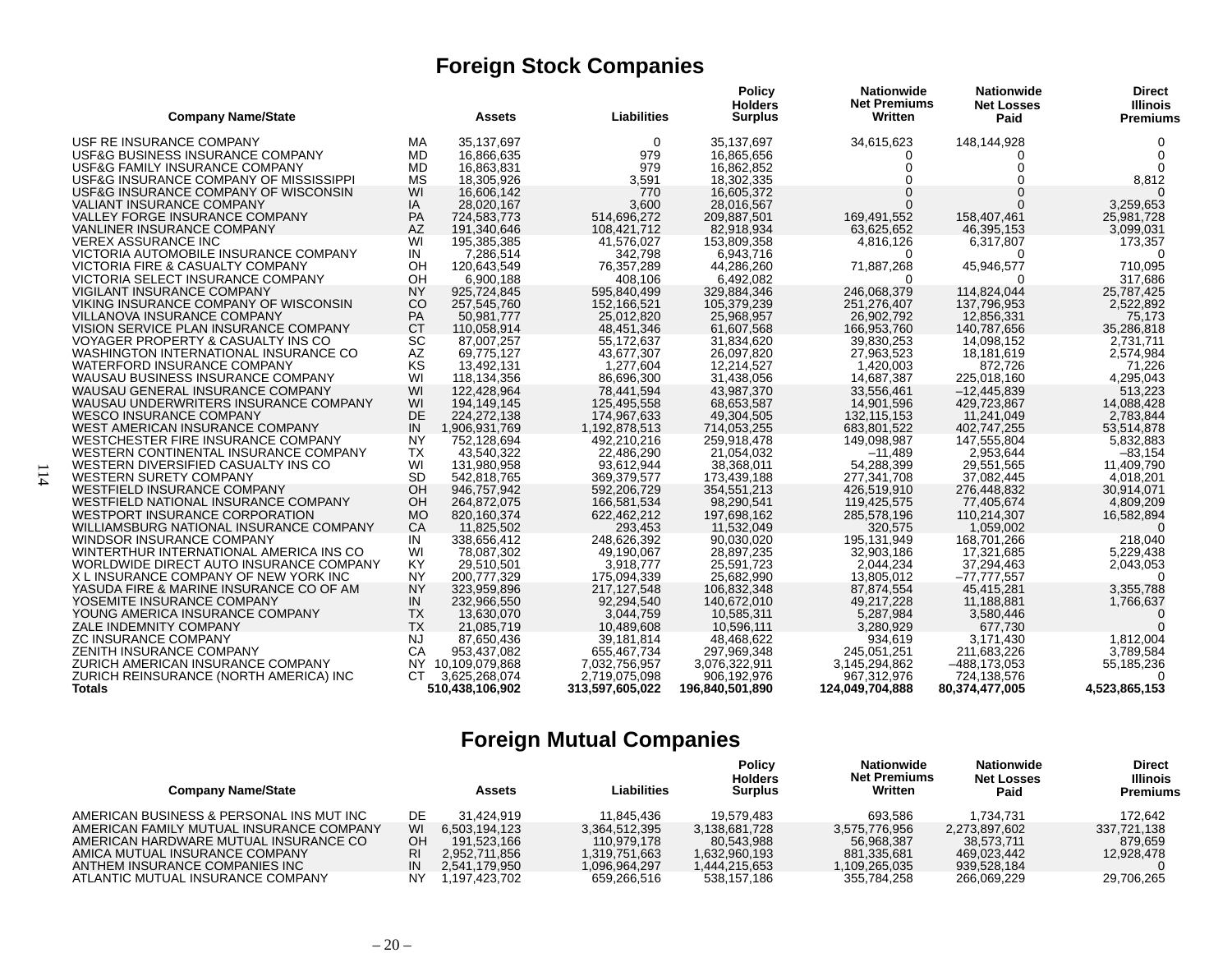## **Foreign Mutual Companies**

| 5,205,235,787<br>2,355,562,826<br>1,094,979,876<br>AUTO OWNERS INSURANCE COMPANY<br>MI<br>2,849,672,961<br>1,650,778,150<br>60,728,530<br>BADGER MUTUAL INSURANCE COMPANY<br>WI<br>74,683,201<br>23,513,089<br>45,606,438<br>27,691,180<br>13,969,482<br>51,170,112<br>BAR PLAN MUTUAL INSURANCE COMPANY THE<br><b>MO</b><br>38,234,125<br>19,884,245<br>18,349,880<br>5,943,831<br>3,381,289<br>4,385<br>IN<br>56,599,898<br>42,750,428<br>5,447,076<br>BROTHERHOOD MUTUAL INSURANCE COMPANY<br>120,545,905<br>63,946,006<br>68,952,187<br><b>BUCKEYE STATE MUTUAL INSURANCE COMPANY</b><br>OH<br>29,642,445<br>19,990,137<br>9,652,306<br>26,985,409<br>15,835,865<br>CAMBRIDGE MUTUAL FIRE INSURANCE COMPANY<br>MA<br>266,292,077<br>111,595,825<br>154,696,252<br>75,818,154<br>39,591,969<br>1,503,774<br>CA<br>CAMICO MUTUAL INSURANCE COMPANY<br>83,912,395<br>56,179,269<br>27,733,126<br>10,421<br>15,105,301<br>6,359,755<br>CENTRAL MUTUAL INSURANCE COMPANY<br>OH<br>476,686,288<br>266,972,597<br>209,713,688<br>203,210,830<br>6,206,852<br>108,528,427<br>CHURCH MUTUAL INSURANCE COMPANY<br>WI<br>151,559,005<br>472,719,217<br>321,160,212<br>197,629,421<br>121,136,675<br>15,845,679<br>COLUMBIA MUTUAL INSURANCE COMPANY<br><b>MO</b><br>134,275,774<br>69,750,340<br>64,525,434<br>2,479,283<br>76,585,580<br>48,860,916<br>DONEGAL MUTUAL INSURANCE COMPANY<br>PA<br>148,080,589<br>86,670,693<br>31,768,492<br>61,409,896<br>57,214,814<br>0<br>WI<br>EMPLOYERS INSURANCE OF WAUSAU A MUT CO<br>3,207,372,682<br>2,538,568,322<br>668,804,360<br>1,110,080,983<br>195,577,198<br>27,047,942<br>EMPLOYERS MUTUAL CASUALTY COMPANY<br>IA<br>552,707,677<br>476,992,655<br>289,924,155<br>6,673,066<br>1,314,545,003<br>761,837,326<br><b>MO</b><br>EQUITY MUTUAL INSURANCE COMPANY<br>40,645,669<br>31,604,741<br>9,040,928<br>15,705,904<br>7,445,933<br>40,170<br>FACTORY MUTUAL INSURANCE COMPANY<br>4,646,283,664<br>2,167,023,551<br>2,479,260,113<br>731,033,429<br>683,832,057<br>47,690,019<br>RI<br>FARMERS ALLIANCE MUTUAL INSURANCE CO<br>KS<br>85,387,299<br>71,288,251<br>102,984,091<br>80,799,237<br>156,675,549<br>4,498,103<br>FARMERS MUTUAL HAIL INSURANCE CO OF IA<br>ΙA<br>197,911,263<br>76,920,652<br>120,990,611<br>81,726,626<br>45,680,657<br>5,597,878<br><b>NE</b><br>FARMERS MUTUAL INSURANCE COMPANY OF NE<br>200,144,077<br>83,915,881<br>116,228,196<br>99,601,369<br>61,572,036<br>$\Omega$<br>FARMLAND MUTUAL INSURANCE COMPANY<br>IA<br>188,335,632<br>114,834,177<br>73,501,455<br>95,596,804<br>53,455,498<br>5,615,165<br><b>MN</b><br>FEDERATED MUTUAL INSURANCE COMPANY<br>2,525,637,222<br>1,537,709,140<br>987,928,078<br>803,764,712<br>596,330,135<br>38,622,214<br>FRANKENMUTH MUTUAL INSURANCE COMPANY<br>MI<br>101,395,708<br>458,251,556<br>254,851,092<br>203,400,464<br>184,594,645<br>3,046,338<br>PA<br>GOODVILLE MUTUAL CASUALTY COMPANY<br>46,389,781<br>18,693,264<br>27,696,517<br>21,035,067<br>11,957,759<br>761,380<br><b>GRAIN DEALERS MUTUAL INSURANCE COMPANY</b><br>IN<br>67,130,500<br>41,636,971<br>25,493,529<br>35,164,380<br>653,393<br>20,885,037<br><b>GRANGE MUTUAL CASUALTY COMPANY</b><br>520,238,085<br>19,427,627<br>329,432,104<br>OH<br>887,006,549<br>366,768,464<br>537,605,670<br>GRAPHIC ARTS MUTUAL INSURANCE COMPANY<br><b>NY</b><br>68,914,739<br>31,389,234<br>30,339,063<br>17,689,793<br>2,685,974<br>100,303,973<br>GREATER NEW YORK MUTUAL INSURANCE CO<br><b>NY</b><br>245,149,624<br>65,381,424<br>435,549,690<br>190,400,066<br>50,817,540<br>0<br>GRINNELL MUTUAL REINSURANCE COMPANY<br>233,634,755<br>203,259,761<br>IA<br>373,989,881<br>140,355,127<br>117,255,456<br>31,169,784<br>GUIDEONE MUTUAL INSURANCE COMPANY<br>IA<br>522,690,530<br>350,678,252<br>335,531,610<br>216,597,883<br>9,561,858<br>172,012,278<br>GUIDEONE SPECIALTY MUTUAL INSURANCE CO<br>ΙA<br>128,795,604<br>90,769,757<br>38,025,847<br>83,276,977<br>49,969,660<br>3,654,776<br>PA<br>605,825,734<br>HARLEYSVILLE MUTUAL INSURANCE COMPANY<br>454,887,357<br>240,536,015<br>153.178.757<br>28,420<br>1,060,713,091<br>HASTINGS MUTUAL INSURANCE COMPANY<br>MI<br>223.324.412<br>1,906,068<br>362,023,486<br>138,699,074<br>172,982,042<br>104,091,017<br>HERITAGE MUTUAL INSURANCE COMPANY<br>WI<br>555,020,086<br>364,019,878<br>274,318,485<br>15,080,223<br>191,000,208<br>142,068,093<br>IMT INSURANCE COMPANY (MUTUAL)<br>75,380,564<br>2,743,855<br>IA<br>127, 138, 383<br>51,757,819<br>70,564,462<br>46,509,991<br>38,269,159<br>32,502,286<br>INDIANA LUMBERMENS MUTUAL INSURANCE CO<br>IN<br>69,449,736<br>49,594,825<br>3,780,747<br>107,718,894<br>INLAND MUTUAL INSURANCE COMPANY<br>WV<br>4,500,934<br>667,204<br>3,833,730<br>394,480<br>135,957<br>0<br><b>IOWA MUTUAL INSURANCE COMPANY</b><br>69,196,273<br>27,260,380<br>50,848,434<br>18,347,840<br>46,041,916<br>6,937,860<br>IA<br>WI<br>JEWELERS MUTUAL INSURANCE COMPANY<br>107,352,290<br>38,431,276<br>68,921,014<br>47,504,903<br>21,229,175<br>2,952,322<br>LE MARS MUTUAL INSURANCE COMPANY OF IA<br>40,008,357<br>24,857,974<br>15,150,383<br>28,450,003<br>19,324,959<br>IA<br>LIBERTY MUTUAL FIRE INSURANCE COMPANY<br>144,618,500<br>МA<br>2,808,527,197<br>1,951,731,264<br>856,795,933<br>690,247,894<br>342,802,328<br>LIBERTY MUTUAL INSURANCE COMPANY<br><b>MA</b><br>19,879,383,812<br>14,329,938,118<br>3,737,639,812<br>5,549,445,693<br>4,330,614,034<br>27,771,553<br>LIGHTNING ROD MUTUAL INSURANCE COMPANY<br>170,296,753<br>59,123,145<br>OH<br>111,173,607<br>55,548,748<br>36,687,257<br>LUMBER MUTUAL INSURANCE COMPANY<br>МA<br>224,998,654<br>159,838,782<br>65,159,872<br>93,543,145<br>70,315,406<br>2,742,594<br><b>THE</b><br>MEDICAL ASSURANCE COMPANY INC THE<br>511,643,244<br>AL<br>723,217,751<br>166,325,575<br>37,156,988<br>211.574.507<br>$\Omega$<br>VT<br>MEDMARC MUTUAL INSURANCE COMPANY<br>183,073,238<br>108,035,302<br>75,037,936<br>17,643,301<br>11,749,286<br>MERCHANTS BONDING COMPANY (MUTUAL)<br>39,585,612<br>13,596,500<br>25,989,112<br>16,137,516<br>IA<br>1,465,249<br>892,494<br>MERIDIAN CITIZENS MUTUAL INSURANCE CO<br><b>MN</b><br>25,229,521<br>16,115,930<br>11,171,121<br>7,062,659<br>1,684,355<br>9,113,589<br>MERIDIAN MUTUAL INSURANCE COMPANY<br>175,879,803<br>82,831,926<br>93,047,882<br>61,441,178<br>38,844,628<br>17,010,366<br>IN<br>MERRIMACK MUTUAL FIRE INSURANCE COMPANY<br>164,078,971<br>MA<br>456,759,479<br>292,680,508<br>108,311,649<br>56,559,956<br>10,986,669<br>MICHIGAN MILLERS MUTUAL INSURANCE CO<br>MI<br>166,270,501<br>83,708,232<br>82,562,268<br>69,903,628<br>47,943,561<br>0<br>MICHIGAN MUTUAL INSURANCE COMPANY<br>MI<br>683,471,877<br>284,978,502<br>187,688,538<br>18,234,922<br>968,450,379<br>138,487,532<br>MILWAUKEE MUTUAL INSURANCE COMPANY<br>30,920,859<br>WI<br>70,597,544<br>39,676,683<br>4,535,306<br>18,364,122<br>2,468,456<br>MUTUAL INSURANCE CORPORATION OF AMERICA<br>MI<br>431,429,202<br>179,828,901<br>143,791,949<br>611,258,103<br>55,301,188<br>0<br>MUTUAL PROTECTIVE INSURANCE COMPANY<br><b>NE</b><br>154,708,390<br>129,543,045<br>25,165,344<br>68,731,632<br>120,745,938<br>2,777,026<br>MUTUAL SERVICE CASUALTY INSURANCE CO<br><b>MN</b><br>293,970,740<br>201,247,094<br>92,723,646<br>85,987,031<br>91,305,447<br>6,217,472<br>NATIONWIDE MUTUAL FIRE INSURANCE COMPANY<br>OH<br>2,544,273,467<br>1,314,243,476<br>1,080,239,529<br>1,230,029,991<br>604,042,778<br>18,599,440<br>NATIONWIDE MUTUAL INSURANCE COMPANY<br>17,800,982,656<br><b>OH</b><br>10,388,684,202<br>7,412,298,454<br>7,912,411,066<br>4,528,195,866<br>50,294,873<br>OHIO FARMERS INSURANCE COMPANY<br>1,076,981,433<br>403,971,289<br>264,442,351<br>17,747,396<br>OН<br>673,010,144<br>171,398,275<br>PA<br>70,569,732<br>30,738<br>PENNSYLVANIA LUMBERMENS MUTUAL INS CO<br>130,632,661<br>60,062,929<br>41,070,895<br>27,110,147<br>PA<br>PENNSYLVANIA NATIONAL MUTUAL CAS INS CO<br>372,299,270<br>215,758,035<br>13,561<br>565,668,222<br>193,368,952<br>131,420,087<br>PHARMACISTS MUTUAL INSURANCE COMPANY<br>IA<br>76,617,125<br>49,947,875<br>26,669,250<br>34,186,085<br>14,519,467<br>2,741,300 | <b>Company Name/State</b> | <b>Assets</b> | Liabilities | <b>Policy</b><br><b>Holders</b><br><b>Surplus</b> | Nationwide<br><b>Net Premiums</b><br>Written | Nationwide<br><b>Net Losses</b><br>Paid | <b>Direct</b><br>Illinois<br><b>Premiums</b> |
|---------------------------------------------------------------------------------------------------------------------------------------------------------------------------------------------------------------------------------------------------------------------------------------------------------------------------------------------------------------------------------------------------------------------------------------------------------------------------------------------------------------------------------------------------------------------------------------------------------------------------------------------------------------------------------------------------------------------------------------------------------------------------------------------------------------------------------------------------------------------------------------------------------------------------------------------------------------------------------------------------------------------------------------------------------------------------------------------------------------------------------------------------------------------------------------------------------------------------------------------------------------------------------------------------------------------------------------------------------------------------------------------------------------------------------------------------------------------------------------------------------------------------------------------------------------------------------------------------------------------------------------------------------------------------------------------------------------------------------------------------------------------------------------------------------------------------------------------------------------------------------------------------------------------------------------------------------------------------------------------------------------------------------------------------------------------------------------------------------------------------------------------------------------------------------------------------------------------------------------------------------------------------------------------------------------------------------------------------------------------------------------------------------------------------------------------------------------------------------------------------------------------------------------------------------------------------------------------------------------------------------------------------------------------------------------------------------------------------------------------------------------------------------------------------------------------------------------------------------------------------------------------------------------------------------------------------------------------------------------------------------------------------------------------------------------------------------------------------------------------------------------------------------------------------------------------------------------------------------------------------------------------------------------------------------------------------------------------------------------------------------------------------------------------------------------------------------------------------------------------------------------------------------------------------------------------------------------------------------------------------------------------------------------------------------------------------------------------------------------------------------------------------------------------------------------------------------------------------------------------------------------------------------------------------------------------------------------------------------------------------------------------------------------------------------------------------------------------------------------------------------------------------------------------------------------------------------------------------------------------------------------------------------------------------------------------------------------------------------------------------------------------------------------------------------------------------------------------------------------------------------------------------------------------------------------------------------------------------------------------------------------------------------------------------------------------------------------------------------------------------------------------------------------------------------------------------------------------------------------------------------------------------------------------------------------------------------------------------------------------------------------------------------------------------------------------------------------------------------------------------------------------------------------------------------------------------------------------------------------------------------------------------------------------------------------------------------------------------------------------------------------------------------------------------------------------------------------------------------------------------------------------------------------------------------------------------------------------------------------------------------------------------------------------------------------------------------------------------------------------------------------------------------------------------------------------------------------------------------------------------------------------------------------------------------------------------------------------------------------------------------------------------------------------------------------------------------------------------------------------------------------------------------------------------------------------------------------------------------------------------------------------------------------------------------------------------------------------------------------------------------------------------------------------------------------------------------------------------------------------------------------------------------------------------------------------------------------------------------------------------------------------------------------------------------------------------------------------------------------------------------------------------------------------------------------------------------------------------------------------------------------------------------------------------------------------------------------------------------------------------------------------------------------------------------------------------------------------------------------------------------------------------------------------------------------------------------------------------------------------------------------------------------------------------------------------------------------------------------------------------------------------------------------------------------------------------------------------------------------------------------------------------------------------------------------------------------------------------------------------------------------------------------------------------------------------------------------------------------------------------------------------------------------------------------------------------------------------------------------------------------------------------------------------------------------------------------------------------------------------------------------------------------------------------------------------------------------------------------------------------------------------------------------------------------------------------------|---------------------------|---------------|-------------|---------------------------------------------------|----------------------------------------------|-----------------------------------------|----------------------------------------------|
|                                                                                                                                                                                                                                                                                                                                                                                                                                                                                                                                                                                                                                                                                                                                                                                                                                                                                                                                                                                                                                                                                                                                                                                                                                                                                                                                                                                                                                                                                                                                                                                                                                                                                                                                                                                                                                                                                                                                                                                                                                                                                                                                                                                                                                                                                                                                                                                                                                                                                                                                                                                                                                                                                                                                                                                                                                                                                                                                                                                                                                                                                                                                                                                                                                                                                                                                                                                                                                                                                                                                                                                                                                                                                                                                                                                                                                                                                                                                                                                                                                                                                                                                                                                                                                                                                                                                                                                                                                                                                                                                                                                                                                                                                                                                                                                                                                                                                                                                                                                                                                                                                                                                                                                                                                                                                                                                                                                                                                                                                                                                                                                                                                                                                                                                                                                                                                                                                                                                                                                                                                                                                                                                                                                                                                                                                                                                                                                                                                                                                                                                                                                                                                                                                                                                                                                                                                                                                                                                                                                                                                                                                                                                                                                                                                                                                                                                                                                                                                                                                                                                                                                                                                                                                                                                                                                                                                                                                                                                                                                                                                                                                                                                                                                                         |                           |               |             |                                                   |                                              |                                         |                                              |
|                                                                                                                                                                                                                                                                                                                                                                                                                                                                                                                                                                                                                                                                                                                                                                                                                                                                                                                                                                                                                                                                                                                                                                                                                                                                                                                                                                                                                                                                                                                                                                                                                                                                                                                                                                                                                                                                                                                                                                                                                                                                                                                                                                                                                                                                                                                                                                                                                                                                                                                                                                                                                                                                                                                                                                                                                                                                                                                                                                                                                                                                                                                                                                                                                                                                                                                                                                                                                                                                                                                                                                                                                                                                                                                                                                                                                                                                                                                                                                                                                                                                                                                                                                                                                                                                                                                                                                                                                                                                                                                                                                                                                                                                                                                                                                                                                                                                                                                                                                                                                                                                                                                                                                                                                                                                                                                                                                                                                                                                                                                                                                                                                                                                                                                                                                                                                                                                                                                                                                                                                                                                                                                                                                                                                                                                                                                                                                                                                                                                                                                                                                                                                                                                                                                                                                                                                                                                                                                                                                                                                                                                                                                                                                                                                                                                                                                                                                                                                                                                                                                                                                                                                                                                                                                                                                                                                                                                                                                                                                                                                                                                                                                                                                                                         |                           |               |             |                                                   |                                              |                                         |                                              |
|                                                                                                                                                                                                                                                                                                                                                                                                                                                                                                                                                                                                                                                                                                                                                                                                                                                                                                                                                                                                                                                                                                                                                                                                                                                                                                                                                                                                                                                                                                                                                                                                                                                                                                                                                                                                                                                                                                                                                                                                                                                                                                                                                                                                                                                                                                                                                                                                                                                                                                                                                                                                                                                                                                                                                                                                                                                                                                                                                                                                                                                                                                                                                                                                                                                                                                                                                                                                                                                                                                                                                                                                                                                                                                                                                                                                                                                                                                                                                                                                                                                                                                                                                                                                                                                                                                                                                                                                                                                                                                                                                                                                                                                                                                                                                                                                                                                                                                                                                                                                                                                                                                                                                                                                                                                                                                                                                                                                                                                                                                                                                                                                                                                                                                                                                                                                                                                                                                                                                                                                                                                                                                                                                                                                                                                                                                                                                                                                                                                                                                                                                                                                                                                                                                                                                                                                                                                                                                                                                                                                                                                                                                                                                                                                                                                                                                                                                                                                                                                                                                                                                                                                                                                                                                                                                                                                                                                                                                                                                                                                                                                                                                                                                                                                         |                           |               |             |                                                   |                                              |                                         |                                              |
|                                                                                                                                                                                                                                                                                                                                                                                                                                                                                                                                                                                                                                                                                                                                                                                                                                                                                                                                                                                                                                                                                                                                                                                                                                                                                                                                                                                                                                                                                                                                                                                                                                                                                                                                                                                                                                                                                                                                                                                                                                                                                                                                                                                                                                                                                                                                                                                                                                                                                                                                                                                                                                                                                                                                                                                                                                                                                                                                                                                                                                                                                                                                                                                                                                                                                                                                                                                                                                                                                                                                                                                                                                                                                                                                                                                                                                                                                                                                                                                                                                                                                                                                                                                                                                                                                                                                                                                                                                                                                                                                                                                                                                                                                                                                                                                                                                                                                                                                                                                                                                                                                                                                                                                                                                                                                                                                                                                                                                                                                                                                                                                                                                                                                                                                                                                                                                                                                                                                                                                                                                                                                                                                                                                                                                                                                                                                                                                                                                                                                                                                                                                                                                                                                                                                                                                                                                                                                                                                                                                                                                                                                                                                                                                                                                                                                                                                                                                                                                                                                                                                                                                                                                                                                                                                                                                                                                                                                                                                                                                                                                                                                                                                                                                                         |                           |               |             |                                                   |                                              |                                         |                                              |
|                                                                                                                                                                                                                                                                                                                                                                                                                                                                                                                                                                                                                                                                                                                                                                                                                                                                                                                                                                                                                                                                                                                                                                                                                                                                                                                                                                                                                                                                                                                                                                                                                                                                                                                                                                                                                                                                                                                                                                                                                                                                                                                                                                                                                                                                                                                                                                                                                                                                                                                                                                                                                                                                                                                                                                                                                                                                                                                                                                                                                                                                                                                                                                                                                                                                                                                                                                                                                                                                                                                                                                                                                                                                                                                                                                                                                                                                                                                                                                                                                                                                                                                                                                                                                                                                                                                                                                                                                                                                                                                                                                                                                                                                                                                                                                                                                                                                                                                                                                                                                                                                                                                                                                                                                                                                                                                                                                                                                                                                                                                                                                                                                                                                                                                                                                                                                                                                                                                                                                                                                                                                                                                                                                                                                                                                                                                                                                                                                                                                                                                                                                                                                                                                                                                                                                                                                                                                                                                                                                                                                                                                                                                                                                                                                                                                                                                                                                                                                                                                                                                                                                                                                                                                                                                                                                                                                                                                                                                                                                                                                                                                                                                                                                                                         |                           |               |             |                                                   |                                              |                                         |                                              |
|                                                                                                                                                                                                                                                                                                                                                                                                                                                                                                                                                                                                                                                                                                                                                                                                                                                                                                                                                                                                                                                                                                                                                                                                                                                                                                                                                                                                                                                                                                                                                                                                                                                                                                                                                                                                                                                                                                                                                                                                                                                                                                                                                                                                                                                                                                                                                                                                                                                                                                                                                                                                                                                                                                                                                                                                                                                                                                                                                                                                                                                                                                                                                                                                                                                                                                                                                                                                                                                                                                                                                                                                                                                                                                                                                                                                                                                                                                                                                                                                                                                                                                                                                                                                                                                                                                                                                                                                                                                                                                                                                                                                                                                                                                                                                                                                                                                                                                                                                                                                                                                                                                                                                                                                                                                                                                                                                                                                                                                                                                                                                                                                                                                                                                                                                                                                                                                                                                                                                                                                                                                                                                                                                                                                                                                                                                                                                                                                                                                                                                                                                                                                                                                                                                                                                                                                                                                                                                                                                                                                                                                                                                                                                                                                                                                                                                                                                                                                                                                                                                                                                                                                                                                                                                                                                                                                                                                                                                                                                                                                                                                                                                                                                                                                         |                           |               |             |                                                   |                                              |                                         |                                              |
|                                                                                                                                                                                                                                                                                                                                                                                                                                                                                                                                                                                                                                                                                                                                                                                                                                                                                                                                                                                                                                                                                                                                                                                                                                                                                                                                                                                                                                                                                                                                                                                                                                                                                                                                                                                                                                                                                                                                                                                                                                                                                                                                                                                                                                                                                                                                                                                                                                                                                                                                                                                                                                                                                                                                                                                                                                                                                                                                                                                                                                                                                                                                                                                                                                                                                                                                                                                                                                                                                                                                                                                                                                                                                                                                                                                                                                                                                                                                                                                                                                                                                                                                                                                                                                                                                                                                                                                                                                                                                                                                                                                                                                                                                                                                                                                                                                                                                                                                                                                                                                                                                                                                                                                                                                                                                                                                                                                                                                                                                                                                                                                                                                                                                                                                                                                                                                                                                                                                                                                                                                                                                                                                                                                                                                                                                                                                                                                                                                                                                                                                                                                                                                                                                                                                                                                                                                                                                                                                                                                                                                                                                                                                                                                                                                                                                                                                                                                                                                                                                                                                                                                                                                                                                                                                                                                                                                                                                                                                                                                                                                                                                                                                                                                                         |                           |               |             |                                                   |                                              |                                         |                                              |
|                                                                                                                                                                                                                                                                                                                                                                                                                                                                                                                                                                                                                                                                                                                                                                                                                                                                                                                                                                                                                                                                                                                                                                                                                                                                                                                                                                                                                                                                                                                                                                                                                                                                                                                                                                                                                                                                                                                                                                                                                                                                                                                                                                                                                                                                                                                                                                                                                                                                                                                                                                                                                                                                                                                                                                                                                                                                                                                                                                                                                                                                                                                                                                                                                                                                                                                                                                                                                                                                                                                                                                                                                                                                                                                                                                                                                                                                                                                                                                                                                                                                                                                                                                                                                                                                                                                                                                                                                                                                                                                                                                                                                                                                                                                                                                                                                                                                                                                                                                                                                                                                                                                                                                                                                                                                                                                                                                                                                                                                                                                                                                                                                                                                                                                                                                                                                                                                                                                                                                                                                                                                                                                                                                                                                                                                                                                                                                                                                                                                                                                                                                                                                                                                                                                                                                                                                                                                                                                                                                                                                                                                                                                                                                                                                                                                                                                                                                                                                                                                                                                                                                                                                                                                                                                                                                                                                                                                                                                                                                                                                                                                                                                                                                                                         |                           |               |             |                                                   |                                              |                                         |                                              |
|                                                                                                                                                                                                                                                                                                                                                                                                                                                                                                                                                                                                                                                                                                                                                                                                                                                                                                                                                                                                                                                                                                                                                                                                                                                                                                                                                                                                                                                                                                                                                                                                                                                                                                                                                                                                                                                                                                                                                                                                                                                                                                                                                                                                                                                                                                                                                                                                                                                                                                                                                                                                                                                                                                                                                                                                                                                                                                                                                                                                                                                                                                                                                                                                                                                                                                                                                                                                                                                                                                                                                                                                                                                                                                                                                                                                                                                                                                                                                                                                                                                                                                                                                                                                                                                                                                                                                                                                                                                                                                                                                                                                                                                                                                                                                                                                                                                                                                                                                                                                                                                                                                                                                                                                                                                                                                                                                                                                                                                                                                                                                                                                                                                                                                                                                                                                                                                                                                                                                                                                                                                                                                                                                                                                                                                                                                                                                                                                                                                                                                                                                                                                                                                                                                                                                                                                                                                                                                                                                                                                                                                                                                                                                                                                                                                                                                                                                                                                                                                                                                                                                                                                                                                                                                                                                                                                                                                                                                                                                                                                                                                                                                                                                                                                         |                           |               |             |                                                   |                                              |                                         |                                              |
|                                                                                                                                                                                                                                                                                                                                                                                                                                                                                                                                                                                                                                                                                                                                                                                                                                                                                                                                                                                                                                                                                                                                                                                                                                                                                                                                                                                                                                                                                                                                                                                                                                                                                                                                                                                                                                                                                                                                                                                                                                                                                                                                                                                                                                                                                                                                                                                                                                                                                                                                                                                                                                                                                                                                                                                                                                                                                                                                                                                                                                                                                                                                                                                                                                                                                                                                                                                                                                                                                                                                                                                                                                                                                                                                                                                                                                                                                                                                                                                                                                                                                                                                                                                                                                                                                                                                                                                                                                                                                                                                                                                                                                                                                                                                                                                                                                                                                                                                                                                                                                                                                                                                                                                                                                                                                                                                                                                                                                                                                                                                                                                                                                                                                                                                                                                                                                                                                                                                                                                                                                                                                                                                                                                                                                                                                                                                                                                                                                                                                                                                                                                                                                                                                                                                                                                                                                                                                                                                                                                                                                                                                                                                                                                                                                                                                                                                                                                                                                                                                                                                                                                                                                                                                                                                                                                                                                                                                                                                                                                                                                                                                                                                                                                                         |                           |               |             |                                                   |                                              |                                         |                                              |
|                                                                                                                                                                                                                                                                                                                                                                                                                                                                                                                                                                                                                                                                                                                                                                                                                                                                                                                                                                                                                                                                                                                                                                                                                                                                                                                                                                                                                                                                                                                                                                                                                                                                                                                                                                                                                                                                                                                                                                                                                                                                                                                                                                                                                                                                                                                                                                                                                                                                                                                                                                                                                                                                                                                                                                                                                                                                                                                                                                                                                                                                                                                                                                                                                                                                                                                                                                                                                                                                                                                                                                                                                                                                                                                                                                                                                                                                                                                                                                                                                                                                                                                                                                                                                                                                                                                                                                                                                                                                                                                                                                                                                                                                                                                                                                                                                                                                                                                                                                                                                                                                                                                                                                                                                                                                                                                                                                                                                                                                                                                                                                                                                                                                                                                                                                                                                                                                                                                                                                                                                                                                                                                                                                                                                                                                                                                                                                                                                                                                                                                                                                                                                                                                                                                                                                                                                                                                                                                                                                                                                                                                                                                                                                                                                                                                                                                                                                                                                                                                                                                                                                                                                                                                                                                                                                                                                                                                                                                                                                                                                                                                                                                                                                                                         |                           |               |             |                                                   |                                              |                                         |                                              |
|                                                                                                                                                                                                                                                                                                                                                                                                                                                                                                                                                                                                                                                                                                                                                                                                                                                                                                                                                                                                                                                                                                                                                                                                                                                                                                                                                                                                                                                                                                                                                                                                                                                                                                                                                                                                                                                                                                                                                                                                                                                                                                                                                                                                                                                                                                                                                                                                                                                                                                                                                                                                                                                                                                                                                                                                                                                                                                                                                                                                                                                                                                                                                                                                                                                                                                                                                                                                                                                                                                                                                                                                                                                                                                                                                                                                                                                                                                                                                                                                                                                                                                                                                                                                                                                                                                                                                                                                                                                                                                                                                                                                                                                                                                                                                                                                                                                                                                                                                                                                                                                                                                                                                                                                                                                                                                                                                                                                                                                                                                                                                                                                                                                                                                                                                                                                                                                                                                                                                                                                                                                                                                                                                                                                                                                                                                                                                                                                                                                                                                                                                                                                                                                                                                                                                                                                                                                                                                                                                                                                                                                                                                                                                                                                                                                                                                                                                                                                                                                                                                                                                                                                                                                                                                                                                                                                                                                                                                                                                                                                                                                                                                                                                                                                         |                           |               |             |                                                   |                                              |                                         |                                              |
|                                                                                                                                                                                                                                                                                                                                                                                                                                                                                                                                                                                                                                                                                                                                                                                                                                                                                                                                                                                                                                                                                                                                                                                                                                                                                                                                                                                                                                                                                                                                                                                                                                                                                                                                                                                                                                                                                                                                                                                                                                                                                                                                                                                                                                                                                                                                                                                                                                                                                                                                                                                                                                                                                                                                                                                                                                                                                                                                                                                                                                                                                                                                                                                                                                                                                                                                                                                                                                                                                                                                                                                                                                                                                                                                                                                                                                                                                                                                                                                                                                                                                                                                                                                                                                                                                                                                                                                                                                                                                                                                                                                                                                                                                                                                                                                                                                                                                                                                                                                                                                                                                                                                                                                                                                                                                                                                                                                                                                                                                                                                                                                                                                                                                                                                                                                                                                                                                                                                                                                                                                                                                                                                                                                                                                                                                                                                                                                                                                                                                                                                                                                                                                                                                                                                                                                                                                                                                                                                                                                                                                                                                                                                                                                                                                                                                                                                                                                                                                                                                                                                                                                                                                                                                                                                                                                                                                                                                                                                                                                                                                                                                                                                                                                                         |                           |               |             |                                                   |                                              |                                         |                                              |
|                                                                                                                                                                                                                                                                                                                                                                                                                                                                                                                                                                                                                                                                                                                                                                                                                                                                                                                                                                                                                                                                                                                                                                                                                                                                                                                                                                                                                                                                                                                                                                                                                                                                                                                                                                                                                                                                                                                                                                                                                                                                                                                                                                                                                                                                                                                                                                                                                                                                                                                                                                                                                                                                                                                                                                                                                                                                                                                                                                                                                                                                                                                                                                                                                                                                                                                                                                                                                                                                                                                                                                                                                                                                                                                                                                                                                                                                                                                                                                                                                                                                                                                                                                                                                                                                                                                                                                                                                                                                                                                                                                                                                                                                                                                                                                                                                                                                                                                                                                                                                                                                                                                                                                                                                                                                                                                                                                                                                                                                                                                                                                                                                                                                                                                                                                                                                                                                                                                                                                                                                                                                                                                                                                                                                                                                                                                                                                                                                                                                                                                                                                                                                                                                                                                                                                                                                                                                                                                                                                                                                                                                                                                                                                                                                                                                                                                                                                                                                                                                                                                                                                                                                                                                                                                                                                                                                                                                                                                                                                                                                                                                                                                                                                                                         |                           |               |             |                                                   |                                              |                                         |                                              |
|                                                                                                                                                                                                                                                                                                                                                                                                                                                                                                                                                                                                                                                                                                                                                                                                                                                                                                                                                                                                                                                                                                                                                                                                                                                                                                                                                                                                                                                                                                                                                                                                                                                                                                                                                                                                                                                                                                                                                                                                                                                                                                                                                                                                                                                                                                                                                                                                                                                                                                                                                                                                                                                                                                                                                                                                                                                                                                                                                                                                                                                                                                                                                                                                                                                                                                                                                                                                                                                                                                                                                                                                                                                                                                                                                                                                                                                                                                                                                                                                                                                                                                                                                                                                                                                                                                                                                                                                                                                                                                                                                                                                                                                                                                                                                                                                                                                                                                                                                                                                                                                                                                                                                                                                                                                                                                                                                                                                                                                                                                                                                                                                                                                                                                                                                                                                                                                                                                                                                                                                                                                                                                                                                                                                                                                                                                                                                                                                                                                                                                                                                                                                                                                                                                                                                                                                                                                                                                                                                                                                                                                                                                                                                                                                                                                                                                                                                                                                                                                                                                                                                                                                                                                                                                                                                                                                                                                                                                                                                                                                                                                                                                                                                                                                         |                           |               |             |                                                   |                                              |                                         |                                              |
|                                                                                                                                                                                                                                                                                                                                                                                                                                                                                                                                                                                                                                                                                                                                                                                                                                                                                                                                                                                                                                                                                                                                                                                                                                                                                                                                                                                                                                                                                                                                                                                                                                                                                                                                                                                                                                                                                                                                                                                                                                                                                                                                                                                                                                                                                                                                                                                                                                                                                                                                                                                                                                                                                                                                                                                                                                                                                                                                                                                                                                                                                                                                                                                                                                                                                                                                                                                                                                                                                                                                                                                                                                                                                                                                                                                                                                                                                                                                                                                                                                                                                                                                                                                                                                                                                                                                                                                                                                                                                                                                                                                                                                                                                                                                                                                                                                                                                                                                                                                                                                                                                                                                                                                                                                                                                                                                                                                                                                                                                                                                                                                                                                                                                                                                                                                                                                                                                                                                                                                                                                                                                                                                                                                                                                                                                                                                                                                                                                                                                                                                                                                                                                                                                                                                                                                                                                                                                                                                                                                                                                                                                                                                                                                                                                                                                                                                                                                                                                                                                                                                                                                                                                                                                                                                                                                                                                                                                                                                                                                                                                                                                                                                                                                                         |                           |               |             |                                                   |                                              |                                         |                                              |
|                                                                                                                                                                                                                                                                                                                                                                                                                                                                                                                                                                                                                                                                                                                                                                                                                                                                                                                                                                                                                                                                                                                                                                                                                                                                                                                                                                                                                                                                                                                                                                                                                                                                                                                                                                                                                                                                                                                                                                                                                                                                                                                                                                                                                                                                                                                                                                                                                                                                                                                                                                                                                                                                                                                                                                                                                                                                                                                                                                                                                                                                                                                                                                                                                                                                                                                                                                                                                                                                                                                                                                                                                                                                                                                                                                                                                                                                                                                                                                                                                                                                                                                                                                                                                                                                                                                                                                                                                                                                                                                                                                                                                                                                                                                                                                                                                                                                                                                                                                                                                                                                                                                                                                                                                                                                                                                                                                                                                                                                                                                                                                                                                                                                                                                                                                                                                                                                                                                                                                                                                                                                                                                                                                                                                                                                                                                                                                                                                                                                                                                                                                                                                                                                                                                                                                                                                                                                                                                                                                                                                                                                                                                                                                                                                                                                                                                                                                                                                                                                                                                                                                                                                                                                                                                                                                                                                                                                                                                                                                                                                                                                                                                                                                                                         |                           |               |             |                                                   |                                              |                                         |                                              |
|                                                                                                                                                                                                                                                                                                                                                                                                                                                                                                                                                                                                                                                                                                                                                                                                                                                                                                                                                                                                                                                                                                                                                                                                                                                                                                                                                                                                                                                                                                                                                                                                                                                                                                                                                                                                                                                                                                                                                                                                                                                                                                                                                                                                                                                                                                                                                                                                                                                                                                                                                                                                                                                                                                                                                                                                                                                                                                                                                                                                                                                                                                                                                                                                                                                                                                                                                                                                                                                                                                                                                                                                                                                                                                                                                                                                                                                                                                                                                                                                                                                                                                                                                                                                                                                                                                                                                                                                                                                                                                                                                                                                                                                                                                                                                                                                                                                                                                                                                                                                                                                                                                                                                                                                                                                                                                                                                                                                                                                                                                                                                                                                                                                                                                                                                                                                                                                                                                                                                                                                                                                                                                                                                                                                                                                                                                                                                                                                                                                                                                                                                                                                                                                                                                                                                                                                                                                                                                                                                                                                                                                                                                                                                                                                                                                                                                                                                                                                                                                                                                                                                                                                                                                                                                                                                                                                                                                                                                                                                                                                                                                                                                                                                                                                         |                           |               |             |                                                   |                                              |                                         |                                              |
|                                                                                                                                                                                                                                                                                                                                                                                                                                                                                                                                                                                                                                                                                                                                                                                                                                                                                                                                                                                                                                                                                                                                                                                                                                                                                                                                                                                                                                                                                                                                                                                                                                                                                                                                                                                                                                                                                                                                                                                                                                                                                                                                                                                                                                                                                                                                                                                                                                                                                                                                                                                                                                                                                                                                                                                                                                                                                                                                                                                                                                                                                                                                                                                                                                                                                                                                                                                                                                                                                                                                                                                                                                                                                                                                                                                                                                                                                                                                                                                                                                                                                                                                                                                                                                                                                                                                                                                                                                                                                                                                                                                                                                                                                                                                                                                                                                                                                                                                                                                                                                                                                                                                                                                                                                                                                                                                                                                                                                                                                                                                                                                                                                                                                                                                                                                                                                                                                                                                                                                                                                                                                                                                                                                                                                                                                                                                                                                                                                                                                                                                                                                                                                                                                                                                                                                                                                                                                                                                                                                                                                                                                                                                                                                                                                                                                                                                                                                                                                                                                                                                                                                                                                                                                                                                                                                                                                                                                                                                                                                                                                                                                                                                                                                                         |                           |               |             |                                                   |                                              |                                         |                                              |
|                                                                                                                                                                                                                                                                                                                                                                                                                                                                                                                                                                                                                                                                                                                                                                                                                                                                                                                                                                                                                                                                                                                                                                                                                                                                                                                                                                                                                                                                                                                                                                                                                                                                                                                                                                                                                                                                                                                                                                                                                                                                                                                                                                                                                                                                                                                                                                                                                                                                                                                                                                                                                                                                                                                                                                                                                                                                                                                                                                                                                                                                                                                                                                                                                                                                                                                                                                                                                                                                                                                                                                                                                                                                                                                                                                                                                                                                                                                                                                                                                                                                                                                                                                                                                                                                                                                                                                                                                                                                                                                                                                                                                                                                                                                                                                                                                                                                                                                                                                                                                                                                                                                                                                                                                                                                                                                                                                                                                                                                                                                                                                                                                                                                                                                                                                                                                                                                                                                                                                                                                                                                                                                                                                                                                                                                                                                                                                                                                                                                                                                                                                                                                                                                                                                                                                                                                                                                                                                                                                                                                                                                                                                                                                                                                                                                                                                                                                                                                                                                                                                                                                                                                                                                                                                                                                                                                                                                                                                                                                                                                                                                                                                                                                                                         |                           |               |             |                                                   |                                              |                                         |                                              |
|                                                                                                                                                                                                                                                                                                                                                                                                                                                                                                                                                                                                                                                                                                                                                                                                                                                                                                                                                                                                                                                                                                                                                                                                                                                                                                                                                                                                                                                                                                                                                                                                                                                                                                                                                                                                                                                                                                                                                                                                                                                                                                                                                                                                                                                                                                                                                                                                                                                                                                                                                                                                                                                                                                                                                                                                                                                                                                                                                                                                                                                                                                                                                                                                                                                                                                                                                                                                                                                                                                                                                                                                                                                                                                                                                                                                                                                                                                                                                                                                                                                                                                                                                                                                                                                                                                                                                                                                                                                                                                                                                                                                                                                                                                                                                                                                                                                                                                                                                                                                                                                                                                                                                                                                                                                                                                                                                                                                                                                                                                                                                                                                                                                                                                                                                                                                                                                                                                                                                                                                                                                                                                                                                                                                                                                                                                                                                                                                                                                                                                                                                                                                                                                                                                                                                                                                                                                                                                                                                                                                                                                                                                                                                                                                                                                                                                                                                                                                                                                                                                                                                                                                                                                                                                                                                                                                                                                                                                                                                                                                                                                                                                                                                                                                         |                           |               |             |                                                   |                                              |                                         |                                              |
|                                                                                                                                                                                                                                                                                                                                                                                                                                                                                                                                                                                                                                                                                                                                                                                                                                                                                                                                                                                                                                                                                                                                                                                                                                                                                                                                                                                                                                                                                                                                                                                                                                                                                                                                                                                                                                                                                                                                                                                                                                                                                                                                                                                                                                                                                                                                                                                                                                                                                                                                                                                                                                                                                                                                                                                                                                                                                                                                                                                                                                                                                                                                                                                                                                                                                                                                                                                                                                                                                                                                                                                                                                                                                                                                                                                                                                                                                                                                                                                                                                                                                                                                                                                                                                                                                                                                                                                                                                                                                                                                                                                                                                                                                                                                                                                                                                                                                                                                                                                                                                                                                                                                                                                                                                                                                                                                                                                                                                                                                                                                                                                                                                                                                                                                                                                                                                                                                                                                                                                                                                                                                                                                                                                                                                                                                                                                                                                                                                                                                                                                                                                                                                                                                                                                                                                                                                                                                                                                                                                                                                                                                                                                                                                                                                                                                                                                                                                                                                                                                                                                                                                                                                                                                                                                                                                                                                                                                                                                                                                                                                                                                                                                                                                                         |                           |               |             |                                                   |                                              |                                         |                                              |
|                                                                                                                                                                                                                                                                                                                                                                                                                                                                                                                                                                                                                                                                                                                                                                                                                                                                                                                                                                                                                                                                                                                                                                                                                                                                                                                                                                                                                                                                                                                                                                                                                                                                                                                                                                                                                                                                                                                                                                                                                                                                                                                                                                                                                                                                                                                                                                                                                                                                                                                                                                                                                                                                                                                                                                                                                                                                                                                                                                                                                                                                                                                                                                                                                                                                                                                                                                                                                                                                                                                                                                                                                                                                                                                                                                                                                                                                                                                                                                                                                                                                                                                                                                                                                                                                                                                                                                                                                                                                                                                                                                                                                                                                                                                                                                                                                                                                                                                                                                                                                                                                                                                                                                                                                                                                                                                                                                                                                                                                                                                                                                                                                                                                                                                                                                                                                                                                                                                                                                                                                                                                                                                                                                                                                                                                                                                                                                                                                                                                                                                                                                                                                                                                                                                                                                                                                                                                                                                                                                                                                                                                                                                                                                                                                                                                                                                                                                                                                                                                                                                                                                                                                                                                                                                                                                                                                                                                                                                                                                                                                                                                                                                                                                                                         |                           |               |             |                                                   |                                              |                                         |                                              |
|                                                                                                                                                                                                                                                                                                                                                                                                                                                                                                                                                                                                                                                                                                                                                                                                                                                                                                                                                                                                                                                                                                                                                                                                                                                                                                                                                                                                                                                                                                                                                                                                                                                                                                                                                                                                                                                                                                                                                                                                                                                                                                                                                                                                                                                                                                                                                                                                                                                                                                                                                                                                                                                                                                                                                                                                                                                                                                                                                                                                                                                                                                                                                                                                                                                                                                                                                                                                                                                                                                                                                                                                                                                                                                                                                                                                                                                                                                                                                                                                                                                                                                                                                                                                                                                                                                                                                                                                                                                                                                                                                                                                                                                                                                                                                                                                                                                                                                                                                                                                                                                                                                                                                                                                                                                                                                                                                                                                                                                                                                                                                                                                                                                                                                                                                                                                                                                                                                                                                                                                                                                                                                                                                                                                                                                                                                                                                                                                                                                                                                                                                                                                                                                                                                                                                                                                                                                                                                                                                                                                                                                                                                                                                                                                                                                                                                                                                                                                                                                                                                                                                                                                                                                                                                                                                                                                                                                                                                                                                                                                                                                                                                                                                                                                         |                           |               |             |                                                   |                                              |                                         |                                              |
|                                                                                                                                                                                                                                                                                                                                                                                                                                                                                                                                                                                                                                                                                                                                                                                                                                                                                                                                                                                                                                                                                                                                                                                                                                                                                                                                                                                                                                                                                                                                                                                                                                                                                                                                                                                                                                                                                                                                                                                                                                                                                                                                                                                                                                                                                                                                                                                                                                                                                                                                                                                                                                                                                                                                                                                                                                                                                                                                                                                                                                                                                                                                                                                                                                                                                                                                                                                                                                                                                                                                                                                                                                                                                                                                                                                                                                                                                                                                                                                                                                                                                                                                                                                                                                                                                                                                                                                                                                                                                                                                                                                                                                                                                                                                                                                                                                                                                                                                                                                                                                                                                                                                                                                                                                                                                                                                                                                                                                                                                                                                                                                                                                                                                                                                                                                                                                                                                                                                                                                                                                                                                                                                                                                                                                                                                                                                                                                                                                                                                                                                                                                                                                                                                                                                                                                                                                                                                                                                                                                                                                                                                                                                                                                                                                                                                                                                                                                                                                                                                                                                                                                                                                                                                                                                                                                                                                                                                                                                                                                                                                                                                                                                                                                                         |                           |               |             |                                                   |                                              |                                         |                                              |
|                                                                                                                                                                                                                                                                                                                                                                                                                                                                                                                                                                                                                                                                                                                                                                                                                                                                                                                                                                                                                                                                                                                                                                                                                                                                                                                                                                                                                                                                                                                                                                                                                                                                                                                                                                                                                                                                                                                                                                                                                                                                                                                                                                                                                                                                                                                                                                                                                                                                                                                                                                                                                                                                                                                                                                                                                                                                                                                                                                                                                                                                                                                                                                                                                                                                                                                                                                                                                                                                                                                                                                                                                                                                                                                                                                                                                                                                                                                                                                                                                                                                                                                                                                                                                                                                                                                                                                                                                                                                                                                                                                                                                                                                                                                                                                                                                                                                                                                                                                                                                                                                                                                                                                                                                                                                                                                                                                                                                                                                                                                                                                                                                                                                                                                                                                                                                                                                                                                                                                                                                                                                                                                                                                                                                                                                                                                                                                                                                                                                                                                                                                                                                                                                                                                                                                                                                                                                                                                                                                                                                                                                                                                                                                                                                                                                                                                                                                                                                                                                                                                                                                                                                                                                                                                                                                                                                                                                                                                                                                                                                                                                                                                                                                                                         |                           |               |             |                                                   |                                              |                                         |                                              |
|                                                                                                                                                                                                                                                                                                                                                                                                                                                                                                                                                                                                                                                                                                                                                                                                                                                                                                                                                                                                                                                                                                                                                                                                                                                                                                                                                                                                                                                                                                                                                                                                                                                                                                                                                                                                                                                                                                                                                                                                                                                                                                                                                                                                                                                                                                                                                                                                                                                                                                                                                                                                                                                                                                                                                                                                                                                                                                                                                                                                                                                                                                                                                                                                                                                                                                                                                                                                                                                                                                                                                                                                                                                                                                                                                                                                                                                                                                                                                                                                                                                                                                                                                                                                                                                                                                                                                                                                                                                                                                                                                                                                                                                                                                                                                                                                                                                                                                                                                                                                                                                                                                                                                                                                                                                                                                                                                                                                                                                                                                                                                                                                                                                                                                                                                                                                                                                                                                                                                                                                                                                                                                                                                                                                                                                                                                                                                                                                                                                                                                                                                                                                                                                                                                                                                                                                                                                                                                                                                                                                                                                                                                                                                                                                                                                                                                                                                                                                                                                                                                                                                                                                                                                                                                                                                                                                                                                                                                                                                                                                                                                                                                                                                                                                         |                           |               |             |                                                   |                                              |                                         |                                              |
|                                                                                                                                                                                                                                                                                                                                                                                                                                                                                                                                                                                                                                                                                                                                                                                                                                                                                                                                                                                                                                                                                                                                                                                                                                                                                                                                                                                                                                                                                                                                                                                                                                                                                                                                                                                                                                                                                                                                                                                                                                                                                                                                                                                                                                                                                                                                                                                                                                                                                                                                                                                                                                                                                                                                                                                                                                                                                                                                                                                                                                                                                                                                                                                                                                                                                                                                                                                                                                                                                                                                                                                                                                                                                                                                                                                                                                                                                                                                                                                                                                                                                                                                                                                                                                                                                                                                                                                                                                                                                                                                                                                                                                                                                                                                                                                                                                                                                                                                                                                                                                                                                                                                                                                                                                                                                                                                                                                                                                                                                                                                                                                                                                                                                                                                                                                                                                                                                                                                                                                                                                                                                                                                                                                                                                                                                                                                                                                                                                                                                                                                                                                                                                                                                                                                                                                                                                                                                                                                                                                                                                                                                                                                                                                                                                                                                                                                                                                                                                                                                                                                                                                                                                                                                                                                                                                                                                                                                                                                                                                                                                                                                                                                                                                                         |                           |               |             |                                                   |                                              |                                         |                                              |
|                                                                                                                                                                                                                                                                                                                                                                                                                                                                                                                                                                                                                                                                                                                                                                                                                                                                                                                                                                                                                                                                                                                                                                                                                                                                                                                                                                                                                                                                                                                                                                                                                                                                                                                                                                                                                                                                                                                                                                                                                                                                                                                                                                                                                                                                                                                                                                                                                                                                                                                                                                                                                                                                                                                                                                                                                                                                                                                                                                                                                                                                                                                                                                                                                                                                                                                                                                                                                                                                                                                                                                                                                                                                                                                                                                                                                                                                                                                                                                                                                                                                                                                                                                                                                                                                                                                                                                                                                                                                                                                                                                                                                                                                                                                                                                                                                                                                                                                                                                                                                                                                                                                                                                                                                                                                                                                                                                                                                                                                                                                                                                                                                                                                                                                                                                                                                                                                                                                                                                                                                                                                                                                                                                                                                                                                                                                                                                                                                                                                                                                                                                                                                                                                                                                                                                                                                                                                                                                                                                                                                                                                                                                                                                                                                                                                                                                                                                                                                                                                                                                                                                                                                                                                                                                                                                                                                                                                                                                                                                                                                                                                                                                                                                                                         |                           |               |             |                                                   |                                              |                                         |                                              |
|                                                                                                                                                                                                                                                                                                                                                                                                                                                                                                                                                                                                                                                                                                                                                                                                                                                                                                                                                                                                                                                                                                                                                                                                                                                                                                                                                                                                                                                                                                                                                                                                                                                                                                                                                                                                                                                                                                                                                                                                                                                                                                                                                                                                                                                                                                                                                                                                                                                                                                                                                                                                                                                                                                                                                                                                                                                                                                                                                                                                                                                                                                                                                                                                                                                                                                                                                                                                                                                                                                                                                                                                                                                                                                                                                                                                                                                                                                                                                                                                                                                                                                                                                                                                                                                                                                                                                                                                                                                                                                                                                                                                                                                                                                                                                                                                                                                                                                                                                                                                                                                                                                                                                                                                                                                                                                                                                                                                                                                                                                                                                                                                                                                                                                                                                                                                                                                                                                                                                                                                                                                                                                                                                                                                                                                                                                                                                                                                                                                                                                                                                                                                                                                                                                                                                                                                                                                                                                                                                                                                                                                                                                                                                                                                                                                                                                                                                                                                                                                                                                                                                                                                                                                                                                                                                                                                                                                                                                                                                                                                                                                                                                                                                                                                         |                           |               |             |                                                   |                                              |                                         |                                              |
|                                                                                                                                                                                                                                                                                                                                                                                                                                                                                                                                                                                                                                                                                                                                                                                                                                                                                                                                                                                                                                                                                                                                                                                                                                                                                                                                                                                                                                                                                                                                                                                                                                                                                                                                                                                                                                                                                                                                                                                                                                                                                                                                                                                                                                                                                                                                                                                                                                                                                                                                                                                                                                                                                                                                                                                                                                                                                                                                                                                                                                                                                                                                                                                                                                                                                                                                                                                                                                                                                                                                                                                                                                                                                                                                                                                                                                                                                                                                                                                                                                                                                                                                                                                                                                                                                                                                                                                                                                                                                                                                                                                                                                                                                                                                                                                                                                                                                                                                                                                                                                                                                                                                                                                                                                                                                                                                                                                                                                                                                                                                                                                                                                                                                                                                                                                                                                                                                                                                                                                                                                                                                                                                                                                                                                                                                                                                                                                                                                                                                                                                                                                                                                                                                                                                                                                                                                                                                                                                                                                                                                                                                                                                                                                                                                                                                                                                                                                                                                                                                                                                                                                                                                                                                                                                                                                                                                                                                                                                                                                                                                                                                                                                                                                                         |                           |               |             |                                                   |                                              |                                         |                                              |
|                                                                                                                                                                                                                                                                                                                                                                                                                                                                                                                                                                                                                                                                                                                                                                                                                                                                                                                                                                                                                                                                                                                                                                                                                                                                                                                                                                                                                                                                                                                                                                                                                                                                                                                                                                                                                                                                                                                                                                                                                                                                                                                                                                                                                                                                                                                                                                                                                                                                                                                                                                                                                                                                                                                                                                                                                                                                                                                                                                                                                                                                                                                                                                                                                                                                                                                                                                                                                                                                                                                                                                                                                                                                                                                                                                                                                                                                                                                                                                                                                                                                                                                                                                                                                                                                                                                                                                                                                                                                                                                                                                                                                                                                                                                                                                                                                                                                                                                                                                                                                                                                                                                                                                                                                                                                                                                                                                                                                                                                                                                                                                                                                                                                                                                                                                                                                                                                                                                                                                                                                                                                                                                                                                                                                                                                                                                                                                                                                                                                                                                                                                                                                                                                                                                                                                                                                                                                                                                                                                                                                                                                                                                                                                                                                                                                                                                                                                                                                                                                                                                                                                                                                                                                                                                                                                                                                                                                                                                                                                                                                                                                                                                                                                                                         |                           |               |             |                                                   |                                              |                                         |                                              |
|                                                                                                                                                                                                                                                                                                                                                                                                                                                                                                                                                                                                                                                                                                                                                                                                                                                                                                                                                                                                                                                                                                                                                                                                                                                                                                                                                                                                                                                                                                                                                                                                                                                                                                                                                                                                                                                                                                                                                                                                                                                                                                                                                                                                                                                                                                                                                                                                                                                                                                                                                                                                                                                                                                                                                                                                                                                                                                                                                                                                                                                                                                                                                                                                                                                                                                                                                                                                                                                                                                                                                                                                                                                                                                                                                                                                                                                                                                                                                                                                                                                                                                                                                                                                                                                                                                                                                                                                                                                                                                                                                                                                                                                                                                                                                                                                                                                                                                                                                                                                                                                                                                                                                                                                                                                                                                                                                                                                                                                                                                                                                                                                                                                                                                                                                                                                                                                                                                                                                                                                                                                                                                                                                                                                                                                                                                                                                                                                                                                                                                                                                                                                                                                                                                                                                                                                                                                                                                                                                                                                                                                                                                                                                                                                                                                                                                                                                                                                                                                                                                                                                                                                                                                                                                                                                                                                                                                                                                                                                                                                                                                                                                                                                                                                         |                           |               |             |                                                   |                                              |                                         |                                              |
|                                                                                                                                                                                                                                                                                                                                                                                                                                                                                                                                                                                                                                                                                                                                                                                                                                                                                                                                                                                                                                                                                                                                                                                                                                                                                                                                                                                                                                                                                                                                                                                                                                                                                                                                                                                                                                                                                                                                                                                                                                                                                                                                                                                                                                                                                                                                                                                                                                                                                                                                                                                                                                                                                                                                                                                                                                                                                                                                                                                                                                                                                                                                                                                                                                                                                                                                                                                                                                                                                                                                                                                                                                                                                                                                                                                                                                                                                                                                                                                                                                                                                                                                                                                                                                                                                                                                                                                                                                                                                                                                                                                                                                                                                                                                                                                                                                                                                                                                                                                                                                                                                                                                                                                                                                                                                                                                                                                                                                                                                                                                                                                                                                                                                                                                                                                                                                                                                                                                                                                                                                                                                                                                                                                                                                                                                                                                                                                                                                                                                                                                                                                                                                                                                                                                                                                                                                                                                                                                                                                                                                                                                                                                                                                                                                                                                                                                                                                                                                                                                                                                                                                                                                                                                                                                                                                                                                                                                                                                                                                                                                                                                                                                                                                                         |                           |               |             |                                                   |                                              |                                         |                                              |
|                                                                                                                                                                                                                                                                                                                                                                                                                                                                                                                                                                                                                                                                                                                                                                                                                                                                                                                                                                                                                                                                                                                                                                                                                                                                                                                                                                                                                                                                                                                                                                                                                                                                                                                                                                                                                                                                                                                                                                                                                                                                                                                                                                                                                                                                                                                                                                                                                                                                                                                                                                                                                                                                                                                                                                                                                                                                                                                                                                                                                                                                                                                                                                                                                                                                                                                                                                                                                                                                                                                                                                                                                                                                                                                                                                                                                                                                                                                                                                                                                                                                                                                                                                                                                                                                                                                                                                                                                                                                                                                                                                                                                                                                                                                                                                                                                                                                                                                                                                                                                                                                                                                                                                                                                                                                                                                                                                                                                                                                                                                                                                                                                                                                                                                                                                                                                                                                                                                                                                                                                                                                                                                                                                                                                                                                                                                                                                                                                                                                                                                                                                                                                                                                                                                                                                                                                                                                                                                                                                                                                                                                                                                                                                                                                                                                                                                                                                                                                                                                                                                                                                                                                                                                                                                                                                                                                                                                                                                                                                                                                                                                                                                                                                                                         |                           |               |             |                                                   |                                              |                                         |                                              |
|                                                                                                                                                                                                                                                                                                                                                                                                                                                                                                                                                                                                                                                                                                                                                                                                                                                                                                                                                                                                                                                                                                                                                                                                                                                                                                                                                                                                                                                                                                                                                                                                                                                                                                                                                                                                                                                                                                                                                                                                                                                                                                                                                                                                                                                                                                                                                                                                                                                                                                                                                                                                                                                                                                                                                                                                                                                                                                                                                                                                                                                                                                                                                                                                                                                                                                                                                                                                                                                                                                                                                                                                                                                                                                                                                                                                                                                                                                                                                                                                                                                                                                                                                                                                                                                                                                                                                                                                                                                                                                                                                                                                                                                                                                                                                                                                                                                                                                                                                                                                                                                                                                                                                                                                                                                                                                                                                                                                                                                                                                                                                                                                                                                                                                                                                                                                                                                                                                                                                                                                                                                                                                                                                                                                                                                                                                                                                                                                                                                                                                                                                                                                                                                                                                                                                                                                                                                                                                                                                                                                                                                                                                                                                                                                                                                                                                                                                                                                                                                                                                                                                                                                                                                                                                                                                                                                                                                                                                                                                                                                                                                                                                                                                                                                         |                           |               |             |                                                   |                                              |                                         |                                              |
|                                                                                                                                                                                                                                                                                                                                                                                                                                                                                                                                                                                                                                                                                                                                                                                                                                                                                                                                                                                                                                                                                                                                                                                                                                                                                                                                                                                                                                                                                                                                                                                                                                                                                                                                                                                                                                                                                                                                                                                                                                                                                                                                                                                                                                                                                                                                                                                                                                                                                                                                                                                                                                                                                                                                                                                                                                                                                                                                                                                                                                                                                                                                                                                                                                                                                                                                                                                                                                                                                                                                                                                                                                                                                                                                                                                                                                                                                                                                                                                                                                                                                                                                                                                                                                                                                                                                                                                                                                                                                                                                                                                                                                                                                                                                                                                                                                                                                                                                                                                                                                                                                                                                                                                                                                                                                                                                                                                                                                                                                                                                                                                                                                                                                                                                                                                                                                                                                                                                                                                                                                                                                                                                                                                                                                                                                                                                                                                                                                                                                                                                                                                                                                                                                                                                                                                                                                                                                                                                                                                                                                                                                                                                                                                                                                                                                                                                                                                                                                                                                                                                                                                                                                                                                                                                                                                                                                                                                                                                                                                                                                                                                                                                                                                                         |                           |               |             |                                                   |                                              |                                         |                                              |
|                                                                                                                                                                                                                                                                                                                                                                                                                                                                                                                                                                                                                                                                                                                                                                                                                                                                                                                                                                                                                                                                                                                                                                                                                                                                                                                                                                                                                                                                                                                                                                                                                                                                                                                                                                                                                                                                                                                                                                                                                                                                                                                                                                                                                                                                                                                                                                                                                                                                                                                                                                                                                                                                                                                                                                                                                                                                                                                                                                                                                                                                                                                                                                                                                                                                                                                                                                                                                                                                                                                                                                                                                                                                                                                                                                                                                                                                                                                                                                                                                                                                                                                                                                                                                                                                                                                                                                                                                                                                                                                                                                                                                                                                                                                                                                                                                                                                                                                                                                                                                                                                                                                                                                                                                                                                                                                                                                                                                                                                                                                                                                                                                                                                                                                                                                                                                                                                                                                                                                                                                                                                                                                                                                                                                                                                                                                                                                                                                                                                                                                                                                                                                                                                                                                                                                                                                                                                                                                                                                                                                                                                                                                                                                                                                                                                                                                                                                                                                                                                                                                                                                                                                                                                                                                                                                                                                                                                                                                                                                                                                                                                                                                                                                                                         |                           |               |             |                                                   |                                              |                                         |                                              |
|                                                                                                                                                                                                                                                                                                                                                                                                                                                                                                                                                                                                                                                                                                                                                                                                                                                                                                                                                                                                                                                                                                                                                                                                                                                                                                                                                                                                                                                                                                                                                                                                                                                                                                                                                                                                                                                                                                                                                                                                                                                                                                                                                                                                                                                                                                                                                                                                                                                                                                                                                                                                                                                                                                                                                                                                                                                                                                                                                                                                                                                                                                                                                                                                                                                                                                                                                                                                                                                                                                                                                                                                                                                                                                                                                                                                                                                                                                                                                                                                                                                                                                                                                                                                                                                                                                                                                                                                                                                                                                                                                                                                                                                                                                                                                                                                                                                                                                                                                                                                                                                                                                                                                                                                                                                                                                                                                                                                                                                                                                                                                                                                                                                                                                                                                                                                                                                                                                                                                                                                                                                                                                                                                                                                                                                                                                                                                                                                                                                                                                                                                                                                                                                                                                                                                                                                                                                                                                                                                                                                                                                                                                                                                                                                                                                                                                                                                                                                                                                                                                                                                                                                                                                                                                                                                                                                                                                                                                                                                                                                                                                                                                                                                                                                         |                           |               |             |                                                   |                                              |                                         |                                              |
|                                                                                                                                                                                                                                                                                                                                                                                                                                                                                                                                                                                                                                                                                                                                                                                                                                                                                                                                                                                                                                                                                                                                                                                                                                                                                                                                                                                                                                                                                                                                                                                                                                                                                                                                                                                                                                                                                                                                                                                                                                                                                                                                                                                                                                                                                                                                                                                                                                                                                                                                                                                                                                                                                                                                                                                                                                                                                                                                                                                                                                                                                                                                                                                                                                                                                                                                                                                                                                                                                                                                                                                                                                                                                                                                                                                                                                                                                                                                                                                                                                                                                                                                                                                                                                                                                                                                                                                                                                                                                                                                                                                                                                                                                                                                                                                                                                                                                                                                                                                                                                                                                                                                                                                                                                                                                                                                                                                                                                                                                                                                                                                                                                                                                                                                                                                                                                                                                                                                                                                                                                                                                                                                                                                                                                                                                                                                                                                                                                                                                                                                                                                                                                                                                                                                                                                                                                                                                                                                                                                                                                                                                                                                                                                                                                                                                                                                                                                                                                                                                                                                                                                                                                                                                                                                                                                                                                                                                                                                                                                                                                                                                                                                                                                                         |                           |               |             |                                                   |                                              |                                         |                                              |
|                                                                                                                                                                                                                                                                                                                                                                                                                                                                                                                                                                                                                                                                                                                                                                                                                                                                                                                                                                                                                                                                                                                                                                                                                                                                                                                                                                                                                                                                                                                                                                                                                                                                                                                                                                                                                                                                                                                                                                                                                                                                                                                                                                                                                                                                                                                                                                                                                                                                                                                                                                                                                                                                                                                                                                                                                                                                                                                                                                                                                                                                                                                                                                                                                                                                                                                                                                                                                                                                                                                                                                                                                                                                                                                                                                                                                                                                                                                                                                                                                                                                                                                                                                                                                                                                                                                                                                                                                                                                                                                                                                                                                                                                                                                                                                                                                                                                                                                                                                                                                                                                                                                                                                                                                                                                                                                                                                                                                                                                                                                                                                                                                                                                                                                                                                                                                                                                                                                                                                                                                                                                                                                                                                                                                                                                                                                                                                                                                                                                                                                                                                                                                                                                                                                                                                                                                                                                                                                                                                                                                                                                                                                                                                                                                                                                                                                                                                                                                                                                                                                                                                                                                                                                                                                                                                                                                                                                                                                                                                                                                                                                                                                                                                                                         |                           |               |             |                                                   |                                              |                                         |                                              |
|                                                                                                                                                                                                                                                                                                                                                                                                                                                                                                                                                                                                                                                                                                                                                                                                                                                                                                                                                                                                                                                                                                                                                                                                                                                                                                                                                                                                                                                                                                                                                                                                                                                                                                                                                                                                                                                                                                                                                                                                                                                                                                                                                                                                                                                                                                                                                                                                                                                                                                                                                                                                                                                                                                                                                                                                                                                                                                                                                                                                                                                                                                                                                                                                                                                                                                                                                                                                                                                                                                                                                                                                                                                                                                                                                                                                                                                                                                                                                                                                                                                                                                                                                                                                                                                                                                                                                                                                                                                                                                                                                                                                                                                                                                                                                                                                                                                                                                                                                                                                                                                                                                                                                                                                                                                                                                                                                                                                                                                                                                                                                                                                                                                                                                                                                                                                                                                                                                                                                                                                                                                                                                                                                                                                                                                                                                                                                                                                                                                                                                                                                                                                                                                                                                                                                                                                                                                                                                                                                                                                                                                                                                                                                                                                                                                                                                                                                                                                                                                                                                                                                                                                                                                                                                                                                                                                                                                                                                                                                                                                                                                                                                                                                                                                         |                           |               |             |                                                   |                                              |                                         |                                              |
|                                                                                                                                                                                                                                                                                                                                                                                                                                                                                                                                                                                                                                                                                                                                                                                                                                                                                                                                                                                                                                                                                                                                                                                                                                                                                                                                                                                                                                                                                                                                                                                                                                                                                                                                                                                                                                                                                                                                                                                                                                                                                                                                                                                                                                                                                                                                                                                                                                                                                                                                                                                                                                                                                                                                                                                                                                                                                                                                                                                                                                                                                                                                                                                                                                                                                                                                                                                                                                                                                                                                                                                                                                                                                                                                                                                                                                                                                                                                                                                                                                                                                                                                                                                                                                                                                                                                                                                                                                                                                                                                                                                                                                                                                                                                                                                                                                                                                                                                                                                                                                                                                                                                                                                                                                                                                                                                                                                                                                                                                                                                                                                                                                                                                                                                                                                                                                                                                                                                                                                                                                                                                                                                                                                                                                                                                                                                                                                                                                                                                                                                                                                                                                                                                                                                                                                                                                                                                                                                                                                                                                                                                                                                                                                                                                                                                                                                                                                                                                                                                                                                                                                                                                                                                                                                                                                                                                                                                                                                                                                                                                                                                                                                                                                                         |                           |               |             |                                                   |                                              |                                         |                                              |
|                                                                                                                                                                                                                                                                                                                                                                                                                                                                                                                                                                                                                                                                                                                                                                                                                                                                                                                                                                                                                                                                                                                                                                                                                                                                                                                                                                                                                                                                                                                                                                                                                                                                                                                                                                                                                                                                                                                                                                                                                                                                                                                                                                                                                                                                                                                                                                                                                                                                                                                                                                                                                                                                                                                                                                                                                                                                                                                                                                                                                                                                                                                                                                                                                                                                                                                                                                                                                                                                                                                                                                                                                                                                                                                                                                                                                                                                                                                                                                                                                                                                                                                                                                                                                                                                                                                                                                                                                                                                                                                                                                                                                                                                                                                                                                                                                                                                                                                                                                                                                                                                                                                                                                                                                                                                                                                                                                                                                                                                                                                                                                                                                                                                                                                                                                                                                                                                                                                                                                                                                                                                                                                                                                                                                                                                                                                                                                                                                                                                                                                                                                                                                                                                                                                                                                                                                                                                                                                                                                                                                                                                                                                                                                                                                                                                                                                                                                                                                                                                                                                                                                                                                                                                                                                                                                                                                                                                                                                                                                                                                                                                                                                                                                                                         |                           |               |             |                                                   |                                              |                                         |                                              |
|                                                                                                                                                                                                                                                                                                                                                                                                                                                                                                                                                                                                                                                                                                                                                                                                                                                                                                                                                                                                                                                                                                                                                                                                                                                                                                                                                                                                                                                                                                                                                                                                                                                                                                                                                                                                                                                                                                                                                                                                                                                                                                                                                                                                                                                                                                                                                                                                                                                                                                                                                                                                                                                                                                                                                                                                                                                                                                                                                                                                                                                                                                                                                                                                                                                                                                                                                                                                                                                                                                                                                                                                                                                                                                                                                                                                                                                                                                                                                                                                                                                                                                                                                                                                                                                                                                                                                                                                                                                                                                                                                                                                                                                                                                                                                                                                                                                                                                                                                                                                                                                                                                                                                                                                                                                                                                                                                                                                                                                                                                                                                                                                                                                                                                                                                                                                                                                                                                                                                                                                                                                                                                                                                                                                                                                                                                                                                                                                                                                                                                                                                                                                                                                                                                                                                                                                                                                                                                                                                                                                                                                                                                                                                                                                                                                                                                                                                                                                                                                                                                                                                                                                                                                                                                                                                                                                                                                                                                                                                                                                                                                                                                                                                                                                         |                           |               |             |                                                   |                                              |                                         |                                              |
|                                                                                                                                                                                                                                                                                                                                                                                                                                                                                                                                                                                                                                                                                                                                                                                                                                                                                                                                                                                                                                                                                                                                                                                                                                                                                                                                                                                                                                                                                                                                                                                                                                                                                                                                                                                                                                                                                                                                                                                                                                                                                                                                                                                                                                                                                                                                                                                                                                                                                                                                                                                                                                                                                                                                                                                                                                                                                                                                                                                                                                                                                                                                                                                                                                                                                                                                                                                                                                                                                                                                                                                                                                                                                                                                                                                                                                                                                                                                                                                                                                                                                                                                                                                                                                                                                                                                                                                                                                                                                                                                                                                                                                                                                                                                                                                                                                                                                                                                                                                                                                                                                                                                                                                                                                                                                                                                                                                                                                                                                                                                                                                                                                                                                                                                                                                                                                                                                                                                                                                                                                                                                                                                                                                                                                                                                                                                                                                                                                                                                                                                                                                                                                                                                                                                                                                                                                                                                                                                                                                                                                                                                                                                                                                                                                                                                                                                                                                                                                                                                                                                                                                                                                                                                                                                                                                                                                                                                                                                                                                                                                                                                                                                                                                                         |                           |               |             |                                                   |                                              |                                         |                                              |
|                                                                                                                                                                                                                                                                                                                                                                                                                                                                                                                                                                                                                                                                                                                                                                                                                                                                                                                                                                                                                                                                                                                                                                                                                                                                                                                                                                                                                                                                                                                                                                                                                                                                                                                                                                                                                                                                                                                                                                                                                                                                                                                                                                                                                                                                                                                                                                                                                                                                                                                                                                                                                                                                                                                                                                                                                                                                                                                                                                                                                                                                                                                                                                                                                                                                                                                                                                                                                                                                                                                                                                                                                                                                                                                                                                                                                                                                                                                                                                                                                                                                                                                                                                                                                                                                                                                                                                                                                                                                                                                                                                                                                                                                                                                                                                                                                                                                                                                                                                                                                                                                                                                                                                                                                                                                                                                                                                                                                                                                                                                                                                                                                                                                                                                                                                                                                                                                                                                                                                                                                                                                                                                                                                                                                                                                                                                                                                                                                                                                                                                                                                                                                                                                                                                                                                                                                                                                                                                                                                                                                                                                                                                                                                                                                                                                                                                                                                                                                                                                                                                                                                                                                                                                                                                                                                                                                                                                                                                                                                                                                                                                                                                                                                                                         |                           |               |             |                                                   |                                              |                                         |                                              |
|                                                                                                                                                                                                                                                                                                                                                                                                                                                                                                                                                                                                                                                                                                                                                                                                                                                                                                                                                                                                                                                                                                                                                                                                                                                                                                                                                                                                                                                                                                                                                                                                                                                                                                                                                                                                                                                                                                                                                                                                                                                                                                                                                                                                                                                                                                                                                                                                                                                                                                                                                                                                                                                                                                                                                                                                                                                                                                                                                                                                                                                                                                                                                                                                                                                                                                                                                                                                                                                                                                                                                                                                                                                                                                                                                                                                                                                                                                                                                                                                                                                                                                                                                                                                                                                                                                                                                                                                                                                                                                                                                                                                                                                                                                                                                                                                                                                                                                                                                                                                                                                                                                                                                                                                                                                                                                                                                                                                                                                                                                                                                                                                                                                                                                                                                                                                                                                                                                                                                                                                                                                                                                                                                                                                                                                                                                                                                                                                                                                                                                                                                                                                                                                                                                                                                                                                                                                                                                                                                                                                                                                                                                                                                                                                                                                                                                                                                                                                                                                                                                                                                                                                                                                                                                                                                                                                                                                                                                                                                                                                                                                                                                                                                                                                         |                           |               |             |                                                   |                                              |                                         |                                              |
|                                                                                                                                                                                                                                                                                                                                                                                                                                                                                                                                                                                                                                                                                                                                                                                                                                                                                                                                                                                                                                                                                                                                                                                                                                                                                                                                                                                                                                                                                                                                                                                                                                                                                                                                                                                                                                                                                                                                                                                                                                                                                                                                                                                                                                                                                                                                                                                                                                                                                                                                                                                                                                                                                                                                                                                                                                                                                                                                                                                                                                                                                                                                                                                                                                                                                                                                                                                                                                                                                                                                                                                                                                                                                                                                                                                                                                                                                                                                                                                                                                                                                                                                                                                                                                                                                                                                                                                                                                                                                                                                                                                                                                                                                                                                                                                                                                                                                                                                                                                                                                                                                                                                                                                                                                                                                                                                                                                                                                                                                                                                                                                                                                                                                                                                                                                                                                                                                                                                                                                                                                                                                                                                                                                                                                                                                                                                                                                                                                                                                                                                                                                                                                                                                                                                                                                                                                                                                                                                                                                                                                                                                                                                                                                                                                                                                                                                                                                                                                                                                                                                                                                                                                                                                                                                                                                                                                                                                                                                                                                                                                                                                                                                                                                                         |                           |               |             |                                                   |                                              |                                         |                                              |
|                                                                                                                                                                                                                                                                                                                                                                                                                                                                                                                                                                                                                                                                                                                                                                                                                                                                                                                                                                                                                                                                                                                                                                                                                                                                                                                                                                                                                                                                                                                                                                                                                                                                                                                                                                                                                                                                                                                                                                                                                                                                                                                                                                                                                                                                                                                                                                                                                                                                                                                                                                                                                                                                                                                                                                                                                                                                                                                                                                                                                                                                                                                                                                                                                                                                                                                                                                                                                                                                                                                                                                                                                                                                                                                                                                                                                                                                                                                                                                                                                                                                                                                                                                                                                                                                                                                                                                                                                                                                                                                                                                                                                                                                                                                                                                                                                                                                                                                                                                                                                                                                                                                                                                                                                                                                                                                                                                                                                                                                                                                                                                                                                                                                                                                                                                                                                                                                                                                                                                                                                                                                                                                                                                                                                                                                                                                                                                                                                                                                                                                                                                                                                                                                                                                                                                                                                                                                                                                                                                                                                                                                                                                                                                                                                                                                                                                                                                                                                                                                                                                                                                                                                                                                                                                                                                                                                                                                                                                                                                                                                                                                                                                                                                                                         |                           |               |             |                                                   |                                              |                                         |                                              |
|                                                                                                                                                                                                                                                                                                                                                                                                                                                                                                                                                                                                                                                                                                                                                                                                                                                                                                                                                                                                                                                                                                                                                                                                                                                                                                                                                                                                                                                                                                                                                                                                                                                                                                                                                                                                                                                                                                                                                                                                                                                                                                                                                                                                                                                                                                                                                                                                                                                                                                                                                                                                                                                                                                                                                                                                                                                                                                                                                                                                                                                                                                                                                                                                                                                                                                                                                                                                                                                                                                                                                                                                                                                                                                                                                                                                                                                                                                                                                                                                                                                                                                                                                                                                                                                                                                                                                                                                                                                                                                                                                                                                                                                                                                                                                                                                                                                                                                                                                                                                                                                                                                                                                                                                                                                                                                                                                                                                                                                                                                                                                                                                                                                                                                                                                                                                                                                                                                                                                                                                                                                                                                                                                                                                                                                                                                                                                                                                                                                                                                                                                                                                                                                                                                                                                                                                                                                                                                                                                                                                                                                                                                                                                                                                                                                                                                                                                                                                                                                                                                                                                                                                                                                                                                                                                                                                                                                                                                                                                                                                                                                                                                                                                                                                         |                           |               |             |                                                   |                                              |                                         |                                              |
|                                                                                                                                                                                                                                                                                                                                                                                                                                                                                                                                                                                                                                                                                                                                                                                                                                                                                                                                                                                                                                                                                                                                                                                                                                                                                                                                                                                                                                                                                                                                                                                                                                                                                                                                                                                                                                                                                                                                                                                                                                                                                                                                                                                                                                                                                                                                                                                                                                                                                                                                                                                                                                                                                                                                                                                                                                                                                                                                                                                                                                                                                                                                                                                                                                                                                                                                                                                                                                                                                                                                                                                                                                                                                                                                                                                                                                                                                                                                                                                                                                                                                                                                                                                                                                                                                                                                                                                                                                                                                                                                                                                                                                                                                                                                                                                                                                                                                                                                                                                                                                                                                                                                                                                                                                                                                                                                                                                                                                                                                                                                                                                                                                                                                                                                                                                                                                                                                                                                                                                                                                                                                                                                                                                                                                                                                                                                                                                                                                                                                                                                                                                                                                                                                                                                                                                                                                                                                                                                                                                                                                                                                                                                                                                                                                                                                                                                                                                                                                                                                                                                                                                                                                                                                                                                                                                                                                                                                                                                                                                                                                                                                                                                                                                                         |                           |               |             |                                                   |                                              |                                         |                                              |
|                                                                                                                                                                                                                                                                                                                                                                                                                                                                                                                                                                                                                                                                                                                                                                                                                                                                                                                                                                                                                                                                                                                                                                                                                                                                                                                                                                                                                                                                                                                                                                                                                                                                                                                                                                                                                                                                                                                                                                                                                                                                                                                                                                                                                                                                                                                                                                                                                                                                                                                                                                                                                                                                                                                                                                                                                                                                                                                                                                                                                                                                                                                                                                                                                                                                                                                                                                                                                                                                                                                                                                                                                                                                                                                                                                                                                                                                                                                                                                                                                                                                                                                                                                                                                                                                                                                                                                                                                                                                                                                                                                                                                                                                                                                                                                                                                                                                                                                                                                                                                                                                                                                                                                                                                                                                                                                                                                                                                                                                                                                                                                                                                                                                                                                                                                                                                                                                                                                                                                                                                                                                                                                                                                                                                                                                                                                                                                                                                                                                                                                                                                                                                                                                                                                                                                                                                                                                                                                                                                                                                                                                                                                                                                                                                                                                                                                                                                                                                                                                                                                                                                                                                                                                                                                                                                                                                                                                                                                                                                                                                                                                                                                                                                                                         |                           |               |             |                                                   |                                              |                                         |                                              |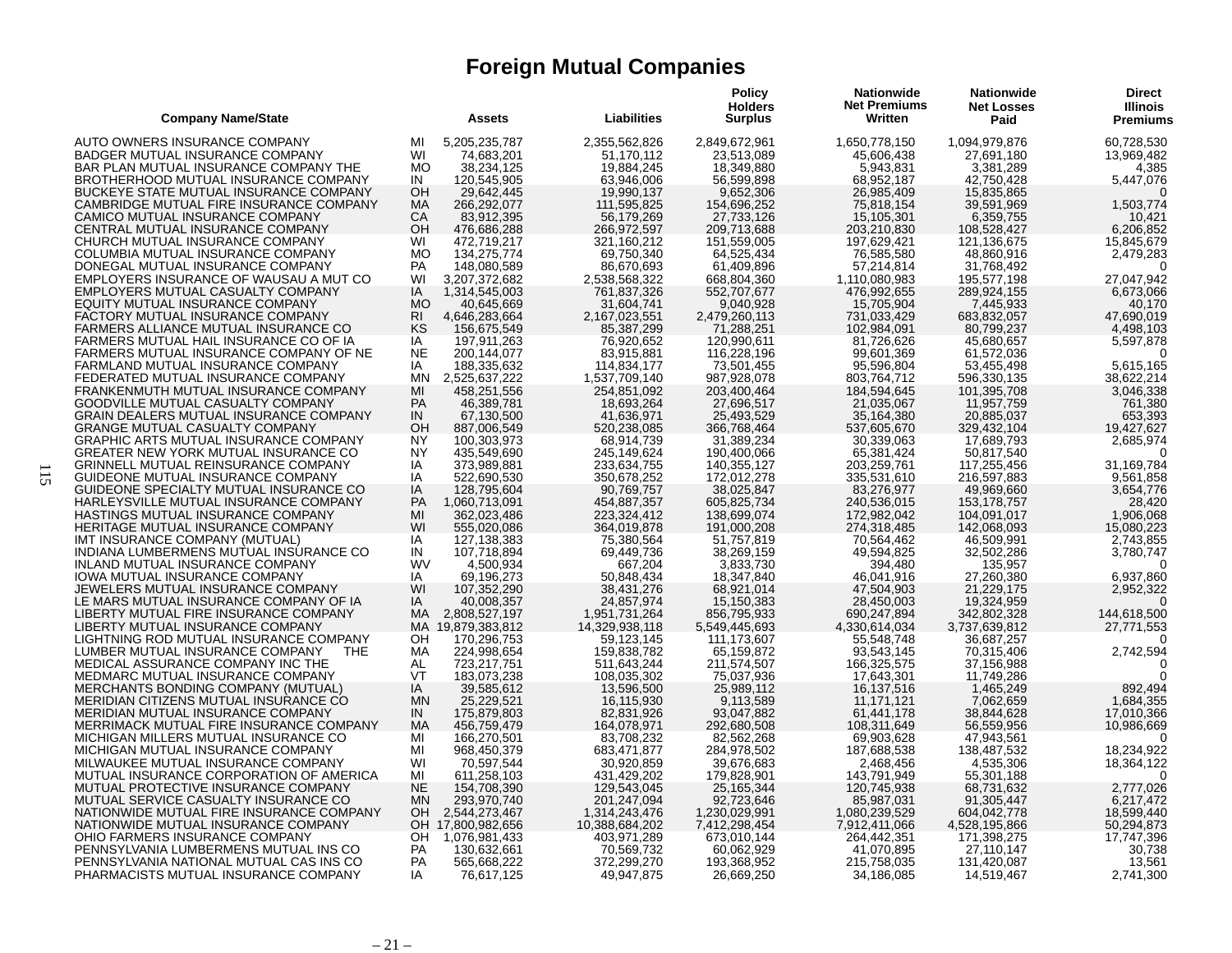#### **Foreign Mutual Companies**

| <b>Company Name/State</b>               |    | <b>Assets</b>  | Liabilities    | <b>Policy</b><br><b>Holders</b><br><b>Surplus</b> | <b>Nationwide</b><br><b>Net Premiums</b><br>Written | <b>Nationwide</b><br><b>Net Losses</b><br>Paid | <b>Direct</b><br><b>Illinois</b><br>Premiums |
|-----------------------------------------|----|----------------|----------------|---------------------------------------------------|-----------------------------------------------------|------------------------------------------------|----------------------------------------------|
| PUBLIC SERVICE MUTUAL INSURANCE COMPANY | NY | 546.314.324    | 410.773.344    | 135.540.980                                       | 101.088.087                                         | 72.144.816                                     | 13.977                                       |
| SECURA INSURANCE A MUTUAL COMPANY       | WI | 257.232.695    | 159.595.980    | 97.636.715                                        | 142.416.955                                         | 90.379.995                                     | 9.833.608                                    |
| SENTRY INSURANCE A MUTUAL COMPANY       | wı | 3.590.885.518  | 1.823.801.277  | .767.084.241                                      | 687.930.518                                         | 350.483.064                                    | 31.085.548                                   |
| SHELTER MUTUAL INSURANCE COMPANY        | MO | .360.824.659   | 540.996.344    | 819.828.315                                       | 668.455.613                                         | 435.282.251                                    | 17.143.453                                   |
| SOCIETY INSURANCE A MUTUAL COMPANY      | WI | 133.320.426    | 81.254.402     | 52.066.024                                        | 53.666.432                                          | 25.873.854                                     | 2.286.258                                    |
| STATE AUTOMOBILE MUTUAL INSURANCE CO    | OН | 1.068.544.418  | 446.831.940    | 621.712.478                                       | 347.197.170                                         | 211.472.739                                    | 1.861.016                                    |
| UTICA MUTUAL INSURANCE COMPANY          | NY | 1.688.292.407  | 1.223.601.167  | 464.691.240                                       | 540.035.318                                         | 314.878.305                                    | 7.989.380                                    |
| WEST BEND MUTUAL INSURANCE COMPANY      | WI | 555.951.093    | 375.692.051    | 180.259.041                                       | 249.127.851                                         | 134.619.108                                    | 66.436.074                                   |
| WESTERN RESERVE MUTUAL CASUALTY COMPANY | OH | 121.843.685    | 43.123.638     | 78.720.047                                        | 40.399.086                                          | 26.681.644                                     |                                              |
| <b>Totals</b>                           |    | 96.869.668.404 | 57.173.075.688 | 39.696.592.706                                    | 32,887,711,011                                      | 20,891,720,863                                 | 205,155,541,                                 |

#### **Foreign Inter-Insurance Exchanges**

| <b>Company Name/State</b>                  |           | Assets         | Liabilities    | <b>Policy</b><br><b>Holders</b><br><b>Surplus</b> | Nationwide<br><b>Net Premiums</b><br>Written | <b>Nationwide</b><br><b>Net Losses</b><br>Paid | <b>Direct</b><br><b>Illinois</b><br><b>Premiums</b> |
|--------------------------------------------|-----------|----------------|----------------|---------------------------------------------------|----------------------------------------------|------------------------------------------------|-----------------------------------------------------|
| ARMED FORCES INSURANCE EXCHANGE            | ΚS        | 166.405.755    | 53,459,907     | 112,945,848                                       | 49.575.496                                   | 33,131,957                                     | 468,714                                             |
| AUTOMOBILE CLUB INTERINSURANCE EXCHANGE    | MO        | 112.839.115    | 54,837,014     | 58,002,098                                        | 78.616.238                                   | 48.546.766                                     | 5,718,566                                           |
| CALIFORNIA CASUALTY IND EXCHANGE           | СA        | 459.848.772    | 119.344.873    | 340,503,899                                       | 111,530,244                                  | 72,300,109                                     |                                                     |
| CASUALTY RECIPROCAL EXCHANGE               | MO        | 160.959.194    | 124.992.017    | 35.967.177                                        | 62.827.584                                   | 29.783.790                                     | 3,241,382                                           |
| DOCTORS' COMPANY THE                       | CA        | 1.026.525.300  | 630.704.508    | 395.820.792                                       | 136.174.219                                  | 122.598.538                                    | 8,773,261                                           |
| ERIE INSURANCE EXCHANGE                    | <b>PA</b> | 7.415.175.564  | 2.660.713.477  | 4,754,462,088                                     | 2,051,139,152                                | 1,271,150,685                                  | 3,705,416                                           |
| <b>FARMERS INSURANCE EXCHANGE</b>          | CA        | 8.502.536.565  | 5,626,996,034  | 2.875.540.531                                     | 4.866.192.519                                | 3,317,936,534                                  | 14,367,126                                          |
| FEDERATED RURAL ELECTRIC INS EXCH          | <b>KS</b> | 125.220.637    | 87.902.528     | 37,318,109                                        | 32,550,195                                   | 26,635,265                                     | 1,078,961                                           |
| FIRE INSURANCE EXCHANGE                    | СA        | .189.676.340   | 802.511.288    | 387.165.052                                       | 759.770.570                                  | 446.072.506                                    |                                                     |
| <b>GARRISON PROPERTY AND CASUALTY ASSN</b> | TX        | 10.257.745     | 147.317        | 10.110.427                                        | 130.865                                      | 44,062                                         |                                                     |
| LUMBERMENS UNDERWRITING ALLIANCE           | <b>MO</b> | 394.601.439    | 289.334.965    | 105.266.474                                       | 92,587,419                                   | 56,124,473                                     | 2,901,633                                           |
| NATIONAL FIRE & INDEMNITY EXCHANGE         | MO        | 11.039.868     | 5.848.172      | 5,191,696                                         | 4,308,492                                    | .489.350                                       | 152,691                                             |
| NATIONAL INSURANCE UNDERWRITERS            | <b>MO</b> | 4.271.081      | 434,524        | 3,836,557                                         | 500                                          | 2,002                                          |                                                     |
| NATIONAL LLOYDS INSURANCE COMPANY          | ТX        | 57.256.839     | 20.144.670     | 37.112.168                                        | 30,908,538                                   | 11.969.209                                     |                                                     |
| NONPROFITS INS ASSN AN INTERINS EXCH       | <b>MN</b> | 14.140.314     | 8.895.106      | 5,245,208                                         | 3.025.606                                    | .458.540                                       | 6,055,098                                           |
| TRUCK INSURANCE EXCHANGE                   | CA        | 1.170.882.714  | 772,158,466    | 398,724,248                                       | 775.084.215                                  | 467.107.112                                    | 14,505,404                                          |
| UNITED SERVICES AUTOMOBILE ASSOCIATION     | ТX        | 9.758.471.937  | 3.535.460.697  | 6.223.011.239                                     | 3,219,492,125                                | 2.106.325.419                                  | 52,724,214                                          |
| VIRGINIA INSURANCE RECIPROCAL THE          | VA        | 291.555.306    | 177.761.091    | 113.794.218                                       | 61.763.028                                   | 42.804.976                                     |                                                     |
| <b>Totals</b>                              |           | 30,871,664,485 | 14,971,646,654 | 15,900,017,829                                    | 12,335,677,005                               | 8,055,481,293                                  | 113,692,466                                         |

#### **Alien Stock Companies**

| <b>Company Name/State</b>                     | <b>Assets</b> | <b>Liabilities</b> | <b>Policy</b><br><b>Holders</b><br><b>Surplus</b> | <b>Nationwide</b><br><b>Net Premiums</b><br>Written | <b>Nationwide</b><br><b>Net Losses</b><br>Paid | <b>Direct</b><br><b>Illinois</b><br><b>Premiums</b> |
|-----------------------------------------------|---------------|--------------------|---------------------------------------------------|-----------------------------------------------------|------------------------------------------------|-----------------------------------------------------|
| <b>GENERALI – U S BRANCH</b>                  | 479.772.328   | 341.145.609        | 138.626.718                                       | 101.034.606                                         | 61.392.667                                     | 61,750                                              |
| <b>GERLING GLOBAL REINSURANCE CORPORATION</b> | 460,165,594   | 313.771.859        | 146.393.735                                       | $-3.681.569$                                        | 30.419.403                                     |                                                     |
| KOA FIRE & MARINE INS CO LTD (U S BRANCH      | 55.176.112    | 20.258.819         | 34.917.293                                        | 11.089.539                                          | 5.587.386                                      | 377,115                                             |
| NICHIDO FIRE & MARINE INSURANCE CO LTD        | 83.118.561    | 37.751.425         | 45.367.136                                        | 11.627.435                                          | 10.292.205                                     |                                                     |
| NIPPON FIRE & MARINE INSURANCE CO LTD         | 172.493.652   | 104.419.287        | 68.074.365                                        | 25.316.474                                          | 15.193.426                                     | 799.155                                             |
| NISSAN FIRE & MAR INS CO LTD (US BRANCH)      | 25.678.831    | 4.991.944          | 20.686.887                                        | 6.085.199                                           | 2.876.211                                      | 231.100                                             |
| SUMITOMO MARINE & FIRE INS CO LTD             | 216.147.710   | 90.596.772         | 125.550.938                                       | 37.970.400                                          | 36.803.787                                     | 3.360.324                                           |
| TOKIO MARINE & FIRE INSURANCE CO LTD THE      | 957.472.009   | 695.681.852        | 261.790.157                                       | 155.555.468                                         | 98.489.067                                     | 11,099,592                                          |
| TRYGG HANSA INS CO LTD (U S BRANCH)           | 14.678.999    | 580.933            | 14.098.066                                        | l.348                                               | 563.170                                        |                                                     |
| UNION & PHENIX ESPANOL INSURANCE COMPANY      | 12.338.211    | 1.520.512          | 10.817.699                                        |                                                     |                                                |                                                     |
| Totals                                        | 2.477.042.007 | 1.610.719.012      | 866.322.994                                       | 344.998.900                                         | 261.617.322                                    | 15,929,036                                          |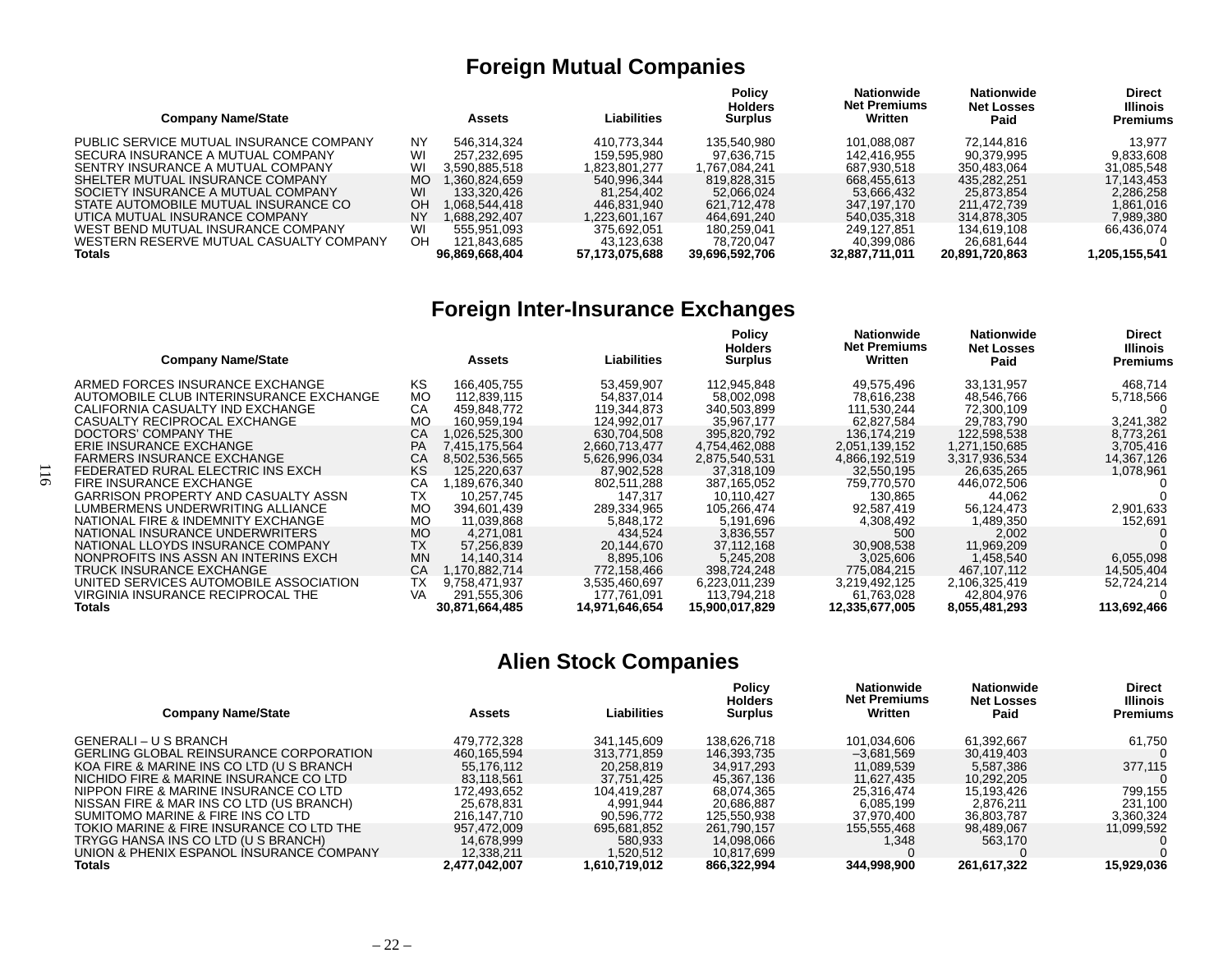#### **Alien Lloyds**

| <b>Company Name/State</b>     | Assets      | iabilities  | <b>Policy</b><br><b>Holders</b><br>Surplus | <b>Nationwide</b><br><b>Net Premiums</b><br>Written | <b>Nationwide</b><br><b>Net Losses</b><br>Paid | <b>Direct</b><br><b>Illinois</b><br>Premiums |
|-------------------------------|-------------|-------------|--------------------------------------------|-----------------------------------------------------|------------------------------------------------|----------------------------------------------|
| UNDERWRITERS AT LLOYDS LONDON | 273.840.271 | 190.336.147 | 83.504.124                                 | 13.269.860                                          | 8.491.855                                      | 75.012.371                                   |
| Totals                        | 273.840.271 | 190.336.147 | 83.504.124                                 | 13.269.860                                          | 8,491,855                                      | 75.012.371                                   |

#### **Foreign Accredited Reinsurers**

| <b>Company Name/State</b>                |           | Assets        | <b>Liabilities</b> | <b>Policy</b><br><b>Holders</b><br><b>Surplus</b> | <b>Nationwide</b><br><b>Net Premiums</b><br>Written | <b>Nationwide</b><br><b>Net Losses</b><br>Paid | <b>Direct</b><br>Illinois<br><b>Premiums</b> |
|------------------------------------------|-----------|---------------|--------------------|---------------------------------------------------|-----------------------------------------------------|------------------------------------------------|----------------------------------------------|
| ACE CAPITAL MORTGAGE REINSURANCE COMPANY | <b>NY</b> | 53.231.660    | 13.982.372         | 39,249,288                                        | 15,822,629                                          | 7.132.843                                      |                                              |
| ACE GUARANTY RE INC                      | NY        | 791.947.086   | 496.405.984        | 295.541.102                                       | 53.709.347                                          | $-1.273.557$                                   |                                              |
| COMMERCIAL RISK RE-INSURANCE COMPANY     | VT        | 262.242.680   | 219.121.958        | 43.120.722                                        | 58,732,459                                          | 41,483,233                                     |                                              |
| <b>ESSEX INSURANCE COMPANY</b>           | DE        | 252.668.706   | 183.463.560        | 69.205.146                                        | 94.816.330                                          | 27.916.536                                     |                                              |
| <b>HOUSTON CASUALTY COMPANY</b>          | TX        | 493.758.712   | 243.577.772        | 250.180.940                                       | 90.674.075                                          | 25,222,506                                     |                                              |
| INNER HARBOR REINSURANCE INC.            | <b>MD</b> | 41.338.546    | 3.866.509          | 37.472.037                                        | 1.049.056                                           | 1.264.976                                      |                                              |
| INVESTORS INSURANCE COMPANY OF AMERICA   | NJ.       | 183.553.334   | 133.113.880        | 50.439.454                                        | 51.712.591                                          | 15.211.293                                     |                                              |
| MERCURY CASUALTY COMPANY                 | СA        | 1.036.261.100 | 274.976.464        | 761.284.636                                       | 371.708.844                                         | 198.114.780                                    |                                              |
| MIDDLESEX MUTUAL ASSURANCE COMPANY       | СT        | 199.531.605   | 132.078.599        | 67.453.006                                        | 55,189,544                                          | 28,470,097                                     |                                              |
| MOTORISTS MUTUAL INSURANCE COMPANY       | OH        | 660.375.935   | 333.815.937        | 326.559.998                                       | 219.611.956                                         | 129.245.325                                    |                                              |
| NATIONWIDE INDEMNITY COMPANY             | OH        | 2.700.621.662 | 2.065.902.733      | 634.718.930                                       | 40.814.022                                          | 197.620.515                                    |                                              |
| NEW JERSEY RE–INSURANCE COMPANY          | NJ        | 1.010.234.658 | 622.009.283        | 388.225.375                                       | 108.498.844                                         | 86.692.043                                     |                                              |
| UNITED COASTAL INSURANCE COMPANY         | AZ        | 58.665.573    | 34.736.228         | 23.929.345                                        | 3.544.657                                           | 4.167.798                                      |                                              |
| WESTERN INDEMNITY INSURANCE COMPANY      | <b>TX</b> | 98.260.873    | 66.894.805         | 31.366.068                                        | 22.359.717                                          | 20.478.614                                     |                                              |
| <b>Totals</b>                            |           | 7,842,692,130 | 4,823,946,084      | 3,018,746,047                                     | .188.244.071                                        | 781.747.002                                    |                                              |

117

#### **Alien Approved Reinsurers**

| <b>Assets</b>  | Liabilities   | <b>Policy</b><br><b>Holders</b><br>Surplus | <b>Nationwide</b><br><b>Net Premiums</b><br>Written | <b>Nationwide</b><br><b>Net Losses</b><br>Paid | <b>Direct</b><br><b>Illinois</b><br><b>Premiums</b> |
|----------------|---------------|--------------------------------------------|-----------------------------------------------------|------------------------------------------------|-----------------------------------------------------|
| 370.225.047    | 290.509.164   | 79.715.883                                 | 264.853.661                                         | 182.147.119                                    |                                                     |
| 657.189.281    | 596.036.264   | 61.153.017                                 | 247.274.167                                         | 101.883.049                                    | 0                                                   |
| 63.589.508     | 38.776.513    | 24.822.995                                 | 2.367.329                                           | 4.028.158                                      |                                                     |
| 587.997.378    | 536.479.352   | 51.518.026                                 | 265.910.675                                         | 133,662,093                                    |                                                     |
| 180.585.101    | 142.294.193   | 38,290,908                                 | 71.073.642                                          | 41.177.735                                     |                                                     |
| 124.331.654    | 98.551.335    | 25.780.319                                 | 70.259.711                                          | 26.319.858                                     |                                                     |
| 8.893.383.038  | 7.503.569.040 | 1.389.813.998                              | 8.863.828                                           | 454,253,893                                    | 0                                                   |
| 241.325.908    | 209.930.989   | 31.394.919                                 | 74.080.864                                          | 61.013.636                                     |                                                     |
| 245.312.643    | 216.098.450   | 29.214.193                                 | 72.204.328                                          | 47.889.397                                     |                                                     |
| 11.363.939.558 | 9.632.245.300 | 1,731,704,258                              | 1.076.888.205                                       | 1,052,374,938                                  | 0                                                   |
|                |               |                                            |                                                     |                                                |                                                     |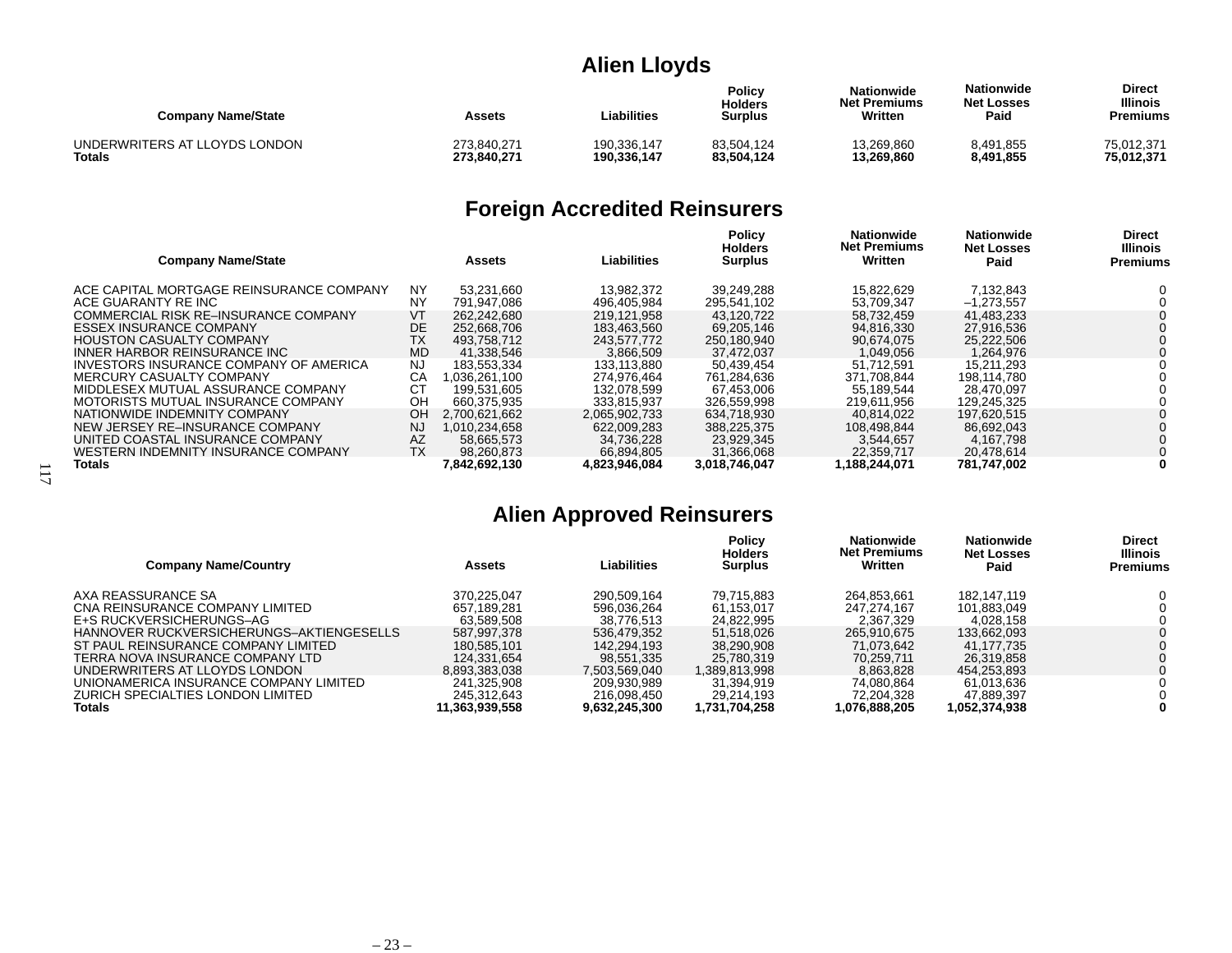## **Illinois Insurance Exchange**

| <b>Syndicate</b>                                   | <b>Assets</b>            | <b>Liabilities</b>    | <b>Policy</b><br><b>Holders</b><br><b>Surplus</b> | <b>Nationwide</b><br><b>Net Premiums</b><br>Written | <b>Nationwide</b><br><b>Net Losses</b><br>Paid | <b>Direct</b><br><b>Illinois</b><br><b>Premiums</b> |
|----------------------------------------------------|--------------------------|-----------------------|---------------------------------------------------|-----------------------------------------------------|------------------------------------------------|-----------------------------------------------------|
| <b>INEX Insurance Exchange</b>                     |                          |                       |                                                   |                                                     |                                                |                                                     |
| AGORA SYNDICATE, INC<br>KEMPER ENVIRONMENTAL, LTD  | 33,523,459<br>22.057.970 | 27.241.976<br>532.404 | 6,281,483<br>21,525,566                           | 16,023,176                                          | 8,633,485                                      | 63,585<br>769,101                                   |
| KEMPER SECURE. LTD                                 | 22,069,619               | 481.298               | 21,588,321                                        |                                                     |                                                |                                                     |
| KEMPER UNDERWRITING BROKERS. INC                   | 22,056,383               | 531.171               | 21,525,212                                        |                                                     |                                                | 268,050                                             |
| PRIME INSURANCE SYNDICATE. INC                     | 12.174.144               | 6.877.148             | 5.296.996                                         | 5,978,487                                           | 2.183.519                                      | 748,696                                             |
| RCA SYNDICATE #1. LTD                              | 5.450.691                | 4.096.934             | 1.353.757                                         | 1,339,322                                           | 2,204,625                                      |                                                     |
| VESTA CAPITAL INSURANCE SYNDICATE, INC             | 30,387,230               | 135.461               | 30,251,769                                        |                                                     |                                                |                                                     |
| Totals                                             | 147,719,496              | 39,896,392            | 107,823,104                                       | 23.340.985                                          | 13,021,629                                     | 1,849,432                                           |
| <b>Limited Syndicates</b>                          |                          |                       |                                                   |                                                     |                                                |                                                     |
| DOMESTIC RE. LP                                    | 103.810.159              | 103.613.821           | 196.338                                           | 5.366.917                                           |                                                | 0                                                   |
| Totals                                             | 103.810.159              | 103.613.821           | 196.338                                           | 5,366,917                                           |                                                | 0                                                   |
| <b>Grand Total for Illinois Insurance Exchange</b> | 251,529,655              | 143.510.213           | 108.019.442                                       | 28.707.902                                          | 13.021.629                                     | 1.849.432                                           |

## **Recapitulation**

|                                              | <b>Number</b><br>Οt |                 |                    | <b>Policy</b><br><b>Holders</b> | Nationwide<br><b>Net Premiums</b> | <b>Nationwide</b><br><b>Net Losses</b> | <b>Direct</b><br><b>Illinois</b> |
|----------------------------------------------|---------------------|-----------------|--------------------|---------------------------------|-----------------------------------|----------------------------------------|----------------------------------|
|                                              | <b>Companies</b>    | Assets          | <b>Liabilities</b> | <b>Surplus</b>                  | Written                           | Paid                                   | <b>Premiums</b>                  |
| DOMESTIC STOCK COMPANIES                     | 176                 | 114.142.143.311 | 76.533.905.522     | 37.608.237.774                  | 43.696,863,747                    | 29.476.108.877                         | 5,254,003,106                    |
| DOMESTIC MUTUAL COMPANIES                    | 15                  | 91,054,077,663  | 41.451.803.246     | 49.602.274.415                  | 27.041.779.182                    | 18.673.551.234                         | 2,336,813,448                    |
| DOMESTIC INTER-INSURANCE EXCHANGES           |                     | 1.497.263.808   | 981.346.579        | 515.917.229                     | 314.339.213                       | 204.266.021                            | 225,957,106                      |
| DOMESTIC RISK RETENTION GROUPS               |                     | 103.931.928     | 64.643.946         | 39.287.982                      | 24.345.516                        | 4.877.119                              | 832.327                          |
| DOMESTIC ASSOCATION CAPTIVES                 |                     | 33,305,992      | 22.942.891         | 10.363.102                      | 8.057.654                         | 4.281.517                              | 10.015.299                       |
| <b>FOREIGN STOCK COMPANIES</b>               | 704                 | 510.438.106.902 | 313.597.605.022    | 196.840.501.890                 | 124.049.704.888                   | 80.374.477.005                         | 4,523,865,153                    |
| FOREIGN MUTUAL COMPANIES                     | 75                  | 96.869.668.404  | 57.173.075.688     | 39.696.592.706                  | 32.887.711.011                    | 20.891.720.863                         | l.205.155.541                    |
| <b>FOREIGN INTERINSURANCE EXCHANGES</b>      | 18                  | 30.871.664.485  | 14.971.646.654     | 15.900.017.829                  | 12.335.677.005                    | 8.055.481.293                          | 113,692,466                      |
| ALIEN STOCK COMPANIES                        | 10                  | 2.477.042.007   | 1.610.719.012      | 866.322.994                     | 344.998.900                       | 261.617.322                            | 15,929,036                       |
| ALIEN LLOYDS COMPANIES                       |                     | 273.840.271     | 190.336.147        | 83.504.124                      | 13.269.860                        | 8.491.855                              | 75.012.371                       |
| <b>P&amp;C FOREIGN ACCREDITED REINSURERS</b> | 14                  | 7.842.692.130   | 4.823.946.084      | 3.018.746.047                   | 1.188.244.071                     | 781.747.002                            |                                  |
| <b>P&amp;C ALIEN ACCREDITED REINSURERS</b>   |                     | 11.363.939.558  | 9.632.245.300      | 1.731.704.258                   | 1.076.888.205                     | 1.052.374.938                          |                                  |
| <b>ILLINOIS INSURANCE EXCHANGE</b>           |                     | 251.529.655     | 143.510.213        | 108.019.442                     | 28.707.902                        | 13.021.629                             | 1.849.432                        |
| Totals                                       | 1,037               | 867.219.206.114 | 521,197,726,304    | 346.021.489.792                 | 243.010.587.154                   | 159.802.016.675                        | 13,763,125,285                   |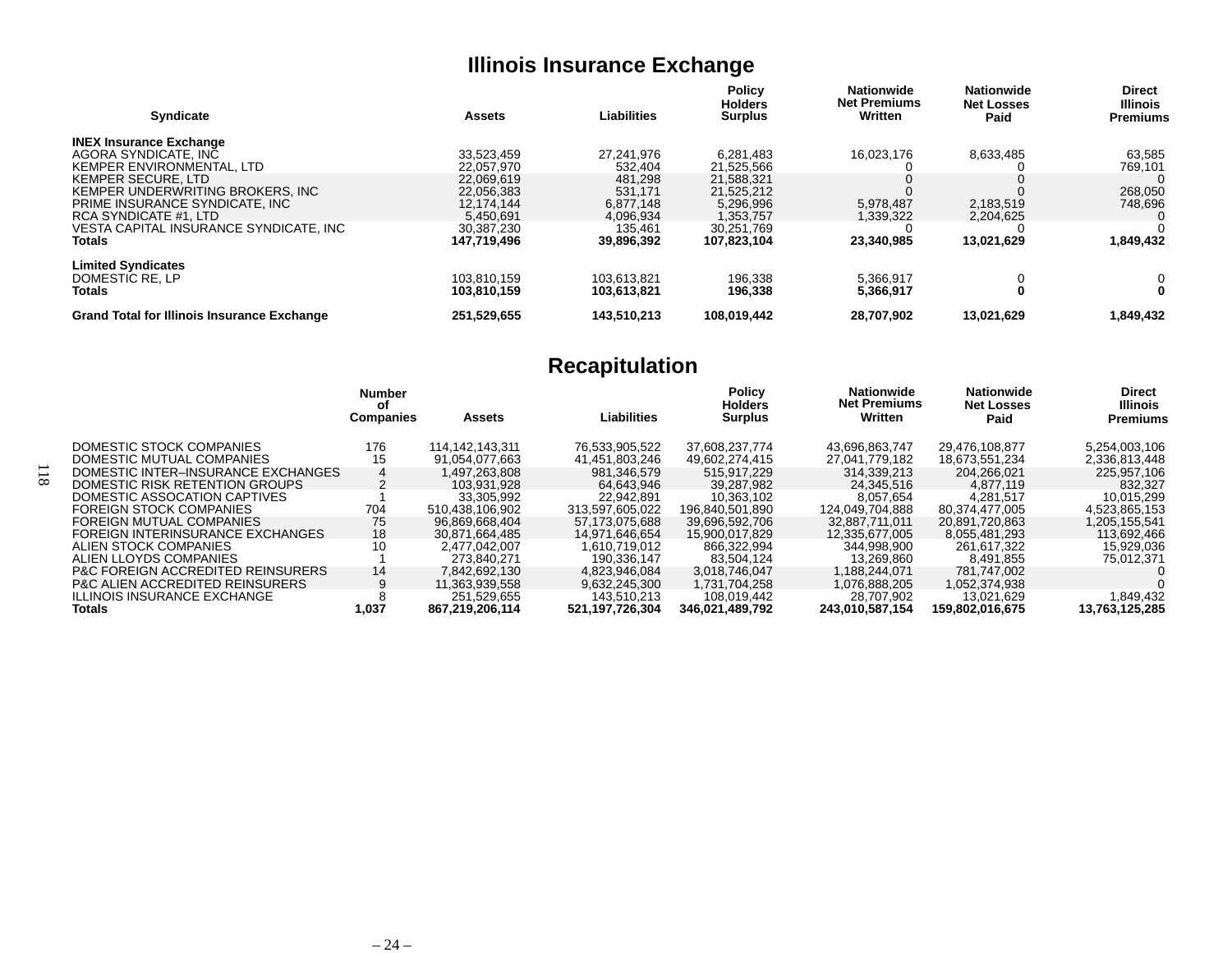# **Life & Health Insurance Companies**

## **Domestic Legal Reserve Life Insurance Companies**

| <b>Company Name/State</b>                                                        | <b>Assets</b>                                                | <b>Liabilities</b>           | <b>Policy</b><br><b>Holders</b><br><b>Surplus</b> | Net<br>Operating<br>Gain  | <b>Direct</b><br><b>Illinois</b><br>Premiums* | <b>Nationwide</b><br><b>Premiums</b> <sup>*</sup> |
|----------------------------------------------------------------------------------|--------------------------------------------------------------|------------------------------|---------------------------------------------------|---------------------------|-----------------------------------------------|---------------------------------------------------|
| ABRAHAM LINCOLN INSURANCE COMPANY                                                | IL<br>14.555.067                                             | 12.040.830                   | 2,514,237                                         | 262,723                   | 212,492                                       | 427,192                                           |
| <b>ACCORD HEALTH PLAN</b>                                                        | IL<br>2,698,851                                              | 363,734                      | 2,335,117                                         | $-3,369,734$              |                                               |                                                   |
| ALL AMERICAN LIFE INSURANCE COMPANY                                              | IL<br>2,115,439,469                                          | 2,029,013,600                | 86,425,869                                        | 60,538,561                | 16,998,783<br>n                               | 200,475,440                                       |
| ALLEGIANCE LIFE INSURANCE COMPANY<br>ALLSTATE LIFE INSURANCE COMPANY             | 196,843,617<br>IL<br>IL<br>32,914,331,801                    | 9,056,895<br>30,317,331,566  | 187,786,722<br>2,597,000,235                      | 32,876,068<br>169,257,330 | 393,411,298                                   | 1,214,698<br>8,095,086,297                        |
| AMALGAMATED LIFE & HEALTH INSURANCE CO                                           | 7,378,177<br>IL                                              | 3,631,895                    | 3,746,282                                         | 696,155                   | 7,993,013                                     | 8,128,144                                         |
| AMERIBEST LIFE INSURANCE COMPANY                                                 | IL<br>63,936,932                                             | 56,414,986                   | 7,521,946                                         | $-5,872,863$              | 2,627,288                                     | 48,356,413                                        |
| AMERICAN FRANKLIN LIFE INSURANCE COMPANY                                         | IL<br>689,565,376                                            | 647,975,145                  | 41,590,231                                        | $-2,946,758$              | 37,935,057                                    | 189,504,805                                       |
| AMERICAN GENERAL ASSURANCE COMPANY                                               | IL<br>1,117,179,565                                          | 991,855,374                  | 125,324,191                                       | $-1,698,624$              | 11,425,957                                    | 711,475,979                                       |
| AMERICAN MERCHANTS LIFE INSURANCE CO                                             | IL<br>293.011.431                                            | 264.856.480                  | 28,154,951                                        | 7,088,427                 | 567,537                                       | 14,438,930                                        |
| AMERICAN UNIFIED LIFE & HEALTH INS CO                                            | IL.<br><b>Placed in Liguidation in 2000</b>                  |                              |                                                   |                           |                                               |                                                   |
| <b>BANKERS LIFE &amp; CASUALTY COMPANY</b>                                       | IL<br>4,912,364,126                                          | 4,420,204,036                | 492,160,090                                       | 123,267,717               | 256,925,590                                   | 1,823,252,806                                     |
| BANKERS LIFE INSURANCE COMPANY OF IL<br><b>BCS LIFE INSURANCE COMPANY</b>        | IL<br>511,067,838<br>IL<br>111,075,653                       | 39,320,141<br>54,337,671     | 471,747,697<br>56,737,982                         | 102,669,325<br>2,736,122  | 32,534<br>2,176,484                           | 40,631<br>75,363,992                              |
| BENCHMARK HEALTH INSURANCE COMPANY                                               | IL<br>11,303,133                                             | 9,045,307                    | 2,257,826                                         | -7,151,281                | 21,660,889                                    | 21,916,434                                        |
| CELTIC INSURANCE COMPANY                                                         | 111,270,056<br>IL                                            | 59,058,130                   | 52,211,926                                        | 3,984,858                 | 15,804,241                                    | 81,282,506                                        |
| CENTRAL INVESTORS LIFE INSURANCE CO IL                                           | IL<br>2,640,404                                              | 977,812                      | 1,662,592                                         | 42,351                    | 38,848                                        | 42,246                                            |
| CERTIFIED LIFE INSURANCE COMPANY                                                 | IL<br>54,575,174                                             | 46,056,317                   | 8,518,857                                         | 2,571,170                 | 20,838                                        | 7,634,405                                         |
| CHARTER NATIONAL LIFE INSURANCE COMPANY                                          | IL<br>673,675,475                                            | 650,729,979                  | 22,945,500                                        | 300,260                   | 360.077                                       |                                                   |
| COLUMBIAN LIFE INSURANCE COMPANY                                                 | 118,822,984<br>IL                                            | 99,937,798                   | 18,885,185                                        | 2,782,958                 | 1,488,334                                     | 34,853,458                                        |
| COMBINED INSURANCE COMPANY OF AMERICA                                            | IL<br>3,469,025,470                                          | 3,015,602,952                | 453,422,521                                       | 93,085,422                | 52,708,872                                    | 1,362,609,660                                     |
| COMMUNITY HEALTH PLAN OF SBL INS CO                                              | IL<br>2,702,287<br>IL                                        | 1,096,490<br>7.681.371.815   | 1,605,797                                         | $-848,572$                | 2,871,902                                     | 2,871,902                                         |
| CONSECO ANNUITY ASSURANCE COMPANY<br>CONSECO MEDICAL INSURANCE COMPANY           | 8,201,411,041<br>IL<br>467,110,370                           | 417,203,044                  | 520,039,226<br>49,907,326                         | 92,555,903<br>–22,505,724 | 86,803,130<br>30,856,818                      | 1,023,660,456<br>299,862,896                      |
| CONTINENTAL ASSURANCE COMPANY                                                    | IL.<br>11,537,643,900                                        | 10,315,184,244               | 1,222,459,656                                     | 66,164,712                | 481,636,773                                   | 3,762,828,948                                     |
| COUNTRY INVESTORS LIFE ASSURANCE COMPANY                                         | IL.<br>1,006,689,136                                         | 935,072,112                  | 71,617,024                                        | 8,346,995                 | 64,112,390                                    | 66,093,300                                        |
| COUNTRY LIFE INSURANCE COMPANY                                                   | IL<br>3,864,483,513                                          | 3,106,525,551                | 757,957,962                                       | 41,608,744                | 361,198,826                                   | 446,880,595                                       |
| COUNTRY MEDICAL PLANS INC                                                        | IL<br>30,181,794                                             | 1,142,815                    | 29,038,979                                        | 1,044,707                 | $\cap$                                        | $\Omega$                                          |
| DELTA DENTAL INSURANCE COMPANY                                                   | IL<br>38,546,857                                             | 19,900,676                   | 18,646,181                                        | 147,756                   | 3,165                                         | 81,844,618                                        |
| <b>EMPLOYEES LIFE COMPANY MUTUAL</b>                                             | IL<br>108,258,456                                            | 95,394,755                   | 12,863,701                                        | 304,257                   | 3,402,836                                     | 33,208,511                                        |
| EXCALIBUR INSURANCE CORPORATION                                                  | IL<br>2,633,600                                              | 69,324                       | 2,564,276                                         | 42,073                    | 55,429                                        | 45,571                                            |
| FEDERAL KEMPER LIFE ASSURANCE COMPANY<br>FEDERAL LIFE INSURANCE COMPANY MUTUAL   | IL<br>2,290,620,234<br>IL.<br>224,633,943                    | 2,106,132,240<br>180,567,056 | 184,487,994                                       | 50,445,023<br>–834.135    | 26,039,188<br>5,907,367                       | 579,961,608<br>14,730,508                         |
| FIDELITY LIFE ASSOCIATION MUTUAL LEG RES                                         | IL<br>682,516,697                                            | 485,953,224                  | 44,066,887<br>196,563,473                         | 9,777,217                 | 2,046,237                                     | 21,011,269                                        |
| FINANCIAL AMERICAN LIFE INSURANCE CO                                             | IL<br>10,777,002                                             | 502,034                      | 10,274,968                                        | 348,242                   | 395,880                                       | $-29,163$                                         |
| FIRST COMMONWEALTH INSURANCE COMPANY                                             | IL<br>14.108.293                                             | 8.182.794                    | 5.925.499                                         | 4.494.444                 | 15.572.086                                    | 15,572,086                                        |
| FORT DEARBORN LIFE INSURANCE COMPANY                                             | IL<br>679,254,709                                            | 540,325,226                  | 138,929,483                                       | 7,633,513                 | 120,161,410                                   | 372,831,673                                       |
| FRANKLIN LIFE INSURANCE COMPANY<br><b>THE</b>                                    | IL<br>6,289,339,899                                          | 5,856,768,721                | 432,571,178                                       | 176,001,145               | 30,364,402                                    | 317,127,371                                       |
| GENERAL LIFE INSURANCE COMPANY OF AM                                             | IL<br>65,730,403                                             | 56,864,990                   | 8,865,413                                         | 1,529,290                 | 288,912                                       | 473,128                                           |
| <b>GOLDEN RULE INSURANCE COMPANY</b>                                             | IL<br>1.613.579.954                                          | 1.422.125.868                | 191.454.086                                       | 26.071.261                | 54.662.105                                    | 616.905.719                                       |
| GUARANTEE TRUST LIFE INSURANCE COMPANY<br>HEALTH & LIFE INSURANCE COMPANY OF AM  | IL.<br>194,579,083<br>IL                                     | 149,318,137                  | 45,260,946                                        | 2,900,728                 | 23,647,561                                    | 137,613,348                                       |
| <b>HEALTH ALLIANCE MEDICAL PLANS INC</b>                                         | 6,475,415<br>IL<br>52.195.177                                | 2,027,503<br>38.086.626      | 4,447,912<br>14.108.551                           | 428,096<br>1,947,392      | 44,584<br>35.546.929                          | 1,448,068<br>36,654,669                           |
| HEALTH CARE SERVICE CORP MUT LEG RES CO                                          | IL<br>2,650,256,306                                          | 1.411.418.937                | 1,238,837,369                                     | 106,897,761               | 1,704,976,681                                 | 3.287.743.904                                     |
| HOME OWNERS LIFE INSURANCE COMPANY                                               | IL<br>32,206,052                                             | 19,697,394                   | 12,508,658                                        | 454,916                   | 5,606                                         | 7,507,433                                         |
| HORACE MANN LIFE INSURANCE COMPANY                                               | IL<br>3,382,361,203                                          | 3,195,959,429                | 186,401,774                                       | 31,469,271                | 28,796,103                                    | 325,139,526                                       |
| HUMANA HEALTHCHICAGO INSURANCE COMPANY                                           | IL<br>3.244.013                                              | 241.578                      | 3,002,435                                         | 364.777                   | 41.833                                        | 46,485                                            |
| ILLINOIS HEALTHCARE INSURANCE COMPANY                                            | IL<br>11.681.806                                             | 9,126,237                    | 2.555.569                                         | $-3.790.871$              | 16,717,635                                    | 19.451.935                                        |
| ILLINOIS MUTUAL LIFE INSURANCE COMPANY                                           | IL<br>637.542.166                                            | 534.721.143                  | 102.821.023                                       | 9.455.080                 | 16,227,820                                    | 79.296.914                                        |
| INSTITUTIONAL FOUNDERS LIFE INSURANCE CO                                         | IL<br>229,494,071                                            | 187,681                      | 229,306,389                                       | 42,908,186                | 24,796                                        | 31,022                                            |
| INTER AMERICAN LIFE INSURANCE COMPANY<br>KEMPER INVESTORS LIFE INSURANCE COMPANY | IL.<br>Process of dissolving in 2000<br>IL<br>13,874,696,992 | 13,479,730,668               | 394,966,324                                       | 57,649,913                | 241,720,126                                   | 2,368,274,355                                     |
| LIFE ASSURANCE COMPANY OF AMERICA                                                | IL<br>4,700,484                                              | 3,031,042                    | 1,669,442                                         | 30,311                    | 581.929                                       | 207.724                                           |
| LINCOLN HERITAGE LIFE INSURANCE COMPANY                                          | IL<br>373,633,258                                            | 327,436,718                  | 46,196,540                                        | 2,692,617                 | 4,542,232                                     | 110,963,727                                       |
| MANHATTAN NATIONAL LIFE INSURANCE CO                                             | IL<br>394,637,551                                            | 300,576,263                  | 94,061,288                                        | 7,795,497                 | 2,096,543                                     | 52,900,865                                        |
|                                                                                  |                                                              |                              |                                                   |                           |                                               |                                                   |

**\*Includes Deposit Type Funds**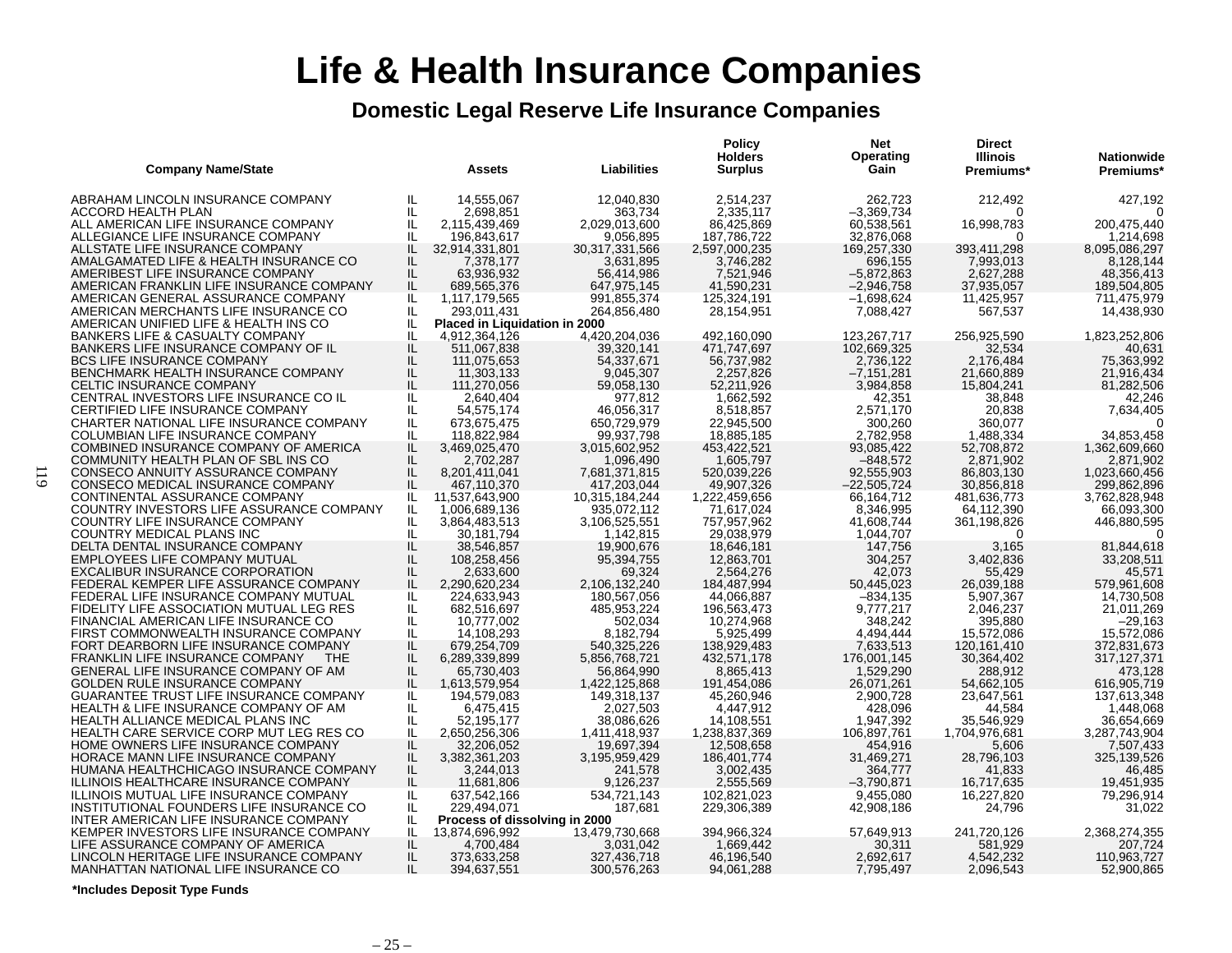| <b>Company Name/State</b>                | <b>Assets</b>        | <b>Liabilities</b> | <b>Policy</b><br><b>Holders</b><br><b>Surplus</b> | <b>Net</b><br>Operating<br>Gain | <b>Direct</b><br><b>Illinois</b><br>Premiums* | <b>Nationwide</b><br>Premiums* |
|------------------------------------------|----------------------|--------------------|---------------------------------------------------|---------------------------------|-----------------------------------------------|--------------------------------|
| MTL INSURANCE COMPANY                    | 918,733,209<br>IL.   | 838.353.179        | 80.380.030                                        | 5,942,290                       | 16.799.312                                    | 105,812,237                    |
| MUNICIPAL INSURANCE COMPANY OF AMERICA   | 18.756.131<br>IL     | 10.290.197         | 8.465.934                                         | $-343.384$                      | 1.421.208                                     | 1,423,507                      |
| NACOLAH LIFE INSURANCE COMPANY           | IL<br>318,865,295    | 275,065,135        | 43,800,160                                        | 5,742,105                       | 1,365,393                                     | 16,123,595                     |
| NORTH AMERICAN COMPANY FOR L & H INS     | 1,645,507,310        | 1,419,360,654      | 226,146,656                                       | 45,574,641                      | 18,923,869                                    | 223,118,099                    |
| OLD REPUBLIC LIFE INSURANCE COMPANY      | 109.138.365          | 85,849,045         | 23,289,320                                        | 151.748                         | 3.695.036                                     | 30.839.316                     |
| OSF HEALTH PLANS INC                     | 24,859,008           | 22,775,954         | 2,083,054                                         | $-16,843,636$                   | 1,432,992                                     | 1,411,798                      |
| PEKIN LIFE INSURANCE COMPANY             | 526,131,784          | 432,359,117        | 93,772,666                                        | 7,809,111                       | 126.248.424                                   | 174,580,706                    |
| PERSONALCARE INSURANCE OF ILLINOIS INC   | 31.677.132<br>IL     | 29.453.082         | 2.224.050                                         | $-229.607$                      | 14.343.019                                    | 14.269.009                     |
| PHYSICIANS BENEFITS TRUST LIFE INS CO    | 8.728.018<br>IL      | 6.860.876          | 1.867.142                                         | $-993.696$                      | 17.928.748                                    | 16.400.361                     |
| PIONEER LIFE INSURANCE COMPANY           | 683,292,854          | 466,591,787        | 216,701,067                                       | $-27,474,442$                   | 28,214,524                                    | 510,099,688                    |
| PROFESSIONAL LIFE & CASUALTY COMPANY     | IL<br>26.857.561     | 22.017.978         | 4.839.585                                         | 237.720                         | 1.223.645                                     | 1,187,808                      |
| REASSURE AMERICA LIFE INSURANCE COMPANY  | IL<br>3.433.215.773  | 3.200.769.754      | 232.446.019                                       | 10.930.196                      | 13.210.745                                    | (36,739,601)                   |
| RELIANCE STANDARD LIFE INSURANCE COMPANY | IL<br>1,628,459,773  | 1,414,136,084      | 214,323,689                                       | 36,158,749                      | 25,150,824                                    | 440,874,566                    |
| RESOURCE LIFE INSURANCE COMPANY          | IL<br>61,793,916     | 35,122,883         | 26,671,033                                        | 658,123                         | 15,014,014                                    | 6,049,001                      |
| RIGHTCHOICE INSURANCE COMPANY            | 7.920.189            | 5.050.514          | 2.869.676                                         | $-16.995$                       | 14.765.121                                    | 14.592.465                     |
| ROCKFORD HEALTH PLANS INC                | 13,932,310           | 10,910,895         | 3,021,415                                         | $-291.770$                      | 2,966,228                                     | 2,966,228                      |
| RUSH PRUDENTIAL INSURANCE COMPANY        | 37,440,544<br>IL     | 26.611.519         | 10,829,024                                        | 2.500                           | 106,155,566                                   | 106,514,219                    |
| SEARS LIFE INSURANCE COMPANY             | 33,298,471           | 11,998,747         | 21,299,724                                        | 6,171,259                       | 1,381,267                                     |                                |
| STATE FARM ANNUITY & LIFE INSURANCE CO   | IL<br>7,034,868      | 45,191             | 6,989,676                                         | 187,139                         |                                               |                                |
| STATE FARM LIFE & ACCIDENT ASSURANCE CO  | 886.236.583          | 729.772.271        | 156,464,311                                       | 12.268.552                      | 663.827                                       | 102.978.097                    |
| STATE FARM LIFE INSURANCE COMPANY        | 26,966,124,408<br>IL | 23.963.461.582     | 3,002,662,826                                     | 234.743.495                     | 217.495.446                                   | 2,842,539,089                  |
| TRUSTMARK INSURANCE COMPANY MUTUAL       | 1.051.439.361<br>IL  | 804.389.067        | 247.050.294                                       | $-12.197.341$                   | 360.007.497                                   | 911.423.198                    |
| TRUSTMARK LIFE INSURANCE COMPANY         | 684,321,885          | 638.826.505        | 45,495,380                                        | $-5,080,700$                    | 164.271                                       | 166,593,149                    |
| UNION FIDELITY LIFE INSURANCE COMPANY    | 1.313.727.016        | 963.305.824        | 350.421.192                                       | 35.101.529                      | 19.809.858                                    | 533.888.233                    |
| UNITED HEALTHCARE INSURANCE CO OF IL     | 77,323,196<br>IL.    | 48,707,407         | 28,615,787                                        | 4,516,762                       | 247,613,802                                   | 242,051,474                    |
| UNITED INSURANCE COMPANY OF AMERICA      | IL<br>2,443,454,031  | 1,561,811,985      | 881,642,046                                       | 50.245.241                      | 18,258,993                                    | 273,122,154                    |
| UNITED NATIONAL LIFE INSURANCE CO OF AM  | 7.369.087<br>IL.     | 3.838.066          | 3.531.021                                         | 10.957                          | 109.749                                       | 991,433                        |
| UNITED SECURITY LIFE INSURANCE CO OF IL  | IL<br>13,538,891     | 9,658,162          | 3.880.729                                         | 31,221                          | 9,175,061                                     | 23,235,565                     |
| <b>VETERANS LIFE INSURANCE COMPANY</b>   | 754.013.212          | 238.938.644        | 515,074,568                                       | 45,523,266                      | 5,077,132                                     | 107,400,548                    |
| WASHINGTON NATIONAL INSURANCE COMPANY    | 1.092.873.862        | 883.535.665        | 209.338.197                                       | 40.890.440                      | 9.652.309                                     | 78.865.812                     |
| WESTERN DIVERSIFIED LIFE INSURANCE CO    | 120,245,403.00<br>IL | 107.277.678.00     | 12,967,725.00                                     | $-25.273.00$                    | 10782502                                      | 12415896                       |
| ZURICH LIFE INSURANCE COMPANY OF AMERICA | 319,483,159          | 286.789.486        | 32,693,673                                        | $-28.962.766$                   | 5.414.596                                     | 31.232.282                     |
| <b>Totals</b>                            | 151,634,478,869      | 133,983,687,916    | 17,650,790,955                                    | 1,755,088,146                   | 5,498,202,344                                 | 33,715,524,939                 |

**\*Includes Deposit Type Funds**

#### **Foreign Legal Reserve Life Insurance Companies**

| <b>Company Name/State</b>               |    | Assets         | Liabilities    | <b>Policy</b><br><b>Holders</b><br><b>Surplus</b> | <b>Net</b><br>Operating<br>Gain | <b>Direct</b><br><b>Illinois</b><br>Premiums* | <b>Nationwide</b><br>Premiums* |
|-----------------------------------------|----|----------------|----------------|---------------------------------------------------|---------------------------------|-----------------------------------------------|--------------------------------|
| AAA LIFE INSURANCE COMPANY              | DC | 43.912.933     | 22.205.851     | 21.707.079                                        | $-2,327,874$                    | 770.369                                       | 31,661,133                     |
| ACACIA LIFE INSURANCE COMPANY           | DC | 967.563.382    | 866.918.373    | 100.645.008                                       | $-5,026,942$                    | 2.707.684                                     | 67.364.353                     |
| ACACIA NATIONAL LIFE INSURANCE COMPANY  | VA | 695.908.394    | 671.505.529    | 24.402.864                                        | $-3.642.769$                    | 3,934,322                                     | 76.339.153                     |
| ACADEMY LIFE INSURANCE COMPANY          | MO | 323.882.154    | 273.959.483    | 49.922.671                                        | 10.842.141                      | 779.559                                       | 40,336,421                     |
| ACCELERATION LIFE INSURANCE COMPANY     | OH | 66.919.303     | 44.615.549     | 22.303.754                                        | 2.076.959                       | 45.704                                        | 4,354,035                      |
| ADMIRAL LIFE INSURANCE COMPANY OF AM    | AZ | 5.026.211      | 18.288         | 5.007.923                                         | 1,552,696                       |                                               | (4,905)                        |
| ADVANCE INSURANCE COMPANY               | AZ | 23.634.045     | 5.788.215      | 17.845.830                                        | 1.522.696                       | 30                                            | 11.232.121                     |
| AETNA HEALTH & LIFE INSURANCE COMPANY   | СT | 1.228.087.777  | 1.062.002.456  | 166.085.321                                       | 64.219.152                      | $-5.724$                                      | 156.370.305                    |
| AETNA INSURANCE COMPANY OF AMERICA      | СT | .352.942.901   | 1.300.404.525  | 52.538.376                                        | $-229.429$                      | 2.339.492                                     | 28,041,953                     |
| AETNA LIFE INSURANCE & ANNUITY COMPANY  | CТ | 50.825.310.304 | 49,980,359,844 | 844.950.461                                       | 139.288.422                     | 285.995.104                                   | 7.838.847.509                  |
| AETNA LIFE INSURANCE COMPANY            | CТ | 32.609.169.034 | 30.746.493.148 | 1.862.675.886                                     | 389.360.714                     | 214.837.215                                   | 5.443.880.943                  |
| AETNA LIFE INSURANCE COMPANY OF AMERICA | СT | 2.370.524.932  | 2.287.226.118  | 83.298.814                                        | 781.120                         |                                               | ,103,141,380                   |
| AFBA LIFE INSURANCE COMPANY             | LA | 93.776.839     | 47.519.270     | 46.257.569                                        | 1.473.849                       | 774.716                                       | 38.622.210                     |
|                                         |    |                |                |                                                   |                                 |                                               |                                |

**\*Includes Deposit Type Funds**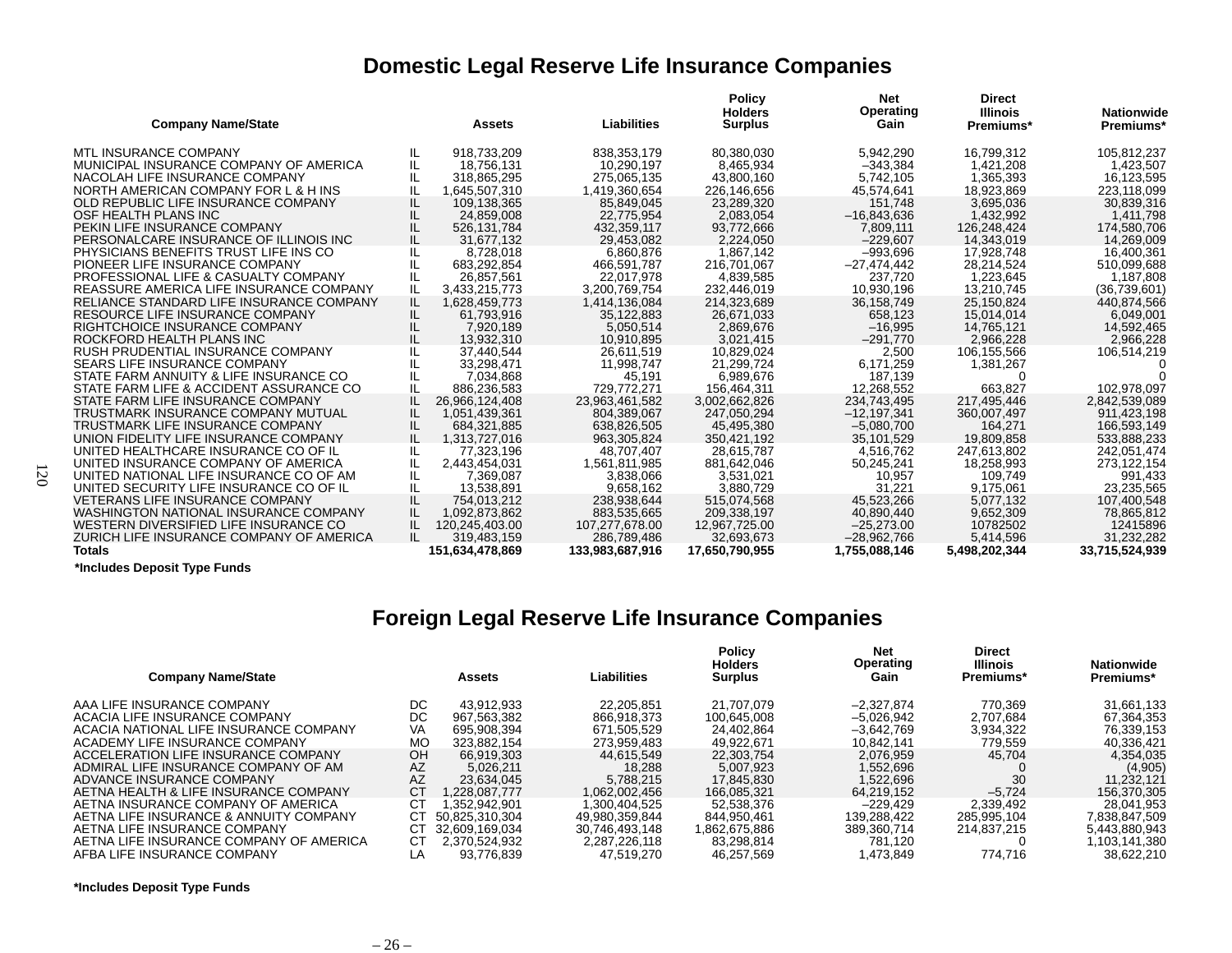| <b>Company Name/State</b>                                                          | Assets                                            | Liabilities                    | <b>Policy</b><br><b>Holders</b><br><b>Surplus</b> | <b>Net</b><br>Operating<br>Gain | <b>Direct</b><br><b>Illinois</b><br>Premiums* | <b>Nationwide</b><br>Premiums* |
|------------------------------------------------------------------------------------|---------------------------------------------------|--------------------------------|---------------------------------------------------|---------------------------------|-----------------------------------------------|--------------------------------|
| AGL LIFE ASSURANCE COMPANY                                                         | <b>PA</b><br>163,118,445                          | 150.483.992                    | 12,634,453                                        | 2,766,986                       | 632,509                                       | 65,122,946                     |
| AIG LIFE INSURANCE COMPANY                                                         | DE<br>9,585,589,108                               | 9,286,634,299                  | 298,954,809                                       | 26,511,707                      | 92,159,446                                    | 2,158,464,463                  |
| ALEXANDER HAMILTON LIFE INS CO OF AM                                               | MI<br>6,332,324,169                               | 5,923,219,619                  | 409,104,548                                       | 115,927,591                     | 10,901,009                                    | 405,230,759                    |
| ALL SAVERS INSURANCE COMPANY                                                       | IN<br>9,320,983                                   | 617,800                        | 8,703,183                                         | 249,661                         | n                                             | 132,347                        |
| ALLIANZ LIFE INSURANCE COMPANY OF N A                                              | <b>MN</b><br>12,279,575,194                       | 11,405,958,479                 | 873,616,714                                       | 20,246,730                      | 53,456,109                                    | 1,795,854,220                  |
| ALLIED LIFE INSURANCE COMPANY                                                      | 832,590,961<br>IA                                 | 780,143,327                    | 52,447,634                                        | 5,511,684                       | 2,711,587                                     | -4,134,712                     |
| ALLMERICA FINANCIAL LIFE INS & ANN CO                                              | <b>DE</b><br>16,496,496,155<br>NY                 | 16, 153, 788, 873              | 342,707,282<br>214,738,172                        | 18,853,976                      | 147,106,096                                   | 2,831,794,850                  |
| ALLSTATE LIFE INSURANCE COMPANY OF NY<br>ALPINE LIFE INSURANCE COMPANY             | 2,577,189,630<br><b>CT</b><br>10,547,715          | 2,362,451,457<br>82,199        | 10,465,516                                        | 18,916,539<br>403,416           | 103,392<br>$\Omega$                           | 304,475,867<br>O               |
| ALTA HEALTH & LIFE INSURANCE COMPANY                                               | IN<br>321,870,594                                 | 253,701,258                    | 68,169,336                                        | 2,236,805                       | 23,837,258                                    | 412,919,747                    |
| AMERICAN AMICABLE LIFE INS CO OF TX                                                | 198,922,022<br>ТX                                 | 167,905,066                    | 31,016,956                                        | 9,673,824                       | 1,993,741                                     | 47,848,640                     |
| AMERICAN BANKERS LIFE ASSURANCE CO OF FL                                           | <b>FL</b><br>782,793,147                          | 647,476,825                    | 135,316,322                                       | –20,272,042                     | 22,713,359                                    | 272,588,597                    |
| AMERICAN CAPITOL INSURANCE COMPANY                                                 | <b>TX</b><br>33,287,049                           | 29,205,646                     | 4,081,403                                         | 4,961,579                       | 151,302                                       | 6,771,242                      |
| AMERICAN CHAMBERS LIFE INSURANCE COMPANY <sup>(1)</sup>                            | OH<br>30,488,930                                  | 49,035,108                     | –18,546,178                                       | -18,720,686                     | 9,414,266                                     | 131,661,971                    |
| AMERICAN COMMUNITY MUTUAL INSURANCE CO                                             | 143,250,854<br>MI                                 | 93,545,494                     | 49,705,360                                        | $-9,217,200$                    | 44,010,341                                    | 369,903,203                    |
| AMERICAN CONTINENTAL LIFE INSURANCE CO                                             | <b>MO</b><br>29,104,050                           | 13.289.080                     | 15.814.970                                        | $-303.967$                      | 1,239,557                                     | 12,043,818                     |
| AMERICAN CREDITORS LIFE INSURANCE CO                                               | DE<br>14,379,940                                  | 8,458,307                      | 5,921,633                                         | 511,218                         | ∩                                             | 2,553,029                      |
| AMERICAN ENTERPRISE LIFE INSURANCE CO                                              | IN<br>4.510.080.375                               | 4.166.985.917                  | 343.094.458                                       | 15.033.201                      | 71,975,026                                    | 340,173,697                    |
| AMERICAN EQUITY INVESTMENT LIFE INS CO                                             | IA<br>1,504,530,093                               | 1,364,675,040                  | 139,855,053                                       | 16,326,346                      | 57,210,329                                    | 826,099,534                    |
| AMERICAN FAMILY LIFE ASSR CO OF COLUMBUS                                           | GA<br>29.963.202.920                              | 28,357,164,616                 | 1.606.038.304                                     | 332.539.219                     | 58,565,933                                    | 7,231,265,268                  |
| AMERICAN FAMILY LIFE INSURANCE COMPANY<br>AMERICAN FIDELITY ASSURANCE COMPANY      | 2,308,806,287<br>WI<br>OK<br>1,499,918,398        | 2,132,702,503<br>1,367,724,676 | 176,103,784<br>132.193.722                        | 6,321,653<br>13,573,923         | 30,049,009<br>6,646,081                       | 295,924,426<br>264,523,146     |
| AMERICAN FIDELITY LIFE INSURANCE COMPANY                                           | 383,273,724<br>FL.                                | 326,717,378                    | 56,556,345                                        | 3,179,651                       | 426,667                                       | 17,926,615                     |
| AMERICAN FOUNDERS LIFE INSURANCE COMPANY                                           | 664,299,979<br><b>TX</b>                          | 604,618,528                    | 59,681,451                                        | 20,767,627                      | 1,330,958                                     | 52,129,971                     |
| AMERICAN GENERAL ANNUITY INSURANCE CO                                              | 16.902.224.619<br>ТX                              | 15,929,088,672                 | 973,135,947                                       | 71,738,061                      | 80,443,510                                    | 3,711,372,703                  |
| AMERICAN GENERAL LIFE & ACCIDENT INS CO                                            | 8,644,649,538<br>ΤN                               | 8,252,126,481                  | 392,523,057                                       | 274,880,719                     | 16,663,347                                    | 1,041,715,116                  |
| AMERICAN GENERAL LIFE INSURANCE CO OF NY                                           | NY<br>850,330,408                                 | 807,174,189                    | 43,156,219                                        | 20,651,194                      | 98,484                                        | 72,870,015                     |
| AMERICAN GENERAL LIFE INSURANCE CO OF PA                                           | PA<br>30,938,020                                  | 18,936,646                     | 12,001,374                                        | 182,293                         | 3,275                                         | 18,875,564                     |
| AMERICAN GENERAL LIFE INSURANCE COMPANY                                            | ТX<br>9,621,118,141                               | 7,867,547,858                  | 1,753,570,283                                     | 220,565,318                     | 42,252,555                                    | 1,401,387,772                  |
| AMERICAN HEALTH & LIFE INSURANCE COMPANY                                           | <b>TX</b><br>963,563,319                          | 807,231,792                    | 156,331,528                                       | 31,073,237                      | 4,806,120                                     | 232,539,869                    |
| AMERICAN HERITAGE LIFE INSURANCE COMPANY                                           | FL<br>1,250,976,192                               | 1,097,169,976                  | 153,806,216                                       | 10,278,532                      | 4,301,826                                     | 292,881,143                    |
| AMERICAN HOME LIFE INSURANCE COMPANY                                               | KS<br>90,865,037                                  | 81,601,581                     | 9,263,455                                         | 996,712                         | 25,496                                        | 8,973,534                      |
| AMERICAN INCOME LIFE INSURANCE COMPANY                                             | IN<br>855,149,317                                 | 712,081,376                    | 143,067,941                                       | 49,608,115                      | 10,566,382                                    | 272,117,059                    |
| AMERICAN INSURANCE COMPANY OF TEXAS                                                | ТX<br>12,583,062                                  | 8,957,779                      | 3,625,283                                         | 695,587                         | 366,523                                       | 7,479,432                      |
| AMERICAN INTERNATIONAL LIFE ASSR CO NY<br>AMERICAN INVESTORS LIFE INSURANCE CO INC | <b>NY</b><br>6,354,494,238<br>KS<br>3,128,983,420 | 5,966,680,734<br>3,010,241,912 | 387,813,504<br>118,741,508                        | 71,678,400<br>–60.667           | 3,101,488<br>41,924,203                       | 522,351,557<br>760,827,263     |
| AMERICAN LIFE & HEALTH INSURANCE COMPANY                                           | <b>MO</b><br>17,628,287                           | 6,310,016                      | 11,318,272                                        | 126,041                         | 425,754                                       | 4,811,694                      |
| AMERICAN LIFE INSURANCE COMPANY OF NY                                              | NY<br>1,425,792,733                               | 1,334,381,187                  | 91,411,546                                        | 5,124,827                       | 5,205,787                                     | 103,556,810                    |
| AMERICAN MATURITY LIFE INSURANCE COMPANY                                           | <b>CT</b><br>259,458,847                          | 225,332,278                    | 34,126,569                                        | $-4,751,561$                    | 2,107,921                                     | 24,456,375                     |
| AMERICAN MEMORIAL LIFE INSURANCE COMPANY                                           | <b>SD</b><br>680,573,704                          | 619,034,813                    | 61,538,891                                        | 5,882,450                       | 9,977,646                                     | 221,599,409                    |
| AMERICAN MODERN LIFE INSURANCE COMPANY                                             | OH<br>30,344,370                                  | 20,566,590                     | 9,777,780                                         | 487,815                         | 1,048,106                                     | 9,963,963                      |
| AMERICAN NATIONAL INSURANCE COMPANY                                                | 7,257,257,932<br>ТX                               | 5,367,587,242                  | 1,889,670,690                                     | 143,892,145                     | 36,688,286                                    | 721,413,281                    |
| AMERICAN NATIONAL LIFE INSURANCE CO TX                                             | <b>TX</b><br>138,476,180                          | 78,579,510                     | 59,896,670                                        | $-2,662,574$                    | 14,919,785                                    | 141,127,434                    |
| AMERICAN NETWORK INSURANCE COMPANY                                                 | PA<br>46,888,295                                  | 37,820,103                     | 9,068,192                                         | 264,370                         | 128,787                                       | 24,269,873                     |
| AMERICAN PARTNERS LIFE INSURANCE COMPANY                                           | <b>AZ</b><br>341,237,669                          | 300,991,756                    | 40,245,913                                        | 4,404,181                       | 4,965,627                                     | 85,703,454                     |
| AMERICAN PHOENIX LIFE & REASSURANCE CO                                             | <b>CT</b><br>130,739,706                          | 66,329,655                     | 64,410,051                                        | 3,303,860                       | ∩                                             | $-9,763,534$                   |
| AMERICAN PHYSICIANS LIFE INSURANCE CO                                              | <b>TX</b><br>5,710,410                            | 2,214                          | 5,708,196                                         | 141,076                         | 204,291                                       | 1,646,564                      |
| AMERICAN PROGRESSIVE LIFE & HEALTH OF NY<br>AMERICAN PUBLIC LIFE INSURANCE COMPANY | NY<br>104,255,154<br>39,679,275<br>MS             | 95,064,296<br>33,540,243       | 9.190.858                                         | 1,136,519<br>$-2,592,736$       | 6,352<br>26.039                               | 17,625,711                     |
| AMERICAN REPUBLIC INSURANCE COMPANY                                                | IA<br>451,807,603                                 | 317,830,352                    | 6,139,032<br>133,977,252                          | 10,251,650                      | 31,949,259                                    | 29,369,992<br>374,908,553      |
| AMERICAN RESOURCES LIFE INSURANCE CO                                               | IA<br>6.910.533                                   | 114.229                        | 6,796,304                                         | 96.194                          | $\Omega$                                      |                                |
| AMERICAN RETIREMENT LIFE INSURANCE CO                                              | OH<br>7,288,114                                   | 794,507                        | 6,493,607                                         | 153,273                         | 2,738                                         | 28,797                         |
| AMERICAN SKANDIA LIFE ASSURANCE CORP                                               | СT<br>29,687,818,809                              | 29,401,433,686                 | 286,385,123                                       | $-18,037,320$                   | 183,665,508                                   | 6,597,077,855                  |
| AMERICAN STATES LIFE INSURANCE COMPANY                                             | 552,091,077<br>IN                                 | 480.215.053                    | 71.876.024                                        | 20.697.253                      | 6,361,896                                     | 66.559.713                     |
| AMERICAN TRANSCONTINENTAL LIFE INS CO                                              | <b>MO</b><br>245,018,690                          | 161,223,622                    | 83,795,068                                        | 345,620                         | $\Omega$                                      | 505,930,912                    |
| AMERICAN TRAVELERS ASSURANCE COMPANY                                               | IA<br>7,342,750                                   | 1,546,044                      | 5,796,706                                         | 189,004                         | O                                             | 11,030                         |

**(1) Placed in Liquidation in 2000 \*Includes Deposit Type Funds**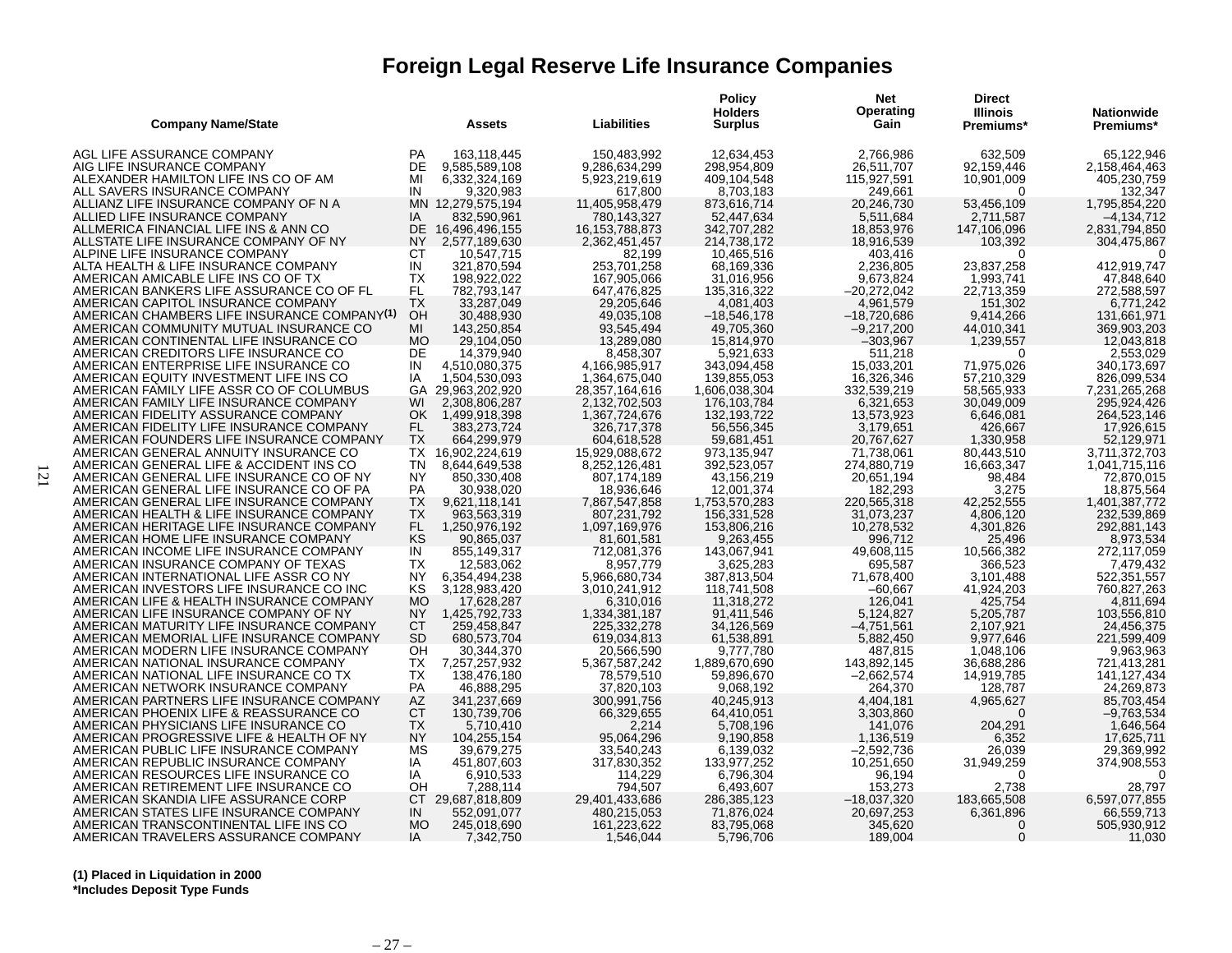| <b>Company Name/State</b>                                                       |                 | Assets                         | Liabilities                    | <b>Policy</b><br><b>Holders</b><br><b>Surplus</b> | <b>Net</b><br>Operating<br>Gain | <b>Direct</b><br><b>Illinois</b><br>Premiums* | <b>Nationwide</b><br>Premiums* |
|---------------------------------------------------------------------------------|-----------------|--------------------------------|--------------------------------|---------------------------------------------------|---------------------------------|-----------------------------------------------|--------------------------------|
| AMERICAN UNDERWRITERS LIFE INSURANCE CO                                         | ΑZ              | 32,103,041                     | 22,821,336                     | 9,281,705                                         | 1,057,169                       | 38,912                                        | 4,501,529                      |
| AMERICAN UNITED LIFE INSURANCE COMPANY                                          | IN              | 9.488.459.803                  | 9.019.596.105                  | 468,863,698                                       | 27,603,465                      | 83,489,358                                    | 1,446,283,184                  |
| AMERICAN VANGUARD LIFE INSURANCE COMPANY                                        | ΙA              | 30,793,102                     | 17,112,680                     | 13,680,422                                        | 941,434                         |                                               | 254,194                        |
| AMERITAS LIFE INSURANCE CORP                                                    | <b>NE</b>       | 2,088,370,298                  | 1,675,161,138                  | 413,209,160                                       | 44,783,167                      | 13,323,778                                    | 572,384,609                    |
| AMERITAS VARIABLE LIFE INSURANCE COMPANY                                        | <b>NE</b>       | 2,559,080,267                  | 2,517,443,081                  | 41,637,186                                        | $-4,499,136$                    | 14,868,385                                    | 468,217,962                    |
| AMERUS LIFE INSURANCE COMPANY<br>AMICA LIFE INSURANCE COMPANY                   | IA<br><b>RI</b> | 4,302,056,042<br>536,267,642   | 4,108,407,307<br>462,087,308   | 193,648,734<br>74,180,334                         | 35,797,215                      | 79,197,607                                    | 702,852,756<br>54,617,093      |
| ANCHOR NATIONAL LIFE INSURANCE COMPANY                                          | AZ              | 25,763,804,744                 | 25,069,183,508                 | 694,621,236                                       | 4,110,993<br>275,690,055        | 723,688<br>283,417,278                        | $-2,212,461,648$               |
| ANNUITY INVESTORS LIFE INSURANCE COMPANY                                        | OΗ              | 569,122,959                    | 542,007,542                    | 27,115,417                                        | $-3,716,862$                    | 4,069,934                                     | 264,543,977                    |
| ANTHEM ALLIANCE HEALTH INSURANCE COMPANY                                        | TX              | 252,427,596                    | 193,251,665                    | 59,175,931                                        | 4,973,339                       | 29.894.930                                    | 28,481,568                     |
| ANTHEM LIFE INSURANCE COMPANY OF INDIANA                                        | IN              | 111,480,220                    | 78,511,529                     | 32,968,691                                        | 8,033,554                       | 132,364                                       | 45,773,741                     |
| APPALACHIAN LIFE INSURANCE COMPANY                                              | WV              | 29,360,249                     | 20,574,263                     | 8,785,986                                         | 700,203                         |                                               | 3,455,838                      |
| ASSOCIATES FINANCIAL LIFE INSURANCE CO                                          | <b>TN</b>       | 1,276,003,965                  | 789,902,331                    | 486.101.635                                       | 98,379,307                      | 5,976,751                                     | 211,208,798                    |
| ASSURITY LIFE INSURANCE COMPANY                                                 | <b>NE</b>       | 74,635,884                     | 41,637,626                     | 32,998,253                                        | 1,983,475                       | 660,429                                       | 9,724,527                      |
| ATLANTA LIFE INSURANCE COMPANY                                                  | GA              | 193,305,014                    | 178,985,292                    | 14,319,722                                        | $-4,065,261$                    | 4,153,737                                     | 35,754,997                     |
| AURORA NATIONAL LIFE ASSURANCE COMPANY                                          | CA              | 4,331,134,379                  | 4,089,422,198                  | 241,712,181                                       | 27,218,396                      | 8,441,593                                     | 88,096,371                     |
| AUSA LIFE INSURANCE COMPANY INC                                                 | NY              | 11,600,115,305                 | 11,206,621,291                 | 393,494,014                                       | 75,003,127                      | 75,391,431                                    | 1,552,006,438                  |
| AUTO CLUB LIFE INSURANCE COMPANY                                                | MI              | 253,887,996                    | 229,727,202                    | 24,160,793                                        | 2,061,369                       | 96,599                                        | 41,115,290                     |
| AUTO OWNERS LIFE INSURANCE COMPANY                                              | MI              | 859,740,352                    | 741,354,840                    | 118,385,512                                       | 6,991,872                       | 2,756,478                                     | 92,865,609                     |
| AXA RE LIFE INSURANCE COMPANY                                                   | DE              | 224,344,806                    | 119,431,170                    | 104,913,637                                       | 973,964                         |                                               | 21,712,260                     |
| BALBOA LIFE INSURANCE COMPANY                                                   | CA              | 279,358,601                    | 147,701,999                    | 131,656,602                                       | 33,833,676                      | 2,623,394                                     | $-55,971,360$                  |
| BALTIMORE LIFE INSURANCE COMPANY THE<br>BANKERS FIDELITY LIFE INSURANCE COMPANY | <b>MD</b><br>GA | 510,095,820<br>87,070,287      | 449,598,063<br>60,608,099      | 60,497,758<br>26,462,188                          | $-1,341,832$<br>1,831,821       | 3,131,512<br>124,199                          | 70,275,347<br>41,795,215       |
| BANKERS LIFE INSURANCE COMPANY OF NY                                            | <b>NY</b>       | 357,835,799                    | 334, 114, 756                  | 23,721,044                                        | 1,337,363                       | 332,878                                       | -57,837,771                    |
| BANKERS NATIONAL LIFE INSURANCE COMPANY                                         | ТX              | 722,163,161                    | 598,883,538                    | 123,279,623                                       | 40,744,147                      | 835.909                                       | 46,858,538                     |
| BANKERS RESERVE LIFE INS CO OF WI                                               | WI              | 9,734,256                      | 6,525,735                      | 3,208,521                                         | 51,336                          | ∩                                             |                                |
| BANKERS UNITED LIFE ASSURANCE COMPANY                                           | IA              | 2,897,700,019                  | 2,734,342,885                  | 163,357,134                                       | 26,769,518                      | 9,849,644                                     | 192,289,298                    |
| <b>BANNER LIFE INSURANCE COMPANY</b>                                            | <b>MD</b>       | 934,773,412                    | 744,802,244                    | 189,971,168                                       | $-47,664,867$                   | 6,346,608                                     | 127,028,567                    |
| BENEFICIAL LIFE INSURANCE COMPANY                                               | UT              | 1,892,225,595                  | 1,734,612,858                  | 157,612,737                                       | 7,346,587                       | 574,039                                       | 203,401,616                    |
| BERKSHIRE HATHAWAY LIFE INS CO OF NE                                            | <b>NE</b>       | 1,385,731,825                  | 952,074,195                    | 433,657,630                                       | 57,656,049                      |                                               | 888,159                        |
| BERKSHIRE LIFE INSURANCE COMPANY                                                | <b>MA</b>       | 1,504,494,165                  | 1,401,484,959                  | 103,009,206                                       | 5,884,036                       | 1,542,347                                     | 227,980,596                    |
| BEST LIFE ASSURANCE COMPANY OF CA                                               | <b>TX</b>       | 14,347,998                     | 7,849,469                      | 6,498,529                                         | 574,487                         | 763,803                                       | 17,737,258                     |
| BOSTON MUTUAL LIFE INSURANCE COMPANY                                            | MA              | 515,336,543                    | 463,940,988                    | 51,395,555                                        | 3,828,279                       | 6,068,833                                     | 158,887,085                    |
| BRADFORD NATIONAL LIFE INSURANCE COMPANY                                        | ТX              | 10,135,425                     | 44,944                         | 10,090,481                                        | 139,206                         | 20,115                                        | 1,862,508                      |
| BROKERS NATIONAL LIFE ASSURANCE COMPANY                                         | <b>AR</b>       | 13.496.340                     | 9.365.989                      | 4,130,351                                         | 335.458                         | 1.204.411                                     | 29,665,177                     |
| BUSINESS MENS ASSURANCE COMPANY OF AM                                           | <b>MO</b>       | 2,889,681,843                  | 2,638,908,228                  | 250,773,615                                       | 29.369.109                      | 49,664,873                                    | 639,209,234                    |
| C M LIFE INSURANCE COMPANY<br>CANADA LIFE INSURANCE COMPANY OF AMERICA          | <b>CT</b><br>MI | 3,090,704,428<br>3,026,703,878 | 2,995,410,143<br>2,871,033,413 | 95,294,285<br>155,670,465                         | $-35,391,332$<br>18,586,631     | 60,791,956                                    | 935,455,538                    |
| CAPITOL BANKERS LIFE INSURANCE COMPANY                                          | MI              | 127,911,867                    | 113,479,570                    | 14,432,297                                        | 2,071,426                       | 5,305,794<br>753,442                          | 238,674,534<br>8,309,177       |
| CAPITOL LIFE INSURANCE COMPANY<br>THE                                           | CO              | 423,471,143                    | 410,363,616                    | 13,107,527                                        | $-8,679,427$                    | 287,765                                       | 725,334                        |
| CENTRAL BENEFITS MUTUAL INSURANCE CO                                            | OH              | 91.077.088                     | 43,727,265                     | 47.349.823                                        | $-18,602,272$                   | n                                             | 80,375,644                     |
| CENTRAL BENEFITS NATIONAL LIFE INS CO                                           | OΗ              | 29,054,382                     | 25,931,362                     | 3,123,020                                         | $-11,788,568$                   | 3,841,814                                     | 57,114,934                     |
| CENTRAL NATIONAL LIFE INS CO OF OMAHA                                           | DE              | 10.557.237                     | 57,339                         | 10,499,898                                        | 47.571.430                      | 6,048,682                                     | $-141,737,596$                 |
| CENTRAL RESERVE LIFE INSURANCE COMPANY                                          | OH              | 110,330,462                    | 87,220,997                     | 23,109,465                                        | $-1,993,977$                    | 1,522,404                                     | 170,460,677                    |
| CENTRAL SECURITY LIFE INSURANCE COMPANY                                         | <b>TX</b>       | 91,650,730                     | 85,437,753                     | 6,212,979                                         | 3,482,567                       | 223,962                                       | 4,916,161                      |
| CENTRAL STATES HEALTH & LIFE CO OF OMAHA                                        | <b>NE</b>       | 281,202,376                    | 212,592,260                    | 68,610,116                                        | 7.246.446                       | 8,531,678                                     | 127,843,220                    |
| CENTRAL UNITED LIFE INSURANCE COMPANY                                           | TX              | 199,104,212                    | 181,359,145                    | 17,745,066                                        | $-3,596,983$                    | 721,394                                       | 37,674,720                     |
| CENTRIS LIFE INSURANCE COMPANY                                                  | IN              | 142,684,360                    | 72,195,432                     | 70,488,928                                        | $-5,443,315$                    | 28,769                                        | 77,876,596                     |
| CENTURION LIFE INSURANCE COMPANY                                                | <b>MO</b>       | 832,474,450                    | 215,749,493                    | 616,724,956                                       | 49,918,633                      | 1,989,797                                     | 68,810,446                     |
| CGU LIFE INSURANCE COMPANY OF AMERICA                                           | DE              | 2,195,672,443                  | 2,033,145,957                  | 162,526,486                                       | 11,265,735                      | 3,002,773                                     | 331,924,195                    |
| CHESAPEAKE LIFE INSURANCE COMPANY THE                                           | ОK              | 62,493,897                     | 38,871,700                     | 23,622,197                                        | 3,757,730                       | 122,524                                       | 11,006,160                     |
| CHRISTIAN FIDELITY LIFE INSURANCE CO                                            | ТX              | 123,289,146                    | 95,075,792                     | 28,213,354                                        | 1,423,100                       | 171,341                                       | 52,089,418                     |
| CHRISTIAN MUTUAL LIFE INSURANCE COMPANY                                         | <b>NH</b><br>СT | 25,227,281                     | 397,188                        | 24,830,093                                        | $-117,276$                      | 1,671                                         |                                |
| CIGNA LIFE INSURANCE COMPANY<br>CINCINNATI LIFE INSURANCE COMPANY THE           | OH              | 88,227,706<br>1,392,075,245    | 72.838.392<br>1,038,910,218    | 15,389,314<br>353,165,028                         | 2,725,197<br>25,000,446         | 3,713<br>10,700,277                           | 936,285<br>404,279,101         |
| CITICORP LIFE INSURANCE COMPANY                                                 | AZ              | 895,667,807                    | 370,051,566                    | 525,616,241                                       | 31,045,189                      | 15,646,655                                    | 107,806,008                    |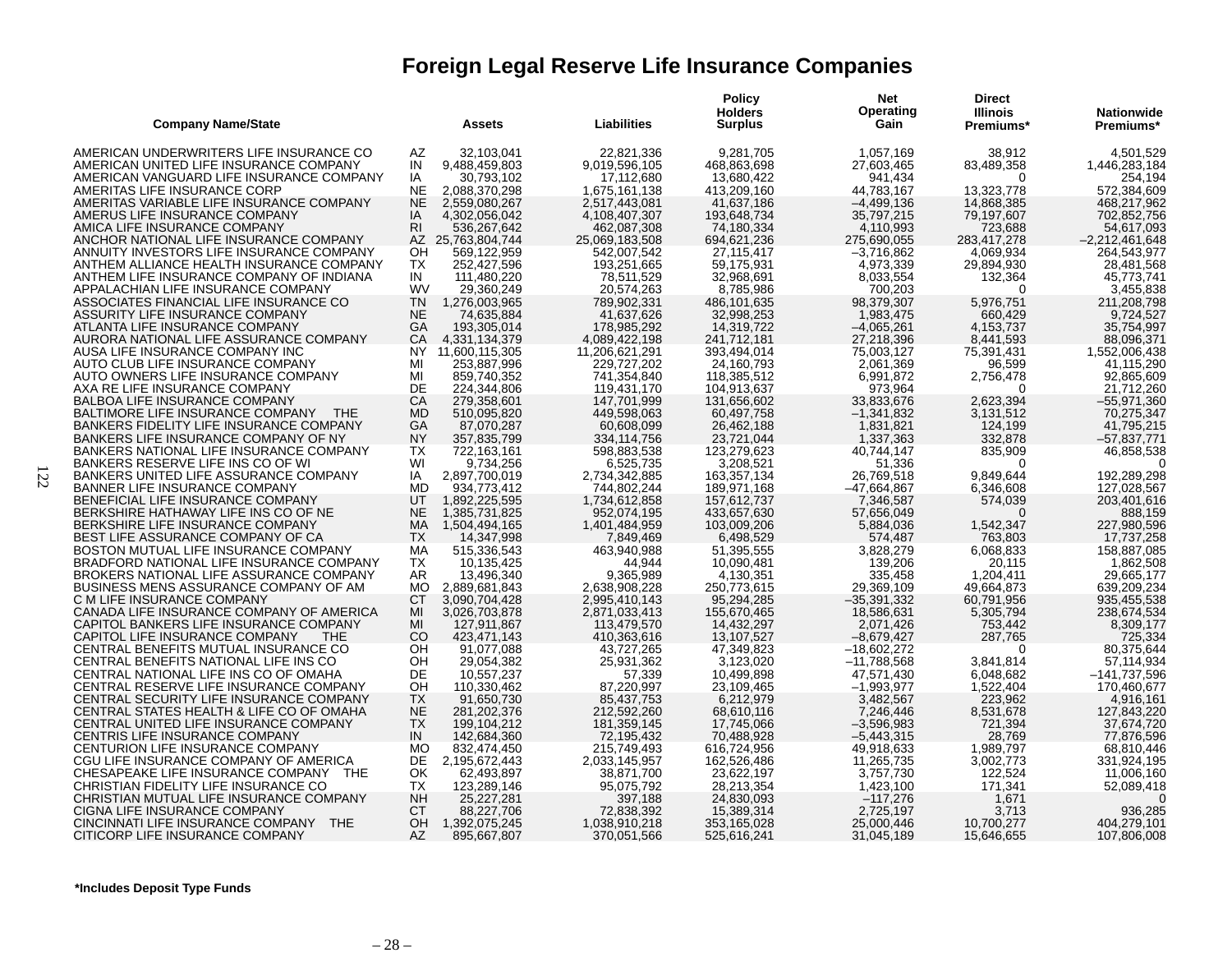| 11,850,435<br>229,426,898<br><b>ND</b><br>1,857,815,824<br>1,679,244,037<br>178,571,792<br>12,159,543<br>СT<br>8.383,435<br>8,325,685<br>219,753<br>57,750<br>32,393,170<br>COLLEGE LIFE INSURANCE COMPANY OF AM<br><b>TX</b><br>566,518,788<br>534.125.618<br>$-5,423,626$<br>582,595<br>75,514,969<br>SC<br>COLONIAL LIFE & ACCIDENT INSURANCE CO<br>1,064,360,099<br>921,956,442<br>142,403,657<br>6,996,754<br>579,636,719<br>50,551,648<br>CO<br>71,274,064<br>COLORADO BANKERS LIFE INSURANCE COMPANY<br>95,618,551<br>24,344,487<br>1,420,407<br>2,969,937<br>27,984,174<br>COLUMBIA UNIVERSAL LIFE INSURANCE CO<br><b>TX</b><br>492,200,941<br>19,352,493<br>$-2,712,178$<br>159,576,688<br>511,553,434<br>1,572,283<br>COLUMBIAN MUTUAL LIFE INSURANCE COMPANY<br>379,978,566<br>347,844,891<br><b>NY</b><br>32,133,675<br>1,360,019<br>124,010<br>47,047,691<br>COLUMBUS LIFE INSURANCE COMPANY<br>OH<br>2,155,876,956<br>1.825.428.745<br>330,448,211<br>17,488,012<br>3,343,116<br>170,517,440<br><b>THE</b><br>COMBINED LIFE INSURANCE COMPANY OF NY<br><b>NY</b><br>297,478,320<br>236,829,345<br>60,648,975<br>11,825,710<br>11,061<br>100,010,941<br>COMMERCIAL TRAVELERS MUTUAL INSURANCE CO<br>31.082.177<br>25,524,497<br><b>NY</b><br>18,965,501<br>12,116,677<br>169,815<br>596,960<br>COMPANION LIFE INSURANCE COMPANY<br>SC<br>54.239.791<br>23.443.609<br>30,796,182<br>1,975,388<br>2,649,663<br>28.740.630<br>PA<br>CONESTOGA LIFE ASSURANCE COMPANY<br>16,386,873<br>7,770,753<br>$-366, 102$<br>20,701,911<br>8,616,120<br>n<br><b>AZ</b><br>5,499,999<br>107,239<br>5,479,569<br>$-20.431$<br><b>CT</b><br>69,727,267,844<br>67,746,332,344<br>1,980,935,500<br>13,623,816,370<br>735,204,634<br>1,156,562,801<br>PA<br>1,015,528,599<br>969,330,050<br>46,198,549<br>$-15, 128, 393$<br>7,198,074<br>188,081,260<br><b>AZ</b><br>CONSECO HEALTH INSURANCE COMPANY<br>1,339,740,426<br>1,220,514,302<br>119,226,124<br>16,479,141<br>25,352,538<br>305,989,429<br>CONSECO LIFE INSURANCE COMPANY<br>IN<br>3,729,312,256<br>3,502,906,912<br>226,405,344<br>15,867,968<br>444,027,704<br>46,768,684<br>CONSECO SENIOR HEALTH INSURANCE COMPANY<br>PA<br>1,977,509,039<br>1,790,969,062<br>186,539,977<br>$-40,239,068$<br>25,096,660<br>503,912,880<br><b>TX</b><br>CONSECO VARIABLE INSURANCE COMPANY<br>3,353,500,812<br>3.240.944.859<br>112,555,953<br>12,805,273<br>15,738,719<br>687,507,183<br>592,324<br>CONSTITUTION LIFE INSURANCE COMPANY<br>ТX<br>369,715<br>19,100,152<br>13,414,541<br>5,685,611<br>12,616,375<br>SC<br>CONTINENTAL AMERICAN INSURANCE COMPANY<br>25,401,549<br>17,981,615<br>7,419,934<br>1,717,527<br>18,636,799<br><b>NE</b><br>CONTINENTAL GENERAL INSURANCE COMPANY<br>230,256,024<br>33,534,850<br>136,958,683<br>263,790,874<br>2,671,008<br>12,885,426<br>TN<br>535,027<br>CONTINENTAL LIFE INS CO OF BRENTWOOD TN<br>44,824,270<br>27,216,819<br>17,607,451<br>1,113,679<br>50,607,336<br>CONTINENTAL LIFE INSURANCE COMPANY<br><b>TX</b><br>2,928,846<br>223,271<br>8,523,852<br>63,291,166<br>56,074,358<br>7,216,808<br><b>PA</b><br>CORPORATE HEALTH INSURANCE COMPANY<br>144,293,026<br>53,527,093<br>90,765,933<br>105,960,683<br>804,593<br>282,260,824<br><b>MO</b><br>4,300,269,356<br>4,198,228,715<br>102,040,641<br>$-27,245,303$<br>50,944,806<br>822,755,550<br>DE<br>50,281,477<br>38,329,907<br>1,181,494<br>300,947,726<br>88,611,384<br>12,045,699<br>WI<br>1,797,244,884<br>1,179,323,175<br><b>CUNA MUTUAL INSURANCE SOCIETY</b><br>2,220,438,129<br>423,193,245<br>$-1,964,438$<br>52,883,524<br>IA<br>CUNA MUTUAL LIFE INSURANCE COMPANY<br>222,501,532<br>791,824,315<br>4,860,587,419<br>4,638,085,887<br>11,693,933<br>32,722,470<br>DELAWARE AMERICAN LIFE INSURANCE COMPANY<br>87,714,207<br>322,417<br>20,347,353<br>DE<br>69,470,639<br>18,243,568<br>3,597,759<br>DELTA LIFE & ANNUITY COMPANY<br>IA<br>1,710,553,332<br>1,618,488,845<br>92,064,487<br>5,410,085<br>105,245,737<br>8,744,602<br>DENTAL INSURANCE COMPANY OF AMERICA INC<br><b>MD</b><br>14,182,950<br>5,612,855<br>402,202<br>5,210,653<br>571<br>DIXIE NATIONAL LIFE INSURANCE COMPANY<br>MS<br>35,816,563<br>32,291,379<br>3,525,184<br>33,408<br>74,022<br>1,643,054<br>105,547,184<br>47,842,205<br>4,358,817<br>EDUCATORS MUTUAL LIFE INSURANCE COMPANY<br><b>PA</b><br>57,704,980<br>7,033<br>72,666,315<br>EMPIRE GENERAL LIFE ASSURANCE CORP<br><b>TN</b><br>5,020,574<br>118.093.149<br>95.056.522<br>23.036.627<br>3,911,260<br>EMPIRE HEALTH PLANS ASSURANCE INC<br>3,287,511<br>3,962,878<br><b>NJ</b><br>12,306,471<br>9,018,960<br>$-1,379,454$<br><b>WA</b><br>25.990.069<br>12,819,675<br>13,170,394<br>596,108<br>14.817<br>120,463<br>WI<br>903,853,106<br>575,518,903<br>328,334,203<br>$-2,769,630$<br>400,059,956<br>2,478,754,165<br>EMPLOYERS MODERN LIFE COMPANY<br>202.722.142<br>172,260,826<br>30,461,316<br>28,622,332<br>IA<br>2,596,938<br>1,477,039<br>EMPLOYERS REASSURANCE CORPORATION<br>KS<br>4,128,292,830<br>3.647.574.716<br>$-308,812,397$<br>660,587,374<br>480.718.114<br>ENTERPRISE LIFE INSURANCE COMPANY<br>ТX<br>41,273,143<br>33,400,582<br>7,872,562<br>833,631<br>14,251,187<br>1,462,525<br>EPIC LIFE INSURANCE COMPANY<br>WI<br>29,026,046<br>13,024,943<br>16,001,103<br>$-1,384,628$<br>3,946,624<br>33,142,302<br><b>THE</b><br><b>EQUITABLE LIFE &amp; CASUALTY INSURANCE CO</b><br>UT<br>101.229.566<br>83.869.112<br>72.507.438<br>28.722.128<br>3,757,569<br>148.576<br>EQUITABLE LIFE ASSURANCE SOCIETY OF U S<br>NY.<br>94,887,625,085<br>90,867,131,867<br>4,020,493,218<br>453,111,512<br>651,017,094<br>11,032,680,527<br>495,344,667<br>EQUITABLE LIFE INSURANCE COMPANY OF IOWA<br>IA<br>5,673,912,388<br>5,112,551,122<br>561,361,266<br>98,428,622<br>12.102.282<br>CO<br>EQUITABLE OF COLORADO INC<br><b>THE</b><br>466,660,950<br>417,690,933<br>48,970,017<br>$-1, 148, 195$<br>4,140,859<br>26,024,773<br>71,812,595<br>40,474,986<br>403,952<br>10,389,093<br>10,555,676<br>IA<br>31,337,609<br><b>MO</b><br>3,525,503,047<br>250.401.886<br>516,460,377<br>1.452.524.601<br>2,072,978,446<br><b>PA</b><br>898,163,231<br>798,981,998<br>12,632,827<br>474,241<br>121,265,792<br>99,181,233<br>6,477,791<br>1,453,220<br>5,024,571<br>332,035<br>1,309,760<br>IN<br>FAMILY HERITAGE LIFE INSURANCE CO OF AM<br>OH<br>39.933.351<br>7.235.693<br>471.550<br>25,069,999<br>47.169.044<br>2,482,373<br>FAMILY INSURANCE CORPORATION<br>23,944,395<br>9,024,960<br>14,919,435<br>2,658,962<br>$-807,260$<br>$-1,022,536$<br>38,832,997<br><b>FAMILY LIFE INSURANCE COMPANY</b><br><b>WA</b><br>127,736,483<br>100,862,208<br>26,874,275<br>6,703,705<br>1,989,606<br>FAMILY SERVICE LIFE INSURANCE COMPANY<br>ТX<br>744,071,864<br>664,705,117<br>79,366,747<br>18,318,193<br>58,091<br>6,001,146<br>FARMERS & TRADERS LIFE INSURANCE COMPANY<br>NY<br>392,741,872<br>371,320,550<br>191,894<br>42,224,359<br>21,421,322<br>988,150<br><b>WA</b><br>578,706,001<br>33,453,761 | <b>Company Name/State</b>                | <b>Assets</b> | Liabilities   | <b>Policy</b><br><b>Holders</b><br><b>Surplus</b> | Net<br>Operating<br>Gain | <b>Direct</b><br><b>Illinois</b><br>Premiums* | <b>Nationwide</b><br><b>Premiums*</b> |
|--------------------------------------------------------------------------------------------------------------------------------------------------------------------------------------------------------------------------------------------------------------------------------------------------------------------------------------------------------------------------------------------------------------------------------------------------------------------------------------------------------------------------------------------------------------------------------------------------------------------------------------------------------------------------------------------------------------------------------------------------------------------------------------------------------------------------------------------------------------------------------------------------------------------------------------------------------------------------------------------------------------------------------------------------------------------------------------------------------------------------------------------------------------------------------------------------------------------------------------------------------------------------------------------------------------------------------------------------------------------------------------------------------------------------------------------------------------------------------------------------------------------------------------------------------------------------------------------------------------------------------------------------------------------------------------------------------------------------------------------------------------------------------------------------------------------------------------------------------------------------------------------------------------------------------------------------------------------------------------------------------------------------------------------------------------------------------------------------------------------------------------------------------------------------------------------------------------------------------------------------------------------------------------------------------------------------------------------------------------------------------------------------------------------------------------------------------------------------------------------------------------------------------------------------------------------------------------------------------------------------------------------------------------------------------------------------------------------------------------------------------------------------------------------------------------------------------------------------------------------------------------------------------------------------------------------------------------------------------------------------------------------------------------------------------------------------------------------------------------------------------------------------------------------------------------------------------------------------------------------------------------------------------------------------------------------------------------------------------------------------------------------------------------------------------------------------------------------------------------------------------------------------------------------------------------------------------------------------------------------------------------------------------------------------------------------------------------------------------------------------------------------------------------------------------------------------------------------------------------------------------------------------------------------------------------------------------------------------------------------------------------------------------------------------------------------------------------------------------------------------------------------------------------------------------------------------------------------------------------------------------------------------------------------------------------------------------------------------------------------------------------------------------------------------------------------------------------------------------------------------------------------------------------------------------------------------------------------------------------------------------------------------------------------------------------------------------------------------------------------------------------------------------------------------------------------------------------------------------------------------------------------------------------------------------------------------------------------------------------------------------------------------------------------------------------------------------------------------------------------------------------------------------------------------------------------------------------------------------------------------------------------------------------------------------------------------------------------------------------------------------------------------------------------------------------------------------------------------------------------------------------------------------------------------------------------------------------------------------------------------------------------------------------------------------------------------------------------------------------------------------------------------------------------------------------------------------------------------------------------------------------------------------------------------------------------------------------------------------------------------------------------------------------------------------------------------------------------------------------------------------------------------------------------------------------------------------------------------------------------------------------------------------------------------------------------------------------------------------------------------------------------------------------------------------------------------------------------------------------------------------------------------------------------------------------------------------------------------------------------------------------------------------------------------------------------------------------------------------------------------------------------------------------------------------------------------------------------------------------------------------------------------------------------------------------------------------------------------------------------------------------------|------------------------------------------|---------------|---------------|---------------------------------------------------|--------------------------|-----------------------------------------------|---------------------------------------|
|                                                                                                                                                                                                                                                                                                                                                                                                                                                                                                                                                                                                                                                                                                                                                                                                                                                                                                                                                                                                                                                                                                                                                                                                                                                                                                                                                                                                                                                                                                                                                                                                                                                                                                                                                                                                                                                                                                                                                                                                                                                                                                                                                                                                                                                                                                                                                                                                                                                                                                                                                                                                                                                                                                                                                                                                                                                                                                                                                                                                                                                                                                                                                                                                                                                                                                                                                                                                                                                                                                                                                                                                                                                                                                                                                                                                                                                                                                                                                                                                                                                                                                                                                                                                                                                                                                                                                                                                                                                                                                                                                                                                                                                                                                                                                                                                                                                                                                                                                                                                                                                                                                                                                                                                                                                                                                                                                                                                                                                                                                                                                                                                                                                                                                                                                                                                                                                                                                                                                                                                                                                                                                                                                                                                                                                                                                                                                                                                                                                                                                                                                                                                                                                                                                                                                                                                                                                                                                                                                                                                                    | CLARICA LIFE INSURANCE COMPANY US        |               |               |                                                   |                          |                                               |                                       |
|                                                                                                                                                                                                                                                                                                                                                                                                                                                                                                                                                                                                                                                                                                                                                                                                                                                                                                                                                                                                                                                                                                                                                                                                                                                                                                                                                                                                                                                                                                                                                                                                                                                                                                                                                                                                                                                                                                                                                                                                                                                                                                                                                                                                                                                                                                                                                                                                                                                                                                                                                                                                                                                                                                                                                                                                                                                                                                                                                                                                                                                                                                                                                                                                                                                                                                                                                                                                                                                                                                                                                                                                                                                                                                                                                                                                                                                                                                                                                                                                                                                                                                                                                                                                                                                                                                                                                                                                                                                                                                                                                                                                                                                                                                                                                                                                                                                                                                                                                                                                                                                                                                                                                                                                                                                                                                                                                                                                                                                                                                                                                                                                                                                                                                                                                                                                                                                                                                                                                                                                                                                                                                                                                                                                                                                                                                                                                                                                                                                                                                                                                                                                                                                                                                                                                                                                                                                                                                                                                                                                                    | CM ASSURANCE COMPANY                     |               |               |                                                   |                          |                                               |                                       |
|                                                                                                                                                                                                                                                                                                                                                                                                                                                                                                                                                                                                                                                                                                                                                                                                                                                                                                                                                                                                                                                                                                                                                                                                                                                                                                                                                                                                                                                                                                                                                                                                                                                                                                                                                                                                                                                                                                                                                                                                                                                                                                                                                                                                                                                                                                                                                                                                                                                                                                                                                                                                                                                                                                                                                                                                                                                                                                                                                                                                                                                                                                                                                                                                                                                                                                                                                                                                                                                                                                                                                                                                                                                                                                                                                                                                                                                                                                                                                                                                                                                                                                                                                                                                                                                                                                                                                                                                                                                                                                                                                                                                                                                                                                                                                                                                                                                                                                                                                                                                                                                                                                                                                                                                                                                                                                                                                                                                                                                                                                                                                                                                                                                                                                                                                                                                                                                                                                                                                                                                                                                                                                                                                                                                                                                                                                                                                                                                                                                                                                                                                                                                                                                                                                                                                                                                                                                                                                                                                                                                                    |                                          |               |               |                                                   |                          |                                               |                                       |
|                                                                                                                                                                                                                                                                                                                                                                                                                                                                                                                                                                                                                                                                                                                                                                                                                                                                                                                                                                                                                                                                                                                                                                                                                                                                                                                                                                                                                                                                                                                                                                                                                                                                                                                                                                                                                                                                                                                                                                                                                                                                                                                                                                                                                                                                                                                                                                                                                                                                                                                                                                                                                                                                                                                                                                                                                                                                                                                                                                                                                                                                                                                                                                                                                                                                                                                                                                                                                                                                                                                                                                                                                                                                                                                                                                                                                                                                                                                                                                                                                                                                                                                                                                                                                                                                                                                                                                                                                                                                                                                                                                                                                                                                                                                                                                                                                                                                                                                                                                                                                                                                                                                                                                                                                                                                                                                                                                                                                                                                                                                                                                                                                                                                                                                                                                                                                                                                                                                                                                                                                                                                                                                                                                                                                                                                                                                                                                                                                                                                                                                                                                                                                                                                                                                                                                                                                                                                                                                                                                                                                    |                                          |               |               |                                                   |                          |                                               |                                       |
|                                                                                                                                                                                                                                                                                                                                                                                                                                                                                                                                                                                                                                                                                                                                                                                                                                                                                                                                                                                                                                                                                                                                                                                                                                                                                                                                                                                                                                                                                                                                                                                                                                                                                                                                                                                                                                                                                                                                                                                                                                                                                                                                                                                                                                                                                                                                                                                                                                                                                                                                                                                                                                                                                                                                                                                                                                                                                                                                                                                                                                                                                                                                                                                                                                                                                                                                                                                                                                                                                                                                                                                                                                                                                                                                                                                                                                                                                                                                                                                                                                                                                                                                                                                                                                                                                                                                                                                                                                                                                                                                                                                                                                                                                                                                                                                                                                                                                                                                                                                                                                                                                                                                                                                                                                                                                                                                                                                                                                                                                                                                                                                                                                                                                                                                                                                                                                                                                                                                                                                                                                                                                                                                                                                                                                                                                                                                                                                                                                                                                                                                                                                                                                                                                                                                                                                                                                                                                                                                                                                                                    |                                          |               |               |                                                   |                          |                                               |                                       |
|                                                                                                                                                                                                                                                                                                                                                                                                                                                                                                                                                                                                                                                                                                                                                                                                                                                                                                                                                                                                                                                                                                                                                                                                                                                                                                                                                                                                                                                                                                                                                                                                                                                                                                                                                                                                                                                                                                                                                                                                                                                                                                                                                                                                                                                                                                                                                                                                                                                                                                                                                                                                                                                                                                                                                                                                                                                                                                                                                                                                                                                                                                                                                                                                                                                                                                                                                                                                                                                                                                                                                                                                                                                                                                                                                                                                                                                                                                                                                                                                                                                                                                                                                                                                                                                                                                                                                                                                                                                                                                                                                                                                                                                                                                                                                                                                                                                                                                                                                                                                                                                                                                                                                                                                                                                                                                                                                                                                                                                                                                                                                                                                                                                                                                                                                                                                                                                                                                                                                                                                                                                                                                                                                                                                                                                                                                                                                                                                                                                                                                                                                                                                                                                                                                                                                                                                                                                                                                                                                                                                                    |                                          |               |               |                                                   |                          |                                               |                                       |
|                                                                                                                                                                                                                                                                                                                                                                                                                                                                                                                                                                                                                                                                                                                                                                                                                                                                                                                                                                                                                                                                                                                                                                                                                                                                                                                                                                                                                                                                                                                                                                                                                                                                                                                                                                                                                                                                                                                                                                                                                                                                                                                                                                                                                                                                                                                                                                                                                                                                                                                                                                                                                                                                                                                                                                                                                                                                                                                                                                                                                                                                                                                                                                                                                                                                                                                                                                                                                                                                                                                                                                                                                                                                                                                                                                                                                                                                                                                                                                                                                                                                                                                                                                                                                                                                                                                                                                                                                                                                                                                                                                                                                                                                                                                                                                                                                                                                                                                                                                                                                                                                                                                                                                                                                                                                                                                                                                                                                                                                                                                                                                                                                                                                                                                                                                                                                                                                                                                                                                                                                                                                                                                                                                                                                                                                                                                                                                                                                                                                                                                                                                                                                                                                                                                                                                                                                                                                                                                                                                                                                    |                                          |               |               |                                                   |                          |                                               |                                       |
|                                                                                                                                                                                                                                                                                                                                                                                                                                                                                                                                                                                                                                                                                                                                                                                                                                                                                                                                                                                                                                                                                                                                                                                                                                                                                                                                                                                                                                                                                                                                                                                                                                                                                                                                                                                                                                                                                                                                                                                                                                                                                                                                                                                                                                                                                                                                                                                                                                                                                                                                                                                                                                                                                                                                                                                                                                                                                                                                                                                                                                                                                                                                                                                                                                                                                                                                                                                                                                                                                                                                                                                                                                                                                                                                                                                                                                                                                                                                                                                                                                                                                                                                                                                                                                                                                                                                                                                                                                                                                                                                                                                                                                                                                                                                                                                                                                                                                                                                                                                                                                                                                                                                                                                                                                                                                                                                                                                                                                                                                                                                                                                                                                                                                                                                                                                                                                                                                                                                                                                                                                                                                                                                                                                                                                                                                                                                                                                                                                                                                                                                                                                                                                                                                                                                                                                                                                                                                                                                                                                                                    |                                          |               |               |                                                   |                          |                                               |                                       |
|                                                                                                                                                                                                                                                                                                                                                                                                                                                                                                                                                                                                                                                                                                                                                                                                                                                                                                                                                                                                                                                                                                                                                                                                                                                                                                                                                                                                                                                                                                                                                                                                                                                                                                                                                                                                                                                                                                                                                                                                                                                                                                                                                                                                                                                                                                                                                                                                                                                                                                                                                                                                                                                                                                                                                                                                                                                                                                                                                                                                                                                                                                                                                                                                                                                                                                                                                                                                                                                                                                                                                                                                                                                                                                                                                                                                                                                                                                                                                                                                                                                                                                                                                                                                                                                                                                                                                                                                                                                                                                                                                                                                                                                                                                                                                                                                                                                                                                                                                                                                                                                                                                                                                                                                                                                                                                                                                                                                                                                                                                                                                                                                                                                                                                                                                                                                                                                                                                                                                                                                                                                                                                                                                                                                                                                                                                                                                                                                                                                                                                                                                                                                                                                                                                                                                                                                                                                                                                                                                                                                                    |                                          |               |               |                                                   |                          |                                               |                                       |
|                                                                                                                                                                                                                                                                                                                                                                                                                                                                                                                                                                                                                                                                                                                                                                                                                                                                                                                                                                                                                                                                                                                                                                                                                                                                                                                                                                                                                                                                                                                                                                                                                                                                                                                                                                                                                                                                                                                                                                                                                                                                                                                                                                                                                                                                                                                                                                                                                                                                                                                                                                                                                                                                                                                                                                                                                                                                                                                                                                                                                                                                                                                                                                                                                                                                                                                                                                                                                                                                                                                                                                                                                                                                                                                                                                                                                                                                                                                                                                                                                                                                                                                                                                                                                                                                                                                                                                                                                                                                                                                                                                                                                                                                                                                                                                                                                                                                                                                                                                                                                                                                                                                                                                                                                                                                                                                                                                                                                                                                                                                                                                                                                                                                                                                                                                                                                                                                                                                                                                                                                                                                                                                                                                                                                                                                                                                                                                                                                                                                                                                                                                                                                                                                                                                                                                                                                                                                                                                                                                                                                    |                                          |               |               |                                                   |                          |                                               |                                       |
|                                                                                                                                                                                                                                                                                                                                                                                                                                                                                                                                                                                                                                                                                                                                                                                                                                                                                                                                                                                                                                                                                                                                                                                                                                                                                                                                                                                                                                                                                                                                                                                                                                                                                                                                                                                                                                                                                                                                                                                                                                                                                                                                                                                                                                                                                                                                                                                                                                                                                                                                                                                                                                                                                                                                                                                                                                                                                                                                                                                                                                                                                                                                                                                                                                                                                                                                                                                                                                                                                                                                                                                                                                                                                                                                                                                                                                                                                                                                                                                                                                                                                                                                                                                                                                                                                                                                                                                                                                                                                                                                                                                                                                                                                                                                                                                                                                                                                                                                                                                                                                                                                                                                                                                                                                                                                                                                                                                                                                                                                                                                                                                                                                                                                                                                                                                                                                                                                                                                                                                                                                                                                                                                                                                                                                                                                                                                                                                                                                                                                                                                                                                                                                                                                                                                                                                                                                                                                                                                                                                                                    |                                          |               |               |                                                   |                          |                                               |                                       |
|                                                                                                                                                                                                                                                                                                                                                                                                                                                                                                                                                                                                                                                                                                                                                                                                                                                                                                                                                                                                                                                                                                                                                                                                                                                                                                                                                                                                                                                                                                                                                                                                                                                                                                                                                                                                                                                                                                                                                                                                                                                                                                                                                                                                                                                                                                                                                                                                                                                                                                                                                                                                                                                                                                                                                                                                                                                                                                                                                                                                                                                                                                                                                                                                                                                                                                                                                                                                                                                                                                                                                                                                                                                                                                                                                                                                                                                                                                                                                                                                                                                                                                                                                                                                                                                                                                                                                                                                                                                                                                                                                                                                                                                                                                                                                                                                                                                                                                                                                                                                                                                                                                                                                                                                                                                                                                                                                                                                                                                                                                                                                                                                                                                                                                                                                                                                                                                                                                                                                                                                                                                                                                                                                                                                                                                                                                                                                                                                                                                                                                                                                                                                                                                                                                                                                                                                                                                                                                                                                                                                                    | CONGRESS LIFE INSURANCE COMPANY          |               |               |                                                   |                          |                                               |                                       |
|                                                                                                                                                                                                                                                                                                                                                                                                                                                                                                                                                                                                                                                                                                                                                                                                                                                                                                                                                                                                                                                                                                                                                                                                                                                                                                                                                                                                                                                                                                                                                                                                                                                                                                                                                                                                                                                                                                                                                                                                                                                                                                                                                                                                                                                                                                                                                                                                                                                                                                                                                                                                                                                                                                                                                                                                                                                                                                                                                                                                                                                                                                                                                                                                                                                                                                                                                                                                                                                                                                                                                                                                                                                                                                                                                                                                                                                                                                                                                                                                                                                                                                                                                                                                                                                                                                                                                                                                                                                                                                                                                                                                                                                                                                                                                                                                                                                                                                                                                                                                                                                                                                                                                                                                                                                                                                                                                                                                                                                                                                                                                                                                                                                                                                                                                                                                                                                                                                                                                                                                                                                                                                                                                                                                                                                                                                                                                                                                                                                                                                                                                                                                                                                                                                                                                                                                                                                                                                                                                                                                                    | CONNECTICUT GENERAL LIFE INSURANCE CO    |               |               |                                                   |                          |                                               |                                       |
|                                                                                                                                                                                                                                                                                                                                                                                                                                                                                                                                                                                                                                                                                                                                                                                                                                                                                                                                                                                                                                                                                                                                                                                                                                                                                                                                                                                                                                                                                                                                                                                                                                                                                                                                                                                                                                                                                                                                                                                                                                                                                                                                                                                                                                                                                                                                                                                                                                                                                                                                                                                                                                                                                                                                                                                                                                                                                                                                                                                                                                                                                                                                                                                                                                                                                                                                                                                                                                                                                                                                                                                                                                                                                                                                                                                                                                                                                                                                                                                                                                                                                                                                                                                                                                                                                                                                                                                                                                                                                                                                                                                                                                                                                                                                                                                                                                                                                                                                                                                                                                                                                                                                                                                                                                                                                                                                                                                                                                                                                                                                                                                                                                                                                                                                                                                                                                                                                                                                                                                                                                                                                                                                                                                                                                                                                                                                                                                                                                                                                                                                                                                                                                                                                                                                                                                                                                                                                                                                                                                                                    | CONSECO DIRECT LIFE INSURANCE COMPANY    |               |               |                                                   |                          |                                               |                                       |
|                                                                                                                                                                                                                                                                                                                                                                                                                                                                                                                                                                                                                                                                                                                                                                                                                                                                                                                                                                                                                                                                                                                                                                                                                                                                                                                                                                                                                                                                                                                                                                                                                                                                                                                                                                                                                                                                                                                                                                                                                                                                                                                                                                                                                                                                                                                                                                                                                                                                                                                                                                                                                                                                                                                                                                                                                                                                                                                                                                                                                                                                                                                                                                                                                                                                                                                                                                                                                                                                                                                                                                                                                                                                                                                                                                                                                                                                                                                                                                                                                                                                                                                                                                                                                                                                                                                                                                                                                                                                                                                                                                                                                                                                                                                                                                                                                                                                                                                                                                                                                                                                                                                                                                                                                                                                                                                                                                                                                                                                                                                                                                                                                                                                                                                                                                                                                                                                                                                                                                                                                                                                                                                                                                                                                                                                                                                                                                                                                                                                                                                                                                                                                                                                                                                                                                                                                                                                                                                                                                                                                    |                                          |               |               |                                                   |                          |                                               |                                       |
|                                                                                                                                                                                                                                                                                                                                                                                                                                                                                                                                                                                                                                                                                                                                                                                                                                                                                                                                                                                                                                                                                                                                                                                                                                                                                                                                                                                                                                                                                                                                                                                                                                                                                                                                                                                                                                                                                                                                                                                                                                                                                                                                                                                                                                                                                                                                                                                                                                                                                                                                                                                                                                                                                                                                                                                                                                                                                                                                                                                                                                                                                                                                                                                                                                                                                                                                                                                                                                                                                                                                                                                                                                                                                                                                                                                                                                                                                                                                                                                                                                                                                                                                                                                                                                                                                                                                                                                                                                                                                                                                                                                                                                                                                                                                                                                                                                                                                                                                                                                                                                                                                                                                                                                                                                                                                                                                                                                                                                                                                                                                                                                                                                                                                                                                                                                                                                                                                                                                                                                                                                                                                                                                                                                                                                                                                                                                                                                                                                                                                                                                                                                                                                                                                                                                                                                                                                                                                                                                                                                                                    |                                          |               |               |                                                   |                          |                                               |                                       |
|                                                                                                                                                                                                                                                                                                                                                                                                                                                                                                                                                                                                                                                                                                                                                                                                                                                                                                                                                                                                                                                                                                                                                                                                                                                                                                                                                                                                                                                                                                                                                                                                                                                                                                                                                                                                                                                                                                                                                                                                                                                                                                                                                                                                                                                                                                                                                                                                                                                                                                                                                                                                                                                                                                                                                                                                                                                                                                                                                                                                                                                                                                                                                                                                                                                                                                                                                                                                                                                                                                                                                                                                                                                                                                                                                                                                                                                                                                                                                                                                                                                                                                                                                                                                                                                                                                                                                                                                                                                                                                                                                                                                                                                                                                                                                                                                                                                                                                                                                                                                                                                                                                                                                                                                                                                                                                                                                                                                                                                                                                                                                                                                                                                                                                                                                                                                                                                                                                                                                                                                                                                                                                                                                                                                                                                                                                                                                                                                                                                                                                                                                                                                                                                                                                                                                                                                                                                                                                                                                                                                                    |                                          |               |               |                                                   |                          |                                               |                                       |
|                                                                                                                                                                                                                                                                                                                                                                                                                                                                                                                                                                                                                                                                                                                                                                                                                                                                                                                                                                                                                                                                                                                                                                                                                                                                                                                                                                                                                                                                                                                                                                                                                                                                                                                                                                                                                                                                                                                                                                                                                                                                                                                                                                                                                                                                                                                                                                                                                                                                                                                                                                                                                                                                                                                                                                                                                                                                                                                                                                                                                                                                                                                                                                                                                                                                                                                                                                                                                                                                                                                                                                                                                                                                                                                                                                                                                                                                                                                                                                                                                                                                                                                                                                                                                                                                                                                                                                                                                                                                                                                                                                                                                                                                                                                                                                                                                                                                                                                                                                                                                                                                                                                                                                                                                                                                                                                                                                                                                                                                                                                                                                                                                                                                                                                                                                                                                                                                                                                                                                                                                                                                                                                                                                                                                                                                                                                                                                                                                                                                                                                                                                                                                                                                                                                                                                                                                                                                                                                                                                                                                    |                                          |               |               |                                                   |                          |                                               |                                       |
|                                                                                                                                                                                                                                                                                                                                                                                                                                                                                                                                                                                                                                                                                                                                                                                                                                                                                                                                                                                                                                                                                                                                                                                                                                                                                                                                                                                                                                                                                                                                                                                                                                                                                                                                                                                                                                                                                                                                                                                                                                                                                                                                                                                                                                                                                                                                                                                                                                                                                                                                                                                                                                                                                                                                                                                                                                                                                                                                                                                                                                                                                                                                                                                                                                                                                                                                                                                                                                                                                                                                                                                                                                                                                                                                                                                                                                                                                                                                                                                                                                                                                                                                                                                                                                                                                                                                                                                                                                                                                                                                                                                                                                                                                                                                                                                                                                                                                                                                                                                                                                                                                                                                                                                                                                                                                                                                                                                                                                                                                                                                                                                                                                                                                                                                                                                                                                                                                                                                                                                                                                                                                                                                                                                                                                                                                                                                                                                                                                                                                                                                                                                                                                                                                                                                                                                                                                                                                                                                                                                                                    |                                          |               |               |                                                   |                          |                                               |                                       |
|                                                                                                                                                                                                                                                                                                                                                                                                                                                                                                                                                                                                                                                                                                                                                                                                                                                                                                                                                                                                                                                                                                                                                                                                                                                                                                                                                                                                                                                                                                                                                                                                                                                                                                                                                                                                                                                                                                                                                                                                                                                                                                                                                                                                                                                                                                                                                                                                                                                                                                                                                                                                                                                                                                                                                                                                                                                                                                                                                                                                                                                                                                                                                                                                                                                                                                                                                                                                                                                                                                                                                                                                                                                                                                                                                                                                                                                                                                                                                                                                                                                                                                                                                                                                                                                                                                                                                                                                                                                                                                                                                                                                                                                                                                                                                                                                                                                                                                                                                                                                                                                                                                                                                                                                                                                                                                                                                                                                                                                                                                                                                                                                                                                                                                                                                                                                                                                                                                                                                                                                                                                                                                                                                                                                                                                                                                                                                                                                                                                                                                                                                                                                                                                                                                                                                                                                                                                                                                                                                                                                                    |                                          |               |               |                                                   |                          |                                               |                                       |
|                                                                                                                                                                                                                                                                                                                                                                                                                                                                                                                                                                                                                                                                                                                                                                                                                                                                                                                                                                                                                                                                                                                                                                                                                                                                                                                                                                                                                                                                                                                                                                                                                                                                                                                                                                                                                                                                                                                                                                                                                                                                                                                                                                                                                                                                                                                                                                                                                                                                                                                                                                                                                                                                                                                                                                                                                                                                                                                                                                                                                                                                                                                                                                                                                                                                                                                                                                                                                                                                                                                                                                                                                                                                                                                                                                                                                                                                                                                                                                                                                                                                                                                                                                                                                                                                                                                                                                                                                                                                                                                                                                                                                                                                                                                                                                                                                                                                                                                                                                                                                                                                                                                                                                                                                                                                                                                                                                                                                                                                                                                                                                                                                                                                                                                                                                                                                                                                                                                                                                                                                                                                                                                                                                                                                                                                                                                                                                                                                                                                                                                                                                                                                                                                                                                                                                                                                                                                                                                                                                                                                    |                                          |               |               |                                                   |                          |                                               |                                       |
|                                                                                                                                                                                                                                                                                                                                                                                                                                                                                                                                                                                                                                                                                                                                                                                                                                                                                                                                                                                                                                                                                                                                                                                                                                                                                                                                                                                                                                                                                                                                                                                                                                                                                                                                                                                                                                                                                                                                                                                                                                                                                                                                                                                                                                                                                                                                                                                                                                                                                                                                                                                                                                                                                                                                                                                                                                                                                                                                                                                                                                                                                                                                                                                                                                                                                                                                                                                                                                                                                                                                                                                                                                                                                                                                                                                                                                                                                                                                                                                                                                                                                                                                                                                                                                                                                                                                                                                                                                                                                                                                                                                                                                                                                                                                                                                                                                                                                                                                                                                                                                                                                                                                                                                                                                                                                                                                                                                                                                                                                                                                                                                                                                                                                                                                                                                                                                                                                                                                                                                                                                                                                                                                                                                                                                                                                                                                                                                                                                                                                                                                                                                                                                                                                                                                                                                                                                                                                                                                                                                                                    |                                          |               |               |                                                   |                          |                                               |                                       |
|                                                                                                                                                                                                                                                                                                                                                                                                                                                                                                                                                                                                                                                                                                                                                                                                                                                                                                                                                                                                                                                                                                                                                                                                                                                                                                                                                                                                                                                                                                                                                                                                                                                                                                                                                                                                                                                                                                                                                                                                                                                                                                                                                                                                                                                                                                                                                                                                                                                                                                                                                                                                                                                                                                                                                                                                                                                                                                                                                                                                                                                                                                                                                                                                                                                                                                                                                                                                                                                                                                                                                                                                                                                                                                                                                                                                                                                                                                                                                                                                                                                                                                                                                                                                                                                                                                                                                                                                                                                                                                                                                                                                                                                                                                                                                                                                                                                                                                                                                                                                                                                                                                                                                                                                                                                                                                                                                                                                                                                                                                                                                                                                                                                                                                                                                                                                                                                                                                                                                                                                                                                                                                                                                                                                                                                                                                                                                                                                                                                                                                                                                                                                                                                                                                                                                                                                                                                                                                                                                                                                                    |                                          |               |               |                                                   |                          |                                               |                                       |
|                                                                                                                                                                                                                                                                                                                                                                                                                                                                                                                                                                                                                                                                                                                                                                                                                                                                                                                                                                                                                                                                                                                                                                                                                                                                                                                                                                                                                                                                                                                                                                                                                                                                                                                                                                                                                                                                                                                                                                                                                                                                                                                                                                                                                                                                                                                                                                                                                                                                                                                                                                                                                                                                                                                                                                                                                                                                                                                                                                                                                                                                                                                                                                                                                                                                                                                                                                                                                                                                                                                                                                                                                                                                                                                                                                                                                                                                                                                                                                                                                                                                                                                                                                                                                                                                                                                                                                                                                                                                                                                                                                                                                                                                                                                                                                                                                                                                                                                                                                                                                                                                                                                                                                                                                                                                                                                                                                                                                                                                                                                                                                                                                                                                                                                                                                                                                                                                                                                                                                                                                                                                                                                                                                                                                                                                                                                                                                                                                                                                                                                                                                                                                                                                                                                                                                                                                                                                                                                                                                                                                    | COVA FINANCIAL SERVICES LIFE INS CO      |               |               |                                                   |                          |                                               |                                       |
|                                                                                                                                                                                                                                                                                                                                                                                                                                                                                                                                                                                                                                                                                                                                                                                                                                                                                                                                                                                                                                                                                                                                                                                                                                                                                                                                                                                                                                                                                                                                                                                                                                                                                                                                                                                                                                                                                                                                                                                                                                                                                                                                                                                                                                                                                                                                                                                                                                                                                                                                                                                                                                                                                                                                                                                                                                                                                                                                                                                                                                                                                                                                                                                                                                                                                                                                                                                                                                                                                                                                                                                                                                                                                                                                                                                                                                                                                                                                                                                                                                                                                                                                                                                                                                                                                                                                                                                                                                                                                                                                                                                                                                                                                                                                                                                                                                                                                                                                                                                                                                                                                                                                                                                                                                                                                                                                                                                                                                                                                                                                                                                                                                                                                                                                                                                                                                                                                                                                                                                                                                                                                                                                                                                                                                                                                                                                                                                                                                                                                                                                                                                                                                                                                                                                                                                                                                                                                                                                                                                                                    | COVENTRY HEALTH AND LIFE INSURANCE CO    |               |               |                                                   |                          |                                               |                                       |
|                                                                                                                                                                                                                                                                                                                                                                                                                                                                                                                                                                                                                                                                                                                                                                                                                                                                                                                                                                                                                                                                                                                                                                                                                                                                                                                                                                                                                                                                                                                                                                                                                                                                                                                                                                                                                                                                                                                                                                                                                                                                                                                                                                                                                                                                                                                                                                                                                                                                                                                                                                                                                                                                                                                                                                                                                                                                                                                                                                                                                                                                                                                                                                                                                                                                                                                                                                                                                                                                                                                                                                                                                                                                                                                                                                                                                                                                                                                                                                                                                                                                                                                                                                                                                                                                                                                                                                                                                                                                                                                                                                                                                                                                                                                                                                                                                                                                                                                                                                                                                                                                                                                                                                                                                                                                                                                                                                                                                                                                                                                                                                                                                                                                                                                                                                                                                                                                                                                                                                                                                                                                                                                                                                                                                                                                                                                                                                                                                                                                                                                                                                                                                                                                                                                                                                                                                                                                                                                                                                                                                    |                                          |               |               |                                                   |                          |                                               |                                       |
|                                                                                                                                                                                                                                                                                                                                                                                                                                                                                                                                                                                                                                                                                                                                                                                                                                                                                                                                                                                                                                                                                                                                                                                                                                                                                                                                                                                                                                                                                                                                                                                                                                                                                                                                                                                                                                                                                                                                                                                                                                                                                                                                                                                                                                                                                                                                                                                                                                                                                                                                                                                                                                                                                                                                                                                                                                                                                                                                                                                                                                                                                                                                                                                                                                                                                                                                                                                                                                                                                                                                                                                                                                                                                                                                                                                                                                                                                                                                                                                                                                                                                                                                                                                                                                                                                                                                                                                                                                                                                                                                                                                                                                                                                                                                                                                                                                                                                                                                                                                                                                                                                                                                                                                                                                                                                                                                                                                                                                                                                                                                                                                                                                                                                                                                                                                                                                                                                                                                                                                                                                                                                                                                                                                                                                                                                                                                                                                                                                                                                                                                                                                                                                                                                                                                                                                                                                                                                                                                                                                                                    |                                          |               |               |                                                   |                          |                                               |                                       |
|                                                                                                                                                                                                                                                                                                                                                                                                                                                                                                                                                                                                                                                                                                                                                                                                                                                                                                                                                                                                                                                                                                                                                                                                                                                                                                                                                                                                                                                                                                                                                                                                                                                                                                                                                                                                                                                                                                                                                                                                                                                                                                                                                                                                                                                                                                                                                                                                                                                                                                                                                                                                                                                                                                                                                                                                                                                                                                                                                                                                                                                                                                                                                                                                                                                                                                                                                                                                                                                                                                                                                                                                                                                                                                                                                                                                                                                                                                                                                                                                                                                                                                                                                                                                                                                                                                                                                                                                                                                                                                                                                                                                                                                                                                                                                                                                                                                                                                                                                                                                                                                                                                                                                                                                                                                                                                                                                                                                                                                                                                                                                                                                                                                                                                                                                                                                                                                                                                                                                                                                                                                                                                                                                                                                                                                                                                                                                                                                                                                                                                                                                                                                                                                                                                                                                                                                                                                                                                                                                                                                                    |                                          |               |               |                                                   |                          |                                               |                                       |
|                                                                                                                                                                                                                                                                                                                                                                                                                                                                                                                                                                                                                                                                                                                                                                                                                                                                                                                                                                                                                                                                                                                                                                                                                                                                                                                                                                                                                                                                                                                                                                                                                                                                                                                                                                                                                                                                                                                                                                                                                                                                                                                                                                                                                                                                                                                                                                                                                                                                                                                                                                                                                                                                                                                                                                                                                                                                                                                                                                                                                                                                                                                                                                                                                                                                                                                                                                                                                                                                                                                                                                                                                                                                                                                                                                                                                                                                                                                                                                                                                                                                                                                                                                                                                                                                                                                                                                                                                                                                                                                                                                                                                                                                                                                                                                                                                                                                                                                                                                                                                                                                                                                                                                                                                                                                                                                                                                                                                                                                                                                                                                                                                                                                                                                                                                                                                                                                                                                                                                                                                                                                                                                                                                                                                                                                                                                                                                                                                                                                                                                                                                                                                                                                                                                                                                                                                                                                                                                                                                                                                    |                                          |               |               |                                                   |                          |                                               |                                       |
|                                                                                                                                                                                                                                                                                                                                                                                                                                                                                                                                                                                                                                                                                                                                                                                                                                                                                                                                                                                                                                                                                                                                                                                                                                                                                                                                                                                                                                                                                                                                                                                                                                                                                                                                                                                                                                                                                                                                                                                                                                                                                                                                                                                                                                                                                                                                                                                                                                                                                                                                                                                                                                                                                                                                                                                                                                                                                                                                                                                                                                                                                                                                                                                                                                                                                                                                                                                                                                                                                                                                                                                                                                                                                                                                                                                                                                                                                                                                                                                                                                                                                                                                                                                                                                                                                                                                                                                                                                                                                                                                                                                                                                                                                                                                                                                                                                                                                                                                                                                                                                                                                                                                                                                                                                                                                                                                                                                                                                                                                                                                                                                                                                                                                                                                                                                                                                                                                                                                                                                                                                                                                                                                                                                                                                                                                                                                                                                                                                                                                                                                                                                                                                                                                                                                                                                                                                                                                                                                                                                                                    |                                          |               |               |                                                   |                          |                                               |                                       |
|                                                                                                                                                                                                                                                                                                                                                                                                                                                                                                                                                                                                                                                                                                                                                                                                                                                                                                                                                                                                                                                                                                                                                                                                                                                                                                                                                                                                                                                                                                                                                                                                                                                                                                                                                                                                                                                                                                                                                                                                                                                                                                                                                                                                                                                                                                                                                                                                                                                                                                                                                                                                                                                                                                                                                                                                                                                                                                                                                                                                                                                                                                                                                                                                                                                                                                                                                                                                                                                                                                                                                                                                                                                                                                                                                                                                                                                                                                                                                                                                                                                                                                                                                                                                                                                                                                                                                                                                                                                                                                                                                                                                                                                                                                                                                                                                                                                                                                                                                                                                                                                                                                                                                                                                                                                                                                                                                                                                                                                                                                                                                                                                                                                                                                                                                                                                                                                                                                                                                                                                                                                                                                                                                                                                                                                                                                                                                                                                                                                                                                                                                                                                                                                                                                                                                                                                                                                                                                                                                                                                                    |                                          |               |               |                                                   |                          |                                               |                                       |
|                                                                                                                                                                                                                                                                                                                                                                                                                                                                                                                                                                                                                                                                                                                                                                                                                                                                                                                                                                                                                                                                                                                                                                                                                                                                                                                                                                                                                                                                                                                                                                                                                                                                                                                                                                                                                                                                                                                                                                                                                                                                                                                                                                                                                                                                                                                                                                                                                                                                                                                                                                                                                                                                                                                                                                                                                                                                                                                                                                                                                                                                                                                                                                                                                                                                                                                                                                                                                                                                                                                                                                                                                                                                                                                                                                                                                                                                                                                                                                                                                                                                                                                                                                                                                                                                                                                                                                                                                                                                                                                                                                                                                                                                                                                                                                                                                                                                                                                                                                                                                                                                                                                                                                                                                                                                                                                                                                                                                                                                                                                                                                                                                                                                                                                                                                                                                                                                                                                                                                                                                                                                                                                                                                                                                                                                                                                                                                                                                                                                                                                                                                                                                                                                                                                                                                                                                                                                                                                                                                                                                    |                                          |               |               |                                                   |                          |                                               |                                       |
|                                                                                                                                                                                                                                                                                                                                                                                                                                                                                                                                                                                                                                                                                                                                                                                                                                                                                                                                                                                                                                                                                                                                                                                                                                                                                                                                                                                                                                                                                                                                                                                                                                                                                                                                                                                                                                                                                                                                                                                                                                                                                                                                                                                                                                                                                                                                                                                                                                                                                                                                                                                                                                                                                                                                                                                                                                                                                                                                                                                                                                                                                                                                                                                                                                                                                                                                                                                                                                                                                                                                                                                                                                                                                                                                                                                                                                                                                                                                                                                                                                                                                                                                                                                                                                                                                                                                                                                                                                                                                                                                                                                                                                                                                                                                                                                                                                                                                                                                                                                                                                                                                                                                                                                                                                                                                                                                                                                                                                                                                                                                                                                                                                                                                                                                                                                                                                                                                                                                                                                                                                                                                                                                                                                                                                                                                                                                                                                                                                                                                                                                                                                                                                                                                                                                                                                                                                                                                                                                                                                                                    |                                          |               |               |                                                   |                          |                                               |                                       |
|                                                                                                                                                                                                                                                                                                                                                                                                                                                                                                                                                                                                                                                                                                                                                                                                                                                                                                                                                                                                                                                                                                                                                                                                                                                                                                                                                                                                                                                                                                                                                                                                                                                                                                                                                                                                                                                                                                                                                                                                                                                                                                                                                                                                                                                                                                                                                                                                                                                                                                                                                                                                                                                                                                                                                                                                                                                                                                                                                                                                                                                                                                                                                                                                                                                                                                                                                                                                                                                                                                                                                                                                                                                                                                                                                                                                                                                                                                                                                                                                                                                                                                                                                                                                                                                                                                                                                                                                                                                                                                                                                                                                                                                                                                                                                                                                                                                                                                                                                                                                                                                                                                                                                                                                                                                                                                                                                                                                                                                                                                                                                                                                                                                                                                                                                                                                                                                                                                                                                                                                                                                                                                                                                                                                                                                                                                                                                                                                                                                                                                                                                                                                                                                                                                                                                                                                                                                                                                                                                                                                                    | EMPIRE LIFE INSURANCE COMPANY            |               |               |                                                   |                          |                                               |                                       |
|                                                                                                                                                                                                                                                                                                                                                                                                                                                                                                                                                                                                                                                                                                                                                                                                                                                                                                                                                                                                                                                                                                                                                                                                                                                                                                                                                                                                                                                                                                                                                                                                                                                                                                                                                                                                                                                                                                                                                                                                                                                                                                                                                                                                                                                                                                                                                                                                                                                                                                                                                                                                                                                                                                                                                                                                                                                                                                                                                                                                                                                                                                                                                                                                                                                                                                                                                                                                                                                                                                                                                                                                                                                                                                                                                                                                                                                                                                                                                                                                                                                                                                                                                                                                                                                                                                                                                                                                                                                                                                                                                                                                                                                                                                                                                                                                                                                                                                                                                                                                                                                                                                                                                                                                                                                                                                                                                                                                                                                                                                                                                                                                                                                                                                                                                                                                                                                                                                                                                                                                                                                                                                                                                                                                                                                                                                                                                                                                                                                                                                                                                                                                                                                                                                                                                                                                                                                                                                                                                                                                                    | EMPLOYERS HEALTH INSURANCE COMPANY       |               |               |                                                   |                          |                                               |                                       |
|                                                                                                                                                                                                                                                                                                                                                                                                                                                                                                                                                                                                                                                                                                                                                                                                                                                                                                                                                                                                                                                                                                                                                                                                                                                                                                                                                                                                                                                                                                                                                                                                                                                                                                                                                                                                                                                                                                                                                                                                                                                                                                                                                                                                                                                                                                                                                                                                                                                                                                                                                                                                                                                                                                                                                                                                                                                                                                                                                                                                                                                                                                                                                                                                                                                                                                                                                                                                                                                                                                                                                                                                                                                                                                                                                                                                                                                                                                                                                                                                                                                                                                                                                                                                                                                                                                                                                                                                                                                                                                                                                                                                                                                                                                                                                                                                                                                                                                                                                                                                                                                                                                                                                                                                                                                                                                                                                                                                                                                                                                                                                                                                                                                                                                                                                                                                                                                                                                                                                                                                                                                                                                                                                                                                                                                                                                                                                                                                                                                                                                                                                                                                                                                                                                                                                                                                                                                                                                                                                                                                                    |                                          |               |               |                                                   |                          |                                               |                                       |
|                                                                                                                                                                                                                                                                                                                                                                                                                                                                                                                                                                                                                                                                                                                                                                                                                                                                                                                                                                                                                                                                                                                                                                                                                                                                                                                                                                                                                                                                                                                                                                                                                                                                                                                                                                                                                                                                                                                                                                                                                                                                                                                                                                                                                                                                                                                                                                                                                                                                                                                                                                                                                                                                                                                                                                                                                                                                                                                                                                                                                                                                                                                                                                                                                                                                                                                                                                                                                                                                                                                                                                                                                                                                                                                                                                                                                                                                                                                                                                                                                                                                                                                                                                                                                                                                                                                                                                                                                                                                                                                                                                                                                                                                                                                                                                                                                                                                                                                                                                                                                                                                                                                                                                                                                                                                                                                                                                                                                                                                                                                                                                                                                                                                                                                                                                                                                                                                                                                                                                                                                                                                                                                                                                                                                                                                                                                                                                                                                                                                                                                                                                                                                                                                                                                                                                                                                                                                                                                                                                                                                    |                                          |               |               |                                                   |                          |                                               |                                       |
|                                                                                                                                                                                                                                                                                                                                                                                                                                                                                                                                                                                                                                                                                                                                                                                                                                                                                                                                                                                                                                                                                                                                                                                                                                                                                                                                                                                                                                                                                                                                                                                                                                                                                                                                                                                                                                                                                                                                                                                                                                                                                                                                                                                                                                                                                                                                                                                                                                                                                                                                                                                                                                                                                                                                                                                                                                                                                                                                                                                                                                                                                                                                                                                                                                                                                                                                                                                                                                                                                                                                                                                                                                                                                                                                                                                                                                                                                                                                                                                                                                                                                                                                                                                                                                                                                                                                                                                                                                                                                                                                                                                                                                                                                                                                                                                                                                                                                                                                                                                                                                                                                                                                                                                                                                                                                                                                                                                                                                                                                                                                                                                                                                                                                                                                                                                                                                                                                                                                                                                                                                                                                                                                                                                                                                                                                                                                                                                                                                                                                                                                                                                                                                                                                                                                                                                                                                                                                                                                                                                                                    |                                          |               |               |                                                   |                          |                                               |                                       |
|                                                                                                                                                                                                                                                                                                                                                                                                                                                                                                                                                                                                                                                                                                                                                                                                                                                                                                                                                                                                                                                                                                                                                                                                                                                                                                                                                                                                                                                                                                                                                                                                                                                                                                                                                                                                                                                                                                                                                                                                                                                                                                                                                                                                                                                                                                                                                                                                                                                                                                                                                                                                                                                                                                                                                                                                                                                                                                                                                                                                                                                                                                                                                                                                                                                                                                                                                                                                                                                                                                                                                                                                                                                                                                                                                                                                                                                                                                                                                                                                                                                                                                                                                                                                                                                                                                                                                                                                                                                                                                                                                                                                                                                                                                                                                                                                                                                                                                                                                                                                                                                                                                                                                                                                                                                                                                                                                                                                                                                                                                                                                                                                                                                                                                                                                                                                                                                                                                                                                                                                                                                                                                                                                                                                                                                                                                                                                                                                                                                                                                                                                                                                                                                                                                                                                                                                                                                                                                                                                                                                                    |                                          |               |               |                                                   |                          |                                               |                                       |
|                                                                                                                                                                                                                                                                                                                                                                                                                                                                                                                                                                                                                                                                                                                                                                                                                                                                                                                                                                                                                                                                                                                                                                                                                                                                                                                                                                                                                                                                                                                                                                                                                                                                                                                                                                                                                                                                                                                                                                                                                                                                                                                                                                                                                                                                                                                                                                                                                                                                                                                                                                                                                                                                                                                                                                                                                                                                                                                                                                                                                                                                                                                                                                                                                                                                                                                                                                                                                                                                                                                                                                                                                                                                                                                                                                                                                                                                                                                                                                                                                                                                                                                                                                                                                                                                                                                                                                                                                                                                                                                                                                                                                                                                                                                                                                                                                                                                                                                                                                                                                                                                                                                                                                                                                                                                                                                                                                                                                                                                                                                                                                                                                                                                                                                                                                                                                                                                                                                                                                                                                                                                                                                                                                                                                                                                                                                                                                                                                                                                                                                                                                                                                                                                                                                                                                                                                                                                                                                                                                                                                    |                                          |               |               |                                                   |                          |                                               |                                       |
|                                                                                                                                                                                                                                                                                                                                                                                                                                                                                                                                                                                                                                                                                                                                                                                                                                                                                                                                                                                                                                                                                                                                                                                                                                                                                                                                                                                                                                                                                                                                                                                                                                                                                                                                                                                                                                                                                                                                                                                                                                                                                                                                                                                                                                                                                                                                                                                                                                                                                                                                                                                                                                                                                                                                                                                                                                                                                                                                                                                                                                                                                                                                                                                                                                                                                                                                                                                                                                                                                                                                                                                                                                                                                                                                                                                                                                                                                                                                                                                                                                                                                                                                                                                                                                                                                                                                                                                                                                                                                                                                                                                                                                                                                                                                                                                                                                                                                                                                                                                                                                                                                                                                                                                                                                                                                                                                                                                                                                                                                                                                                                                                                                                                                                                                                                                                                                                                                                                                                                                                                                                                                                                                                                                                                                                                                                                                                                                                                                                                                                                                                                                                                                                                                                                                                                                                                                                                                                                                                                                                                    |                                          |               |               |                                                   |                          |                                               |                                       |
|                                                                                                                                                                                                                                                                                                                                                                                                                                                                                                                                                                                                                                                                                                                                                                                                                                                                                                                                                                                                                                                                                                                                                                                                                                                                                                                                                                                                                                                                                                                                                                                                                                                                                                                                                                                                                                                                                                                                                                                                                                                                                                                                                                                                                                                                                                                                                                                                                                                                                                                                                                                                                                                                                                                                                                                                                                                                                                                                                                                                                                                                                                                                                                                                                                                                                                                                                                                                                                                                                                                                                                                                                                                                                                                                                                                                                                                                                                                                                                                                                                                                                                                                                                                                                                                                                                                                                                                                                                                                                                                                                                                                                                                                                                                                                                                                                                                                                                                                                                                                                                                                                                                                                                                                                                                                                                                                                                                                                                                                                                                                                                                                                                                                                                                                                                                                                                                                                                                                                                                                                                                                                                                                                                                                                                                                                                                                                                                                                                                                                                                                                                                                                                                                                                                                                                                                                                                                                                                                                                                                                    |                                          |               |               |                                                   |                          |                                               |                                       |
|                                                                                                                                                                                                                                                                                                                                                                                                                                                                                                                                                                                                                                                                                                                                                                                                                                                                                                                                                                                                                                                                                                                                                                                                                                                                                                                                                                                                                                                                                                                                                                                                                                                                                                                                                                                                                                                                                                                                                                                                                                                                                                                                                                                                                                                                                                                                                                                                                                                                                                                                                                                                                                                                                                                                                                                                                                                                                                                                                                                                                                                                                                                                                                                                                                                                                                                                                                                                                                                                                                                                                                                                                                                                                                                                                                                                                                                                                                                                                                                                                                                                                                                                                                                                                                                                                                                                                                                                                                                                                                                                                                                                                                                                                                                                                                                                                                                                                                                                                                                                                                                                                                                                                                                                                                                                                                                                                                                                                                                                                                                                                                                                                                                                                                                                                                                                                                                                                                                                                                                                                                                                                                                                                                                                                                                                                                                                                                                                                                                                                                                                                                                                                                                                                                                                                                                                                                                                                                                                                                                                                    | EQUITRUST LIFE INSURANCE COMPANY         |               |               |                                                   |                          |                                               |                                       |
|                                                                                                                                                                                                                                                                                                                                                                                                                                                                                                                                                                                                                                                                                                                                                                                                                                                                                                                                                                                                                                                                                                                                                                                                                                                                                                                                                                                                                                                                                                                                                                                                                                                                                                                                                                                                                                                                                                                                                                                                                                                                                                                                                                                                                                                                                                                                                                                                                                                                                                                                                                                                                                                                                                                                                                                                                                                                                                                                                                                                                                                                                                                                                                                                                                                                                                                                                                                                                                                                                                                                                                                                                                                                                                                                                                                                                                                                                                                                                                                                                                                                                                                                                                                                                                                                                                                                                                                                                                                                                                                                                                                                                                                                                                                                                                                                                                                                                                                                                                                                                                                                                                                                                                                                                                                                                                                                                                                                                                                                                                                                                                                                                                                                                                                                                                                                                                                                                                                                                                                                                                                                                                                                                                                                                                                                                                                                                                                                                                                                                                                                                                                                                                                                                                                                                                                                                                                                                                                                                                                                                    | ERC LIFE REINSURANCE CORPORATION         |               |               |                                                   |                          |                                               |                                       |
|                                                                                                                                                                                                                                                                                                                                                                                                                                                                                                                                                                                                                                                                                                                                                                                                                                                                                                                                                                                                                                                                                                                                                                                                                                                                                                                                                                                                                                                                                                                                                                                                                                                                                                                                                                                                                                                                                                                                                                                                                                                                                                                                                                                                                                                                                                                                                                                                                                                                                                                                                                                                                                                                                                                                                                                                                                                                                                                                                                                                                                                                                                                                                                                                                                                                                                                                                                                                                                                                                                                                                                                                                                                                                                                                                                                                                                                                                                                                                                                                                                                                                                                                                                                                                                                                                                                                                                                                                                                                                                                                                                                                                                                                                                                                                                                                                                                                                                                                                                                                                                                                                                                                                                                                                                                                                                                                                                                                                                                                                                                                                                                                                                                                                                                                                                                                                                                                                                                                                                                                                                                                                                                                                                                                                                                                                                                                                                                                                                                                                                                                                                                                                                                                                                                                                                                                                                                                                                                                                                                                                    | ERIE FAMILY LIFE INSURANCE COMPANY       |               |               |                                                   |                          |                                               |                                       |
|                                                                                                                                                                                                                                                                                                                                                                                                                                                                                                                                                                                                                                                                                                                                                                                                                                                                                                                                                                                                                                                                                                                                                                                                                                                                                                                                                                                                                                                                                                                                                                                                                                                                                                                                                                                                                                                                                                                                                                                                                                                                                                                                                                                                                                                                                                                                                                                                                                                                                                                                                                                                                                                                                                                                                                                                                                                                                                                                                                                                                                                                                                                                                                                                                                                                                                                                                                                                                                                                                                                                                                                                                                                                                                                                                                                                                                                                                                                                                                                                                                                                                                                                                                                                                                                                                                                                                                                                                                                                                                                                                                                                                                                                                                                                                                                                                                                                                                                                                                                                                                                                                                                                                                                                                                                                                                                                                                                                                                                                                                                                                                                                                                                                                                                                                                                                                                                                                                                                                                                                                                                                                                                                                                                                                                                                                                                                                                                                                                                                                                                                                                                                                                                                                                                                                                                                                                                                                                                                                                                                                    | FAMILY FINANCIAL LIFE INSURANCE COMPANY  |               |               |                                                   |                          |                                               |                                       |
|                                                                                                                                                                                                                                                                                                                                                                                                                                                                                                                                                                                                                                                                                                                                                                                                                                                                                                                                                                                                                                                                                                                                                                                                                                                                                                                                                                                                                                                                                                                                                                                                                                                                                                                                                                                                                                                                                                                                                                                                                                                                                                                                                                                                                                                                                                                                                                                                                                                                                                                                                                                                                                                                                                                                                                                                                                                                                                                                                                                                                                                                                                                                                                                                                                                                                                                                                                                                                                                                                                                                                                                                                                                                                                                                                                                                                                                                                                                                                                                                                                                                                                                                                                                                                                                                                                                                                                                                                                                                                                                                                                                                                                                                                                                                                                                                                                                                                                                                                                                                                                                                                                                                                                                                                                                                                                                                                                                                                                                                                                                                                                                                                                                                                                                                                                                                                                                                                                                                                                                                                                                                                                                                                                                                                                                                                                                                                                                                                                                                                                                                                                                                                                                                                                                                                                                                                                                                                                                                                                                                                    |                                          |               |               |                                                   |                          |                                               |                                       |
|                                                                                                                                                                                                                                                                                                                                                                                                                                                                                                                                                                                                                                                                                                                                                                                                                                                                                                                                                                                                                                                                                                                                                                                                                                                                                                                                                                                                                                                                                                                                                                                                                                                                                                                                                                                                                                                                                                                                                                                                                                                                                                                                                                                                                                                                                                                                                                                                                                                                                                                                                                                                                                                                                                                                                                                                                                                                                                                                                                                                                                                                                                                                                                                                                                                                                                                                                                                                                                                                                                                                                                                                                                                                                                                                                                                                                                                                                                                                                                                                                                                                                                                                                                                                                                                                                                                                                                                                                                                                                                                                                                                                                                                                                                                                                                                                                                                                                                                                                                                                                                                                                                                                                                                                                                                                                                                                                                                                                                                                                                                                                                                                                                                                                                                                                                                                                                                                                                                                                                                                                                                                                                                                                                                                                                                                                                                                                                                                                                                                                                                                                                                                                                                                                                                                                                                                                                                                                                                                                                                                                    |                                          |               |               |                                                   |                          |                                               |                                       |
|                                                                                                                                                                                                                                                                                                                                                                                                                                                                                                                                                                                                                                                                                                                                                                                                                                                                                                                                                                                                                                                                                                                                                                                                                                                                                                                                                                                                                                                                                                                                                                                                                                                                                                                                                                                                                                                                                                                                                                                                                                                                                                                                                                                                                                                                                                                                                                                                                                                                                                                                                                                                                                                                                                                                                                                                                                                                                                                                                                                                                                                                                                                                                                                                                                                                                                                                                                                                                                                                                                                                                                                                                                                                                                                                                                                                                                                                                                                                                                                                                                                                                                                                                                                                                                                                                                                                                                                                                                                                                                                                                                                                                                                                                                                                                                                                                                                                                                                                                                                                                                                                                                                                                                                                                                                                                                                                                                                                                                                                                                                                                                                                                                                                                                                                                                                                                                                                                                                                                                                                                                                                                                                                                                                                                                                                                                                                                                                                                                                                                                                                                                                                                                                                                                                                                                                                                                                                                                                                                                                                                    |                                          |               |               |                                                   |                          |                                               |                                       |
|                                                                                                                                                                                                                                                                                                                                                                                                                                                                                                                                                                                                                                                                                                                                                                                                                                                                                                                                                                                                                                                                                                                                                                                                                                                                                                                                                                                                                                                                                                                                                                                                                                                                                                                                                                                                                                                                                                                                                                                                                                                                                                                                                                                                                                                                                                                                                                                                                                                                                                                                                                                                                                                                                                                                                                                                                                                                                                                                                                                                                                                                                                                                                                                                                                                                                                                                                                                                                                                                                                                                                                                                                                                                                                                                                                                                                                                                                                                                                                                                                                                                                                                                                                                                                                                                                                                                                                                                                                                                                                                                                                                                                                                                                                                                                                                                                                                                                                                                                                                                                                                                                                                                                                                                                                                                                                                                                                                                                                                                                                                                                                                                                                                                                                                                                                                                                                                                                                                                                                                                                                                                                                                                                                                                                                                                                                                                                                                                                                                                                                                                                                                                                                                                                                                                                                                                                                                                                                                                                                                                                    |                                          |               |               |                                                   |                          |                                               |                                       |
|                                                                                                                                                                                                                                                                                                                                                                                                                                                                                                                                                                                                                                                                                                                                                                                                                                                                                                                                                                                                                                                                                                                                                                                                                                                                                                                                                                                                                                                                                                                                                                                                                                                                                                                                                                                                                                                                                                                                                                                                                                                                                                                                                                                                                                                                                                                                                                                                                                                                                                                                                                                                                                                                                                                                                                                                                                                                                                                                                                                                                                                                                                                                                                                                                                                                                                                                                                                                                                                                                                                                                                                                                                                                                                                                                                                                                                                                                                                                                                                                                                                                                                                                                                                                                                                                                                                                                                                                                                                                                                                                                                                                                                                                                                                                                                                                                                                                                                                                                                                                                                                                                                                                                                                                                                                                                                                                                                                                                                                                                                                                                                                                                                                                                                                                                                                                                                                                                                                                                                                                                                                                                                                                                                                                                                                                                                                                                                                                                                                                                                                                                                                                                                                                                                                                                                                                                                                                                                                                                                                                                    | FARMERS NEW WORLD LIFE INSURANCE COMPANY | 4,736,646,259 | 3,747,031,054 | 989,615,205                                       | 112,941,258              |                                               |                                       |

**\*Includes Deposit Type Funds**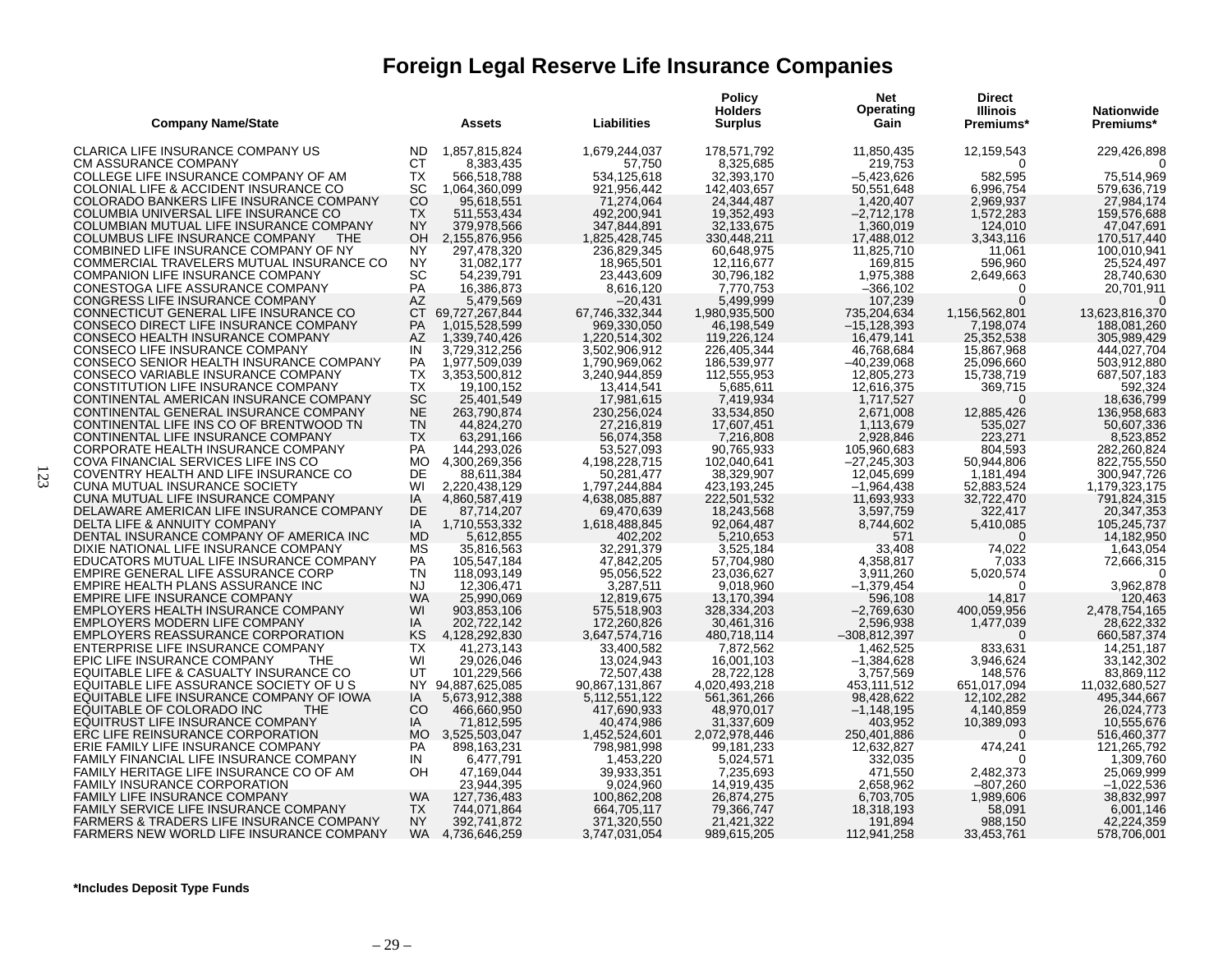| <b>Company Name/State</b>                                                         | Assets                                          | Liabilities                  | Policy<br><b>Holders</b><br><b>Surplus</b> | Net<br>Operating<br>Gain | <b>Direct</b><br><b>Illinois</b><br>Premiums* | <b>Nationwide</b><br>Premiums* |
|-----------------------------------------------------------------------------------|-------------------------------------------------|------------------------------|--------------------------------------------|--------------------------|-----------------------------------------------|--------------------------------|
| FEDERAL HOME LIFE INSURANCE COMPANY                                               | IN<br>2,308,581,941                             | 1,658,252,718                | 650,329,223                                | 523,116,713              | 1,591,309                                     | 56,813,731                     |
| FEDERATED LIFE INSURANCE COMPANY                                                  | <b>MN</b><br>748.429.117                        | 601.061.819                  | 147.367.298                                | 16,405,855               | 5.533.594                                     | 115.839.507                    |
| FIDELITY & GUARANTY LIFE INSURANCE CO                                             | MD<br>4,456,688,780                             | 4,251,180,106                | 205,508,674                                | $-9,277,248$             | 51,914,642                                    | 1,067,234,960                  |
| FIDELITY INVESTMENTS LIFE INSURANCE CO                                            | UT<br>13.994.465.271                            | 13.790.991.342               | 203.473.929                                | 38,447,304               | 114,956,782                                   | 1,679,180,476                  |
| FIDELITY LIFE INSURANCE COMPANY                                                   | PA<br>7,594,711                                 | O                            | 7,594,711                                  | 344,287                  |                                               |                                |
| FIDELITY SECURITY LIFE INSURANCE COMPANY                                          | <b>MO</b><br>410.976.044                        | 366.235.169                  | 44.740.875                                 | 4,806,212                | 7,540,639                                     | 112,950,502                    |
| FINANCIAL ASSURANCE LIFE INSURANCE CO                                             | <b>TX</b><br>7,661,984                          | 1,896,219                    | 5,765,765                                  | 312,874                  | 1.444                                         | 173,145                        |
| FINANCIAL BENEFIT LIFE INSURANCE COMPANY<br>FIRST ALLMERICA FINANCIAL LIFE INS CO | KS<br>421,699,275<br><b>MA</b><br>7.577.494.147 | 400.940.872<br>6,987,369,937 | 20,758,403<br>590,124,210                  | 3,519,365<br>244.758.347 | 130.800<br>143.346.135                        | 23,081,607<br>2,194,962,856    |
| FIRST COLONY LIFE INSURANCE COMPANY                                               | VA<br>11,287,219,007                            | 10,589,280,803               | 697,938,204                                | 65,866,773               | 52,921,361                                    | 1,362,548,962                  |
| FIRST CONTINENTAL LIFE & ACCIDENT INS CO                                          | UT<br>13.741.661                                | 9,542,978                    | 4.198.683                                  | $-1,661,539$             | 2.123                                         | 25,951,108                     |
| FIRST HEALTH LIFE & HEALTH INS CO                                                 | <b>TX</b><br>41,963,795                         | 24,331,818                   | 17,631,977                                 | 1,608,714                | 253,462                                       | 1,498,429                      |
| FIRST ING LIFE INSURANCE COMPANY OF NY                                            | <b>NY</b><br>22,992,005                         | 2,137,593                    | 20,854,412                                 | 662,869                  |                                               | 618,800                        |
| FIRST INVESTORS LIFE INSURANCE COMPANY                                            | <b>NY</b><br>1,240,194,698                      | 1,194,321,881                | 45,872,817                                 | 8,813,513                | 7,792,851                                     | 156,247,312                    |
| FIRST PENN PACIFIC LIFE INSURANCE CO                                              | IN<br>1,359,313,497                             | 1,286,685,904                | 72,627,593                                 | 3,551,552                | 16,154,022                                    | 178,905,247                    |
| FIRST PYRAMID LIFE INSURANCE CO OF AM                                             | 22,470,048<br><b>AR</b>                         | 19,851,901                   | 2,618,147                                  | $-6,338,234$             |                                               | 5,021,256                      |
| FIRST REHABILITATION LIFE INS CO OF AM                                            | <b>NY</b><br>52,569,259                         | 28,179,788                   | 24,389,471                                 | 4,013,481                |                                               | 19,644,900                     |
| FIRST VARIABLE LIFE INSURANCE COMPANY                                             | <b>AR</b><br>476,659,110                        | 445,590,692                  | 31,068,418                                 | 221,649                  | 3,138,213                                     | 69,428,119                     |
| FORETHOUGHT LIFE ASSURANCE COMPANY                                                | IN<br>7,690,988                                 | 1,228,487                    | 6,462,501                                  | 632,488                  | -73                                           | -16,617                        |
| FORETHOUGHT LIFE INSURANCE COMPANY                                                | IN<br>2,453,659,980                             | 2,218,214,997                | 235,444,983                                | 28,955,792               | 15,586,364                                    | 492,277,137                    |
| FORTIS BENEFITS INSURANCE COMPANY                                                 | <b>MN</b><br>9,172,217,162                      | 8,674,359,038                | 497,858,124                                | -12,729,892              | 137,720,566                                   | 3,011,112,501                  |
| FORTIS INSURANCE COMPANY                                                          | WI<br>1,433,095,862                             | 1,291,999,079                | 141,096,783                                | $-3,591,646$             | 98,498,581                                    | 478,072,105                    |
| FOUNDATION HEALTH SYSTEMS L & H INS CO                                            | CO<br>58,661,781                                | 40,367,254                   | 18,294,527                                 | –4,066,978               |                                               | 113,047,383                    |
| FREEDOM LIFE INSURANCE COMPANY OF AM<br>FRONTIER NATIONAL LIFE INSURANCE COMPANY  | <b>MS</b><br>34,977,645<br>OH                   | 24,613,919                   | 10,363,726                                 | $-5,021,403$             | 1,076,674<br>1,498                            | 31,420,796                     |
| FUNERAL DIRECTORS LIFE INSURANCE COMPANY                                          | 13,847,556<br><b>TX</b><br>251,032,014          | 6,435,136<br>231,594,658     | 7,412,420<br>19,437,356                    | 508,031<br>3,184,130     |                                               | 1,125,169<br>54,590,932        |
| GARDEN STATE LIFE INSURANCE COMPANY                                               | <b>TX</b><br>98.268.031                         | 48,940,088                   | 49,327,943                                 | 3,514,078                | 900.320                                       | 26,532,264                     |
| <b>GE LIFE &amp; ANNUITY ASSURANCE COMPANY</b>                                    | <b>VA</b><br>19,115,179,526                     | 18,572,688,197               | 542,491,329                                | 70,668,634               | 258,456,824                                   | 4,745,274,271                  |
| <b>GENAM BENEFITS INSURANCE COMPANY</b>                                           | <b>MO</b><br>12,917,040                         | 532,285                      | 12,384,755                                 | 89,963                   |                                               |                                |
| <b>GENERAL &amp; COLOGNE LIFE RE OF AMERICA</b>                                   | <b>CT</b><br>1,311,929,676                      | 1,169,561,748                | 142,367,928                                | $-57,378,545$            |                                               | 788.158.180                    |
| GENERAL AMERICAN LIFE INSURANCE COMPANY                                           | MO 12,035,022,761                               | 11,302,088,094               | 732,934,667                                | $-40,539,545$            | 137,529,709                                   | 5,316,644,401                  |
| GENERAL ELECTRIC CAPITAL ASSURANCE CO                                             | 17,581,050,696<br>DE.                           | 15,394,480,091               | 2,186,570,606                              | 72,255,270               | 82,365,643                                    | 2,062,684,403                  |
| GENERAL FIDELITY LIFE INSURANCE COMPANY                                           | CA<br>280,735,364                               | 131,292,488                  | 149,442,876                                | 13,323,776               | $-15,331$                                     | 31,374,534                     |
| GENERAL LIFE INSURANCE COMPANY                                                    | ТX<br>197,724,745                               | 175,882,126                  | 21,842,619                                 | $-7,686,392$             | 1,522,447                                     | 12,856,136                     |
| <b>GERBER LIFE INSURANCE COMPANY</b>                                              | <b>NY</b><br>416,487,564                        | 345,901,077                  | 70.586.487                                 | 12.735.006               | 7.701.795                                     | 156,946,100                    |
| GERLING GLOBAL LIFE REINSURANCE COMPANY                                           | СA<br>218,361,070                               | 172,242,769                  | 46,118,301                                 | $-930,182$               |                                               | 41,526,043                     |
| <b>GLENBROOK LIFE &amp; ANNUITY COMPANY</b>                                       | <b>AZ</b><br>1.695.939.498                      | 1,554,577,497                | 141,362,001                                | 4,179,466                | 81,802,965                                    |                                |
| <b>GLOBE LIFE &amp; ACCIDENT INSURANCE COMPANY</b>                                | DE<br>1,306,658,147                             | 1,102,162,434                | 204,495,713                                | 72,313,324               | 16,776,658                                    | 401,835,391                    |
| GOLDEN AMERICAN LIFE INSURANCE COMPANY<br>GOLDEN STATE MUTUAL LIFE INSURANCE CO   | DE<br>8,626,311,962<br>CA<br>102,474,166        | 8,257,383,965<br>95,244,865  | 368,927,998<br>7,229,301                   | $-86,789,707$<br>603,752 | 154,585,632<br>1,200,467                      | 3,279,320,457<br>13,740,778    |
| GOVERNMENT PERSONNEL MUTUAL LIFE INS CO                                           | ТX<br>558,649,334                               | 505,435,387                  | 53,213,946                                 | 3,040,953                | 361,756                                       | 41,609,087                     |
| <b>GRANGE LIFE INSURANCE COMPANY</b>                                              | OH<br>108,198,886                               | 91,516,463                   | 16,682,421                                 | 1,588,794                | 332,998                                       | 25,246,666                     |
| GREAT AMERICAN LIFE INSURANCE COMPANY                                             | 5,951,422,261<br>OH                             | 5,547,605,703                | 403,816,557                                | 33,778,654               | 5,525,142                                     | 361,298,679                    |
| GREAT LAKES LIFE & HEALTH INSURANCE CO                                            | IN<br>2,605,335                                 | 38,512                       | 2,566,823                                  | -60.681                  |                                               |                                |
| <b>GREAT SOUTHERN LIFE INSURANCE COMPANY</b>                                      | <b>TX</b><br>1,328,833,074                      | 1,177,851,169                | 150,981,905                                | 17,915,995               | 5,949,396                                     | 335,069,194                    |
| GREAT WEST LIFE & ANNUITY INSURANCE CO                                            | CO.<br>26,372,343,314                           | 25, 367, 598, 255            | 1,004,745,059                              | 245,147,681              | 132,745,785                                   | 3,886,568,799                  |
| <b>GREAT WESTERN INSURANCE COMPANY</b>                                            | UT<br>105,495,589                               | 92,975,182                   | 12,520,407                                 | 1,552,091                | 84,292                                        | 35,216,386                     |
| GUARANTEE LIFE INSURANCE COMPANY                                                  | <b>NE</b><br>1,655,977,853                      | 1,498,501,285                | 157,476,569                                | 17,925,201               | 26,530,788                                    | 503,841,973                    |
| GUARANTEE RESERVE LIFE INSURANCE COMPANY                                          | IN<br>259,353,150                               | 209,256,536                  | 50,096,614                                 | 1,891,617                | 5,801,543                                     | 104,518,065                    |
| GUARANTY INCOME LIFE INSURANCE COMPANY                                            | LA<br>168,040,829                               | 154,665,298                  | 13,375,531                                 | 989,283                  | 564,735                                       | 19,577,390                     |
| GUARDIAN INSURANCE & ANNUITY COMPANY INC                                          | DE<br>11,856,586,964                            | 11,618,337,746               | 238,249,219                                | 53,021,351               | 65,130,451                                    | 1,539,613,906                  |
| GUARDIAN LIFE INSURANCE COMPANY OF AM                                             | <b>NY</b><br>16.874.176.728                     | 15,349,105,790               | 1,525,070,938                              | $-29.518.980$            | 254,606,815                                   | 4.959,904,885                  |
| GUIDEONE LIFE INSURANCE COMPANY                                                   | IA<br>342,790,093                               | 294,330,526                  | 48,459,567                                 | 3,350,964                | 2,106,067                                     | 39,357,645                     |
| HARBOURTON REASSURANCE INC                                                        | DE<br>110,127,058<br>PA                         | 88,231,156                   | 21,895,902                                 | $-113,820$               |                                               | 70,017,367                     |
| HARLEYSVILLE LIFE INSURANCE COMPANY<br>HARTFORD INTERNATIONAL LIFE REASSR CORP    | 193,706,891<br>CT                               | 174,648,399                  | 19,058,492                                 | $-258,399$<br>24.571.168 | 39,622<br>$\Omega$                            | 33,136,603                     |
|                                                                                   | 3,186,301,728                                   | 3,108,414,184                | 77,887,544                                 |                          |                                               | 69,446,862                     |

**\*Includes Deposit Type Funds**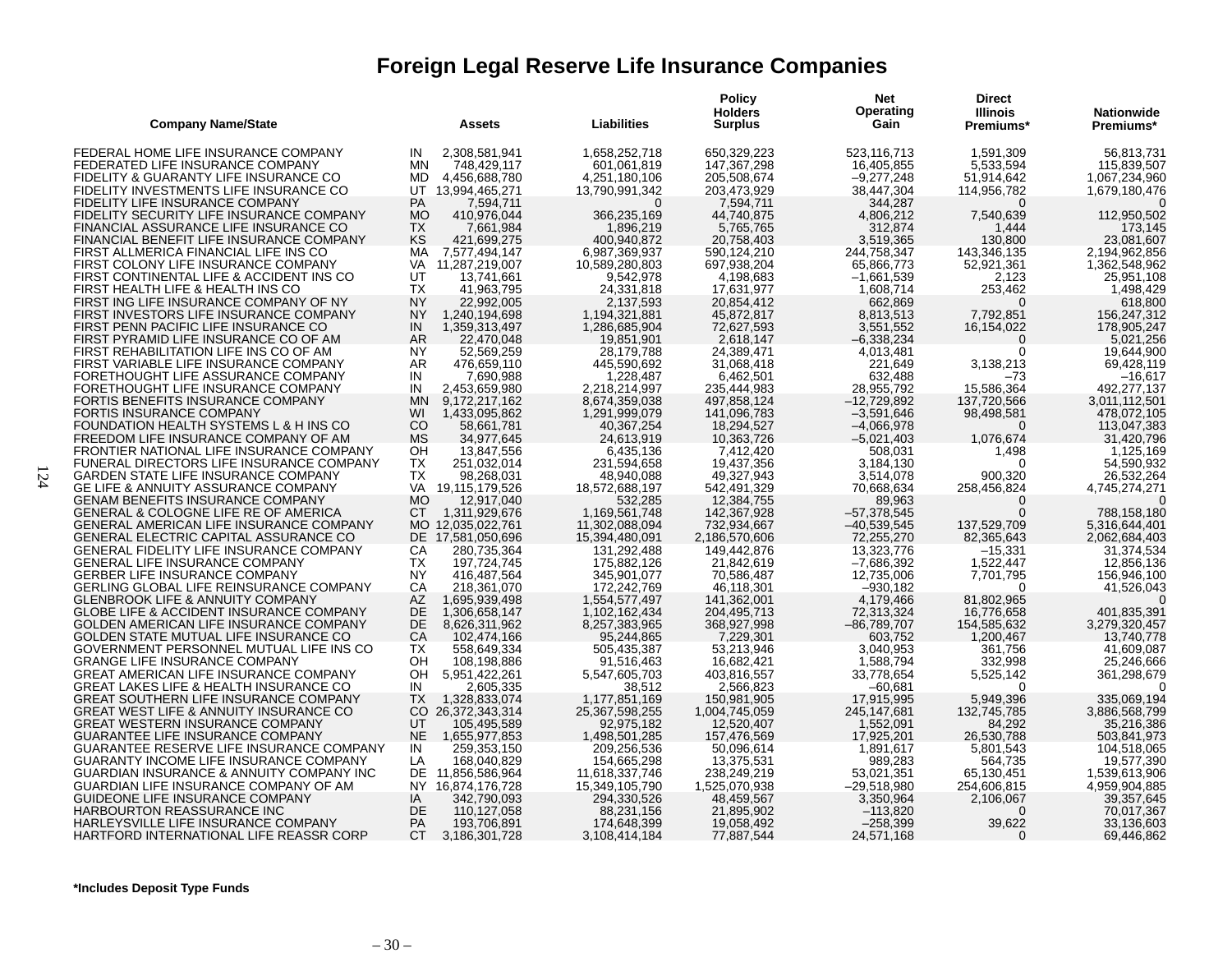| <b>Company Name/State</b>                                                         | <b>Assets</b>                                  | <b>Liabilities</b>            | <b>Policy</b><br><b>Holders</b><br><b>Surplus</b> | Net<br>Operating<br>Gain  | <b>Direct</b><br><b>Illinois</b><br>Premiums* | <b>Nationwide</b><br>Premiums* |
|-----------------------------------------------------------------------------------|------------------------------------------------|-------------------------------|---------------------------------------------------|---------------------------|-----------------------------------------------|--------------------------------|
| HARTFORD LIFE & ACCIDENT INSURANCE CO                                             | CТ<br>6,312,763,769                            | 4,098,226,177                 | 2,214,537,592                                     | 70,090,982                | 146,390,992                                   | 2,450,390,295                  |
| HARTFORD LIFE & ANNUITY INSURANCE CO                                              | CТ<br>46,827,615,788                           | 46,304,740,316                | 522,875,472                                       | 60,854,463                | 335,807,342                                   | 3,613,151,442                  |
| HARTFORD LIFE INSURANCE COMPANY                                                   | 80,353,187,913<br>СT                           | 78,447,982,897                | 1,905,205,016                                     | 121,645,571               | 572,145,516                                   | 6,383,853,108                  |
| HEALTHSOURCE INSURANCE COMPANY                                                    | <b>TN</b><br>14,137,493                        | 1,569,775                     | 12,567,718                                        | 1,058,172                 |                                               |                                |
| HERITAGE LIFE INSURANCE COMPANY                                                   | AZ<br>145,437,758                              | 82,766,866                    | 62,670,892                                        | 11,405,298                | $-3,020$                                      | 30,857,504                     |
| HIGHMARK LIFE INSURANCE COMPANY<br>HOMESHIELD INSURANCE COMPANY                   | <b>CT</b><br>223,295,047<br>OK<br>11,725,025   | 151,426,730<br>1,988,042      | 71,868,317<br>9,736,983                           | 4,546,033<br>2,833,519    | 5,773,161                                     | 157,352,823<br>4,238,822       |
| HOMESTEADERS LIFE COMPANY                                                         | 539,050,955<br>IA                              | 513,773,865                   | 25,277,090                                        | 4,633,203                 | 9,157,048                                     | 163,988,348                    |
| HOUSEHOLD LIFE INSURANCE COMPANY                                                  | MI<br>1,417,114,481                            | 1,125,954,874                 | 291,159,607                                       | 34,477,997                | 3,372,968                                     | 697,732,747                    |
| HUMANA INSURANCE COMPANY                                                          | <b>MO</b><br>89,467,606                        | 59,672,131                    | 29,795,476                                        | $-23,949,094$             | 42,725,165                                    | 178,583,273                    |
| IDEALIFE INSURANCE COMPANY                                                        | CТ<br>28,517,396                               | 19,454,164                    | 9,063,232                                         | 382,045                   | 277,271                                       | 1,136,351                      |
| <b>IDS LIFE INSURANCE COMPANY</b>                                                 | MN 54,207,884,360                              | 52,238,569,827                | 1,969,314,533                                     | 419,034,899               | 167,012,443                                   | 4,039,213,764                  |
| IL ANNUITY AND INSURANCE COMPANY                                                  | 3,319,629,526<br>MA.                           | 3,269,483,790                 | 50,145,736                                        | $-23,866,175$             | 8,549,223                                     | 436,182,064                    |
| INDEPENDENCE LIFE AND ANNUITY COMPANY                                             | 223,864,667<br>RI                              | 191,291,009                   | 32,573,658                                        | 3,491,162                 |                                               | $-1,376,353$                   |
| INDIANAPOLIS LIFE INSURANCE COMPANY                                               | IN<br>1,810,872,010                            | 1,708,263,458                 | 102,608,552                                       | $-11,482,177$             | 10,517,236                                    | 218,566,244                    |
| INDIVIDUAL ASSURANCE COMPANY LIFE HTH AC                                          | <b>MO</b><br>40,202,644                        | 27,107,844                    | 13,094,800                                        | 873,751                   | 6,216,788                                     | 25,736,343                     |
| INTEGRITY LIFE INSURANCE COMPANY                                                  | OH<br>3,545,356,880                            | 3,458,534,378                 | 86,822,502                                        | –196,771,646              | 28,807,171                                    | 575,956,992                    |
| INTER STATE ASSURANCE COMPANY                                                     | IA<br>1,424,273,849<br><b>NY</b>               | 1,346,155,545                 | 78,118,304                                        | 3,459,747<br>630.967      | 10,775,122                                    | 177, 116, 756                  |
| INTRAMERICA LIFE INSURANCE COMPANY<br><b>INVESTORS GUARANTY LIFE INSURANCE CO</b> | 91,080,989<br>12,444,815<br>CA                 | 74,153,700<br>943,878         | 16,927,289<br>11,500,937                          | 506,054                   | 4,607<br>437,207                              | 2,001,459                      |
| INVESTORS HERITAGE LIFE INSURANCE CO                                              | KY<br>242,148,984                              | 229,076,925                   | 13,072,059                                        | 888,594                   | 1,515,665                                     | 51,635,363                     |
| <b>INVESTORS LIFE INSURANCE COMPANY OF IN</b>                                     | 176,449,657<br>IN                              | 153,422,495                   | 23,027,162                                        | 3,130,400                 | 528,484                                       | 11,148,223                     |
| <b>INVESTORS LIFE INSURANCE COMPANY OF N A</b>                                    | <b>WA</b><br>1,079,693,506                     | 1,004,524,031                 | 75,169,475                                        | 11,575,068                | 2,182,396                                     | 44,856,845                     |
| <b>INVESTORS PARTNER LIFE INSURANCE COMPANY</b>                                   | <b>DE</b><br>570,734,576                       | 498,903,113                   | 71,831,463                                        | 3,529,222                 | 5,722                                         | 196,641                        |
| J C PENNEY LIFE INSURANCE COMPANY                                                 | VT<br>1,691,266,963                            | 1,447,817,669                 | 243,449,295                                       | 82,372,466                | 36,957,833                                    | 847,372,501                    |
| JACKSON NATIONAL LIFE INSURANCE COMPANY                                           | 40,089,030,034<br>MI                           | 38,042,736,090                | 2,046,293,955                                     | 200,506,871               | 456,970,027                                   | 8,073,996,802                  |
| JEFFERSON PILOT FINANCIAL INSURANCE CO                                            | <b>NH</b><br>4,822,971,784                     | 4,515,135,202                 | 307,836,582                                       | 64,253,583                | 18,625,818                                    | 615,510,197                    |
| JEFFERSON PILOT LIFE INSURANCE COMPANY                                            | <b>NC</b><br>9,214,586,930                     | 8,235,087,444                 | 979,499,486                                       | 163,372,461               | 36,260,254                                    | 1,643,141,336                  |
| JEFFERSON PILOT LIFEAMERICA INSURANCE CO                                          | <b>NJ</b><br>479.524.182                       | 395.001.965                   | 84.522.217                                        | 13.421.759                | 87.783                                        | 19,382,244                     |
| JMIC LIFE INSURANCE COMPANY<br>JOHN ALDEN LIFE INSURANCE COMPANY                  | FL<br>206,261,306<br><b>MN</b><br>744.475.733  | 155,092,939<br>634,760,151    | 51,168,367                                        | 4,498,179                 | 2,608,510                                     | 53,662,385                     |
| JOHN HANCOCK MUTUAL LIFE INSURANCE CO                                             | <b>MA</b><br>60.731.828.581                    | 57,275,159,651                | 109,715,582<br>3,456,668,930                      | 14,572,771<br>466.177.859 | 85,641,785<br>631,772,475                     | 492,566,747<br>9,622,940,892   |
| JOHN HANCOCK VARIABLE LIFE INSURANCE CO                                           | МA<br>10,612,954,546                           | 10,215,960,930                | 396,993,616                                       | 75,754,636                | 70,137,736                                    | 950,824,960                    |
| KANAWHA INSURANCE COMPANY                                                         | SC<br>474,922,590                              | 398,707,842                   | 76,214,748                                        | 6,174,343                 | 385,768                                       | 80,315,329                     |
| KANSAS CITY LIFE INSURANCE COMPANY                                                | <b>MO</b><br>2.636.257.697                     | 2.416.382.908                 | 219.874.789                                       | 41.901.711                | 7.353.373                                     | 279,527,278                    |
| KEYPORT LIFE INSURANCE COMPANY                                                    | 16,569,727,302<br><b>RI</b>                    | 15,691,906,762                | 877,820,540                                       | 147,585,754               | 538,632,455                                   | 1,757,599,310                  |
| KEYSTONE STATE LIFE INSURANCE COMPANY                                             | PA<br>41,714,296                               | 33,700,357                    | 8,013,939                                         | 723,538                   | 51,605                                        | 4,536,710                      |
| LAFAYETTE LIFE INSURANCE COMPANY THE                                              | IN<br>1,017,616,341                            | 954,479,763                   | 63,136,578                                        | 6,144,758                 | 9,791,202                                     | 237,467,139                    |
| LIBERTY BANKERS LIFE INSURANCE COMPANY                                            | WI<br>82,833,539                               | 68,126,624                    | 14,706,915                                        | 699,106                   | 1,265,166                                     | 3,445,031                      |
| LIBERTY LIFE ASSURANCE COMPANY OF BOSTON                                          | <b>MA</b><br>5,308,418,936                     | 5,166,516,962                 | 141,901,974                                       | 44.253                    | 13,081,563                                    | 864,632,710                    |
| LIBERTY LIFE INSURANCE COMPANY                                                    | SC<br>1,366,619,270                            | 1,226,467,019                 | 140,152,251                                       | 24,645,936                | 4,938,582                                     | 244,496,195                    |
| LIBERTY NATIONAL LIFE INSURANCE COMPANY<br>LIFE & HEALTH INSURANCE COMPANY OF AM  | AL<br>3,412,342,928<br><b>PA</b><br>42.706.217 | 3,097,976,385<br>36,856,558   | 314,366,543<br>5,849,659                          | 103,104,528<br>329,892    | 1,548,343<br>2,640,933                        | 538,857,077<br>15,629,574      |
| LIFE INSURANCE COMPANY OF GEORGIA                                                 | GA<br>2,476,791,898                            | 2,384,642,838                 | 92.149.060                                        | 18,748,297                | 619,649                                       | 881,324,854                    |
| LIFE INSURANCE COMPANY OF NORTH AMERICA                                           | <b>PA</b><br>5,084,692,517                     | 4,563,869,224                 | 520,823,293                                       | 90,979,798                | 97,774,503                                    | 2,345,546,846                  |
| LIFE INSURANCE COMPANY OF THE SOUTHWEST                                           | 2.355.718.902<br><b>TX</b>                     | 2,232,463,321                 | 123,255,581                                       | 4,212,582                 | 5,070,880                                     | 301,297,976                    |
| LIFE INVESTORS INSURANCE COMPANY OF AM                                            | 7,374,990,312<br>IA                            | 6,777,765,509                 | 597,224,803                                       | 83,119,666                | 22,469,903                                    | 853,857,734                    |
| LIFE OF MARYLAND INC                                                              | <b>MD</b><br>267,851,998                       | 226,237,891                   | 41,614,107                                        | 4,437,663                 | 293,656                                       | 15,417,522                     |
| LIFE REASSURANCE CORPORATION OF AMERICA                                           | СT<br>3,690,211,787                            | 3,270,696,016                 | 419,515,771                                       | 36,458,860                | ∩                                             | 768,043,518                    |
| LIFEUSA INSURANCE COMPANY                                                         | 2,578,930,808<br>MN                            | 2,443,527,028                 | 135,403,781                                       | 26,461,287                | 32,148,798                                    | 369,802,555                    |
| LINCOLN BENEFIT LIFE COMPANY                                                      | <b>NE</b><br>1,619,195,514                     | 1,465,563,911                 | 153,631,603                                       | 6,090,891                 | 77,734,209                                    |                                |
| LINCOLN MEMORIAL LIFE INSURANCE COMPANY                                           | ТX<br>167,046,437<br><b>NE</b>                 | 154,092,632                   | 12,953,805                                        | 12,004,085                | 88,793                                        | 39,554,231                     |
| LINCOLN MUTUAL LIFE INSURANCE COMPANY<br>LINCOLN NATIONAL LIFE INSURANCE COMPANY  | 136,893,242<br>IN<br>79,064,703,723            | 117,321,958<br>76,538,240,182 | 19,571,284<br>2,526,463,541                       | 342,727<br>398,500,759    | 1,274,412<br>273,803,742                      | 12,781,070<br>7,731,501,950    |
| LINCOLN NATIONAL REASSURANCE COMPANY                                              | IN<br>936,244,359                              | 875,868,587                   | 60,375,772                                        | 12,993,594                | 23,197                                        | 15,594,513                     |
| LONDON LIFE REINSURANCE COMPANY                                                   | <b>PA</b><br>456,805,328                       | 398,427,039                   | 58,378,289                                        | 1,824,325                 | 255,135                                       | 58,487,143                     |

**\*Includes Deposit Type Funds**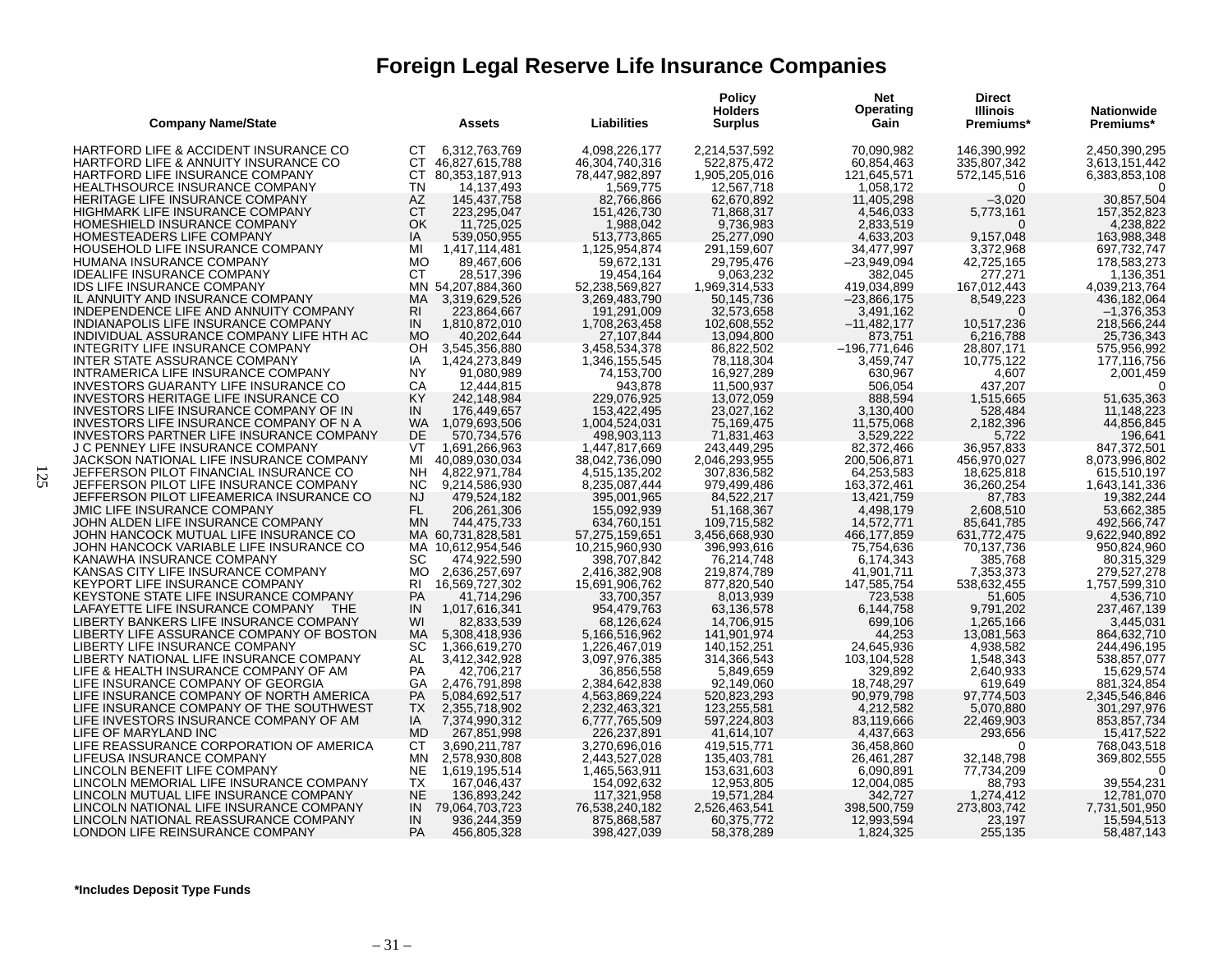| <b>Company Name/State</b>                                                       | Assets                                       | Liabilities                  | <b>Policy</b><br><b>Holders</b><br><b>Surplus</b> | Net<br>Operating<br>Gain | <b>Direct</b><br><b>Illinois</b><br>Premiums* | <b>Nationwide</b><br>Premiums* |
|---------------------------------------------------------------------------------|----------------------------------------------|------------------------------|---------------------------------------------------|--------------------------|-----------------------------------------------|--------------------------------|
| LONDON PACIFIC LIFE & ANNUITY COMPANY                                           | <b>NC</b><br>1,716,347,206                   | 1,549,646,383                | 166,700,823                                       | $-12,781,850$            | 9,681,344                                     | 321,633,453                    |
| LOYAL AMERICAN LIFE INSURANCE COMPANY                                           | OH<br>310.316.512                            | 235,933,481                  | 74,383,030                                        | 1.699.241                | 898,535                                       | 39,266,578                     |
| LUTHERAN BROTHERHOOD VARIABLE INS PRO CO                                        | 5,469,356,505<br>MN                          | 5,396,573,232                | 72,783,273                                        | 2,011,229                | 10,163,394                                    | 329,852,757                    |
| LYNDON LIFE INSURANCE COMPANY                                                   | <b>MO</b><br>127.371.456                     | 69.133.054                   | 58.238.402                                        | 2,271,843                | 1,001,979                                     | 27,363,270                     |
| MADISON NATIONAL LIFE INSURANCE COMPANY<br>MAGNA INSURANCE COMPANY              | 396,673,912<br>WI<br><b>MS</b><br>28,156,486 | 341,985,025<br>12,401,057    | 54,688,887<br>15,755,429                          | 9,320,794                | 919,290<br>11,911                             | 43,668,647<br>6,020,521        |
| MAMSI LIFE AND HEALTH INSURANCE COMPANY                                         | <b>MD</b><br>108,477,541                     | 57,060,893                   | 51,416,648                                        | 3,153,520<br>7,588,427   |                                               | 325,617,933                    |
| MANHATTAN LIFE INSURANCE COMPANY<br>THE                                         | <b>NY</b><br>402,356,074                     | 379,370,590                  | 22,985,484                                        | $-1,396,527$             | 942,865                                       | 32,019,590                     |
| MANUFACTURERS LIFE INS CO OF NA<br><b>THE</b>                                   | <b>DE</b><br>15,030,006,170                  | 14,858,912,148               | 171,094,022                                       | $-2.524.289$             | 95.255.391                                    | 2,336,828,561                  |
| <b>MANUFACTURERS LIFE INS CO USA</b>                                            | MI<br>26,437,142,320                         | 24,877,337,688               | 1,559,804,632                                     | 48.935.745               | 133.675.230                                   | 5,188,162,771                  |
| MANUFACTURERS LIFE INSURANCE CO OF AM                                           | MI<br>1,524,577,295                          | 1,387,538,448                | 137,038,847                                       | 5,087,222                | 4,741,611                                     | 243,116,798                    |
| MARQUETTE INDEMNITY & LIFE INSURANCE CO                                         | AZ<br>11.863.676                             | 5.788.263                    | 6.075.413                                         | 911.411                  |                                               | 3,017,061                      |
| MASSACHUSETTS CASUALTY INSURANCE COMPANY                                        | <b>MA</b><br>261, 177, 585                   | 227,286,257                  | 33,891,325                                        | $-9,269,077$             | 2,257,442                                     |                                |
| MASSACHUSETTS MUTUAL LIFE INSURANCE CO                                          | MA<br>65,125,702,137                         | 61,714,438,742               | 3,411,263,392                                     | 461,949,516              | 366,400,208                                   | 7,472,341,624                  |
| MAXICARE LIFE & HEALTH INSURANCE COMPANY                                        | <b>MO</b><br>11,140,191                      | 6,100,189                    | 5,040,002                                         | $-4,186,040$             | 16,043                                        | 17,144,301                     |
| MAYFLOWER NATIONAL LIFE INSURANCE CO                                            | IN<br>85,585,722                             | 42,815,014                   | 42,770,708                                        | 8,919,606                | 1,717,419                                     | 26,938,479                     |
| MBL LIFE ASSURANCE CORPORATION                                                  | <b>NJ</b>                                    | Company voluntarily withdrew |                                                   |                          |                                               |                                |
| MEDAMERICA INSURANCE COMPANY                                                    | <b>PA</b><br>94,882,933                      | 87,340,089                   | 7,542,843                                         | 1,304,858                | 50,204                                        | 22,820,992                     |
| MEDCO CONTAINMENT LIFE INSURANCE COMPANY                                        | PA<br>36,108,445                             | 14,873,978                   | 21,234,467                                        | 4,169,300                |                                               | 7,042,474                      |
| MEDICAL BENEFITS MUTUAL LIFE INS CO                                             | OH<br>15,774,176                             | 7,416,210                    | 8,357,966                                         | 741,940                  | 380,244                                       | 26,350,636                     |
| MEDICAL LIFE INSURANCE COMPANY<br>MEDICAL SAVINGS INSURANCE COMPANY             | OH<br>181,845,499<br>OK<br>9,723,279         | 84,245,818<br>3,089,303      | 97,599,681<br>6,633,976                           | 7,862,449                | 993,759<br>$\Omega$                           | 178,384,556                    |
| MEDICO LIFE INSURANCE COMPANY                                                   | <b>NE</b><br>131,965,704                     | 118,853,355                  | 13,112,351                                        | 145,589<br>$-1,251,575$  | 524,103                                       | 2,477,480<br>38,787,271        |
| MEGA LIFE AND HEALTH INSURANCE COMPANY                                          | OK<br>755,263,612                            | 548,640,590                  | 206,623,022                                       | 40,326,612               | 18,677,080                                    | 467,159,758                    |
| MEMBER SERVICE LIFE INSURANCE COMPANY                                           | OK<br>26,612,802                             | 7,177,619                    | 19,435,183                                        | 707,142                  | -29                                           | 6,761,692                      |
| MEMBERS LIFE INSURANCE COMPANY                                                  | WI<br>563,091,697                            | 505,771,416                  | 57,320,281                                        | 4,120,844                | 27,489                                        | 30,842,148                     |
| MERCYCARE INSURANCE COMPANY                                                     | WI<br>9.071.188                              | 5,330,323                    | 3.740.865                                         | $-2,587,146$             |                                               | 42,197,743                     |
| MERIT LIFE INSURANCE CO                                                         | IN<br>864,847,373                            | 458,172,516                  | 406,674,858                                       | 36,286,356               | 18,705,400                                    | 150,053,195                    |
| MERRILL LYNCH LIFE INSURANCE COMPANY                                            | <b>AR</b><br>16.647.810.453                  | 16.380.131.571               | 267,678,882                                       | 102,973,574              | 56,117,973                                    | 1,341,871,130                  |
| METLIFE SECURITY INSURANCE COMPANY OF LA                                        | 692,059,334<br>LA                            | 585,409,748                  | 106,649,585                                       | 6,632,251                |                                               | 28,000                         |
| METROPOLITAN INSURANCE & ANNUITY COMPANY                                        | <b>DE</b><br>4.385.661.496                   | 4,013,925,339                | 371,736,157                                       | $-12.810.972$            | 19,865,617                                    | 201,247,380                    |
| METROPOLITAN LIFE INSURANCE COMPANY                                             | NY 183,916,855,542                           | 176,286,796,127              | 7,630,059,415                                     | 1.005.086.539            | 808.638.387                                   | 24,642,282,633                 |
| METROPOLITAN TOWER LIFE INSURANCE CO                                            | DE<br>270,645,794                            | 222,247,061                  | 48,398,733                                        | 4,231,874                | 804,345                                       | 9,728,936                      |
| MIC LIFE INSURANCE CORPORATION                                                  | DE<br>45,337,417                             | 31.024.509                   | 14,312,907                                        | $-7,667,843$             | $-144.971$                                    | $-14,614,895$                  |
| MID CONTINENT LIFE INSURANCE COMPANY <sup>(2)</sup>                             | OK<br>390.232.921                            | 727,451,297                  | $-337,218,376$                                    | 19,625,275               | 483,912                                       | 81,429,446                     |
| MID SOUTH INSURANCE COMPANY                                                     | <b>NC</b><br>84,644,535                      | 72,962,858                   | 11,681,677                                        | $-30,422,172$            | 5.963                                         | 64,575,415                     |
| MID WEST NATIONAL LIFE INS CO OF TN                                             | <b>TN</b><br>195.147.888                     | 138.033.000<br>1,105,999,075 | 57,114,888                                        | 6,359,880                | 4,998,625                                     | 144,203,985                    |
| MIDLAND LIFE INSURANCE COMPANY THE<br>MIDLAND NATIONAL LIFE INSURANCE COMPANY   | OH<br>1,226,376,768<br>IA<br>3,519,879,841   | 3.134.232.262                | 120,377,693<br>385,647,578                        | 14,267,073<br>67,549,701 | 9,794,966<br>10,348,055                       | 197,885,699<br>451,158,324     |
| MIDWEST SECURITY LIFE INSURANCE COMPANY                                         | WI<br>71,618,186                             | 50,039,658                   | 21,578,528                                        | 3,385,261                | 10,078,822                                    | 96,624,632                     |
| MIDWESTERN UNITED LIFE INSURANCE COMPANY                                        | IN<br>272,656,320                            | 216,528,525                  | 56,127,795                                        | 7,215,753                | 1,692,152                                     | 17,082,377                     |
| MILWAUKEE LIFE INSURANCE COMPANY                                                | WI<br>51,745,147                             | 35,735,355                   | 16,009,792                                        | 1,851,826                | 847,026                                       | 5,625,368                      |
| MINISTERS LIFE INSURANCE COMPANY THE                                            | <b>MN</b><br>24,888,288                      | 13,947,206                   | 10,941,082                                        | 558,189                  | 141,917                                       | 2,002,225                      |
| MINNESOTA LIFE INSURANCE COMPANY                                                | MN<br>17,382,504,630                         | 16,293,031,107               | 1,089,473,523                                     | 113,570,695              | 440,366,823                                   | 2,671,141,199                  |
| MISSION LIFE INSURANCE COMPANY OF AM                                            | TX<br>7,082,751                              | 2,796,234                    | 4,286,517                                         | $-299,409$               | 14,180                                        | 743,704                        |
| <b>MMA INSURANCE COMPANY</b>                                                    | IN<br>11,275,748                             | 2,592,915                    | 8,682,833                                         | $-616, 158$              | 452,614                                       | 10,113,788                     |
| MML BAY STATE LIFE INSURANCE COMPANY                                            | <b>CT</b><br>2,677,889,464                   | 2,521,389,295                | 156,500,169                                       | 17,807,326               | 7,643,364                                     | 467,031,036                    |
| MONARCH LIFE INSURANCE COMPANY <sup>(3)</sup>                                   | MA<br>1,222,372,352                          | 1,210,231,604                | 12,140,748                                        | $-3.982.258$             | 1,910,866                                     | 18,352,026                     |
| MONITOR LIFE INSURANCE COMPANY OF NY                                            | <b>NY</b><br>28.971.481                      | 23,851,082                   | 5,120,399                                         | $-533,347$               | 25,637                                        | 2,558,924                      |
| MONUMENTAL LIFE INSURANCE COMPANY                                               | MD.<br>19,754,667,901                        | 18,739,402,803               | 1,015,265,098                                     | 316,655,374              | 616,721,465                                   | 6,851,486,557                  |
| MONY LIFE INSURANCE COMPANY                                                     | <b>NY</b><br>12,365,539,926                  | 11,298,474,835               | 1,067,065,091                                     | 255,576,084              | 50,145,338                                    | 899,980,566                    |
| MONY LIFE INSURANCE COMPANY OF AMERICA                                          | AZ<br>5,771,788,833                          | 5,631,610,100                | 140,178,733                                       | –16,287,481              | 56,254,558                                    | 1,360,801,553                  |
| MUNICH AMERICAN REASSURANCE COMPANY                                             | GA<br>1,022,314,561<br><b>NY</b>             | 909,645,671                  | 112,668,890                                       | $-12,430,931$            |                                               | 172,286,144                    |
| MUTUAL OF AMERICA LIFE INSURANCE COMPANY<br>MUTUAL OF DETROIT INSURANCE COMPANY | 9.617.394.623<br>MI<br>57,903,331            | 8.936.625.972<br>42,918,309  | 680,768,650<br>14,985,022                         | 72,806,113<br>427,258    | 23,434,449<br>224                             | 820.389.014<br>9,065,454       |
| MUTUAL OF OMAHA INSURANCE COMPANY                                               | <b>NE</b><br>3,210,585,337                   | 1,703,164,801                | 1,507,420,536                                     | 33.454.466               | 51,660,316                                    | 1,678,808,614                  |
|                                                                                 |                                              |                              |                                                   |                          |                                               |                                |

**(2) Placed in Receivership in 1997**

**\*Includes Deposit Type Funds (3) Placed in Receivership in 1994**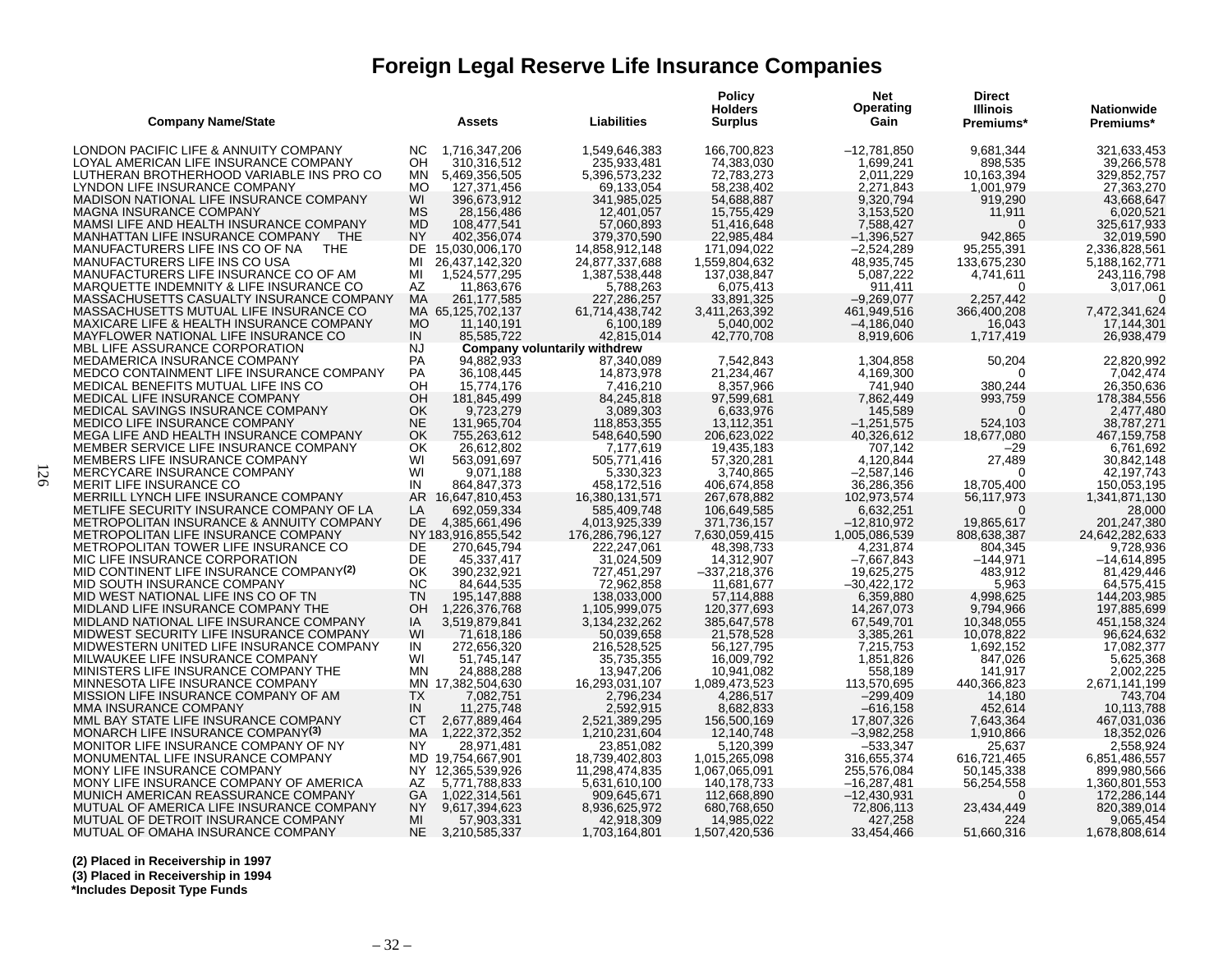| <b>Company Name/State</b>                                                    | <b>Assets</b>                                             | <b>Liabilities</b>              | <b>Policy</b><br><b>Holders</b><br><b>Surplus</b> | Net<br>Operating<br>Gain     | <b>Direct</b><br><b>Illinois</b><br>Premiums* | <b>Nationwide</b><br>Premiums*  |
|------------------------------------------------------------------------------|-----------------------------------------------------------|---------------------------------|---------------------------------------------------|------------------------------|-----------------------------------------------|---------------------------------|
| MUTUAL SERVICE LIFE INSURANCE COMPANY                                        | MN<br>394,501,497                                         | 360,962,956                     | 33,538,541                                        | 5,124,575                    | 146,391                                       | 30,478,001                      |
| NATIONAL BENEFIT LIFE INSURANCE COMPANY                                      | <b>NY</b><br>485,878,793                                  | 312,345,970                     | 173,532,823                                       | 39,919,842                   | 1,979,136                                     | 93,128,611                      |
| NATIONAL FARMERS UNION LIFE INSURANCE CO                                     | ТX<br>390,543,706                                         | 345,676,496                     | 44,867,210                                        | 8,008,858                    | 797,179                                       | 13,758,020                      |
| NATIONAL FIDELITY LIFE INSURANCE COMPANY                                     | <b>MO</b><br>485,207,102                                  | 405,101,443                     | 80,105,659                                        | 10,339,417                   | 843.063                                       | 13,732,913                      |
| NATIONAL GUARDIAN LIFE INSURANCE COMPANY                                     | WI<br>781,271,086                                         | 679.771.625                     | 101,499,462                                       | 2,453,038                    | 7,262,372                                     | 61,376,691                      |
| NATIONAL HEALTH INSURANCE COMPANY                                            | <b>TX</b><br>700,455,613                                  | 653,117,736                     | 47,337,877                                        | $-7,467,611$                 | 3,295,600                                     | 172,975,748                     |
| NATIONAL LIFE INSURANCE COMPANY                                              | VT<br>6,196,004,269                                       | 5,787,918,730                   | 408,085,539                                       | 30,024,668                   | 16,376,600                                    | 539,407,409                     |
| NATIONAL STATES INSURANCE COMPANY                                            | <b>MO</b><br>89,520,072                                   | 70,375,165                      | 19,144,907                                        | 20,644                       | 4,674,351                                     | 72,115,586                      |
| NATIONAL TEACHERS ASSOCIATES LIFE INS CO                                     | <b>TX</b><br>25,028,157                                   | 16,751,115                      | 8,277,042                                         | 1,340,874                    | 1,109,523                                     | 19,642,810                      |
| NATIONAL TRAVELERS LIFE COMPANY                                              | 477,414,483<br>IA                                         | 426,242,039                     | 51,172,443                                        | $-4,668,638$                 | 9,039,777                                     | 110,760,653                     |
| NATIONAL WESTERN LIFE INSURANCE COMPANY                                      | CO<br>3.347.073.179                                       | 2,983,546,966                   | 363.526.213                                       | 49,565,704                   | 20,379,491                                    | 470,299,305                     |
| NATIONSBANC INSURANCE COMPANY INC                                            | SC<br>443,876,010                                         | 392,356,356                     | 51,519,656                                        | 3,636,506                    | $-25,104$                                     | 85,726,495                      |
| NATIONWIDE LIFE AND ANNUITY INSURANCE CO                                     | OH<br>3,561,393,839                                       | 3,498,119,131                   | 63,274,709                                        | $-3, 157, 351$               | 57,427,446<br>724.544.420                     | 618,213,719                     |
| NATIONWIDE LIFE INSURANCE COMPANY<br>NEW ENGLAND LIFE INSURANCE COMPANY      | <b>OH</b><br>86,555,680,030<br><b>MA</b><br>5,492,821,633 | 85,205,985,209<br>5,092,956,702 | 1,349,694,821<br>399.864.941                      | 294,642,304<br>$-43.962.842$ | 98.318.694                                    | 14,315,947,974<br>1,635,259,942 |
| NEW ERA LIFE INSURANCE CO OF THE MIDWEST                                     | IN<br>31,382,672                                          | 23,814,649                      | 7,568,023                                         | 959,971                      | 54,793                                        | 5,968,921                       |
| NEW LIFE INSURANCE COMPANY                                                   | <b>TX</b><br>4,291,932                                    | 921,726                         | 3.370.206                                         | 230,190                      | 5,140,465                                     |                                 |
| NEW YORK LIFE & HEALTH INSURANCE COMPANY                                     | DE<br>77,652,773                                          | 37.290.792                      | 40.361.980                                        | 2,226,092                    | 2,367,727                                     | 133.192.172                     |
| NEW YORK LIFE INSURANCE & ANNUITY CORP                                       | DE<br>28,357,567,908                                      | 27,228,149,051                  | 1,129,418,857                                     | 46,805,397                   | 105,747,346                                   | 4,018,782,635                   |
| NEW YORK LIFE INSURANCE COMPANY                                              | 68,811,663,923<br>NY                                      | 62,413,791,849                  | 6,397,872,074                                     | 486,881,282                  | 430,553,698                                   | 9,557,882,137                   |
| NGL AMERICAN LIFE INSURANCE COMPANY                                          | WI<br>31,515,861                                          | 20.914.386                      | 10,601,475                                        | $-273,958$                   | 31.775                                        | 10,933,711                      |
| NIPPON LIFE INSURANCE COMPANY OF AMERICA                                     | IA<br>269,572,201                                         | 171,757,820                     | 97,814,381                                        | 3,589,667                    | 18,307,198                                    | 83,704,643                      |
| NORTH AMERICAN COMPANY FOR L & H OF NY                                       | <b>NY</b><br>205, 137, 222                                | 178,558,949                     | 26,578,273                                        | 3,777,447                    |                                               | 34,831,161                      |
| NORTH AMERICAN INSURANCE COMPANY                                             | WI<br>38,727,611                                          | 26.677.397                      | 12.050.214                                        | 1,360,240                    | 491.018                                       | 22,008,287                      |
| NORTH CAROLINA MUTUAL LIFE INSURANCE CO                                      | <b>NC</b><br>210,855,560                                  | 184,879,903                     | 25,975,659                                        | 1,073,325                    | 1,353,693                                     | 63,014,459                      |
| NORTH CENTRAL LIFE INSURANCE COMPANY                                         | MN<br>171,401,187                                         | 144,881,615                     | 26,519,572                                        | 4,646,631                    | 1,573,399                                     | 48,878,304                      |
| NORTHBROOK LIFE INSURANCE COMPANY                                            | AZ<br>8,319,184,971                                       | 8,235,438,593                   | 83,746,376                                        | 4,840,108                    | 40,164,606                                    | ∩                               |
| NORTHERN LIFE INSURANCE COMPANY                                              | <b>WA</b><br>7,095,076,510                                | 6,729,494,483                   | 365,582,027                                       | 45,155,900                   | 19,625,014                                    | 851,368,829                     |
| NORTHWESTERN LONG TERM CARE INSURANCE CO                                     | WI<br>77,783,769<br>WI                                    | 12,075,028                      | 65,708,741                                        | $-7,261,995$                 | 658,876                                       | 685,611                         |
| NORTHWESTERN MUTUAL LIFE INSURANCE CO<br>NYLIFE INSURANCE COMPANY OF ARIZONA | 85,972,697,445<br>AZ<br>32,720,937                        | 80,903,675,032<br>13,976,397    | 5,069,022,420<br>18,744,540                       | 490,646,865<br>$-7,258,991$  | 486,177,451<br>668,308                        | 8,342,859,436<br>5,592,328      |
| OCCIDENTAL LIFE INSURANCE COMPANY OF NC                                      | <b>TX</b><br>307,678,170                                  | 293,609,282                     | 14,068,888                                        | 3,822,796                    | 940,749                                       | 33,892,089                      |
| OHIO LIFE INSURANCE COMPANY                                                  | OH<br>8,939,003                                           | 119,003                         | 8,820,000                                         | 497,610                      | 19,823                                        |                                 |
| OHIO NATIONAL LIFE ASSURANCE CORPORATION                                     | OH<br>1.226.914.697                                       | 1,107,346,172                   | 119,568,525                                       | 21,592,086                   | 6,664,754                                     | 170,523,331                     |
| OHIO NATIONAL LIFE INSURANCE COMPANY THE                                     | OH<br>6,017,952,849                                       | 5,587,084,211                   | 430,868,638                                       | 53,221,215                   | 41,572,473                                    | 977,255,585                     |
| OHIO STATE LIFE INSURANCE COMPANY THE                                        | <b>TX</b><br>139,498,448                                  | 14,184,224                      | 125,314,224                                       | 5,014,984                    | 1,434,617                                     |                                 |
| OLD AMERICAN INSURANCE COMPANY                                               | <b>MO</b><br>236,266,987                                  | 205,288,891                     | 30,978,096                                        | 4,892,584                    | 5,068,418                                     | 75,227,133                      |
| OLD LINE LIFE INSURANCE COMPANY OF AM                                        | WI<br>1,432,632,878                                       | 1,314,899,022                   | 117,733,856                                       | 30,566,034                   | 12,089,819                                    | 245,369,790                     |
| OLD RELIANCE INSURANCE COMPANY                                               | AZ<br>9,442,013                                           | 6,814,504                       | 2,627,509                                         | 1,313,033                    | 70,872                                        | 1,497,214                       |
| OLD UNITED LIFE INSURANCE COMPANY                                            | <b>AZ</b><br>48,211,356                                   | 22,936,301                      | 25,275,059                                        | 2,667,875                    | 371,763                                       | 6,368,929                       |
| OPTIMUM RE INSURANCE COMPANY                                                 | $\overline{TX}$<br>34,196,434                             | 12,716,563                      | 21,479,871                                        | 1,155,383                    |                                               | 12,929,309                      |
| OXFORD LIFE INSURANCE COMPANY                                                | AZ<br>651,484,454                                         | 590,745,001                     | 60,739,452                                        | 1,572,882                    | 2,249,189                                     | 126,423,106                     |
| OZARK NATIONAL LIFE INSURANCE COMPANY                                        | <b>MO</b><br>328,964,947                                  | 297,066,006                     | 31,898,941                                        | 13,943,568                   | 4,381,028                                     | 90,592,398                      |
| PACIFIC LIFE & ANNUITY COMPANY                                               | AΖ<br>403,311,698<br>CA                                   | 202,364,034                     | 200,947,664                                       | 31,431,427                   | 15,571,746                                    | 359,783,348                     |
| PACIFIC LIFE INSURANCE COMPANY<br>PACIFICARE LIFE AND HEALTH INSURANCE CO    | 48,234,192,438<br>IN<br>187,782,247                       | 47,015,092,726<br>46,588,599    | 1,219,099,712<br>141,193,648                      | 174,028,697<br>120,898,196   | 399,346,809                                   | 8,635,919,374<br>98,145,041     |
| PACIFICARE LIFE ASSURANCE COMPANY                                            | CO<br>66,790,437                                          | 25,307,402                      | 41,483,035                                        | 9,691,007                    |                                               | 37,668,052                      |
| PAINEWEBBER LIFE INSURANCE COMPANY                                           | CA<br>99,273,400                                          | 81,395,080                      | 17,878,319                                        | 1,744,991                    | 2,650                                         | 252,402,443                     |
| PAN AMERICAN ASSURANCE COMPANY                                               | 14,770,292<br>LA                                          | 5,344,627                       | 9,425,665                                         | 139,494                      | 3,838,682                                     | 19,366                          |
| PAN AMERICAN LIFE INSURANCE COMPANY                                          | LA<br>2,141,770,463                                       | 1,928,701,001                   | 213,069,462                                       | 9,597,594                    | 1,536,122                                     | 135,290,402                     |
| PARAGON LIFE INSURANCE COMPANY                                               | 372,488,725<br>МO                                         | 358,943,978                     | 13,544,740                                        | 265,414                      | 5,640,920                                     | 72,262,568                      |
| PARK AVENUE LIFE INSURANCE COMPANY                                           | DE<br>445,057,538                                         | 320,479,707                     | 124,577,831                                       | 9,739,599                    | 132,612                                       | 240,323,010                     |
| PARTNERRE LIFE INSURANCE CO OF THE US                                        | <b>TX</b><br>922,170,250                                  | 852,209,770                     | 69,960,480                                        | 3,058,647                    |                                               | 124,367,067                     |
| PAUL REVERE LIFE INSURANCE COMPANY THE                                       | MA<br>5,295,782,559                                       | 4,625,637,760                   | 670,144,799                                       | 49,703,433                   | 45,128,615                                    | 1,073,485,923                   |
| PAUL REVERE PROTECTIVE LIFE INSURANCE CO                                     | <b>DE</b><br>295,889,928                                  | 176,588,486                     | 119,301,442                                       | 14,377,899                   | 137,376                                       | 13,897,267                      |
| PAUL REVERE VARIABLE ANNUITY INS CO THE                                      | MA<br>278,907,700                                         | 170,860,038                     | 108,047,663                                       | 13,068,994                   | 194,552                                       | 11,819,614                      |

**\*Includes Deposit Type Funds**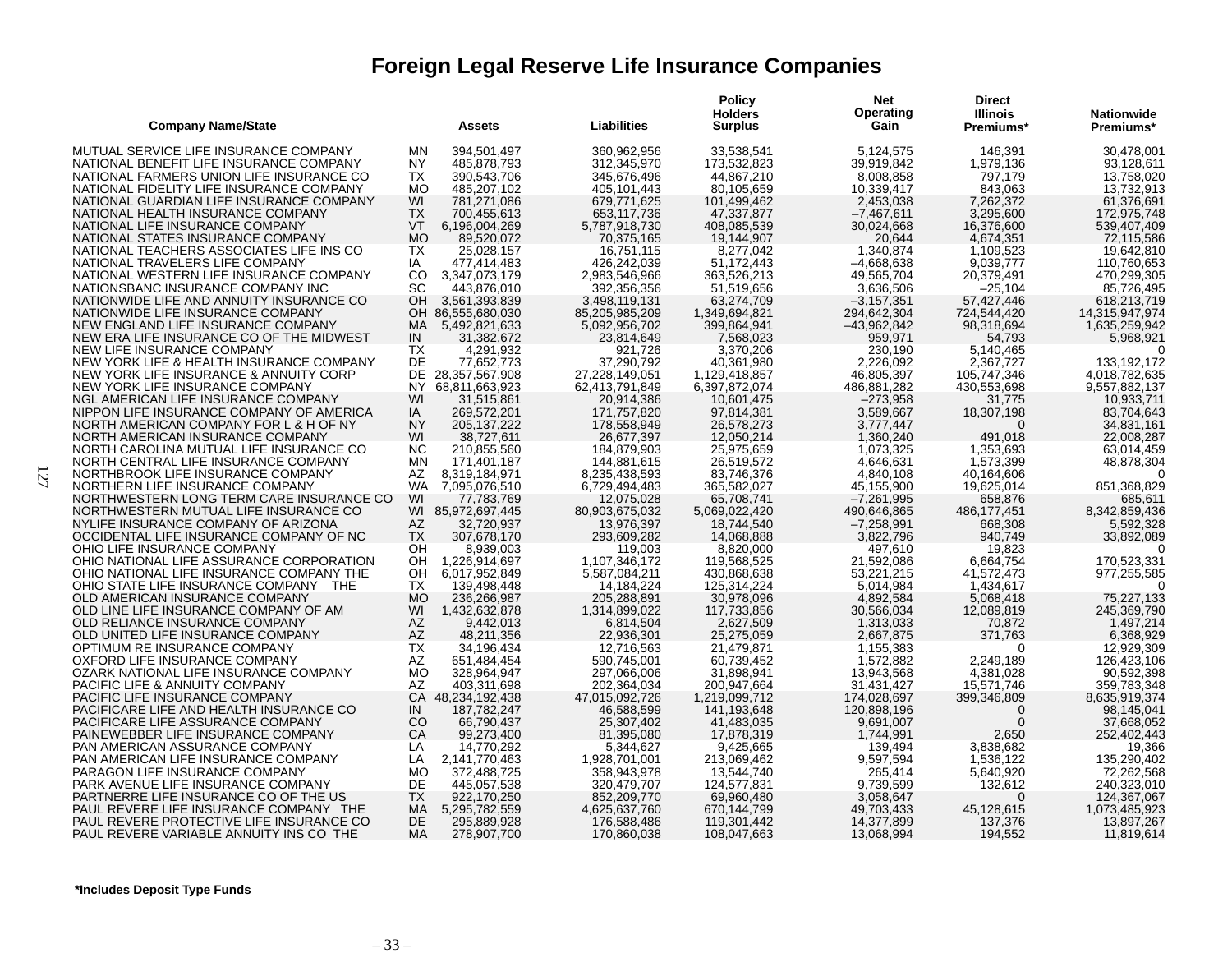| <b>Company Name/State</b>                                                         | Assets                                    | Liabilities                  | <b>Policy</b><br><b>Holders</b><br><b>Surplus</b> | Net<br>Operating<br>Gain   | Direct<br><b>Illinois</b><br>Premiums* | <b>Nationwide</b><br>Premiums* |
|-----------------------------------------------------------------------------------|-------------------------------------------|------------------------------|---------------------------------------------------|----------------------------|----------------------------------------|--------------------------------|
| PENINSULAR LIFE INSURANCE COMPANY                                                 | <b>NC</b><br>72,190,705                   | 66,443,686                   | 5,747,017                                         | $-4,912,750$               | 1,815                                  | 2,236,469                      |
| PENN INSURANCE & ANNUITY COMPANY<br><b>THE</b>                                    | DE<br>1,417,417,032                       | 1.308.499.483                | 108,917,549                                       | 18,624,694                 | 3.366.876                              | 81,506,666                     |
| PENN MUTUAL LIFE INSURANCE COMPANY THE                                            | PA<br>7,580,381,496                       | 7,021,681,775                | 558,699,721                                       | 78,227,845                 | 31,485,158                             | 600,316,893                    |
| PENN TREATY NETWORK AMERICA INS CO                                                | PA<br>400.248.053                         | 348.459.260                  | 51,788,793                                        | $-9,490,551$               | 15,841,656                             | 183,752,188                    |
| PENNSYLVANIA LIFE INSURANCE COMPANY                                               | PA<br>436,083,815                         | 402,358,468                  | 33,725,347                                        | $-1,945,551$               | 4,534,135                              | 75,657,234                     |
| PEOPLES BENEFIT LIFE INSURANCE COMPANY                                            | 13,221,364,733<br>IA                      | 12,689,936,787               | 531,427,946                                       | 84,807,707                 | 58,951,292                             | 1,643,826,445                  |
| PFL LIFE INSURANCE COMPANY<br>PHARMACISTS LIFE INSURANCE COMPANY THE              | 11,638,860,219<br>IA<br>IA<br>19,595,357  | 11,284,205,509<br>13,449,121 | 354,654,710<br>6,146,236                          | 54,203,692<br>504,436      | 65,783,236<br>98,512                   | 1,750,508,504<br>1,140,181     |
| PHILADELPHIA AMERICAN LIFE INSURANCE CO                                           | <b>TX</b><br>36,935,533                   | 26,158,661                   | 10,776,872                                        | 1,083,034                  | 422,805                                | 20,435,788                     |
| PHILADELPHIA UNITED LIFE INSURANCE CO                                             | PA<br>41,074,180                          | 22.740.100                   | 18,334,080                                        | 1,008,162                  | 34                                     | 4,305,450                      |
| PHL VARIABLE INSURANCE COMPANY                                                    | <b>CT</b><br>1,362,009,275                | 1,295,826,789                | 66,182,486                                        | $-1,623,803$               | 23,293,968                             | 347,902,969                    |
| PHOENIX AMERICAN LIFE INSURANCE COMPANY                                           | <b>CT</b><br>624,025,109                  | 477,104,852                  | 146,920,257                                       | 18,416,799                 | 18,260,290                             | 389,729,856                    |
| PHOENIX HOME LIFE MUTUAL INSURANCE CO                                             | <b>NY</b><br>17.691.089.872               | 16.636.994.265               | 1,054,095,607                                     | 150,197,240                | 56,745,221                             | 1,490,825,784                  |
| PHOENIX LIFE & ANNUITY COMPANY                                                    | CT<br>17,119,221                          | 1,750,352                    | 15,368,869                                        | 1,087,480                  | 23,350                                 | 2,241,017                      |
| PHOENIX NATIONAL INSURANCE COMPANY                                                | OH<br>11,876,883                          | 865.950                      | 11,010,933                                        | 201,868                    | 29,875                                 |                                |
| PHYSICIANS LIFE INSURANCE COMPANY                                                 | <b>NE</b><br>983,127,222                  | 924,854,149                  | 58,273,073                                        | $-7,794,013$               | 9,212,586                              | 155,654,391                    |
| PHYSICIANS MUTUAL INSURANCE COMPANY                                               | <b>NE</b><br>993,486,327                  | 490,884,702                  | 502,601,625                                       | 43,965,455                 | 22,649,817                             | 501,193,858                    |
| PIERCE NATIONAL LIFE INSURANCE COMPANY                                            | CA<br>852,137,610                         | 779,182,617                  | 72,954,992                                        | 7,170,515                  | 874,841                                | 61,497,839                     |
| PIONEER AMERICAN INSURANCE COMPANY                                                | <b>TX</b><br>29,542,950                   | 21,533,219                   | 8,009,731                                         | 1,309,237                  | 118,515                                | 7,774,296                      |
| PIONEER MUTUAL LIFE INSURANCE COMPANY                                             | <b>ND</b><br>444,629,469<br><b>TX</b>     | 412,363,787                  | 32,265,681                                        | 795,723                    | 64,043                                 | 34,267,358                     |
| PIONEER SECURITY LIFE INSURANCE COMPANY<br>PREFERRED LIFE INSURANCE COMPANY OF NY | 148,098,909<br><b>NY</b><br>677,437,831   | 26,581,001<br>639,302,055    | 121,517,908<br>38, 135, 775                       | 2,577,195<br>5,283,397     | 23,286<br>5,341,249                    | 1,983,745<br>31,423,634        |
| PREMIER MEDICAL INSURANCE GROUP INC                                               | WI<br>40,932,696                          | 232,276                      | 40,700,420                                        | 44,410                     |                                        | 1,297,156                      |
| PRESIDENTIAL LIFE INSURANCE COMPANY                                               | <b>NY</b><br>2,526,460,052                | 2,228,430,850                | 298,029,202                                       | 45,933,851                 | 8,299,585                              | 202,120,833                    |
| PRIMERICA LIFE INSURANCE COMPANY                                                  | MA<br>3,898,297,625                       | 2,399,700,721                | 1,498,596,904                                     | 287,903,642                | 48,361,770                             | 909,049,765                    |
| PRINCIPAL LIFE INSURANCE COMPANY                                                  | IA<br>76,017,652,419                      | 72,865,702,749               | 3,151,949,670                                     | 539,281,868                | 947,618,241                            | 15,709,841,402                 |
| PROFESSIONAL INSURANCE COMPANY                                                    | <b>TX</b><br>71,771,430                   | 57,598,973                   | 14,172,456                                        | –2,111,497                 | 74,405                                 | 37,125,067                     |
| PROGRESSIVE AMERICAN LIFE INSURANCE CO                                            | OH<br>8,362,894                           | 468,842                      | 7,894,052                                         | 292,010                    |                                        |                                |
| PROTECTED HOME MUTUAL LIFE INSURANCE CO                                           | <b>PA</b><br>204,136,604                  | 191,445,414                  | 12,691,190                                        | 763,278                    | 26,092                                 | 20,019,112                     |
| PROTECTIVE LIFE & ANNUITY INSURANCE CO                                            | <b>AL</b><br>490,177,226                  | 458,030,719                  | 32,146,507                                        | 12,770,080                 | 2,967                                  | 58,125,386                     |
| PROTECTIVE LIFE INSURANCE COMPANY                                                 | <b>TN</b><br>9,197,614,135                | 8,683,980,391                | 513,633,744                                       | 168,449,943                | 62,580,619                             | 1,144,499,011                  |
| PROVIDENT AMERICAN LIFE & HEALTH INS CO                                           | PA<br>11,915,951                          | 8,560,200                    | 3,355,751                                         | $-982,734$                 | 5,245,982                              | 11,422,481                     |
| PROVIDENT LIFE & ACCIDENT INSURANCE CO                                            | <b>TN</b><br>10,199,365,771               | 9.710.754.042                | 488,611,728                                       | 44,218,270                 | 57,176,751                             | 1,357,545,415                  |
| PROVIDENT LIFE & CASUALTY INSURANCE CO<br>PROVIDENT MUTUAL LIFE INSURANCE COMPANY | TN<br>564,121,631<br>PA                   | 492,016,047<br>6,385,401,550 | 72,105,583<br>434.231.479                         | $-2,281,065$<br>90.523.619 | 396,171                                | 98,319,443                     |
| PROVIDENT NATIONAL ASSURANCE COMPANY                                              | 6,819,633,029<br><b>TN</b><br>757,680,043 | 701,211,690                  | 56,468,353                                        | 3,094,829                  | 20,501,557<br>1,094                    | 793,211,990<br>276,893         |
| PROVIDENTMUTUAL LIFE AND ANNUITY COMPANY                                          | DE<br>1,580,436,400                       | 1,536,275,373                | 44, 161, 027                                      | 2,471,130                  | 9,492,624                              | 226,785,847                    |
| PRUCO LIFE INSURANCE COMPANY                                                      | AZ<br>18,467,399,715                      | 17,578,213,448               | 889,186,267                                       | $-70,036,491$              | 333,149,460                            | 3,928,934,298                  |
| PRUDENTIAL HEALTHCARE & LIFE INS CO                                               | <b>NJ</b><br>12,037,283                   | 280,862                      | 11,756,421                                        | 485,096                    | n                                      |                                |
| PRUDENTIAL INSURANCE COMPANY OF AMERICA                                           | NJ 191,536,482,981                        | 182,287,888,329              | 9,248,594,652                                     | 378,710,817                | 531,486,109                            | 13,433,016,257                 |
| PRUDENTIAL SELECT LIFE INS CO OF AM                                               | <b>MN</b><br>15.036.495                   | 704.654                      | 14.331.841                                        | $-201.550$                 | 20.000                                 | 573.964                        |
| PYRAMID LIFE INSURANCE COMPANY<br>THE                                             | KS<br>120, 177, 322                       | 76,842,971                   | 43,334,351                                        | 2,951,749                  | 1,578,315                              | 63,414,687                     |
| RELIABLE LIFE INSURANCE COMPANY<br><b>THE</b>                                     | <b>MO</b><br>596.655.968                  | 520.836.434                  | 75.819.534                                        | 6.201.661                  | 1.876.718                              | 109,211,255                    |
| RELIANCE LIFE INSURANCE COMPANY                                                   | DE<br>8,482,816                           | 223,673                      | 8,259,143                                         | 3,045,143                  | 313,386                                | $-52,723,685$                  |
| RELIASTAR LIFE INSURANCE COMPANY                                                  | <b>MN</b><br>11,155,907,863               | 10,002,240,694               | 1,153,667,169                                     | 208,361,564                | 69,253,883                             | 2,484,334,966                  |
| RELIASTAR LIFE INSURANCE COMPANY OF NY                                            | <b>NY</b><br>2,677,971,973                | 2.456.192.643                | 221,779,330                                       | 32,805,567                 | 4,733,719                              | 326,733,369                    |
| REPUBLIC VANGUARD LIFE INSURANCE COMPANY                                          | TX<br>849,617,146<br>OK                   | 806,645,847                  | 42,971,298                                        | 6,772,273                  | 136,110                                | 69,717,618                     |
| RESERVE NATIONAL INSURANCE COMPANY<br>RGA REINSURANCE COMPANY                     | 114,069,782<br><b>MO</b><br>4,013,607,438 | 54,090,609<br>3,578,590,650  | 59,979,173<br>435,016,788                         | 8,593,773<br>19,948,287    | 8,518,812<br>O                         | 107,783,356<br>1,387,398,717   |
| ROCKY MOUNTAIN LIFE INSURANCE COMPANY                                             | CO<br>32,999,807                          | 16,323,157                   | 16,676,650                                        | 586,158                    | 325,727                                | 26,417,349                     |
| ROONEY LIFE INSURANCE COMPANY                                                     | ČÃ<br>8,878,975                           | 546,120                      | 8,332,855                                         | 357,500                    | ∩                                      |                                |
| ROYAL LIFE INSURANCE COMPANY OF AMERICA                                           | <b>CT</b><br>11,079,470                   | 392,988                      | 10,686,482                                        | 305,541                    | 1,116                                  |                                |
| RUSHMORE NATIONAL LIFE INSURANCE COMPANY                                          | <b>SD</b><br>71,560,975                   | 62,594,196                   | 8,966,779                                         | 1,852,061                  | 25,390                                 | 1,779,331                      |
| SAFECO LIFE INSURANCE COMPANY                                                     | <b>WA</b><br>16,358,256,791               | 15.720.734.335               | 637,522,456                                       | 73,427,932                 | 44,627,860                             | 1.898.845.321                  |
| SAFECO NATIONAL LIFE INSURANCE COMPANY                                            | WA<br>18,852,539                          | 4,502,997                    | 14,349,542                                        | 1,120,771                  | 33,639                                 | 588,970                        |
| SAFEHEALTH LIFE INSURANCE COMPANY                                                 | CA<br>10,025,603                          | 4,503,747                    | 5,521,856                                         | 1,020,331                  | 108,052                                | 25,354,997                     |

**\*Includes Deposit Type Funds**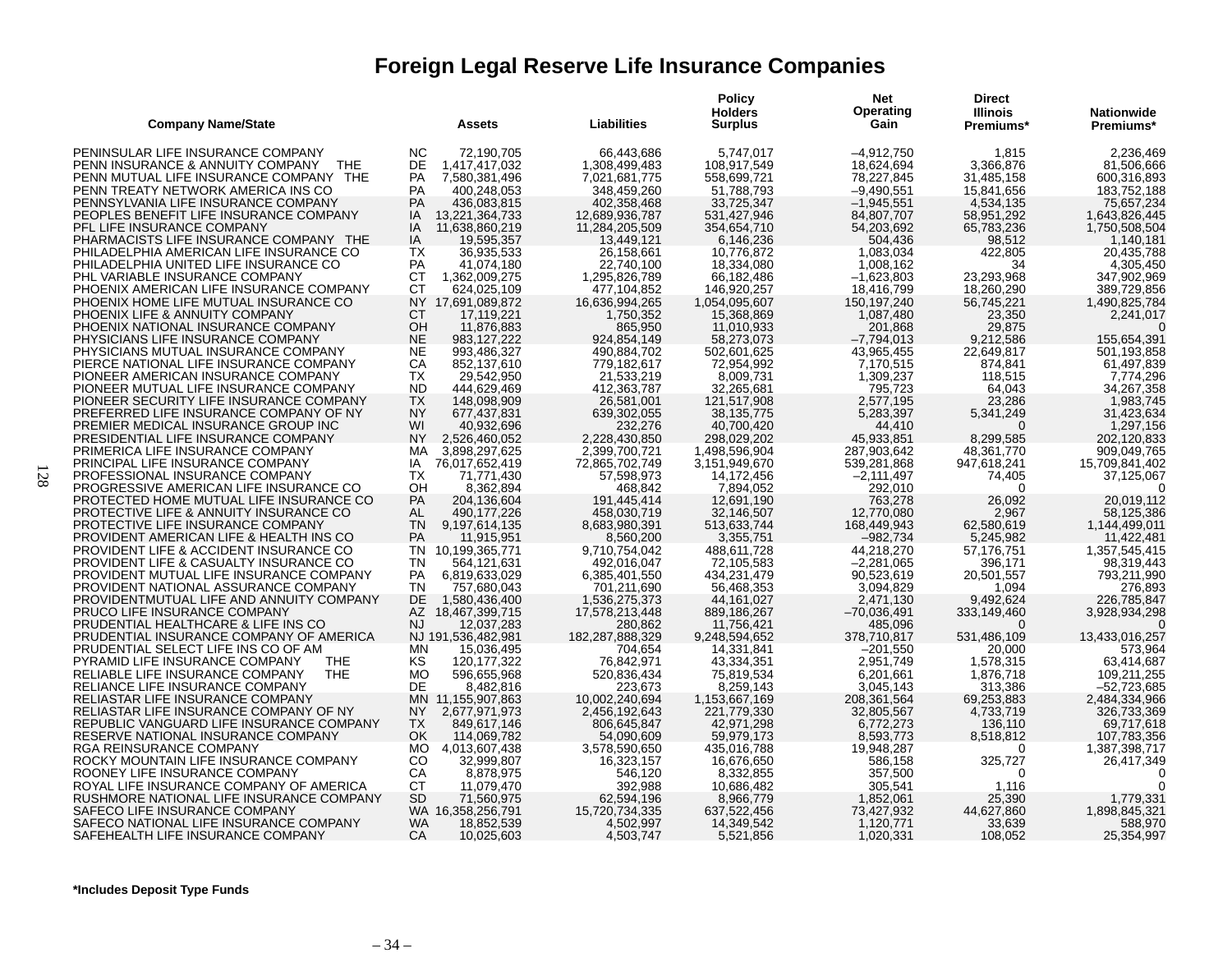| <b>Company Name/State</b>                                                     | <b>Assets</b>                         | <b>Liabilities</b>              | <b>Policy</b><br><b>Holders</b><br>Surplus | Net<br>Operating<br>Gain     | <b>Direct</b><br><b>Illinois</b><br>Premiums* | <b>Nationwide</b><br>Premiums* |
|-------------------------------------------------------------------------------|---------------------------------------|---------------------------------|--------------------------------------------|------------------------------|-----------------------------------------------|--------------------------------|
| SAGE LIFE ASSURANCE OF AMERICA INC                                            | DE<br>26,229,978                      | 256,231                         | 25,973,747                                 | –389.023                     |                                               | 75,742                         |
| SECURITY BENEFIT LIFE INSURANCE COMPANY                                       | κs<br>8,141,770,502                   | 7,671,583,887                   | 470,186,615                                | 52,943,422                   | 31,218,930                                    | 1,403,721,715                  |
| SECURITY CONNECTICUT LIFE INSURANCE CO                                        | CT<br>1,891,719,639                   | 1,552,372,611                   | 339,347,028                                | 57,948,126                   | 15,531,236                                    | 268,948,998                    |
| SECURITY CONTINENTAL INSURANCE COMPANY                                        | DE<br>2.523.387                       | 326,631                         | 2,196,756                                  | 419,705                      | 1,046,639                                     | 438,857                        |
| SECURITY EQUITY LIFE INSURANCE COMPANY                                        | N <sub>V</sub><br>644,965,709         | 633,783,809                     | 11,181,900                                 | $-538,770$                   | 82,415                                        | 105,874,917                    |
| SECURITY FINANCIAL LIFE INSURANCE CO                                          | <b>NE</b><br>632,965,099              | 571,633,289                     | 61,331,810                                 | 4,003,040                    | 919,507                                       | 75,172,155                     |
| SECURITY FIRST LIFE INSURANCE COMPANY                                         | <b>DE</b><br>4,423,082,266            | 4,298,108,705                   | 124,973,561                                | 16,557,839                   | 8,932,069                                     | 598,860,069                    |
| SECURITY GENERAL LIFE INSURANCE COMPANY                                       | OK<br>21,926,936                      | 10,435,645                      | 11,491,291                                 | 9,913                        |                                               | 522,240                        |
| SECURITY LIFE & TRUST INSURANCE COMPANY                                       | <b>TX</b><br>857,973,386              | 782,745,936                     | 75,227,450                                 | 7,427,377                    | 1,352,919                                     | 31,421,433                     |
| SECURITY LIFE INSURANCE COMPANY OF AM                                         | MN<br>126,423,984                     | 116,331,934                     | 10,092,049                                 | 386,218                      | 3,166,452                                     | 78,195,149                     |
| SECURITY LIFE OF DENVER INSURANCE CO                                          | CO<br>6,671,207,461                   | 6,313,206,966                   | 358,000,495                                | 23,820,458                   | 155,749,451                                   | 1,459,360,550                  |
| SECURITY MUTUAL LIFE INSURANCE CO OF NY                                       | <b>NY</b><br>1,437,781,853            | 1,358,001,449                   | 79,780,404                                 | 8,020,220                    | 3,131,544                                     | 213,144,534                    |
| SECURITY NATIONAL LIFE INSURANCE COMPANY                                      | UT<br>105,691,303<br>WI               | 93,601,685                      | 12,089,618                                 | 411,110                      | 231,628                                       | 10,122,623                     |
| SENTRY LIFE INSURANCE COMPANY                                                 | 1,871,340,761<br>VA<br>216,377,609    | 1,733,847,063<br>206,330,983    | 137,493,699<br>10,046,626                  | 16,861,564<br>$-37,967,912$  | 31,021,524                                    | 162,878,096<br>21,851,697      |
| SETTLERS LIFE INSURANCE COMPANY<br>SHELTER LIFE INSURANCE COMPANY             | <b>MO</b><br>707,447,977              | 573,258,553                     | 134,189,424                                | 5,644,006                    | 11,721<br>2,923,508                           | 86,425,318                     |
| SHENANDOAH LIFE INSURANCE COMPANY                                             | VA<br>766,123,019                     | 668,337,747                     | 97,785,272                                 | 7,486,813                    | 1,143,044                                     | 120,098,623                    |
| SIERRA HEALTH & LIFE INS CO INC                                               | 52,827,535<br>CA                      | 33,244,795                      | 19,582,740                                 | –1,569,827                   |                                               | 104,653,515                    |
| SOUTHERN SECURITY LIFE INSURANCE COMPANY                                      | FL<br>56,117,940                      | 47,141,424                      | 8,976,516                                  | 533,233                      | 67,123                                        | 8,794,208                      |
| SOUTHLAND LIFE INSURANCE COMPANY                                              | 2,035,000,929<br><b>TX</b>            | 1,942,893,979                   | 92,106,950                                 | 7,971,499                    | 18,281,826                                    | 449,511,426                    |
| SOUTHWESTERN LIFE INSURANCE COMPANY                                           | <b>TX</b><br>1,545,107,770            | 1,432,275,331                   | 112,832,439                                | 17,704,735                   | 1,042,914                                     | 94,136,459                     |
| STANDARD INSURANCE COMPANY                                                    | <b>OR</b><br>5,721,221,315            | 5,214,555,691                   | 506,665,624                                | 115,696,065                  | 26,093,866                                    | 1,290,226,665                  |
| STANDARD LIFE & ACCIDENT INSURANCE CO                                         | OK<br>380.717.152                     | 242,476,363                     | 138,240,789                                | 8,716,306                    | 15,180,976                                    | 152,632,708                    |
| STANDARD LIFE INSURANCE COMPANY OF IN                                         | 664,712,766<br>IN                     | 624,532,798                     | 40,179,968                                 | 375,978                      | 2,122,034                                     | 171,484,281                    |
| STANDARD SECURITY LIFE INSURANCE CO NY                                        | <b>NY</b><br>157.959.959              | 101,007,549                     | 56.952.410                                 | 3,912,604                    | 6,299,567                                     | 47,056,469                     |
| STATE LIFE INSURANCE COMPANY<br>THE                                           | IN<br>346,155,301                     | 317,577,765                     | 28,577,535                                 | 2,765,358                    | 1,471,659                                     | 33,329,245                     |
| STATE MUTUAL INSURANCE COMPANY                                                | GA<br>276,809,644                     | 259,692,421                     | 17, 117, 223                               | 2,725,510                    | 6,251,860                                     | 34,571,016                     |
| STERLING INVESTORS LIFE INSURANCE CO                                          | FL<br>16,844,102                      | 10,721,138                      | 6,122,963                                  | 44,407                       | 1,101                                         | 437,109                        |
| STERLING LIFE INSURANCE COMPANY                                               | <b>AZ</b><br>16,779,884               | 3,500,361                       | 13,279,523                                 | 533,555                      | ∩                                             | 4,093,753                      |
| STONEBRIDGE INSURANCE COMPANY                                                 | WI<br>13.431.435                      | 533.359                         | 12,898,076                                 | 504.796                      | 17.746                                        | 146,933                        |
| SUN LIFE ASSURANCE COMPANY OF CANADA US                                       | DE.<br>19,948,155,160                 | 19,061,812,920                  | 886,342,240                                | 70,250,081                   | 101,430,472                                   | 2,667,756,426                  |
| SUN LIFE OF CANADA REINSURANCE CO US                                          | MI<br>23,334,445<br><b>AZ</b>         | 20,000                          | 23,314,445                                 | 457,712                      |                                               |                                |
| SUNAMERICA LIFE INSURANCE COMPANY<br>SUNAMERICA NATIONAL LIFE INSURANCE CO    | 22,800,951,829<br>AZ                  | 20,997,754,689<br>∩             | 1,803,197,140<br>7,511,000                 | 425,657,162<br>1,989,023     | 176,644,648                                   | 5,902,617,117                  |
| SUNSET LIFE INSURANCE COMPANY OF AMERICA                                      | 7,511,000<br><b>MO</b><br>490,063,871 | 416,810,016                     | 73,253,855                                 | 4,685,208                    | 116,595                                       | 89,250,000<br>44,060,599       |
| SURETY LIFE INSURANCE COMPANY                                                 | <b>NE</b><br>126,656,046              | 61,658,485                      | 64,997,562                                 | 4,032,375                    | 5,639,180                                     | 0                              |
| SWISS AM REASSURANCE COMPANY                                                  | DE<br>40,231,127                      | 16,883,462                      | 23,347,665                                 | $-276,393$                   | ∩                                             | 1,300,939                      |
| SWISS RE LIFE & HEALTH AMERICA INC                                            | NY<br>2,942,883,409                   | 2,450,830,129                   | 492.053.280                                | 49.389.620                   |                                               | 779,526,949                    |
| TEACHERS INSURANCE & ANNUITY ASSN OF AM                                       | NY 110,497,431,473                    | 103,472,003,617                 | 7,025,427,856                              | 1,072,101,809                | 266,451,633                                   | 6,043,188,719                  |
| TEMPLETON FUNDS ANNUITY COMPANY                                               | 30,095,406<br>FL                      | 16,858,266                      | 13,237,140                                 | 841,996                      |                                               | 6,736,245                      |
| TEXAS LIFE INSURANCE COMPANY                                                  | <b>TX</b><br>500,140,013              | 456,940,346                     | 43,199,667                                 | 5,689,133                    | 765,173                                       | 51,561,064                     |
| TIAA-CREF LIFE INSURANCE COMPANY                                              | <b>NY</b><br>336,248,452              | 72,873,159                      | 263,375,293                                | 8,535,769                    | 5,497,981                                     | 59,475,280                     |
| TOWN & COUNTRY LIFE INSURANCE COMPANY                                         | UT<br>20,032,820                      | 10,559,611                      | 9,473,209                                  | 742,568                      | 2,310                                         | 273,952                        |
| TOYOTA MOTOR LIFE INSURANCE COMPANY                                           | IA<br>8,359,658                       |                                 | 8,359,658                                  | 214,816                      |                                               |                                |
| TRANS WORLD ASSURANCE COMPANY                                                 | CA<br>230,120,028                     | 189,688,857                     | 40,431,172                                 | 2,738,451                    | 239,103                                       | 15,162,359                     |
| TRANSAMERICA ASSURANCE COMPANY                                                | <b>MO</b><br>583,925,807              | 531,238,039                     | 52,687,766                                 | $-4,391$                     | 6,440,981                                     | 73,400,698                     |
| TRANSAMERICA LIFE INSURANCE & ANNUITY CO                                      | NC.<br>20,385,311,546                 | 19,588,202,218                  | 797.109.328                                | 61,108,216                   | 18,228,608                                    | 5,962,842,991                  |
| TRANSAMERICA OCCIDENTAL LIFE INS CO                                           | 21,797,398,994<br><b>CA</b><br>СT     | 19,833,474,633                  | 1,963,924,361                              | 144,514,560                  | 71,372,429                                    | 1,719,185,800                  |
| TRAVELERS INSURANCE COMPANY<br>THE<br>TRAVELERS LIFE & ANNUITY COMPANY<br>THE | 46,403,131,651<br>СT<br>7,093,472,660 | 41,375,845,577<br>6,799,432,984 | 5,027,286,074<br>294,039,675               | 679.439.082<br>$-23,110,259$ | 121,574,679<br>186, 122, 755                  | 4,499,545,038<br>2,481,171,037 |
| TRIGON HEALTH & LIFE INSURANCE COMPANY                                        | VA<br>48.624.131                      | 17.713.442                      | 30,910,689                                 | $-2,980,499$                 | ∩                                             | 58,155,235                     |
| U S FINANCIAL LIFE INSURANCE COMPANY                                          | 124,527,798<br>OH                     | 107,347,759                     | 17,180,039                                 | $-1,744,159$                 | 2,078,243                                     | 54,105,115                     |
| UNICARE LIFE & HEALTH INSURANCE COMPANY                                       | DE<br>1,237,376,214                   | 1,011,991,504                   | 225,384,710                                | $-22,000,093$                | 69,998,946                                    | 1,109,137,667                  |
| UNIFIED LIFE INSURANCE COMPANY                                                | <b>TX</b><br>74,244,307               | 63,795,885                      | 10,448,422                                 | 2,112,863                    | 57,709                                        | 5,366,987                      |
| UNION BANKERS INSURANCE COMPANY                                               | ТX<br>121,001,289                     | 107,508,375                     | 13,492,914                                 | 6,191,243                    | 3,501,148                                     | 31,617,987                     |
| UNION CENTRAL LIFE INSURANCE COMPANY THE                                      | <b>OH</b><br>5,604,356,340            | 5,256,960,105                   | 347,396,235                                | 28,109,393                   | 21,140,200                                    | 861,938,957                    |

**\*Includes Deposit Type Funds**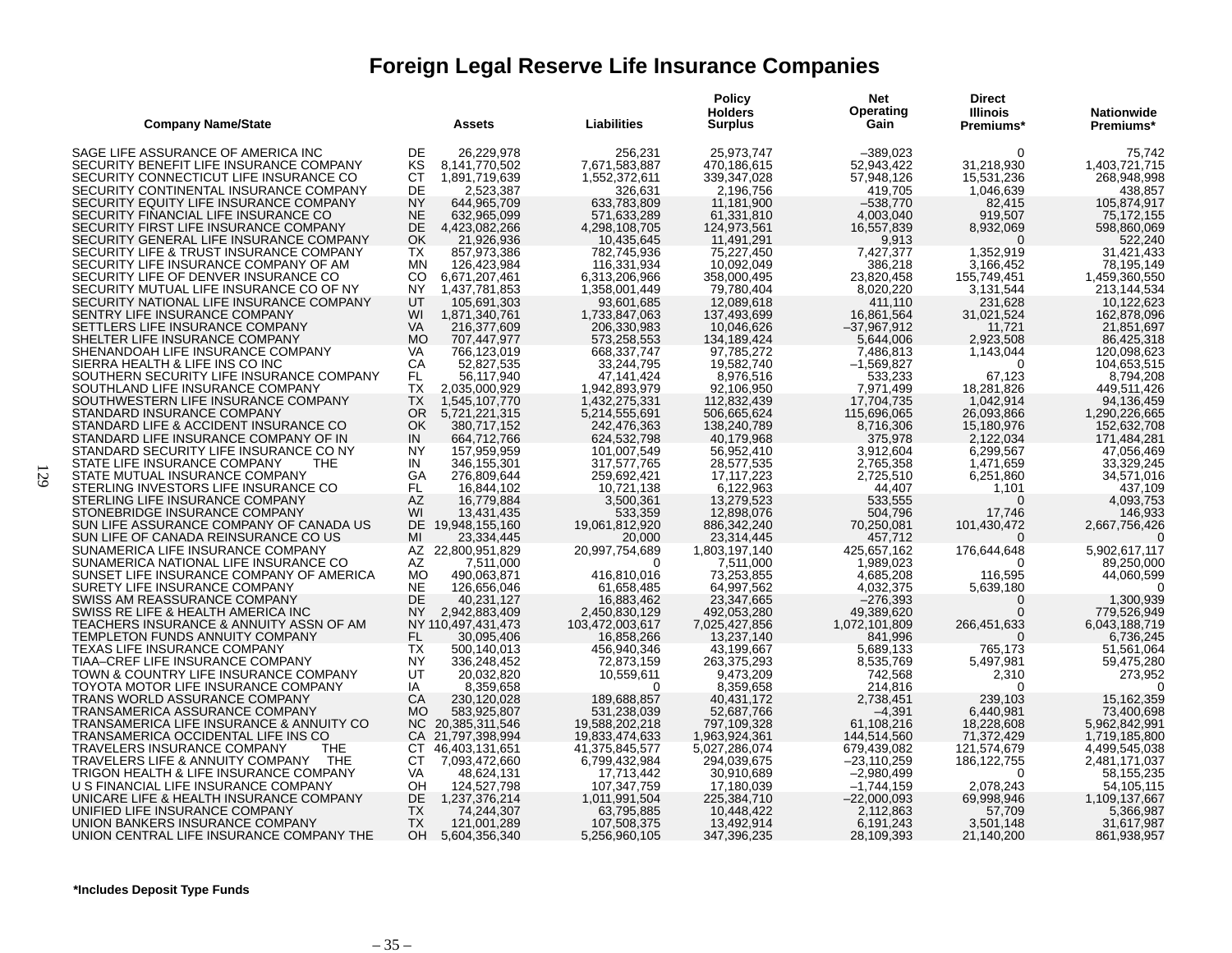| <b>Company Name/State</b>                                                          |           | Assets                       | Liabilities                  | <b>Policy</b><br><b>Holders</b><br><b>Surplus</b> | <b>Net</b><br>Operating<br>Gain | Direct<br><b>Illinois</b><br>Premiums* | <b>Nationwide</b><br>Premiums* |
|------------------------------------------------------------------------------------|-----------|------------------------------|------------------------------|---------------------------------------------------|---------------------------------|----------------------------------------|--------------------------------|
| UNION LABOR LIFE INSURANCE COMPANY THE                                             | MD        | 2,701,721,490                | 2,582,198,940                | 119,522,550                                       | $-22,218,136$                   | 11,364,015                             | 320,785,572                    |
| UNION SECURITY LIFE INSURANCE COMPANY                                              | DE        | 206.662.666                  | 138,660,240                  | 68,002,426                                        | 14,385,623                      | 14,394,428                             | 96,204,687                     |
| UNION STANDARD OF AMERICA LIFE INS CO                                              | <b>MD</b> | 6,044,894                    | 366,331                      | 5,678,563                                         | $-10,282$                       | 2,424                                  | 731,909                        |
| UNITED AMERICAN INSURANCE COMPANY                                                  | DE        | 823,588,596                  | 678,222,072                  | 145,366,524                                       | 41,029,630                      | 38,373,827                             | 544,733,527                    |
| UNITED BENEFIT LIFE INSURANCE COMPANY                                              | OH        | 8,024,271                    | 4,170,536                    | 3,853,735                                         | 420,986                         | 1,772,435                              | 105,746                        |
| UNITED CONCORDIA LIFE & HEALTH INS CO                                              | <b>PA</b> | 33.651.330                   | 21.892.666                   | 11,758,664                                        | –609.070                        | 155,015                                | 87,704,455                     |
| UNITED DENTAL CARE INSURANCE COMPANY<br>UNITED FAMILY LIFE INSURANCE COMPANY       | AZ<br>GA  | 9,092,413<br>848,190,944     | 2,714,896<br>82,681,545      | 6,377,517<br>765,509,399                          | 1,352,001<br>17,685,572         | 2,637,840<br>1,657,963                 | 23,153,021<br>(639, 485, 421)  |
| UNITED FIDELITY LIFE INSURANCE COMPANY                                             | ТX        | 565,103,274                  | 477,913,292                  | 87.189.982                                        | 14,548,318                      | 603,409                                | 25,026,639                     |
| UNITED HEALTHCARE INSURANCE COMPANY                                                | CT        | 3,395,418,266                | 2,520,235,915                | 875,182,353                                       | 275,662,135                     | 278,301,702                            | 5,975,427,193                  |
| UNITED HOME LIFE INSURANCE COMPANY                                                 | IN        | 53,935,019                   | 43,983,929                   | 9,951,090                                         | 726,230                         | 205,195                                | 6,755,863                      |
| UNITED INVESTORS LIFE INSURANCE COMPANY                                            | <b>MO</b> | 4,443,312,693                | 4,271,854,536                | 171,458,157                                       | 49,234,552                      | 63,840,263                             | 575,772,955                    |
| UNITED LIFE & ANNUITY INSURANCE COMPANY                                            | <b>TX</b> | 1,198,626,264                | 1.114.904.749                | 83,721,515                                        | 4,934,680                       | 2.844.905                              | 75,519,175                     |
| UNITED LIFE INSURANCE COMPANY                                                      | IA        | 784.713.393                  | 730.801.002                  | 53,912,391                                        | 2,963,534                       | 14,066,948                             | 173.312.357                    |
| UNITED OF OMAHA LIFE INSURANCE COMPANY                                             | <b>NE</b> | 10,747,908,620               | 10,061,130,320               | 686,778,300                                       | 42,848,789                      | 106,265,088                            | 1,409,852,394                  |
| UNITED PRESIDENTIAL LIFE INSURANCE CO                                              | IN        | 1,177,014,916                | 1,089,268,716                | 87,746,200                                        | 14,563,293                      | 4,812,312                              | 61,344,894                     |
| UNITED STATES LIFE INSURANCE CO OF NY                                              | <b>NY</b> | 2,206,765,832                | 2,059,924,792                | 146,841,040                                       | 48,821,044                      | 29,530,440                             | 254,819,286                    |
| UNITED TEACHER ASSOCIATES INSURANCE CO                                             | ТX<br>WI  | 206, 131, 272                | 181,242,160                  | 24,889,112                                        | $-4,391,538$                    | 1,065,592                              | 64,204,296                     |
| UNITED WISCONSIN LIFE INSURANCE COMPANY<br>UNITED WORLD LIFE INSURANCE COMPANY     | <b>NE</b> | 346,642,073<br>73.396.059    | 196,630,339<br>41.246.668    | 150,011,734<br>32,149,391                         | $-20,423,136$<br>3,269,120      | 95,106,516<br>2,870,368                | 1,009,733,307<br>4.159.697     |
| UNITY FINANCIAL LIFE INSURANCE COMPANY                                             | PA        | 11.811.705                   | 2.284.434                    | 9,527,271                                         | 2.596                           | 5,816                                  | 1.709.868                      |
| UNITY MUTUAL LIFE INSURANCE COMPANY                                                | NY        | 483,359,273                  | 457,900,034                  | 25,459,239                                        | $-43,706$                       | 113,133                                | 76,631,643                     |
| UNIVERSAL ASSURORS LIFE INSURANCE CO                                               | ΙA        | 5,754,315                    | 99,793                       | 5,654,522                                         | 176,551                         |                                        |                                |
| UNIVERSAL GUARANTY LIFE INSURANCE CO                                               | OH        | 215,645,349                  | 200,623,115                  | 15,022,234                                        | 3,883,068                       | 5,221,161                              | 15,909,766                     |
| UNIVERSAL UNDERWRITERS LIFE INSURANCE CO                                           | KS        | 313,297,291                  | 201, 167, 716                | 112,129,574                                       | 17.414.796                      | 5,656,466                              | 69,149,073                     |
| UNUM LIFE INSURANCE COMPANY OF AMERICA                                             | ME        | 8.221.490.727                | 7,060,554,939                | 1,160,935,788                                     | $-361,507,512$                  | 145,848,132                            | 2,804,060,872                  |
| US HEALTH & LIFE INSURANCE COMPANY                                                 | MI        | 9,907,170                    | 4,066,322                    | 5,840,848                                         | 1,310,061                       | 50,699                                 | 5,935,682                      |
| USA LIFE ONE INSURANCE COMPANY OF INDIANA                                          | IN        | 36.909.455                   | 23.913.012                   | 12.996.442                                        | 122.181                         | 108.517                                | 1.668.298                      |
| USAA LIFE INSURANCE COMPANY                                                        | <b>TX</b> | 7,129,624,830                | 6,629,110,830                | 500,514,000                                       | 69,626,741                      | 14,657,057                             | 699,115,103                    |
| USABLE LIFE                                                                        | AR<br>OK  | 84.420.233                   | 39.585.130                   | 44,835,103                                        | 3,305,312                       |                                        | 40,195,808<br>732,894,711      |
| USG ANNUITY & LIFE COMPANY<br>UTICA NATIONAL LIFE INSURANCE COMPANY                | <b>NY</b> | 7,035,615,489<br>193,044,388 | 6,698,470,971<br>175.543.747 | 337,144,518<br>17,500,639                         | 98,141,290<br>743,012           | 47,561,680                             | 20,589,460                     |
| VALLEY FORGE LIFE INSURANCE COMPANY                                                | <b>PA</b> | 969.766.717                  | 816.668.849                  | 153,097,868                                       | 7,312,947                       | 5,913<br>62.327.415                    | 454,080,456                    |
| VARIABLE ANNUITY LIFE INSURANCE COMPANY                                            | TX        | 46,347,856,249               | 45,016,460,383               | 1,331,395,866                                     | 239,701,191                     | 222,559,375                            | 4,252,499,195                  |
| VISTA LIFE INSURANCE COMPANY                                                       | МI        | 38,339,736                   | 20,771,936                   | 17,567,799                                        | $-4,038,494$                    | –692                                   | 2,169,026                      |
| VOYAGER LIFE INSURANCE COMPANY                                                     | GA        | 135,536,333                  | 100,661,868                  | 34,874,464                                        | 2,329,324                       | 1,026,415                              | 86,052,876                     |
| WABASH LIFE INSURANCE COMPANY                                                      | IN        | 448,842,057                  | 258,132,239                  | 190,709,818                                       | 38,375,611                      | 482,503                                | 5,120,762                      |
| WASHINGTON SECURITY LIFE INSURANCE CO                                              | <b>MO</b> | 1.450.936                    | 20.112                       | 1.430.824                                         | 24.527                          |                                        |                                |
| WELLMARK COMMUNITY INSURANCE INC                                                   | IA        | 73,277,316                   | 28,393,904                   | 44,883,412                                        | 535,074                         | 33,364,864                             | 74,131,054                     |
| WEST COAST LIFE INSURANCE COMPANY                                                  | CA        | 1.275.046.816                | 1.197.879.427                | 77.167.389                                        | $-24.580.776$                   | 10.538.452                             | 260,061,203                    |
| WESTERN & SOUTHERN LIFE INSURANCE CO                                               | OΗ        | 7,481,714,790                | 5,180,069,866                | 2,301,644,924                                     | 100,605,331                     | 20,377,839                             | 407,569,399                    |
| WESTERN HEMISPHERE LIFE INSURANCE CO                                               | DE        | 18,925,982                   | 9,893,845                    | 9,032,138                                         | 713,279                         |                                        | 12,427,369                     |
| WESTERN RESERVE LIFE ASSURANCE CO OF OH                                            | OН        | 12,028,530,574               | 11,843,614,329               | 184,916,245                                       | 37,416,024                      | 76,036,371                             | 1,687,388,497                  |
| WESTERN SECURITY LIFE INSURANCE COMPANY<br>WESTERN SOUTHERN LIFE ASSURANCE COMPANY | AZ<br>OH  | 20.687.252<br>4,291,827,152  | 14.313.238<br>4,088,397,614  | 6,374,014<br>203.429.538                          | $-1,276,199$<br>16.116.329      | 39,234,943                             | 5,433,815<br>666,311,305       |
| WESTWARD LIFE INSURANCE COMPANY                                                    | AΖ        | 42,125,462                   | 9,667,589                    | 32,457,873                                        | 2,933,013                       |                                        | 173,967                        |
| WISCONSIN NATIONAL LIFE INSURANCE CO                                               | WI        | 8,951,557                    | 203.706                      | 8.747.851                                         | 6,970,129                       | 759.097                                | 93,127,792                     |
| WOODMEN ACCIDENT & LIFE COMPANY                                                    | <b>NE</b> | 746,825,986                  | 654, 342, 771                | 92.483.212                                        | 5,804,404                       | 3,169,658                              | 52,812,011                     |
| <b>WORLD INSURANCE COMPANY</b>                                                     | NE        | 177,802,320                  | 127,703,481                  | 50,098,839                                        | 4,260,130                       | 2,355,819                              | 137,861,764                    |
| ZALE LIFE INSURANCE COMPANY                                                        | AZ        | 13.968.709                   | 4,126,627                    | 9,842,082                                         | 1,130,520                       | 655                                    | 1,925,271                      |
| <b>Totals</b>                                                                      |           | 2,870,170,529,391            | 2,701,212,540,150            | 168,957,989,241                                   | 19,103,589,603                  | 21,376,550,007                         | 421,840,505,970                |

**\*Includes Deposit Type Funds**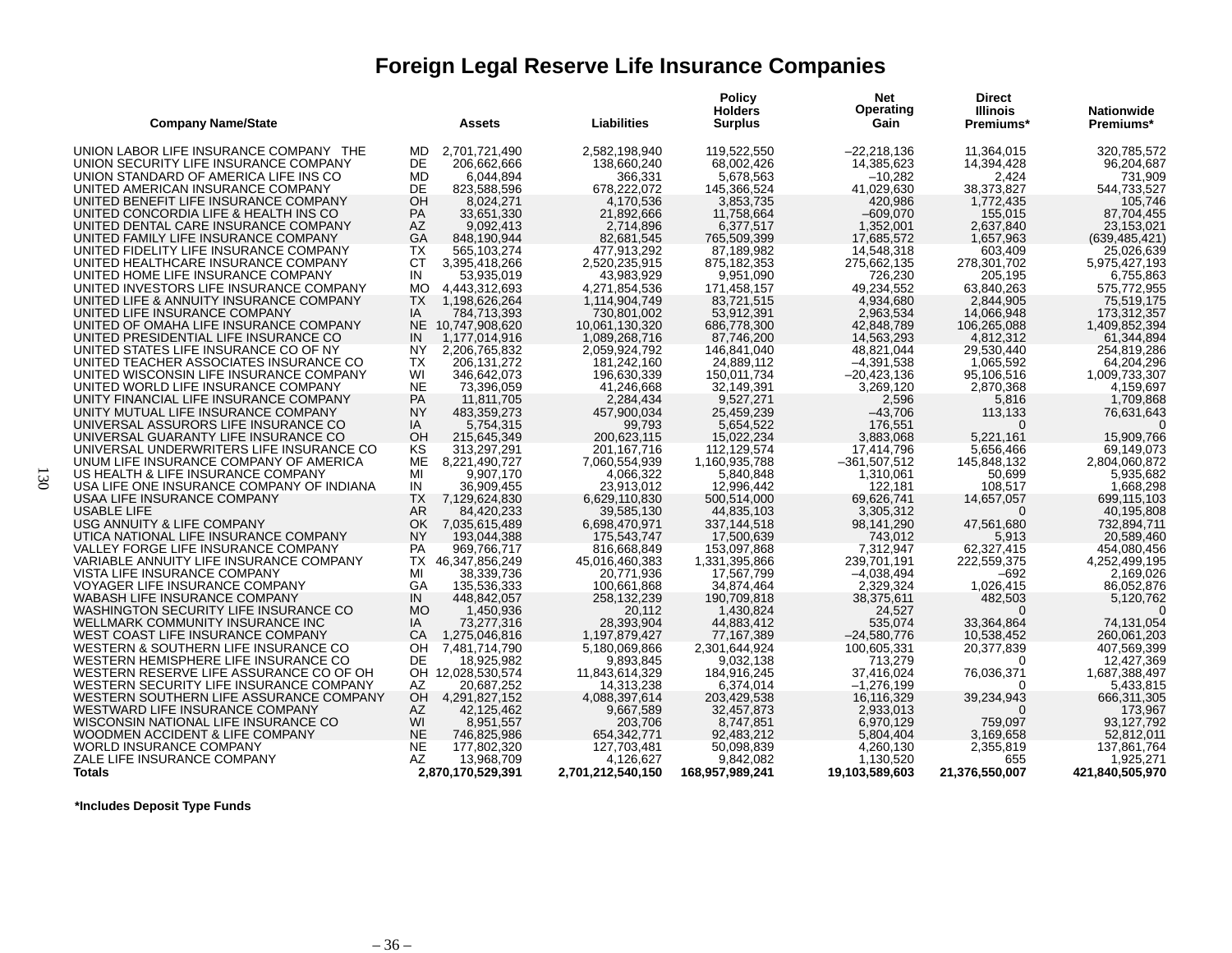| <b>Company Name/Domicile</b>                                  | <b>Assets</b>  | Liabilities    | <b>Policy</b><br><b>Holders</b><br><b>Surplus</b> | <b>Net</b><br>Operating<br>Gain | <b>Direct</b><br><b>Illinois</b><br>Premiums* | <b>Nationwide</b><br>Premiums* |
|---------------------------------------------------------------|----------------|----------------|---------------------------------------------------|---------------------------------|-----------------------------------------------|--------------------------------|
| CANADA LIFE ASSURANCE COMPANY THE<br>Toronto, Can             | 4.036.501.963  | 3.740.143.168  | 296.358.795                                       | $-144.387.228$                  | 20.496.873                                    | 649.348.267                    |
| <b>CROWN LIFE INSURANCE COMPANY</b><br>Toronto, Can           | 445.721.203    | 412.523.536    | 33.197.667                                        | 12.487.102                      | 5,186,664                                     | 13,907,448                     |
| <b>GERLING GLOBAL LIFE INSURANCE COMPANY</b><br>Toronto, Can  | 39.750.291     | 17.436.109     | 22,314,182                                        | $-11.551$                       | 0                                             | 4,550,348                      |
| <b>GREAT WEST LIFE ASSURANCE COMPANY THE</b><br>Winnepeg, Can | 203.397.929    | 178.177.519    | 25.220.410                                        | $-2,093,416$                    | 2,505,226                                     | 13,438,364                     |
| NORTH WEST LIFE ASSURANCE COMPANY CANADA<br>Vancouver, Can    | 255.919.672    | 221,666,490    | 34,253,182                                        | 2.250.924                       | 8,802                                         | 15.222.769                     |
| SUN LIFE ASSURANCE COMPANY OF CANADA<br>Toronto, Can          | 7.753.447.890  | 7,311,219,905  | 442,227,985                                       | $-110.460.022$                  | 65.301.252                                    | 1,741,334,463                  |
| <b>Totals</b>                                                 | 12.734.738.948 | 11.881.166.727 | 853.572.221                                       | $-242.214.191$                  | 93.498.817                                    | 2,437,801,659                  |

**\*Includes Deposit Type Funds**

#### **Domestic Fraternal Benefit Societies**

| <b>Company Name/State</b>                | Assets        | <b>Liabilities</b> | <b>Policy</b><br><b>Holders</b><br><b>Surplus</b> | <b>Net</b><br>Operating<br>Gain | <b>Direct</b><br><b>Illinois</b><br><b>Premiums</b> | <b>Nationwide</b><br><b>Premiums</b> |
|------------------------------------------|---------------|--------------------|---------------------------------------------------|---------------------------------|-----------------------------------------------------|--------------------------------------|
| AMERICAN FAMILY SOCIETY                  | 40,481        | 47,425             | $-6,944$                                          | $-28,750$                       | 4,524                                               | 4,524                                |
| AMERICAN SLOVENIAN CATHOLIC UNION KSKJ   | 43,385,329    | 37,063,007         | 6,322,322                                         | $-41,325$                       | 1,368,632                                           | 3,924,716                            |
| CATHOLIC FRATERNAL LIFE                  | 41.306.776    | 39.365.474         | 1.941.302                                         | 296,906                         | 8,532,985                                           | 8,660,080                            |
| CATHOLIC ORDER OF FORESTERS              | 407.533.102   | 358,379,435        | 49,153,665                                        | 206,085                         | 2,693,827                                           | 39,217,196                           |
| CONCORDIA MUTUAL LIFE ASSOCIATION        | 40.068.923    | 38.801.846         | 1,267,077                                         | 143,318                         | 1,725,206                                           | 1,725,206                            |
| CSA FRATERNAL LIFE                       | 110,320,950   | 102,864,291        | 7,456,659                                         | $-492,735$                      | 2,670,128                                           | 5,092,773                            |
| FIREMENS MUTUAL AID & BENEFIT ASSN THE   | 15.452.003    | 6,963,546          | 8.488.457                                         | 168,118                         | 286,933                                             | 286,654                              |
| HOLY FAMILY SOCIETY OF THE U S A         | 23,314,880    | 14,379,694         | 8,935,185                                         | 682,340                         | 816,266                                             | 4,446,282                            |
| INDEPENDENT ORDER OF VIKINGS             | 2,191,153     | 1,355,845          | 835,308                                           | 67,341                          | 76.007                                              | 144,375                              |
| KNIGHTS OF PYTHIAS OF NA SA E A A & A    | 24,518        | 21,404             | 3,114                                             | 15                              | 2,129                                               | 1,982                                |
| MODERN WOODMEN OF AMERICA                | 4.544.928.396 | 3.795.130.597      | 749.797.799                                       | 43,284,570                      | 28,414,462                                          | 384,951,388                          |
| NATIONAL CATHOLIC SOCIETY OF FORESTERS   | 114.143.075   | 100.614.178        | 13,528,897                                        | $-847,755$                      | 721,445                                             | 5,444,874                            |
| NATIONAL FRATERNAL SOCIETY OF THE DEAF   | 7,557,022     | 7,238,429          | 318.593                                           | $-28,121$                       | 33,686                                              | 183,353                              |
| ORDER SONS OF ITALY IN AMERICA           | 684.828       | 332,361            | 352,467                                           | $-52,058$                       | 20,100                                              | 20,150                               |
| POLISH NATIONAL ALLIANCE OF THE US OF NA | 323.555.570   | 292,580,105        | 30,975,465                                        | $-1,213,410$                    | 5,848,543                                           | 15,660,736                           |
| POLISH ROMAN CATHOLIC UNION OF AMERICA   | 94.511.886    | 75.911.651         | 18,600,235                                        | 198,351                         | 924,043                                             | 3,542,585                            |
| POLISH WOMENS ALLIANCE OF AMERICA        | 45,898,162    | 39,909,413         | 5,988,749                                         | $-599.884$                      | 219,044                                             | 1,226,075                            |
| ROYAL NEIGHBORS OF AMERICA               | 614.147.589   | 403.676.355        | 210.471.234                                       | 8,985,933                       | 3,253,742                                           | 20,753,074                           |
| RUSSIAN INDEPENDENT MUTUAL AID SOCIETY   | 1,576,405     | 1,088,222          | 488,183                                           | $-7,439$                        | 5,724                                               | 5,634                                |
| WESTERN CATHOLIC UNION                   | 40,221,191    | 39.610.746         | 610,445                                           | 98,817                          | 1,847,939                                           | 6,562,992                            |
| Totals                                   | 6,470,862,239 | 5,355,334,024      | 1,115,528,212                                     | 50,820,317                      | 59,465,365                                          | 501,854,649                          |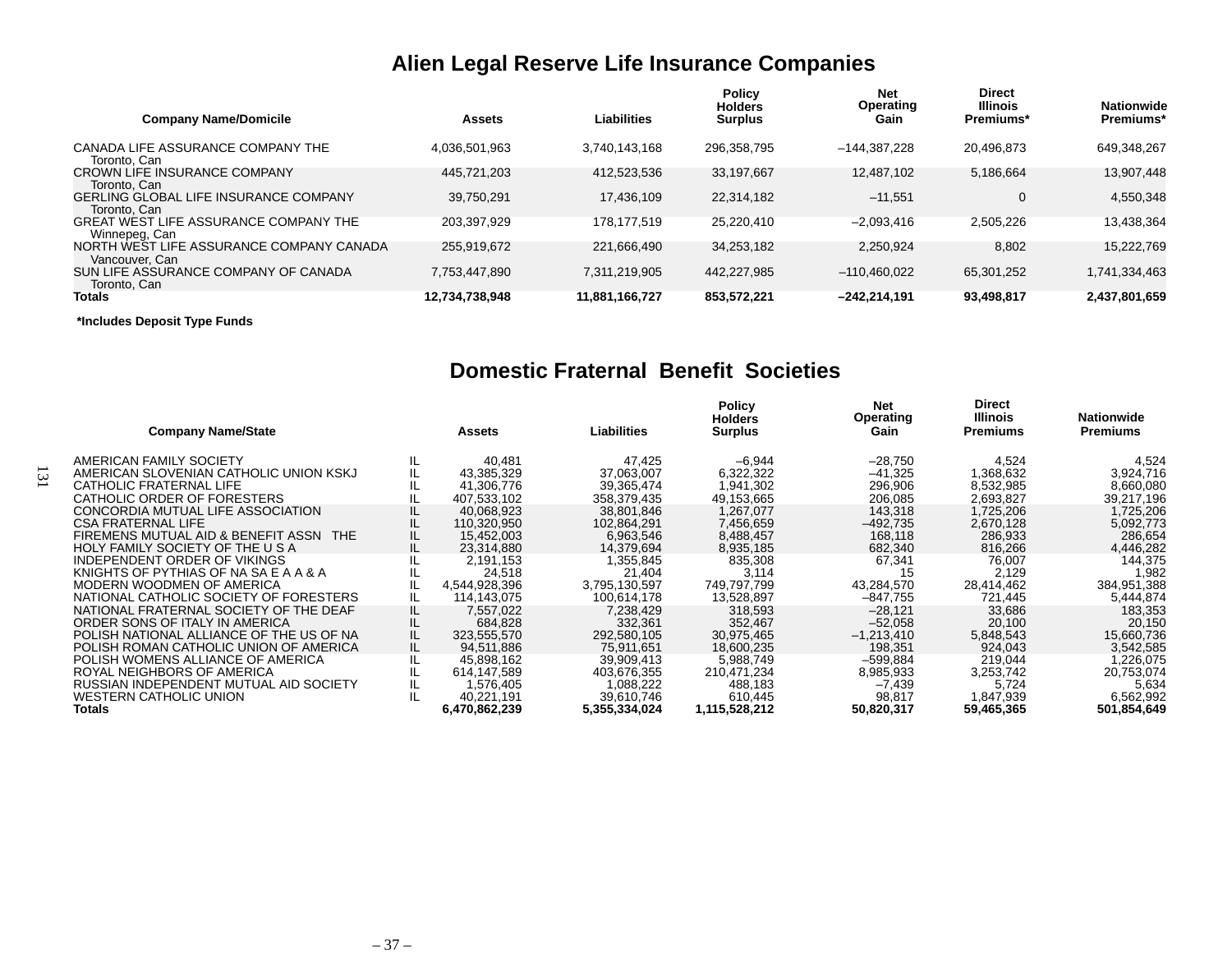## **Foreign Fraternal Benefit Societies**

| AID ASSOCIATION FOR LUTHERANS<br>19,044,314,491<br>167,885,249<br>115,720,062<br>1.583.734.174<br>WI<br>20,800,410,939<br>1,756,096,448<br>ALLIANCE OF TRANSYLVANIAN SAXONS<br>OH<br>45,568,321<br>42,439,383<br>3,128,938<br>22,594<br>1,684,020<br>616,277<br><b>MN</b><br>AMERICAN FRATERNAL UNION<br>21,887,537<br>20,907,641<br>979,896<br>–38,169<br>28,573<br>1,263,941<br>ASSOCIATION OF LITHUANIAN WORKERS<br><b>NY</b><br>911,455<br>602,532<br>308,923<br>$-16,523$<br>7,404<br>39,753<br>CO<br>ASSURED LIFE ASSOCIATION<br>58,882,637<br>49,237,675<br>9,644,962<br>$-49,609$<br>39,065<br>3,955,431<br><b>NY</b><br><b>BAPTIST LIFE ASSOCIATION</b><br>18.988.635<br>18,185,627<br>803,008<br>75,891<br>9,048<br>1,728,486<br><b>BNAI ZION</b><br><b>NY</b><br>Society voluntarily withdrew<br>CATHOLIC AID ASSOCIATION THE<br><b>MN</b><br>21,188,825<br>342,526,681<br>317,880,809<br>24,645,872<br>729,312<br>$\Omega$<br>CATHOLIC FAMILY LIFE INSURANCE<br>WI<br>761,291<br>15,945,499<br>213,641,623<br>197, 151, 621<br>16,490,002<br>167,533<br>CATHOLIC KNIGHTS INSURANCE SOCIETY<br>525, 154, 393<br>49,135,077<br>34,474,343<br>WI<br>476,019,316<br>1,632,605<br>1,043,426<br>CATHOLIC KNIGHTS OF AMERICA<br><b>MO</b><br>47,602,063<br>44,576,318<br>$-9,767$<br>THE<br>3,025,746<br>294,663<br>3,992,941<br>CROATIAN CATHOLIC UNION OF USA & CANADA<br>IN<br>7.551.939<br>6,909,906<br>$-117,592$<br>34,906<br>227,792<br>642,033<br>CROATIAN FRATERNAL UNION OF AMERICA<br>9,049,955<br><b>PA</b><br>176,446,547<br>166,931,137<br>180,589<br>527,620<br>9,515,410<br><b>CZECH CATHOLIC UNION</b><br>242,887<br>OH<br>8,602,996<br>5,580,105<br>181,849<br>3,022,891<br>16,609<br>DEGREE OF HONOR PROTECTIVE ASSOCIATION<br><b>MN</b><br>115,044,564<br>107,526,615<br>$-504,843$<br>604,891<br>13,356,172<br>7,517,949<br>EQUITABLE RESERVE ASSOCIATION<br>WI<br>94,513,882<br>74,706,541<br>19,807,340<br>26,420<br>524,775<br>8,036,579<br>FIRST CATHOLIC SLOVAK LADIES ASSN U S A<br>OH<br>11,262,103<br>266,678,880<br>205,774,473<br>60,904,407<br>1,826,130<br>765,837<br>FIRST CATHOLIC SLOVAK UNION USA & CANADA<br>110,018,339<br>OH<br>115,787,872<br>5,769,536<br>1,119,680<br>$\Omega$<br>6,199,017<br>GLEANER LIFE INSURANCE SOCIETY<br>712,769,570<br>643,684,123<br>58,320,139<br>MI<br>69,085,447<br>5,812,143<br>13,752,243<br>GREATER BENEFICIAL UNION OF PITTSBURGH<br>PA<br>192,321,768<br>181,056,284<br>3,098,538<br>27,820,009<br>11,265,484<br>1,244,277<br>GREEK CATHOLIC UNION OF THE U S A<br>PA<br>345,479,183<br>370,122,192<br>24,643,009<br>143,166<br>32,041,273<br>2,567,310<br>HUNGARIAN REFORMED FEDERATION OF AMERICA<br>DC<br>23,754,436<br>14,927,424<br>8,827,012<br>$-3,536$<br>4,416<br>492,625<br>ISDA FRATERNAL ASSOCIATION<br>PA<br>22,732,117<br>33,158<br>18,681,902<br>253,212<br>1,065,458<br>4,050,215<br>KNIGHTS OF COLUMBUS<br><b>CT</b><br>8.063.629.220<br>6,846,599,477<br>1,217,029,743<br>88,593,948<br>19,813,089<br>765,141,331<br>LADIES PENNSYLVANIA SLOVAK CATHOLIC UN<br>PA<br>15,042,108<br>9,074,435<br>229,475<br>5,967,673<br>71,121<br>5,300<br>LITHUANIAN ALLIANCE OF AMERICA<br>PA<br>23,220<br>$-75,566$<br>3,347,034<br>1,773,821<br>5.448<br>1,573,215<br>LITHUANIAN CATHOLIC ALLIANCE<br>PA<br>14,318<br>1,688,204<br>1,034,468<br>5,502<br>629<br>653,736<br>11,057,546<br>LOYAL CHRISTIAN BENEFIT ASSOCIATION<br>PA<br>82,383,931<br>72,771,282<br>9,612,649<br>$-842,621$<br>727,288<br>LUTHERAN BROTHERHOOD<br><b>MN</b><br>15,284,887,857<br>1,339,919,895<br>16,561,981,430<br>1,277,093,573<br>96,262,528<br>79,151,200<br>MENNONITE MUTUAL AID ASSOCIATION<br>IN<br>231,655,430<br>173,005,494<br>58,649,937<br>1,868,779<br>45,374,782<br>3,996,266<br>MUTUAL BENEFICIAL ASSOCIATION INC THE<br>DE<br>21,809,281<br>21,268,940<br>907,158<br>540,341<br>45,187<br>217,767<br>NATIONAL MUTUAL BENEFIT<br>WI<br>13,514,043<br>138,520,498<br>119,184,658<br>714,295<br>19,335,841<br>132,873<br>THE<br>NATIONAL SLOVAK SOCIETY OF THE USA<br>PA<br>77,360,251<br>72,645,210<br>582,603<br>76,037<br>4,872,932<br>4,715,041<br>ORDER OF UNITED COMMERCIAL TRAVELERS AM<br>OH<br>24,641,800<br>19,303,646<br>5,338,154<br>216,756<br>8,506,756<br>5,792,970<br>ORTHODOX SOCIETY OF AMERICA<br>PA<br>12,047,321<br>679,167<br>1,190<br>700,862<br>12,726,488<br>$-23,047$<br>POLISH FALCONS OF AMERICA<br>1,871,254<br><b>PA</b><br>31,278,828<br>29,121,826<br>2,157,002<br>15,236<br>104,807<br>582,872<br>PA<br>POLISH NATIONAL UNION OF AMERICA<br>24,778,868<br>19,895,541<br>4,883,327<br>$-337,166$<br>37,684<br>POLISH UNION OF AMERICA<br><b>NY</b><br>18,411,605<br>17,675,237<br>1,273,011<br>665<br>20.745<br>736,368<br>POLISH UNION OF THE UNITED STATES OF NA<br>PA<br>14,079<br>9,699,674<br>5,765,365<br>3,934,309<br>21,016<br>263,151<br>ROYAL ARCANUM<br><b>MA</b><br>59.229.509<br>43,205,293<br>16,024,216<br>152,647<br>98,909<br>1,986,947<br><b>SERB NATIONAL FEDERATION</b><br>20,947,880<br>20,399,981<br>547,899<br>$-275,279$<br>131,548<br>955,371<br><b>PA</b><br>SLOVAK CATHOLIC SOKOL<br><b>NJ</b><br>36,041,848<br>$-114,642$<br>8,449<br>905,739<br>52,001,126<br>15,959,278<br>SLOVAK GYMNASTIC UNION SOKOL OF THE USA<br><b>NJ</b><br>77,893<br>8,978,834<br>4,691,899<br>4,286,936<br>189,292<br>18,089<br>SLOVENE NATIONAL BENEFIT SOCIETY<br>PA<br>98,542,897<br>90.904.472<br>352,585<br>193.668<br>3,964,985<br>7.638.425<br><b>SONS OF NORWAY</b><br><b>MN</b><br>173,613,710<br>167,734,852<br>413,974<br>9,547,889<br>5,878,858<br>462,817<br>TRAVELERS PROTECTIVE ASSOCIATION OF AM<br><b>MO</b><br>13.893.880<br>1,895,500<br>11,998,380<br>27,281<br>93,745<br>1,530,907<br>UKRAINIAN FRATERNAL ASSOCIATION<br>PA<br>11,026,431<br>10,522,172<br>504,259<br>2,398<br>21,783<br>377,354<br>UKRAINIAN NATIONAL AID ASSOCIATION OF AM<br>PA<br>5,644,181<br>4,875,847<br>75,333<br>5,578<br>82,327<br>768,334<br>UKRAINIAN NATIONAL ASSOCIATION INC<br>1,900,692<br>NJ<br>66,368,413<br>59,389,495<br>6,978,918<br>$-1,074,124$<br>89,625<br>UNION & LEAGUE OF ROMANIAN SOCIETY OF AM<br>39,101<br>OH<br>1,638,689<br>1,449,608<br>$-78,050$<br>1,168<br>189,081<br>UNITED LUTHERAN SOCIETY<br>PA<br>13,559,961<br>11,467,582<br>129,429<br>27,465<br>1,077,357<br>2,092,376<br><b>TN</b><br>UNITED STATES LETTER CARRIERS<br>112,062,692<br>91,728,729<br>20,333,963<br>2,009,108<br>746,853<br>14,212,186<br>W S A FRATERNAL LIFE<br><sub>CO</sub><br>30,673,407<br>23,303,395<br>7,370,012<br>$-157,004$<br>6,455<br>1,254,734<br>WESTERN FRATERNAL LIFE ASSOCIATION<br>IA<br>143,317,659<br>129,750,515<br>621,565<br>251,400<br>10,806,604<br>13,567,144<br>PA<br>WILLIAM PENN ASSOCIATION<br>131,864,089<br>108,767,403<br>23,096,686<br>15,719<br>5,512,183<br>1,174,881<br>WOMANS LIFE INSURANCE SOCIETY<br>8,772,979<br>143,500,992<br>113,836,235<br>29,664,757<br>$-874,840$<br>249,051<br>MI<br>WOODMEN OF THE WORLD LIFE INSURANCE SOC<br><b>NE</b><br>5,043,766,346<br>4,497,431,771<br>546,334,575<br>24,837,785<br>3,708,586<br>521,046,202<br><b>NY</b><br>WORKMENS BENEFIT FUND OF THE U S A<br>194,262<br>1,364,687<br>35,027,057<br>32,195,145<br>2,831,912<br>126,561<br>WORKMENS CIRCLE<br><b>NY</b><br>11,282,931<br>9,000,004<br>2,282,927<br>1,425,536<br>THE<br>–86.195<br>1,179<br><b>Totals</b><br>55,677,796,381<br>50,257,237,769<br>5,420,558,612<br>400,864,687<br>253,855,484<br>4,614,501,915 | <b>Company Name/State</b> | <b>Assets</b> | Liabilities | Policy<br><b>Holders</b><br><b>Surplus</b> | Net<br>Operating<br>Gain | <b>Direct</b><br>Illinois<br><b>Premiums</b> | <b>Nationwide</b><br><b>Premiums</b> |
|---------------------------------------------------------------------------------------------------------------------------------------------------------------------------------------------------------------------------------------------------------------------------------------------------------------------------------------------------------------------------------------------------------------------------------------------------------------------------------------------------------------------------------------------------------------------------------------------------------------------------------------------------------------------------------------------------------------------------------------------------------------------------------------------------------------------------------------------------------------------------------------------------------------------------------------------------------------------------------------------------------------------------------------------------------------------------------------------------------------------------------------------------------------------------------------------------------------------------------------------------------------------------------------------------------------------------------------------------------------------------------------------------------------------------------------------------------------------------------------------------------------------------------------------------------------------------------------------------------------------------------------------------------------------------------------------------------------------------------------------------------------------------------------------------------------------------------------------------------------------------------------------------------------------------------------------------------------------------------------------------------------------------------------------------------------------------------------------------------------------------------------------------------------------------------------------------------------------------------------------------------------------------------------------------------------------------------------------------------------------------------------------------------------------------------------------------------------------------------------------------------------------------------------------------------------------------------------------------------------------------------------------------------------------------------------------------------------------------------------------------------------------------------------------------------------------------------------------------------------------------------------------------------------------------------------------------------------------------------------------------------------------------------------------------------------------------------------------------------------------------------------------------------------------------------------------------------------------------------------------------------------------------------------------------------------------------------------------------------------------------------------------------------------------------------------------------------------------------------------------------------------------------------------------------------------------------------------------------------------------------------------------------------------------------------------------------------------------------------------------------------------------------------------------------------------------------------------------------------------------------------------------------------------------------------------------------------------------------------------------------------------------------------------------------------------------------------------------------------------------------------------------------------------------------------------------------------------------------------------------------------------------------------------------------------------------------------------------------------------------------------------------------------------------------------------------------------------------------------------------------------------------------------------------------------------------------------------------------------------------------------------------------------------------------------------------------------------------------------------------------------------------------------------------------------------------------------------------------------------------------------------------------------------------------------------------------------------------------------------------------------------------------------------------------------------------------------------------------------------------------------------------------------------------------------------------------------------------------------------------------------------------------------------------------------------------------------------------------------------------------------------------------------------------------------------------------------------------------------------------------------------------------------------------------------------------------------------------------------------------------------------------------------------------------------------------------------------------------------------------------------------------------------------------------------------------------------------------------------------------------------------------------------------------------------------------------------------------------------------------------------------------------------------------------------------------------------------------------------------------------------------------------------------------------------------------------------------------------------------------------------------------------------------------------------------------------------------------------------------------------------------------------------------------------------------------------------------------------------------------------------------------------------------------------------------------------------------------------------------------------------------------------------------------------------------------------------------------------------------------------------------------------------------------------------------------------------------------------------------------------------------------------------------------------------------------------------------------------------------------------------------------------------------------------------------------------------------------------------------------------------------------------------------------------------------------------------------------------------------------------------------------------------------------------------------------------------------------------------------------------------------------------------------------------------------------------------------------------------------|---------------------------|---------------|-------------|--------------------------------------------|--------------------------|----------------------------------------------|--------------------------------------|
|                                                                                                                                                                                                                                                                                                                                                                                                                                                                                                                                                                                                                                                                                                                                                                                                                                                                                                                                                                                                                                                                                                                                                                                                                                                                                                                                                                                                                                                                                                                                                                                                                                                                                                                                                                                                                                                                                                                                                                                                                                                                                                                                                                                                                                                                                                                                                                                                                                                                                                                                                                                                                                                                                                                                                                                                                                                                                                                                                                                                                                                                                                                                                                                                                                                                                                                                                                                                                                                                                                                                                                                                                                                                                                                                                                                                                                                                                                                                                                                                                                                                                                                                                                                                                                                                                                                                                                                                                                                                                                                                                                                                                                                                                                                                                                                                                                                                                                                                                                                                                                                                                                                                                                                                                                                                                                                                                                                                                                                                                                                                                                                                                                                                                                                                                                                                                                                                                                                                                                                                                                                                                                                                                                                                                                                                                                                                                                                                                                                                                                                                                                                                                                                                                                                                                                                                                                                                                                                                                                                                                                                                                                                                                                                                                                                                                                                                                                                                                                                                                       |                           |               |             |                                            |                          |                                              |                                      |
|                                                                                                                                                                                                                                                                                                                                                                                                                                                                                                                                                                                                                                                                                                                                                                                                                                                                                                                                                                                                                                                                                                                                                                                                                                                                                                                                                                                                                                                                                                                                                                                                                                                                                                                                                                                                                                                                                                                                                                                                                                                                                                                                                                                                                                                                                                                                                                                                                                                                                                                                                                                                                                                                                                                                                                                                                                                                                                                                                                                                                                                                                                                                                                                                                                                                                                                                                                                                                                                                                                                                                                                                                                                                                                                                                                                                                                                                                                                                                                                                                                                                                                                                                                                                                                                                                                                                                                                                                                                                                                                                                                                                                                                                                                                                                                                                                                                                                                                                                                                                                                                                                                                                                                                                                                                                                                                                                                                                                                                                                                                                                                                                                                                                                                                                                                                                                                                                                                                                                                                                                                                                                                                                                                                                                                                                                                                                                                                                                                                                                                                                                                                                                                                                                                                                                                                                                                                                                                                                                                                                                                                                                                                                                                                                                                                                                                                                                                                                                                                                                       |                           |               |             |                                            |                          |                                              |                                      |
|                                                                                                                                                                                                                                                                                                                                                                                                                                                                                                                                                                                                                                                                                                                                                                                                                                                                                                                                                                                                                                                                                                                                                                                                                                                                                                                                                                                                                                                                                                                                                                                                                                                                                                                                                                                                                                                                                                                                                                                                                                                                                                                                                                                                                                                                                                                                                                                                                                                                                                                                                                                                                                                                                                                                                                                                                                                                                                                                                                                                                                                                                                                                                                                                                                                                                                                                                                                                                                                                                                                                                                                                                                                                                                                                                                                                                                                                                                                                                                                                                                                                                                                                                                                                                                                                                                                                                                                                                                                                                                                                                                                                                                                                                                                                                                                                                                                                                                                                                                                                                                                                                                                                                                                                                                                                                                                                                                                                                                                                                                                                                                                                                                                                                                                                                                                                                                                                                                                                                                                                                                                                                                                                                                                                                                                                                                                                                                                                                                                                                                                                                                                                                                                                                                                                                                                                                                                                                                                                                                                                                                                                                                                                                                                                                                                                                                                                                                                                                                                                                       |                           |               |             |                                            |                          |                                              |                                      |
|                                                                                                                                                                                                                                                                                                                                                                                                                                                                                                                                                                                                                                                                                                                                                                                                                                                                                                                                                                                                                                                                                                                                                                                                                                                                                                                                                                                                                                                                                                                                                                                                                                                                                                                                                                                                                                                                                                                                                                                                                                                                                                                                                                                                                                                                                                                                                                                                                                                                                                                                                                                                                                                                                                                                                                                                                                                                                                                                                                                                                                                                                                                                                                                                                                                                                                                                                                                                                                                                                                                                                                                                                                                                                                                                                                                                                                                                                                                                                                                                                                                                                                                                                                                                                                                                                                                                                                                                                                                                                                                                                                                                                                                                                                                                                                                                                                                                                                                                                                                                                                                                                                                                                                                                                                                                                                                                                                                                                                                                                                                                                                                                                                                                                                                                                                                                                                                                                                                                                                                                                                                                                                                                                                                                                                                                                                                                                                                                                                                                                                                                                                                                                                                                                                                                                                                                                                                                                                                                                                                                                                                                                                                                                                                                                                                                                                                                                                                                                                                                                       |                           |               |             |                                            |                          |                                              |                                      |
|                                                                                                                                                                                                                                                                                                                                                                                                                                                                                                                                                                                                                                                                                                                                                                                                                                                                                                                                                                                                                                                                                                                                                                                                                                                                                                                                                                                                                                                                                                                                                                                                                                                                                                                                                                                                                                                                                                                                                                                                                                                                                                                                                                                                                                                                                                                                                                                                                                                                                                                                                                                                                                                                                                                                                                                                                                                                                                                                                                                                                                                                                                                                                                                                                                                                                                                                                                                                                                                                                                                                                                                                                                                                                                                                                                                                                                                                                                                                                                                                                                                                                                                                                                                                                                                                                                                                                                                                                                                                                                                                                                                                                                                                                                                                                                                                                                                                                                                                                                                                                                                                                                                                                                                                                                                                                                                                                                                                                                                                                                                                                                                                                                                                                                                                                                                                                                                                                                                                                                                                                                                                                                                                                                                                                                                                                                                                                                                                                                                                                                                                                                                                                                                                                                                                                                                                                                                                                                                                                                                                                                                                                                                                                                                                                                                                                                                                                                                                                                                                                       |                           |               |             |                                            |                          |                                              |                                      |
|                                                                                                                                                                                                                                                                                                                                                                                                                                                                                                                                                                                                                                                                                                                                                                                                                                                                                                                                                                                                                                                                                                                                                                                                                                                                                                                                                                                                                                                                                                                                                                                                                                                                                                                                                                                                                                                                                                                                                                                                                                                                                                                                                                                                                                                                                                                                                                                                                                                                                                                                                                                                                                                                                                                                                                                                                                                                                                                                                                                                                                                                                                                                                                                                                                                                                                                                                                                                                                                                                                                                                                                                                                                                                                                                                                                                                                                                                                                                                                                                                                                                                                                                                                                                                                                                                                                                                                                                                                                                                                                                                                                                                                                                                                                                                                                                                                                                                                                                                                                                                                                                                                                                                                                                                                                                                                                                                                                                                                                                                                                                                                                                                                                                                                                                                                                                                                                                                                                                                                                                                                                                                                                                                                                                                                                                                                                                                                                                                                                                                                                                                                                                                                                                                                                                                                                                                                                                                                                                                                                                                                                                                                                                                                                                                                                                                                                                                                                                                                                                                       |                           |               |             |                                            |                          |                                              |                                      |
|                                                                                                                                                                                                                                                                                                                                                                                                                                                                                                                                                                                                                                                                                                                                                                                                                                                                                                                                                                                                                                                                                                                                                                                                                                                                                                                                                                                                                                                                                                                                                                                                                                                                                                                                                                                                                                                                                                                                                                                                                                                                                                                                                                                                                                                                                                                                                                                                                                                                                                                                                                                                                                                                                                                                                                                                                                                                                                                                                                                                                                                                                                                                                                                                                                                                                                                                                                                                                                                                                                                                                                                                                                                                                                                                                                                                                                                                                                                                                                                                                                                                                                                                                                                                                                                                                                                                                                                                                                                                                                                                                                                                                                                                                                                                                                                                                                                                                                                                                                                                                                                                                                                                                                                                                                                                                                                                                                                                                                                                                                                                                                                                                                                                                                                                                                                                                                                                                                                                                                                                                                                                                                                                                                                                                                                                                                                                                                                                                                                                                                                                                                                                                                                                                                                                                                                                                                                                                                                                                                                                                                                                                                                                                                                                                                                                                                                                                                                                                                                                                       |                           |               |             |                                            |                          |                                              |                                      |
|                                                                                                                                                                                                                                                                                                                                                                                                                                                                                                                                                                                                                                                                                                                                                                                                                                                                                                                                                                                                                                                                                                                                                                                                                                                                                                                                                                                                                                                                                                                                                                                                                                                                                                                                                                                                                                                                                                                                                                                                                                                                                                                                                                                                                                                                                                                                                                                                                                                                                                                                                                                                                                                                                                                                                                                                                                                                                                                                                                                                                                                                                                                                                                                                                                                                                                                                                                                                                                                                                                                                                                                                                                                                                                                                                                                                                                                                                                                                                                                                                                                                                                                                                                                                                                                                                                                                                                                                                                                                                                                                                                                                                                                                                                                                                                                                                                                                                                                                                                                                                                                                                                                                                                                                                                                                                                                                                                                                                                                                                                                                                                                                                                                                                                                                                                                                                                                                                                                                                                                                                                                                                                                                                                                                                                                                                                                                                                                                                                                                                                                                                                                                                                                                                                                                                                                                                                                                                                                                                                                                                                                                                                                                                                                                                                                                                                                                                                                                                                                                                       |                           |               |             |                                            |                          |                                              |                                      |
|                                                                                                                                                                                                                                                                                                                                                                                                                                                                                                                                                                                                                                                                                                                                                                                                                                                                                                                                                                                                                                                                                                                                                                                                                                                                                                                                                                                                                                                                                                                                                                                                                                                                                                                                                                                                                                                                                                                                                                                                                                                                                                                                                                                                                                                                                                                                                                                                                                                                                                                                                                                                                                                                                                                                                                                                                                                                                                                                                                                                                                                                                                                                                                                                                                                                                                                                                                                                                                                                                                                                                                                                                                                                                                                                                                                                                                                                                                                                                                                                                                                                                                                                                                                                                                                                                                                                                                                                                                                                                                                                                                                                                                                                                                                                                                                                                                                                                                                                                                                                                                                                                                                                                                                                                                                                                                                                                                                                                                                                                                                                                                                                                                                                                                                                                                                                                                                                                                                                                                                                                                                                                                                                                                                                                                                                                                                                                                                                                                                                                                                                                                                                                                                                                                                                                                                                                                                                                                                                                                                                                                                                                                                                                                                                                                                                                                                                                                                                                                                                                       |                           |               |             |                                            |                          |                                              |                                      |
|                                                                                                                                                                                                                                                                                                                                                                                                                                                                                                                                                                                                                                                                                                                                                                                                                                                                                                                                                                                                                                                                                                                                                                                                                                                                                                                                                                                                                                                                                                                                                                                                                                                                                                                                                                                                                                                                                                                                                                                                                                                                                                                                                                                                                                                                                                                                                                                                                                                                                                                                                                                                                                                                                                                                                                                                                                                                                                                                                                                                                                                                                                                                                                                                                                                                                                                                                                                                                                                                                                                                                                                                                                                                                                                                                                                                                                                                                                                                                                                                                                                                                                                                                                                                                                                                                                                                                                                                                                                                                                                                                                                                                                                                                                                                                                                                                                                                                                                                                                                                                                                                                                                                                                                                                                                                                                                                                                                                                                                                                                                                                                                                                                                                                                                                                                                                                                                                                                                                                                                                                                                                                                                                                                                                                                                                                                                                                                                                                                                                                                                                                                                                                                                                                                                                                                                                                                                                                                                                                                                                                                                                                                                                                                                                                                                                                                                                                                                                                                                                                       |                           |               |             |                                            |                          |                                              |                                      |
|                                                                                                                                                                                                                                                                                                                                                                                                                                                                                                                                                                                                                                                                                                                                                                                                                                                                                                                                                                                                                                                                                                                                                                                                                                                                                                                                                                                                                                                                                                                                                                                                                                                                                                                                                                                                                                                                                                                                                                                                                                                                                                                                                                                                                                                                                                                                                                                                                                                                                                                                                                                                                                                                                                                                                                                                                                                                                                                                                                                                                                                                                                                                                                                                                                                                                                                                                                                                                                                                                                                                                                                                                                                                                                                                                                                                                                                                                                                                                                                                                                                                                                                                                                                                                                                                                                                                                                                                                                                                                                                                                                                                                                                                                                                                                                                                                                                                                                                                                                                                                                                                                                                                                                                                                                                                                                                                                                                                                                                                                                                                                                                                                                                                                                                                                                                                                                                                                                                                                                                                                                                                                                                                                                                                                                                                                                                                                                                                                                                                                                                                                                                                                                                                                                                                                                                                                                                                                                                                                                                                                                                                                                                                                                                                                                                                                                                                                                                                                                                                                       |                           |               |             |                                            |                          |                                              |                                      |
|                                                                                                                                                                                                                                                                                                                                                                                                                                                                                                                                                                                                                                                                                                                                                                                                                                                                                                                                                                                                                                                                                                                                                                                                                                                                                                                                                                                                                                                                                                                                                                                                                                                                                                                                                                                                                                                                                                                                                                                                                                                                                                                                                                                                                                                                                                                                                                                                                                                                                                                                                                                                                                                                                                                                                                                                                                                                                                                                                                                                                                                                                                                                                                                                                                                                                                                                                                                                                                                                                                                                                                                                                                                                                                                                                                                                                                                                                                                                                                                                                                                                                                                                                                                                                                                                                                                                                                                                                                                                                                                                                                                                                                                                                                                                                                                                                                                                                                                                                                                                                                                                                                                                                                                                                                                                                                                                                                                                                                                                                                                                                                                                                                                                                                                                                                                                                                                                                                                                                                                                                                                                                                                                                                                                                                                                                                                                                                                                                                                                                                                                                                                                                                                                                                                                                                                                                                                                                                                                                                                                                                                                                                                                                                                                                                                                                                                                                                                                                                                                                       |                           |               |             |                                            |                          |                                              |                                      |
|                                                                                                                                                                                                                                                                                                                                                                                                                                                                                                                                                                                                                                                                                                                                                                                                                                                                                                                                                                                                                                                                                                                                                                                                                                                                                                                                                                                                                                                                                                                                                                                                                                                                                                                                                                                                                                                                                                                                                                                                                                                                                                                                                                                                                                                                                                                                                                                                                                                                                                                                                                                                                                                                                                                                                                                                                                                                                                                                                                                                                                                                                                                                                                                                                                                                                                                                                                                                                                                                                                                                                                                                                                                                                                                                                                                                                                                                                                                                                                                                                                                                                                                                                                                                                                                                                                                                                                                                                                                                                                                                                                                                                                                                                                                                                                                                                                                                                                                                                                                                                                                                                                                                                                                                                                                                                                                                                                                                                                                                                                                                                                                                                                                                                                                                                                                                                                                                                                                                                                                                                                                                                                                                                                                                                                                                                                                                                                                                                                                                                                                                                                                                                                                                                                                                                                                                                                                                                                                                                                                                                                                                                                                                                                                                                                                                                                                                                                                                                                                                                       |                           |               |             |                                            |                          |                                              |                                      |
|                                                                                                                                                                                                                                                                                                                                                                                                                                                                                                                                                                                                                                                                                                                                                                                                                                                                                                                                                                                                                                                                                                                                                                                                                                                                                                                                                                                                                                                                                                                                                                                                                                                                                                                                                                                                                                                                                                                                                                                                                                                                                                                                                                                                                                                                                                                                                                                                                                                                                                                                                                                                                                                                                                                                                                                                                                                                                                                                                                                                                                                                                                                                                                                                                                                                                                                                                                                                                                                                                                                                                                                                                                                                                                                                                                                                                                                                                                                                                                                                                                                                                                                                                                                                                                                                                                                                                                                                                                                                                                                                                                                                                                                                                                                                                                                                                                                                                                                                                                                                                                                                                                                                                                                                                                                                                                                                                                                                                                                                                                                                                                                                                                                                                                                                                                                                                                                                                                                                                                                                                                                                                                                                                                                                                                                                                                                                                                                                                                                                                                                                                                                                                                                                                                                                                                                                                                                                                                                                                                                                                                                                                                                                                                                                                                                                                                                                                                                                                                                                                       |                           |               |             |                                            |                          |                                              |                                      |
|                                                                                                                                                                                                                                                                                                                                                                                                                                                                                                                                                                                                                                                                                                                                                                                                                                                                                                                                                                                                                                                                                                                                                                                                                                                                                                                                                                                                                                                                                                                                                                                                                                                                                                                                                                                                                                                                                                                                                                                                                                                                                                                                                                                                                                                                                                                                                                                                                                                                                                                                                                                                                                                                                                                                                                                                                                                                                                                                                                                                                                                                                                                                                                                                                                                                                                                                                                                                                                                                                                                                                                                                                                                                                                                                                                                                                                                                                                                                                                                                                                                                                                                                                                                                                                                                                                                                                                                                                                                                                                                                                                                                                                                                                                                                                                                                                                                                                                                                                                                                                                                                                                                                                                                                                                                                                                                                                                                                                                                                                                                                                                                                                                                                                                                                                                                                                                                                                                                                                                                                                                                                                                                                                                                                                                                                                                                                                                                                                                                                                                                                                                                                                                                                                                                                                                                                                                                                                                                                                                                                                                                                                                                                                                                                                                                                                                                                                                                                                                                                                       |                           |               |             |                                            |                          |                                              |                                      |
|                                                                                                                                                                                                                                                                                                                                                                                                                                                                                                                                                                                                                                                                                                                                                                                                                                                                                                                                                                                                                                                                                                                                                                                                                                                                                                                                                                                                                                                                                                                                                                                                                                                                                                                                                                                                                                                                                                                                                                                                                                                                                                                                                                                                                                                                                                                                                                                                                                                                                                                                                                                                                                                                                                                                                                                                                                                                                                                                                                                                                                                                                                                                                                                                                                                                                                                                                                                                                                                                                                                                                                                                                                                                                                                                                                                                                                                                                                                                                                                                                                                                                                                                                                                                                                                                                                                                                                                                                                                                                                                                                                                                                                                                                                                                                                                                                                                                                                                                                                                                                                                                                                                                                                                                                                                                                                                                                                                                                                                                                                                                                                                                                                                                                                                                                                                                                                                                                                                                                                                                                                                                                                                                                                                                                                                                                                                                                                                                                                                                                                                                                                                                                                                                                                                                                                                                                                                                                                                                                                                                                                                                                                                                                                                                                                                                                                                                                                                                                                                                                       |                           |               |             |                                            |                          |                                              |                                      |
|                                                                                                                                                                                                                                                                                                                                                                                                                                                                                                                                                                                                                                                                                                                                                                                                                                                                                                                                                                                                                                                                                                                                                                                                                                                                                                                                                                                                                                                                                                                                                                                                                                                                                                                                                                                                                                                                                                                                                                                                                                                                                                                                                                                                                                                                                                                                                                                                                                                                                                                                                                                                                                                                                                                                                                                                                                                                                                                                                                                                                                                                                                                                                                                                                                                                                                                                                                                                                                                                                                                                                                                                                                                                                                                                                                                                                                                                                                                                                                                                                                                                                                                                                                                                                                                                                                                                                                                                                                                                                                                                                                                                                                                                                                                                                                                                                                                                                                                                                                                                                                                                                                                                                                                                                                                                                                                                                                                                                                                                                                                                                                                                                                                                                                                                                                                                                                                                                                                                                                                                                                                                                                                                                                                                                                                                                                                                                                                                                                                                                                                                                                                                                                                                                                                                                                                                                                                                                                                                                                                                                                                                                                                                                                                                                                                                                                                                                                                                                                                                                       |                           |               |             |                                            |                          |                                              |                                      |
|                                                                                                                                                                                                                                                                                                                                                                                                                                                                                                                                                                                                                                                                                                                                                                                                                                                                                                                                                                                                                                                                                                                                                                                                                                                                                                                                                                                                                                                                                                                                                                                                                                                                                                                                                                                                                                                                                                                                                                                                                                                                                                                                                                                                                                                                                                                                                                                                                                                                                                                                                                                                                                                                                                                                                                                                                                                                                                                                                                                                                                                                                                                                                                                                                                                                                                                                                                                                                                                                                                                                                                                                                                                                                                                                                                                                                                                                                                                                                                                                                                                                                                                                                                                                                                                                                                                                                                                                                                                                                                                                                                                                                                                                                                                                                                                                                                                                                                                                                                                                                                                                                                                                                                                                                                                                                                                                                                                                                                                                                                                                                                                                                                                                                                                                                                                                                                                                                                                                                                                                                                                                                                                                                                                                                                                                                                                                                                                                                                                                                                                                                                                                                                                                                                                                                                                                                                                                                                                                                                                                                                                                                                                                                                                                                                                                                                                                                                                                                                                                                       |                           |               |             |                                            |                          |                                              |                                      |
|                                                                                                                                                                                                                                                                                                                                                                                                                                                                                                                                                                                                                                                                                                                                                                                                                                                                                                                                                                                                                                                                                                                                                                                                                                                                                                                                                                                                                                                                                                                                                                                                                                                                                                                                                                                                                                                                                                                                                                                                                                                                                                                                                                                                                                                                                                                                                                                                                                                                                                                                                                                                                                                                                                                                                                                                                                                                                                                                                                                                                                                                                                                                                                                                                                                                                                                                                                                                                                                                                                                                                                                                                                                                                                                                                                                                                                                                                                                                                                                                                                                                                                                                                                                                                                                                                                                                                                                                                                                                                                                                                                                                                                                                                                                                                                                                                                                                                                                                                                                                                                                                                                                                                                                                                                                                                                                                                                                                                                                                                                                                                                                                                                                                                                                                                                                                                                                                                                                                                                                                                                                                                                                                                                                                                                                                                                                                                                                                                                                                                                                                                                                                                                                                                                                                                                                                                                                                                                                                                                                                                                                                                                                                                                                                                                                                                                                                                                                                                                                                                       |                           |               |             |                                            |                          |                                              |                                      |
|                                                                                                                                                                                                                                                                                                                                                                                                                                                                                                                                                                                                                                                                                                                                                                                                                                                                                                                                                                                                                                                                                                                                                                                                                                                                                                                                                                                                                                                                                                                                                                                                                                                                                                                                                                                                                                                                                                                                                                                                                                                                                                                                                                                                                                                                                                                                                                                                                                                                                                                                                                                                                                                                                                                                                                                                                                                                                                                                                                                                                                                                                                                                                                                                                                                                                                                                                                                                                                                                                                                                                                                                                                                                                                                                                                                                                                                                                                                                                                                                                                                                                                                                                                                                                                                                                                                                                                                                                                                                                                                                                                                                                                                                                                                                                                                                                                                                                                                                                                                                                                                                                                                                                                                                                                                                                                                                                                                                                                                                                                                                                                                                                                                                                                                                                                                                                                                                                                                                                                                                                                                                                                                                                                                                                                                                                                                                                                                                                                                                                                                                                                                                                                                                                                                                                                                                                                                                                                                                                                                                                                                                                                                                                                                                                                                                                                                                                                                                                                                                                       |                           |               |             |                                            |                          |                                              |                                      |
|                                                                                                                                                                                                                                                                                                                                                                                                                                                                                                                                                                                                                                                                                                                                                                                                                                                                                                                                                                                                                                                                                                                                                                                                                                                                                                                                                                                                                                                                                                                                                                                                                                                                                                                                                                                                                                                                                                                                                                                                                                                                                                                                                                                                                                                                                                                                                                                                                                                                                                                                                                                                                                                                                                                                                                                                                                                                                                                                                                                                                                                                                                                                                                                                                                                                                                                                                                                                                                                                                                                                                                                                                                                                                                                                                                                                                                                                                                                                                                                                                                                                                                                                                                                                                                                                                                                                                                                                                                                                                                                                                                                                                                                                                                                                                                                                                                                                                                                                                                                                                                                                                                                                                                                                                                                                                                                                                                                                                                                                                                                                                                                                                                                                                                                                                                                                                                                                                                                                                                                                                                                                                                                                                                                                                                                                                                                                                                                                                                                                                                                                                                                                                                                                                                                                                                                                                                                                                                                                                                                                                                                                                                                                                                                                                                                                                                                                                                                                                                                                                       |                           |               |             |                                            |                          |                                              |                                      |
|                                                                                                                                                                                                                                                                                                                                                                                                                                                                                                                                                                                                                                                                                                                                                                                                                                                                                                                                                                                                                                                                                                                                                                                                                                                                                                                                                                                                                                                                                                                                                                                                                                                                                                                                                                                                                                                                                                                                                                                                                                                                                                                                                                                                                                                                                                                                                                                                                                                                                                                                                                                                                                                                                                                                                                                                                                                                                                                                                                                                                                                                                                                                                                                                                                                                                                                                                                                                                                                                                                                                                                                                                                                                                                                                                                                                                                                                                                                                                                                                                                                                                                                                                                                                                                                                                                                                                                                                                                                                                                                                                                                                                                                                                                                                                                                                                                                                                                                                                                                                                                                                                                                                                                                                                                                                                                                                                                                                                                                                                                                                                                                                                                                                                                                                                                                                                                                                                                                                                                                                                                                                                                                                                                                                                                                                                                                                                                                                                                                                                                                                                                                                                                                                                                                                                                                                                                                                                                                                                                                                                                                                                                                                                                                                                                                                                                                                                                                                                                                                                       |                           |               |             |                                            |                          |                                              |                                      |
|                                                                                                                                                                                                                                                                                                                                                                                                                                                                                                                                                                                                                                                                                                                                                                                                                                                                                                                                                                                                                                                                                                                                                                                                                                                                                                                                                                                                                                                                                                                                                                                                                                                                                                                                                                                                                                                                                                                                                                                                                                                                                                                                                                                                                                                                                                                                                                                                                                                                                                                                                                                                                                                                                                                                                                                                                                                                                                                                                                                                                                                                                                                                                                                                                                                                                                                                                                                                                                                                                                                                                                                                                                                                                                                                                                                                                                                                                                                                                                                                                                                                                                                                                                                                                                                                                                                                                                                                                                                                                                                                                                                                                                                                                                                                                                                                                                                                                                                                                                                                                                                                                                                                                                                                                                                                                                                                                                                                                                                                                                                                                                                                                                                                                                                                                                                                                                                                                                                                                                                                                                                                                                                                                                                                                                                                                                                                                                                                                                                                                                                                                                                                                                                                                                                                                                                                                                                                                                                                                                                                                                                                                                                                                                                                                                                                                                                                                                                                                                                                                       |                           |               |             |                                            |                          |                                              |                                      |
|                                                                                                                                                                                                                                                                                                                                                                                                                                                                                                                                                                                                                                                                                                                                                                                                                                                                                                                                                                                                                                                                                                                                                                                                                                                                                                                                                                                                                                                                                                                                                                                                                                                                                                                                                                                                                                                                                                                                                                                                                                                                                                                                                                                                                                                                                                                                                                                                                                                                                                                                                                                                                                                                                                                                                                                                                                                                                                                                                                                                                                                                                                                                                                                                                                                                                                                                                                                                                                                                                                                                                                                                                                                                                                                                                                                                                                                                                                                                                                                                                                                                                                                                                                                                                                                                                                                                                                                                                                                                                                                                                                                                                                                                                                                                                                                                                                                                                                                                                                                                                                                                                                                                                                                                                                                                                                                                                                                                                                                                                                                                                                                                                                                                                                                                                                                                                                                                                                                                                                                                                                                                                                                                                                                                                                                                                                                                                                                                                                                                                                                                                                                                                                                                                                                                                                                                                                                                                                                                                                                                                                                                                                                                                                                                                                                                                                                                                                                                                                                                                       |                           |               |             |                                            |                          |                                              |                                      |
|                                                                                                                                                                                                                                                                                                                                                                                                                                                                                                                                                                                                                                                                                                                                                                                                                                                                                                                                                                                                                                                                                                                                                                                                                                                                                                                                                                                                                                                                                                                                                                                                                                                                                                                                                                                                                                                                                                                                                                                                                                                                                                                                                                                                                                                                                                                                                                                                                                                                                                                                                                                                                                                                                                                                                                                                                                                                                                                                                                                                                                                                                                                                                                                                                                                                                                                                                                                                                                                                                                                                                                                                                                                                                                                                                                                                                                                                                                                                                                                                                                                                                                                                                                                                                                                                                                                                                                                                                                                                                                                                                                                                                                                                                                                                                                                                                                                                                                                                                                                                                                                                                                                                                                                                                                                                                                                                                                                                                                                                                                                                                                                                                                                                                                                                                                                                                                                                                                                                                                                                                                                                                                                                                                                                                                                                                                                                                                                                                                                                                                                                                                                                                                                                                                                                                                                                                                                                                                                                                                                                                                                                                                                                                                                                                                                                                                                                                                                                                                                                                       |                           |               |             |                                            |                          |                                              |                                      |
|                                                                                                                                                                                                                                                                                                                                                                                                                                                                                                                                                                                                                                                                                                                                                                                                                                                                                                                                                                                                                                                                                                                                                                                                                                                                                                                                                                                                                                                                                                                                                                                                                                                                                                                                                                                                                                                                                                                                                                                                                                                                                                                                                                                                                                                                                                                                                                                                                                                                                                                                                                                                                                                                                                                                                                                                                                                                                                                                                                                                                                                                                                                                                                                                                                                                                                                                                                                                                                                                                                                                                                                                                                                                                                                                                                                                                                                                                                                                                                                                                                                                                                                                                                                                                                                                                                                                                                                                                                                                                                                                                                                                                                                                                                                                                                                                                                                                                                                                                                                                                                                                                                                                                                                                                                                                                                                                                                                                                                                                                                                                                                                                                                                                                                                                                                                                                                                                                                                                                                                                                                                                                                                                                                                                                                                                                                                                                                                                                                                                                                                                                                                                                                                                                                                                                                                                                                                                                                                                                                                                                                                                                                                                                                                                                                                                                                                                                                                                                                                                                       |                           |               |             |                                            |                          |                                              |                                      |
|                                                                                                                                                                                                                                                                                                                                                                                                                                                                                                                                                                                                                                                                                                                                                                                                                                                                                                                                                                                                                                                                                                                                                                                                                                                                                                                                                                                                                                                                                                                                                                                                                                                                                                                                                                                                                                                                                                                                                                                                                                                                                                                                                                                                                                                                                                                                                                                                                                                                                                                                                                                                                                                                                                                                                                                                                                                                                                                                                                                                                                                                                                                                                                                                                                                                                                                                                                                                                                                                                                                                                                                                                                                                                                                                                                                                                                                                                                                                                                                                                                                                                                                                                                                                                                                                                                                                                                                                                                                                                                                                                                                                                                                                                                                                                                                                                                                                                                                                                                                                                                                                                                                                                                                                                                                                                                                                                                                                                                                                                                                                                                                                                                                                                                                                                                                                                                                                                                                                                                                                                                                                                                                                                                                                                                                                                                                                                                                                                                                                                                                                                                                                                                                                                                                                                                                                                                                                                                                                                                                                                                                                                                                                                                                                                                                                                                                                                                                                                                                                                       |                           |               |             |                                            |                          |                                              |                                      |
|                                                                                                                                                                                                                                                                                                                                                                                                                                                                                                                                                                                                                                                                                                                                                                                                                                                                                                                                                                                                                                                                                                                                                                                                                                                                                                                                                                                                                                                                                                                                                                                                                                                                                                                                                                                                                                                                                                                                                                                                                                                                                                                                                                                                                                                                                                                                                                                                                                                                                                                                                                                                                                                                                                                                                                                                                                                                                                                                                                                                                                                                                                                                                                                                                                                                                                                                                                                                                                                                                                                                                                                                                                                                                                                                                                                                                                                                                                                                                                                                                                                                                                                                                                                                                                                                                                                                                                                                                                                                                                                                                                                                                                                                                                                                                                                                                                                                                                                                                                                                                                                                                                                                                                                                                                                                                                                                                                                                                                                                                                                                                                                                                                                                                                                                                                                                                                                                                                                                                                                                                                                                                                                                                                                                                                                                                                                                                                                                                                                                                                                                                                                                                                                                                                                                                                                                                                                                                                                                                                                                                                                                                                                                                                                                                                                                                                                                                                                                                                                                                       |                           |               |             |                                            |                          |                                              |                                      |
|                                                                                                                                                                                                                                                                                                                                                                                                                                                                                                                                                                                                                                                                                                                                                                                                                                                                                                                                                                                                                                                                                                                                                                                                                                                                                                                                                                                                                                                                                                                                                                                                                                                                                                                                                                                                                                                                                                                                                                                                                                                                                                                                                                                                                                                                                                                                                                                                                                                                                                                                                                                                                                                                                                                                                                                                                                                                                                                                                                                                                                                                                                                                                                                                                                                                                                                                                                                                                                                                                                                                                                                                                                                                                                                                                                                                                                                                                                                                                                                                                                                                                                                                                                                                                                                                                                                                                                                                                                                                                                                                                                                                                                                                                                                                                                                                                                                                                                                                                                                                                                                                                                                                                                                                                                                                                                                                                                                                                                                                                                                                                                                                                                                                                                                                                                                                                                                                                                                                                                                                                                                                                                                                                                                                                                                                                                                                                                                                                                                                                                                                                                                                                                                                                                                                                                                                                                                                                                                                                                                                                                                                                                                                                                                                                                                                                                                                                                                                                                                                                       |                           |               |             |                                            |                          |                                              |                                      |
|                                                                                                                                                                                                                                                                                                                                                                                                                                                                                                                                                                                                                                                                                                                                                                                                                                                                                                                                                                                                                                                                                                                                                                                                                                                                                                                                                                                                                                                                                                                                                                                                                                                                                                                                                                                                                                                                                                                                                                                                                                                                                                                                                                                                                                                                                                                                                                                                                                                                                                                                                                                                                                                                                                                                                                                                                                                                                                                                                                                                                                                                                                                                                                                                                                                                                                                                                                                                                                                                                                                                                                                                                                                                                                                                                                                                                                                                                                                                                                                                                                                                                                                                                                                                                                                                                                                                                                                                                                                                                                                                                                                                                                                                                                                                                                                                                                                                                                                                                                                                                                                                                                                                                                                                                                                                                                                                                                                                                                                                                                                                                                                                                                                                                                                                                                                                                                                                                                                                                                                                                                                                                                                                                                                                                                                                                                                                                                                                                                                                                                                                                                                                                                                                                                                                                                                                                                                                                                                                                                                                                                                                                                                                                                                                                                                                                                                                                                                                                                                                                       |                           |               |             |                                            |                          |                                              |                                      |
|                                                                                                                                                                                                                                                                                                                                                                                                                                                                                                                                                                                                                                                                                                                                                                                                                                                                                                                                                                                                                                                                                                                                                                                                                                                                                                                                                                                                                                                                                                                                                                                                                                                                                                                                                                                                                                                                                                                                                                                                                                                                                                                                                                                                                                                                                                                                                                                                                                                                                                                                                                                                                                                                                                                                                                                                                                                                                                                                                                                                                                                                                                                                                                                                                                                                                                                                                                                                                                                                                                                                                                                                                                                                                                                                                                                                                                                                                                                                                                                                                                                                                                                                                                                                                                                                                                                                                                                                                                                                                                                                                                                                                                                                                                                                                                                                                                                                                                                                                                                                                                                                                                                                                                                                                                                                                                                                                                                                                                                                                                                                                                                                                                                                                                                                                                                                                                                                                                                                                                                                                                                                                                                                                                                                                                                                                                                                                                                                                                                                                                                                                                                                                                                                                                                                                                                                                                                                                                                                                                                                                                                                                                                                                                                                                                                                                                                                                                                                                                                                                       |                           |               |             |                                            |                          |                                              |                                      |
|                                                                                                                                                                                                                                                                                                                                                                                                                                                                                                                                                                                                                                                                                                                                                                                                                                                                                                                                                                                                                                                                                                                                                                                                                                                                                                                                                                                                                                                                                                                                                                                                                                                                                                                                                                                                                                                                                                                                                                                                                                                                                                                                                                                                                                                                                                                                                                                                                                                                                                                                                                                                                                                                                                                                                                                                                                                                                                                                                                                                                                                                                                                                                                                                                                                                                                                                                                                                                                                                                                                                                                                                                                                                                                                                                                                                                                                                                                                                                                                                                                                                                                                                                                                                                                                                                                                                                                                                                                                                                                                                                                                                                                                                                                                                                                                                                                                                                                                                                                                                                                                                                                                                                                                                                                                                                                                                                                                                                                                                                                                                                                                                                                                                                                                                                                                                                                                                                                                                                                                                                                                                                                                                                                                                                                                                                                                                                                                                                                                                                                                                                                                                                                                                                                                                                                                                                                                                                                                                                                                                                                                                                                                                                                                                                                                                                                                                                                                                                                                                                       |                           |               |             |                                            |                          |                                              |                                      |
|                                                                                                                                                                                                                                                                                                                                                                                                                                                                                                                                                                                                                                                                                                                                                                                                                                                                                                                                                                                                                                                                                                                                                                                                                                                                                                                                                                                                                                                                                                                                                                                                                                                                                                                                                                                                                                                                                                                                                                                                                                                                                                                                                                                                                                                                                                                                                                                                                                                                                                                                                                                                                                                                                                                                                                                                                                                                                                                                                                                                                                                                                                                                                                                                                                                                                                                                                                                                                                                                                                                                                                                                                                                                                                                                                                                                                                                                                                                                                                                                                                                                                                                                                                                                                                                                                                                                                                                                                                                                                                                                                                                                                                                                                                                                                                                                                                                                                                                                                                                                                                                                                                                                                                                                                                                                                                                                                                                                                                                                                                                                                                                                                                                                                                                                                                                                                                                                                                                                                                                                                                                                                                                                                                                                                                                                                                                                                                                                                                                                                                                                                                                                                                                                                                                                                                                                                                                                                                                                                                                                                                                                                                                                                                                                                                                                                                                                                                                                                                                                                       |                           |               |             |                                            |                          |                                              |                                      |
|                                                                                                                                                                                                                                                                                                                                                                                                                                                                                                                                                                                                                                                                                                                                                                                                                                                                                                                                                                                                                                                                                                                                                                                                                                                                                                                                                                                                                                                                                                                                                                                                                                                                                                                                                                                                                                                                                                                                                                                                                                                                                                                                                                                                                                                                                                                                                                                                                                                                                                                                                                                                                                                                                                                                                                                                                                                                                                                                                                                                                                                                                                                                                                                                                                                                                                                                                                                                                                                                                                                                                                                                                                                                                                                                                                                                                                                                                                                                                                                                                                                                                                                                                                                                                                                                                                                                                                                                                                                                                                                                                                                                                                                                                                                                                                                                                                                                                                                                                                                                                                                                                                                                                                                                                                                                                                                                                                                                                                                                                                                                                                                                                                                                                                                                                                                                                                                                                                                                                                                                                                                                                                                                                                                                                                                                                                                                                                                                                                                                                                                                                                                                                                                                                                                                                                                                                                                                                                                                                                                                                                                                                                                                                                                                                                                                                                                                                                                                                                                                                       |                           |               |             |                                            |                          |                                              |                                      |
|                                                                                                                                                                                                                                                                                                                                                                                                                                                                                                                                                                                                                                                                                                                                                                                                                                                                                                                                                                                                                                                                                                                                                                                                                                                                                                                                                                                                                                                                                                                                                                                                                                                                                                                                                                                                                                                                                                                                                                                                                                                                                                                                                                                                                                                                                                                                                                                                                                                                                                                                                                                                                                                                                                                                                                                                                                                                                                                                                                                                                                                                                                                                                                                                                                                                                                                                                                                                                                                                                                                                                                                                                                                                                                                                                                                                                                                                                                                                                                                                                                                                                                                                                                                                                                                                                                                                                                                                                                                                                                                                                                                                                                                                                                                                                                                                                                                                                                                                                                                                                                                                                                                                                                                                                                                                                                                                                                                                                                                                                                                                                                                                                                                                                                                                                                                                                                                                                                                                                                                                                                                                                                                                                                                                                                                                                                                                                                                                                                                                                                                                                                                                                                                                                                                                                                                                                                                                                                                                                                                                                                                                                                                                                                                                                                                                                                                                                                                                                                                                                       |                           |               |             |                                            |                          |                                              |                                      |
|                                                                                                                                                                                                                                                                                                                                                                                                                                                                                                                                                                                                                                                                                                                                                                                                                                                                                                                                                                                                                                                                                                                                                                                                                                                                                                                                                                                                                                                                                                                                                                                                                                                                                                                                                                                                                                                                                                                                                                                                                                                                                                                                                                                                                                                                                                                                                                                                                                                                                                                                                                                                                                                                                                                                                                                                                                                                                                                                                                                                                                                                                                                                                                                                                                                                                                                                                                                                                                                                                                                                                                                                                                                                                                                                                                                                                                                                                                                                                                                                                                                                                                                                                                                                                                                                                                                                                                                                                                                                                                                                                                                                                                                                                                                                                                                                                                                                                                                                                                                                                                                                                                                                                                                                                                                                                                                                                                                                                                                                                                                                                                                                                                                                                                                                                                                                                                                                                                                                                                                                                                                                                                                                                                                                                                                                                                                                                                                                                                                                                                                                                                                                                                                                                                                                                                                                                                                                                                                                                                                                                                                                                                                                                                                                                                                                                                                                                                                                                                                                                       |                           |               |             |                                            |                          |                                              |                                      |
|                                                                                                                                                                                                                                                                                                                                                                                                                                                                                                                                                                                                                                                                                                                                                                                                                                                                                                                                                                                                                                                                                                                                                                                                                                                                                                                                                                                                                                                                                                                                                                                                                                                                                                                                                                                                                                                                                                                                                                                                                                                                                                                                                                                                                                                                                                                                                                                                                                                                                                                                                                                                                                                                                                                                                                                                                                                                                                                                                                                                                                                                                                                                                                                                                                                                                                                                                                                                                                                                                                                                                                                                                                                                                                                                                                                                                                                                                                                                                                                                                                                                                                                                                                                                                                                                                                                                                                                                                                                                                                                                                                                                                                                                                                                                                                                                                                                                                                                                                                                                                                                                                                                                                                                                                                                                                                                                                                                                                                                                                                                                                                                                                                                                                                                                                                                                                                                                                                                                                                                                                                                                                                                                                                                                                                                                                                                                                                                                                                                                                                                                                                                                                                                                                                                                                                                                                                                                                                                                                                                                                                                                                                                                                                                                                                                                                                                                                                                                                                                                                       |                           |               |             |                                            |                          |                                              |                                      |
|                                                                                                                                                                                                                                                                                                                                                                                                                                                                                                                                                                                                                                                                                                                                                                                                                                                                                                                                                                                                                                                                                                                                                                                                                                                                                                                                                                                                                                                                                                                                                                                                                                                                                                                                                                                                                                                                                                                                                                                                                                                                                                                                                                                                                                                                                                                                                                                                                                                                                                                                                                                                                                                                                                                                                                                                                                                                                                                                                                                                                                                                                                                                                                                                                                                                                                                                                                                                                                                                                                                                                                                                                                                                                                                                                                                                                                                                                                                                                                                                                                                                                                                                                                                                                                                                                                                                                                                                                                                                                                                                                                                                                                                                                                                                                                                                                                                                                                                                                                                                                                                                                                                                                                                                                                                                                                                                                                                                                                                                                                                                                                                                                                                                                                                                                                                                                                                                                                                                                                                                                                                                                                                                                                                                                                                                                                                                                                                                                                                                                                                                                                                                                                                                                                                                                                                                                                                                                                                                                                                                                                                                                                                                                                                                                                                                                                                                                                                                                                                                                       |                           |               |             |                                            |                          |                                              |                                      |
|                                                                                                                                                                                                                                                                                                                                                                                                                                                                                                                                                                                                                                                                                                                                                                                                                                                                                                                                                                                                                                                                                                                                                                                                                                                                                                                                                                                                                                                                                                                                                                                                                                                                                                                                                                                                                                                                                                                                                                                                                                                                                                                                                                                                                                                                                                                                                                                                                                                                                                                                                                                                                                                                                                                                                                                                                                                                                                                                                                                                                                                                                                                                                                                                                                                                                                                                                                                                                                                                                                                                                                                                                                                                                                                                                                                                                                                                                                                                                                                                                                                                                                                                                                                                                                                                                                                                                                                                                                                                                                                                                                                                                                                                                                                                                                                                                                                                                                                                                                                                                                                                                                                                                                                                                                                                                                                                                                                                                                                                                                                                                                                                                                                                                                                                                                                                                                                                                                                                                                                                                                                                                                                                                                                                                                                                                                                                                                                                                                                                                                                                                                                                                                                                                                                                                                                                                                                                                                                                                                                                                                                                                                                                                                                                                                                                                                                                                                                                                                                                                       |                           |               |             |                                            |                          |                                              |                                      |
|                                                                                                                                                                                                                                                                                                                                                                                                                                                                                                                                                                                                                                                                                                                                                                                                                                                                                                                                                                                                                                                                                                                                                                                                                                                                                                                                                                                                                                                                                                                                                                                                                                                                                                                                                                                                                                                                                                                                                                                                                                                                                                                                                                                                                                                                                                                                                                                                                                                                                                                                                                                                                                                                                                                                                                                                                                                                                                                                                                                                                                                                                                                                                                                                                                                                                                                                                                                                                                                                                                                                                                                                                                                                                                                                                                                                                                                                                                                                                                                                                                                                                                                                                                                                                                                                                                                                                                                                                                                                                                                                                                                                                                                                                                                                                                                                                                                                                                                                                                                                                                                                                                                                                                                                                                                                                                                                                                                                                                                                                                                                                                                                                                                                                                                                                                                                                                                                                                                                                                                                                                                                                                                                                                                                                                                                                                                                                                                                                                                                                                                                                                                                                                                                                                                                                                                                                                                                                                                                                                                                                                                                                                                                                                                                                                                                                                                                                                                                                                                                                       |                           |               |             |                                            |                          |                                              |                                      |
|                                                                                                                                                                                                                                                                                                                                                                                                                                                                                                                                                                                                                                                                                                                                                                                                                                                                                                                                                                                                                                                                                                                                                                                                                                                                                                                                                                                                                                                                                                                                                                                                                                                                                                                                                                                                                                                                                                                                                                                                                                                                                                                                                                                                                                                                                                                                                                                                                                                                                                                                                                                                                                                                                                                                                                                                                                                                                                                                                                                                                                                                                                                                                                                                                                                                                                                                                                                                                                                                                                                                                                                                                                                                                                                                                                                                                                                                                                                                                                                                                                                                                                                                                                                                                                                                                                                                                                                                                                                                                                                                                                                                                                                                                                                                                                                                                                                                                                                                                                                                                                                                                                                                                                                                                                                                                                                                                                                                                                                                                                                                                                                                                                                                                                                                                                                                                                                                                                                                                                                                                                                                                                                                                                                                                                                                                                                                                                                                                                                                                                                                                                                                                                                                                                                                                                                                                                                                                                                                                                                                                                                                                                                                                                                                                                                                                                                                                                                                                                                                                       |                           |               |             |                                            |                          |                                              |                                      |
|                                                                                                                                                                                                                                                                                                                                                                                                                                                                                                                                                                                                                                                                                                                                                                                                                                                                                                                                                                                                                                                                                                                                                                                                                                                                                                                                                                                                                                                                                                                                                                                                                                                                                                                                                                                                                                                                                                                                                                                                                                                                                                                                                                                                                                                                                                                                                                                                                                                                                                                                                                                                                                                                                                                                                                                                                                                                                                                                                                                                                                                                                                                                                                                                                                                                                                                                                                                                                                                                                                                                                                                                                                                                                                                                                                                                                                                                                                                                                                                                                                                                                                                                                                                                                                                                                                                                                                                                                                                                                                                                                                                                                                                                                                                                                                                                                                                                                                                                                                                                                                                                                                                                                                                                                                                                                                                                                                                                                                                                                                                                                                                                                                                                                                                                                                                                                                                                                                                                                                                                                                                                                                                                                                                                                                                                                                                                                                                                                                                                                                                                                                                                                                                                                                                                                                                                                                                                                                                                                                                                                                                                                                                                                                                                                                                                                                                                                                                                                                                                                       |                           |               |             |                                            |                          |                                              |                                      |
|                                                                                                                                                                                                                                                                                                                                                                                                                                                                                                                                                                                                                                                                                                                                                                                                                                                                                                                                                                                                                                                                                                                                                                                                                                                                                                                                                                                                                                                                                                                                                                                                                                                                                                                                                                                                                                                                                                                                                                                                                                                                                                                                                                                                                                                                                                                                                                                                                                                                                                                                                                                                                                                                                                                                                                                                                                                                                                                                                                                                                                                                                                                                                                                                                                                                                                                                                                                                                                                                                                                                                                                                                                                                                                                                                                                                                                                                                                                                                                                                                                                                                                                                                                                                                                                                                                                                                                                                                                                                                                                                                                                                                                                                                                                                                                                                                                                                                                                                                                                                                                                                                                                                                                                                                                                                                                                                                                                                                                                                                                                                                                                                                                                                                                                                                                                                                                                                                                                                                                                                                                                                                                                                                                                                                                                                                                                                                                                                                                                                                                                                                                                                                                                                                                                                                                                                                                                                                                                                                                                                                                                                                                                                                                                                                                                                                                                                                                                                                                                                                       |                           |               |             |                                            |                          |                                              |                                      |
|                                                                                                                                                                                                                                                                                                                                                                                                                                                                                                                                                                                                                                                                                                                                                                                                                                                                                                                                                                                                                                                                                                                                                                                                                                                                                                                                                                                                                                                                                                                                                                                                                                                                                                                                                                                                                                                                                                                                                                                                                                                                                                                                                                                                                                                                                                                                                                                                                                                                                                                                                                                                                                                                                                                                                                                                                                                                                                                                                                                                                                                                                                                                                                                                                                                                                                                                                                                                                                                                                                                                                                                                                                                                                                                                                                                                                                                                                                                                                                                                                                                                                                                                                                                                                                                                                                                                                                                                                                                                                                                                                                                                                                                                                                                                                                                                                                                                                                                                                                                                                                                                                                                                                                                                                                                                                                                                                                                                                                                                                                                                                                                                                                                                                                                                                                                                                                                                                                                                                                                                                                                                                                                                                                                                                                                                                                                                                                                                                                                                                                                                                                                                                                                                                                                                                                                                                                                                                                                                                                                                                                                                                                                                                                                                                                                                                                                                                                                                                                                                                       |                           |               |             |                                            |                          |                                              |                                      |
|                                                                                                                                                                                                                                                                                                                                                                                                                                                                                                                                                                                                                                                                                                                                                                                                                                                                                                                                                                                                                                                                                                                                                                                                                                                                                                                                                                                                                                                                                                                                                                                                                                                                                                                                                                                                                                                                                                                                                                                                                                                                                                                                                                                                                                                                                                                                                                                                                                                                                                                                                                                                                                                                                                                                                                                                                                                                                                                                                                                                                                                                                                                                                                                                                                                                                                                                                                                                                                                                                                                                                                                                                                                                                                                                                                                                                                                                                                                                                                                                                                                                                                                                                                                                                                                                                                                                                                                                                                                                                                                                                                                                                                                                                                                                                                                                                                                                                                                                                                                                                                                                                                                                                                                                                                                                                                                                                                                                                                                                                                                                                                                                                                                                                                                                                                                                                                                                                                                                                                                                                                                                                                                                                                                                                                                                                                                                                                                                                                                                                                                                                                                                                                                                                                                                                                                                                                                                                                                                                                                                                                                                                                                                                                                                                                                                                                                                                                                                                                                                                       |                           |               |             |                                            |                          |                                              |                                      |
|                                                                                                                                                                                                                                                                                                                                                                                                                                                                                                                                                                                                                                                                                                                                                                                                                                                                                                                                                                                                                                                                                                                                                                                                                                                                                                                                                                                                                                                                                                                                                                                                                                                                                                                                                                                                                                                                                                                                                                                                                                                                                                                                                                                                                                                                                                                                                                                                                                                                                                                                                                                                                                                                                                                                                                                                                                                                                                                                                                                                                                                                                                                                                                                                                                                                                                                                                                                                                                                                                                                                                                                                                                                                                                                                                                                                                                                                                                                                                                                                                                                                                                                                                                                                                                                                                                                                                                                                                                                                                                                                                                                                                                                                                                                                                                                                                                                                                                                                                                                                                                                                                                                                                                                                                                                                                                                                                                                                                                                                                                                                                                                                                                                                                                                                                                                                                                                                                                                                                                                                                                                                                                                                                                                                                                                                                                                                                                                                                                                                                                                                                                                                                                                                                                                                                                                                                                                                                                                                                                                                                                                                                                                                                                                                                                                                                                                                                                                                                                                                                       |                           |               |             |                                            |                          |                                              |                                      |
|                                                                                                                                                                                                                                                                                                                                                                                                                                                                                                                                                                                                                                                                                                                                                                                                                                                                                                                                                                                                                                                                                                                                                                                                                                                                                                                                                                                                                                                                                                                                                                                                                                                                                                                                                                                                                                                                                                                                                                                                                                                                                                                                                                                                                                                                                                                                                                                                                                                                                                                                                                                                                                                                                                                                                                                                                                                                                                                                                                                                                                                                                                                                                                                                                                                                                                                                                                                                                                                                                                                                                                                                                                                                                                                                                                                                                                                                                                                                                                                                                                                                                                                                                                                                                                                                                                                                                                                                                                                                                                                                                                                                                                                                                                                                                                                                                                                                                                                                                                                                                                                                                                                                                                                                                                                                                                                                                                                                                                                                                                                                                                                                                                                                                                                                                                                                                                                                                                                                                                                                                                                                                                                                                                                                                                                                                                                                                                                                                                                                                                                                                                                                                                                                                                                                                                                                                                                                                                                                                                                                                                                                                                                                                                                                                                                                                                                                                                                                                                                                                       |                           |               |             |                                            |                          |                                              |                                      |
|                                                                                                                                                                                                                                                                                                                                                                                                                                                                                                                                                                                                                                                                                                                                                                                                                                                                                                                                                                                                                                                                                                                                                                                                                                                                                                                                                                                                                                                                                                                                                                                                                                                                                                                                                                                                                                                                                                                                                                                                                                                                                                                                                                                                                                                                                                                                                                                                                                                                                                                                                                                                                                                                                                                                                                                                                                                                                                                                                                                                                                                                                                                                                                                                                                                                                                                                                                                                                                                                                                                                                                                                                                                                                                                                                                                                                                                                                                                                                                                                                                                                                                                                                                                                                                                                                                                                                                                                                                                                                                                                                                                                                                                                                                                                                                                                                                                                                                                                                                                                                                                                                                                                                                                                                                                                                                                                                                                                                                                                                                                                                                                                                                                                                                                                                                                                                                                                                                                                                                                                                                                                                                                                                                                                                                                                                                                                                                                                                                                                                                                                                                                                                                                                                                                                                                                                                                                                                                                                                                                                                                                                                                                                                                                                                                                                                                                                                                                                                                                                                       |                           |               |             |                                            |                          |                                              |                                      |
|                                                                                                                                                                                                                                                                                                                                                                                                                                                                                                                                                                                                                                                                                                                                                                                                                                                                                                                                                                                                                                                                                                                                                                                                                                                                                                                                                                                                                                                                                                                                                                                                                                                                                                                                                                                                                                                                                                                                                                                                                                                                                                                                                                                                                                                                                                                                                                                                                                                                                                                                                                                                                                                                                                                                                                                                                                                                                                                                                                                                                                                                                                                                                                                                                                                                                                                                                                                                                                                                                                                                                                                                                                                                                                                                                                                                                                                                                                                                                                                                                                                                                                                                                                                                                                                                                                                                                                                                                                                                                                                                                                                                                                                                                                                                                                                                                                                                                                                                                                                                                                                                                                                                                                                                                                                                                                                                                                                                                                                                                                                                                                                                                                                                                                                                                                                                                                                                                                                                                                                                                                                                                                                                                                                                                                                                                                                                                                                                                                                                                                                                                                                                                                                                                                                                                                                                                                                                                                                                                                                                                                                                                                                                                                                                                                                                                                                                                                                                                                                                                       |                           |               |             |                                            |                          |                                              |                                      |
|                                                                                                                                                                                                                                                                                                                                                                                                                                                                                                                                                                                                                                                                                                                                                                                                                                                                                                                                                                                                                                                                                                                                                                                                                                                                                                                                                                                                                                                                                                                                                                                                                                                                                                                                                                                                                                                                                                                                                                                                                                                                                                                                                                                                                                                                                                                                                                                                                                                                                                                                                                                                                                                                                                                                                                                                                                                                                                                                                                                                                                                                                                                                                                                                                                                                                                                                                                                                                                                                                                                                                                                                                                                                                                                                                                                                                                                                                                                                                                                                                                                                                                                                                                                                                                                                                                                                                                                                                                                                                                                                                                                                                                                                                                                                                                                                                                                                                                                                                                                                                                                                                                                                                                                                                                                                                                                                                                                                                                                                                                                                                                                                                                                                                                                                                                                                                                                                                                                                                                                                                                                                                                                                                                                                                                                                                                                                                                                                                                                                                                                                                                                                                                                                                                                                                                                                                                                                                                                                                                                                                                                                                                                                                                                                                                                                                                                                                                                                                                                                                       |                           |               |             |                                            |                          |                                              |                                      |
|                                                                                                                                                                                                                                                                                                                                                                                                                                                                                                                                                                                                                                                                                                                                                                                                                                                                                                                                                                                                                                                                                                                                                                                                                                                                                                                                                                                                                                                                                                                                                                                                                                                                                                                                                                                                                                                                                                                                                                                                                                                                                                                                                                                                                                                                                                                                                                                                                                                                                                                                                                                                                                                                                                                                                                                                                                                                                                                                                                                                                                                                                                                                                                                                                                                                                                                                                                                                                                                                                                                                                                                                                                                                                                                                                                                                                                                                                                                                                                                                                                                                                                                                                                                                                                                                                                                                                                                                                                                                                                                                                                                                                                                                                                                                                                                                                                                                                                                                                                                                                                                                                                                                                                                                                                                                                                                                                                                                                                                                                                                                                                                                                                                                                                                                                                                                                                                                                                                                                                                                                                                                                                                                                                                                                                                                                                                                                                                                                                                                                                                                                                                                                                                                                                                                                                                                                                                                                                                                                                                                                                                                                                                                                                                                                                                                                                                                                                                                                                                                                       |                           |               |             |                                            |                          |                                              |                                      |
|                                                                                                                                                                                                                                                                                                                                                                                                                                                                                                                                                                                                                                                                                                                                                                                                                                                                                                                                                                                                                                                                                                                                                                                                                                                                                                                                                                                                                                                                                                                                                                                                                                                                                                                                                                                                                                                                                                                                                                                                                                                                                                                                                                                                                                                                                                                                                                                                                                                                                                                                                                                                                                                                                                                                                                                                                                                                                                                                                                                                                                                                                                                                                                                                                                                                                                                                                                                                                                                                                                                                                                                                                                                                                                                                                                                                                                                                                                                                                                                                                                                                                                                                                                                                                                                                                                                                                                                                                                                                                                                                                                                                                                                                                                                                                                                                                                                                                                                                                                                                                                                                                                                                                                                                                                                                                                                                                                                                                                                                                                                                                                                                                                                                                                                                                                                                                                                                                                                                                                                                                                                                                                                                                                                                                                                                                                                                                                                                                                                                                                                                                                                                                                                                                                                                                                                                                                                                                                                                                                                                                                                                                                                                                                                                                                                                                                                                                                                                                                                                                       |                           |               |             |                                            |                          |                                              |                                      |
|                                                                                                                                                                                                                                                                                                                                                                                                                                                                                                                                                                                                                                                                                                                                                                                                                                                                                                                                                                                                                                                                                                                                                                                                                                                                                                                                                                                                                                                                                                                                                                                                                                                                                                                                                                                                                                                                                                                                                                                                                                                                                                                                                                                                                                                                                                                                                                                                                                                                                                                                                                                                                                                                                                                                                                                                                                                                                                                                                                                                                                                                                                                                                                                                                                                                                                                                                                                                                                                                                                                                                                                                                                                                                                                                                                                                                                                                                                                                                                                                                                                                                                                                                                                                                                                                                                                                                                                                                                                                                                                                                                                                                                                                                                                                                                                                                                                                                                                                                                                                                                                                                                                                                                                                                                                                                                                                                                                                                                                                                                                                                                                                                                                                                                                                                                                                                                                                                                                                                                                                                                                                                                                                                                                                                                                                                                                                                                                                                                                                                                                                                                                                                                                                                                                                                                                                                                                                                                                                                                                                                                                                                                                                                                                                                                                                                                                                                                                                                                                                                       |                           |               |             |                                            |                          |                                              |                                      |
|                                                                                                                                                                                                                                                                                                                                                                                                                                                                                                                                                                                                                                                                                                                                                                                                                                                                                                                                                                                                                                                                                                                                                                                                                                                                                                                                                                                                                                                                                                                                                                                                                                                                                                                                                                                                                                                                                                                                                                                                                                                                                                                                                                                                                                                                                                                                                                                                                                                                                                                                                                                                                                                                                                                                                                                                                                                                                                                                                                                                                                                                                                                                                                                                                                                                                                                                                                                                                                                                                                                                                                                                                                                                                                                                                                                                                                                                                                                                                                                                                                                                                                                                                                                                                                                                                                                                                                                                                                                                                                                                                                                                                                                                                                                                                                                                                                                                                                                                                                                                                                                                                                                                                                                                                                                                                                                                                                                                                                                                                                                                                                                                                                                                                                                                                                                                                                                                                                                                                                                                                                                                                                                                                                                                                                                                                                                                                                                                                                                                                                                                                                                                                                                                                                                                                                                                                                                                                                                                                                                                                                                                                                                                                                                                                                                                                                                                                                                                                                                                                       |                           |               |             |                                            |                          |                                              |                                      |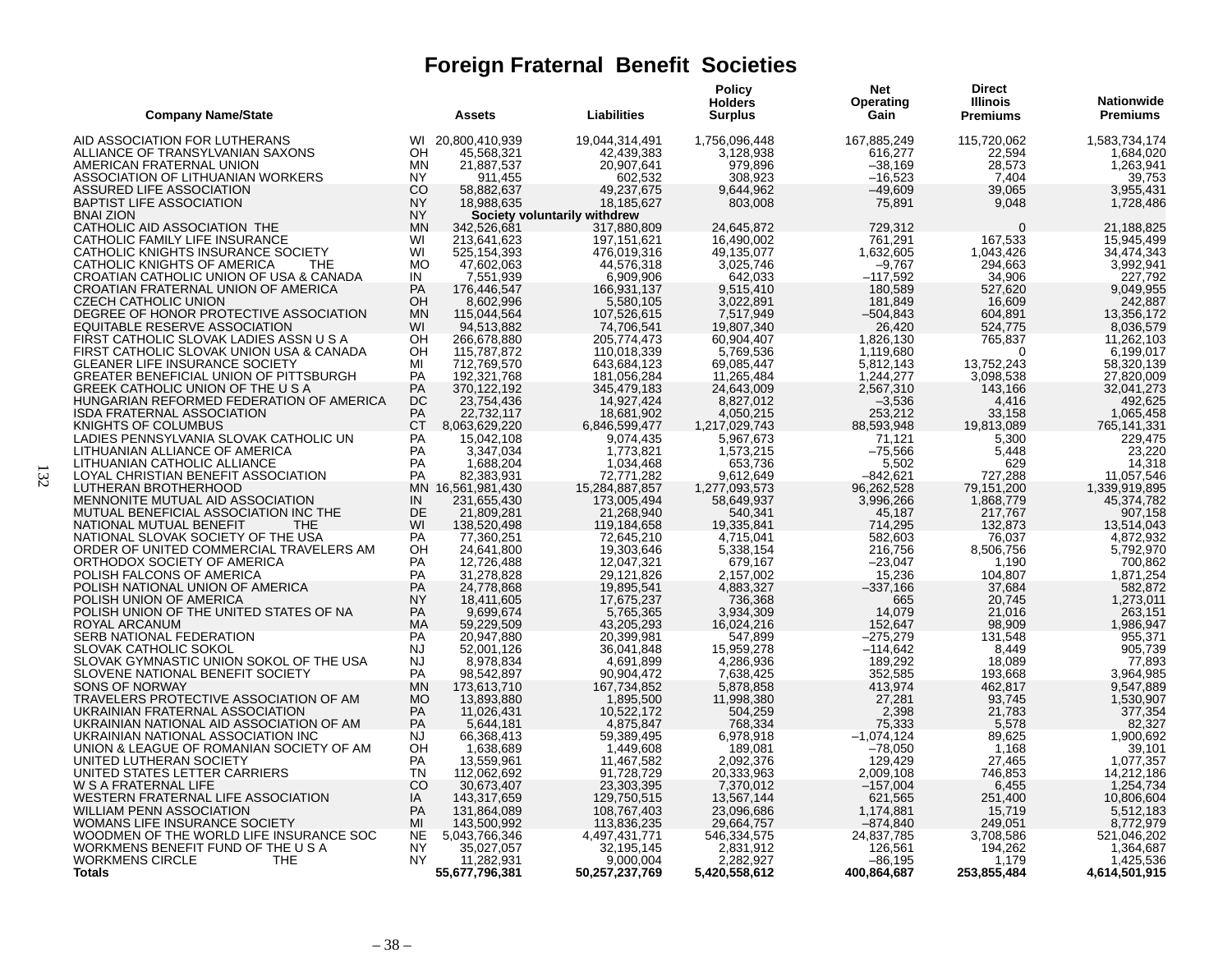#### **Alien Fraternal Benefit Societies**

| <b>Company Name/Domicile</b>                     |    | Assets        | Liabilities   | <b>Policy</b><br><b>Holders</b><br><b>Surplus</b> | <b>Net</b><br>Operating<br>Gain | <b>Direct</b><br><b>Illinois</b><br>Premiums | <b>Nationwide</b><br>Premiums |
|--------------------------------------------------|----|---------------|---------------|---------------------------------------------------|---------------------------------|----------------------------------------------|-------------------------------|
| INDEPENDENT ORDER OF FORESTERS<br>Don Mills, Can | NY | 2,649,028,467 | 2.219.348.500 | 429.679.967                                       | 6,005,431                       | 11,995,826                                   | 147,527,906                   |
| <b>Totals</b>                                    |    | 2,649,028,467 | 2,219,348,500 | 429.679.967                                       | 6.005.431                       | 11.995.826                                   | 147.527.906                   |

#### **Assessment Companies**

| <b>Company Name/State</b>            |    | Assets    | .iabilities | <b>Policy</b><br><b>Holders</b><br><b>Surplus</b> | Net<br>Operating<br>Gain | <b>Direct</b><br><b>Illinois</b><br>Premiums | <b>Nationwide</b><br>Premiums |
|--------------------------------------|----|-----------|-------------|---------------------------------------------------|--------------------------|----------------------------------------------|-------------------------------|
| AMERICAN LIFE INSURANCE COMPANY      |    | 4,897,538 | 068.685     | 3.828.853                                         | 48.577                   | 161.714                                      | 288.045                       |
| INTERSTATE BANKERS LIFE INSURANCE CO | -- | 865.572   | 200.777     | 664.795                                           | 31.801                   | 140.189                                      | 125.011                       |
| <b>Totals</b>                        |    | 5,763,110 | .269.462    | 4.493.648                                         | 80.378                   | 301.903                                      | 413.056                       |

#### **Burial Societies**

| <b>Company Name/State</b>            |   | Assets  | Liabilities | <b>Policy</b><br><b>Holders</b><br><b>Surplus</b> | <b>Net</b><br>Operating<br>Gain | Direct<br><b>Illinois</b><br><b>Premiums</b> | <b>Nationwide</b><br>Premiums |
|--------------------------------------|---|---------|-------------|---------------------------------------------------|---------------------------------|----------------------------------------------|-------------------------------|
| SLOVENIAN WOMENS UNION OF AMERICA    |   | 885.224 | 402.945     | 482.279                                           | $-25.378$                       | 49.384                                       | 49,384                        |
| STEPHENSON COUNTY BURIAL ASSOCIATION | · | 1.395   | 29          | 1.366                                             | 14 <sup>1</sup>                 | 26                                           | 26                            |
| Totals                               |   | 886.619 | 402.974     | 483.645                                           | $-25.237$                       | 49.410                                       | 49.410                        |

#### **Mutual Benefit Association**

| Companv Name/State            | Assets | iabilities | <b>Policy</b><br><b>Holders</b><br><b>Surplus</b> | <b>Net</b><br>Operating<br>Gain | <b>Direct</b><br><b>Illinois</b><br>Premiums | <b>Nationwide</b><br>Premiums |
|-------------------------------|--------|------------|---------------------------------------------------|---------------------------------|----------------------------------------------|-------------------------------|
| SOCIETA ALLEANZA RICIGLIANESE | 72,999 |            | 72,999                                            | $-55.828$                       | 6.480                                        | 6,480                         |
| Totals                        | 72,999 |            | 72,999                                            | $-55.828$                       | 6,480                                        | 6,480                         |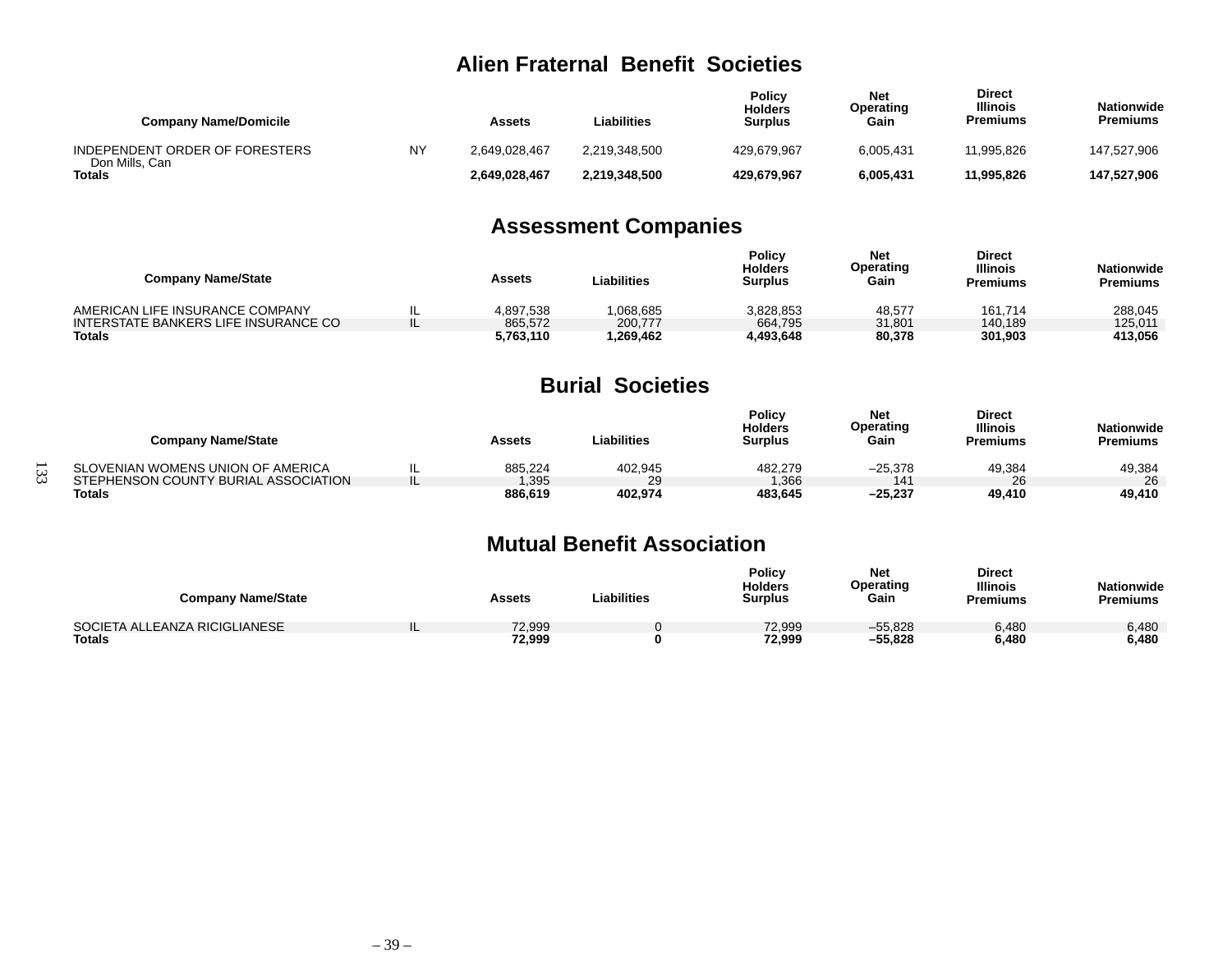#### **Domestic Health Maintenance Organizations**

| <b>Company Name/State</b>                        | <b>Assets</b>                 | <b>Liabilities</b> | <b>Policy</b><br><b>Holders</b><br><b>Surplus</b> | <b>Net</b><br>Operating<br>Gain | <b>Direct</b><br><b>Illinois</b><br><b>Premiums</b> | <b>Nationwide</b><br><b>Premiums</b> |
|--------------------------------------------------|-------------------------------|--------------------|---------------------------------------------------|---------------------------------|-----------------------------------------------------|--------------------------------------|
| ACCORD HEALTH PLAN*                              |                               |                    |                                                   | $-3,369,734$                    | 16,778,676                                          | 16,778,676                           |
| AETNA U.S. HEALTHCARE OF ILLINOIS INC            | 77,487,223                    | 62,545,880         | 14,941,343                                        | 3,652,853                       | 203,215,893                                         | 221,238,847                          |
| AMERICAID ILLINOIS. INC                          | 9,730,877                     | 6,276,084          | 3,454,793                                         | 1,098,719                       | 23,323,031                                          | 23,323,031                           |
| AMERICAN HEALTH CARE PROVIDERS INC               | Placed in Liquidation in 2000 |                    |                                                   |                                 |                                                     |                                      |
| BCI HMO INC                                      | 13,878,376                    | 2,537,965          | 11,340,411                                        | 554,883                         | 9,568,437                                           | 9,568,437                            |
| BENCHMARK HEALTH INSURANCE COMPANY*              |                               |                    |                                                   | $-3,624,449$                    | 8,985,255                                           | 8,985,255                            |
| COMMUNITY HEALTH PLAN OF SBL INS CO*             |                               |                    |                                                   | $-770,538$                      | 6,891,045                                           | 6,891,045                            |
| COUNTRY MEDICAL PLANS INC*                       |                               |                    |                                                   | 1,044,707                       | 6,406,594                                           | 6,406,594                            |
| HARMONY HEALTH PLANS OF ILLINOIS INC             | 13,445,777                    | 8,300,111          | 5,145,666                                         | 2,922,572                       | 38,291,510                                          | 38,291,510                           |
| <b>HEALTH ALLIANCE MEDICAL PLANS INC*</b>        |                               |                    |                                                   | 2,601,968                       | 246,633,919                                         | 246,633,919                          |
| <b>HEALTH ALLIANCE - MIDWEST INC</b>             | 5,540,478                     | 2,764,769          | 2,775,709                                         | 372,089                         | 901.444                                             | 10,724,650                           |
| HEALTH CARE SERVICE CORP A MUT LEGAL RES CO*     |                               |                    |                                                   | 56,781,736                      | 1,181,869,528                                       | 1,181,869,528                        |
| ILLINOIS HEALTHCARE INSURANCE COMPANY*           |                               |                    |                                                   | $-866,623$                      | 386,071                                             | 386,071                              |
| ILLINOIS MASONIC COMMUNITY HLTH PLN CORP         | 4.280.057                     | 1,702,926          | 2,577,131                                         | 59,248                          | 5,147,980                                           | 5,147,980                            |
| JOHN DEERE HEALTH PLAN INC                       | 134,003,973                   | 62,967,555         | 71,036,418                                        | 5,989,134                       | 45,975,772                                          | 416,843,355                          |
| ONE HEALTH PLAN OF ILLINOIS INC                  | 21,198,260                    | 14,850,575         | 6,347,685                                         | 2,318,114                       | 36,038,117                                          | 36,038,117                           |
| OSF HEALTH PLANS INC*                            |                               |                    |                                                   | $-17,160,021$                   | 97,572,997                                          | 97,572,997                           |
| PERSONALCARE INSURANCE OF ILLINOIS INC*          |                               |                    |                                                   | $-581.778$                      | 97,339,257                                          | 97,339,257                           |
| ROCKFORD HEALTH PLANS INC*                       |                               |                    |                                                   | $-1,254,850$                    | 86,445,984                                          | 86,445,984                           |
| RUSH PRUDENTIAL HMO INC                          | 66,586,292                    | 49,380,832         | 17,205,460                                        | 3,908,501                       | 382,810,516                                         | 412,583,689                          |
| UIHMO INC                                        | 3,384,072                     | 563,598            | 2,820,474                                         | 209,672                         | 14,948,380                                          | 14,948,380                           |
| UNION HEALTH SERVICE INC                         | 10,369,047                    | 4,569,642          | 5,799,405                                         | 563,769                         | 17,269,535                                          | 17,269,535                           |
| UNITY HMO OF ILLINOIS INC                        | 1,799,673                     | 170,262            | 1,629,411                                         | –52,834                         | 2,008,434                                           | 2,008,434                            |
| WELLMARK HEALTH PLAN OF NORTHERN ILLINOIS INC IL | 2,584,288                     | 12,893             | 2,571,395                                         | 89,284                          |                                                     |                                      |
| Totals                                           | 364,288,393                   | 216,643,092        | 147,645,301                                       | 54,486,422                      | 2,528,808,375                                       | 2,927,522,118                        |

**\*These companies are licensed as legal reserve life companies with an HMO line of business.**

#### **Foreign Health Maintenance Organizations**

**Direct**

| <b>Company Name/State</b>            |           | Assets        | Liabilities   | <b>Policy</b><br><b>Holders</b><br><b>Surplus</b> | <b>Net</b><br>Operating<br>Gain | Direct<br><b>Illinois</b><br><b>Premiums</b> | <b>Nationwide</b><br>Premiums |
|--------------------------------------|-----------|---------------|---------------|---------------------------------------------------|---------------------------------|----------------------------------------------|-------------------------------|
| CIGNA HEALTHCARE OF ILLINOIS INC     | DE        | 41.433.209    | 33,738,591    | 7.694.618                                         | 842.415                         | 20.183.682                                   | 21,878,993                    |
| CIGNA HEALTHCARE OF ST LOUIS INC     | <b>MO</b> | 9.312.121     | 6.153.471     | 3,158,650                                         | 470.680                         | 2.912.575                                    | 12,586,436                    |
| <b>GROUP HEALTH PLAN INC</b>         | <b>MO</b> | 129.534.214   | 104.959.022   | 24.575.192                                        | $-12.528.634$                   | 137.742.337                                  | 498,433,225                   |
| HEALTH PARTNERS OF THE MIDWEST INC   | <b>MO</b> | 43.014.328    | 37.604.424    | 5.409.904                                         | $-14,535,626$                   | 10.447.190                                   | 164,519,749                   |
| HEALTHLINK HMO INC                   | <b>MO</b> | 17,987,765    | 10,939,020    | 7,048,745                                         | 4,139,196                       | 667,967                                      | 10,736,201                    |
| HMO MISSOURI INC                     | <b>MO</b> | 76.880.545    | 59.379.418    | 17.501.127                                        | 8,934,152                       |                                              | 210,852,096                   |
| HUMANA HEALTH PLAN INC               | KY        | 379.740.036   | 273.724.152   | 106.015.884                                       | 8,068,118                       | 934.342.413                                  | 1,779,529,197                 |
| HUMANA HEALTHCHICAGO INC             | <b>DE</b> | 35.817.845    | 13,012,566    | 22,805,279                                        | $-4,237,141$                    | 59,816,615                                   | 71,325,074                    |
| MEDICAL ASSOCIATES HEALTH PLAN INC   | IA.       | 10,404,800    | 6.660.551     | 3,744,249                                         | 607.733                         | 5,710,401                                    | 50,799,152                    |
| MERCY HEALTH PLANS OF MISSOURI INC   | <b>MO</b> | 37.854.730    | 32.815.283    | 5.039.447                                         | $-13,255,535$                   | 6.064.001                                    | 222,890,711                   |
| MERCYCARE INSURANCE COMPANY*         | WI        |               |               |                                                   | $-2.619.730$                    |                                              | 42.341.017                    |
| NEVADACARE INC                       | <b>NV</b> | 27.468.459    | 25.257.205    | 2.211.254                                         | 1.033.142                       |                                              | 24.495.027                    |
| PREMIER MEDICAL INSRUANCE GROUP INC* | WI        |               |               |                                                   |                                 |                                              |                               |
| PRUDENTIAL HEALTH CARE PLAN INC      | ТX        | 892.292.546   | 660.094.672   | 232.197.874                                       | $-211.616.003$                  | 24.905.201                                   | 3.763.019.972                 |
| UNITED HEALTHCARE OF ILLINOIS INC.   | DE.       | 178.368.718   | 147.816.136   | 30,552,582                                        | $-15.419.084$                   | 584.344.161                                  | 585.446.711                   |
| UNITED HEALTHCARE OF THE MIDWEST INC | <b>MO</b> | 253.247.521   | 176.597.732   | 76.649.789                                        | 10.265.010                      | 67.723.410                                   | 1,064,356,231                 |
| Totals                               |           | 2,133,356,837 | 1,588,752,243 | 544,604,594                                       | $-239,851,307$                  | 1,854,859,953                                | 8,523,209,792                 |

**\*These companies are licensed as legal reserve life companies with an HMO line of business.**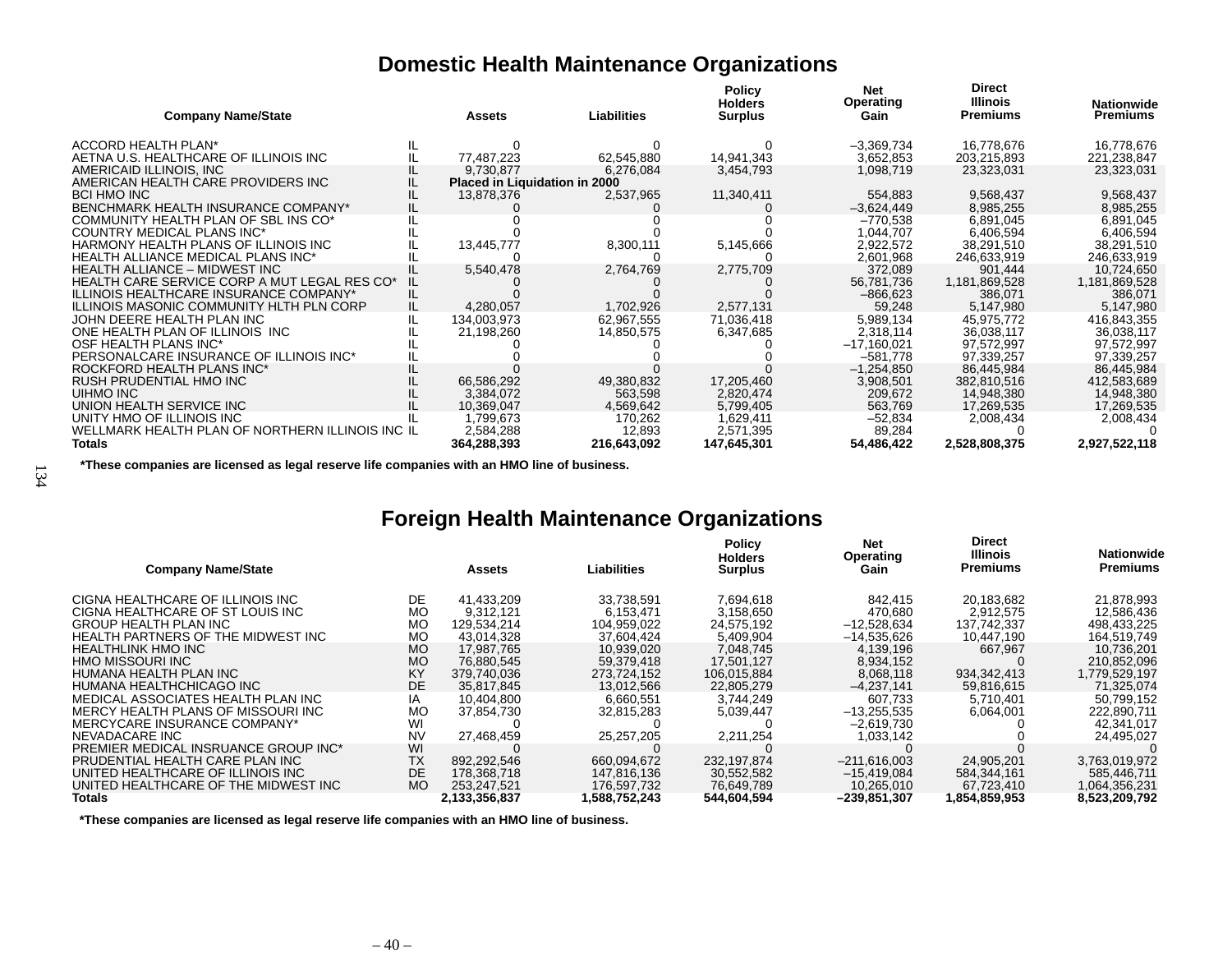#### **Voluntary Service Plans**

|                                                                  | <u>VOIDITION Y OUT VICE I TANS</u> |                                          |                    |                                                   |                                 |                                    |                                      |
|------------------------------------------------------------------|------------------------------------|------------------------------------------|--------------------|---------------------------------------------------|---------------------------------|------------------------------------|--------------------------------------|
| <b>Company Name/State</b>                                        |                                    | <b>Assets</b>                            | <b>Liabilities</b> | <b>Policy</b><br><b>Holders</b><br><b>Surplus</b> | <b>Net</b><br>Operating<br>Gain | <b>Illinois</b><br><b>Premiums</b> | <b>Nationwide</b><br><b>Premiums</b> |
| AMERICAN DENTAPLANS LTD                                          |                                    | 263.846                                  | 138,515            | 125,331                                           | 24,386                          | 826,246                            | 826,246                              |
| DENTAL BENEFIT SERVICES OF ILLINOIS INC                          |                                    | 10.028                                   |                    | 10.028                                            | $-1,859$                        |                                    |                                      |
| DENTAL CARE OF AMERICA INC                                       |                                    | 8.126                                    | 7,668              | 458                                               | 32.519                          | 191.854                            | 191,854                              |
| FIRST COMMONWEALTH HEALTH SERVICES CORP                          |                                    | 451.961                                  | 42,344             | 409.617                                           | 22.025                          | 157.277                            | 157.277                              |
| <b>HEALTH CARE SYSTEMS INC</b>                                   |                                    | 1.572.638                                | 1.366.631          | 206.007                                           | $-560.942$                      | 9.020.020                          | 9,020,020                            |
| MASONICARE                                                       |                                    | 528,206                                  | 219.492            | 308.714                                           | 4.705                           | 237.271                            | 237.271                              |
| NATIONAL DENTAL CARE INC                                         |                                    | 10.978                                   | 129                | 10,849                                            | 13,055                          | 32.322                             | 32,322                               |
| SIDNEY HILLMAN HEALTH CENTRE                                     |                                    | 291.557                                  | 240.095            | 51.462                                            | 28.991                          | 1.807.528                          | 1,807,528                            |
| UNION MEDICAL CENTER                                             |                                    | 977.422                                  | 298,062            | 679.360                                           | $-437.367$                      | 3,160,638                          | 3,160,638                            |
| UNIVERSAL HEALTH SERVICES INC<br>WOODWARD GOVENOR CO HEALTH SERV |                                    | 152.903<br>Process of dissolving in 2000 | 47.243             | 105.660                                           | $-13.533$                       | 549.281                            | 726.145                              |
| <b>Totals</b>                                                    | ℡                                  | 4.267.665                                | 2.360.179          | 1.907.486                                         | $-888.020$                      | 15.982.437                         | 16.159.301                           |

#### **Dental Service Plans**

|     | <b>Assets</b> | Liabilities | Policv<br><b>Holders</b><br><b>Surplus</b> | <b>Net</b><br>Operating<br>Gain | <b>Direct</b><br><b>Illinois</b><br>Premiums | <b>Nationwide</b><br>Premiums |
|-----|---------------|-------------|--------------------------------------------|---------------------------------|----------------------------------------------|-------------------------------|
| . . | 17.388.999    | 10.708.366  | 6.680.633                                  | $-1.524.879$                    | 63.709.137                                   | 63.709.137<br>63,709,137      |
|     |               | 17,388,999  | 10,708,366                                 | 6,680,633                       | $-1.524.879$                                 | 63.709.137                    |

#### **Domestic Limited Health Service Organizations**

| <b>Company Name/State</b>                     | Assets    | <b>Liabilities</b> | <b>Policy</b><br><b>Holders</b><br>Surplus | <b>Net</b><br>Operating<br>Gain | <b>Direct</b><br><b>Illinois</b><br><b>Premiums</b> | <b>Nationwide</b><br>Premiums |
|-----------------------------------------------|-----------|--------------------|--------------------------------------------|---------------------------------|-----------------------------------------------------|-------------------------------|
| ANP CARE LINK LTD                             | 94.851    |                    | 94,851                                     | 9,851                           |                                                     |                               |
| COMPDENT OF ILLINOIS INC                      | 2.294.999 | 730.969            | .564.030                                   | 174.478                         | 14.555.003                                          | 14,555,003                    |
| DENTAL BENFIT PROVIDERS OF ILLINOIS INC.      | 635.471   | 31.152             | 604.319                                    | 5.473                           | 93.948                                              | 93.948                        |
| DENTAL CONCERN LTD THE                        | .574.622  | 124.532            | .450.090                                   | 733.094                         | 1.828.624                                           | 2,570,434                     |
| FIRST COMMONWEALTH LTD HEALTH SERV CORP       | 3.280.734 | 292,583            | 2,988,151                                  | 282.030                         | 630.870                                             | 185,960                       |
| FIRST COMMONWEALTH INSURANCE COMPANY*         |           |                    |                                            | 3,909,330                       | 33,899,470                                          | 33.899.470                    |
| MARKDENT INC                                  | 72.394    | 4.179              | 68.215                                     | 42.290                          | 206.738                                             | 206,738                       |
| OLYMPIA LIMITED HEALTH SERVICES ORG INC       | 132.218   | 41.680             | 90.538                                     | 10.263                          | 2.274.643                                           | 2,274,643                     |
| UNITED CONCORDIA DENTAL PLANS OF ILLINOIS INC | 104.261   | 7.015              | 97.246                                     | $-11.102$                       | 44.293                                              | 44,293                        |
| <b>Totals</b>                                 | 8.189.550 | 1.232.110          | 6,957,440                                  | 5.155.707                       | 53,533,589                                          | 54.830.489                    |

**\*These companies are licensed as legal reserve life companies with an HMO line of business.**

#### **Foreign Limited Health Service Organizations**

| <b>Company Name/State</b>  |    | Assets  | ∟iabilities | Policy<br><b>Holders</b><br>Surplus | <b>Net</b><br>Operating<br>Gain | <b>Direct</b><br><b>Illinois</b><br>Premiums | <b>Nationwide</b><br>Premiums |
|----------------------------|----|---------|-------------|-------------------------------------|---------------------------------|----------------------------------------------|-------------------------------|
| SAFEGUARD HEALTH PLANS INC | -- | 992.795 | 715.272     | 277,523                             | $-121.772$                      | 194.949                                      | 4.698.834                     |
| <b>Totals</b>              |    | 992.795 | 715,272     | 277,523                             | $-121.772$                      | 194.949                                      | 4.698.834                     |